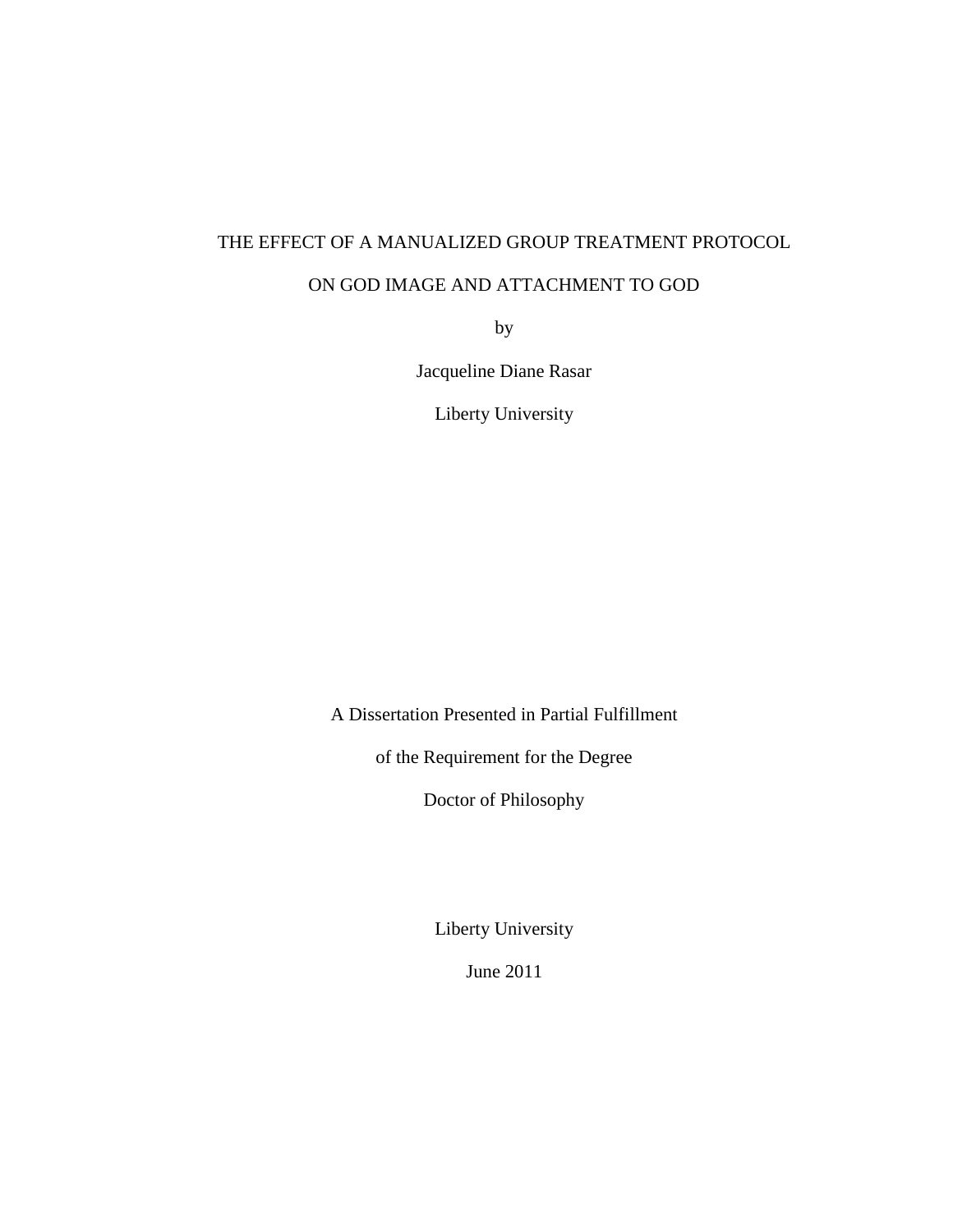© Jacqueline Diane Rasar, 2011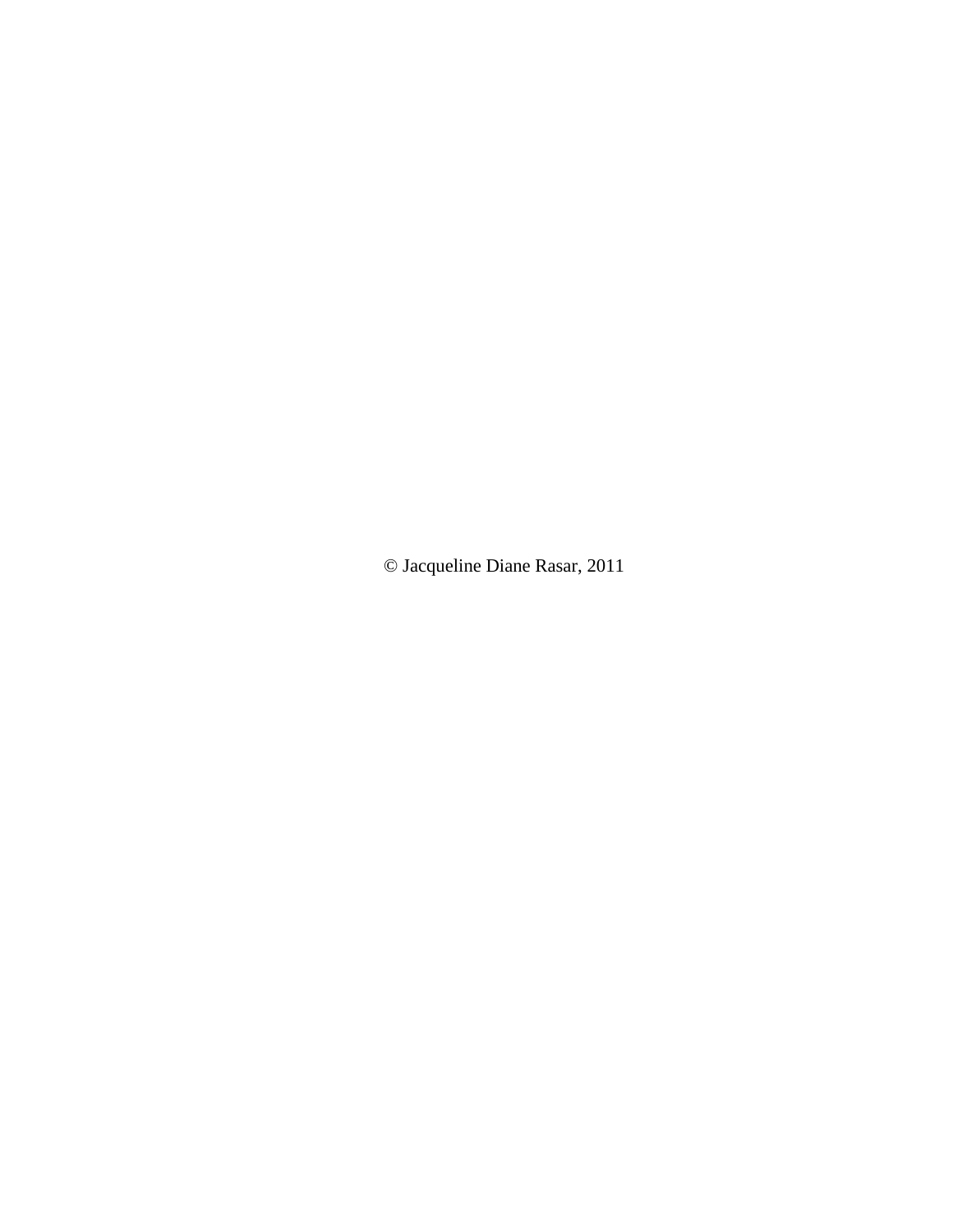# THE EFFECT OF A MANUALIZED GROUP TREATMENT PROTOCOL ON GOD IMAGE AND ATTACHMENT TO GOD

A Dissertation

Submitted to the Faculty of Liberty University in partial fulfillment of the requirements for the degree of Doctor of Philosophy

by

Jacqueline Diane Rasar

© November, 2011

Liberty University, Lynchburg, Virginia

November, 2011

Dissertation Committee Approval

\_\_\_\_\_\_\_\_\_\_\_\_\_\_\_\_\_\_\_\_\_\_\_\_\_\_\_\_\_\_\_\_\_\_\_\_\_\_\_\_\_\_ FERNANDO GARZON, Ph.D., Committee Chair

\_\_\_\_\_\_\_\_\_\_\_\_\_\_\_\_\_\_\_\_\_\_\_\_\_\_\_\_\_\_\_\_\_\_\_\_\_\_\_\_\_\_ CARMELLA O'HARE, Ph.D., Committee Member

\_\_\_\_\_\_\_\_\_\_\_\_\_\_\_\_\_\_\_\_\_\_\_\_\_\_\_\_\_\_\_\_\_\_\_\_\_\_\_\_\_\_ FREDERICK VOLK, Ph.D., Committee Member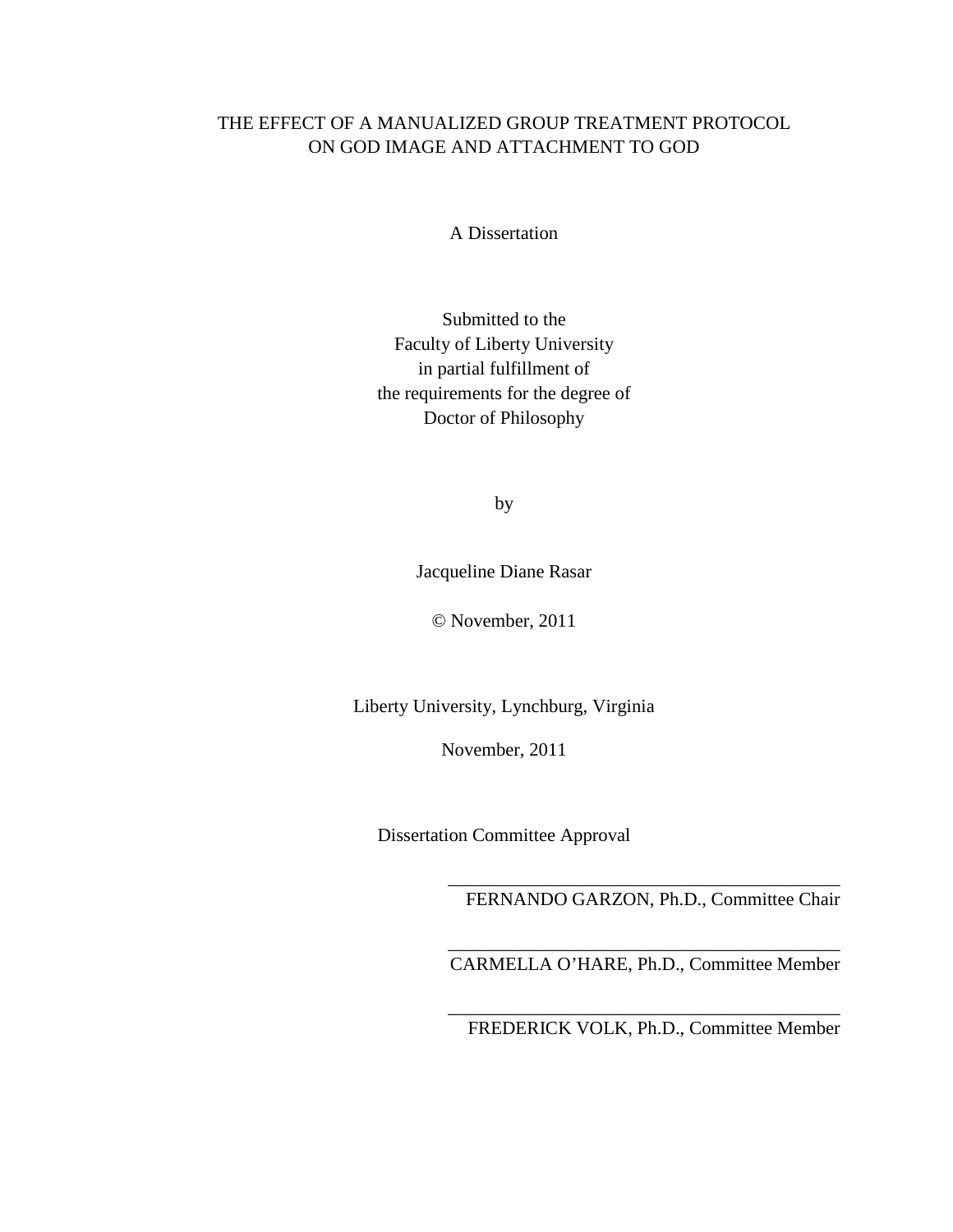#### **ABSTRACT**

# THE EFFECT OF A MANUALIZED GROUP TREATMENT PROTOCOL ON GOD IMAGE AND ATTACHMENT TO GOD

Jacqueline Diane Rasar Center for Counseling and Family Studies Liberty University, Lynchburg, Virginia Doctor of Philosophy in Counseling

This study tested the effect of a manualized group treatment protocol on God image and attachment to God in a sample of college students attending a Christian college. Thirty undergraduate students from a homogenous population were tested with one measure of God attachment, two measures of God image, one measure of religious coping, and one measure of spiritual outcomes. It was hypothesized that significant God image and attachment to God change would occur among the treatment group participants. In addition, it was hypothesized that significant religious coping and spiritual outcome change would occur among the treatment group and comparable group participants. The results indicated significant spiritual outcome change and some God image change. In particular, the strongest finding of this study was the treatment group and comparable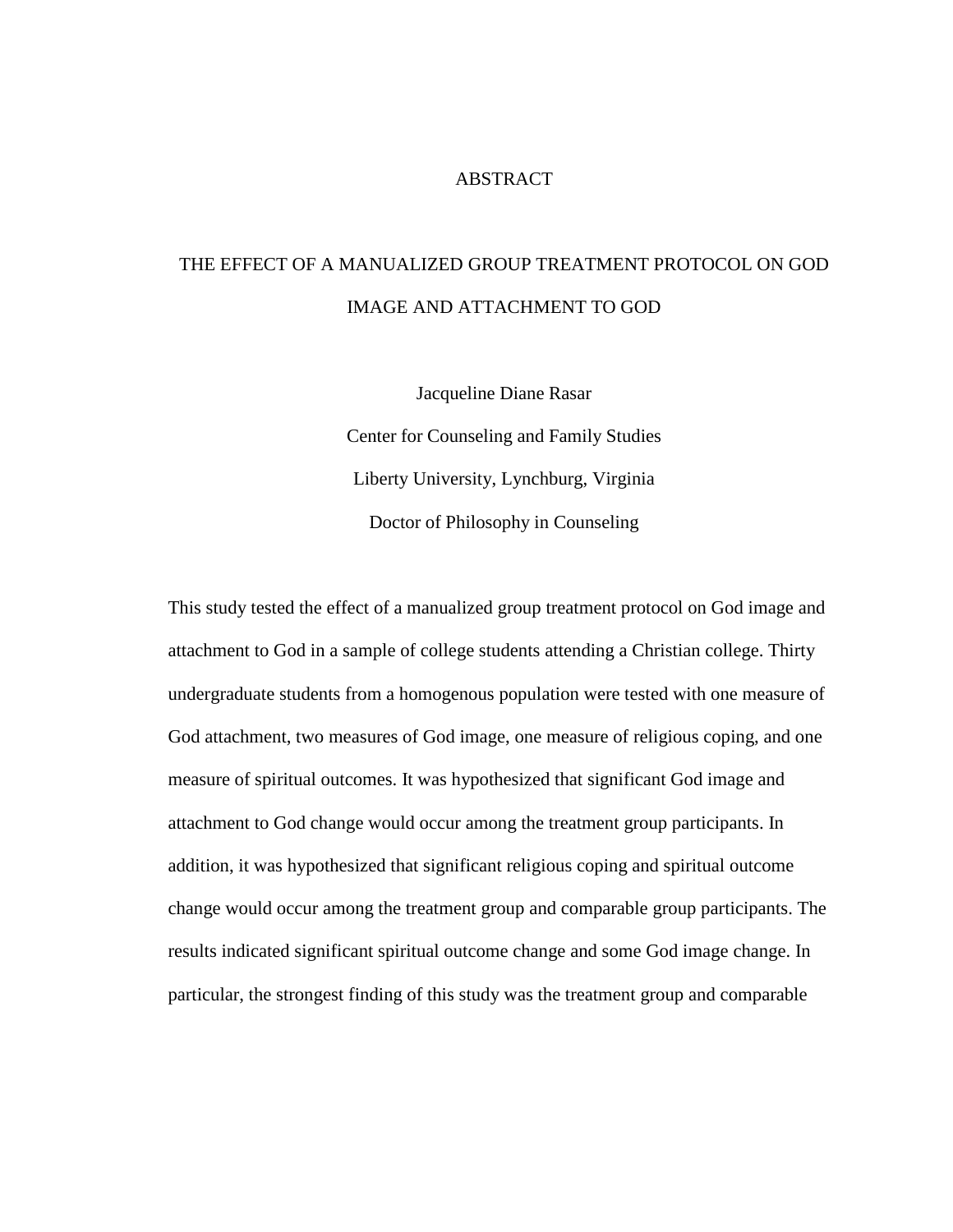group participants reported increased love of God, others, and self after participating in a manualized group treatment protocol.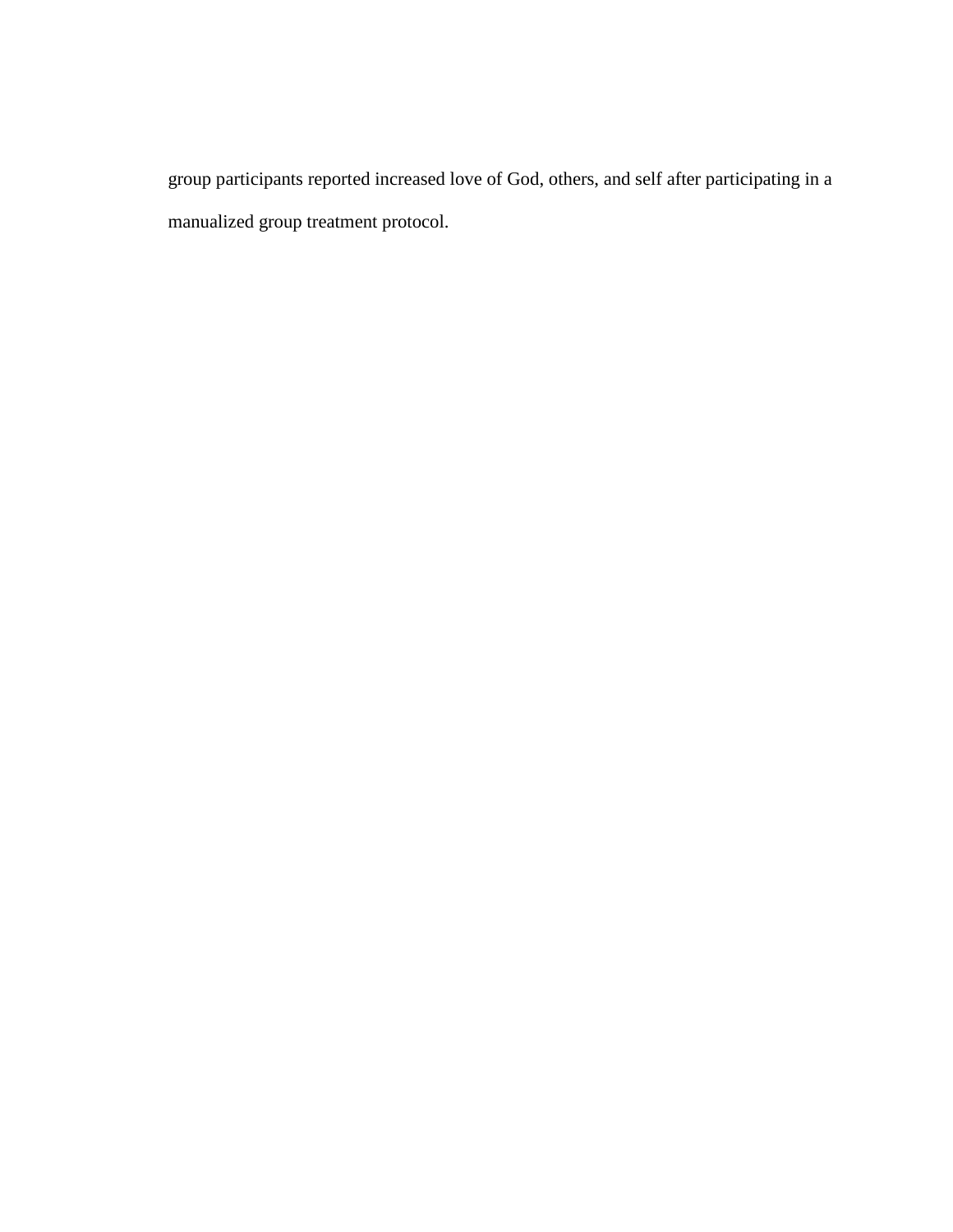## Dedication

This dissertation is dedicated to the students of Free Will Baptist Bible College. From 2005 until 2011 I was encouraged, challenged, and inspired by these genuine students as I served them as Psychology Program Coordinator. Throughout the Ph.D. process in general, and the dissertation process in particular, these students were supportive and interested in my continued education. The students who willingly participated in the research study for this dissertation were committed to the process, and for them, I am most grateful.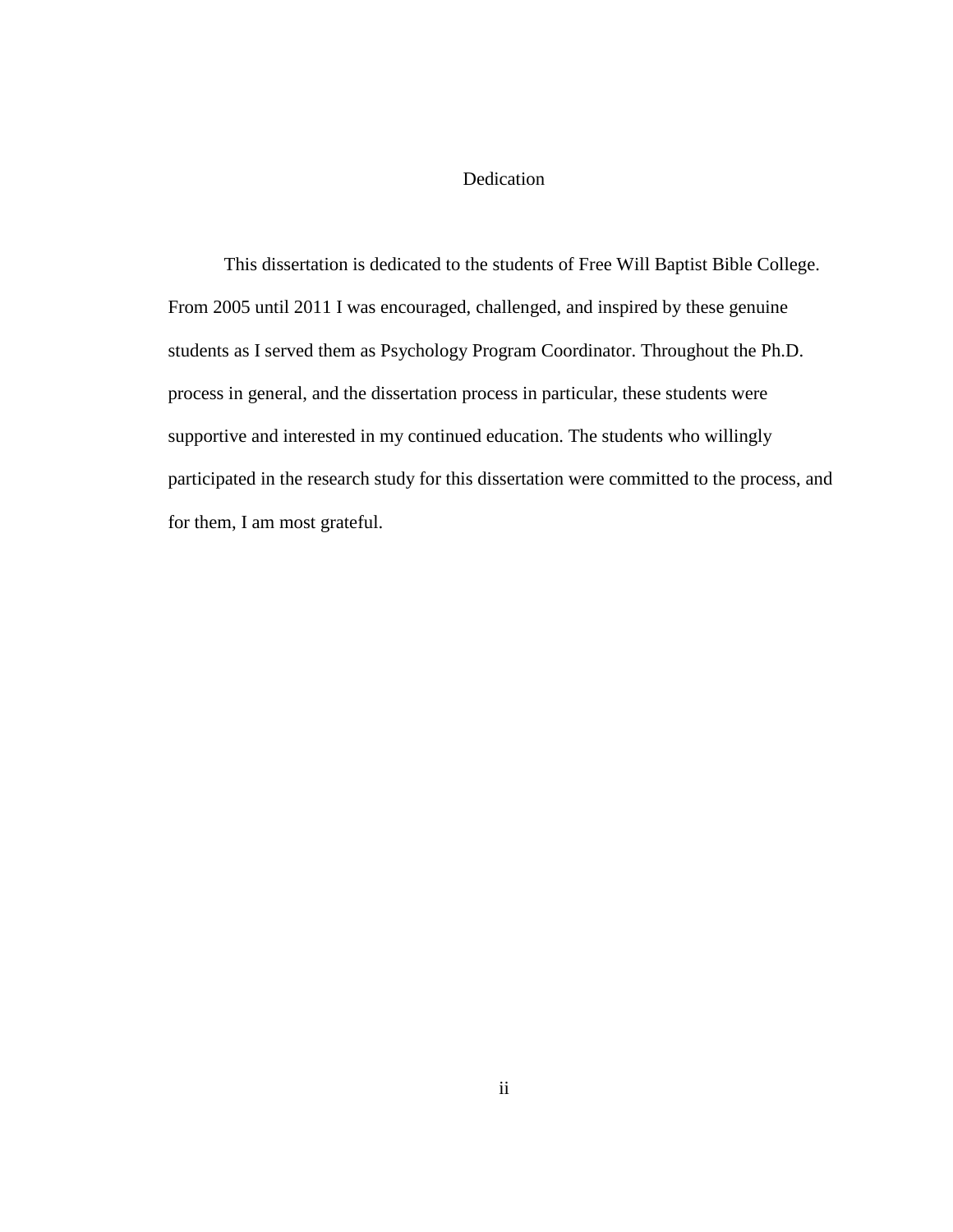#### Acknowledgements

My heartfelt thanks and appreciation are given to Dr. Fernando Garzon for being my trusted advisor throughout the research and writing phases of this dissertation. His guidance was consistently encouraging, insightful, and task oriented. Furthermore, his love for research and the counseling profession was evident and inspiring. I am grateful as well to Dr. Carmella O'Hare and Dr. Frederick Volk, the other members of my dissertation committee. Dr. Volk helped me believe I could understand statistics. His jovial demeanor and expertise enhanced the dissertation process. Dr. O'Hare provided me with much encouragement and support throughout the process as well. Her e-mails letting me know she was praying for me and thoughtful feedback was an added blessing.

I am grateful to many other people who assisted and supported my research and writing efforts. Of high importance are my professors at Liberty University. Each class resulted in personal and professional growth, and spending time on campus tended to be rejuvenating. In particular, Dr. Lisa Sosin helped me believe I could complete the dissertation process. Her positive energy and timely responses to my many questions along the way were just what I needed.

Peter Hart, a statistician residing in middle Tennessee, was an invaluable person in the latter phases of the dissertation process. His knowledge and assistance with statistical analyses enabled me to report the findings of the study with confidence.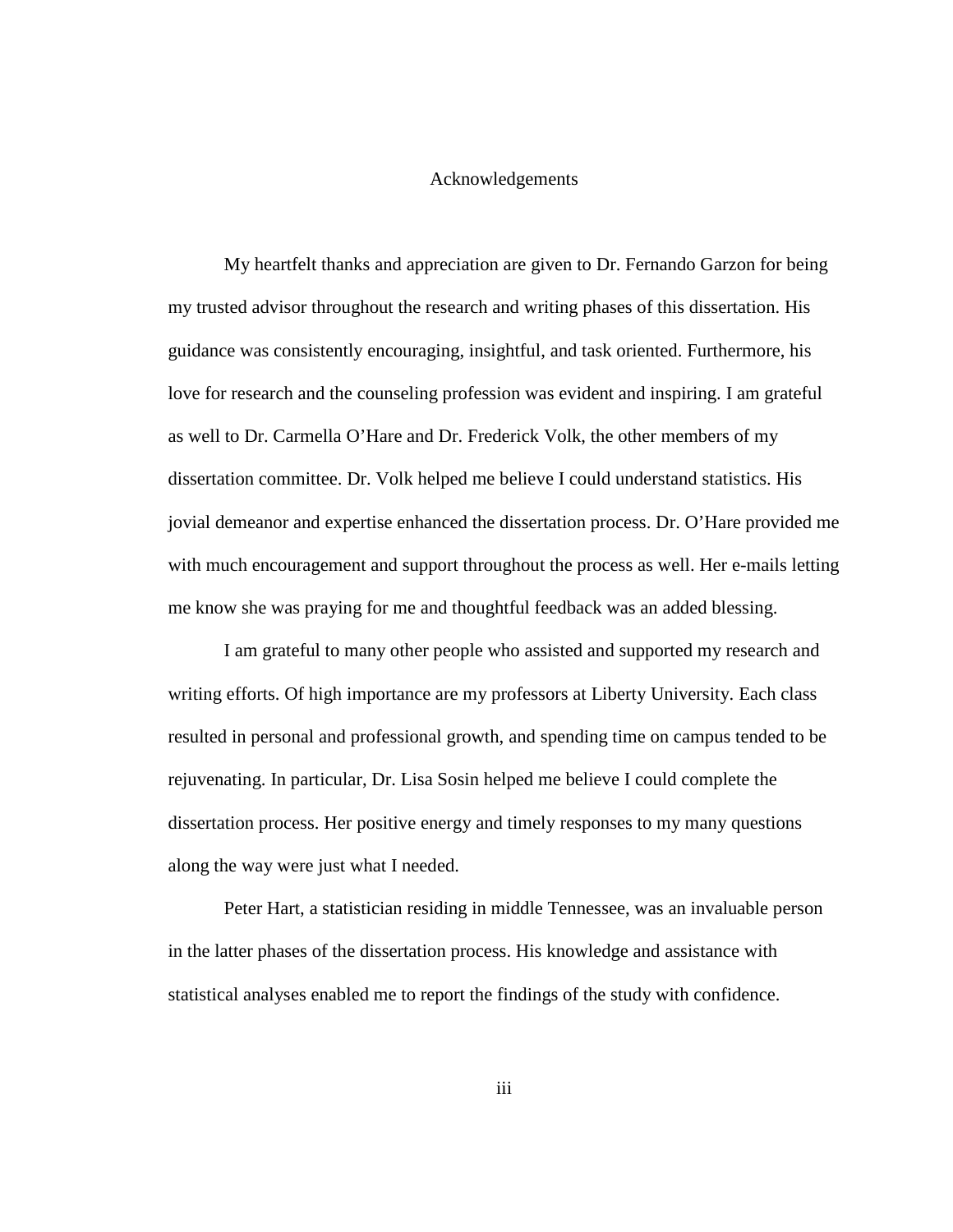I also want to thank Dr. Amanda Parsons, my internship supervisor. The task of research and writing was extra challenging because I was also engaged in a demanding, yet rewarding, internship as a part of the Ph.D. requirements. I am grateful to her for sharing her personal memories and experiences having completed a dissertation, and that she was willing to take some of the time in our sessions to process and support my dissertation process.

My fellow students at Liberty University must also be thanked. The friendship and camaraderie that developed among my classmates was an unexpected, yet crucial, factor in this pursuit. Marci Zsamboky has been my most trusted friend, confidante, encourager, and fellow classmate. We have shared countless e-mails and phone calls over the years. Furthermore, we have frequently laughed along the way, and for that, this process has been even sweeter.

I must also acknowledge as well the many family members, friends, and colleagues who assisted, advised, and supported my research and writing efforts. I am indebted to my family for the love, interest, and support that have given during this process. In particular, I want to thank my sister, Elizabeth Lindsey, for offering to help me by transcribing a document into the correct format. Your help motivated me and helped me stay on track with the timeline for the study.

I feel honored to have faithful and supportive friends. Especially, I need to express my deep appreciation to Kristyn Baumann, Garnett Reid, and Carol Reid. They have consistently encouraged and assisted me. Thank you, Kristyn, for helping me check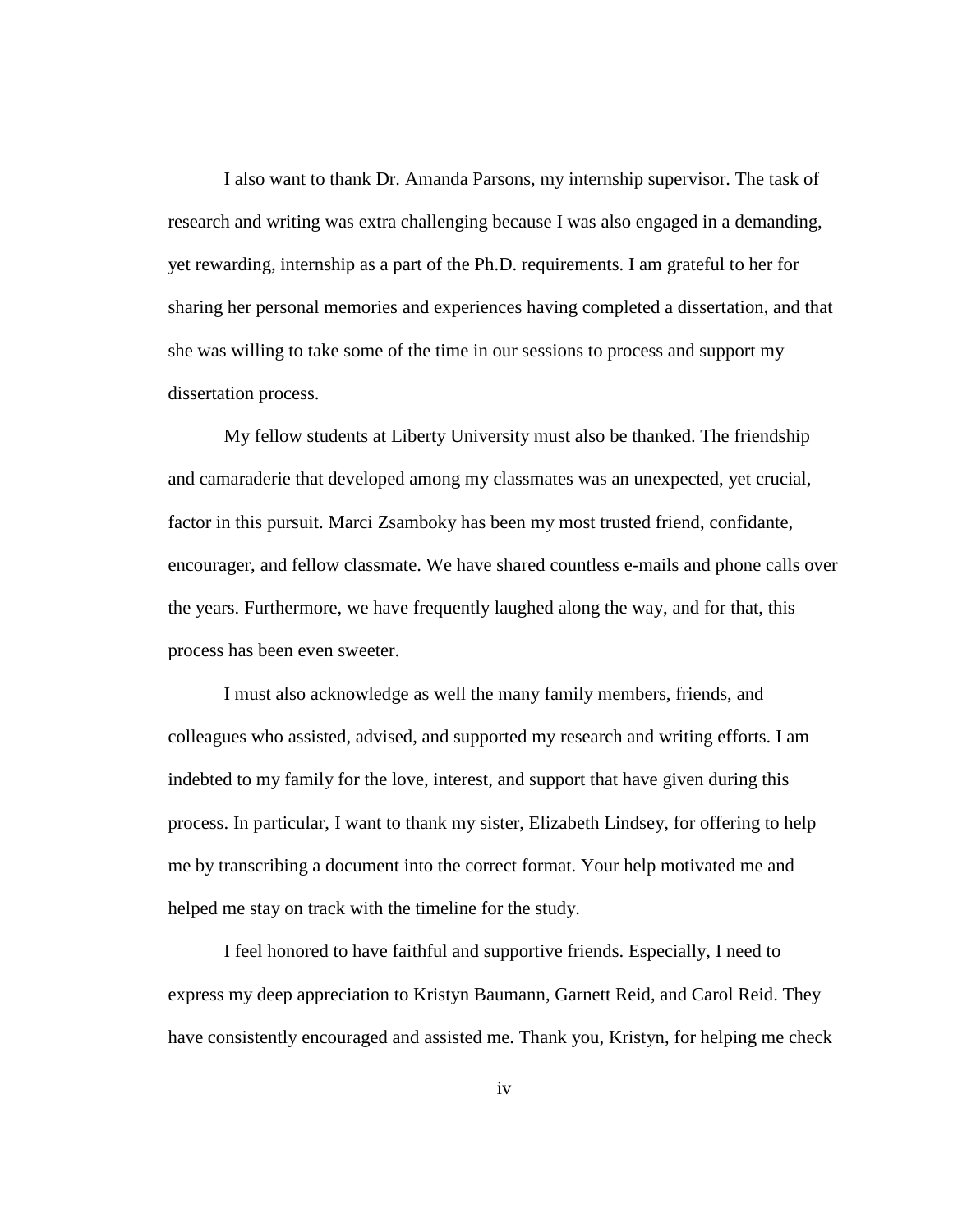and re-check the data gathered for this study. Thank you, Garnett and Carol, for proofreading and celebrating the small victories throughout the entire Ph.D. process.

 My thanks must also go to the administration, faculty, and staff at Free Will Baptist Bible College who supported this endeavor by adjusting my teaching schedule as needed, providing financial assistance, and giving me frequent words of encouragement.

 To God be the glory, for His guiding presence and comforting love. If not for God, this study would be of no value, so my highest praise is to Him.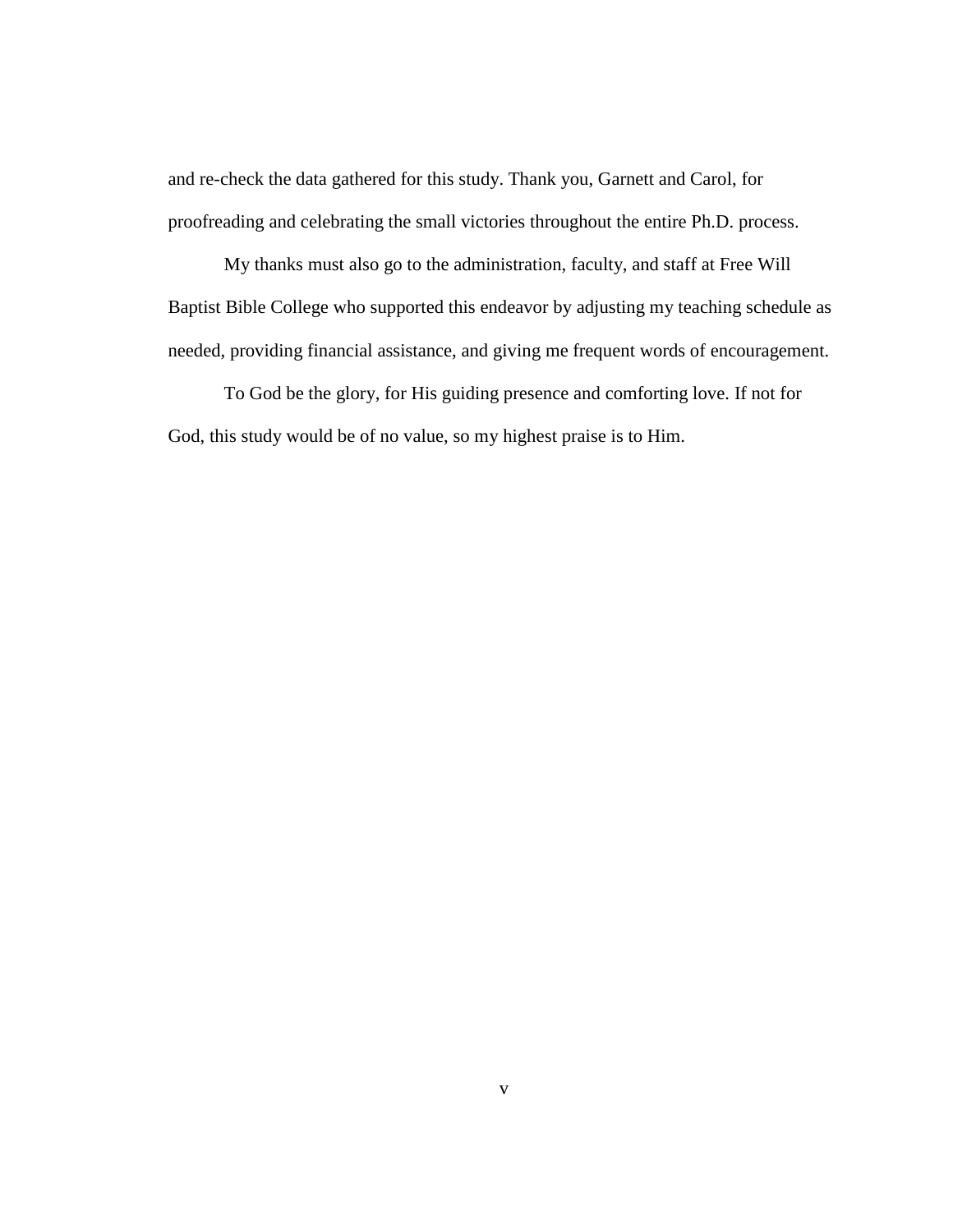# Table of Contents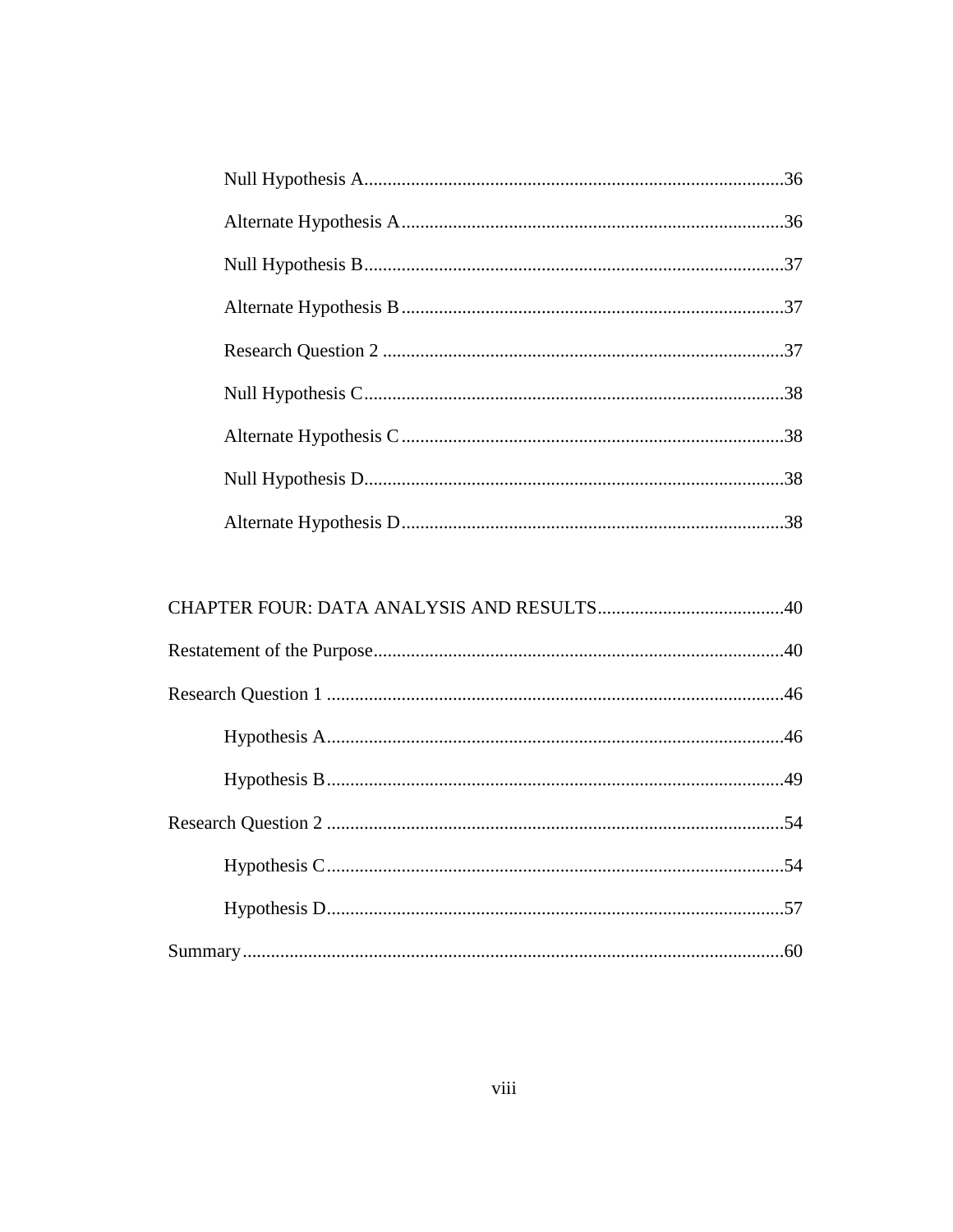# CHAPTER FIVE: SUMMARY, CONCLUSIONS, AND RECOMMENDATIONS.

|--|--|

# **APPENDIXES**

| Appendix F: Spiritual Assessment Inventory, Instability and Awareness |  |
|-----------------------------------------------------------------------|--|
|                                                                       |  |
|                                                                       |  |
|                                                                       |  |
|                                                                       |  |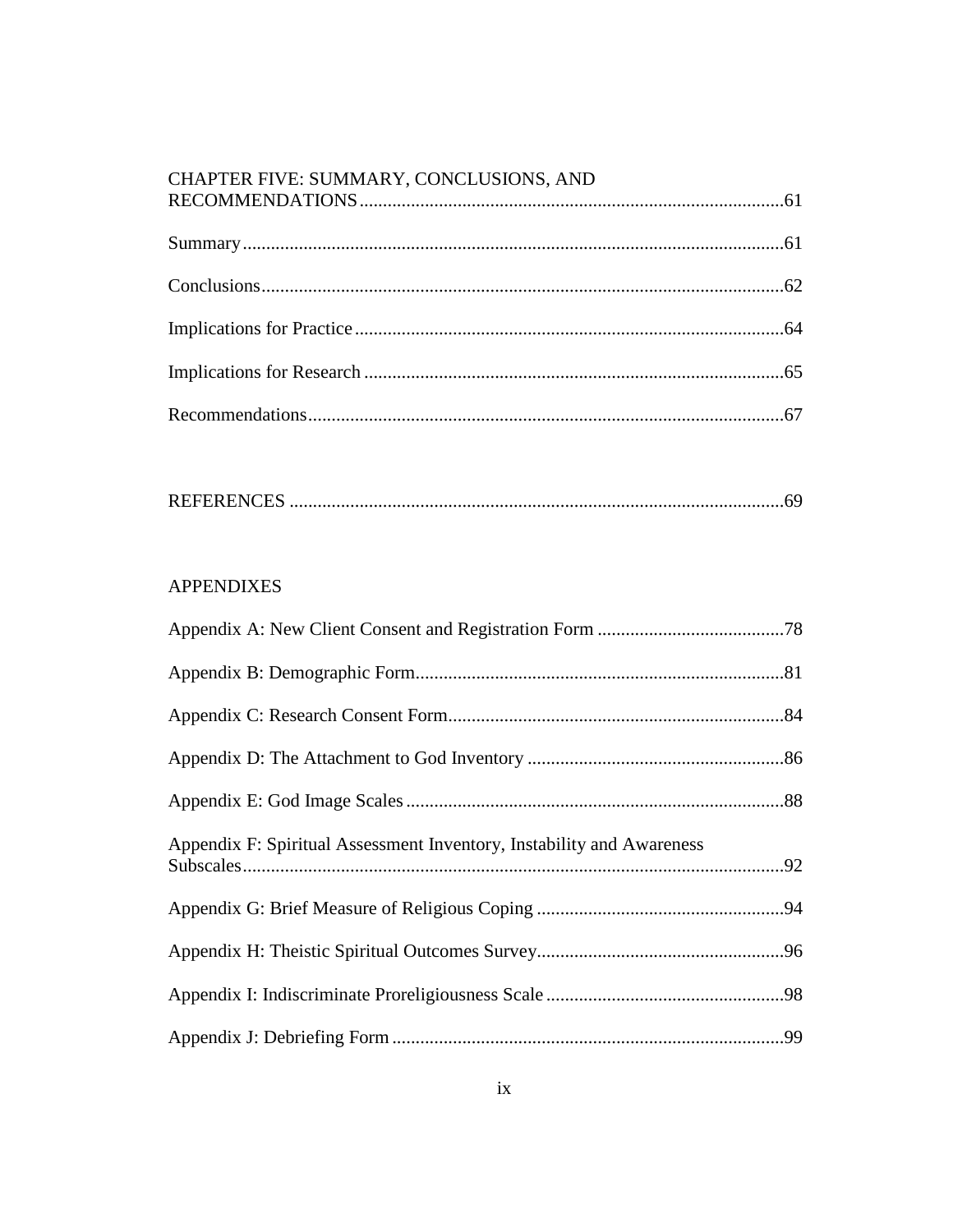| Appendix K: God Image Group 1 Discovering God Group Leader Manual100       |  |
|----------------------------------------------------------------------------|--|
| Appendix L: God Image Group 1 Discovering God Participant Manual 168       |  |
| Appendix M: God Image Group 2 Spiritual Life Group, Group Leader Manual230 |  |
| Appendix N: God Image Group 2 Spiritual Life Group, Participant Manual 273 |  |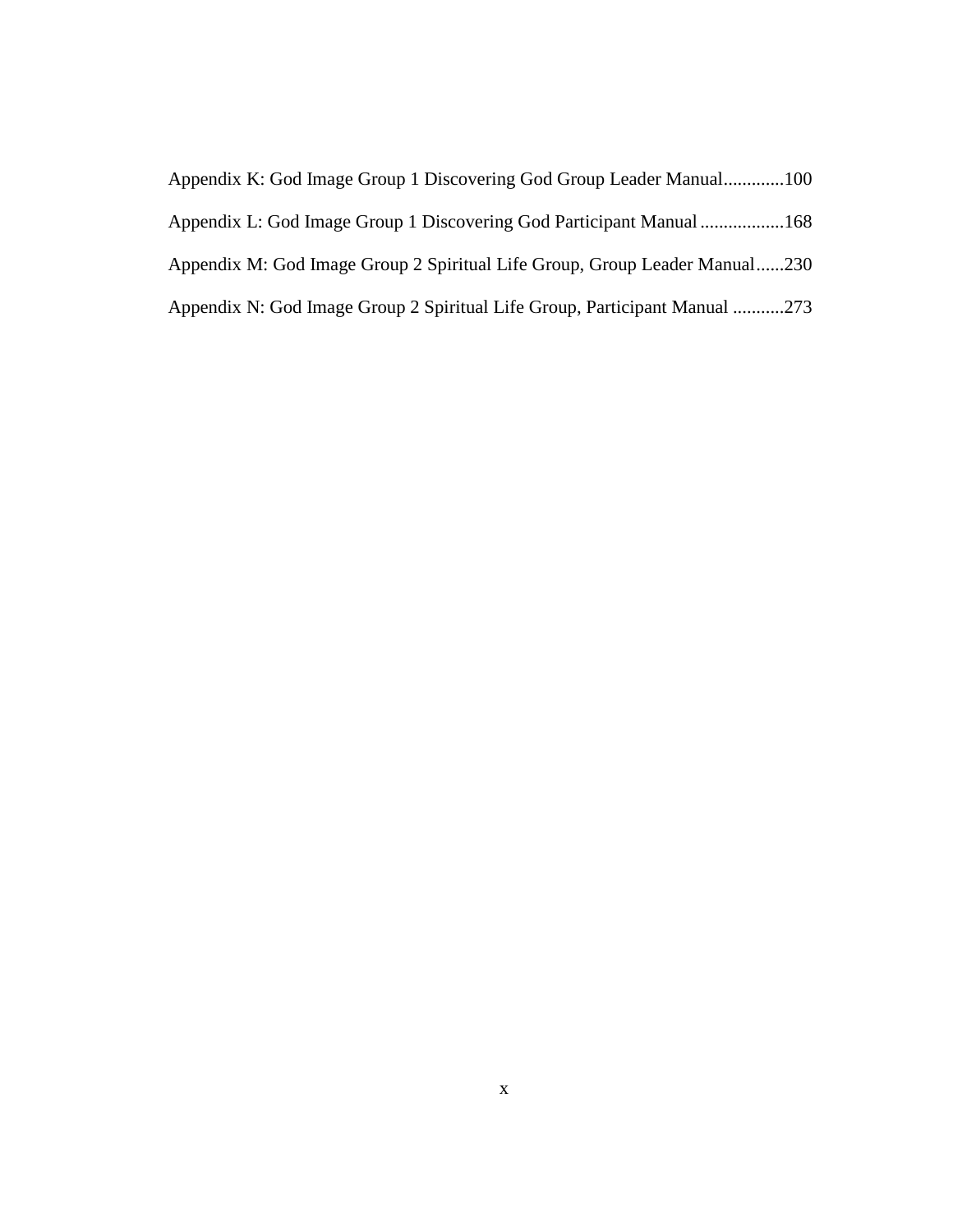# List of Tables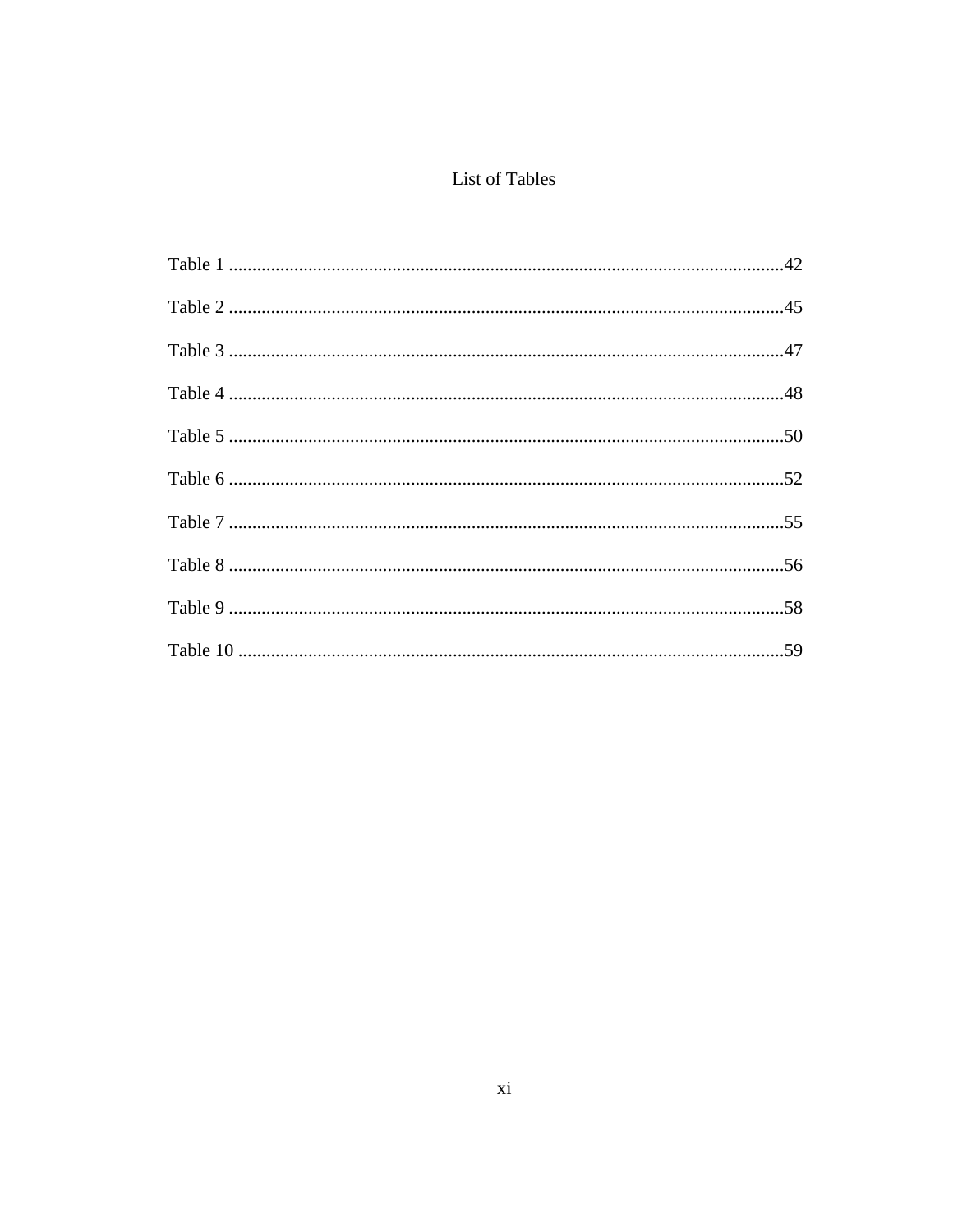#### CHAPTER ONE: INTRODUCTION

The theoretical underpinnings of God image and emotional attachment to God are object relations theory (Klein, 1930/1964) and attachment theory (Bowlby, 1969), respectively. Both of these theories have a solid research foundation in general. In particular, God image development (Rizzuto, 1979) and God attachment development (Kirkpatrick, 1992) begin in childhood and persist throughout the lifespan; yet, God image and God attachment change are possible through treatment (Rizzuto, 1974). Thus, the researcher hypothesizes that utilizing a manualized group process with the college student population will result in more positive God images and more secure attachment to God (Moriarty, 2006; Thomas, 2009).

#### Significance of the Study

Current popular culture is interested in the myriad of God images present in the world. *USA Today* printed a front page article on views of God present in American culture (Grossman, 2010). Four God images prevalent in today's society were named authoritative, benevolent, critical, and distant. The authoritative God image is the view that God is engaged in history and is harshly punishing those who do not follow him. The benevolent God image is characterized by the belief that God is a force for good that cares for all people and has their best interest at heart. The critical God image carries the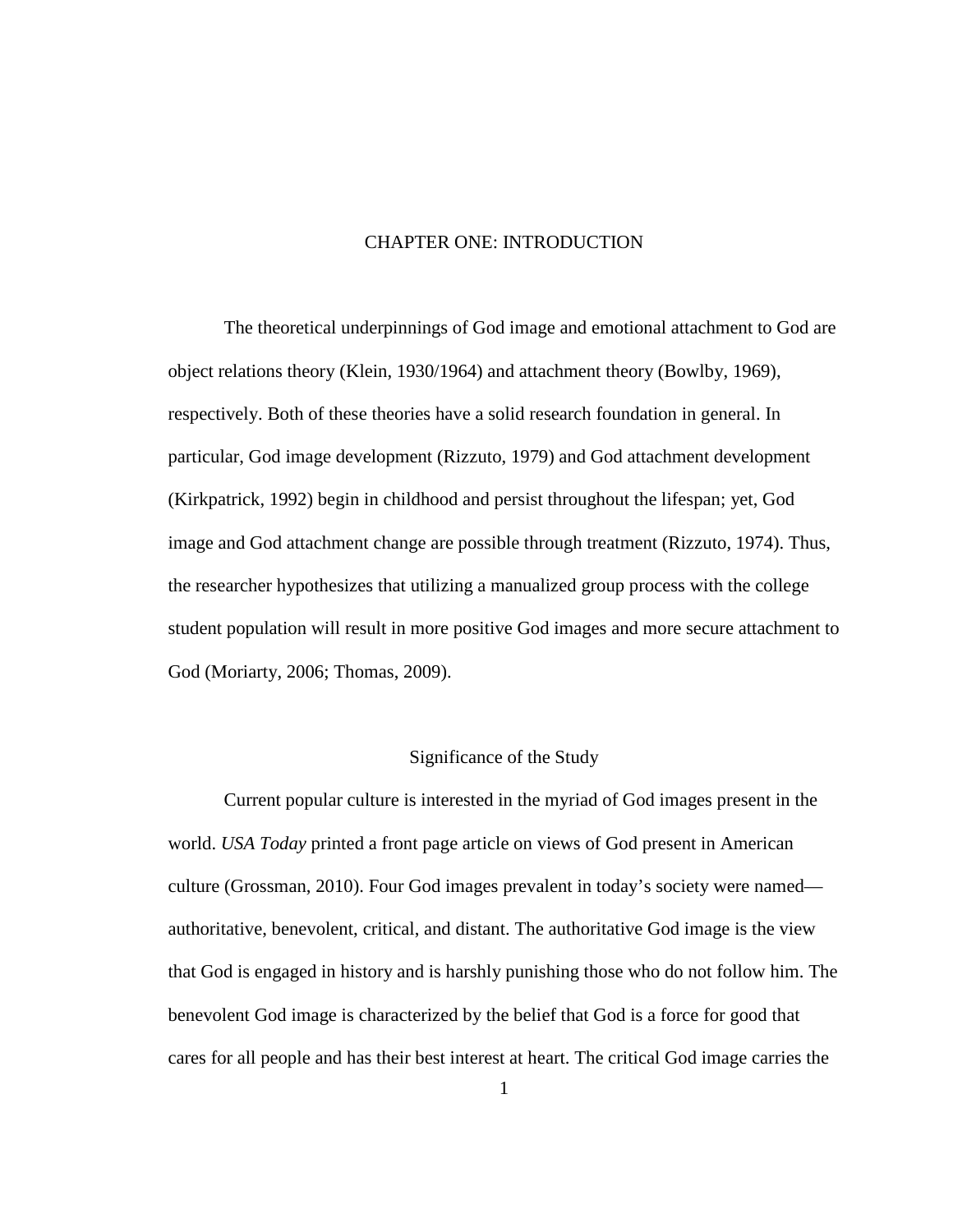belief that God keeps an eye on the exploitation and suffering in this world but delivers justice in the next world, which is heaven. The distant God image is a view of God as creator of the world, who has since left humanity alone. These God images are believed to influence people in their views of daily life and world events.

It seems that God image and emotional attachment to God are influential for the vast number of people in any given culture, especially in America. Furthermore, most people report that they believe in God, but few people report feeling satisfied in their religious activities (Clinton & Straub, 2010). Such correlations point to the need for effective interventions for God image and attachment to God change. Using a sample of college students, internal spirituality characterized by intellectual activities, such as searching for truth and applying it to life, and inner peace were identified as more desirable than external characteristics, such as a law-oriented and cognitively closed religious system (Cook, Borman, Moore, & Kunkel, 2000). Knowing about God is not enough. Emotional connection to God is important, too.

The college context is a primary influence and critical period for personality development, social development, and spiritual development. Coping skills, self-esteem, and embracing or rejecting views of parents are just a few examples of issues faced by the average college student. College students' disturbingly high dropout rate with regard to church and other overt religious practices during or following college has been of great concern (Budziszewski, 1999). LifeWay Research (2007) revealed that two-thirds of young adults between the ages of 18 and 22 stop attending church regularly. The top reason for dropping out of church was "I simply wanted a break from church." The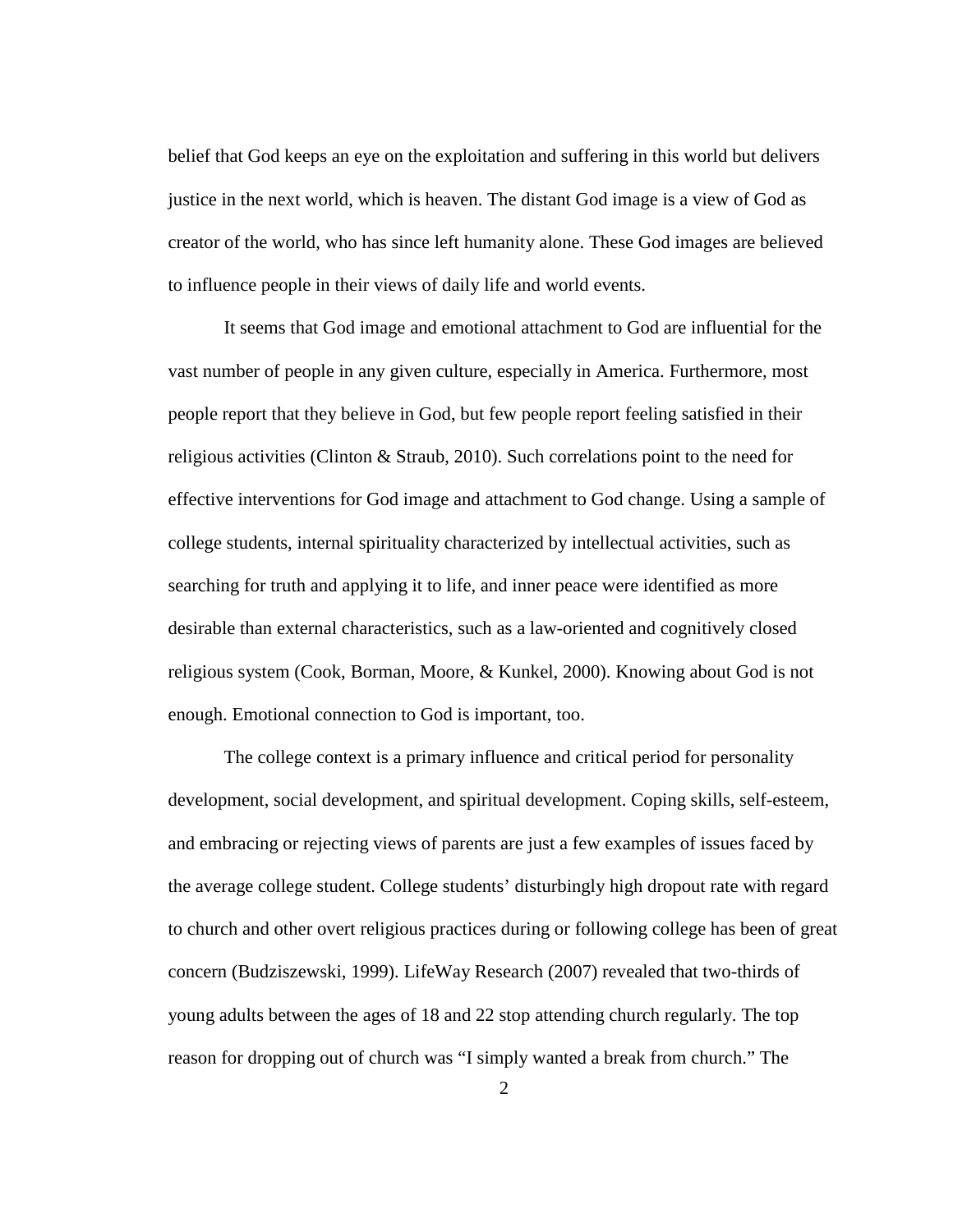second most popular reason was "I moved to college and stopped attending church." Could it be that these students are experiencing negative God images and insecure attachment to God?

#### Purpose of the Study

The purpose of this study is to assess the effects of a manualized group treatment protocol on God image and attachment to God in a sample of undergraduate college students attending a conservative Christian college.

# Research Questions

Research Question 1

Does a manualized group treatment protocol on God image and attachment to God result in more positive God images and more secure attachment to God in a sample of undergraduate college students attending a conservative Christian college?

## Research Question 2

Does a manualized group treatment result in more positive patterns of religious coping and an increase in love of God, others, and self in a sample of undergraduate college students attending a conservative Christian college?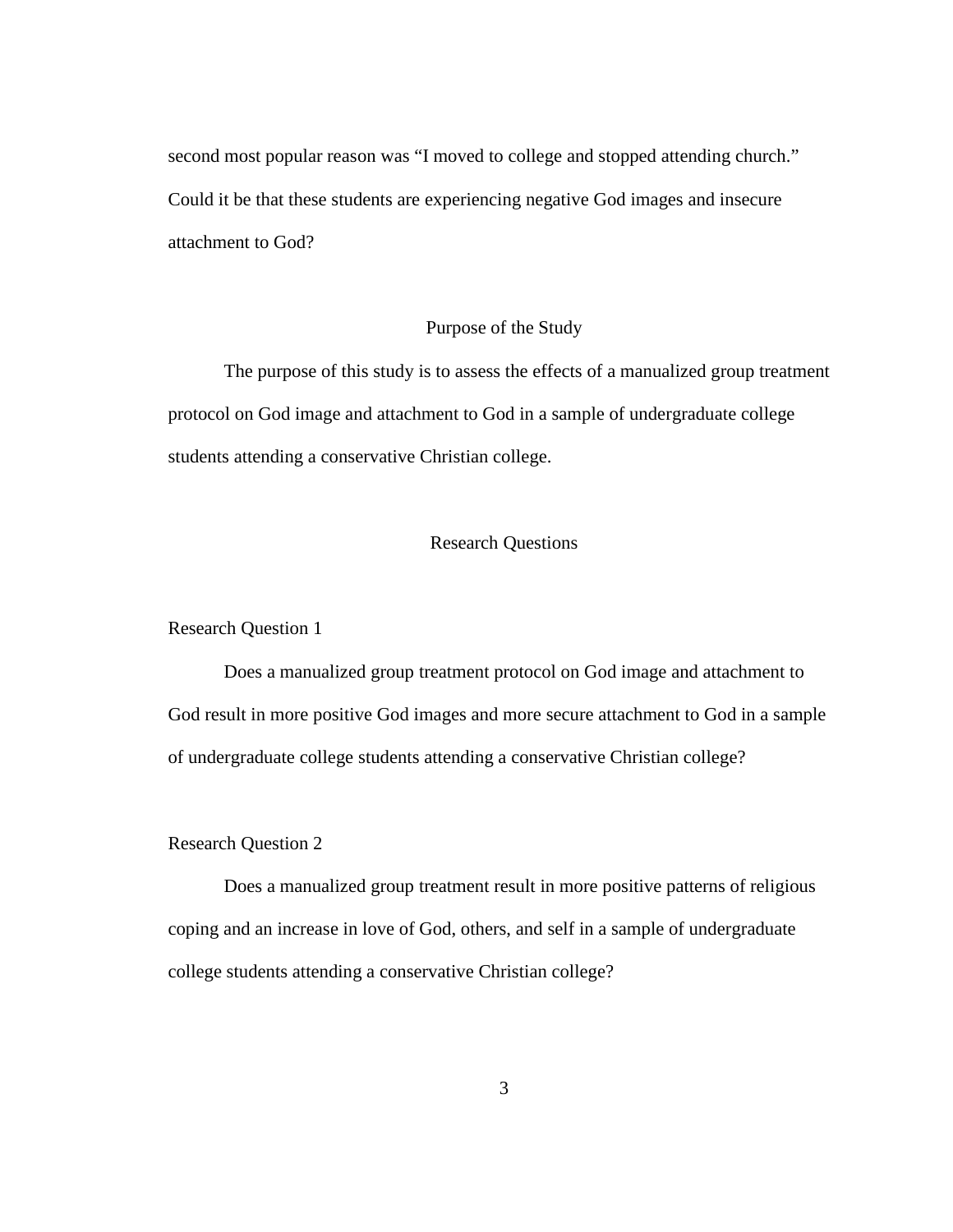#### Limitations

 The most noteworthy limitation in this study was the participants were limited to college students attending a conservative Christian college. In 2008-2009, the American Association for Biblical Higher Education (ABHE) reported 34,592 students attended 101 ABHE accredited colleges in the United States (ABHE, 2009). Though this is a significant population, there are thousands of college students who endorse Christianity who do not attend conservative Christian colleges. Also, the sample used in this study will not include anyone from the clinical population. Both of these populations— Christian college students not attending Christian colleges and the clinical population are beyond the scope of this study.

#### **Definitions**

God attachment is defined as one's emotional attachment to God. In this attachment relationship God serves as a secure base in which God is a safe haven in times of distress and there is freedom to explore in times of security. Secure attachment to a primary caregiver is correlated with a secure attachment to God (Birky & Ball, 1988). Insecure attachment to a primary caregiver has been correlated with an insecure attachment to God (McDonald, Beck, Allison, & Norsworthy, 2005). However, those with an anxious, avoidant, or ambivalent type of insecure attachment to parents may develop a secure attachment with God in which God compensates for the lack of secure parental attachment (Kirkpatrick & Shaver, 1990).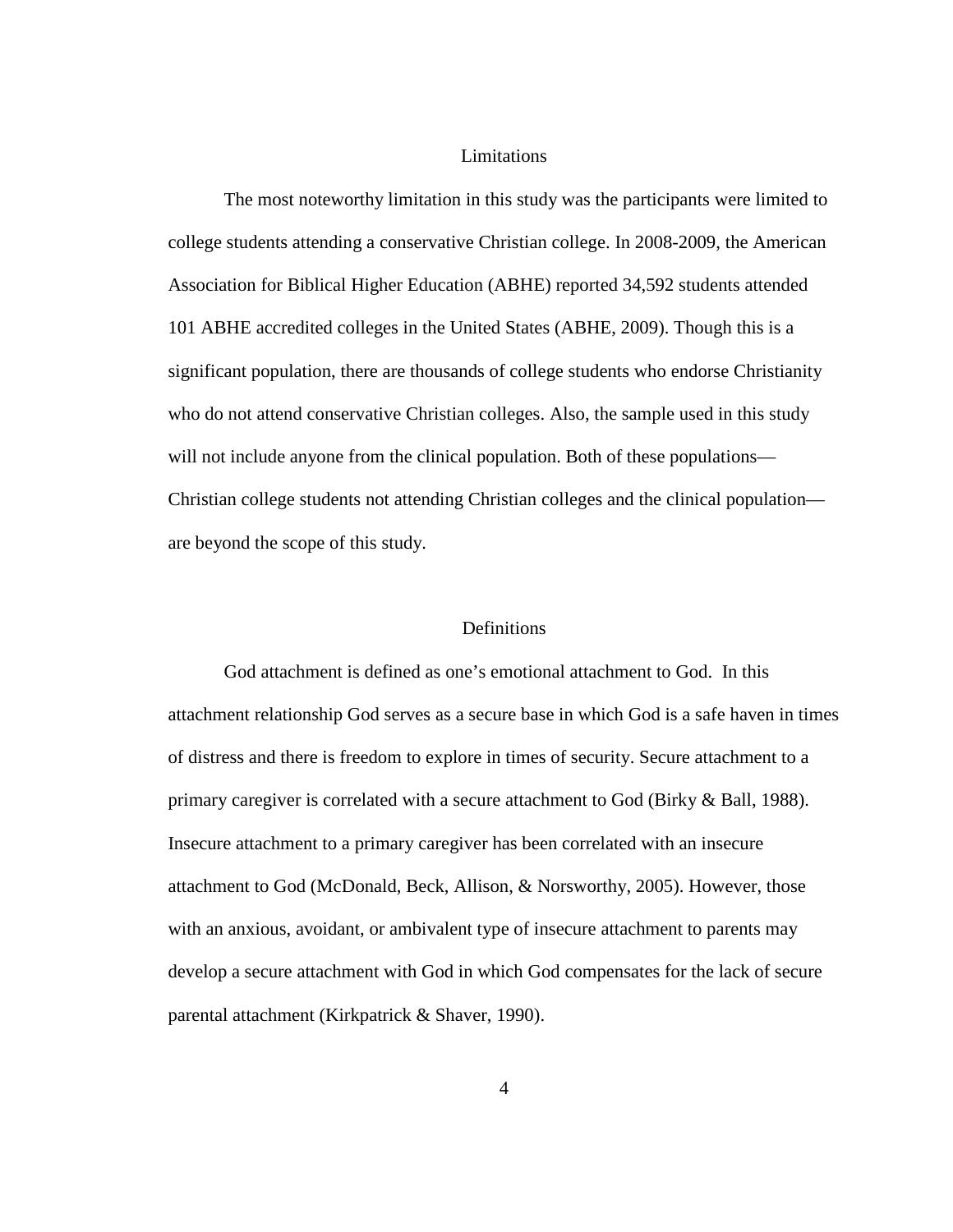The God concept is best defined as one's intellectual, theological understanding of God. It includes the personality traits and qualities that an individual cognitively believes God to possess (Thomas, 2009).

God image is the way in which a person emotionally experiences God. There is much greater variability among God images in individuals within the Christian tradition than there is among God concepts. The God image is a psychological construct concerned with how an individual feels toward God and one's impression of how God feels about him or her (Grimes, 2007).

# Organization of Remaining Chapters

Chapter Two is a review of literature covering object relations theory, attachment theory, the development of the God image and the development of attachment to God. Parental and self-esteem influences on God image and attachment to God are also included. The literature review concludes with discussion on God image treatment and change and group therapy.

Chapter Three is a description of the methods for the study. Information on participants, the setting, the research design, the therapists, the treatment, measures, and quantitative methodology are included, as well as some of the statistical analyses that were pertinent to the study's results. Chapter Four is the analysis of the data and the quantitative results. Chapter Five is a summary of the study and includes conclusions, implications for practice, implications for research, and recommendations.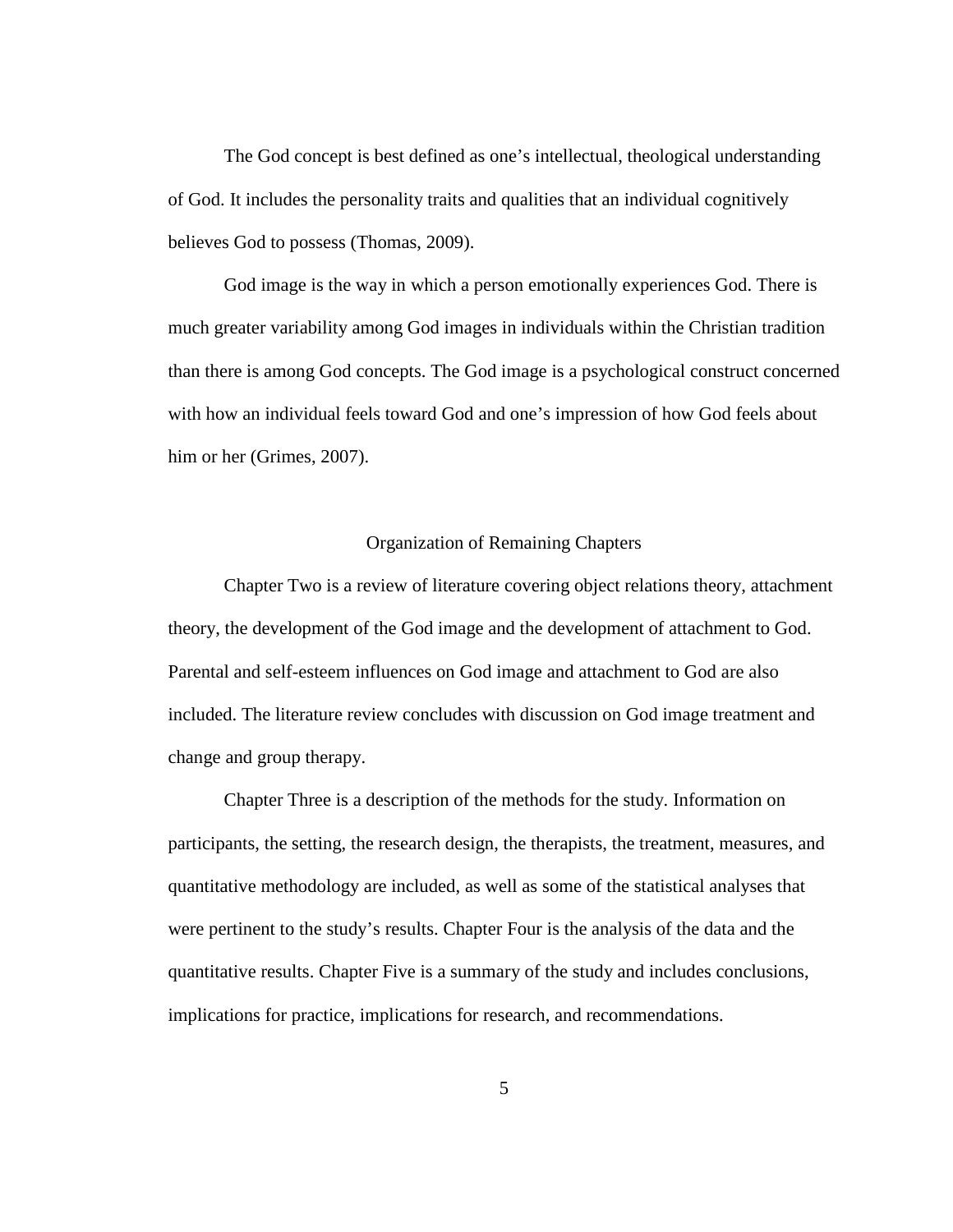Multiple appendices are included to provide in-depth information regarding research participant consent and demographic data gathering, the measures that were administered, and the group leader and participant manuals.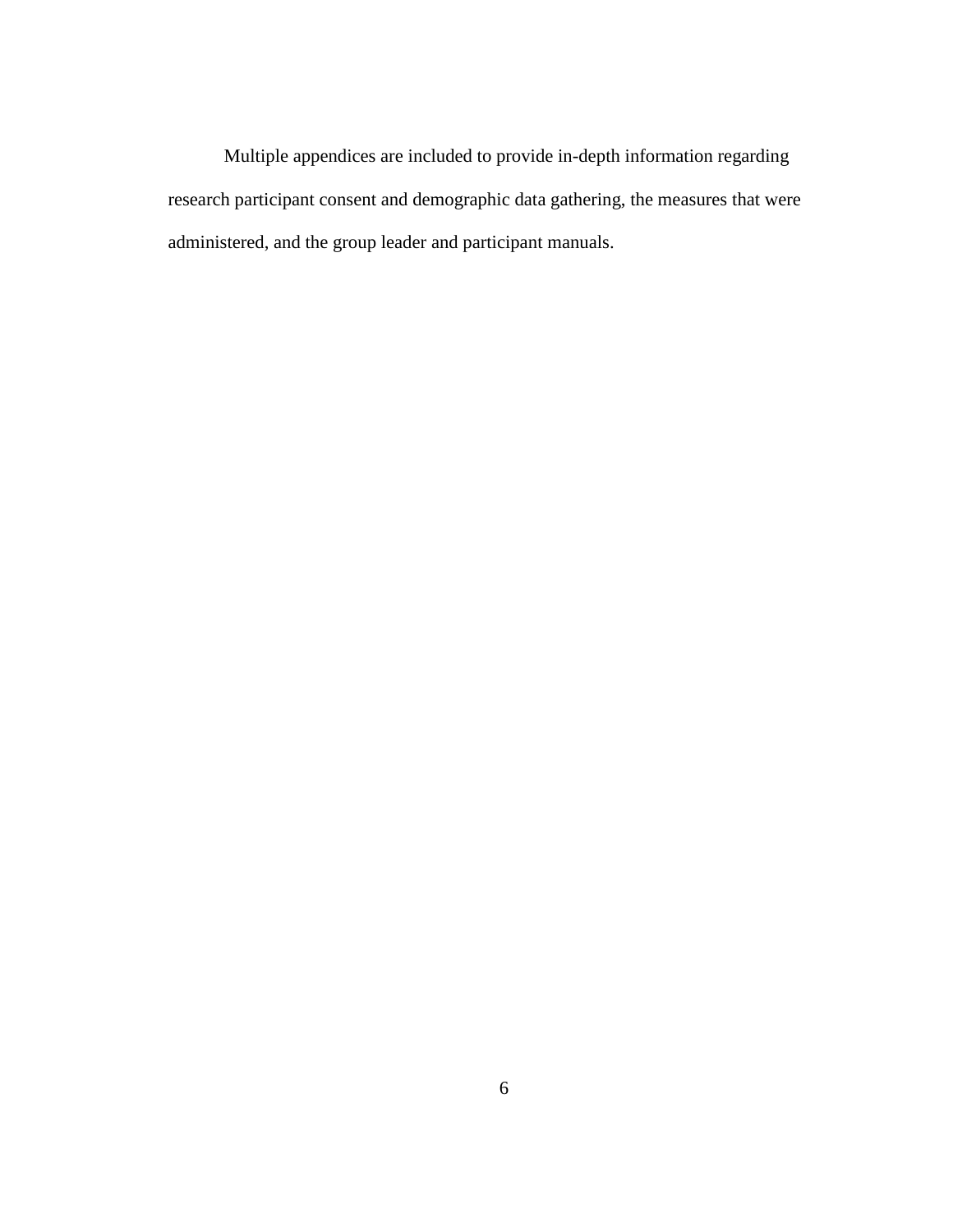# CHAPTER TWO: REVIEW OF THE LITERATURE

#### **Introduction**

 Object relations theory and attachment theory provide the theoretical underpinnings for the development of the God image and attachment to God. More specifically, the role of parents and the impact of self-esteem are prevalent in the literature. God image and attachment to God treatment and change are highlighted in this review of literature due to the primary focus of the proposed study. Group therapy is also discussed.

#### Development of the God Image and Attachment to God

#### Object Relations Theory

Object relations theory grew out of Freud's (1913) psychoanalytic theory. It was developed by Klein (1930/1964) to counteract the organically based stages of development in the psychoanalytic theory. Klein emphasized the role of interpersonal relationships, primarily the relationship to mother, in the development of a child. The innate drives of an infant are directed at objects or people; therefore, the context of a relationship between the infant and such objects is the basis of the theory. The objects can be internal or external. Initial external objects are typically mother or father. Internal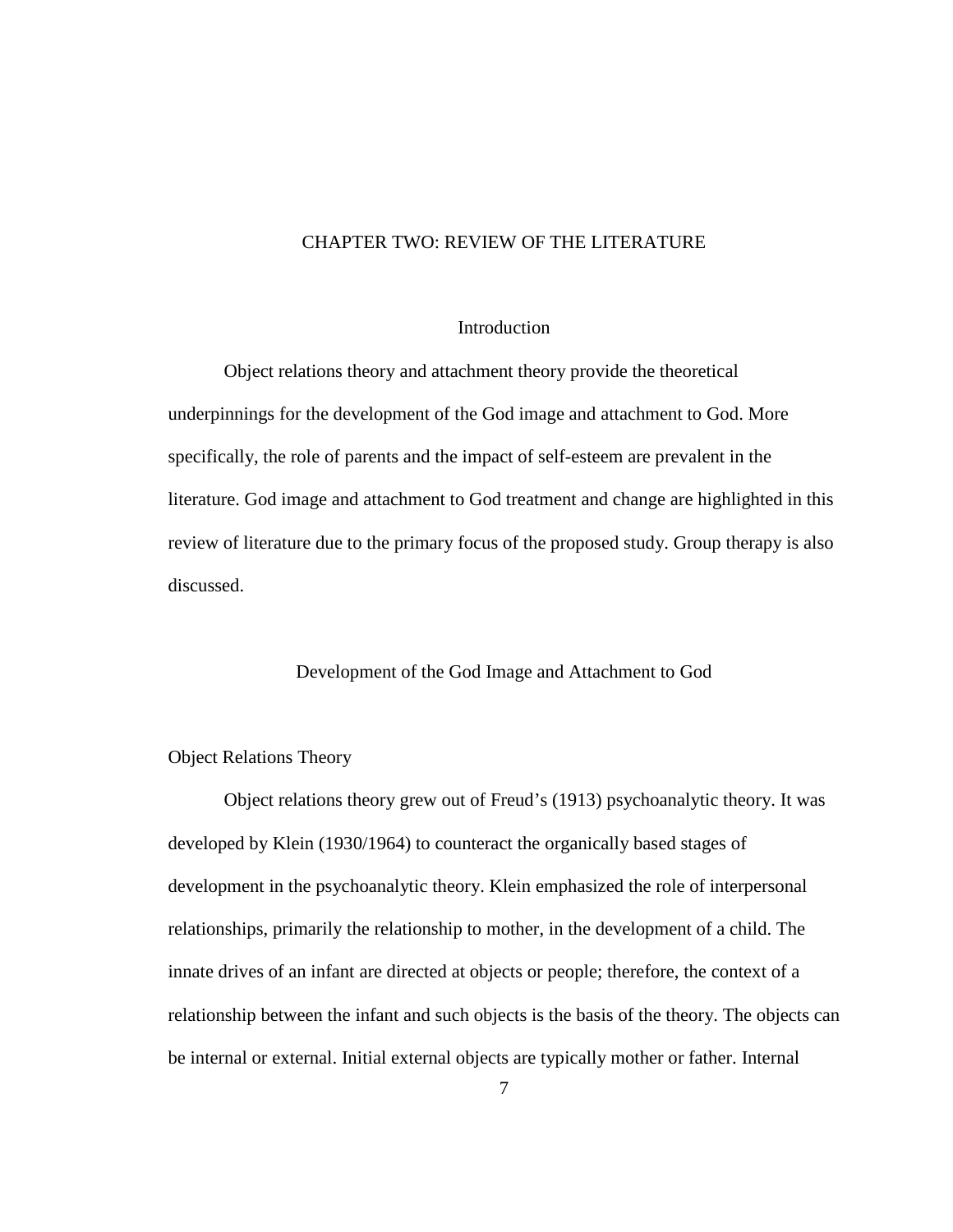objects are inner representations or images of these parental figures (external objects). The individual creates internal objects in order to understand the self. They are the result of encounters with objects, and they influence a person's thoughts, feelings, and behaviors (Rizzuto, 2005). An infant needs to be cared for in a safe environment in order to emerge as a healthy separate individual later in life. McDargh (1986) states, "The human person is born with a primary and irreducible need for the confirmation and affirmation of relationship" (p. 255). Furthermore, one's concept of the self and God must be viewed from the standpoint of a relationship.

# God Image

The development of the God image from the object relations perspective can be traced back to Rizzuto (1979). Rizzuto suggested that God is internalized in a similar manner as primary caregivers, but with God, an internal image is required to understand God and to relate to God (Rizzuto, 2005). God images develop from one's object relations, evolving self-representations, and environmental belief systems (Rizzuto, 1979).

Primary caregivers influence the development of God images. The God representation can also be a transitional object (term coined by Winnicott, 1951), in which the God representation takes the place of the mother-child bond (McDargh, 1986). God images are a source for understanding a person's faith, spirituality, and religious practices; furthermore, everyone has some representation of God (Peloso, 2008). Discovering themes in God images, comparing God images across cultures, and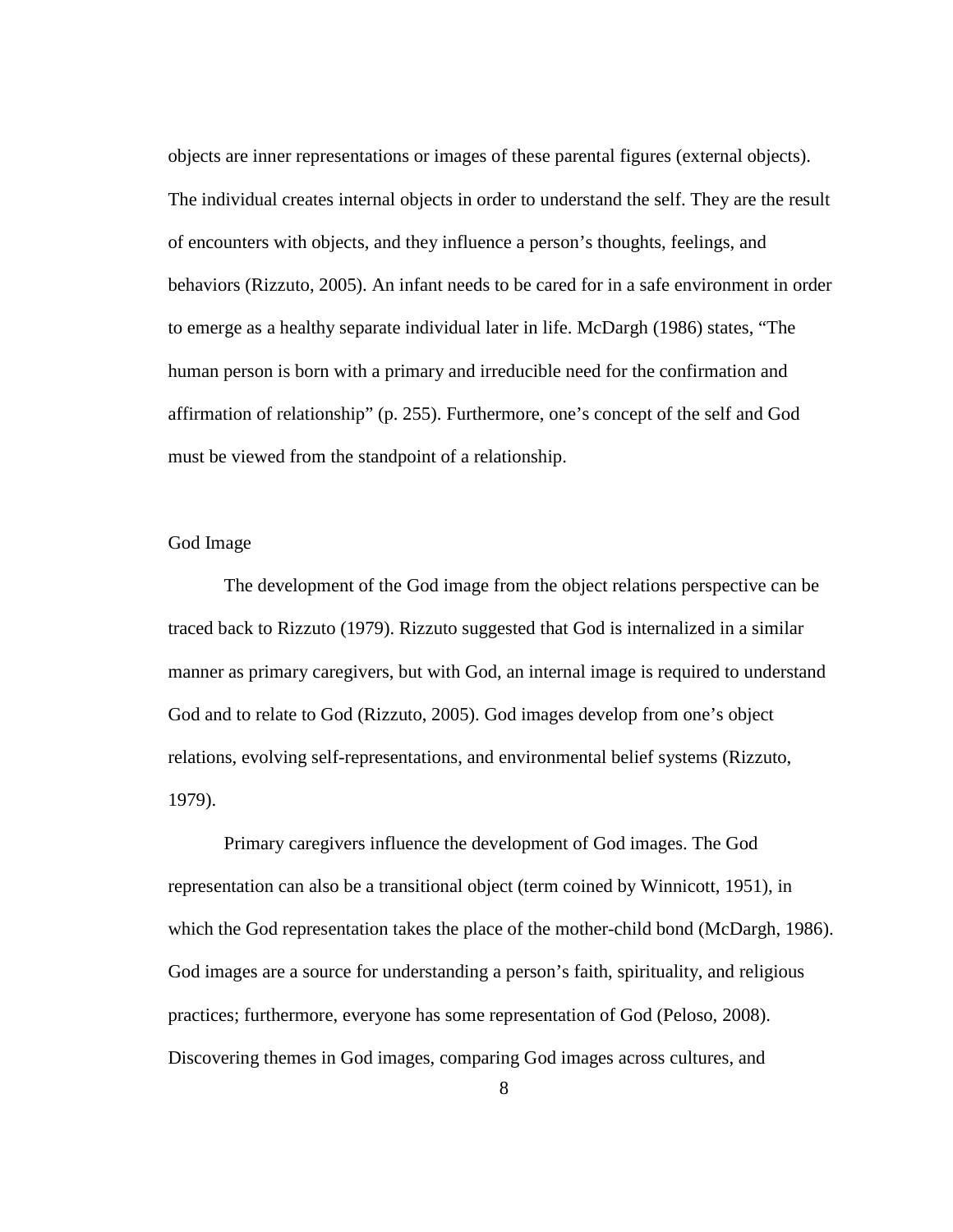understanding the impact of cultural perspectives on God is a daunting task. Among a sample of Roman Catholic participants, the top four God images were love, creator, always present, and friend (Peloso, 2008). God images related to the acts of God, more specifically, His acts of power, were the most common among a sample of Dutch adolescents (Janssen, De Hart, & Gerardts, 1994). De Roos (2006) explored the God concepts of young children; and suggests the God concept of a child is impacted by family and school contexts and that parental and teacher relationships can compensate for each other. Hall (2004) suggests that implicit relational representations help to explain the link between religious involvement, specifically Christian spirituality, and mental health.

#### Attachment Theory

Bowlby (1969, 1982) is credited as the father of attachment theory. He postulated the primary tenants of attachment, which have led to a variety of applications in psychological research. The basic assumption of attachment theory is that people have the fundamental capacity to form a secure sense of the self and the world if caregivers are consistently accessible and responsive to bids for comfort and protection. His radical idea was that caregivers are not interchangeable. Bowlby coined the term *working models* which are internalized, organized expectations of relationships that persist throughout one's development. Perceived threats activate one's attachment system, and the result is seeking proximity to the attachment figure for safety. Attachment developments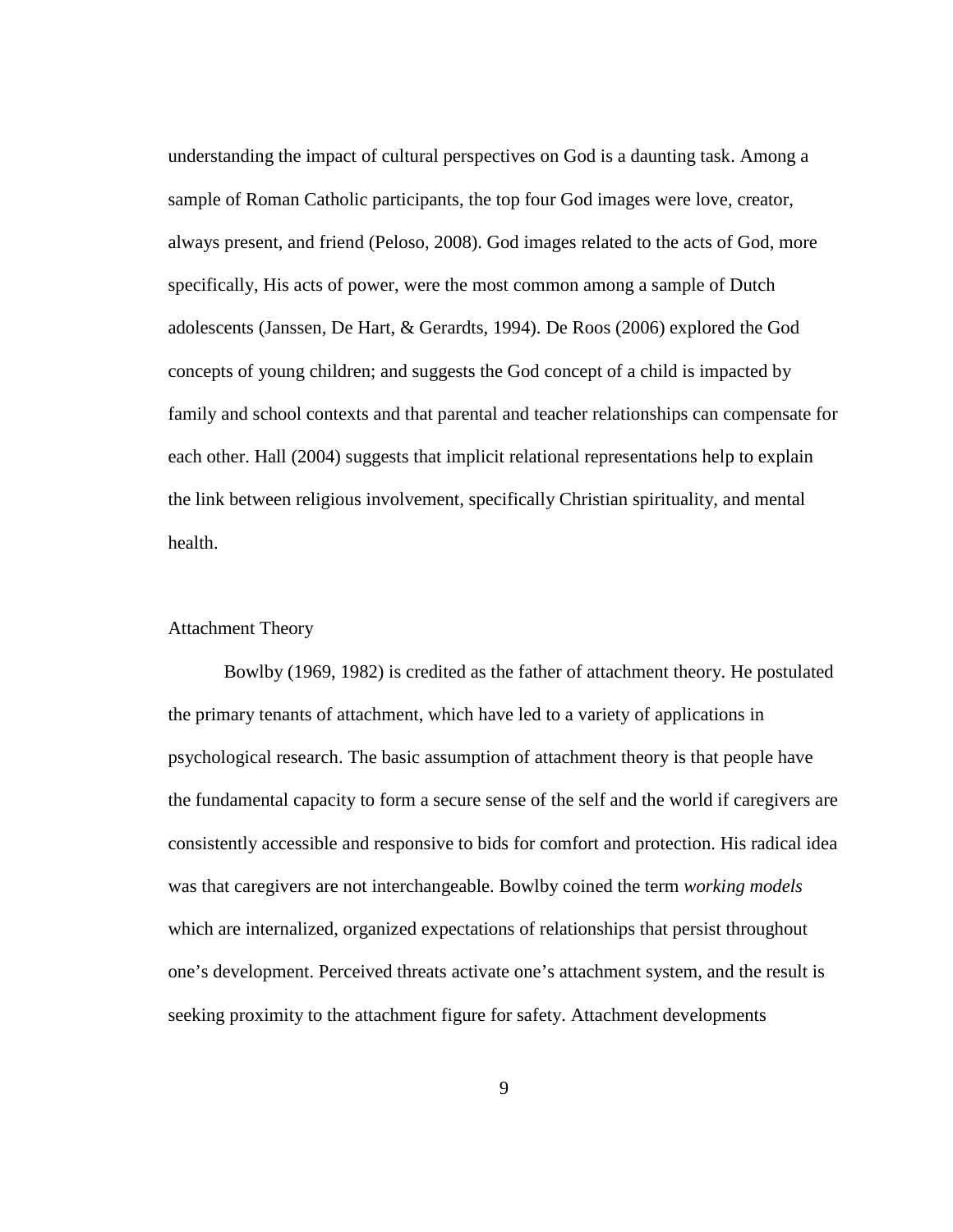throughout the lifespan, and specifically God attachment, are important concepts in attachment theory research.

Ainsworth, Blehar, Waters, and Wall (1978) and many others (Carlson, 1998; Egeland & Farber, 1984; Karen, 1994; Sroufe & Waters, 1977) have researched the phenomenon of infant/primary care giver attachment styles. Ainsworth et al. (1978) developed the strange situation procedure, in which anxiety was created for an infant, in order to measure and categorize attachment. The three attachment styles that emerged from this research were secure, avoidant, and ambivalent.

Secure attachment in infants is characterized by exploration, missing the parent during separation, preference for the parent over a stranger, greeting the parent actively, and settling and returning to play when reunited with the parent.

Avoidant attachment in an infant is characterized by failure to cry when the infant is separated from the parent and avoiding or ignoring the parent when she returns. There appears to be an unemotional response to the appearance of the parent, and the child is focused on the toys throughout the procedure.

Next, resistant or ambivalent attachment styles among infants tend to include distress prior to parent separation, and therefore, the environment is explored very little. The infant may appear to be preoccupied with the parent and would continue to cry when reunited with the parent.

The fourth category, disorganized, was developed later by Main and Solomon (1990). Disorganized attachment has been correlated with unresolved fear in which the attachment figure serves as a source of alarm rather than safety. Trauma and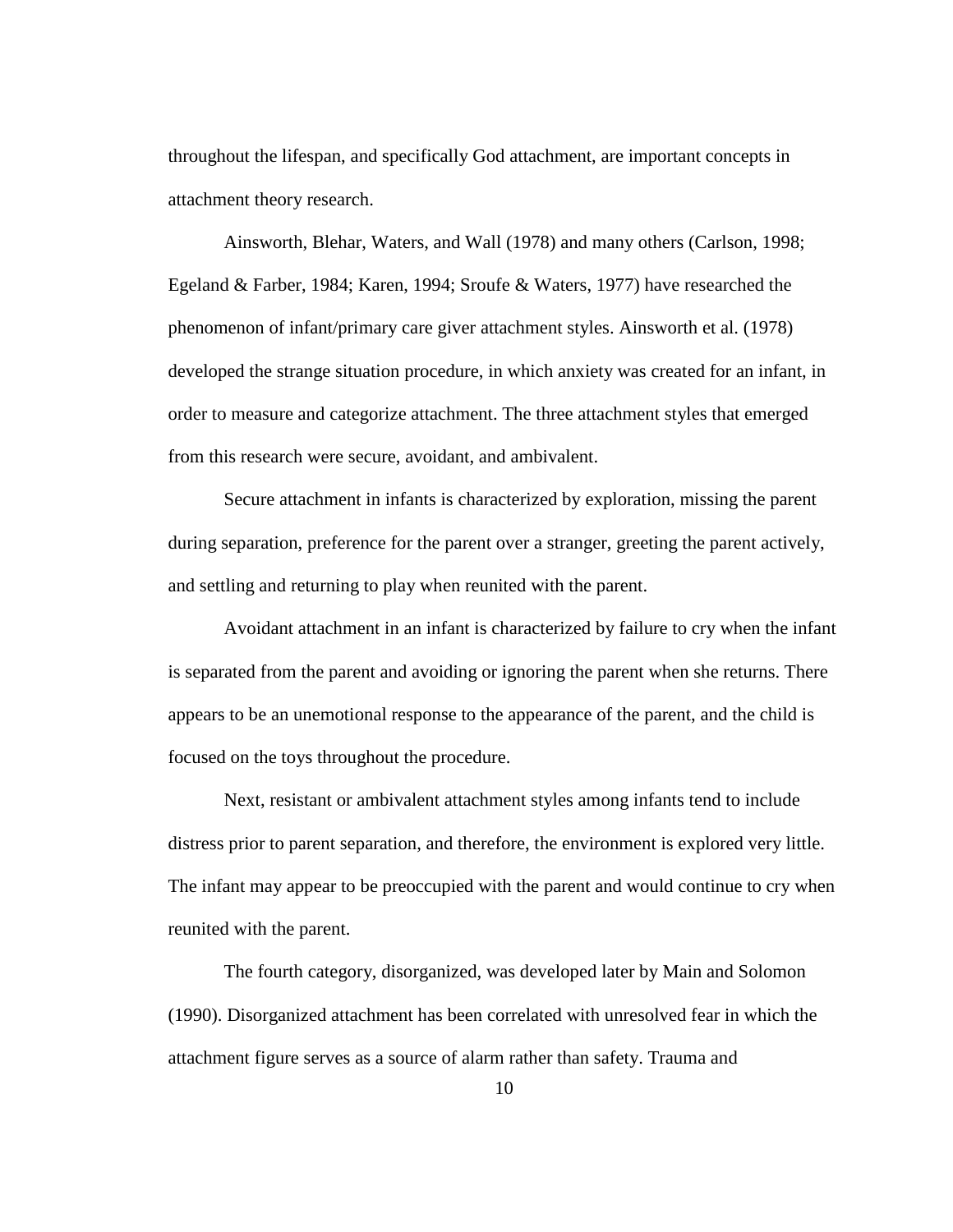psychopathology tend to continue across the lifespan (Cassidy  $\&$  Mohr, 2001). Disorganized or disoriented attachment in infancy is characterized by disorienting behaviors in the presence of the parent.

The development of the Adult Attachment Interview (AAI; Main, 2000) has been a significant benefit to attachment theory research and has added insight to the persistence of attachment styles throughout life (Hesse, 1999). Attachment styles in infancy, gleaned from strange situation behavior (Ainsworth et al., 1978; Main & Solomon, 1990), and adult attachment categories, from the AAI (Main, Kaplan, & Cassidy, 1985), correspond with each other (Hesse, 1999).

Secure or autonomous attachment in adults includes a coherent and collaborative discourse of attachment related experiences. The corresponding adult attachment state of mind for avoidant attachment is dismissing. This includes normalizing or generalizing history. The dismissing adult tends to be brief in the interview and dismisses attachment related re-experiences. The next corresponding adult attachment style is called preoccupied. In this case, the AAI dialogue is not coherent. The person is preoccupied with past attachments and may present as angry, passive, or fearful. Lastly, unresolved or disorganized adult attachment typically includes a lapse in discourse or monitoring during discussions of abuse. For example, the interviewee may verbally indicate that a deceased person is alive (Hesse, 1999).

Attachments persist throughout life, and Ainsworth (1985) suggested that emotional bonds with attachment components that provide a sense of security are the most important elements of social relationships and social systems. More recently,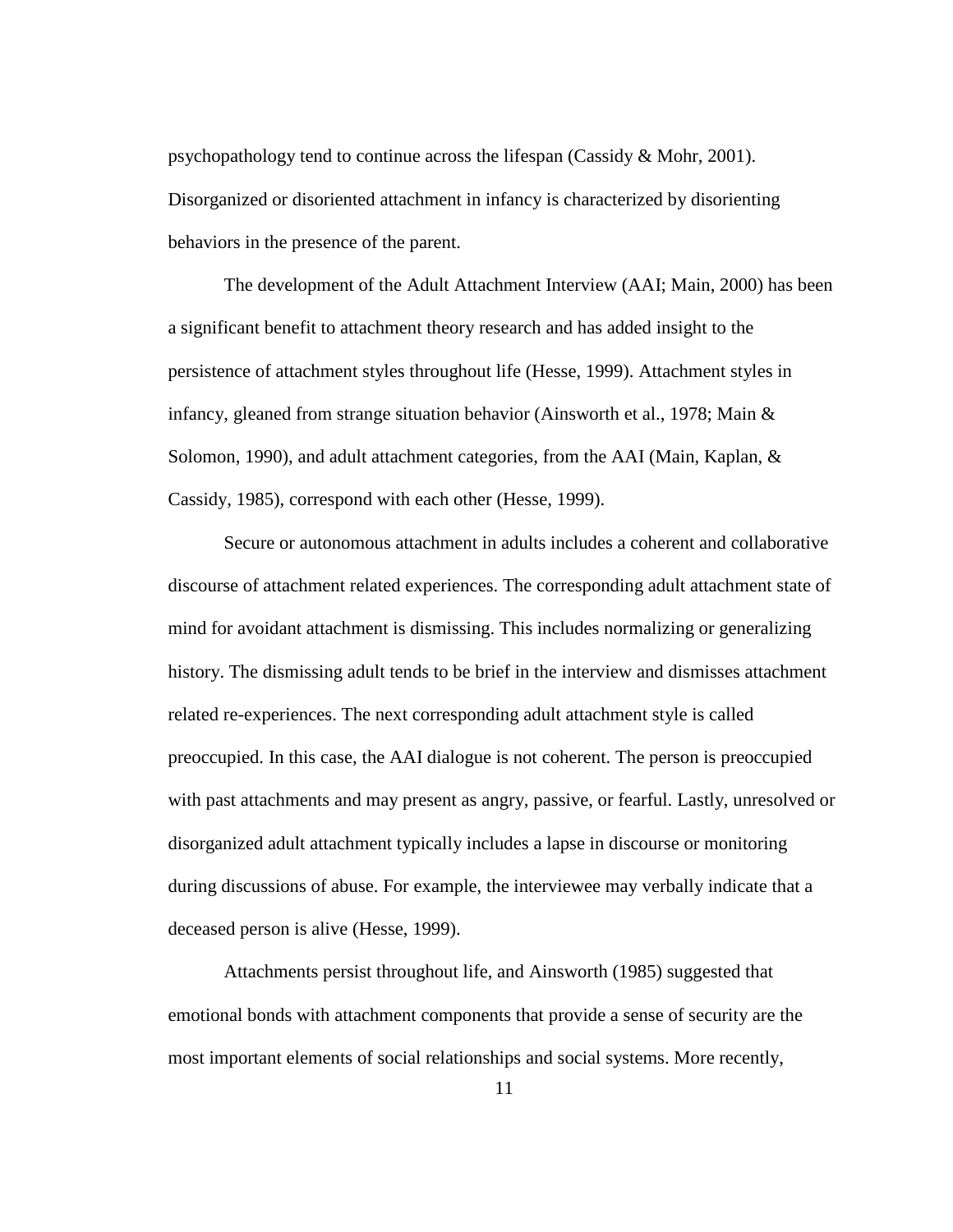attachment theory has influenced research on adult interpersonal relationships, emotional expression, coping skills, moral reasoning, self-esteem, and self-efficacy (Rice, 1990; Searle & Meara, 1999; Sroufe, Egeland, Carlson, & Collins, 2005; Van Ijzendoorn & Zwart-Woudstra, 1995).

In childhood, early attachment representations are believed to generalize which then provide a guide for attachment related thoughts, feelings, and behaviors beyond the parent-infant relationship, primarily to peer and romantic relationships (Sroufe et al., 2005). Using university students as the sample, Rice and Mirzadeh (2000) examined the relationships among perfectionism, attachment, academic integration, and depression. One's attachment style predicted the individual's type of perfectionism, in which adaptive perfectionists—those with high self-standards, order, and organization but not at the expense of self-esteem— reported more secure attachments, better academic integration, and less depression.

#### Attachment to God

Kirkpatrick (1992) asserts that foundational concepts of the attachment theory the presence of an available and responsive attachment figure, who serves as a secure base, and separation from whom results in distress—are fundamental dynamics of Christianity. The Christian belief system asserts that God is personal, loving, forgiving, everywhere present within creation, and is unchanging in his perfection (Erickson, 1998). Furthermore, attachment theory provides a useful theoretical framework for understanding many aspects of religious belief and behavior (Clinton & Straub, 2010;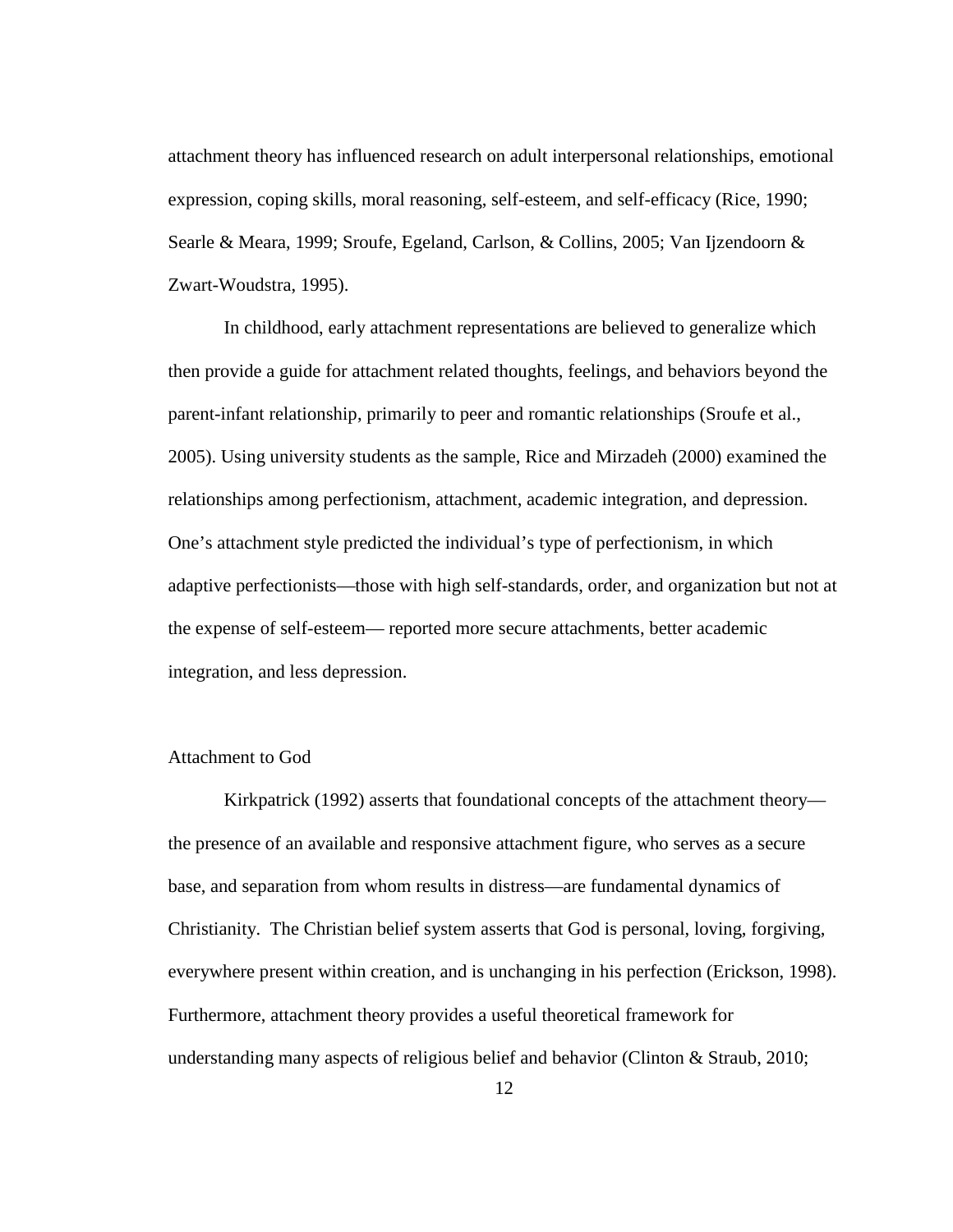Kirkpatrick, 1997, 1998). Kirkpatrick and Shaver (1992) revealed that participants with a secure attachment style reported greater religious commitment and more positive images of God than participants with an insecure attachment style. It is suggested that romantic love and religion can be thought of as parallel; furthermore, participants with a secure God attachment reported greater life satisfaction, less anxiety, less loneliness, less depression, and less physical illness.

Two models relating to God as an attachment figure are the correspondence model and the compensatory model (Hall, 2007). The correspondence model suggests that attachment patterns among humans are reflected in attachment patterns to God. The compensatory model states that God functions as a substitute attachment figure for those with an insecure attachment pattern. Some research evidence supports the correspondence model and others support the compensatory model. Beck and MacDonald (2004) have attempted to tie the two competing theories together in a more cohesive fashion, suggesting they are both valid, but each becomes more prominent under certain circumstances. In order to help clarify some of the ambiguity between these models, Hall, Fujikawa, Halcrow, Hill, and Delaney (2009) suggest the difference in the correspondence and compensation models is at the level of implicit relational information processing because human attachment patterns and spiritual experiences both operate from implicit relational knowledge.

Those with secure attachment to a parent may experience socialized correspondence, in which religiosity reflects social learning of parents' religious standards (Kirkpatrick, 1999). Those with insecure attachment to a parent may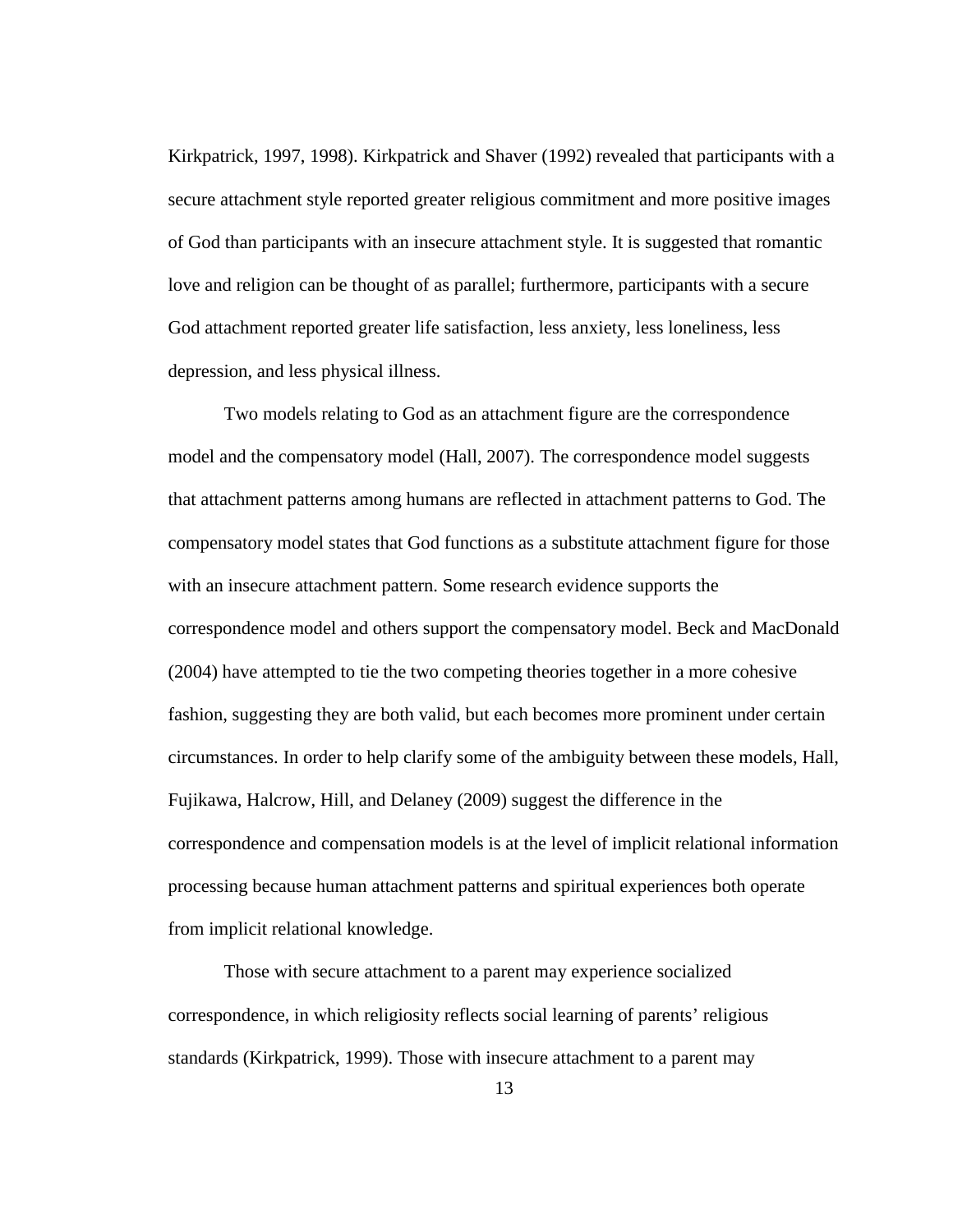experience emotional compensation, in which religiosity includes an emotional regulation strategy to obtain or maintain a sense of felt security. Or, the person with insecure attachment may experience longitudinal compensation, in which religiosity is tied to the attachment system and is prone to increase over time. Correspondence is linked to close friendships with believers and membership in religious organizations. Compensation is linked to emotional turmoil, relationship problems, personal crises, and mental or physical illness (Granqvist, 2002).

The results of Kirkpatrick and Shaver's (1990) study support the compensation model relating to avoidant attachment to parents and subsequent, substitute attachment to God. They suggest that early attachment experiences relate to religious experiences due to similarities in both types of relationships. Sudden conversions were reported most often among those with avoidant maternal attachment. Moreover, insecure attachment was positively linked to emotionally based religiosity and sudden religious conversion (Granqvist & Hagekull, 1999). Kirkpatrick and Shaver (1992) report similar findings with regard to the correspondence and compensatory roles of God in the lives of individuals with secure and insecure childhood maternal attachments, respectively speaking. It seems the unconditional love of God may appeal to the person who feels unworthy of love (Kirkpatrick, 1998).

The hypothesis that one with a secure God attachment would be more likely to explore his theological world was supported in a study by Beck (2006). Using Christian college students as the participants, God as a secure base was manifested specifically when God was perceived as a source of support and strength. Theological exploration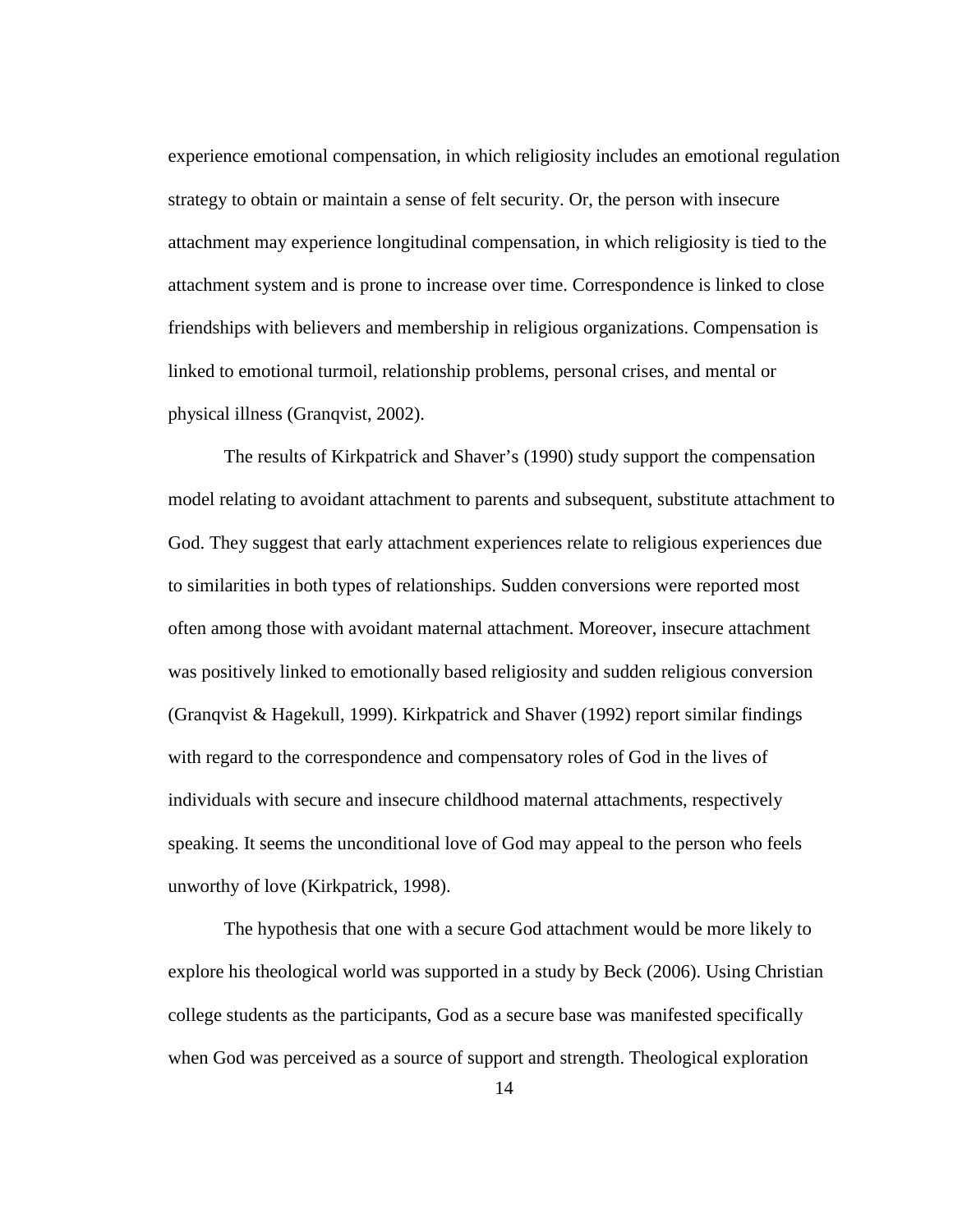involved religious curiosity, effort spent in exploring different theological ideas, and openness to new religious ideas. One with a secure God attachment tended to engage in theological exploration with peace and joy, or in other words, anxiety free exploration. An important note regarding this study is the participants did not stray in such a way that resulted in a rejection of core Christian doctrine.

Byrd and Boe (2001) studied three types of prayer—conversational, contemplative, and materialistic-help-seeking—and attachment styles as a way to assess the concept of proximity seeking in one's relationship with God. Those with avoidant attachment tended to engage in less prayer overall and those with anxious attachment tended to engage in materialistic-help-seeking prayer only.

The neurobiology of religious experience enhances attachment theory insights, specifically with regard to implicit relational meaning (Seybold, 2005). Hall (2007) presents the idea of a knowledge spiral, in which implicit and explicit knowledge about one's sense of self refer to each other, and such communication promotes reflective selffunctioning. This reflective capacity contains implications for relational and spiritual development from the attachment theory perspective.

Miner (2007) suggests that some theories of attachment to God lack a clear theological basis—Kirkpatrick's cognitive-affective model, for example— and therefore weakens God attachment theories. The current weaknesses include reductionism, failure to fully consider the attributes of God, and an oversight of human inter-subjectivity. Miner promotes Trinitarian theology in which God is knowable, relational, and communicable; moreover, a relationship with God is circular and reciprocal. This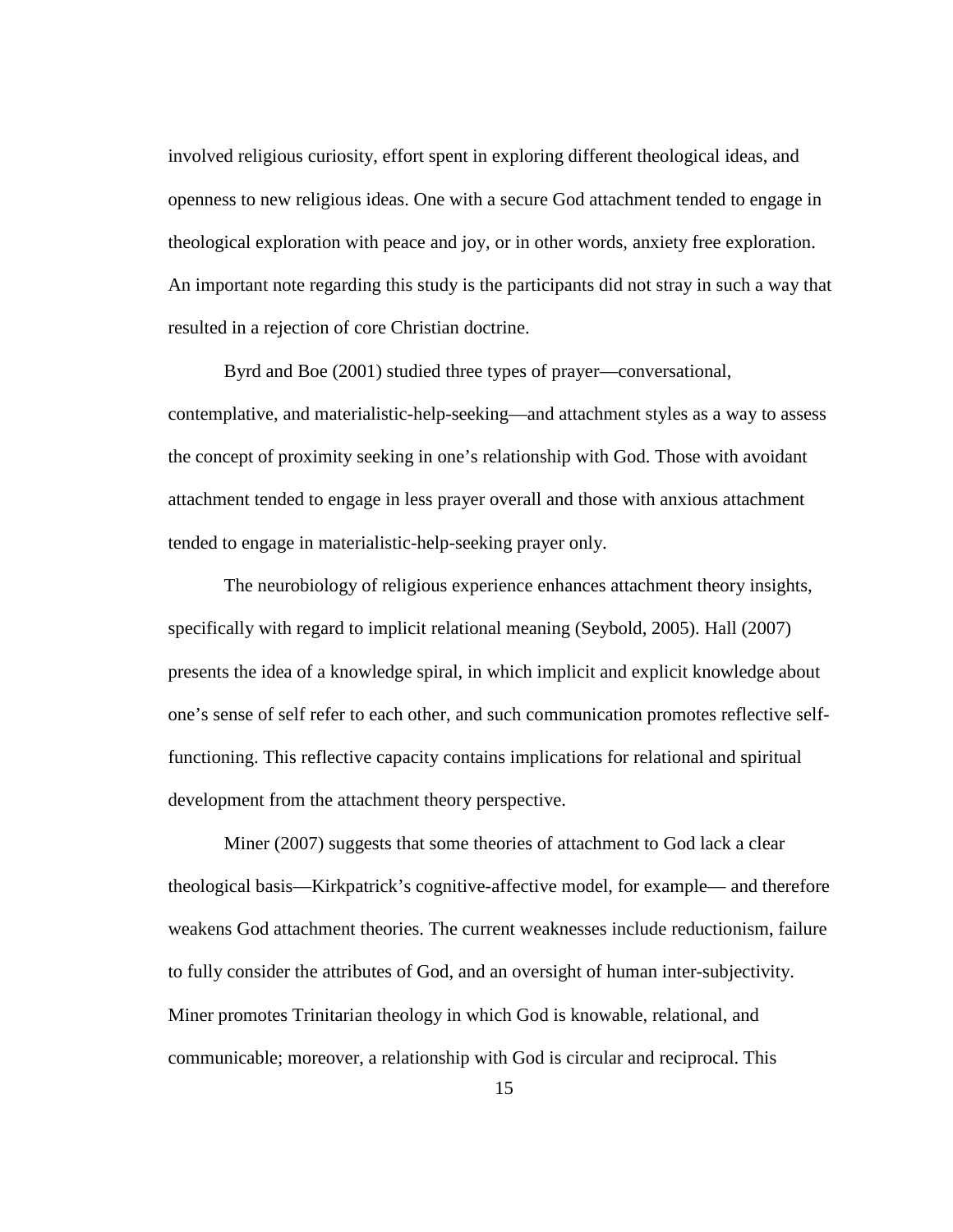theological foundation strengthens one's understanding of the development of God attachment.

To get more depth related to God attachment, the God Attachment Interview has been developed and validated (Proctor, Miner, McLean, Devenish, & Bonab, 2009).

Parents' Influence on God Image and Attachment to God

The God concept is more correlated with the preferred parent (Nelson, 1971); and furthermore, there are a wide variety of God images (Spilka, Armatas, & Nussbaum, 1964). The Adlerian God concept has been preferred over the Freudian view in many studies on God images (Nelson, 1971; Spilka, Addison, & Resensohn, 1975).

Parental images and divine images are partially products of one's developmental history. Tenderness, authority, and firmness were revealed as images of parents and God (Tamayo & Desjardins, 1976). The combination of mother and father parental images had a more significant impact on the development of God images in Birky and Ball's (1988) study. God concepts are influenced by relationships with parents, and internal representations of the self and others influence the development of and positively correlate to one's God images (Brokaw & Edwards, 1994), specifically between family social structure and God images (Hertel & Donahue, 1995). Consistency and similar religious beliefs and practices between parents has an effect on religious transmission to adolescent children (Bader & Desmond, 2006).

Granqvist (2002) suggested that parental attachment, rather than peer attachment, supports the socialized correspondence and emotional compensation hypotheses.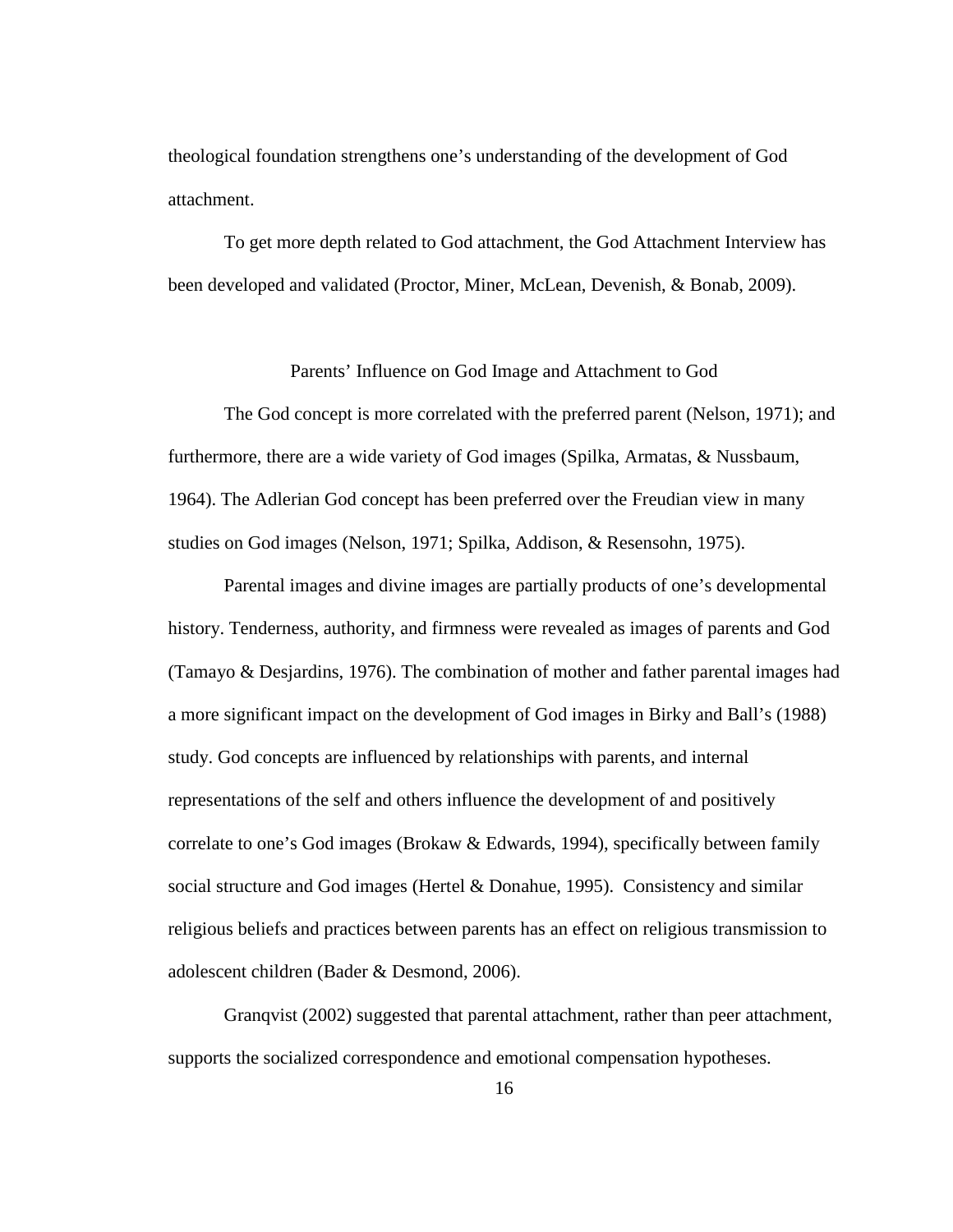Adolescents with secure parental attachments were less likely to reject the influence of parental standards. Secure attachment was a strong predictor of spiritual maturity when compared to measures of parental bonding—including parental warmth, empathy, affection, and closeness. Indicators of spiritual maturity included personal relationship with God and service to others (TenElshof & Furrow, 2000). An implication from this study is the need for mentoring and nurturing students and encouraging them to strengthen their own attachments. Attachment to mother seems to be primary when predicting a level of self-esteem and relationship with God (Reinert, 2005).

McDonald et al. (2005) explored the relationship between the parent-child attachment and attachment to God. The results of this study suggest emotionally cold or unspiritual families tend to produce increased God avoidance, but not God anxiety. A religious home with a lack of intimacy seems to result in being more dismissing of God. Those from rigid, authoritarian homes reported greater God anxiety and avoidance. Those with hypocritical fathers had a more avoidant relationship with God. Those who reported having parents who did not rely on God had more difficulty relying on God themselves. This study supports the correspondence model, although, this trend is most evident among those with a dismissing attachment style.

#### Self-Esteem and God Image and Attachment to God

Several studies suggest the connection between attachment style and the development of the self (Mikulincer, 1995). Soares, Lemos, and Almeida (2005) suggest that adolescents with a secure attachment style exhibit more constructive motivational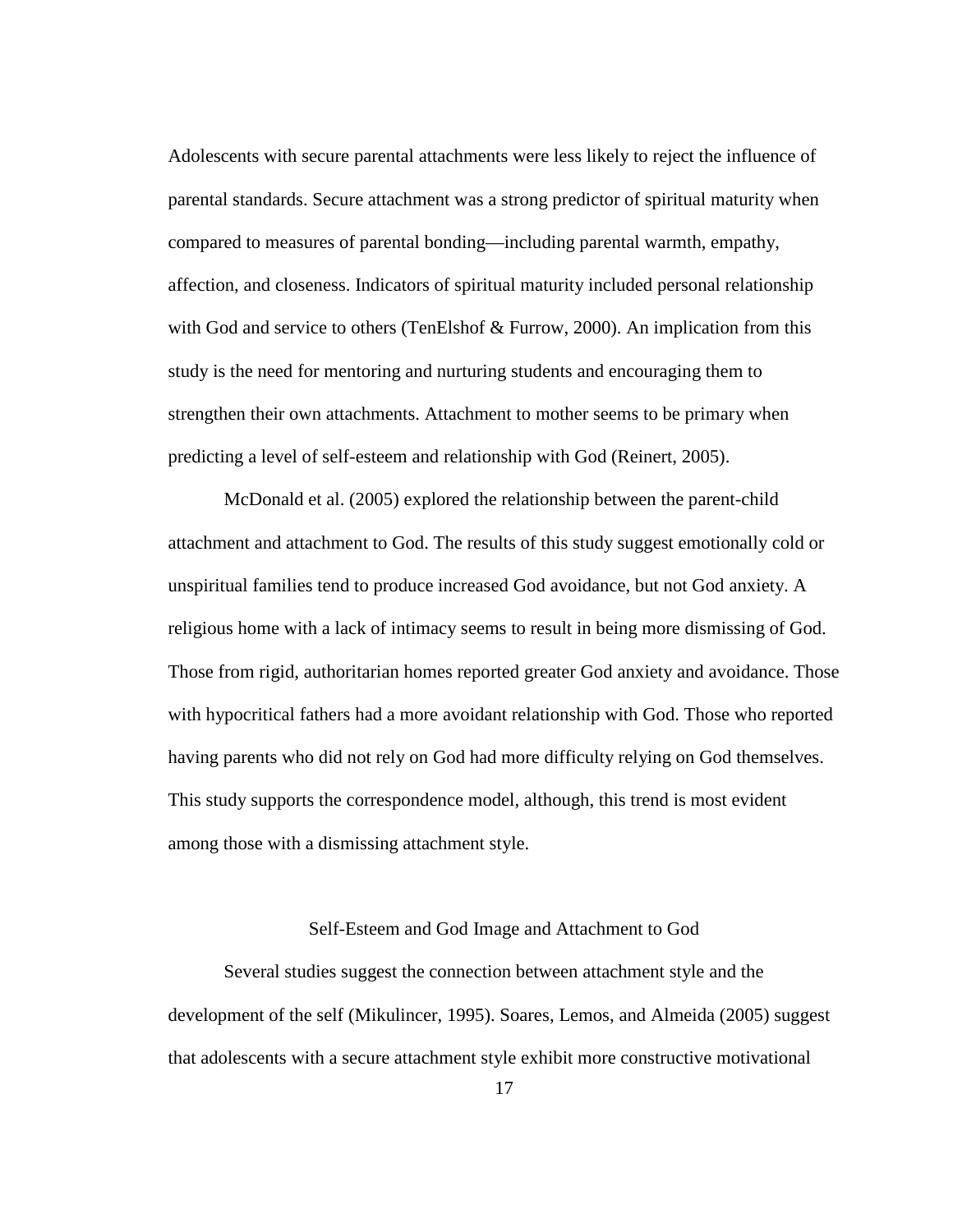strategies in the face of stressful situations compared to adolescents with insecure attachment styles. Benson and Spilka (1973) used Catholic subjects in their study and found that self-esteem positively influenced descriptions of God as loving and accepting.

Roberts, Gotlib, and Kassel (1996) suggest that insecure attachment styles are associated with dysfunctional attitudes, which then lead to lower levels of self-esteem. Rice and Lopez (2004) used the attachment theory to assess the mediating qualities of attachment security and perfectionistic self-doubt and self-esteem. Implications are presented for the counseling context, and one implication is that students with insecure attachments may have a broader self-critical and ruminative cognitive-affective interpersonal pattern.

God Image and Attachment to God Treatment and Change

Representations of God have the potential to change and develop over the course of time (McDargh, 1986; Rizzuto, 1974). Rizzuto (1974) claimed God images could change in four ways. First, gaining a new understanding of objects from which the original God image developed could then result in a changed internal God representation. Second, when changes in relationships with caregivers occur, God images may subsequently change. Third, present relationships can have an effect on emotional experiences of God. Fourth, new religious teaching could impact images of God.

Many subsequent theoretical articles have explored the effects of psychotherapy on images of God. Jacques (1998) suggested that therapy could impact negative or maladaptive thinking occurring in one's relationship with God. Implicit and explicit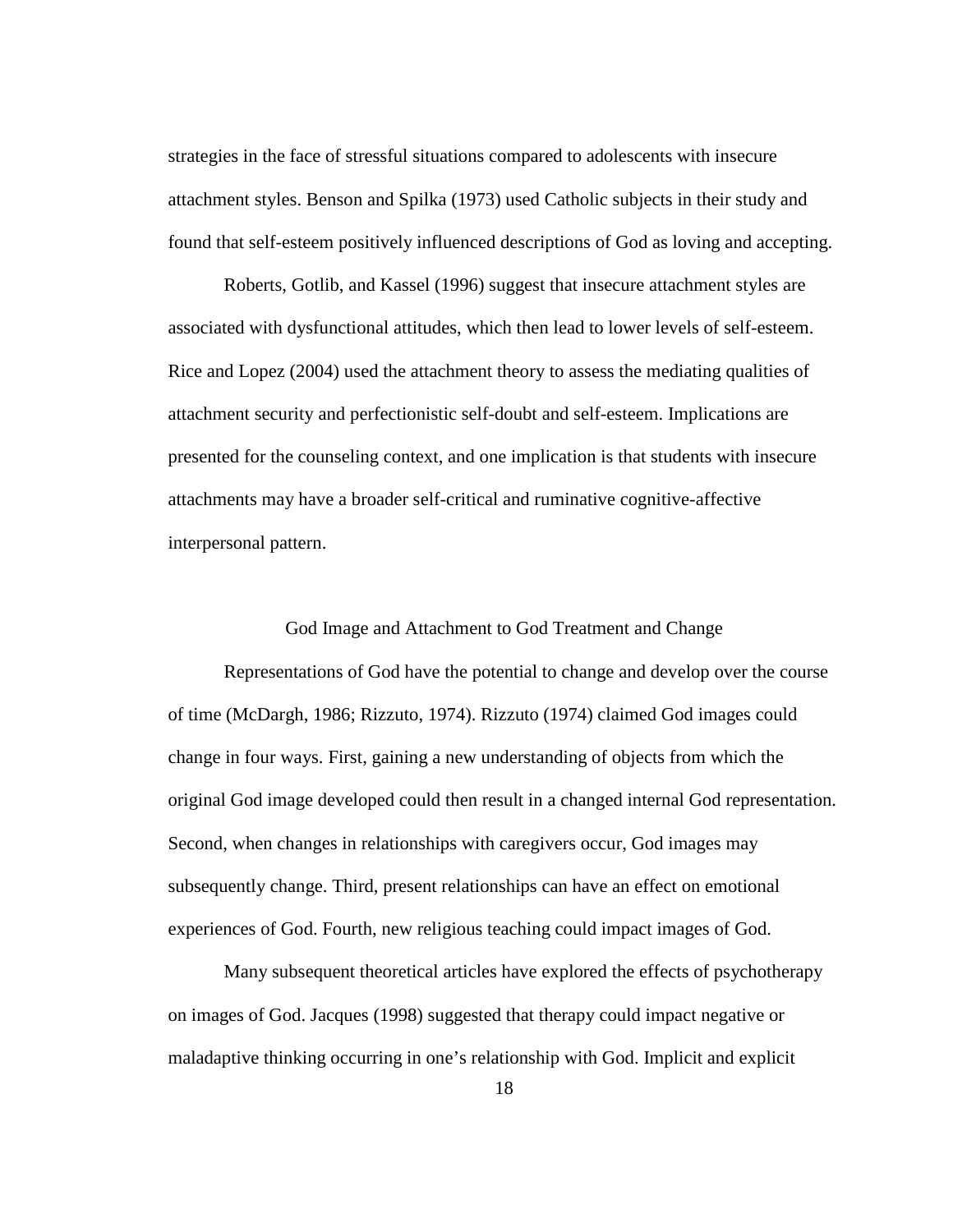memory change comes from a spirit of interaction that provides new implicit relational knowledge (Fosshage, 2003). Inquiry is more related to explicit memory. This process provides two new pathways to change.

Due to the effects on the developing brain of traumatic or painful relationship experiences, the counseling experience may change God images by way of neural network change (Garzon, 2007; Sperry, 2005). An understanding of neuroscience and the impact of early relationships on the brain can help therapist effectiveness because relational connections become neural connections. Healthy neural and psychological development is dependent on the responsiveness of attachment figures (Schore, 2002).

God image change may result from prayer, meditation, and spiritual imagery exercises (O'Grady & Richards, 2007). Inner healing exercises based on spiritual imagery may also lead to God image change (Noffke & Hall, 2007). To encounter God as safe and loving is important in each of these interventions. Rational Emotive Behavior Therapy (REBT) techniques have been theorized to impact God image as one disputes irrational beliefs about God in the therapeutic context (Johnson, 2007). Moriarty (2006) developed a God image thought record to aid individuals in combating irrational God images.

From the attachment theory perspective, the relationship formed between a therapist and a client can provide a secure base for the client. The therapist can then aid the client in deconstructing past attachment patterns and constructing new attachment patterns in the present (Wallin, 2007). Forming a new attachment relationship has the power to be transformative. Metacognitive understanding is also posited as crucial for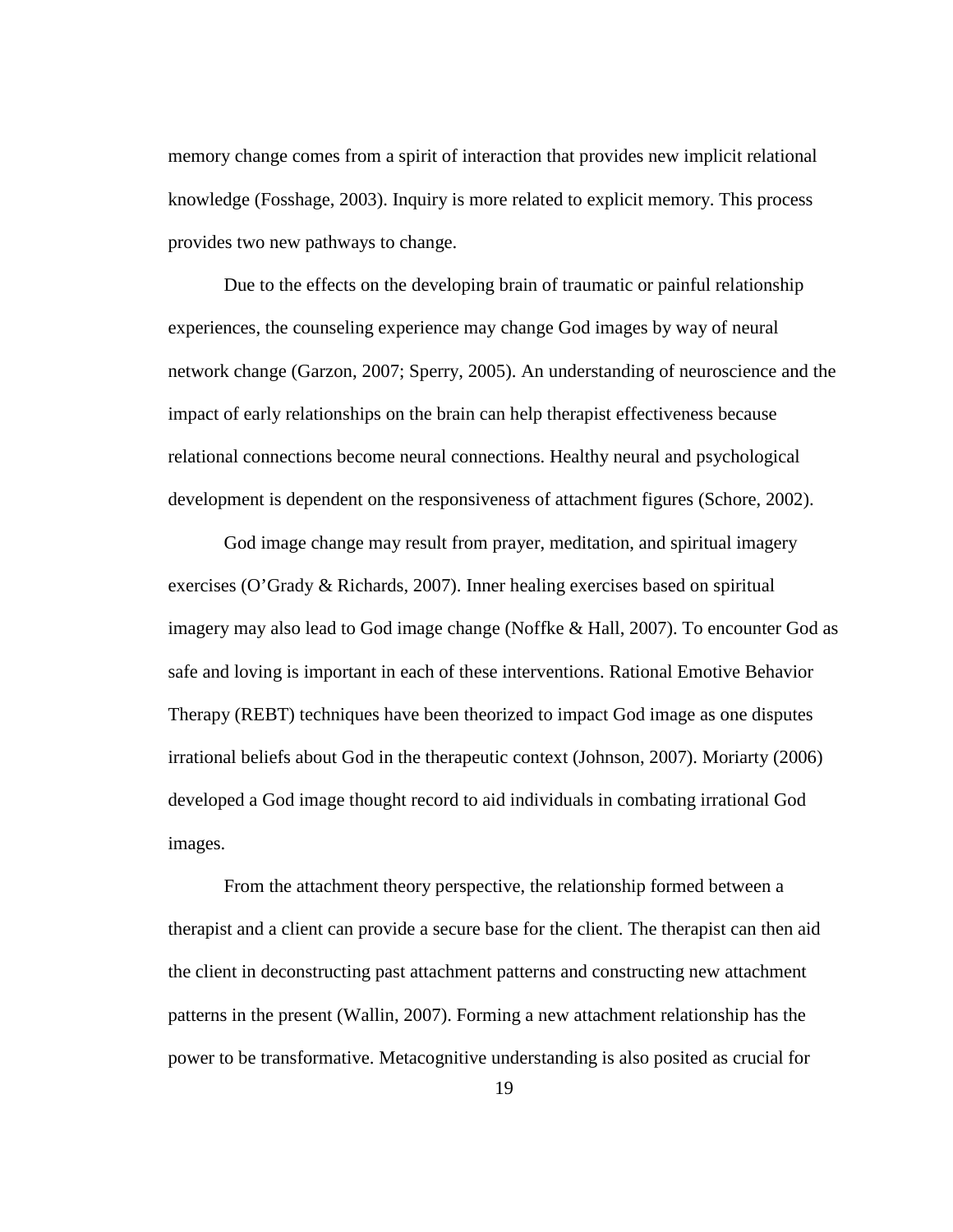client change (Main, 1995). Building on Main's metacognition, incorporating mentalization and mindfulness into therapy can also lead to attachment style change (Fonagy et al., 1995).

Furthermore, there have been few studies that have attempted to determine the effect of therapy on God image and attachment to God. Using a religious object relations therapy aimed at improving self-esteem and the God image in an inpatient setting of 99 participants resulted in improved self-esteem, and emotional experience of God became more like the cognitive understanding of God among the participants (Tisdale et al., 1997). Treatment on a sample of individuals in inpatient settings, followed by outpatient therapy, resulted in improved self-esteem and improved emotional experience of God, and the results were maintained through the 12-month follow-up (Key, 1995). Cheston, Piedmont, Eanes, and Lavin (2003) investigated the change in images of God in 30 individuals engaged in an outpatient therapy group that was not explicitly religious or spiritual. The most significant aspect of the participant's God image that changed was agreeableness, which is related to compassion; as compared to the no-treatment control group which showed no changes.

Group therapy specifically aimed at improving God images has shown promising results (O'Hare, 2003; Thomas, 2009). A small sample size (*n* = 6) in O'Hare's (2003) pilot study is a limitation, but the results indicated that group work may improve the God image. Thomas (2009) tested the effect of a manualized group treatment protocol on God image. His study included 26 participants divided into seven therapy groups led by doctoral student clinicians. Each participant described himself or herself as within the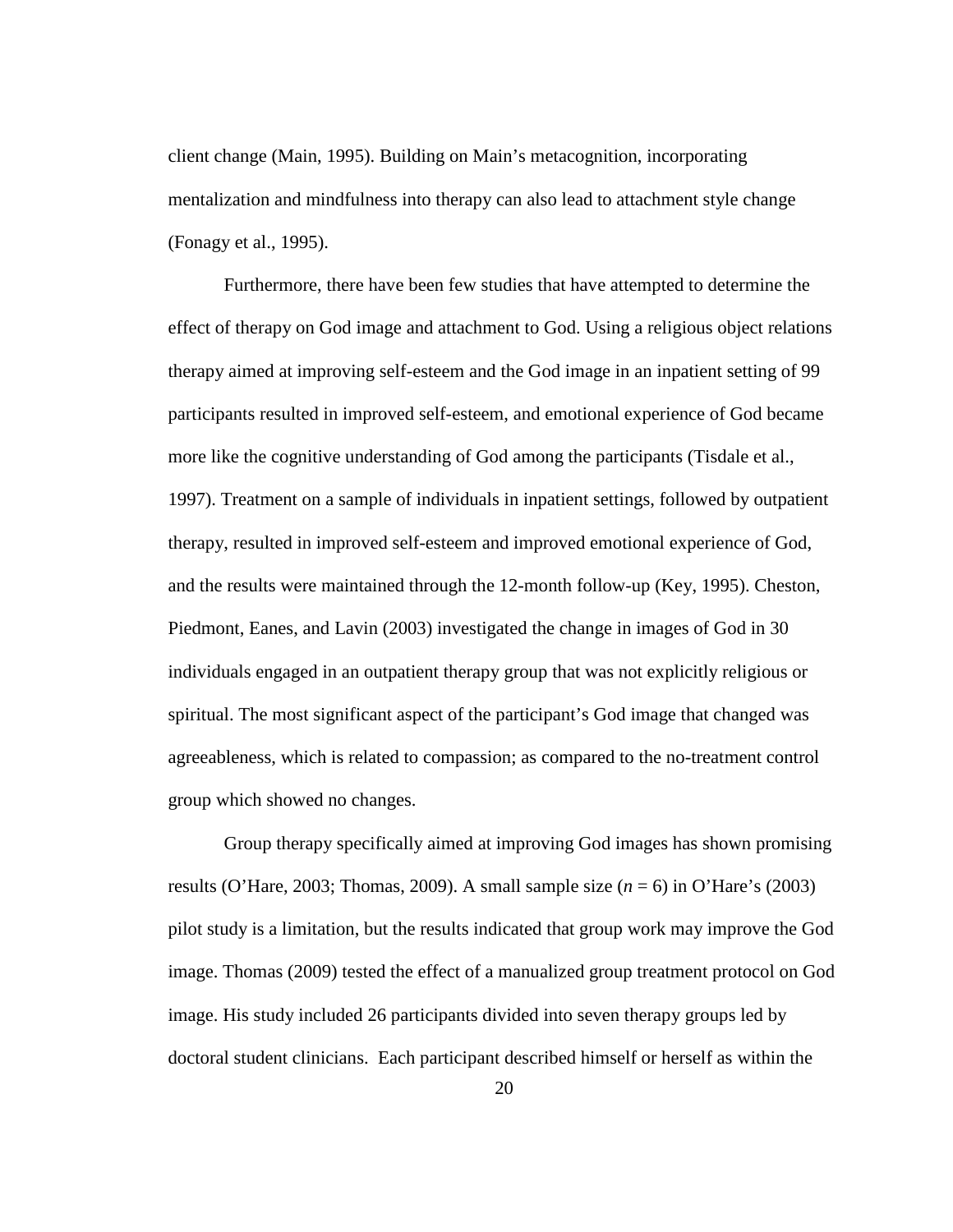Christian tradition and indicated he or she had trouble experiencing God as loving, forgiving, and compassionate. Thomas's study confirmed the potential group work has for improving the God image using a manualized group protocol. Results indicated significant increases in the emotional experience of God as intimate, accepting, and supportive. Also, there were significant decreases in the emotional experience of God as distant, harsh, and disapproving. The participants also reported a significantly more secure and less avoidant ( $t = 3.57$ ,  $df = 19$ ,  $p = 0.002$ ) and less anxious ( $t = 4.24$ ,  $df = 19$ ,  $p = 0.001$ ) attachment to God. A small sample size and lack of a control group are limitations of this study. Furthermore, 10 participants were engaged in individual therapy for at least a portion of the study with presenting problems including depression, anxiety, and bi-polar disorder.

## Group Therapy

 Clinton and Straub (2010) assert people are wounded and healed in the context of relationships; therefore, the counseling context is an avenue to experience God image and attachment to God change. For over 100 years, group therapy has been empirically supported in a wide range of populations (Barlow, Burlingame, & Fuhriman, 2000). Randomized control group studies and other experimental designs have demonstrated that group therapy is efficacious for a variety of presenting problems, including depression (McDermut, Miller, & Brown, 2001), female survivors of sexual abuse (Gorey, Richter, & Snider, 2001), alcoholism, eating disorders, and inpatient populations in general (Barlow et al., 2000).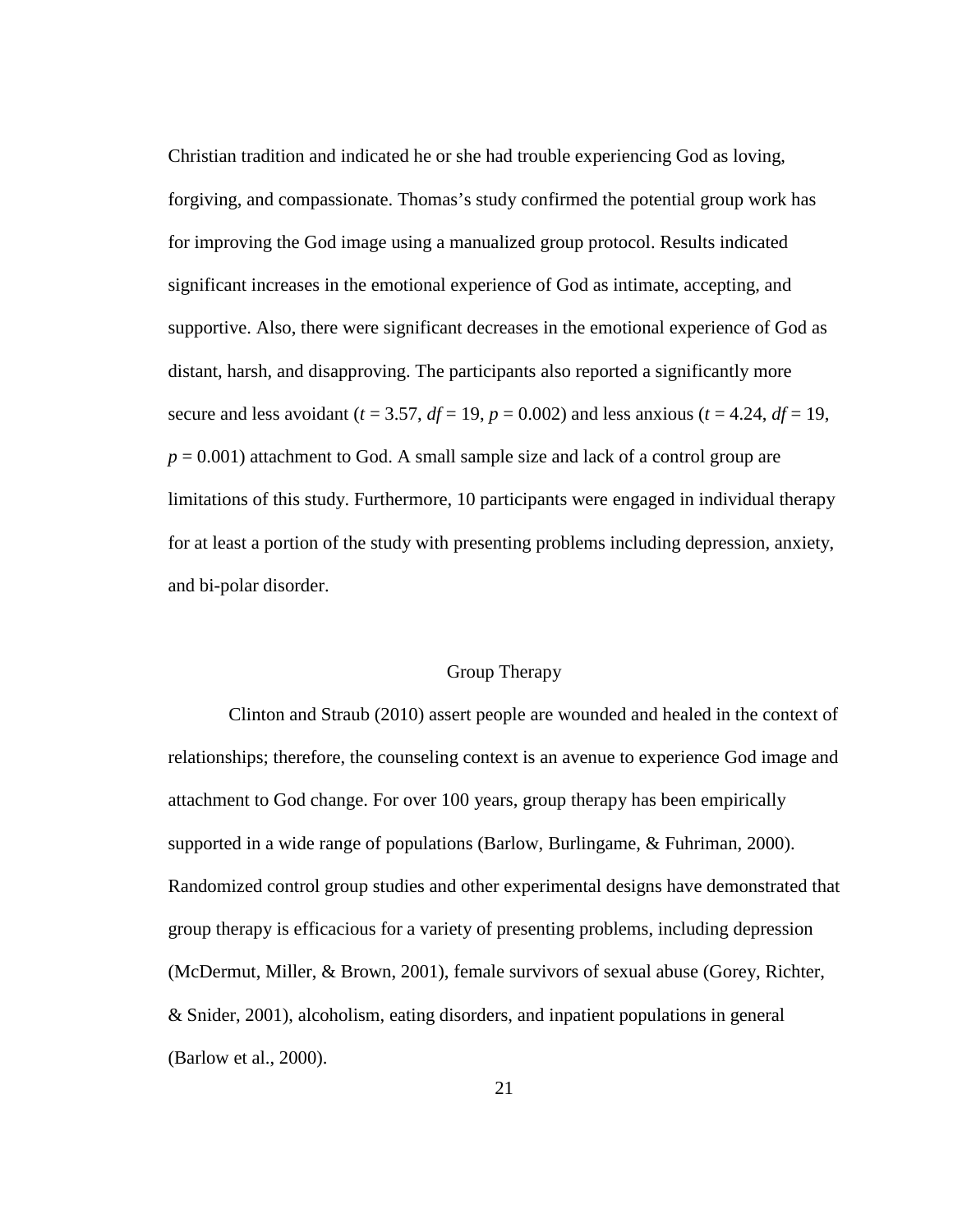Yalom (1995) asserts "installation of hope, universality, imparting information, altruism, the corrective recapitulation of the primary family group, development of socialized techniques, imitative behavior, interpersonal learning, group cohesiveness, catharsis, and existential factors" (p. 1) are essential for effective group process. Maintaining confidentiality is also a key factor to a strong group (Parker, Clevenger,  $\&$ Sherman, 1997). Based on Sartre's philosophical underpinnings, Cannon (2005) strongly suggests that change in individuals is provoked, enhanced, and reinforced through group therapy. The group acts as a third party which produces genuine community, positive reciprocity, freedom of thought, and therefore, personal liberation. When these factors are in place, group therapy is most effective.

Psychoeducational groups and manualized group treatment also tend to include the aforementioned factors. In psychoeducational group contexts there is a need for interpersonal and intrapersonal interactions. Perkins (2002) suggests there is a greater likelihood for frustration and self-criticism in cases where these interactions are minimal or absent. Depending on the aim of the group, a variety of interventions may be added. For example, incorporating meditation, yoga, and/or hypnosis in psychoeducation and group therapy has shown promising results for subjects suffering from a depressed mood (Butler et al., 2008). Furthermore, manualized group treatment protocols have been encouraged in order to ensure similarity of treatment across groups (Sanderson, 2006). Also, other therapists may then obtain and utilize manuals that have been found to be efficacious.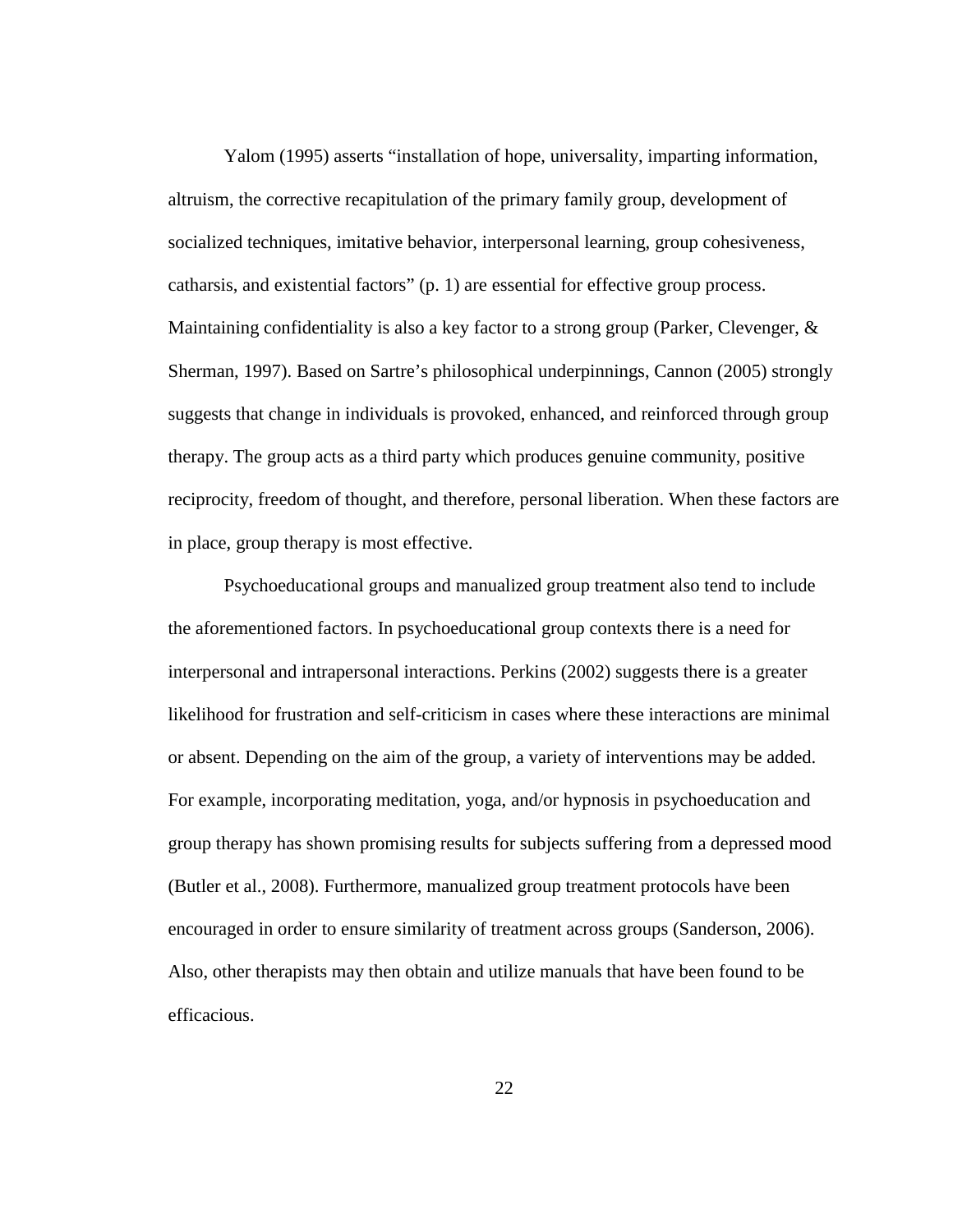A limitation of the literature is the rarity of studies documenting the effects of therapeutic interventions on attachment to God change in general, with even fewer studies utilizing group process. No studies have been found that include a control group. The current study is aimed to address these limitations by adding to the literature on God image and attachment to God change through a manualized group protocol. Furthermore, this study will analyze the data of this group compared to a comparable group and a wait list control group and will not include the clinical population.

### Proposed Study

Research indicates that the God image is not a fixed construct (Rizzuto, 1974) and one way to improve God image is through psychotherapy. Several studies have shown the efficacy of individual therapy on God image change. Currently, two studies have looked at the effect of group therapy on God image (O'Hare, 2003; Thomas, 2009). Further research containing a comparable group and a control group is needed to determine the efficacy of group therapy on improving God image and attachment to God. The purpose of this study is to assess the effects of a manualized group treatment protocol on God image and attachment to God in a sample of undergraduate college students attending a conservative Christian college. The treatment group manual is entitled Discovering God. The purpose of the manual is to help individuals within the Christian tradition to experience God in a manner more congruent with their cognitive understanding (Thomas, 2009).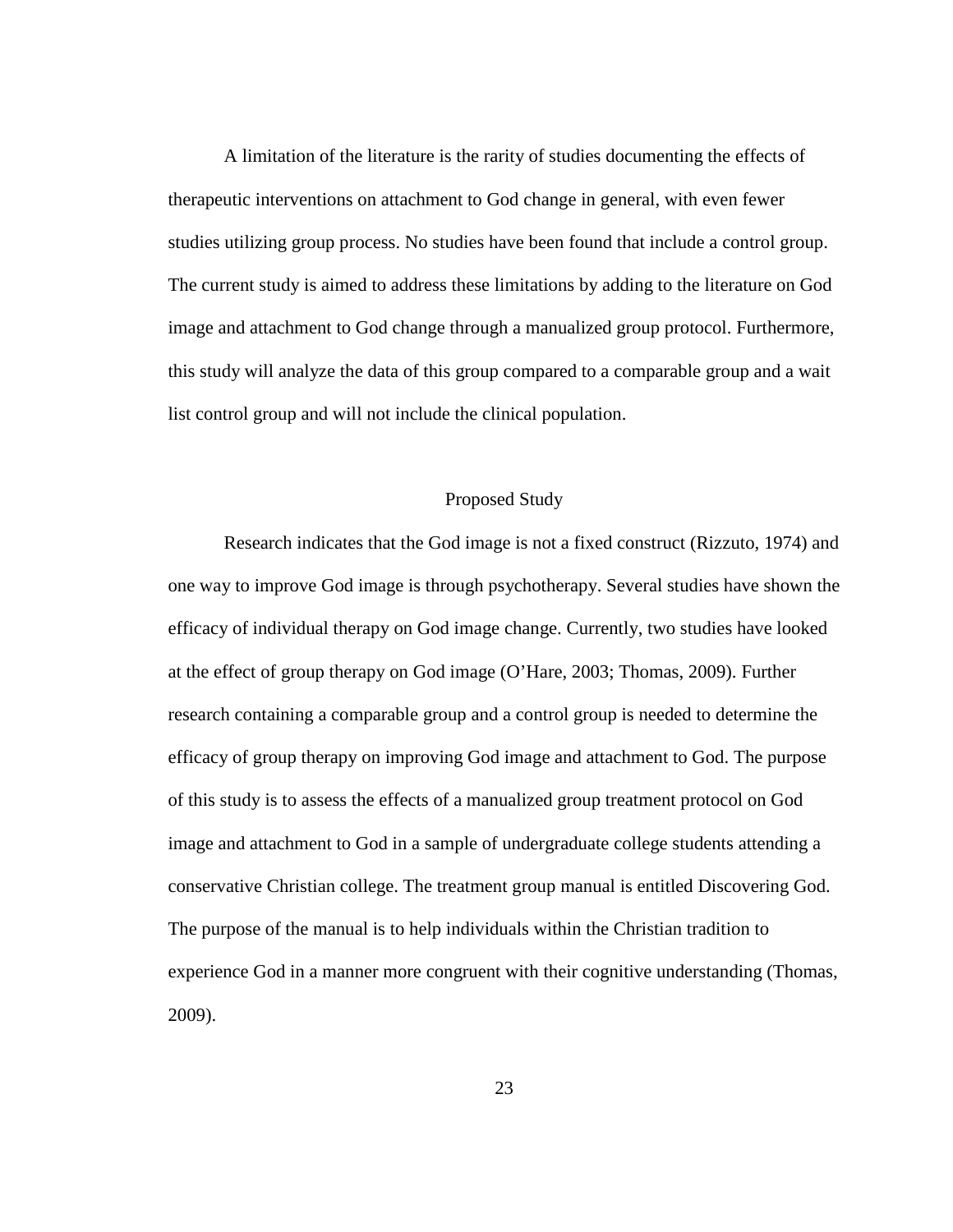### Hypotheses

### Hypothesis A

There will be a significant difference between pretest and posttest scores on the Attachment to God Inventory (AGI) following participation in a manualized group treatment protocol on God image and attachment to God. Participants in the treatment group will report a more secure and less avoidant and/or anxious attachment to God as measured by significantly lower scores on the AGI compared to participants in the comparable group and the wait list control group.

### Hypothesis B

Following participation in a manualized group treatment protocol on God image and attachment to God, participants in the treatment group will report more positive God images as measured by the God Image Scales (GIS) and the Spiritual Assessment Inventory, Instability (SAI-I) and Awareness (SAI-A) Subscales compared to participants in the comparable group and the wait list control group.

### Hypothesis C

Following participation in a manualized group treatment protocol, participants in the treatment group and comparable group will report more positive patterns of religious coping as measured by the Brief Measure of Religious Coping Scale (Brief RCOPE) compared to the participants in the wait list control group.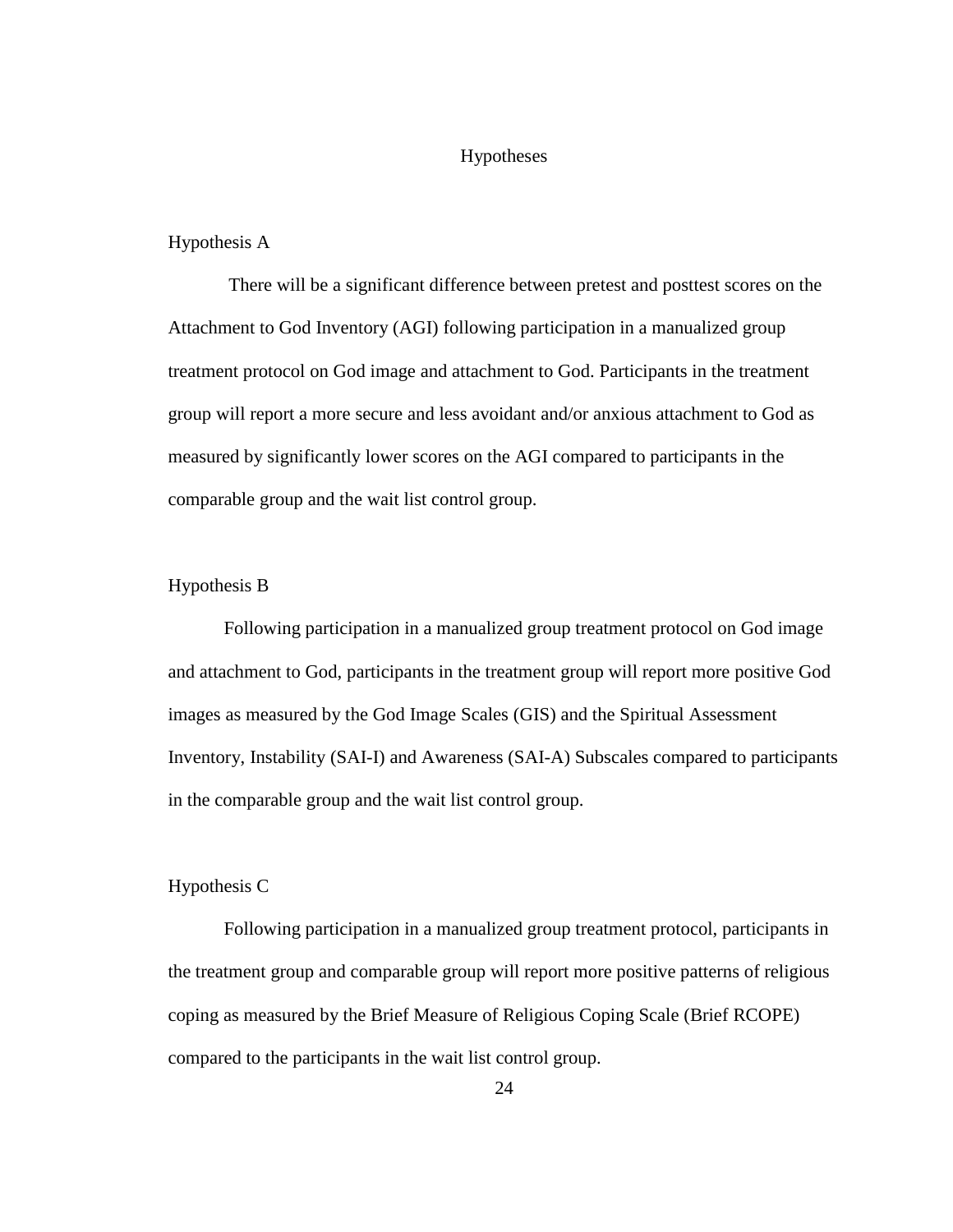# Hypothesis D

 Following participation in a manualized group treatment protocol, participants in the treatment group and comparable group will report an increase in the love of God, others, and self as measured by the Theistic Spiritual Outcome Survey (TSOS) compared to the participants in the wait list control group.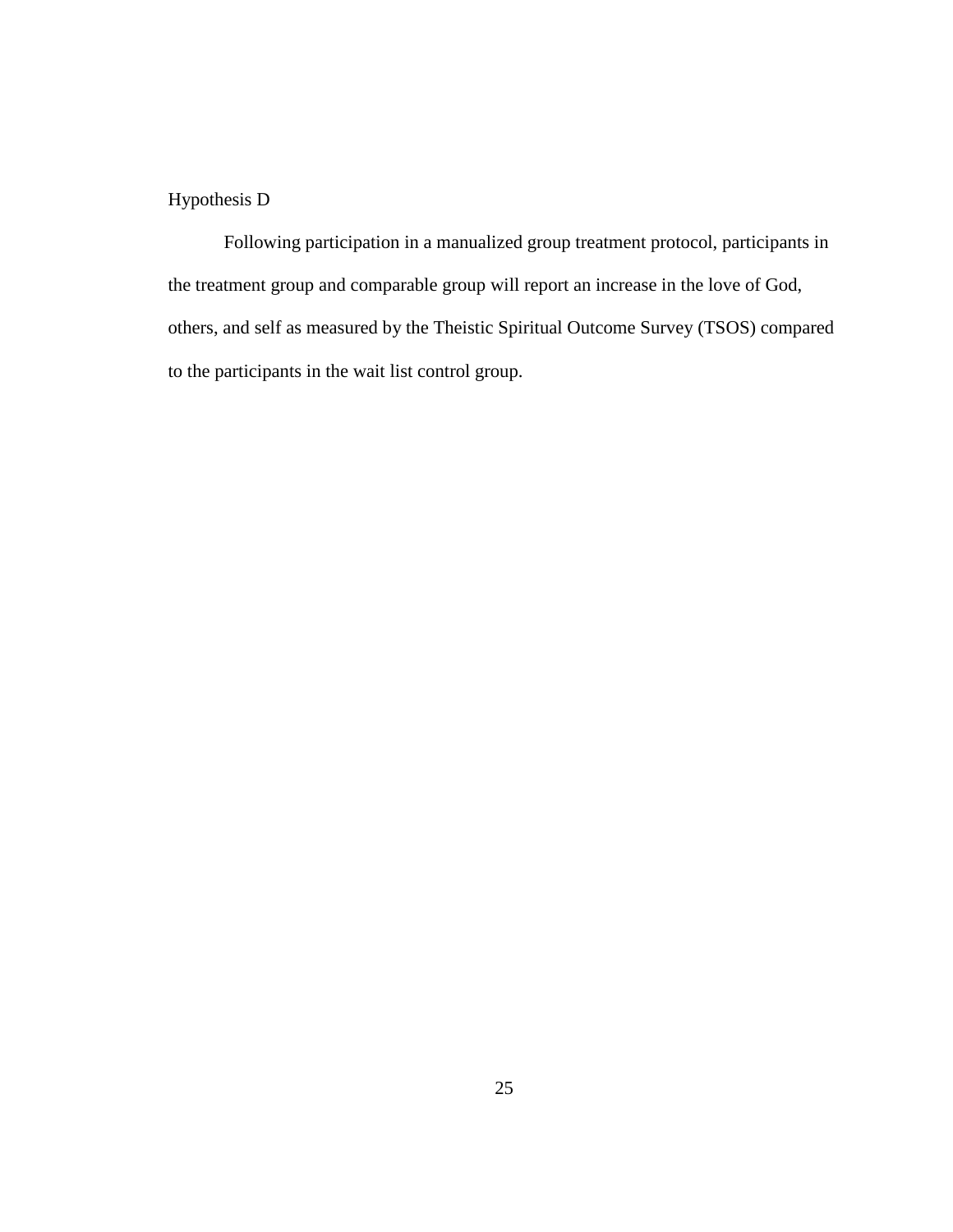### CHAPTER THREE: METHODS

#### Participants

After Institutional Review Board (IRB) approval, participants were solicited from the Free Will Baptist Bible College (FWBBC) student community. Particularly, chapel services, campus wide e-mails, and personal communication with students who met the inclusion criteria were utilized to promote the study. It was presented to the FWBBC student population as an optional group process designed to help people compare and contrast their emotional and theological ideas of God. It was emphasized that there are no "correct" answers to the survey questions; rather, the project is to get a sense of their genuine experience.

 The FWBBC student body was given the opportunity to take the Attachment to God Inventory (AGI; Beck & McDonald, 2004; Appendix D) at the conclusion of a weekly chapel service. Individuals present were given the opportunity to opt out. Students who revealed problems related to his or her emotional experience of God on the AGI were specifically targeted as potential participants and were given a screening interview if they endorsed interest on the survey. This interview consisted of an informed consent procedure (Appendixes A and C) and an inclusion criteria interview (guided by Appendix B) to determine whether he or she was appropriate for group therapy aimed at improving God image and attachment to God.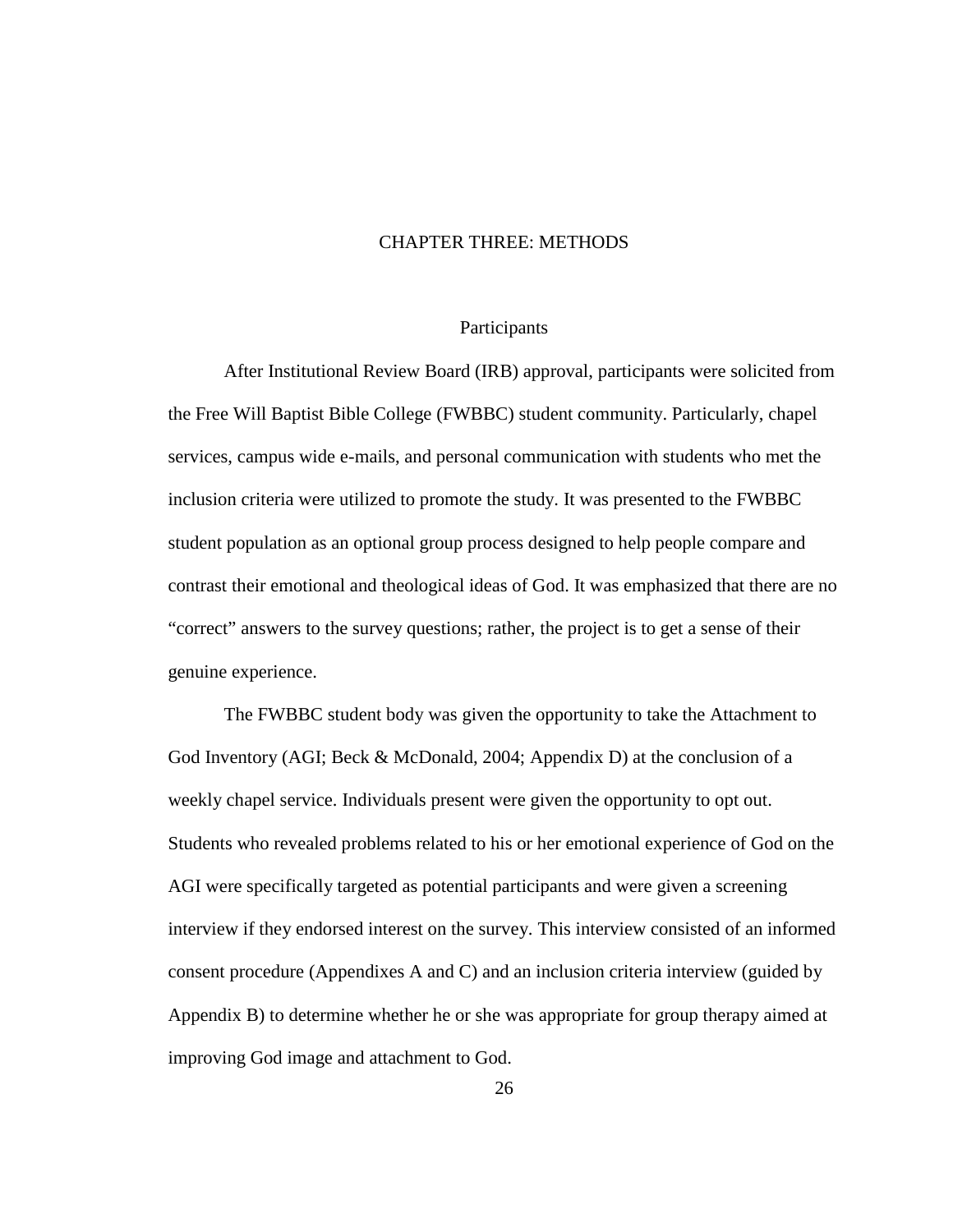The inclusion criterion was as follows: (a) between the ages of 18 and 29; (b) enrolled as an undergraduate college student at FWBBC; (c) not currently a FWBBC Spiritual Life Leader; and (d) self-reported to be within the Christian tradition. Exclusion criteria included: (a) presence of significant psychological distress or pathology; this information came from the Client Demographic Form (Appendix B) and the screening interview; and (b) limited capacity for insight that is needed for this type of treatment. The screening interview assisted in making this determination.

Of the 96 students who completed the AGI, 36 were identified as eligible participants. Thirty-four students were administered the God Image Scales (GIS; Lawrence, 1997; Appendix E), The Spiritual Assessment Inventory, Instability and Awareness Subscales (SAI-I and SAI-A; Hall & Edwards, 2002; Appendix F), the Brief Measure of Religious Coping Scale (Brief RCOPE; Pargament Smith, Koenig, & Perez, 1998; Appendix G), the Theistic Spiritual Outcomes Survey (TSOS; Richards et al., 2005; Appendix H), and the Indiscriminate Proreligiousness Scale Personal Form (IPS; Pargament et al., 1987; Appendix I), in addition to the AGI data. Thirty students completed the group process and post tests.

Thirty participants completed the nine-week study. Eleven participants were in the treatment group and completed the Discovering God manualized group treatment protocol. One participant dropped out of the treatment group. Ten participants were in the comparable group and completed the Spiritual Life Group manualized group treatment protocol. Two participants dropped out of the comparable group. Nine participants were a part of the wait list control group and completed the pre-tests and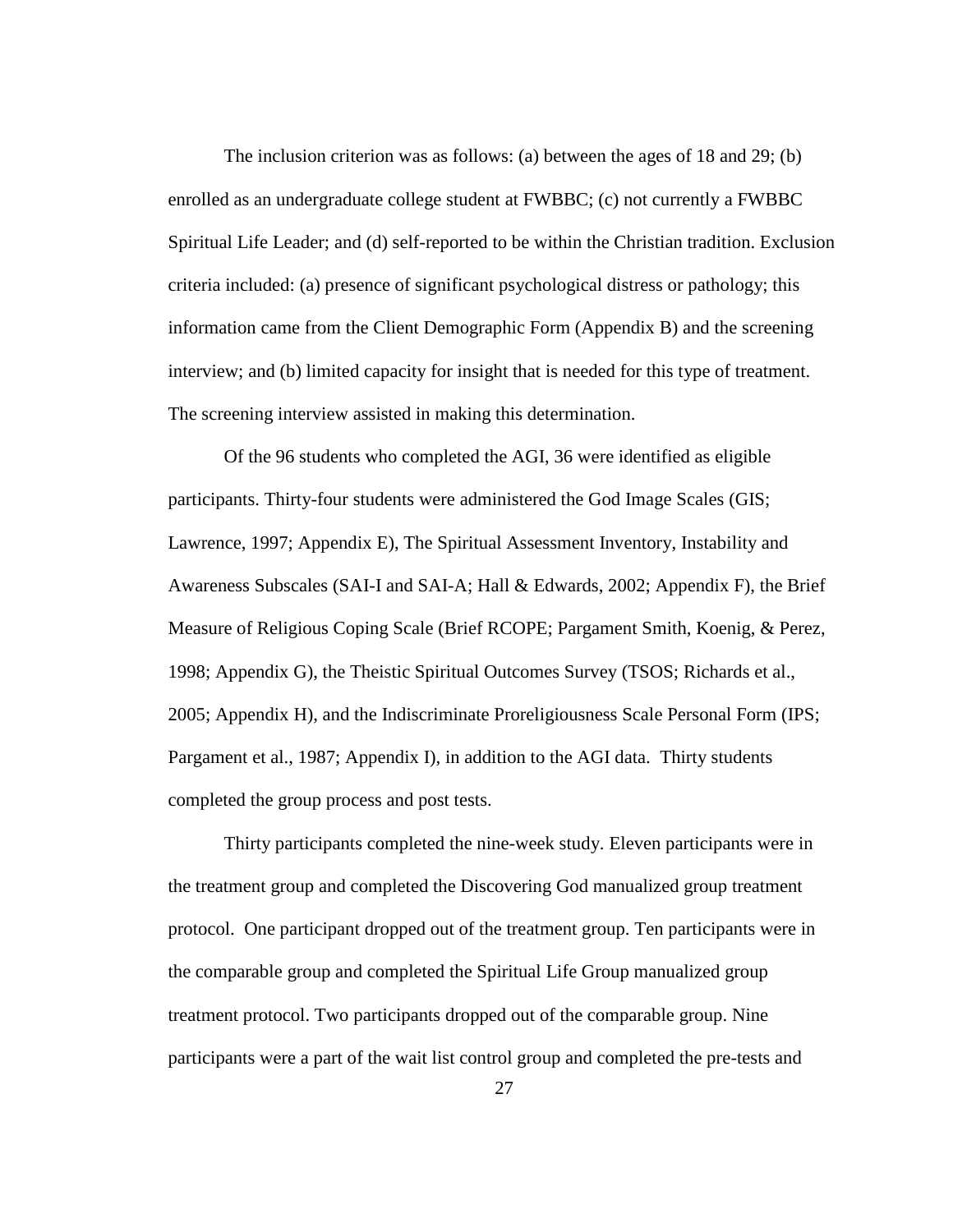post-tests. Three participants dropped out of the wait list control group. This study originally secured 36 participants. The dropout rate overall for this study was 16.6%. Attrition resulted from general life issues that arose in the life of some participants resulting in a decision to not complete the study.

### Setting

This study was conducted at Free Will Baptist Bible College (FWBBC) in Nashville, Tennessee. It was founded in 1942 as a Bible college for Free Will Baptist students. At the present time, the majority of students are from Free Will Baptist churches pursuing undergraduate degrees in ministry (pastoral training, youth ministry, Christian education, and missions) and non-ministry programs (teacher education, psychology, business, pre-nursing, history, music, and English). Every student, regardless of degree program, is required to give personal testimony and accompanying references attesting to personal Christian faith and pursues a Bible major. The 2010-2011 student body was comprised of 283 students from fourteen states and five foreign countries. The school presents itself to prospective and current students as a Christian community of faith and learning.

### Design

The participants  $(n = 30)$  were randomly assigned to one of three groups—the treatment group ( $n = 11$ ), the comparable group ( $n = 10$ ), and the wait list control group  $(n = 9)$ —by a randomized block design procedure to ensure that each group had an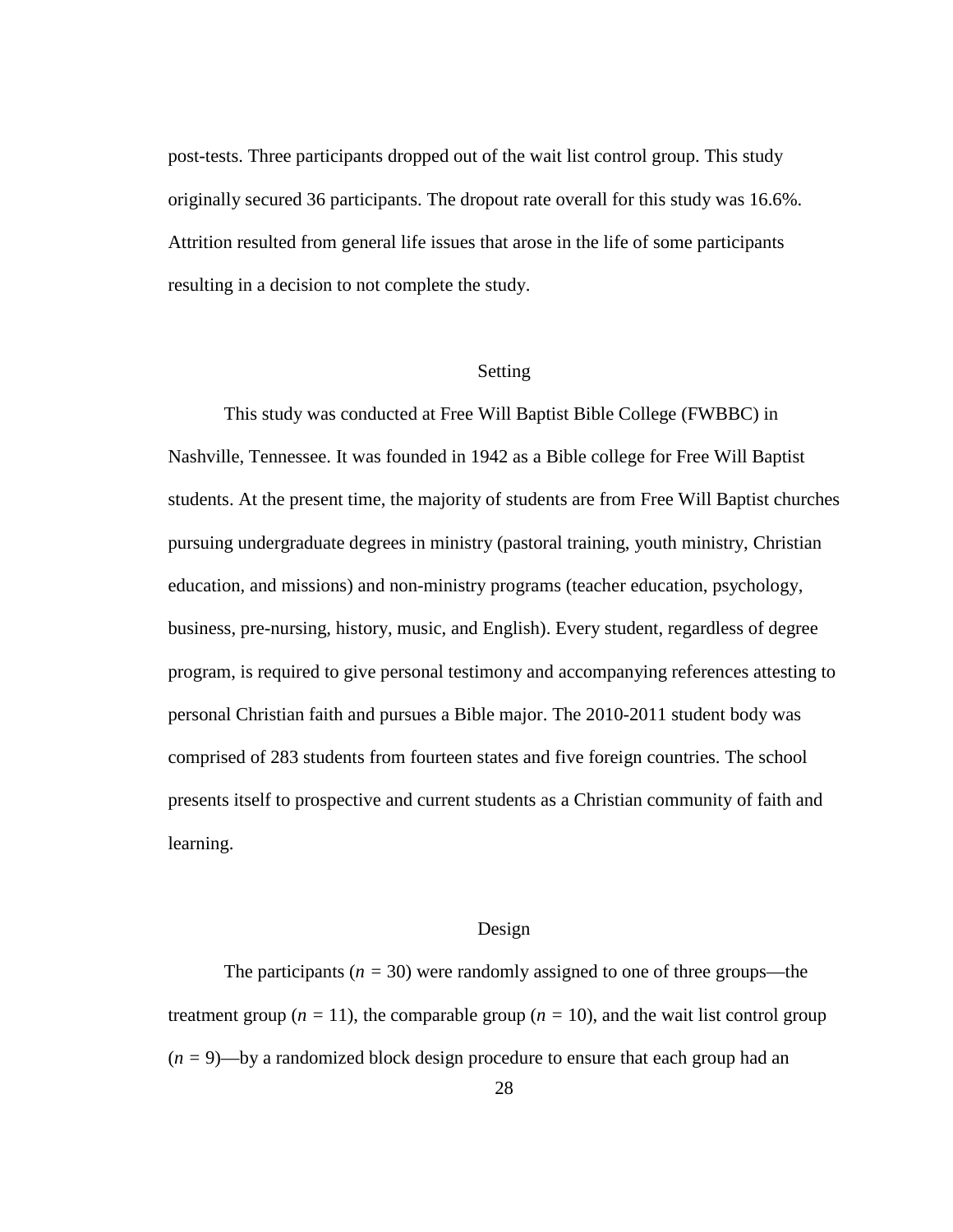approximately equal pre-test mean. A randomized control group pretest-posttest design was used in this study.

The treatment group and comparable group met for nine 55-minute sessions. Absences from the group were strongly discouraged, but in the case of an absence, the group member met individually with one of the group leaders for an individual session that covered the content of the missed session. One person was absent from one session in the treatment group. Seven people were each absent from one session in the comparable group, and on average there was one person absent from the comparable group each week. The wait list control group met twice, primarily for assessment purposes. The first meeting was during week one of the other two groups. The second meeting was during week nine of the other two groups. The members of the comparable group and wait-list control group were given the option of participating in the treatment group protocol following the conclusion of this study.

 Group members were given a debriefing form (Appendix J) at the conclusion of the group process. The same instruments were administered to the participants following the last group session, excluding the Indiscriminate Proreligiousness Scales Personal Form (IPS).

#### Therapists

 The individuals who served as co-leaders for the groups for this study are experienced in group therapy. One co-leader was a Licensed Clinical Pastoral Therapist in Tennessee, and the other co-leader was a doctoral student and primary researcher for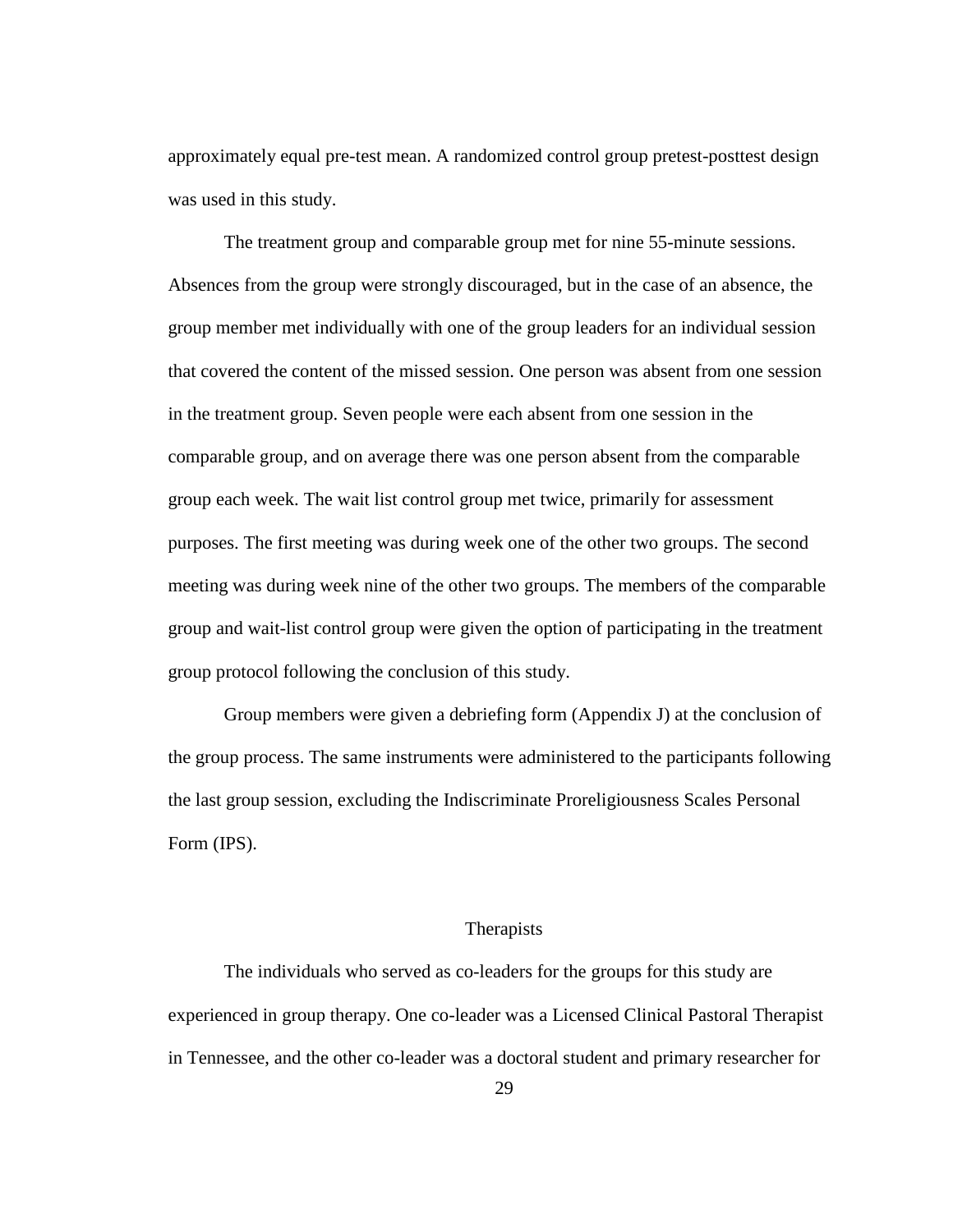this study. The group leaders had adequate time to become appropriately skilled in the use of the group treatment manuals (Appendix K or Appendix M). Each gained further experience with these manuals by leading a pilot study comprised of local church volunteer participants. Throughout the duration of the study the group leaders met together for a weekly 20-minute debriefing session.

### Treatment

Manuals that specify the procedures for each of the nine 55-minute group sessions were developed for the treatment group (Thomas, 2009) and the comparable group (Rasar, 2010). In general, both groups focused on relationship building among group members. The Discovering God manual (Appendix K) used by the treatment group is specifically geared toward God image and attachment to God in content and homework assignments. The group time included psychoeducational components and discussion. The Spiritual Life Group manual (Appendix M) used by the comparable group was meant to replicate the peer led group process in which all FWBBC students engage as a part of their FWBBC college experience called Spiritual Life Group. The only difference in the comparable group for this study is that it was led by two co-leaders, a licensed therapist and a doctoral student clinician.

The integrity of the treatments was evaluated through the audio taped sessions and the weekly debriefing sessions with the primary researcher. The primary researcher listened to the audio taped sessions each week. The sessions took place on the campus of FWBBC. The group leaders were experienced in leading groups. Adherence to the group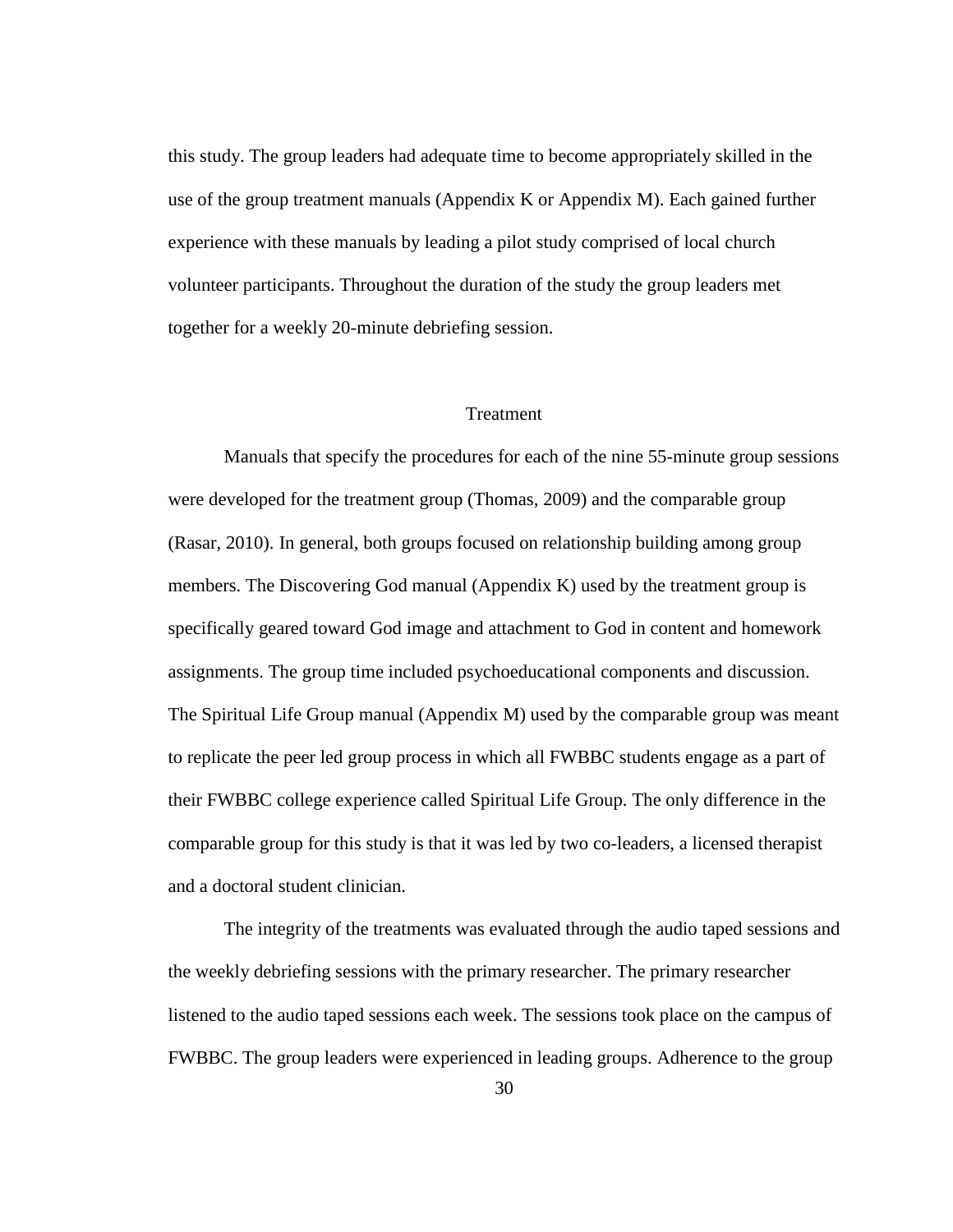manuals was emphasized, but the leaders had some freedom and flexibility for personal style. This flexibility did not deviate beyond the scope of the manual and the study itself.

#### **Measures**

The instruments that were used in this study assess specific processes that are hypothesized to change. The instrumentation that was used to reflect these changes are the Attachment to God Inventory (AGI; Beck & McDonald, 2004; Appendix D), the God Image Inventory (GII; Lawrence, 1997; Appendix E), The Spiritual Assessment Inventory, Instability and Awareness Subscales (SAI-I and SAI-A; Hall & Edwards, 2002; Appendix F), the Brief Measure of Religious Coping Scale (Brief RCOPE; Pergament et al., 1998; Appendix G), the Theistic Spiritual Outcomes Survey (TSOS; Richards et al., 2005; Appendix H), and the Indiscriminate Proreligiousness Scales, Personal Form (IPS; Pergament et al., 1987; Appendix I). This study did not include assessments of the participants at different points in time following the post-test measures.

Beck and McDonald (2004; Appendix D) developed a scale to operationalize the attachment to God construct. Two Attachment to God Inventory subscales are Avoidance of Intimacy and Anxiety about Abandonment. Research has demonstrated good internal consistency for both of these subscales. The Chronbach's alphas were .86 for the Avoidance of Intimacy subscale and .87 for the Anxiety about Abandonment subscale (Cooper, Bruce, Harman, & Boccaccini, 2009). The AGI is a 28-item measure with items such as, "I worry a lot about my relationship with God" and "I am uncomfortable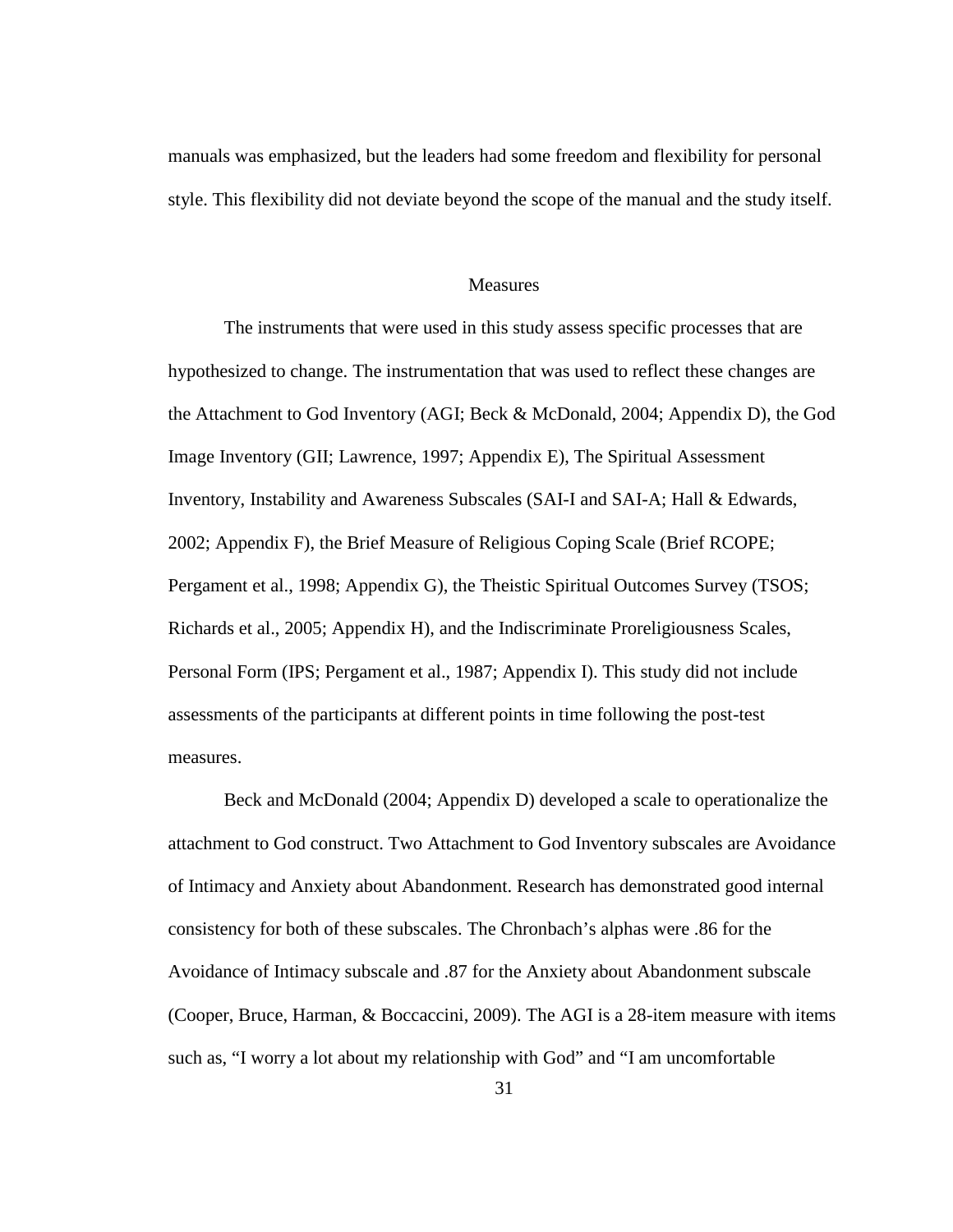allowing God to control every aspect of my life." The items are rated on a 7-point Likert scale, with a response of 1 meaning *disagree strongly* and a 7 meaning *agree strongly*. Scale scores for each Avoidance of Intimacy and Anxiety about Abandonment can range from 14 to 98.

The God Image Scales (GIS; Lawrence, 1997; Appendix E) measure a person's God image using six subscales, including Presence (Chronbach's alpha, .95), Challenge (Chronbach's alpha, .81), Acceptance (Chronbach's alpha, .83), Benevolence (Chronbach's alpha, .84), Influence (Chronbach's alpha, .89), and Providence (Chronbach's alpha, .89). The 72-item measure includes items such as, "I can talk to God on an intimate basis," "God keeps asking me to try harder," and "God loves me regardless." Each item is rated on a 4-point Likert scale using the terms *strongly agree*, *agree, disagree, and strongly disagree*. Scale scores for each of the GIS subscales can range from 12 to 48.

Hall and Edwards (2002) designed the Spiritual Assessment Inventory (SAI; Appendix F) to assess awareness of God and quality of relationship with God. These dimensions of the SAI include five subscales (Awareness, Realistic Acceptance, Disappointment, Grandiosity, and Instability). For the purposes of this study, the Instability (SAI-I; Chronbach's alpha, .84) and Awareness (SAI-A; Chronbach's alpha, .95) subscales were selected to administer to the participants. The 9-item Instability subscale and the 19-item Awareness subscale are rated on a 5-point Likert scale, with a response of 1 meaning *not at all true* and 5 meaning *very true*. Instability scale scores can range from 9 to 45. Items such as, "I am afraid that God will give up on me," and "There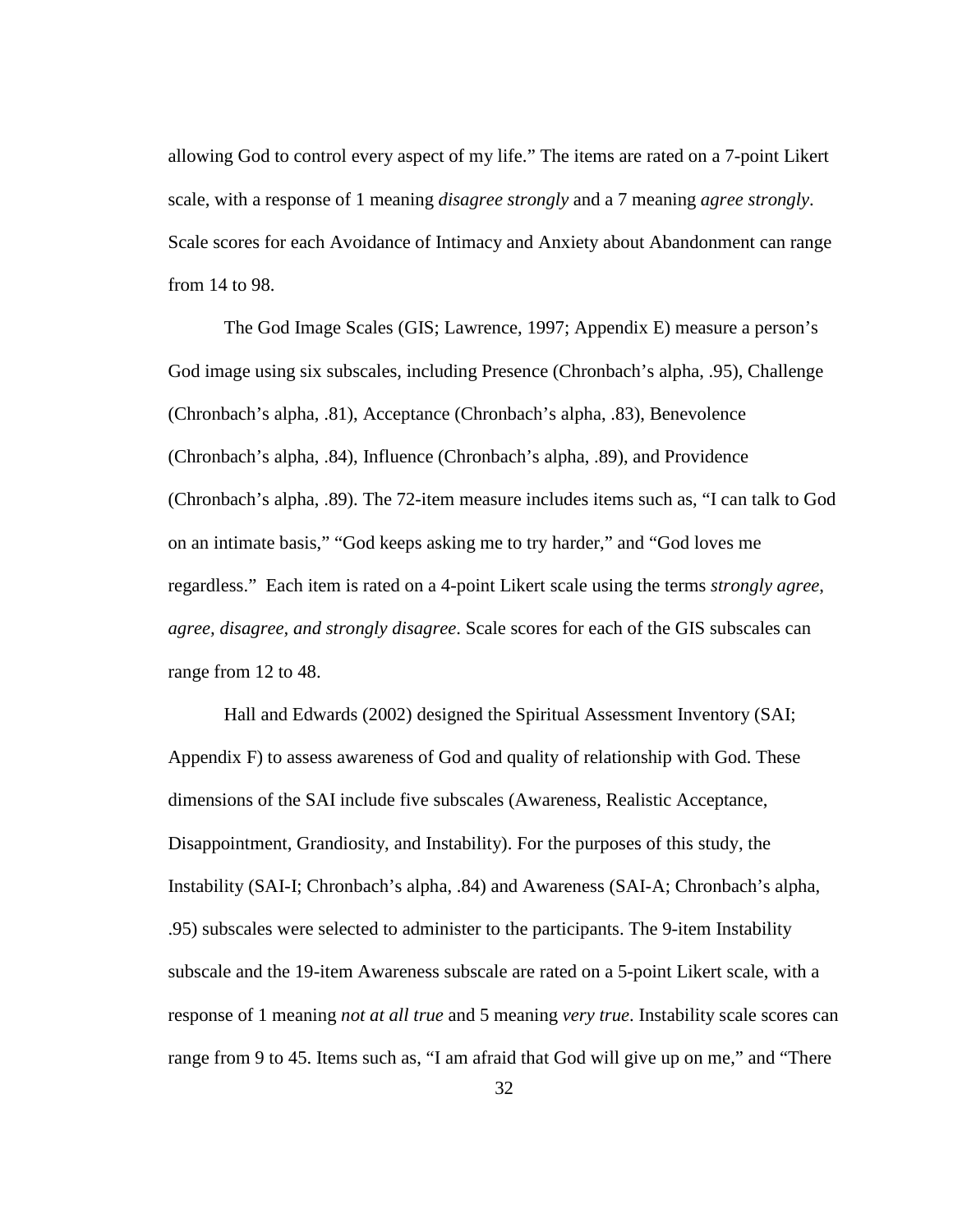are times when I feel that God is punishing me," are included in the Instability subscale. Awareness scale scores can range from 19 to 95. Items such as, "God's presence feels very real to me," and "I have a sense of the direction in which God is guiding me," are included in the Awareness subscale.

The Brief Measure of Religious Coping Scale (Brief RCOPE; Pergament et al., 1998; Appendix G) is a 14-item measure that assesses positive and negative patterns of religious coping methods. The positive pattern is an expression of a sense of spirituality, a secure relationship with God, the belief that there is meaning in life, and spiritual connectedness with others. The negative pattern is a less secure relationship with God, an ominous view of the world, and a religious struggle in the search for significance. In the instructions for this scale the respondent is asked to think of a recent struggle in his or her life and to identify how much the items were used in coping. Items such as, "I looked for a stronger connection with God," and "I questioned God's love for me," are rated on a 4 point Likert scale, with a response of 0 meaning *not at all* and 3 meaning *a great deal*. Validity for the scale has proved to be good, with unique variance accounted for by each subscale. The Cronbach's alphas were .87 and .78 for the positive pattern and negative pattern, respectively. Scores for each of these scales can range from 0 to 21.

The Theistic Spiritual Outcomes Survey (TSOS; Richards et al., 2005; Appendix H) is a 17-item measure with items such as, "I felt God's love," "I felt forgiveness towards others," and "I loved myself," that assesses spiritual outcomes of psychotherapy from a theistic spiritual perspective. Three TSOS subscales are Love of God (Cronbach's alpha, .93), Love of Others (Cronbach's alpha, .80), and Love of Self (Cronbach's alpha,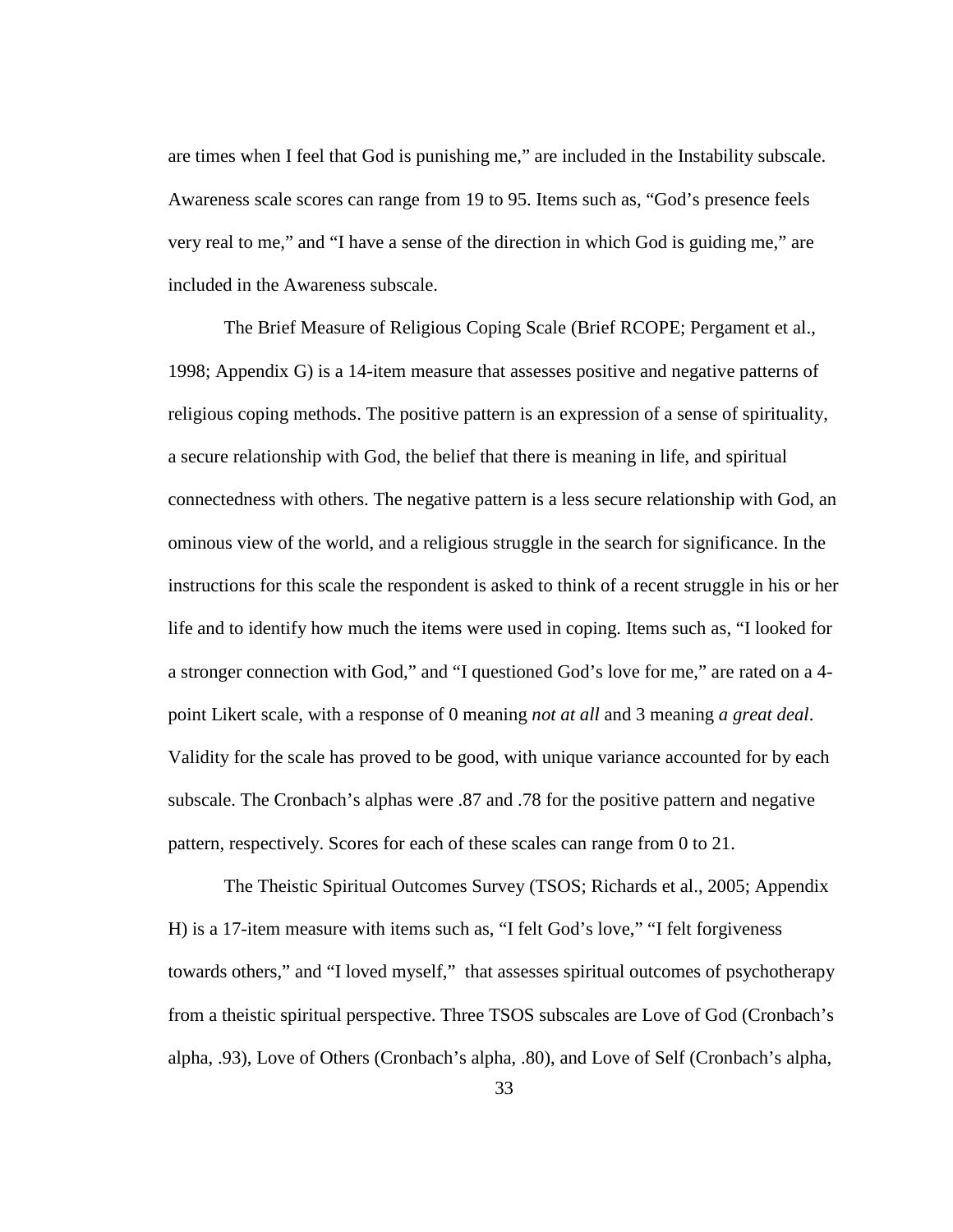.80). The individual is asked to read each item and answer how he or she felt in the past week. The items are rated on a 5-point Likert scale, with potential responses of *never, rarely, sometimes, frequently*, and *almost always*. Scores on the six item Love of God subscale can range from 6 to 30. Scores on the six item Love of Others subscale can also range from 6 to 30. Scores on the five item Love of Self subscale can range from 5 to 25.

The Indiscriminate Proreligiousness Scale (IPS; Pergament et al., 1987; Appendix I) was developed to measure religion expressed through personal channels (Pro-P). This scale was validated on church going students. It will be used as a covariate to control for a type of social desirability in this study. "Indiscriminate proreligiousness is operationally defined here as a positive response to religious material regardless of its plausibility" (Pergament et al., 1987, p. 185). When this orientation is present, it tends to interfere with the measurement of religious constructs. The Pro-P scale consists of 12 items (Cronbach's alpha, .75). Items such as, "I am always inspired by the sermon topics," and "Praying always brings me inner peace," are included on the Pro-P scale. The items are rated as either true or false.

#### Quantitative Methodology

The measures given at both pretest and posttest were analyzed using Multiple Analysis of Covariance (MANCOVA). This statistical analysis was selected because it tests the significance of mean group differences. A MANCOVA includes multiple dependent variables; hence, it is the best statistic for this study. Furthermore, this statistic provides a more holistic picture of the results. A MANCOVA assumes a random sample,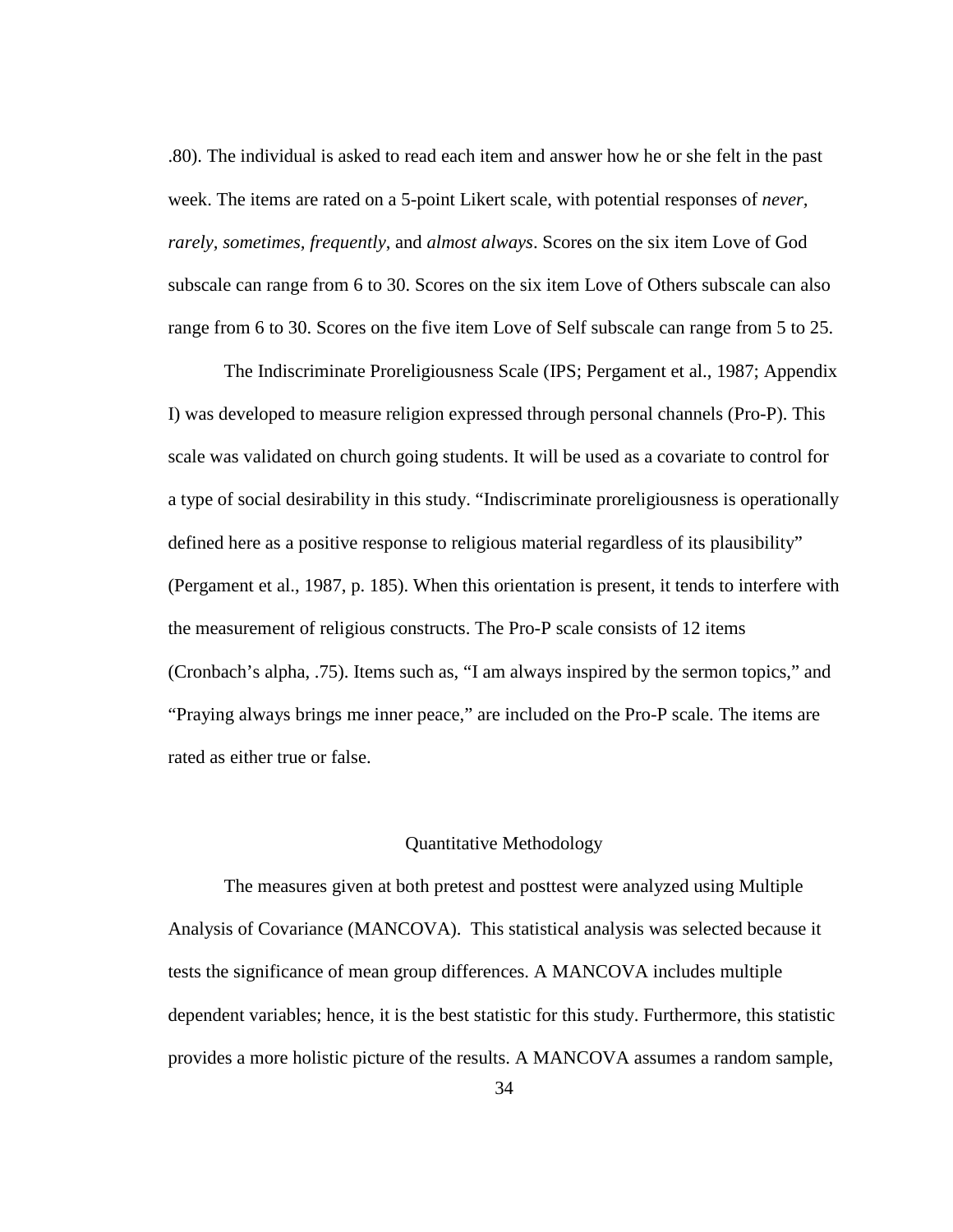a normal distribution, the same covariate across the groups, and a linear relationship among all dependent variables. The use of a covariate assumes a linear relationship between the covariate and each dependent variable, the homogeneity of variance and covariance, and the homogeneity of the regressions. Each of these assumptions has been met in the current study. Random assignment of participants to groups guarded against threats to internal validity.

The independent variable was participation in a manualized group treatment protocol. There were three levels of the independent variable—the treatment group, the comparable group, and the wait list control group. The dependent variables were God image, God attachment, religious coping, and love of God, others, and self. The covariates were the pretest scores and indiscriminate proreligiousness.

The results of the between-groups MANCOVA address the following: elimination of data, analysis of test results of the interaction between the independent variable levels and the covariate, the effects of each independent variable on the combined dependent variable, univariate ANCOVA results of the effect for each independent variable level and dependent variable, univariate ANCOVA results of the comparison of means across groups, and post hoc results. SPSS was the statistical analysis program used in this study.

Several steps were taken to ensure accuracy of data collection, data entry, statistical analysis, and reporting results including consulting frequently with a qualified statistician and several layers of data checking by the primary researcher and colleagues.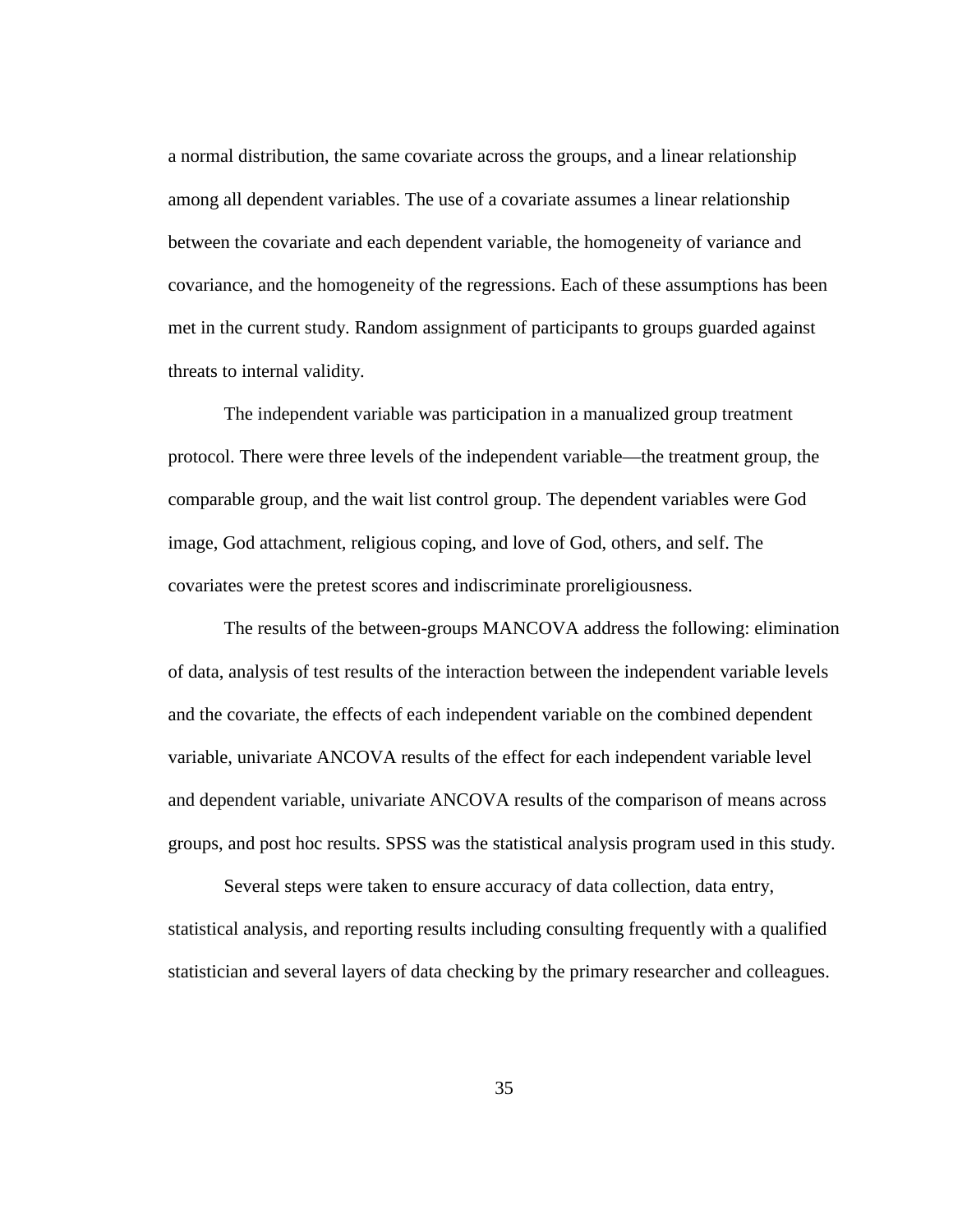#### Research Questions and Hypotheses

#### Research Question 1

 Does a manualized group treatment protocol on God image and attachment to God result in more positive God images and more secure attachment to God in a sample of undergraduate college students attending a conservative Christian college? Two hypotheses emerged from Research Question 1.

### Null Hypothesis A

There will not be a significant difference between pretest and posttest scores on the Attachment to God Inventory (AGI) following participation in a manualized group treatment protocol on God image and attachment to God. Participants in the treatment group will not report a more secure and less avoidant and/or anxious attachment to God as measured by significantly lower scores on the AGI compared to participants in the comparable group and wait list control group.

### Alternate Hypothesis A

There will be a significant difference between pretest and posttest scores on the Attachment to God Inventory (AGI) following participation in a manualized group treatment protocol on God image and attachment to God. Participants in the treatment group will report a more secure and less avoidant and/or anxious attachment to God as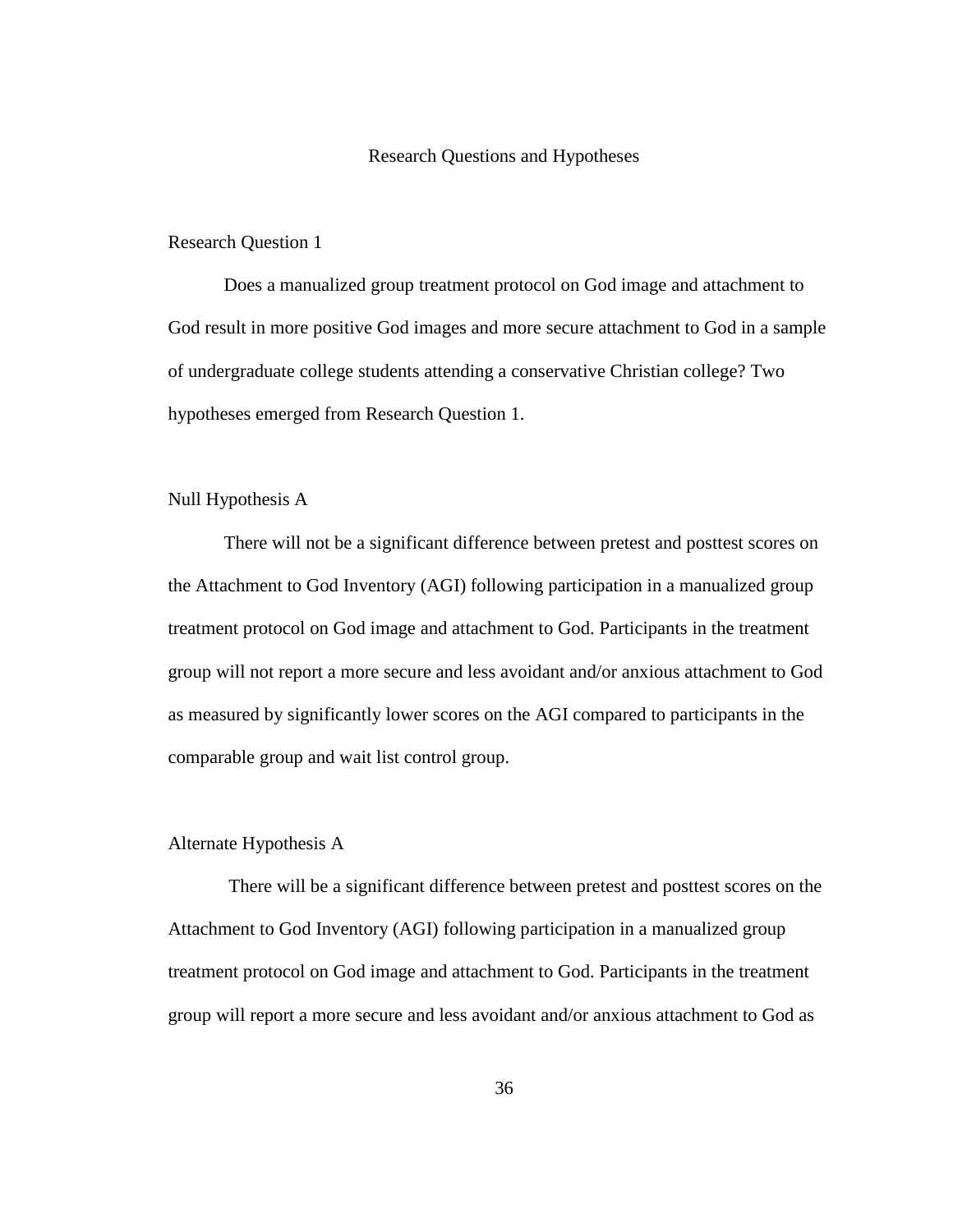measured by significantly lower scores on the AGI compared to participants in the comparable group and control group.

### Null Hypothesis B

Following participation in a manualized group treatment protocol on God image and attachment to God, participants in the treatment group will not report more positive God images as measured by the God Images Scales (GIS) and the Spiritual Assessment Inventory, Instability and Awareness Subscales (SAI-I and SAI-A, respectively) compared to participants in the comparable group and control group.

### Alternate Hypothesis B

Following participation in a manualized group treatment protocol on God image and attachment to God, participants in the treatment group will report more positive God images as measured by the GIS, SAI-I, and SAI-A compared to participants in the comparable group and control group.

### Research Question 2

Does a manualized group treatment result in more positive patterns of religious coping and an increase in love of God, others, and self in a sample of undergraduate college students attending a conservative Christian college? Two hypotheses emerged from Research Question 2.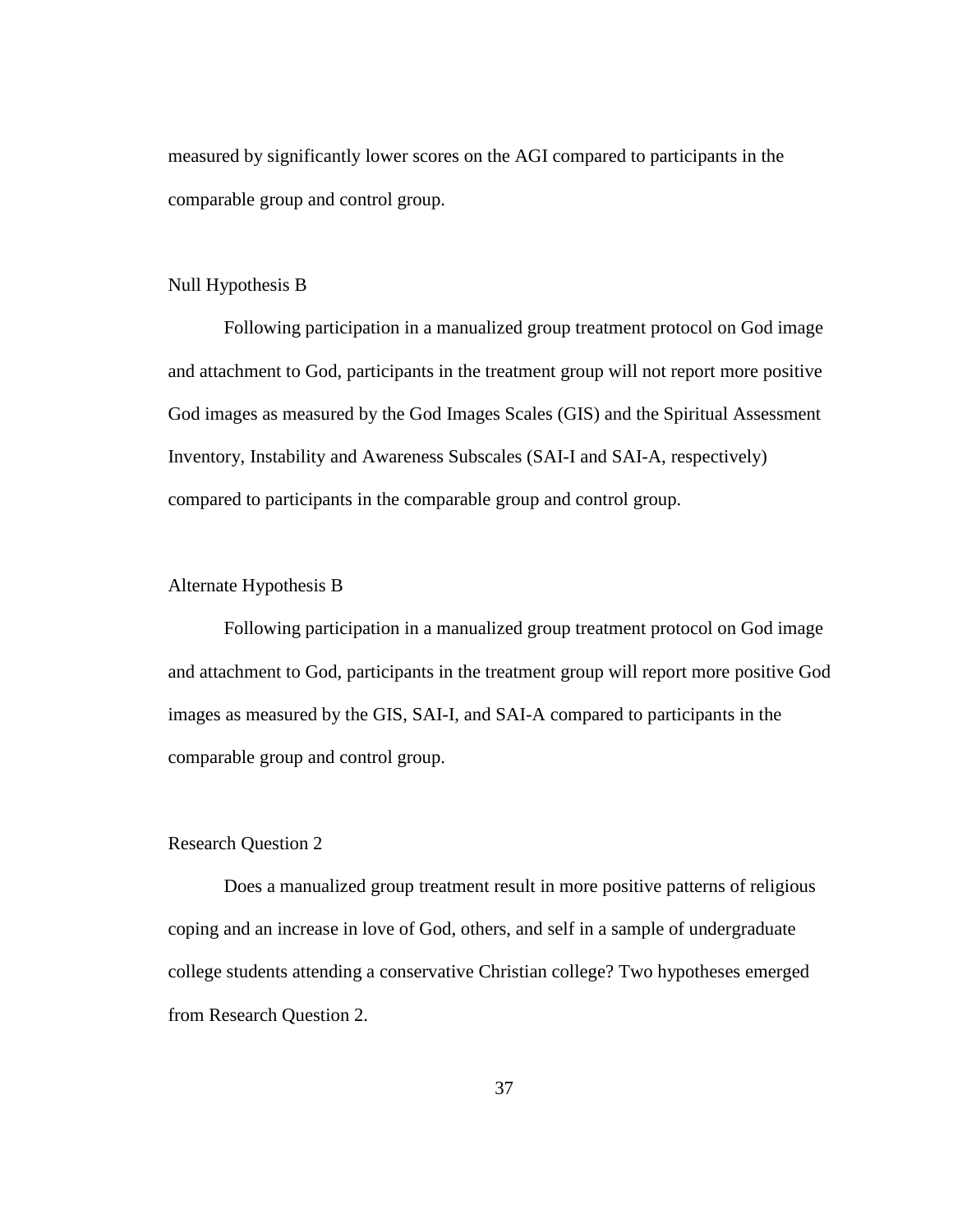Null Hypothesis C

Following participation in a manualized group treatment protocol, participants in the treatment group and comparable group will not report more positive patterns of religious coping as measured by the Brief Measure of Religious Coping Scale (Brief RCOPE) compared to the participants in the wait list control group.

### Alternate Hypothesis C

Following participation in a manualized group treatment protocol, participants in the treatment group and comparable group will report more positive patterns of religious coping as measured by the Brief RCOPE compared to the participants in the wait list control group.

### Null Hypothesis D

 Following participation in a manualized group treatment protocol, participants in the treatment group and comparable group will not report an increase in love of God, others, and self as measured by the Theistic Spiritual Outcomes Survey (TSOS) compared to the participants in the wait list control group.

#### Alternate Hypothesis D

Following participation in a manualized group treatment protocol, participants in the treatment group and comparable group will report an increase in love of God, others,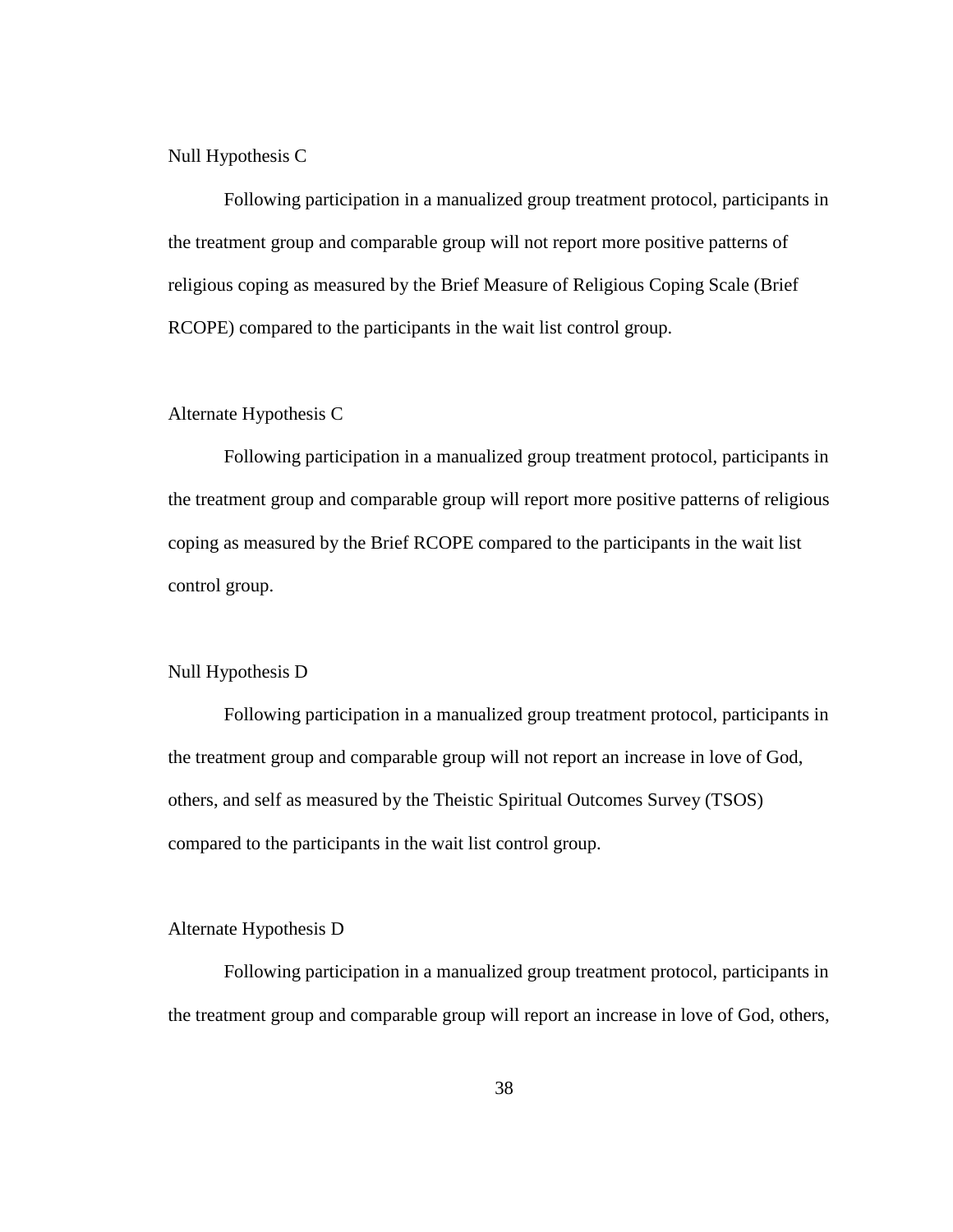and self as measured by the TSOS compared to the participants in the wait list control group.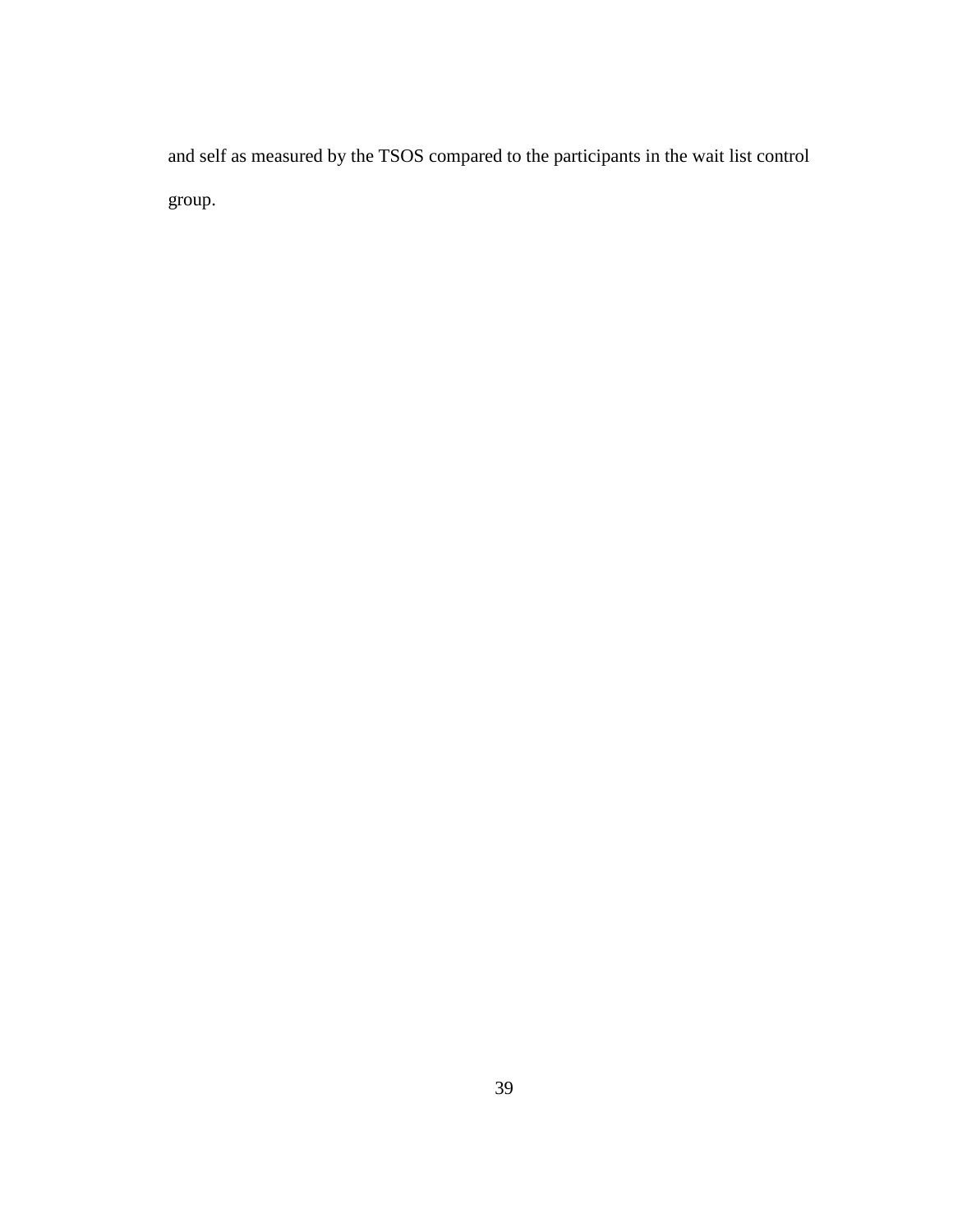#### CHAPTER FOUR: DATA ANALYSIS AND RESULTS

#### Restatement of the Purpose

The purpose of this study was to assess the effects of a manualized group treatment protocol on God image and attachment to God in a sample of undergraduate college students attending a conservative Christian college.

The participants  $(n = 30)$  were randomly assigned to three groups; a treatment group  $(n = 11)$ , a comparable group  $(n = 10)$ , and a wait list control group  $(n = 9)$ . A data integrity check was completed for each participant by a colleague of the primary researcher. The participants had a mean age of 20 years and a mean education level of college sophomore. Twelve participants were male and 18 were female. Ninety-seven percent of the participants were single. Eighty-seven percent of the participants had an annual income ranging from \$0 to \$10,000. Ninety-three percent of the participants were White/Caucasian.

The normality of the sample was checked via histograms, Shapiro-Wilks tests of normality, and skewness and kurtosis statistics for each group and for the sample as a whole. Even with a relatively small sample size  $(n = 30)$ , most of the dependent variables were normal ( $p > .05$ ). Out of the 32 subscales completed by the participants, the few that were not normal were within appropriate skewness  $(+/- 2)$  and kurtosis  $(+/- 3)$ parameters. One subscale completed by the treatment group (AGI\_Avd1) breached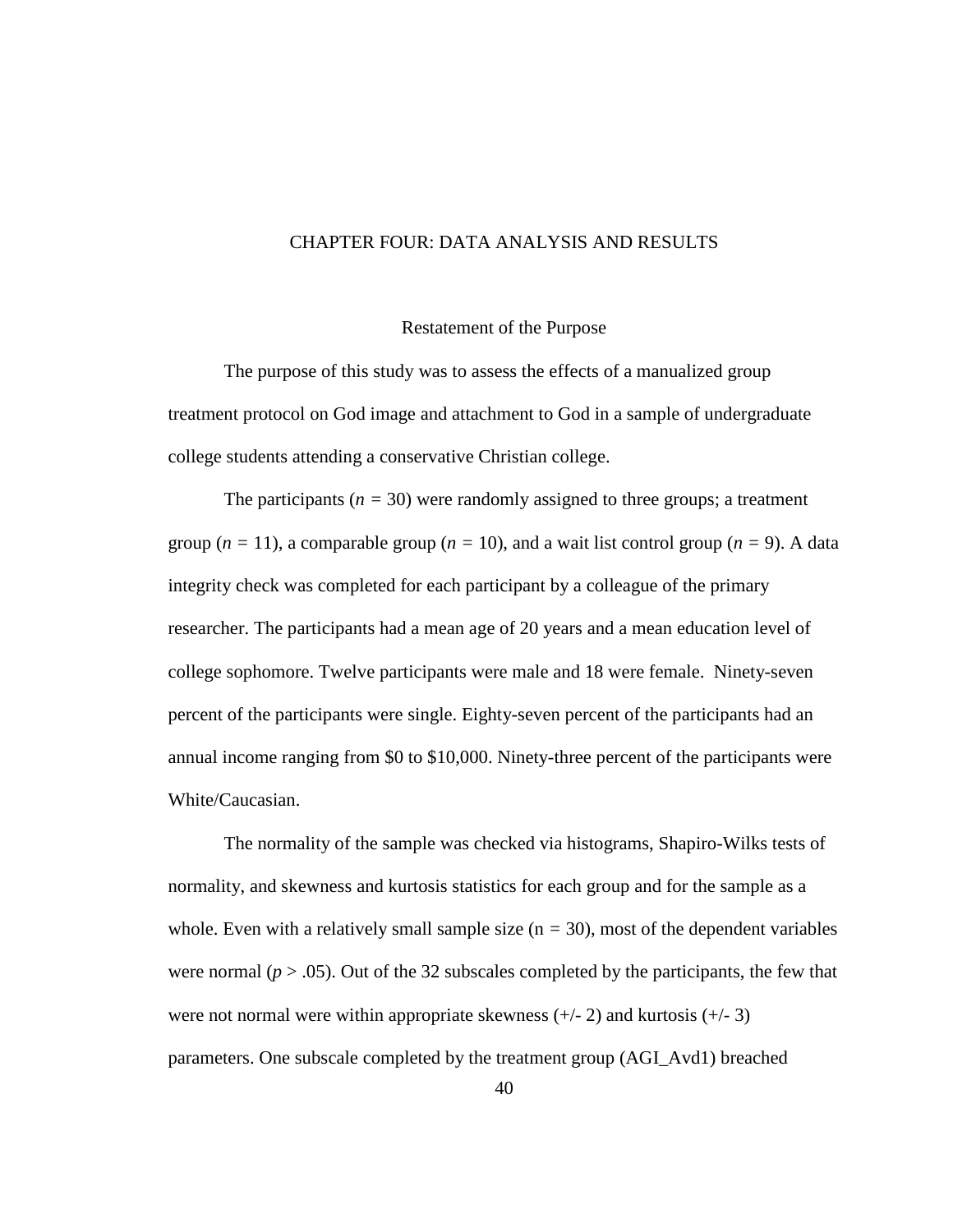normality ( $p < .001$ ). Four subscales completed by the comparable group violated normality (AGI\_Anx1,  $p = .021$ ; AGI\_Avd1,  $p = .040$ ; GIS\_I1,  $p = .042$ ; and RCOPE N2,  $p = .017$ ). Nine subscales completed by the wait list control group breached normality (AGI\_Avd2, *p* = .039; GIS\_A1, *p* = .005; GIS\_Ps2, *p* = .026; GIS\_A2, *p* = .038; SAI\_A2, *p* = .028; RCOPE\_P1, *p* = .003; RCOPE\_N1, *p* = .005; TSOS\_S1,  $p = .011$ ; TSOS\_G2,  $p = .004$ ). MANCOVA and ANCOVA are both robust statistics to manage these minor violations of normality.

The covariate assumptions were checked for group interactions. The linear relationship between the covariate and each dependent variable was tested with a paired samples correlation ( $p < .05$ ). The homogeneity of variance and covariance was tested using Box's M and Levene's Test ( $p > .05$ ). The homogeneity of the regressions was checked by including the interactions between the covariates and each independent variable in SPSS, which resulted in no significant interaction effects.

Table 1 displays means and standard deviations for each group for the pre-tests and post-tests for each subscale of each measure used in the study. Table 2 is a correlation matrix of pretest variables, and also includes the age of the participants. The correlation matrix provides justification for between-groups MANCOVA use.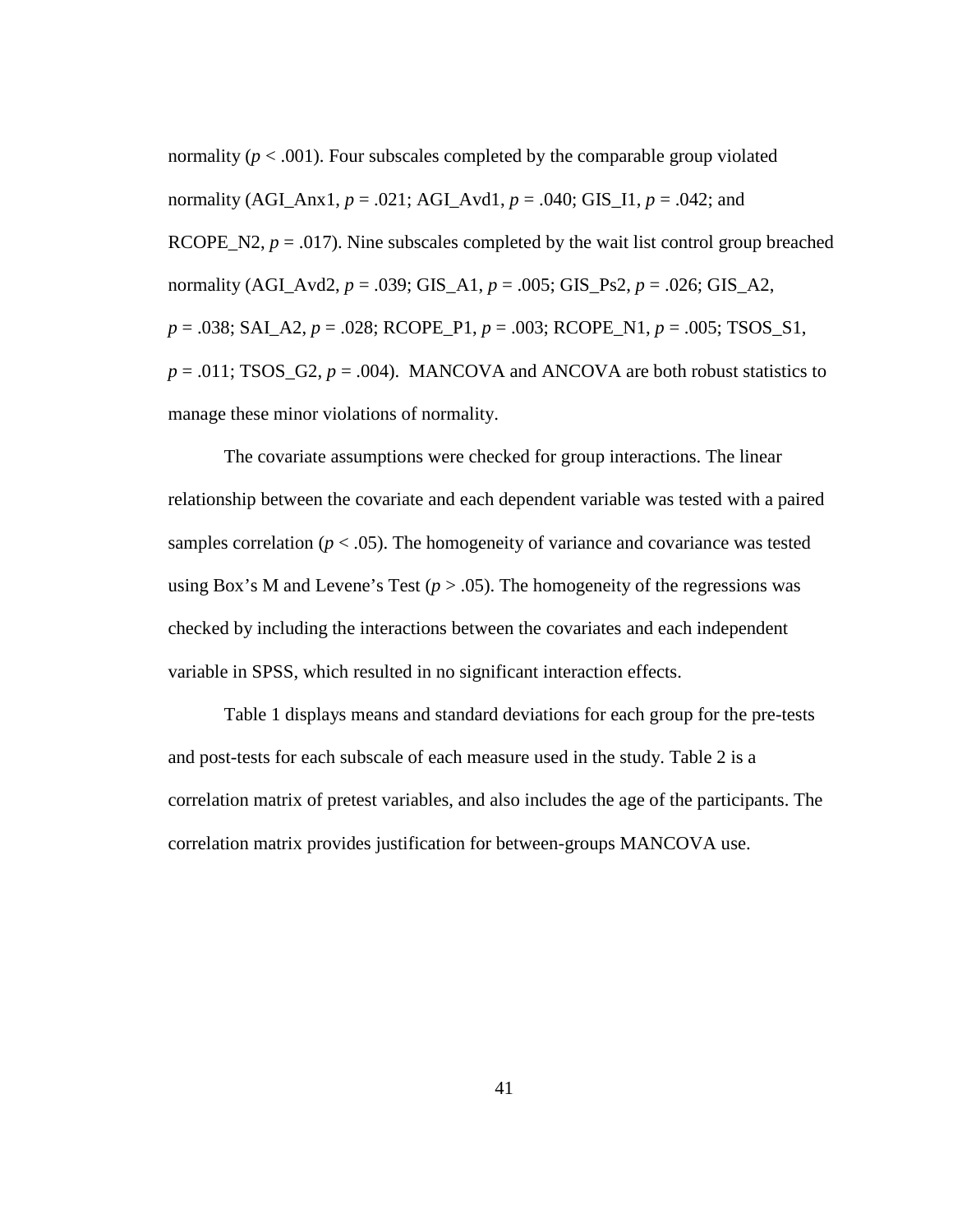| Measure              | Group                    | $\boldsymbol{n}$ |                  | Pre-Test       |                  | Post-Test      |
|----------------------|--------------------------|------------------|------------------|----------------|------------------|----------------|
|                      |                          |                  | $\boldsymbol{M}$ | SD             | $\boldsymbol{M}$ | SD             |
| <b>AGI_Anxiety</b>   |                          |                  |                  |                |                  |                |
|                      | Treatment                | 11               | 60.20            | 8.69           | 62.58            | 7.94           |
|                      | Comparable<br><b>WLC</b> | 10<br>9          | 60.20<br>59.64   | 14.14<br>11.44 | 55.44<br>60.76   | 14.7<br>15.68  |
| <b>AGI</b> Avoidance |                          |                  |                  |                |                  |                |
|                      | Treatment                | 11               | 43.40            | 13.72          | 47.04            | 12.49          |
|                      | Comparable<br><b>WLC</b> | 10<br>9          | 46.34<br>49.14   | 14.7<br>7.126  | 38.22<br>51.24   | 11.33<br>13.54 |
| GIS_Presence         |                          |                  |                  |                |                  |                |
|                      | Treatment                | 11               | 27.48            | 4.63           | 25.56            | 4.03           |
|                      | Comparable               | 10               | 23.64            | 6.65           | 20.16            | 5.06           |
| GIS_Challenge        | <b>WLC</b>               | 9                | 23.64            | 6.95           | 25.32            | 7.07           |
|                      | Treatment                | 11               | 21.84            | 3.66           | 20.28            | 2.80           |
|                      | Comparable               | 10               | 20.16            | 3.84           | 17.52            | 2.27           |
| GIS_Acceptance       | <b>WLC</b>               | 9                | 20.04            | 3.47           | 20.88            | 4.93           |
|                      | Treatment                | 11               | 25.68            | 4.68           | 24.60            | 4.72           |
|                      | Comparable               | 10               | 22.20            | 4.80           | 18.84            | 3.67           |
| GIS_Benevolence      | <b>WLC</b>               | 9                | 20.76            | 5.88           | 23.40            | 7.06           |
|                      | Treatment                | 11               | 21.24            | 3.60           | 20.76            | 3.12           |
|                      | Comparable               | 10               | 18.96            | 3.11           | 17.64            | 2.64           |
| GIS_Influence        | <b>WLC</b>               | 9                | 21.00            | 4.30           | 21.84            | 6.24           |
|                      | Treatment                | 11               | 27.60            | 4.48           | 26.76            | 3.34           |
|                      | Comparable<br><b>WLC</b> | 10<br>9          | 25.20<br>26.88   | 4.42<br>5.66   | 23.04<br>26.88   | 3.97<br>6.86   |

# *Pre-Test and Post-Test Scores*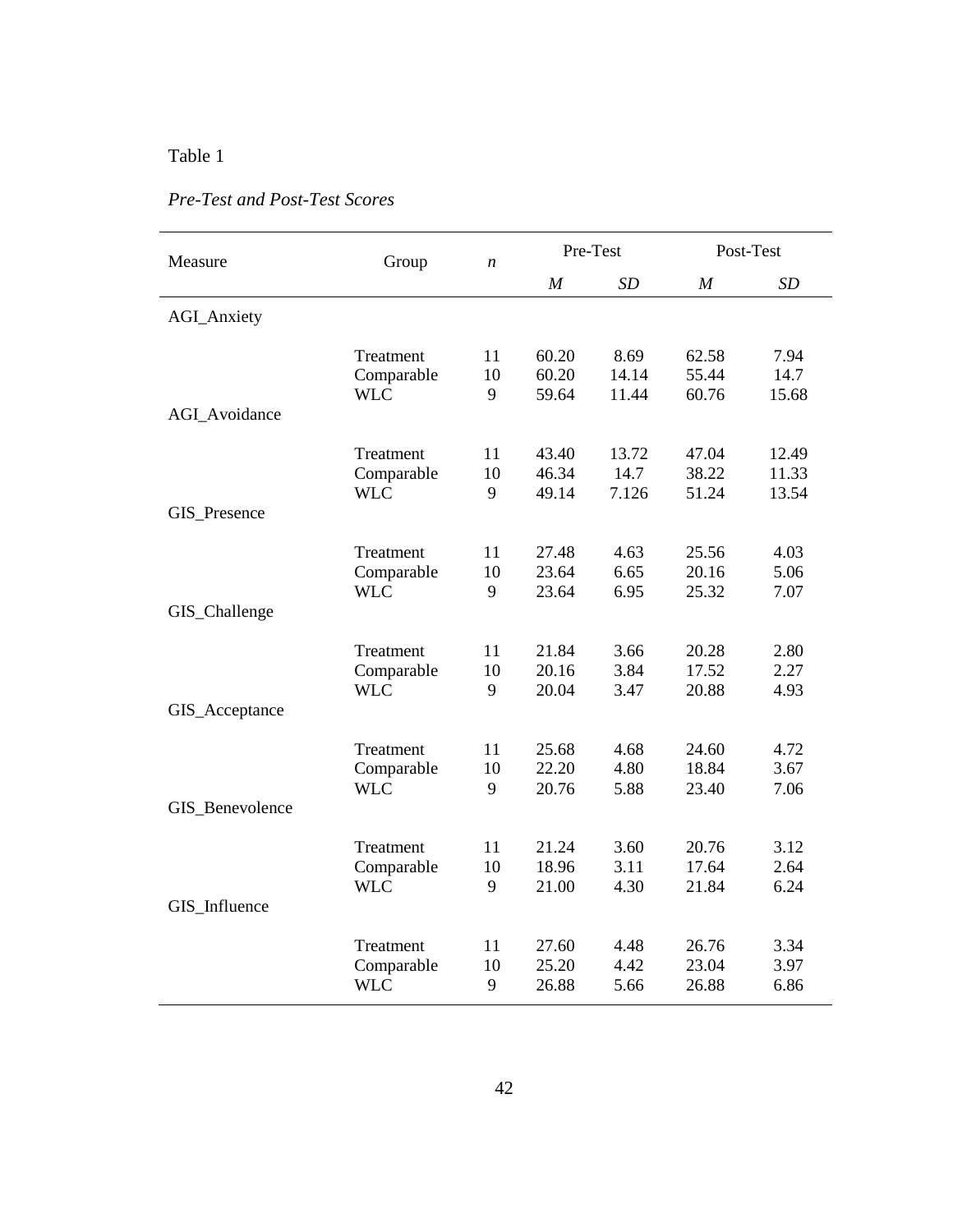# Table 1 continued

| Measure              | Group      | $\boldsymbol{n}$ |                  | Pre-Test |                  | Post-Test |
|----------------------|------------|------------------|------------------|----------|------------------|-----------|
|                      |            |                  | $\boldsymbol{M}$ | SD       | $\boldsymbol{M}$ | SD        |
| GIS_Providence       |            |                  |                  |          |                  |           |
| SAI_Instability      | Treatment  | 11               | 29.88            | 2.95     | 28.56            | 3.47      |
|                      | Comparable | 10               | 27.24            | 5.30     | 24.96            | 2.88      |
|                      | <b>WLC</b> | 9                | 29.04            | 4.25     | 27.84            | 5.64      |
| <b>SAL_Awareness</b> | Treatment  | 11               | 26.91            | 5.98     | 26.82            | 6.05      |
|                      | Comparable | 10               | 25.20            | 5.94     | 25.38            | 6.55      |
|                      | <b>WLC</b> | 9                | 25.92            | 5.99     | 25.56            | 7.59      |
| RCOPE_Positive       | Treatment  | 11               | 54.53            | 15.03    | 61.75            | 12.98     |
|                      | Comparable | 10               | 63.65            | 14.57    | 76.00            | 14.23     |
|                      | <b>WLC</b> | 9                | 63.27            | 14.40    | 60.80            | 18.94     |
| RCOPE_Negative       | Treatment  | 11               | 13.02            | 3.55     | 15.19            | 2.28      |
|                      | Comparable | 10               | 12.39            | 2.51     | 16.17            | 2.86      |
|                      | <b>WLC</b> | 9                | 15.54            | 4.28     | 15.68            | 1.50      |
| TSOS_Love of God     | Treatment  | 11               | 6.30             | 4.40     | 6.09             | 5.01      |
|                      | Comparable | 10               | 5.88             | 4.26     | 6.23             | 3.70      |
|                      | <b>WLC</b> | 9                | 5.11             | 6.03     | 6.65             | 4.87      |
| TSOS_Love of Others  | Treatment  | 11               | 17.70            | 3.10     | 21.00            | 2.61      |
|                      | Comparable | 10               | 20.82            | 5.99     | 25.50            | 4.33      |
|                      | <b>WLC</b> | 9                | 21.00            | 2.83     | 20.64            | 4.53      |
|                      | Treatment  | 11               | 22.56            | 2.11     | 24.00            | 3.84      |
|                      | Comparable | 10               | 22.62            | 3.20     | 27.12            | 2.77      |
|                      | <b>WLC</b> | 9                | 22.02            | 3.35     | 23.22            | 3.38      |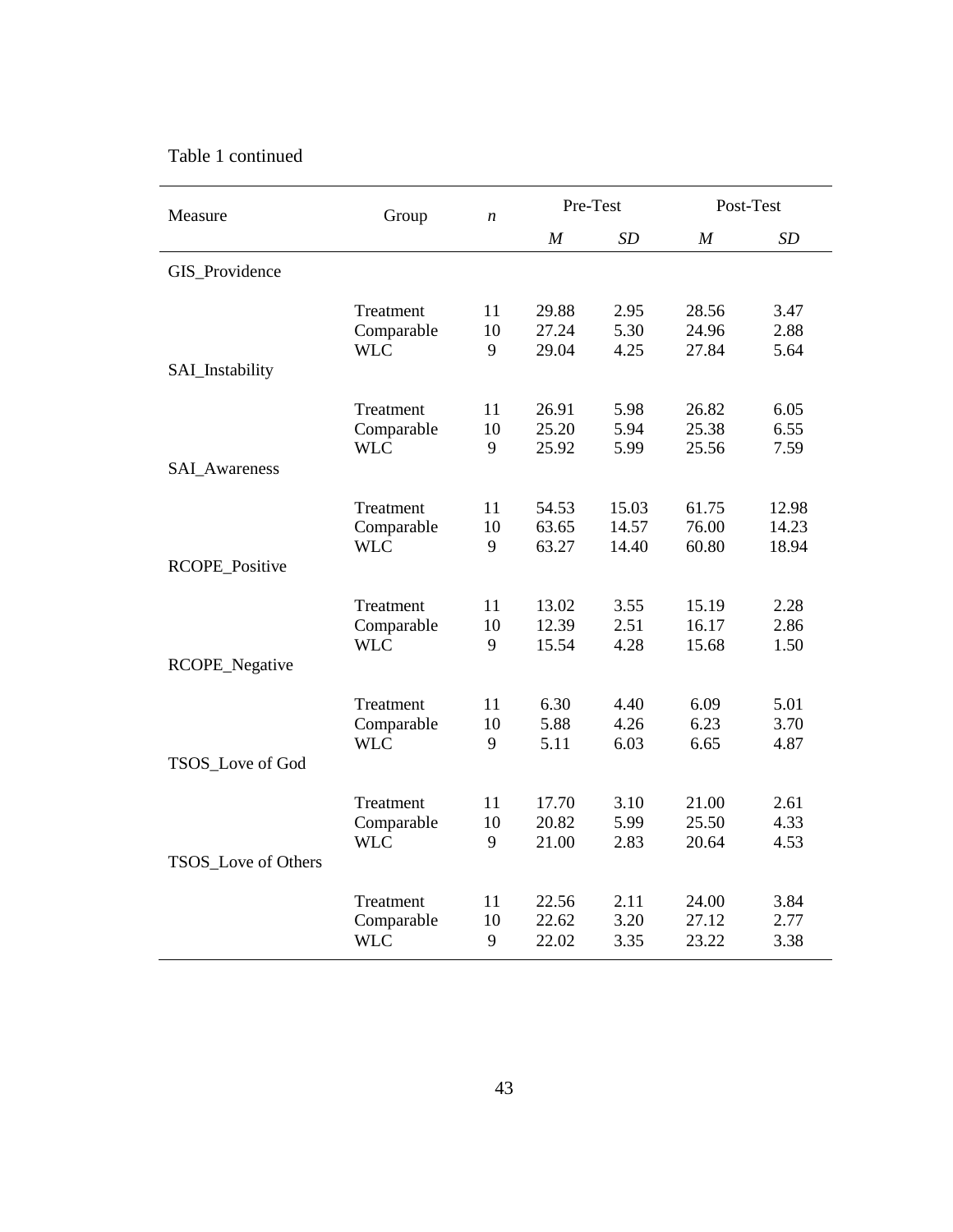Table 1 continued

| Measure           | Group                                 | n             | Pre-Test                |                      | Post-Test               |                      |
|-------------------|---------------------------------------|---------------|-------------------------|----------------------|-------------------------|----------------------|
|                   |                                       |               | M                       | <i>SD</i>            | M                       | SD                   |
| TSOS_Love of Self |                                       |               |                         |                      |                         |                      |
|                   | Treatment<br>Comparable<br><b>WLC</b> | 11<br>10<br>9 | 14.45<br>15.00<br>18.55 | 2.59<br>3.39<br>2.07 | 15.10<br>18.00<br>14.90 | 2.70<br>4.32<br>3.79 |

Note: AGI = Attachment to God Inventory; GIS = God Image Scales; SAI = Spiritual Assessment Inventory; RCOPE = Brief Measure of Religious Coping Scales; TSOS = Theistic Spiritual Outcome Survey. The score range for each 14 item AGI subscale was 14 to 98. The score range for each 12 item GIS subscale was 12 to 48. The score range for the 19 item SAI\_Awareness subscale was 19 to 95. The score range for the 9 item SAI\_Instability subscale was 9 to 45. The score range for each 7 item RCOPE subscale was zero to 21. The score range for the six item TSOS\_Love of God and the six item TSOS\_Love of Others subscales was 6 to 30. The score range for the five item TSOS\_Love of Self subscale was 5 to 25.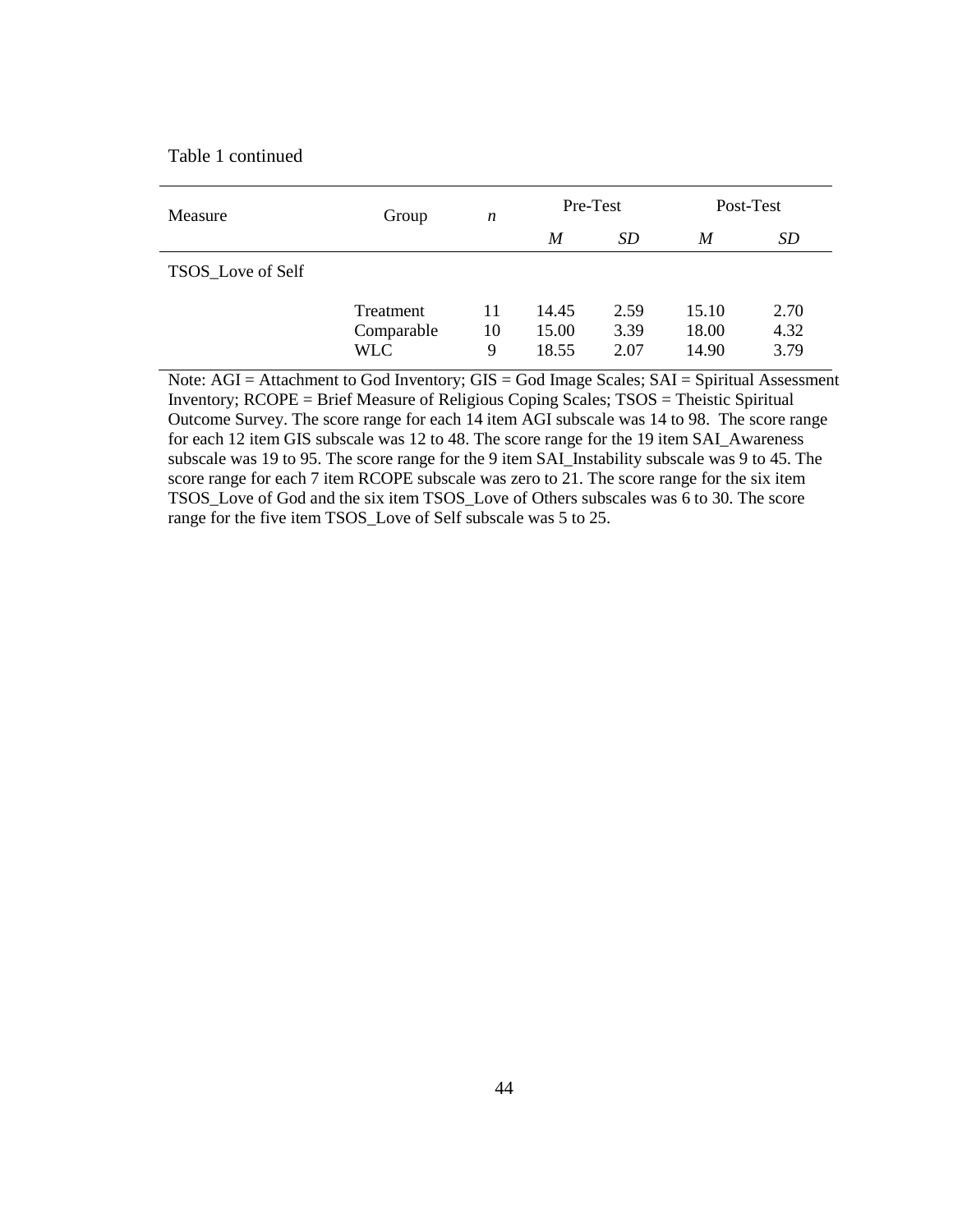|                | $\mathbf{1}$        | $\overline{2}$           | 3      | $\overline{4}$ | 5              | 6                        | $\overline{7}$           | 8                        | 9                        | 10             | 11       | 12                       | 13                       | 14       | 15                       | 16      | 17       |
|----------------|---------------------|--------------------------|--------|----------------|----------------|--------------------------|--------------------------|--------------------------|--------------------------|----------------|----------|--------------------------|--------------------------|----------|--------------------------|---------|----------|
| 1. Age         | $\omega_{\rm{max}}$ | $-.051$                  | .492*  | .342           | $.417*$        | .022                     | .336                     | .328                     | .235                     | $-.234$        | $-.230$  | $-.294$                  | $-.149$                  | $-.261$  | $-.003$                  | $-.245$ | .152     |
| 2.<br>AGI_Anx  |                     | $\overline{\phantom{a}}$ | .315   | .266           | $-.090$        | .185                     | .124                     | .122                     | $-.033$                  | $.397*$        | $-.141$  | .128                     | .438*                    | .113     | .122                     | $-.113$ | $-.259$  |
| 3.<br>AGI_Avd  |                     |                          | $\sim$ | .220           | .071           | $-.155$                  | .256                     | .061                     | .091                     | $-.182$        | $-.236$  | $-.128$                  | .096                     | $-116$   | $-.059$                  | $-.285$ | $-136$   |
| 4. GIS_Ps      |                     |                          |        | $\sim$         | $.552*$        | $.600*$                  | $.450*$                  | $.754*$                  | $.793*$                  | $.446*$        | $-.838*$ | $-.205$                  | .283                     | $-.630*$ | $-.057$                  | $-463*$ | $.420*$  |
| 5. GIS_C       |                     |                          |        |                | $\blacksquare$ | $.637*$                  | .590*                    | $.561*$                  | $.703*$                  | $-.062$        | $-.442*$ | $-.039$                  | .084                     | $-.280$  | .336                     | $-.074$ | .187     |
| $6.$ GIS_A     |                     |                          |        |                |                | $\overline{\phantom{a}}$ | $.531*$                  | $.638*$                  | $.608*$                  | .477*          | $-.502*$ | $-.034$                  | $.510*$                  | $-.239$  | $.394*$                  | $-.206$ | .243     |
| $7.$ GIS $_B$  |                     |                          |        |                |                |                          | $\overline{\phantom{a}}$ | $.518*$                  | $.515*$                  | .186           | $-.304$  | $-.067$                  | .181                     | $-.207$  | .058                     | $-.051$ | .184     |
| 8. GIS_I       |                     |                          |        |                |                |                          |                          | $\overline{\phantom{a}}$ | $.676*$                  | $.404*$        | $-.574*$ | $-.040$                  | .245                     | $-.442*$ | $-.001$                  | $-.248$ | $.376*$  |
| 9. GIS_Pv      |                     |                          |        |                |                |                          |                          |                          | $\overline{\phantom{a}}$ | .348           | $-.651*$ | $-.218$                  | .259                     | $-.624*$ | $-.043$                  | $-.157$ | $.432*$  |
| 10. SAI_I      |                     |                          |        |                |                |                          |                          |                          |                          | $\overline{a}$ | $-.346$  | $-.050$                  | $.573*$                  | $-.322$  | $-.130$                  | $-.188$ | .234     |
| 11. SAI_A      |                     |                          |        |                |                |                          |                          |                          |                          |                | $\sim$   | $.411*$                  | $-.011$                  | $.724*$  | .114                     | $.544*$ | $-.487*$ |
| 12.<br>RCOPE_P |                     |                          |        |                |                |                          |                          |                          |                          |                |          | $\overline{\phantom{a}}$ | .293                     | .499*    | .380*                    | $.533*$ | $-.134$  |
| 13.<br>RCOPE_N |                     |                          |        |                |                |                          |                          |                          |                          |                |          |                          | $\overline{\phantom{a}}$ | $-.034$  | .233                     | $-.106$ | $-.014$  |
| 14.<br>TSOS_G  |                     |                          |        |                |                |                          |                          |                          |                          |                |          |                          |                          |          | .497*                    | $.631*$ | $-.522*$ |
| 15.<br>TSOS_O  |                     |                          |        |                |                |                          |                          |                          |                          |                |          |                          |                          |          | $\overline{\phantom{a}}$ | .277    | $-.230$  |
| 16.<br>TSOS_S  |                     |                          |        |                |                |                          |                          |                          |                          |                |          |                          |                          |          |                          |         | $-.105$  |
| 17. IPS        |                     |                          |        |                |                |                          |                          |                          |                          |                |          |                          |                          |          |                          |         | ۰.       |

*Correlation Matrix of Pretest Variables and Characteristics*

*Note*. Correlations with an \* are significant at  $\alpha = .05$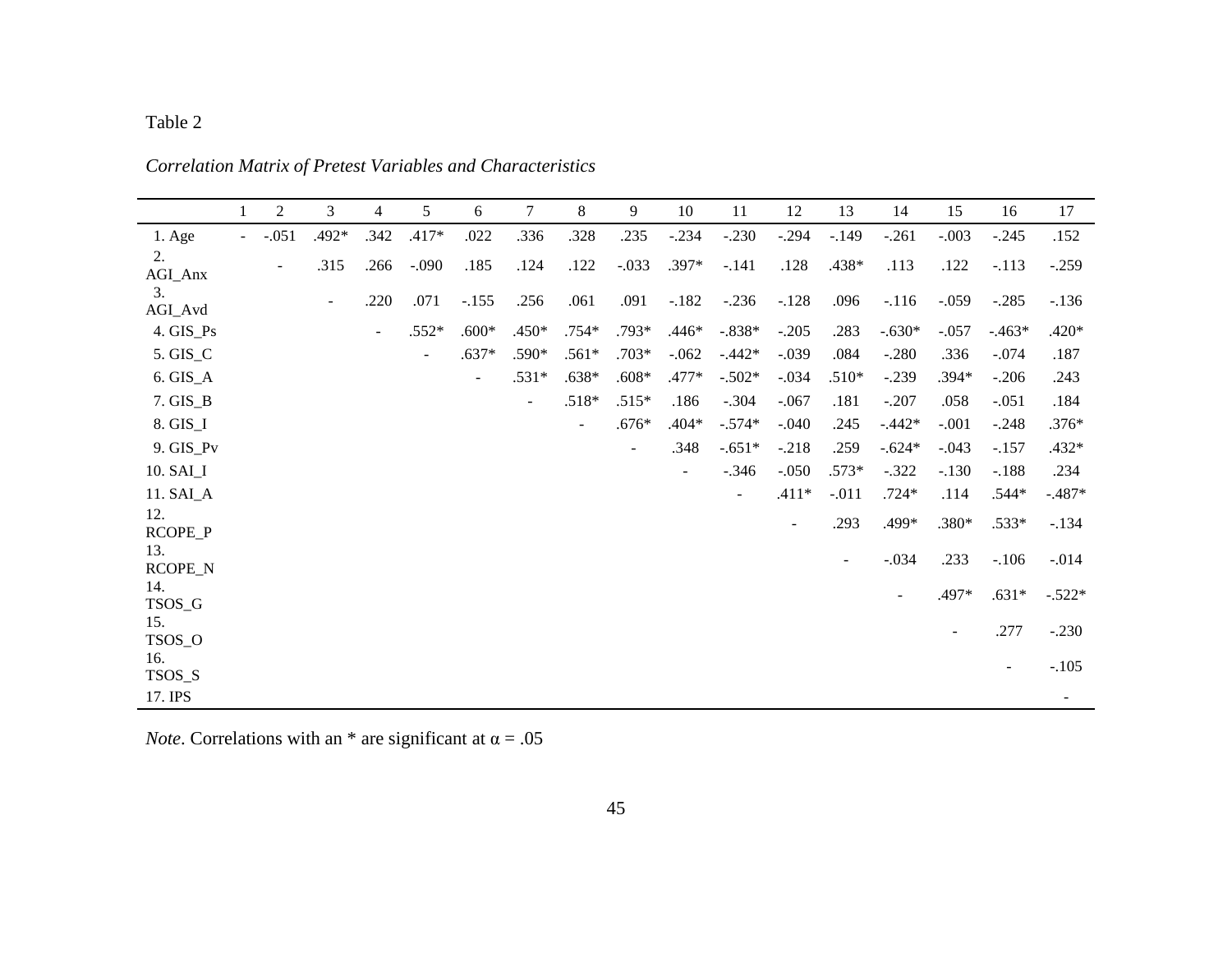#### Research Question 1

 The first research question was as follows: Does a manualized group treatment protocol on God image and attachment to God result in more positive God images and more secure attachment to God in a sample of undergraduate college students attending a conservative Christian college? Two hypotheses emerged from Research Question 1.

### Hypothesis A

 Hypothesis A stated that there will be a significant difference between pretest and posttest scores on the Attachment to God Inventory (AGI) following participation in a manualized group treatment protocol on God image and attachment to God. Participants in the treatment group will report a more secure and less avoidant and/or anxious attachment to God as measured by significantly lower scores on the AGI compared to participants in the comparable group and control group.

 Hypothesis A was not supported. The MANCOVA results did not indicate a significant decrease in avoidant attachment to God ( $p = .109$ ) or anxious attachment to God  $(p = .714)$  as measured by the AGI in the treatment group. However, the AGI Avoidance Subscale showed a strong effect size (Partial Eta Squared = .168). Table 3 displays MANCOVA descriptive statistics for Hypothesis A. Table 4 displays ANCOVA results of mean group differences for Hypothesis A.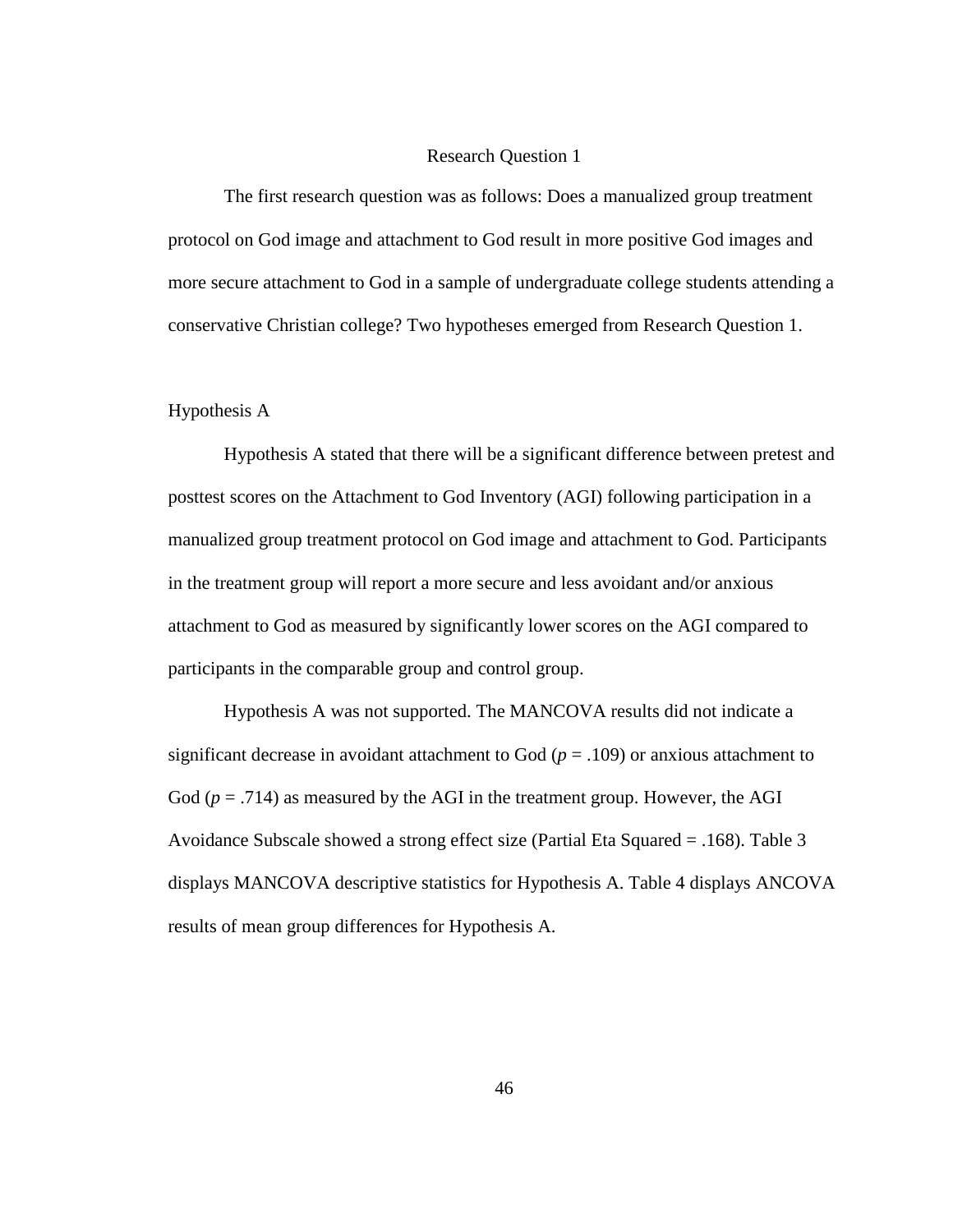| Variable                  | Group                                                        | $\boldsymbol{n}$    | $\boldsymbol{M}$        | df | $\,F$ | $\boldsymbol{p}$ | Partial<br>$\eta^2$ |
|---------------------------|--------------------------------------------------------------|---------------------|-------------------------|----|-------|------------------|---------------------|
| <b>AGI_Anxiety_Post</b>   | <b>Total Sample</b><br>Treatment<br>Comparable<br><b>WLC</b> | 30<br>11<br>10<br>9 | 4.230<br>4.137<br>4.431 | 2  | .342  | .714             | .028                |
| <b>AGI</b> Avoidance Post | <b>Total Sample</b><br>Treatment<br>Comparable<br><b>WLC</b> | 30<br>11<br>10<br>9 | 3.363<br>2.825<br>3.544 | 2  | 2.429 | .109             | .168                |

## *Hypothesis A: MANCOVA Results*

Note: Wilks' Lambda Significance for Hypothesis  $A = .326$ 

AGI = Attachment to God Inventory

Covariates appearing in the model are evaluated at the following values:

AGI\_Anxiety\_Pre = 4.2881

AGI\_Avoidance\_Pre = 3.2952

Indiscriminate Proreligiousness Scale (IPS) = 17.9000

Mean score equals the item mean average for each group.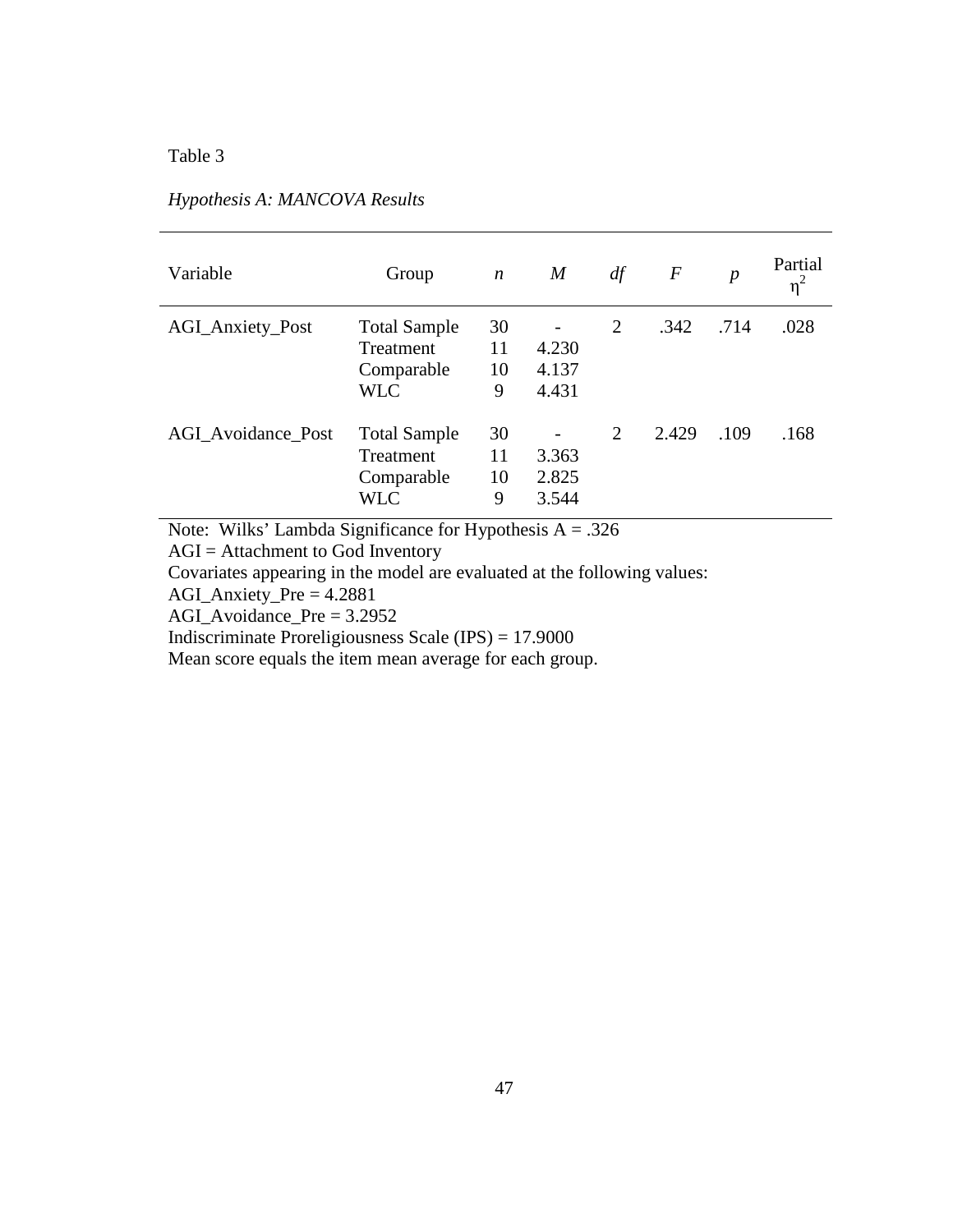| Dependent<br>Variable     | Participant's<br>Group<br>Assignment<br>$\rm (I)$ | Participant's<br>Group<br>Assignment<br>$\mathrm{J}$ | Mean<br>Difference<br>$(I-J)$ | $p \perp$ |
|---------------------------|---------------------------------------------------|------------------------------------------------------|-------------------------------|-----------|
| <b>AGI_Anxiety_Post</b>   | Treatment                                         | Comparable                                           | .093                          | .993      |
|                           |                                                   | Wait List                                            | $-.201$                       | .932      |
|                           | Comparable                                        | Treatment                                            | $-.093$                       | .993      |
|                           |                                                   | Wait List                                            | $-.294$                       | .812      |
|                           | <b>WLC</b>                                        | Treatment                                            | .201                          | .932      |
|                           |                                                   | Comparable                                           | .294                          | .812      |
| <b>AGI</b> Avoidance Post | Treatment                                         | Comparable                                           | .538                          | .349      |
|                           |                                                   | Wait List                                            | $-.182$                       | .937      |
|                           | Comparable                                        | Treatment                                            | $-.538$                       | .349      |
|                           |                                                   | Wait List                                            | $-0.719$                      | .125      |
|                           | <b>WLC</b>                                        | Treatment                                            | .182                          | .937      |
|                           |                                                   | Comparable                                           | .719                          | .125      |

# *Hypothesis A: ANCOVA Results*

Note: AGI= Attachment to God Inventory

Based on estimated marginal means.

a. Adjustment for multiple comparisons: Sidak.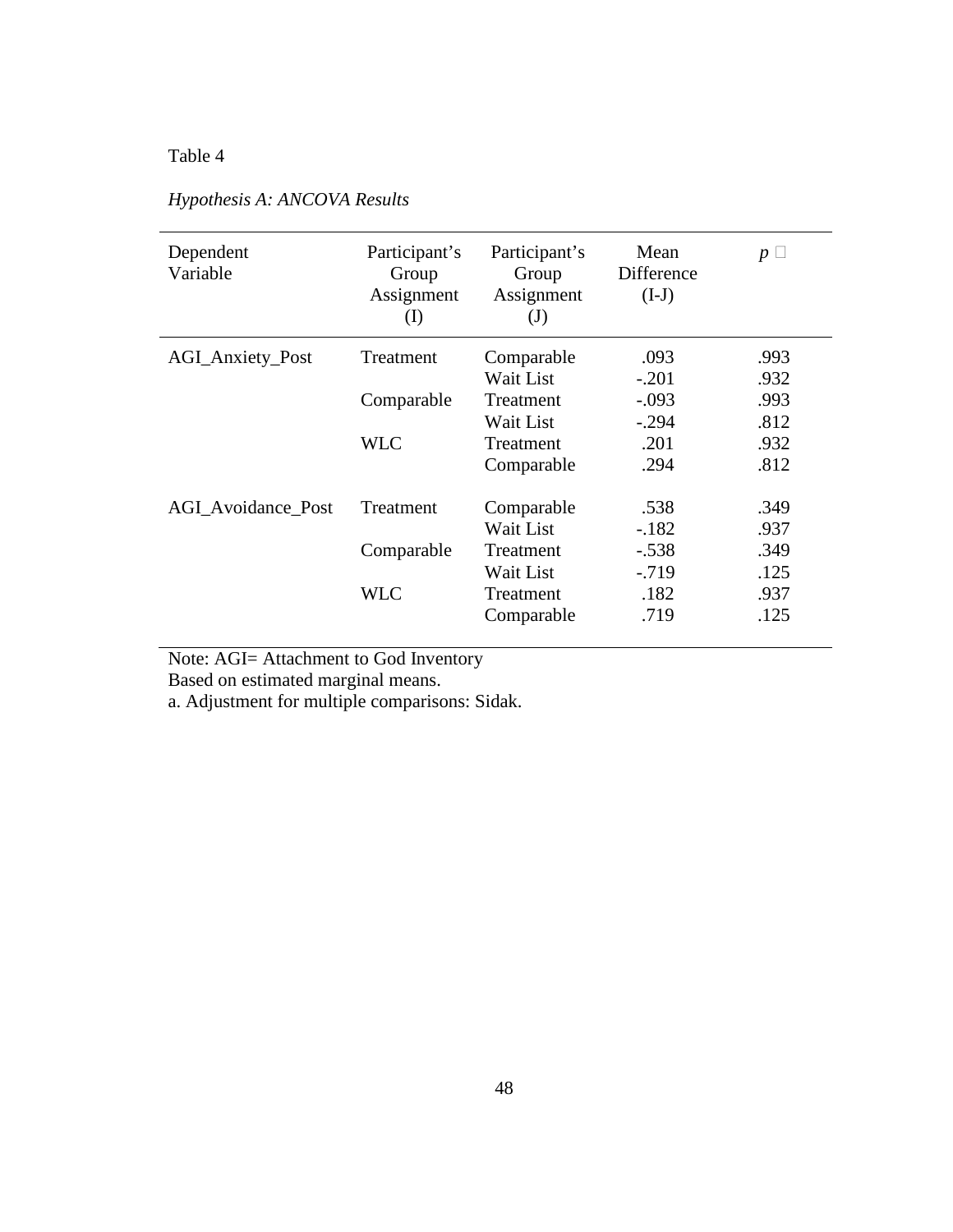### Hypothesis B

Hypothesis B stated that following participation in a manualized group treatment protocol on God image and attachment to God, participants in the treatment group will report more positive God images as measured by the God Image Scales (GIS), Spiritual Assessment Inventory, Instability and Awareness subscales (SAI-I and SAI-A, respectively) compared to participants in the comparable group and control group.

Hypothesis B was not supported in its entirety. The MANCOVA results did not indicate significantly more positive God images as measured by the combined GIS, SAI-I, and SAI-A scales in the treatment group ( $p = .168$ ). However, the results of a univariate ANCOVA indicated significantly more positive God images for three of the subscales in the comparable group compared to the wait list control group: God's presence  $(p = .018)$ , God's influence ( $p = .039$ ), and awareness of God ( $p = .002$ ). The results of a univariate ANCOVA also indicated a significantly more positive awareness of God (*p* = .030) in the treatment group compared to the wait list control group. Table 5 displays MANCOVA descriptive statistics for Hypothesis B. Table 6 displays ANCOVA results of mean group differences for Hypothesis B.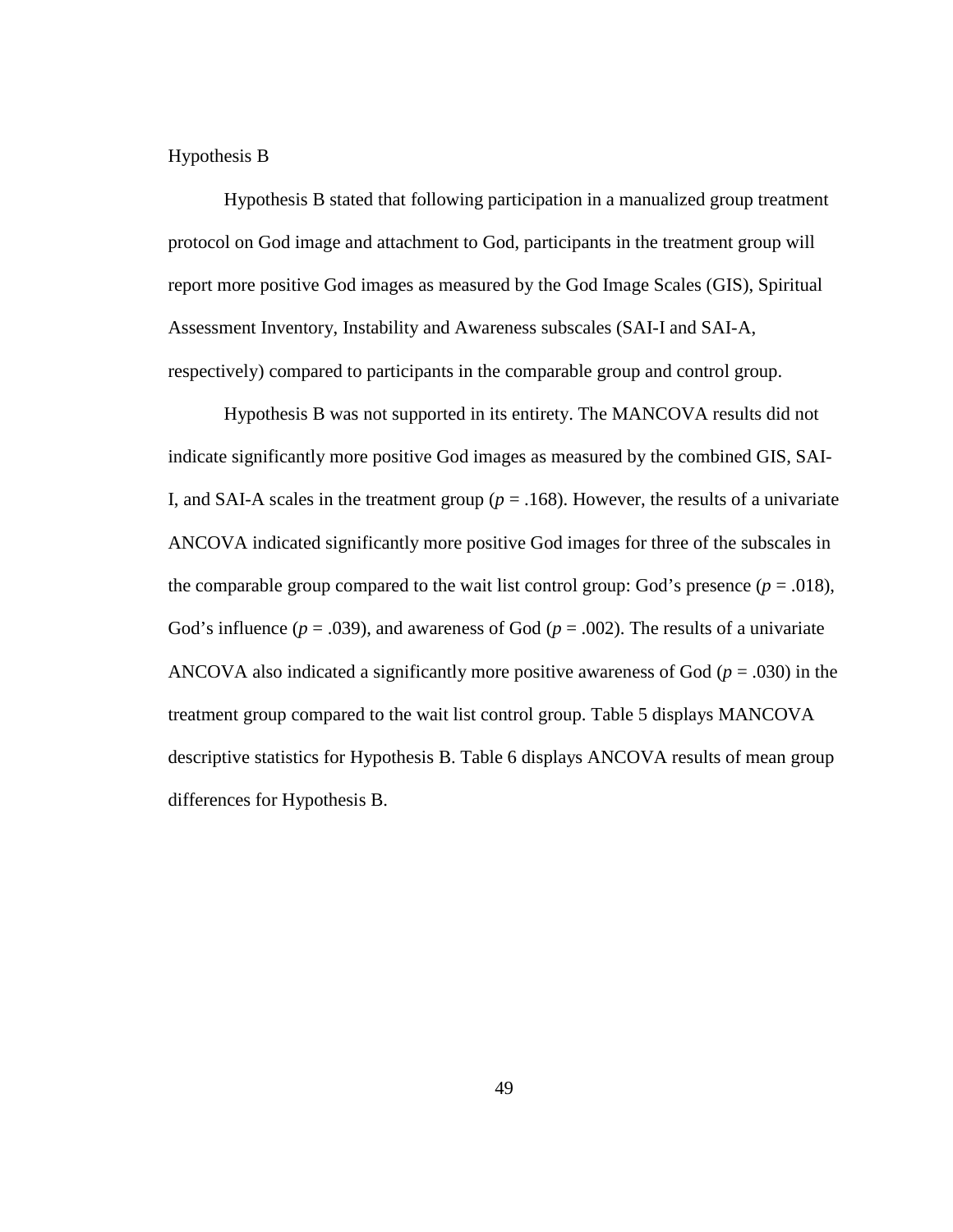| Variable             | Group                                                        | $\boldsymbol{n}$    | $\boldsymbol{M}$                                    | df             | $\,F$ | $\overline{p}$ | Partial<br>$\eta^2$ |
|----------------------|--------------------------------------------------------------|---------------------|-----------------------------------------------------|----------------|-------|----------------|---------------------|
| GIS_Presence_Post    | <b>Total Sample</b><br>Treatment<br>Comparable<br><b>WLC</b> | 30<br>11<br>10<br>9 | $\qquad \qquad -$<br>1.931<br>1.756<br>2.263        | $\overline{2}$ | 4.844 | .021           | .350                |
| GIS_Challenge_Post   | <b>Total Sample</b><br>Treatment<br>Comparable<br><b>WLC</b> | 30<br>11<br>10<br>9 | $\overline{a}$<br>1.598<br>1.483<br>1.825           | 2              | 2.596 | .102           | .224                |
| GIS_Acceptance_Post  | <b>Total Sample</b><br>Treatment<br>Comparable<br><b>WLC</b> | 30<br>11<br>10<br>9 | $\overline{\phantom{a}}$<br>1.903<br>1.614<br>2.086 | 2              | 3.259 | .062           | .266                |
| GIS_Benevolence_Post | <b>Total Sample</b><br>Treatment<br>Comparable<br><b>WLC</b> | 30<br>11<br>10<br>9 | $\sim 100$<br>1.617<br>1.528<br>1.891               | 2              | 2.251 | .134           | .200                |
| GIS_Influence_Post   | <b>Total Sample</b><br>Treatment<br>Comparable<br><b>WLC</b> | 30<br>11<br>10<br>9 | $\overline{\phantom{a}}$<br>2.077<br>1.946<br>2.401 | 2              | 3.794 | .042           | .297                |
| GIS_Providence_Post  | <b>Total Sample</b><br>Treatment<br>Comparable<br><b>WLC</b> | 30<br>11<br>10<br>9 | $\sim 10^{-1}$<br>2.246<br>2.164<br>2.388           | $\overline{2}$ | 1.476 | .255           | .141                |

# *Hypothesis B: MANCOVA Results*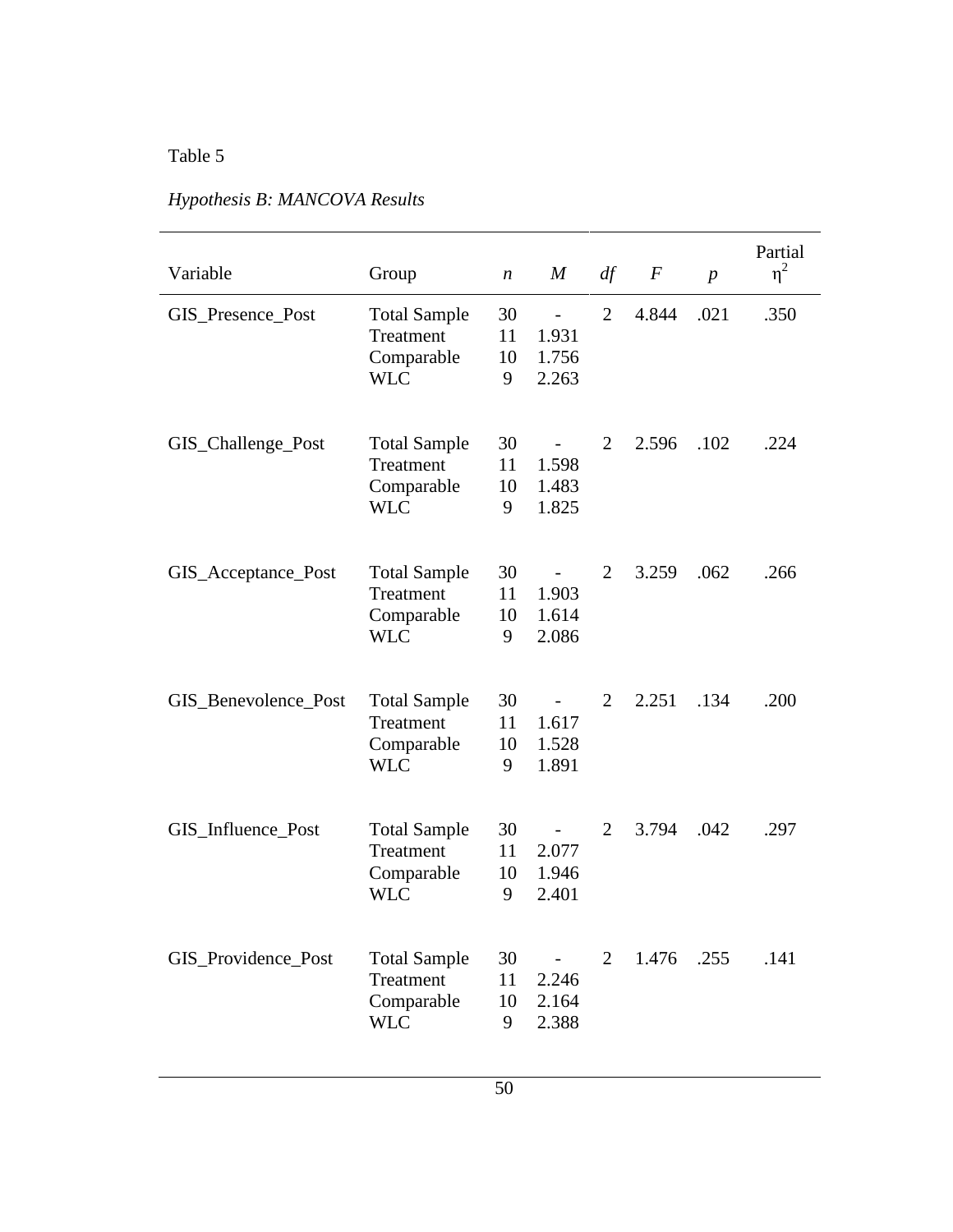## Table 5 continued

| Variable                  | Group                                                        | $\boldsymbol{n}$    | $\boldsymbol{M}$        | df | $\,F$ | $\boldsymbol{p}$ | Partial<br>$\eta^2$ |
|---------------------------|--------------------------------------------------------------|---------------------|-------------------------|----|-------|------------------|---------------------|
| SAI_Instability_Post      | <b>Total Sample</b><br>Treatment<br>Comparable<br><b>WLC</b> | 30<br>11<br>10<br>9 | 2.905<br>2.797<br>2.959 | 2  | .114  | .893             | .012                |
| <b>SAL Awareness Post</b> | <b>Total Sample</b><br>Treatment<br>Comparable<br><b>WLC</b> | 30<br>11<br>10<br>9 | 3.636<br>3.883<br>2.856 | 2  | 8.228 | .003             | .478                |

Note:

Wilks' Lambda Significance for Hypothesis  $B = .168$ 

GIS = God Image Scales

SAI = Spiritual Assessment Inventory

Covariates appearing in the model are evaluated at the following values:

GIS\_Presence\_Pre = 2.0861

GIS\_Challenge\_Pre  $= 1.7250$ 

GIS\_Acceptance\_Pre = 1.9222

GIS\_Benevolence\_Pre = 1.6972

 $GIS_$ Influence\_Pre = 2.2167

GIS\_Providence\_Pre = 2.3944

SAI\_Instability\_Pre = 2.8926

SAI\_Awareness\_Pre = 3.1684

Indiscriminate Proreligiousness Scale (IPS) = 17.9000

Mean score equals the item mean average for each group.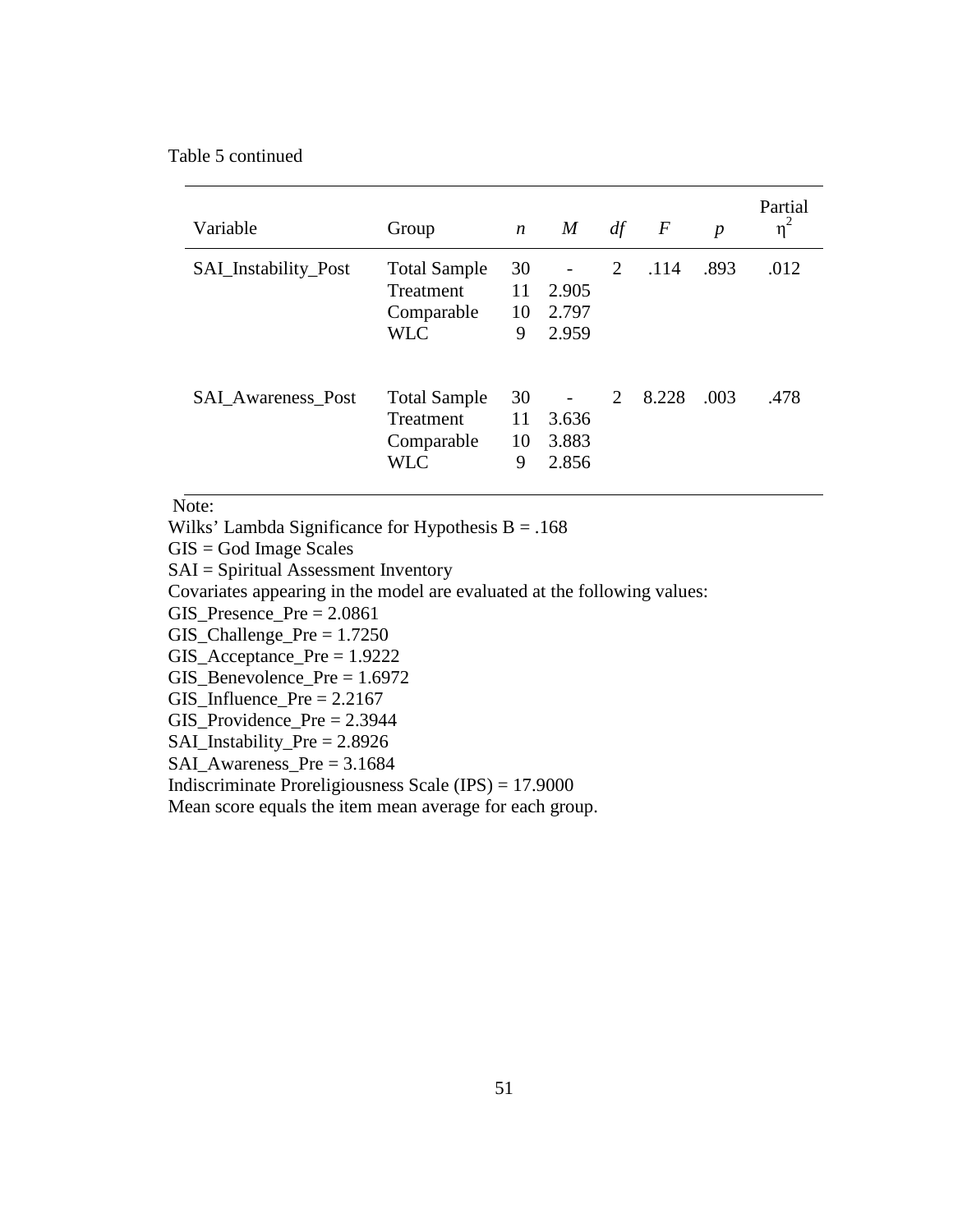| Dependent<br>Variable | Participant's<br>Group<br>Assignment<br>(I) | Participant's<br>Group<br>Assignment<br>(J) | Mean<br>Difference<br>$(I-J)$ | $p \square$ |
|-----------------------|---------------------------------------------|---------------------------------------------|-------------------------------|-------------|
| GIS_Presence_Post     | Treatment                                   | Comparable                                  | .175                          | .573        |
|                       |                                             | Wait List                                   | $-.333$                       | .200        |
|                       | Comparable                                  | Treatment                                   | $-.175$                       | .573        |
|                       |                                             | Wait List                                   | $-.508*$                      | .018        |
|                       | Wait List                                   | Treatment                                   | .333                          | .200        |
|                       |                                             | Comparable                                  | $.508*$                       | .018        |
| GIS_Challenge_Post    | Treatment                                   | Comparable                                  | .115                          | .790        |
|                       |                                             | Wait List                                   | $-.228$                       | .433        |
|                       | Comparable                                  | Treatment                                   | $-.115$                       | .790        |
|                       |                                             | Wait List                                   | $-.343$                       | .102        |
|                       | Wait List                                   | Treatment                                   | .228                          | .433        |
|                       |                                             | Comparable                                  | .343                          | .102        |
| GIS_Acceptance_Post   | Treatment                                   | Comparable                                  | .289                          | .309        |
|                       |                                             | Wait List                                   | $-.183$                       | .773        |
|                       | Comparable                                  | Treatment                                   | $-.289$                       | .309        |
|                       |                                             | Wait List                                   | $-.472$                       | .077        |
|                       | Wait List                                   | Treatment                                   | .183                          | .773        |
|                       |                                             | Comparable                                  | .472                          | .077        |
| GIS_Benevolence_Post  | Treatment                                   | Comparable                                  | .089                          | .921        |
|                       |                                             | Wait List                                   | $-.273$                       | .392        |
|                       | Comparable                                  | Treatment                                   | $-.089$                       | .921        |
|                       |                                             | Wait List                                   | $-.363$                       | .140        |
|                       | Wait List                                   | Treatment                                   | .273                          | .392        |
|                       |                                             | Comparable                                  | .363                          | .140        |
| GIS_Influence_Post    | Treatment                                   | Comparable                                  | .132                          | .770        |
|                       |                                             | Wait List                                   | $-.324$                       | .229        |
|                       | Comparable                                  | Treatment                                   | $-.132$                       | .770        |
|                       |                                             | Wait List                                   | $-.456*$                      | .039        |
|                       | Wait List                                   | Treatment                                   | .324                          | .229        |
|                       |                                             | Comparable                                  | .456*                         | .039        |

# *Hypothesis B: ANVOCA Results* (*n = 30)*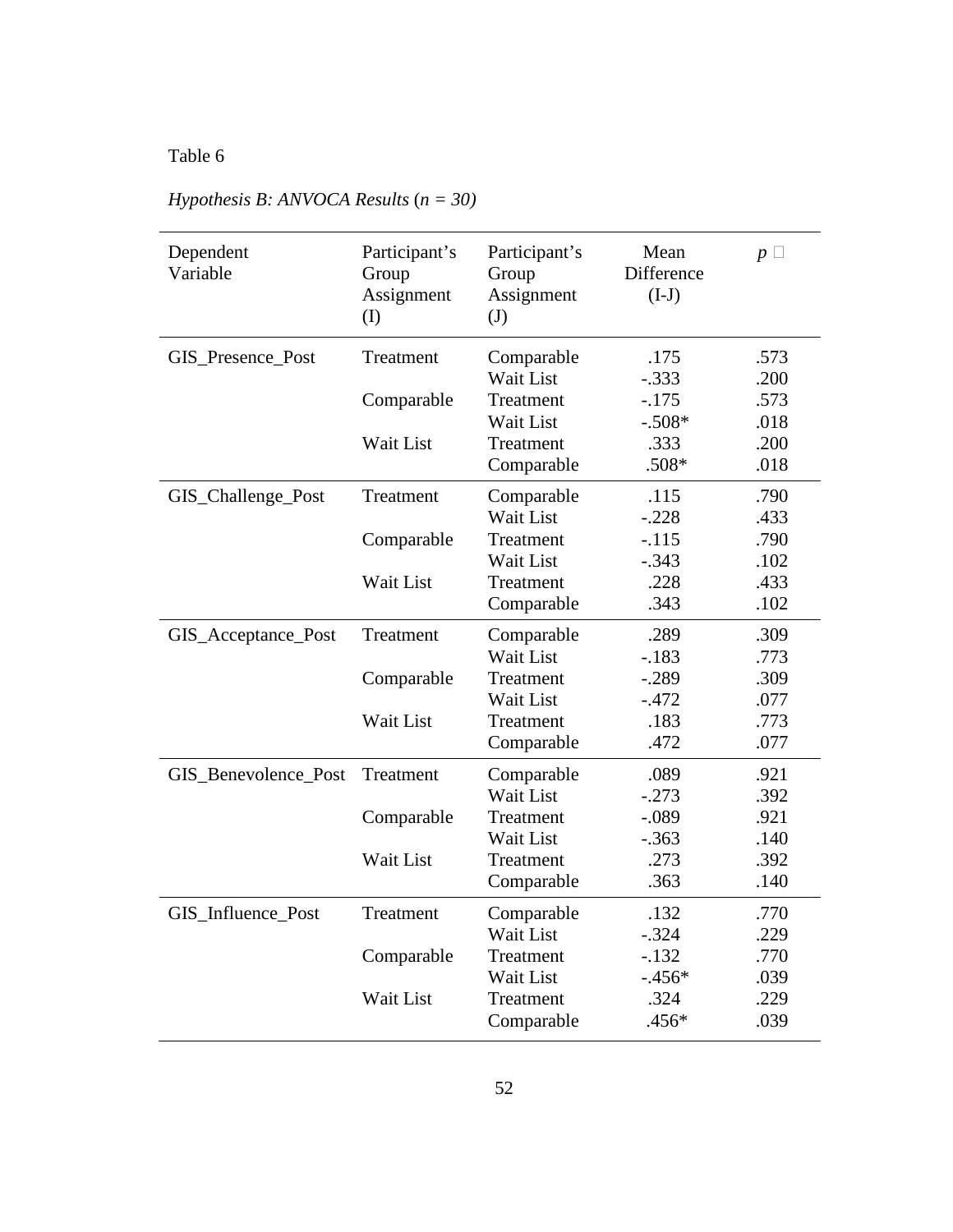Table 6 continued

| Dependent<br>Variable | Participant's<br>Group<br>Assignment<br>(I) | Participant's<br>Group<br>Assignment<br>$\mathrm{J}$ | Mean<br>Difference<br>$(I-J)$ | $p\Box$ |
|-----------------------|---------------------------------------------|------------------------------------------------------|-------------------------------|---------|
| GIS_Providence_Post   | Treatment                                   | Comparable                                           | .082                          | .871    |
|                       |                                             | Wait List                                            | $-.143$                       | .685    |
|                       | Comparable                                  | Treatment                                            | $-.082$                       | .871    |
|                       |                                             | Wait List                                            | $-.225$                       | .279    |
|                       | Wait List                                   | Treatment                                            | .143                          | .685    |
|                       |                                             | Comparable                                           | .225                          | .279    |
| SAI_Instability_Post  | Treatment                                   | Comparable                                           | .107                          | .984    |
|                       |                                             | Wait List                                            | $-.054$                       | .999    |
|                       | Comparable                                  | Treatment                                            | $-.107$                       | .984    |
|                       |                                             | Wait List                                            | $-162$                        | .962    |
|                       | Wait List                                   | Treatment                                            | .054                          | .999    |
|                       |                                             | Comparable                                           | .162                          | .962    |
| SAI_Awareness_Post    | Treatment                                   | Comparable                                           | $-.247$                       | .648    |
|                       |                                             | Wait List                                            | .780*                         | .030    |
|                       | Comparable                                  | Treatment                                            | .247                          | .648    |
|                       |                                             | Wait List                                            | 1.026*                        | .002    |
|                       | Wait List                                   | Treatment                                            | $-.780*$                      | .030    |
|                       |                                             | Comparable                                           | $-1.026*$                     | .002    |

Note: GIS = God Image Scales

SAI = Spiritual Assessment Inventory

Based on estimated marginal means.

a. Adjustment for multiple comparisons: Sidak.

\* The mean difference is significant at the .05 level.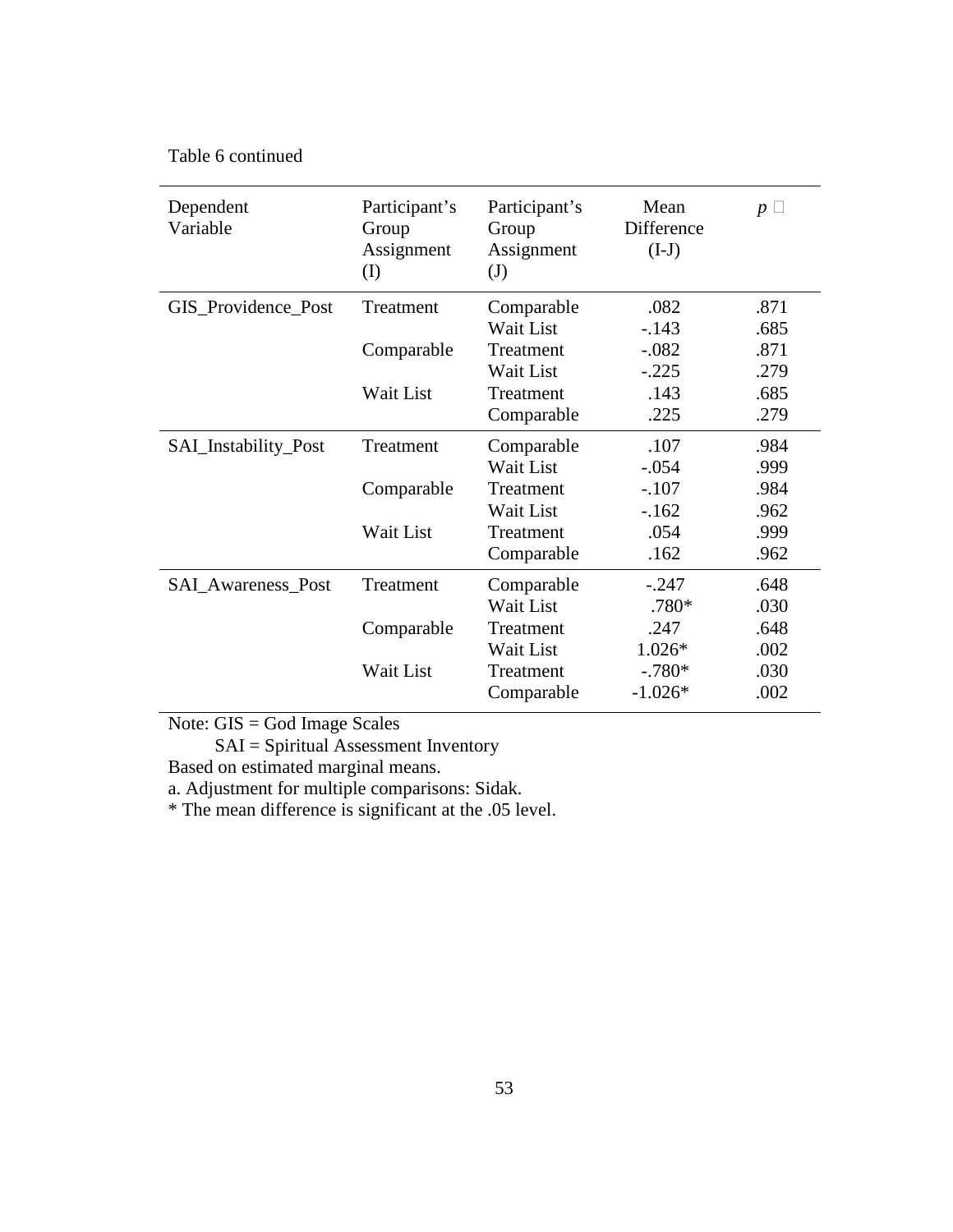#### Research Question 2

The second research question was as follows: Does a manualized group treatment result in more positive patterns of religious coping and an increase in love of God, others, and self in a sample of undergraduate college students attending a conservative Christian college? Two hypotheses emerged from Research Question 2.

### Hypothesis C

Hypothesis C stated that following participation in a manualized group treatment protocol, participants in the treatment group and comparable group will report more positive patterns of religious coping as measured by the Brief Measure of Religious Coping Scale compared to the participants in the wait list control group.

Hypothesis C was not supported. The MANCOVA results did not indicate a significant difference in positive patterns of religious coping as measured by the Brief RCOPE (*p* = .735). Table 7 displays MANCOVA descriptive statistics for Hypothesis C. Table 8 displays ANCOVA results of mean group differences for Hypothesis C.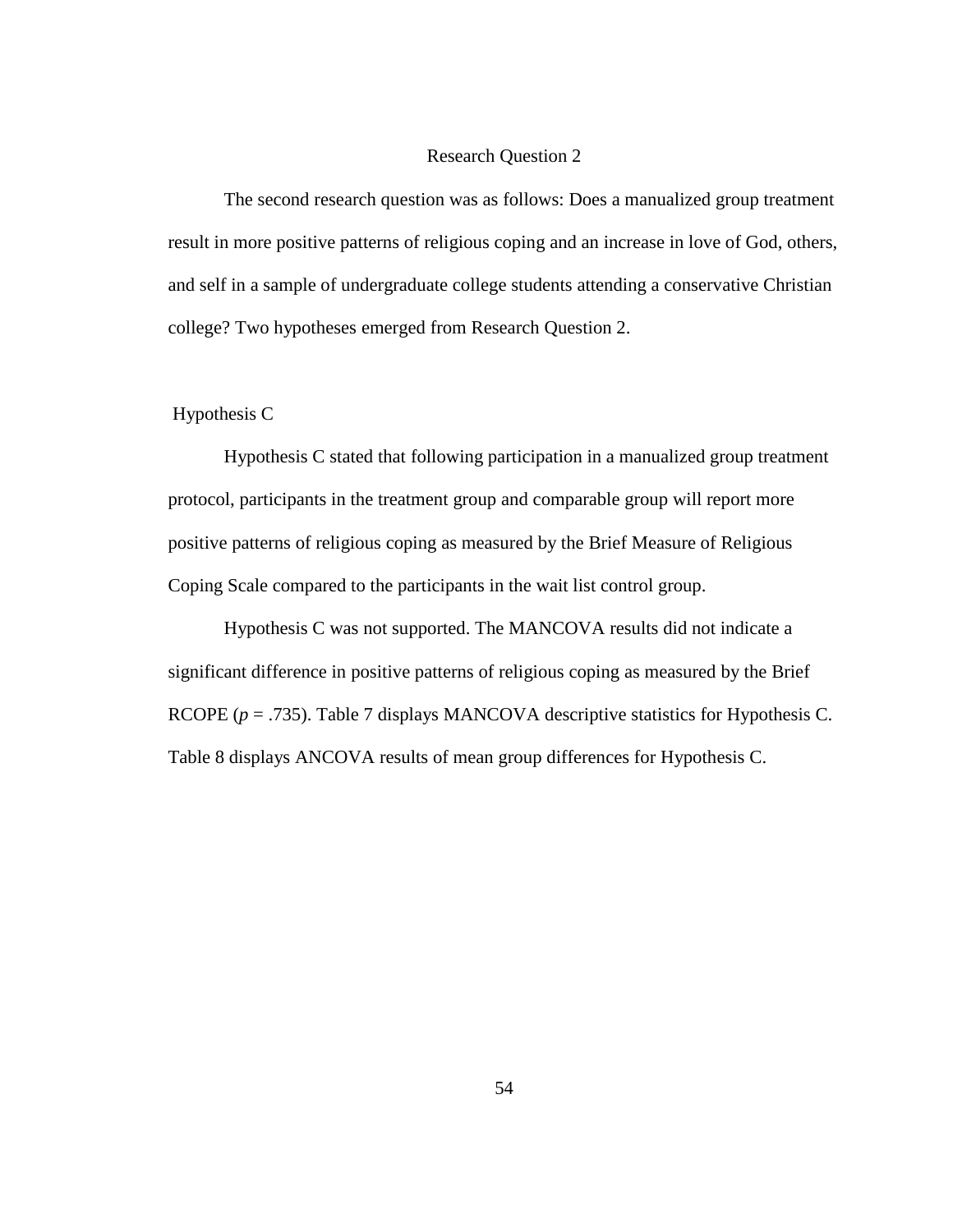| Variable            | Group                                                        | $\overline{N}$      | $\boldsymbol{M}$                                    | df | $\boldsymbol{F}$ | $\boldsymbol{p}$ | Partial<br>$\eta^2$ |
|---------------------|--------------------------------------------------------------|---------------------|-----------------------------------------------------|----|------------------|------------------|---------------------|
| RCOPE_Positive_Post | <b>Total Sample</b><br>Treatment<br>Comparable<br><b>WLC</b> | 30<br>11<br>10<br>9 | $\overline{\phantom{a}}$<br>2.194<br>2.358<br>2.159 | 2  | .875             | .430             | .068                |
| RCOPE_Negative_Post | <b>Total Sample</b><br>Treatment<br>Comparable<br><b>WLC</b> | 30<br>11<br>10<br>9 | .816<br>.930<br>.969                                | 2  | .146             | .865             | .012                |

# *Hypothesis C: MANCOVA Results*

Note: Wilks' Lambda Significance for Hypothesis  $C = .735$ 

RCOPE = Brief Measure of Religious Coping Scale

Covariates appearing in the model are evaluated at the following values:

RCOPE\_Positive\_Pre = 1.9381

RCOPE\_Negative\_Pre = .8286

Indiscriminate Proreligiousness Scale (IPS) = 17.900

Mean score equals the item mean average for each group.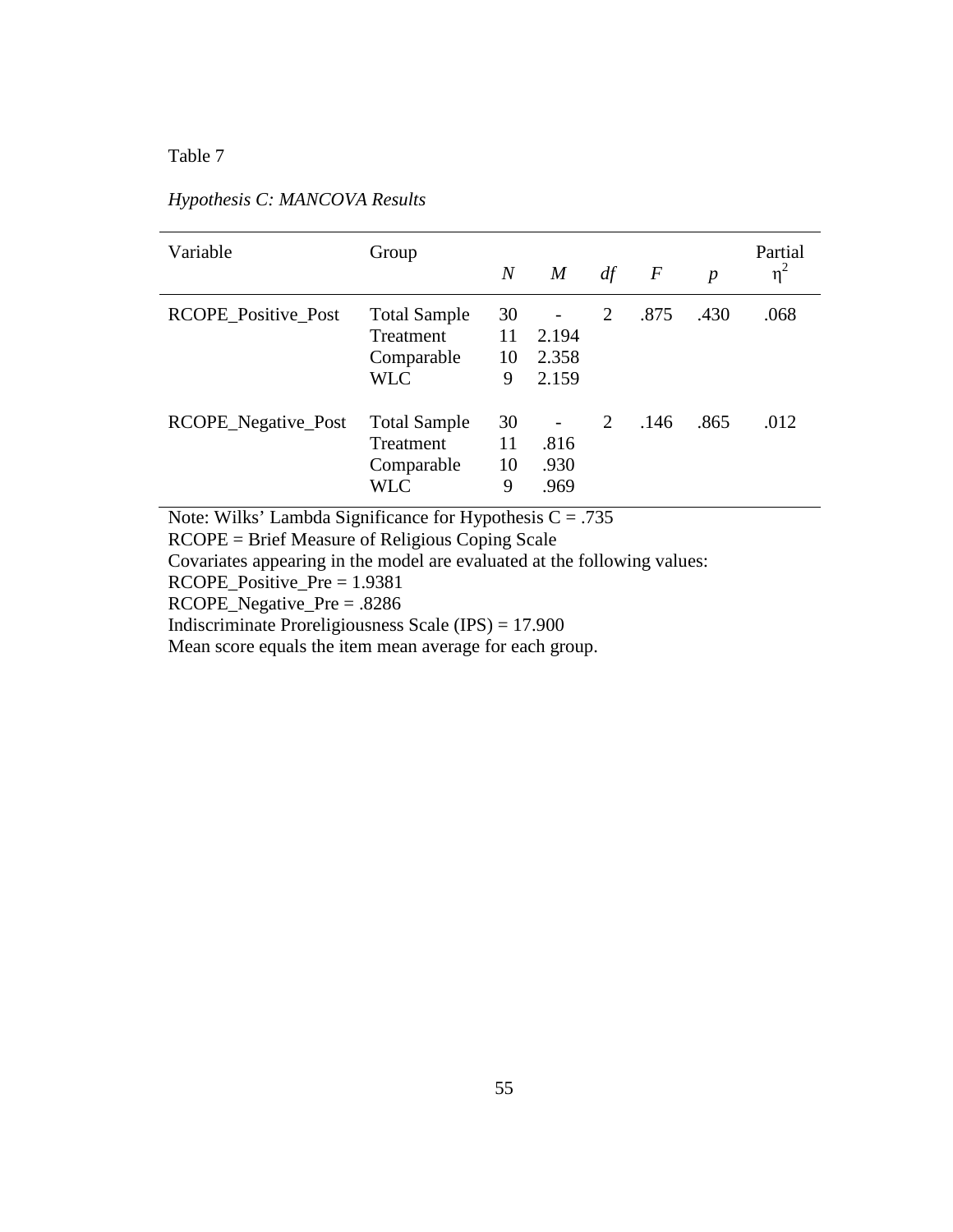| Dependent<br>Variable | Participant's<br>Group<br>Assignment<br>(I) | Participant's<br>Group<br>Assignment<br>$\mathrm{J}$ | Mean<br>Difference<br>$(I-J)$ | $p \sqcup$ |
|-----------------------|---------------------------------------------|------------------------------------------------------|-------------------------------|------------|
| RCOPE_Positive_Post   | Treatment                                   | Comparable                                           | $-163$                        | .651       |
|                       |                                             | Wait List                                            | .036                          | .994       |
|                       | Comparable                                  | Treatment                                            | .163                          | .651       |
|                       |                                             | Wait List                                            | .199                          | .553       |
|                       | <b>WLC</b>                                  | Treatment                                            | $-.036$                       | .994       |
|                       |                                             | Comparable                                           | $-199$                        | .553       |
|                       |                                             |                                                      |                               |            |
| RCOPE_Negative_Post   | Treatment                                   | Comparable                                           | $-.113$                       | .974       |
|                       |                                             | Wait List                                            | $-.153$                       | .943       |
|                       | Comparable                                  | Treatment                                            | .113                          | .974       |
|                       |                                             | Wait List                                            | $-.039$                       | .999       |
|                       | <b>WLC</b>                                  | Treatment                                            | .153                          | .943       |
|                       |                                             | Comparable                                           | .039                          | .999       |

# *Hypothesis C: ANCOVA Results*

Note: RCOPE = Brief Measure of Religious Coping Scale Based on estimated marginal means.

a. Adjustment for multiple comparisons: Sidak.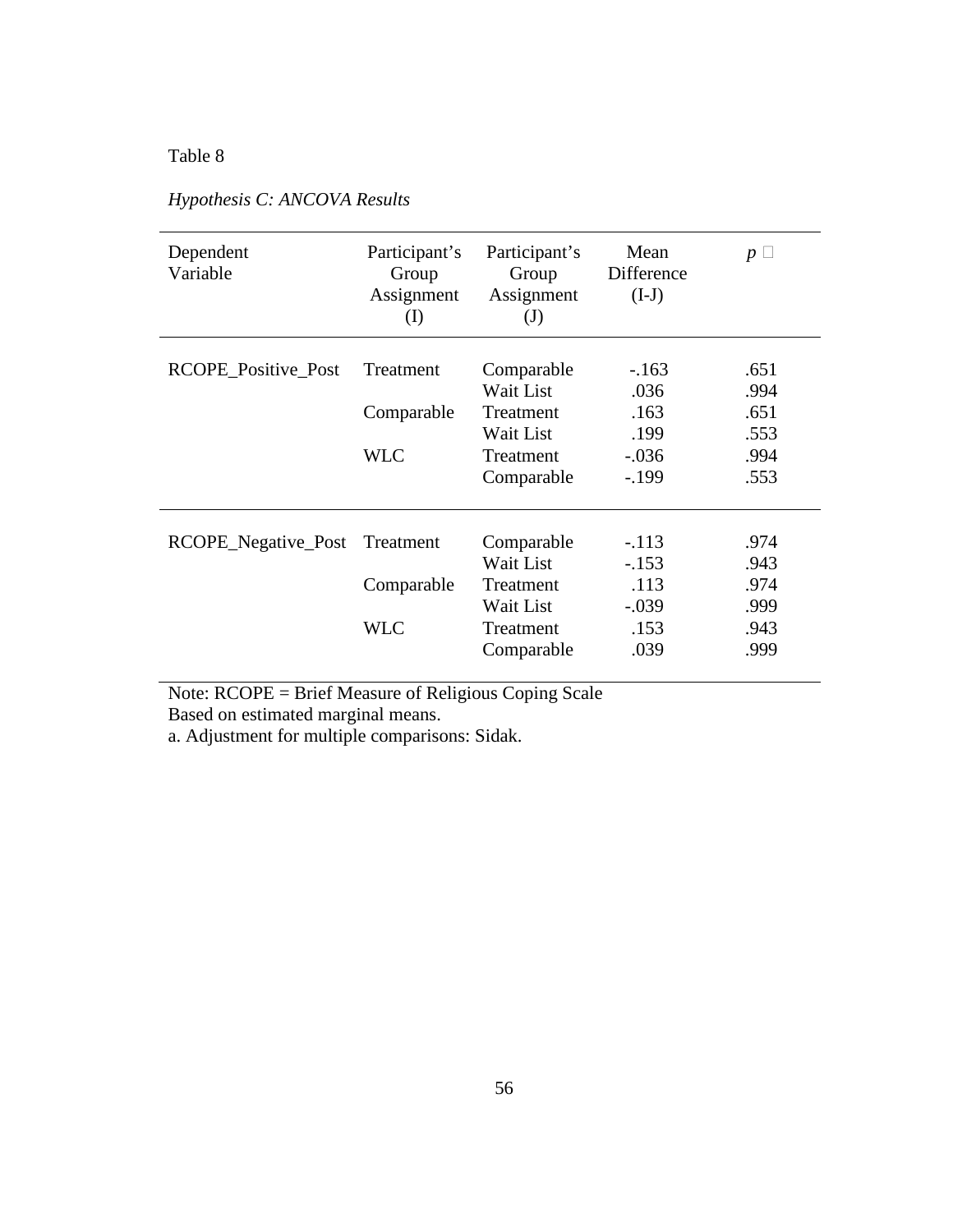### Hypothesis D

 Hypothesis D stated that following participation in a manualized group treatment protocol, participants in the treatment group and comparable group will report an increase in love of God, others, and self as measure by the Theistic Spiritual Outcomes Survey compared to the participants in the wait list control group.

Hypothesis D was supported. The MANVOCA results indicated a significant increase in love of God, others, and self as measured by the TSOS ( $p = .046$ ). Furthermore, significance was also indicated for each of the TSOS subscales: Love of God ( $p = .009$ ), Love of Others ( $p = .031$ ), and Love of Self ( $p = .005$ ). Table 9 displays MANCOVA descriptive statistics for Hypothesis D. Table 10 displays ANCOVA results of mean group differences for Hypothesis D and indicates the significant subscale difference is between the comparable group and wait list control group on the Love of God subscale ( $p = .008$ ) and Love of Self subscale ( $p = .005$ ).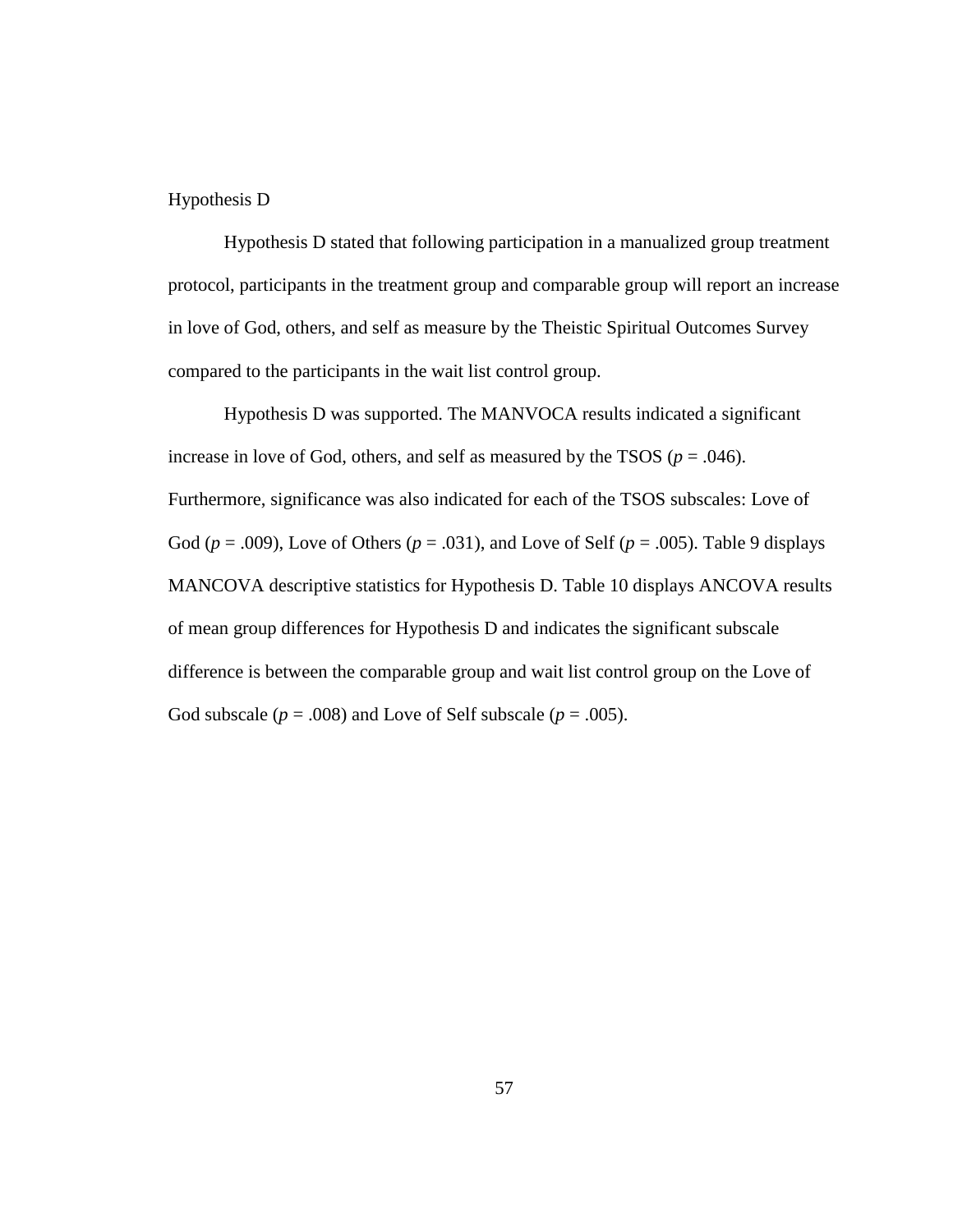# Table 9

| Variable                        | Group                                                               | $\boldsymbol{n}$    | M                       | df | $\,F$ | $\boldsymbol{p}$ | Partial<br>$\eta^2$ |
|---------------------------------|---------------------------------------------------------------------|---------------------|-------------------------|----|-------|------------------|---------------------|
| <b>TSOS</b> Love of God Post    | <b>Total Sample</b><br><b>Treatment</b><br>Comparable<br><b>WLC</b> | 30<br>11<br>10<br>9 | 3.749<br>4.237<br>3.154 | 2  | 5.743 | .009             | .333                |
| <b>TSOS</b> Love of Others Post | <b>Total Sample</b><br><b>Treatment</b><br>Comparable<br><b>WLC</b> | 30<br>11<br>10<br>9 | 3.962<br>4.556<br>3.874 | 2  | 4.044 | .031             | .260                |
| <b>TSOS</b> Love of Self Post   | <b>Total Sample</b><br>Treatment<br>Comparable<br>WLC               | 30<br>11<br>10<br>9 | 3.128<br>3.843<br>2.574 | 2  | 6.700 | .005             | .368                |

# *Hypothesis D: MANCOVA Results*

Note: Wilks' Lambda Significance for Hypothesis  $D = .046$ 

TSOS = Theistic Spiritual Outcome Survey

Covariates appearing in the model are evaluated at the following values:

 $TSOS_God_Pre = 3.2889$ 

TSOS\_Others\_Pre = 3.7333

TSOS\_Self\_Pre = 3.1733

Indiscriminate Proreligiousness Scale (IPS) = 17.900

Mean score equals the item mean average for each group.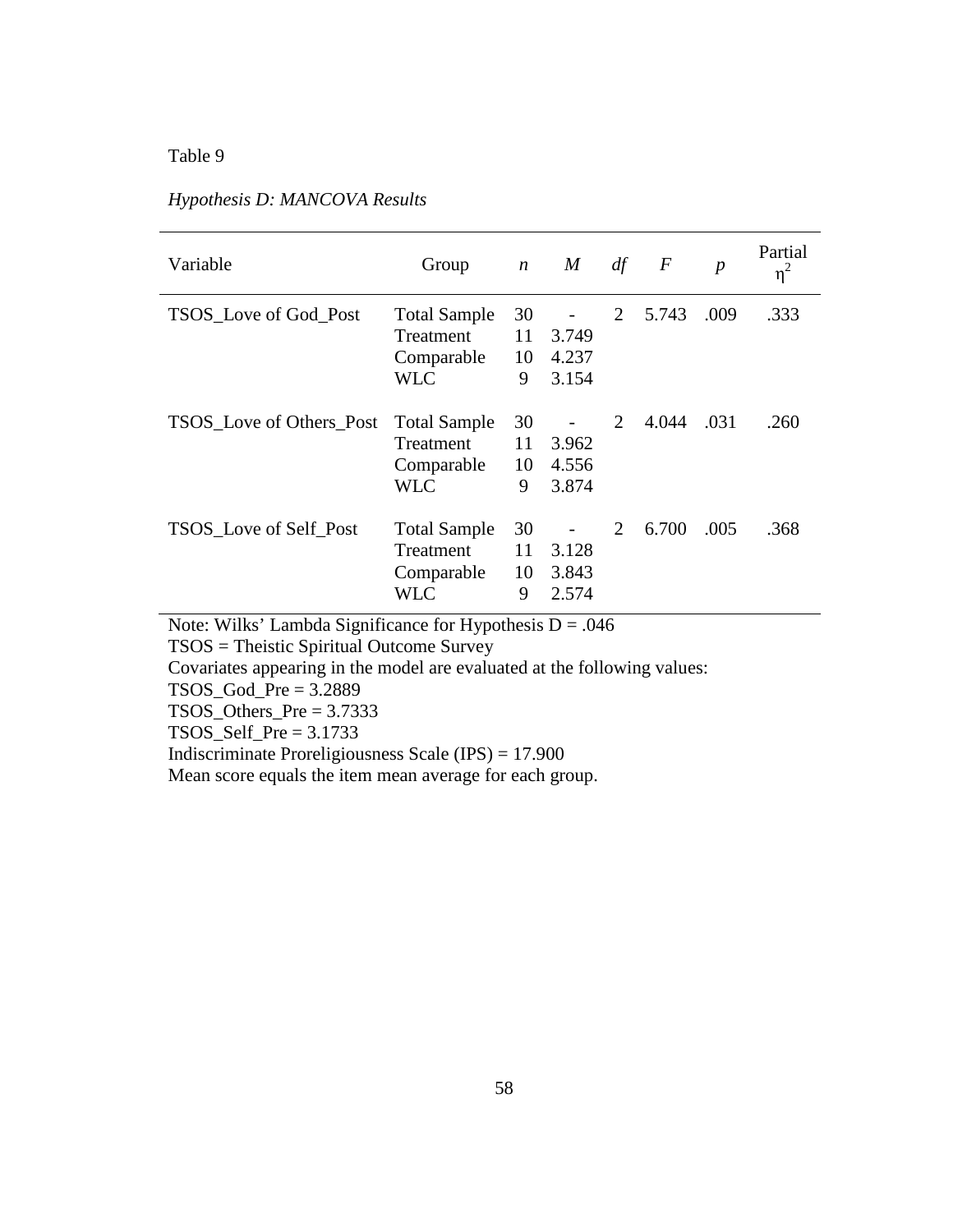Table 10

| Dependent<br>Variable | Participant's<br>Group<br>Assignment $(I)$ | Participant's<br>Group<br>Assignment $(J)$ | Mean<br>Difference<br>$(I-J)$ | $p\Box$ |
|-----------------------|--------------------------------------------|--------------------------------------------|-------------------------------|---------|
|                       | Treatment                                  |                                            | $-.488$                       | .251    |
| TSOS_God_Post         |                                            | Comparable<br>Wait List                    | .596                          | .232    |
|                       |                                            | Treatment                                  | .488                          | .251    |
|                       | Comparable                                 | Wait List                                  | 1.084*                        | .008    |
|                       | Wait List                                  | Treatment                                  |                               | .232    |
|                       |                                            |                                            | $-.596$<br>$-1.084*$          | .008    |
|                       |                                            | Comparable                                 |                               |         |
|                       |                                            |                                            |                               |         |
| TSOS_Others_Post      | Treatment                                  | Comparable                                 | $-.595$                       | .073    |
|                       |                                            | Wait List                                  | .088                          | .988    |
|                       | Comparable                                 | Treatment                                  | .595                          | .073    |
|                       |                                            | Wait List                                  | .683                          | .078    |
|                       | Wait List                                  | Treatment                                  | $-.088$                       | .988    |
|                       |                                            | Comparable                                 | $-.683$                       | .078    |
|                       |                                            |                                            |                               |         |
| TSOS_Self_Post        | Treatment                                  | Comparable                                 | $-.715$                       | .088    |
|                       |                                            | Wait List                                  | .554                          | .377    |
|                       | Comparable                                 | Treatment                                  | .715                          | .088    |
|                       |                                            | Wait List                                  | 1.269*                        | .005    |
|                       | Wait List                                  | Treatment                                  | $-.554$                       | .377    |
|                       |                                            | Comparable                                 | $-1269*$                      | .005    |
|                       |                                            |                                            |                               |         |

*Hypothesis D: Mean Group Differences* (*n = 30*)

Note: TSOS = Theistic Spiritual Outcome Survey

Based on estimated marginal means

a. Adjustment for multiple comparisons: Sidak.

\* The mean difference is significant at the .05 level.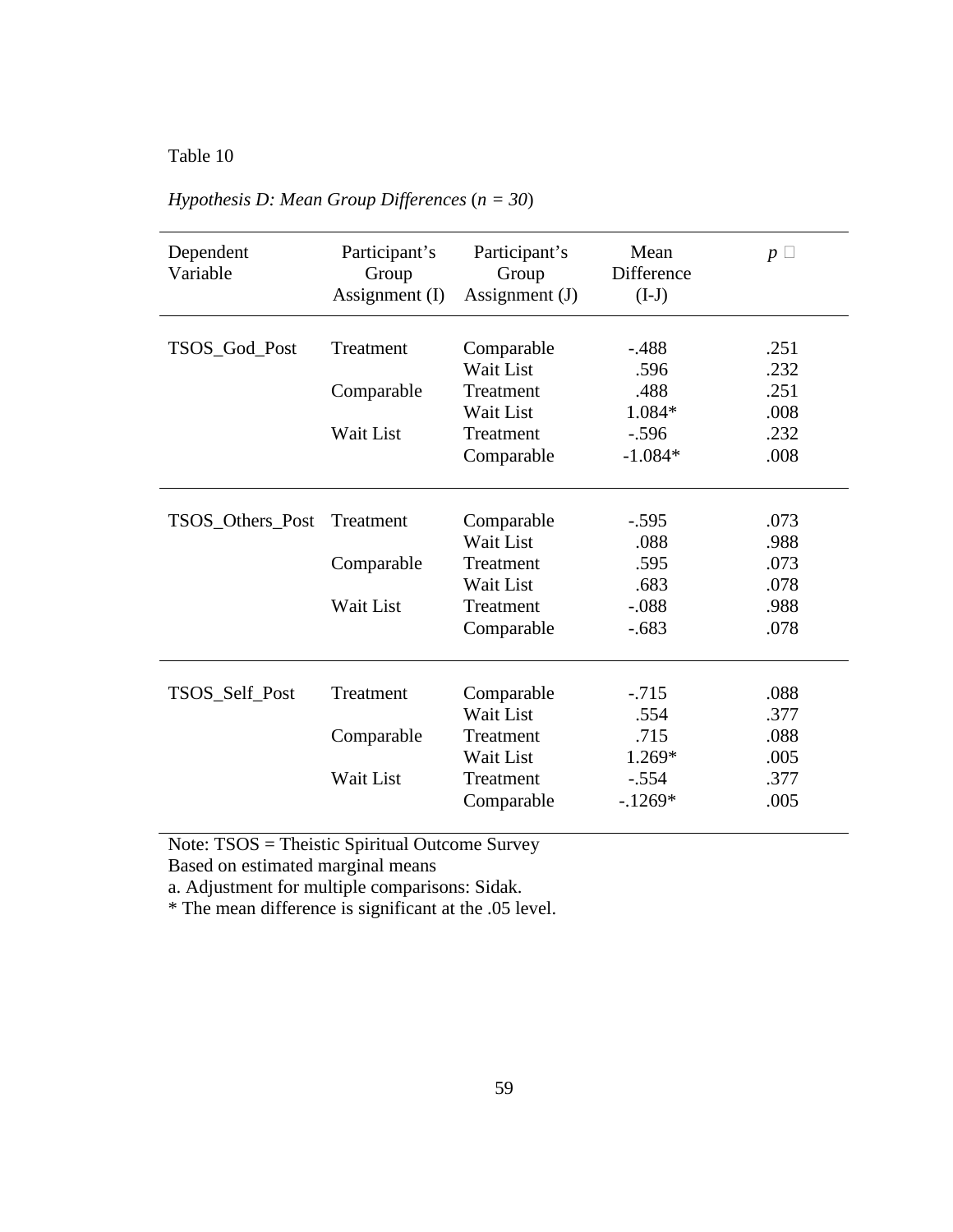## Summary

 Of the four hypotheses identified in this study, Hypothesis D was supported, indicating that those who participated in the treatment group and comparable group experienced an overall significant increase in love of God, others, and self compared to the wait list control group. Hypotheses A, B, and C were not supported; however, there were some effects in Hypotheses A and B. In Hypothesis B, the mean group differences indicated a significant increase in three God images; God's presence, God's influence, and awareness of God; by the participants of the comparable group, and an increase in awareness of God by the treatment group.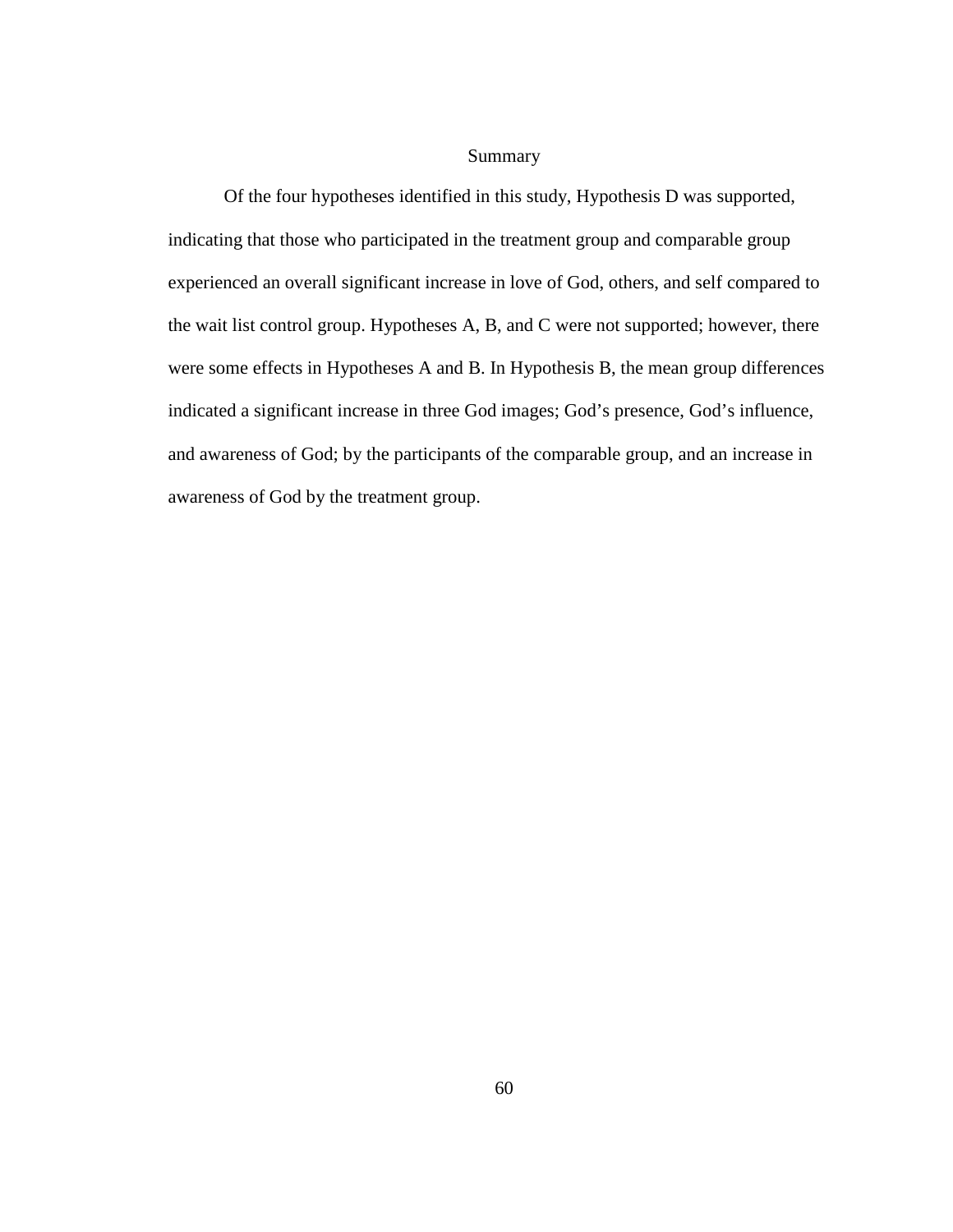#### CHAPTER FIVE: SUMMARY, CONCLUSIONS, AND RECOMMENDATIONS

#### Summary

The first hypothesis in this study was that there would be a significant difference between pretest and posttest scores on the Attachment to God Inventory. Specifically, it was hypothesized that participants in the treatment group would report a significantly more secure and less avoidant and/or anxious attachment to God as measured by significantly lower scores on the AGI compared to participants in the comparable group and the wait list control group. This hypothesis was not supported, indicating that the treatment group did not experience significantly decreased avoidance in their attachment to God and significantly decreased anxiety in their attachment to God.

The second hypothesis in this study was that there would be a significant difference between pretest and posttest scores on the God Image Scales and the Spiritual Assessment Inventory, Instability and Awareness Subscales. In particular, it was hypothesized that the participants in the treatment group would report more positive God images compared to the participants in the comparable group and wait list control group. This hypothesis was not supported, indicating that the treatment group did not report more positive God images. However, statistical analyses indicated significantly more positive God images for three of the subscales: God's presence, God's influence, and awareness of God in the participants of the comparable group compared to the wait list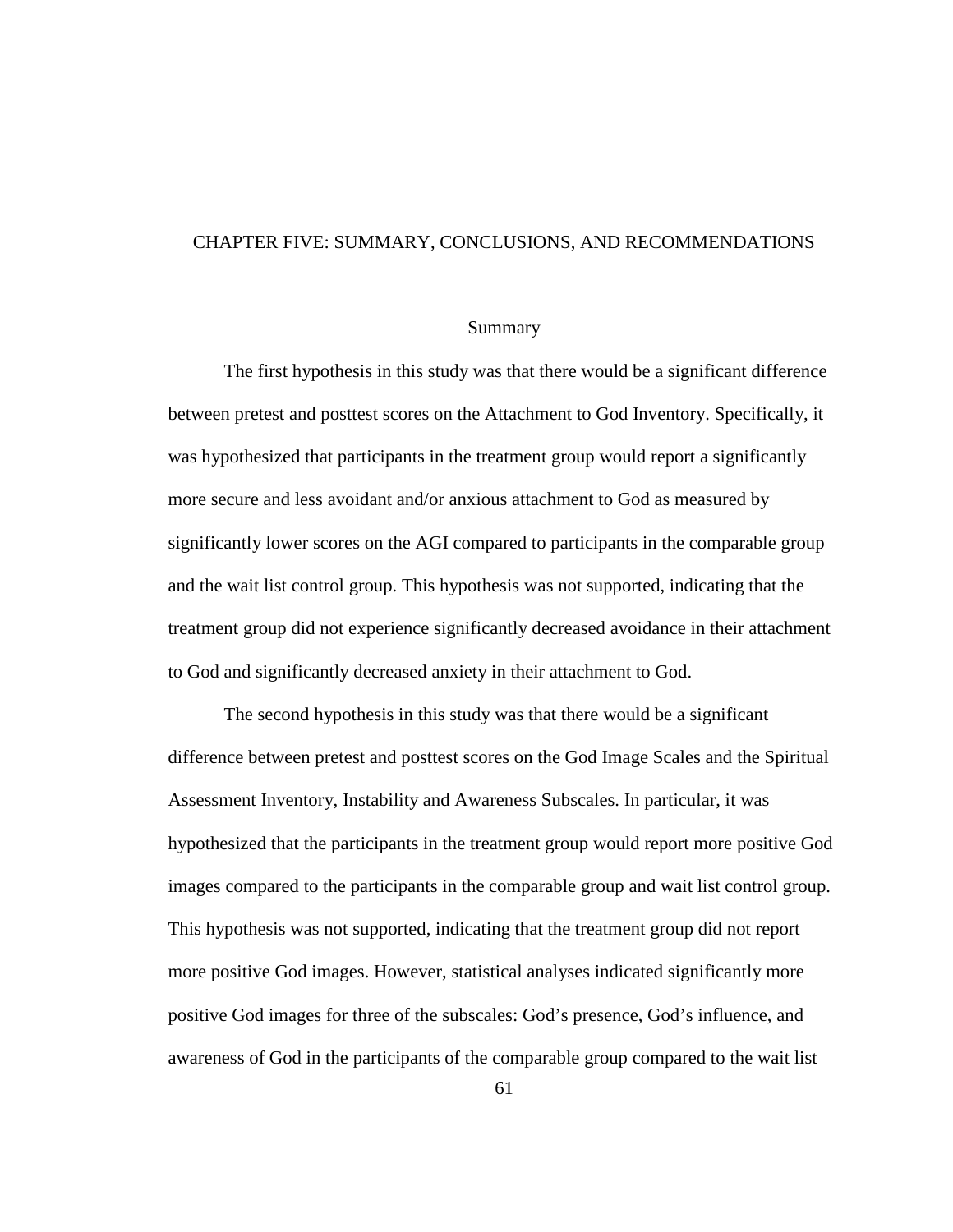control group, and a significant increase in the awareness of God in the participants of the treatment group compared to the wait list control group.

 The third hypothesis in this study was that there would be a significant difference between pretest and posttest scores on the Brief Measure of Religious Coping Scale. Specifically, it was hypothesized that the participants in the treatment group and comparable group would report more positive patterns of religious coping compared to the participants in the wait list control group. This hypothesis was not supported, indicating that participating in the manualized group treatment protocols did not result in more positive patterns of religious coping among the group members.

The fourth hypothesis in this study was that there would be a significant difference between pretest and posttest scores on the Theistic Spiritual Outcomes Survey. In particular, it was hypothesized that the participants in the treatment group and comparable group would report an increase in the love of God, love of others, and love of self compared to the participants in the wait list control group. This hypothesis was supported, indicating that participating in the treatment group and comparable group protocols did result in an increase in the love of God, love of others, and love of self.

#### Conclusions

 The two fold focus of this study was to investigate the effectiveness of a manualized group treatment protocol and to obtain support for changing God image, attachment to God, religious coping, and love of God, others, and self. The major finding concerns no significant change in God image for participants in a treatment protocol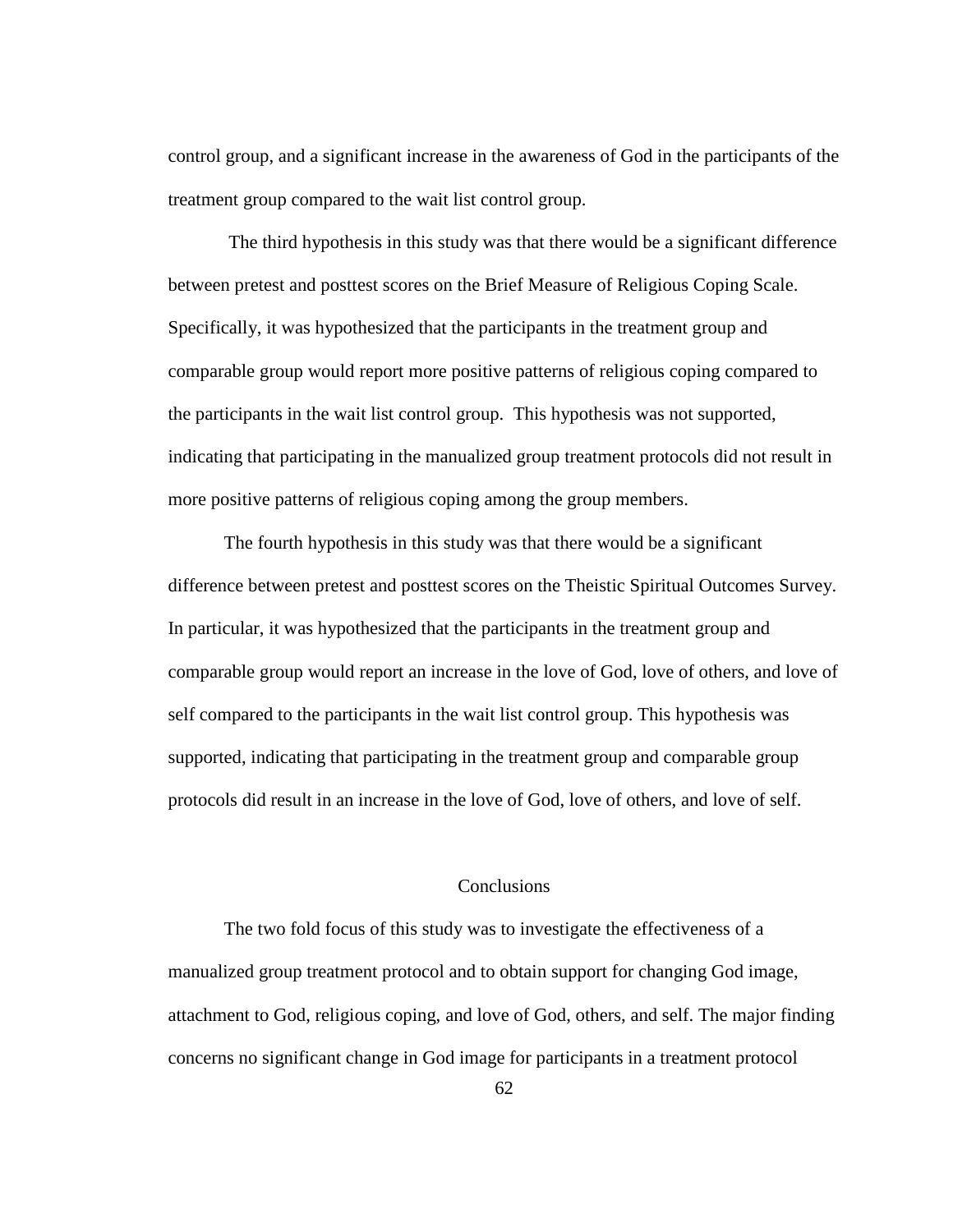designed to facilitate such change. This study also found, however, that an increase in love of God, others, and self as measured by the TSOS can result from a group treatment protocol experience.

The results are not congruent with Thomas's (2009) study. Although both studies incorporated the same treatment manual entitled *Discovering God*, the current study included the addition of a comparable group and a wait list control group. Whereas Thomas' study included some participants that were simultaneously engaged in individual therapy and the group treatment, this study excluded potential participants that were currently in individual therapy. Furthermore, this study utilized multiple quantitative measures, as opposed to Thomas' study, which utilized only the Attachment to God Inventory. Attempts were made in this study to control for threats to internal validity and to employ multiple psychometrically evaluated measures. Such attempts may have contributed to the non harmonious results.

This study provides mixed support for Rizzuto's (1974) theoretical underpinnings that God image change is achievable. The treatment group resulted in one God image change, awareness of God. But, the comparable group resulted in God image change as indicated by the significant increase of three God images, the presence, awareness, and influence of God. Therefore, God image seems to be changeable, but the mechanism of change in this study is unknown. Also, the current knowledge base that, in general, group therapy is efficacious (Barlow et al., 2000) was supported by the results of this study as indicated by good spiritual outcomes.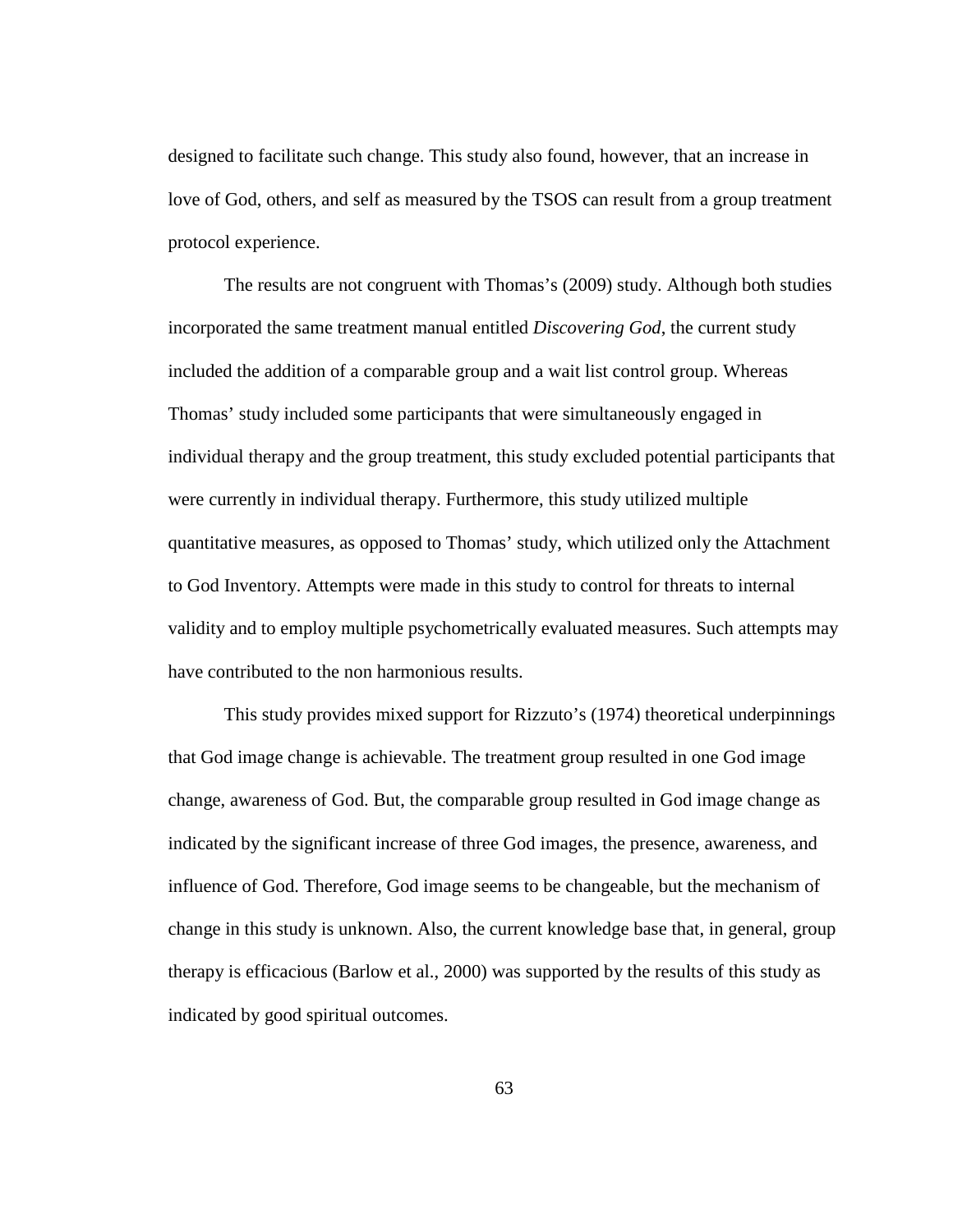#### Implications for Practice

While the results of this study help to empirically clarify theoretical questions regarding God image and attachment to God, a number of implications for practice can be drawn from the results as well. This study provided implications for the practice of manualized group treatment protocols in general. The context of a group can offer helpful support to individuals, and the interaction among the group members brings about a dynamic that is not achievable in individual counseling. In this study the content of each group protocol was unique, but they both led to significant change, as measured by the TSOS. This suggests that the common group elements led to the results, as opposed to differences in the group protocols. Furthermore, the addition of a manualized protocol to group process brings about consistent treatment.

Another implication for practice gleaned from this study is the emphasis on experience of God versus concept of God. Exploring one's God images and attachment to God can be enhanced through a group process as indicated by consistent attendance and candid remarks made by several participants in this study. It would be helpful for therapists to be aware of the ways in which God image, attachment to God, and God concept differ in development and manifestation in the life of an individual. A group therapy process may help an individual grow spiritually, and the guidance of therapists themselves and the influence of fellow group members may affect change in someone's relationship with God.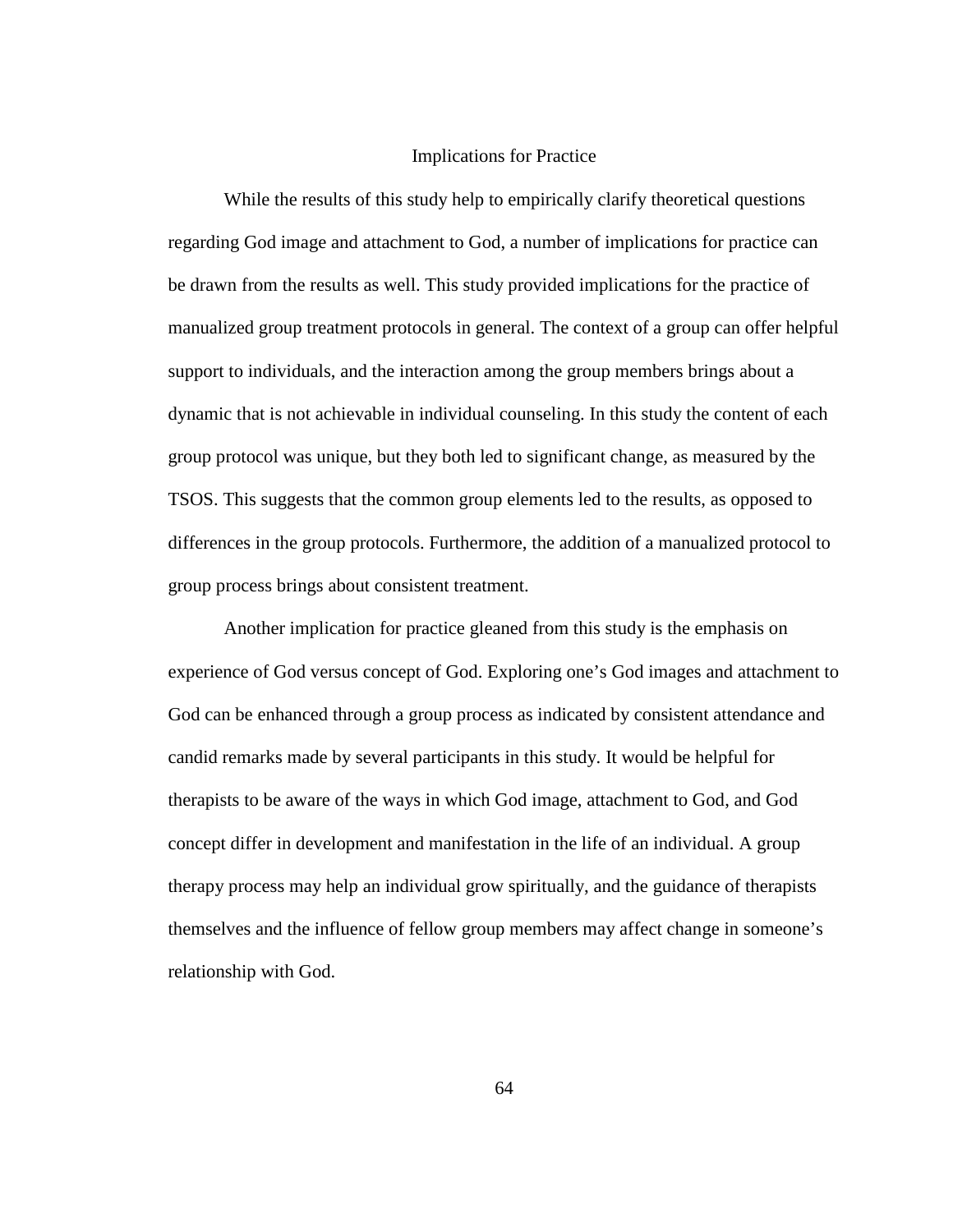#### Implications for Research

Both the findings and the limitations of this study provide direction for future research in the area of God image and attachment to God treatment and change. Of particular interest is the significant increase in the love of God, others, and self among the participants in two of the groups, the treatment group and comparable group, in contrast to the wait list control group participants. This finding suggests that a manualized group treatment protocol on God image and attachment to God and/or a manualized group treatment protocol utilizing a more general Christian based approach like a Bible study, as completed by the comparable group, has influence and allows the participants to experience God in a more positive way, as well as positively influence relationships with other people and the self. Essentially, this study suggests common core elements in a spiritually focused group can lead to positive spiritual outcomes. Moreover, the value of small groups in the Christian college and Christian university environments is evidenced in this study because the participants of the wait list control group did not change in their God image, attachment to God, religious coping, or theistic spiritual outcomes. A positive impact occurred in the spiritual health of the treatment group and comparable group participants. Future research using the treatment group manual and replicating the comparable group would strengthen the understanding of the impact of group treatment on God image and attachment to God treatment and change.

Since the results of this study contradict Thomas' study (2009), perhaps God image and attachment to God change may be harder to change than has been hypothesized. Group protocols desiring to produce God image and attachment to God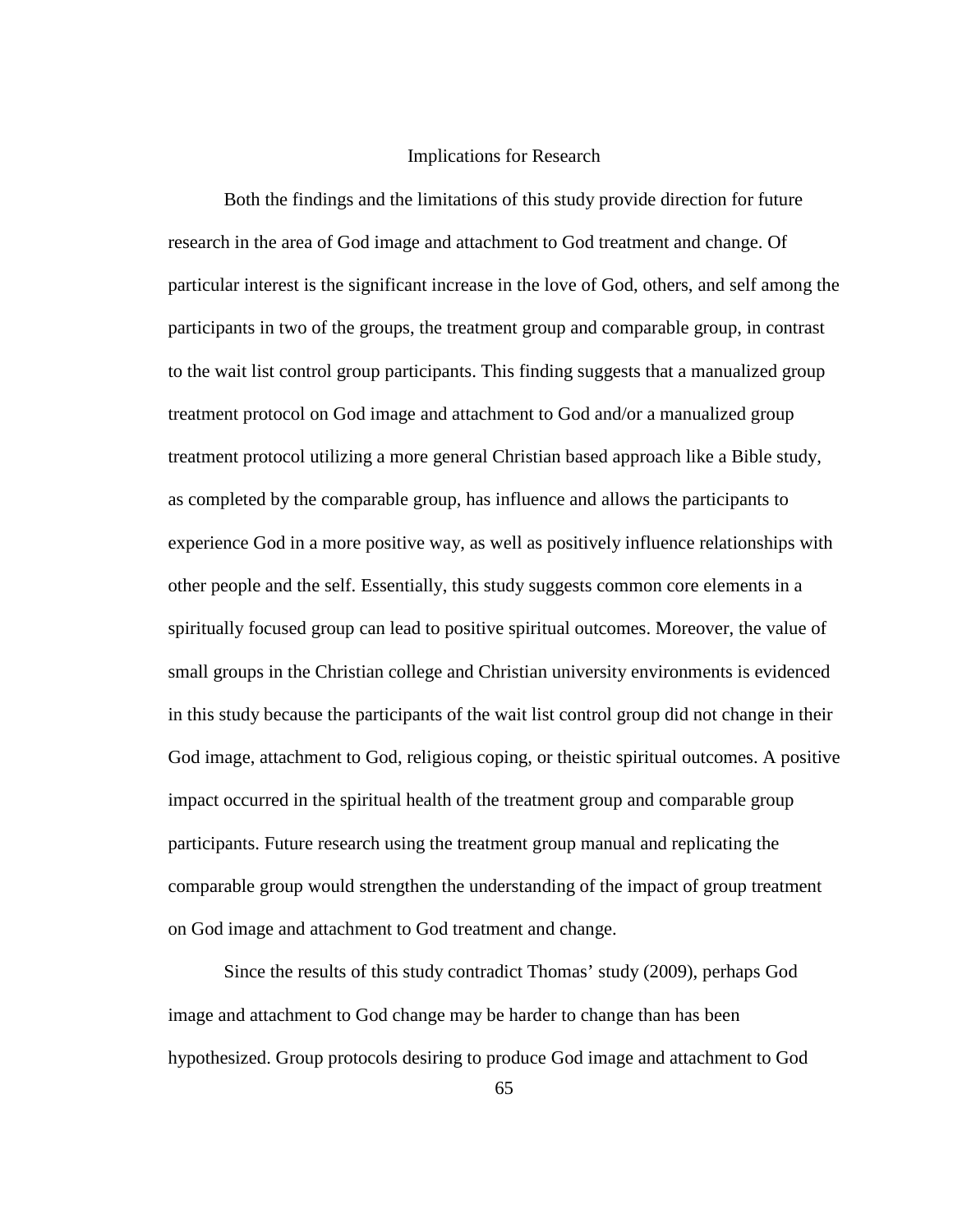change may need to be revised. In this study, the first half of the treatment group sessions was primarily experiential, and the second half utilized several rational emotive interventions. It was noted via informal observation that group member engagement changed when the treatment group manual shifted away from the experiential components. Furthermore, the comparable group was primarily experiential throughout the duration of the group process. Participants may benefit from expanding certain experiential exercises and incorporating more object relations interventions.

For example, part of session four for the treatment group included an exercise in which the participants were asked to visualize a time in their lives that involved regret, and that same week a homework exercise invited the participants to write a journal entry in which they wrote a letter to themselves from God. Time did not allow to spend much time in group discussion on these activities, but group members indicated they would have benefited from emphasizing this part of the group process to fill an entire session.

In addition, an emphasis on comparing and contrasting the group members families of origin and their experiences of their parents may benefit participants. The treatment group manual used in this study included a family of origin component, but time did not allow to spend much time in group discussion on this topic. Perhaps identifying and processing common family of origin experiences in depth in the context of the group would have affected the outcomes of future studies using a revised *Discovering God* manual.

The participants in the current study differed in meaningful ways from the participants in the Thomas (2009) study. For example, the average age in the Thomas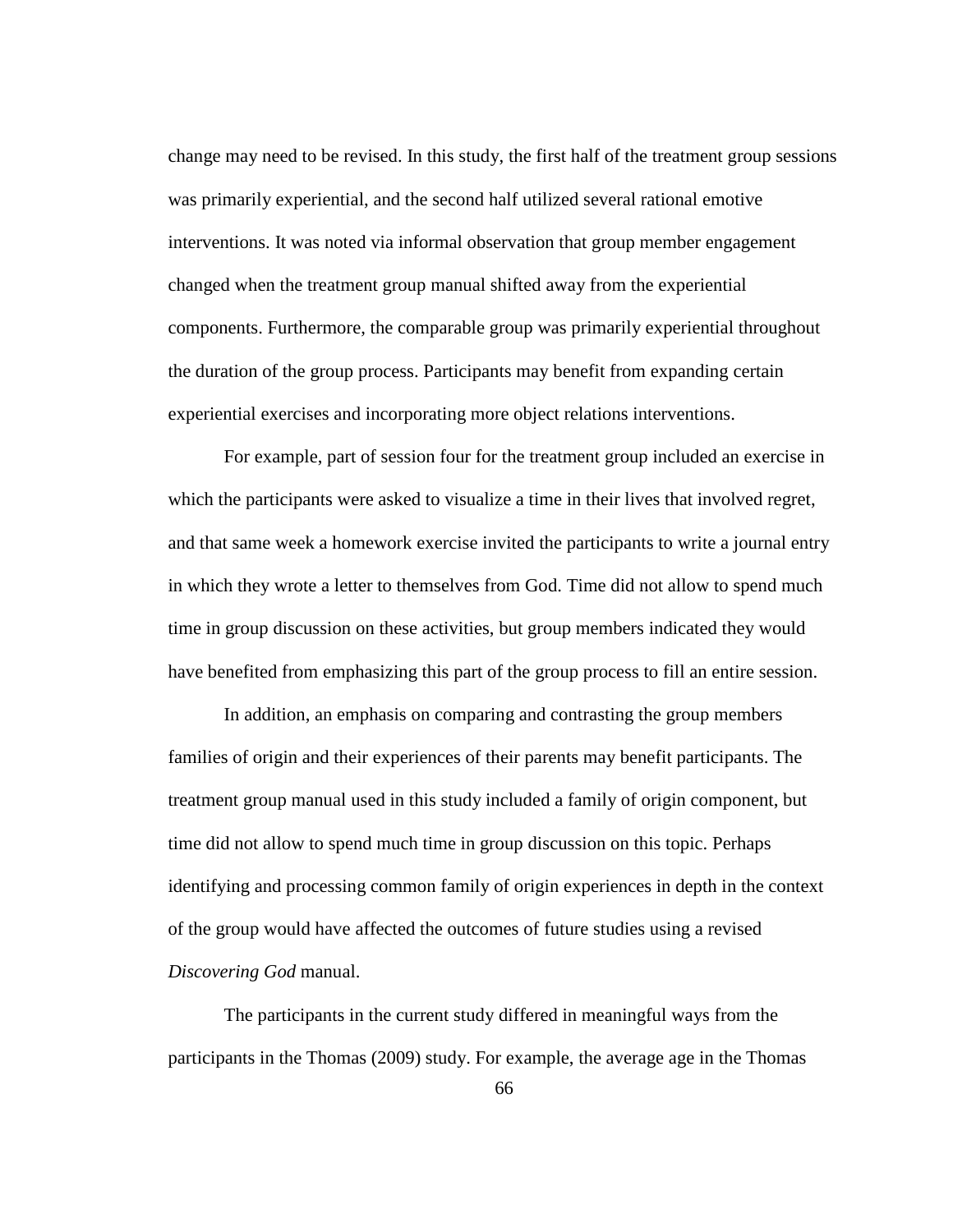study was 29.6 and the average age in this study was 20. Perhaps the treatment group manual might be better suited for an adult population that is not in the college or university setting. One example for this implication relates to bibliotherapy. The reading of C.S. Lewis' book *The Horse and His Boy* that was a part of the treatment group did not seem to have the same impact on the participants in this study as it did on the participants in Thomas' study. Assigned reading may be associated with academic course work to the college student population as opposed to a therapeutic intervention, which was the intent of the bibliotherapy activity in the group.

Participants may benefit from the incorporation of contemplative prayer, other spiritual formation exercises, inner healing prayer, more accountability to ensure homework completion, and longer group sessions to process the new information. Also, future studies that research the efficacy of short term groups compared to long term groups or long term individual therapy would help answer questions about God image and attachment to God treatment and change.

There were some notable limitations in this study that should be considered in future research. First, the sample size was quite small  $(n = 30)$  and included only college students attending a Christian college. Future research with larger samples, greater diversity, and beyond the context of a Christian college would help add to the knowledge base on God image and attachment to God treatment and change. Secondly, the lack of empirical data suggesting significant God image, attachment to God, and religious coping effects in this study carries implications for future research. Further refinement of the treatment manuals may add clarity to these areas of study.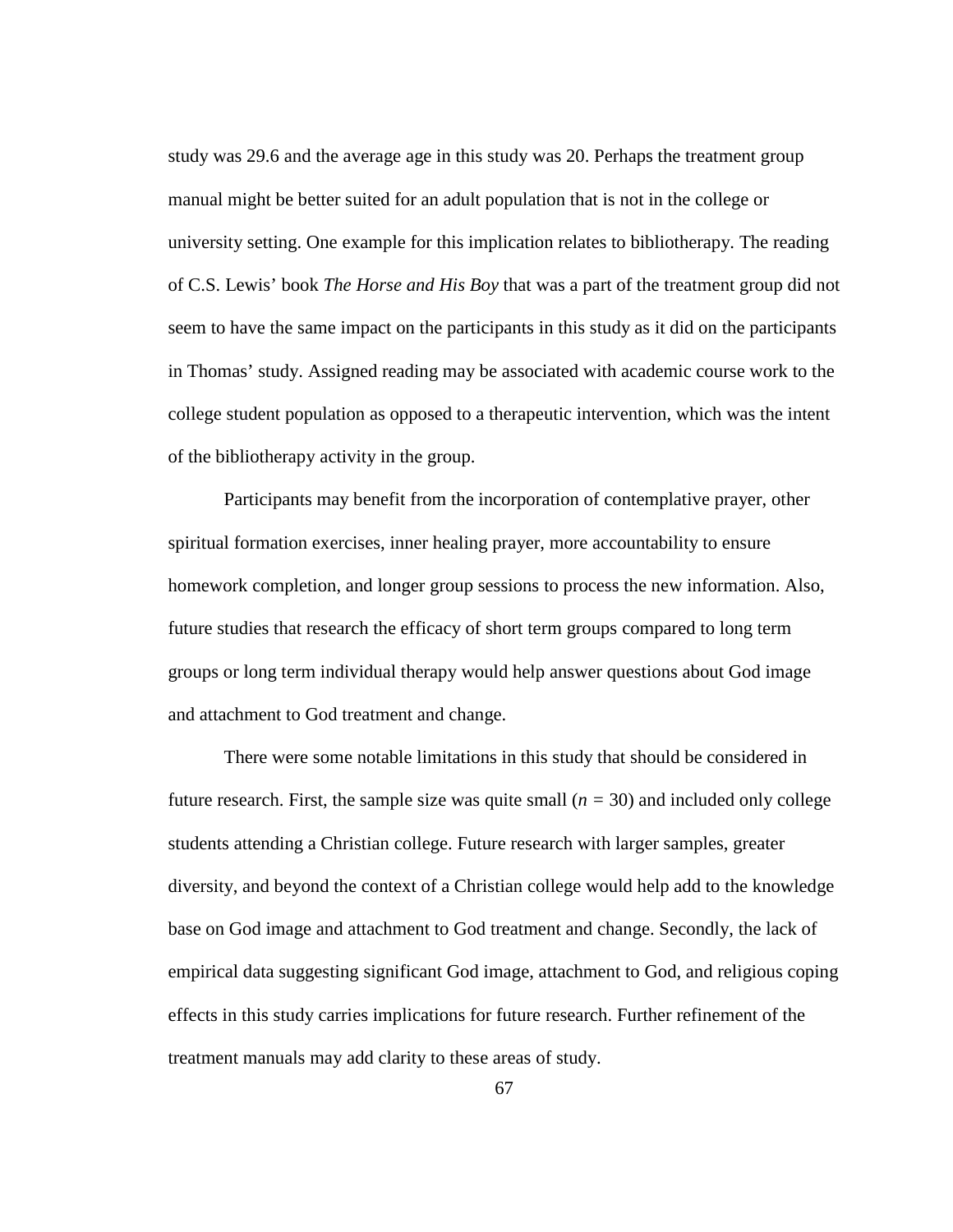## Recommendations

The scope of this study was intentionally limited to the Bible college context and the non-clinical population. Discovering the impact of manualized treatment groups, emphasizing God image and attachment to God, beyond the scope of this study would add to the body of literature on God image and attachment to God treatment and change. Identifying and utilizing other instruments that measure God image and attachment to God could also be considered in future research.

Also, a longitudinal component in a future research study would provide further insight into the nature of God image and attachment to God treatment and change. It is theoretically reasonable that testing the effects of group treatment on God image and attachment to God over time would yield noteworthy results.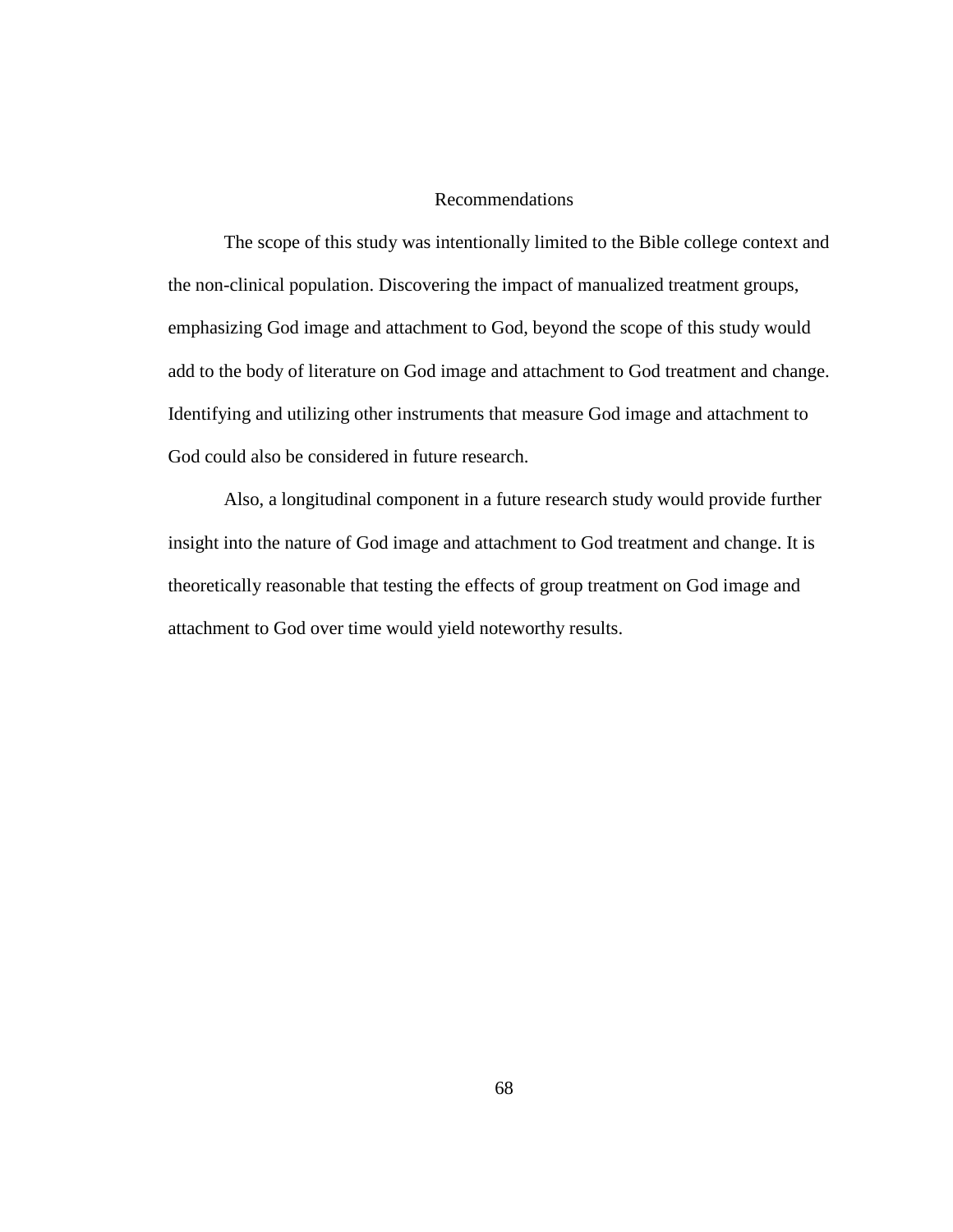#### REFERENCES

- Ainsworth, M. D. S. (1985). Attachment across the lifespan. *Bulletin of the New York Academy of Medicine, 61,* 792-812.
- Ainsworth, M. D. S., Blehar, M. C., Waters, E., & Wall, S. (1978). *Patterns of attachment: A psychological study of the strange situation.* Hillsdale, NJ: Erlbaum.
- Association for Biblical Higher Education. (2009). Statistical reports. Retrieved from http://www.abhe.org/statisticalreports
- Bader, C. D., & Desmond, S. A. (2006). Do as I say and as I do: The effects of consistent parental beliefs and behaviors upon religious transmission. *Sociology of Religion, 67,* 313-329.
- Barlow, S. H., Burlingame, G. M., & Fuhriman, A. (2000). Therapeutic application of groups: From Pratt's "thought control classes" to modern group psychotherapy. *Group Dynamics, Theory, Research, and Practice, 4(1),* 115-134.
- Beck, R. (2006). God as a secure base: Attachment to God and theological exploration. *Journal of Psychology and Theology, 34,* 125-132.
- Beck, R., & McDonald, A. (2004). Attachment to God: The attachment to God inventory, tests of working model correspondence, and an exploration of faith group differences. *Journal of Psychology and Theology, 32,* 92-103.
- Benson, P., & Spilka, B. (1973). God image as a function of self-esteem and locus of control. *Journal for the Scientific Study of Religion, 12,* 297-310.
- Birky, I. T., & Ball, S. (1988). Parental trait influence on God as an object representation. *The Journal of Psychology, 122,* 133-137.
- Bowlby, J. (1969, 1982). *Attachment and loss: Attachment* (Vol. 1, 2nd ed.). New York: Basic Books.
- Brokaw, B. F., & Edwards, K. E. (1994). The relationship of God image to level of object relations development. *Journal of Psychology and Theology, 22,* 352-371.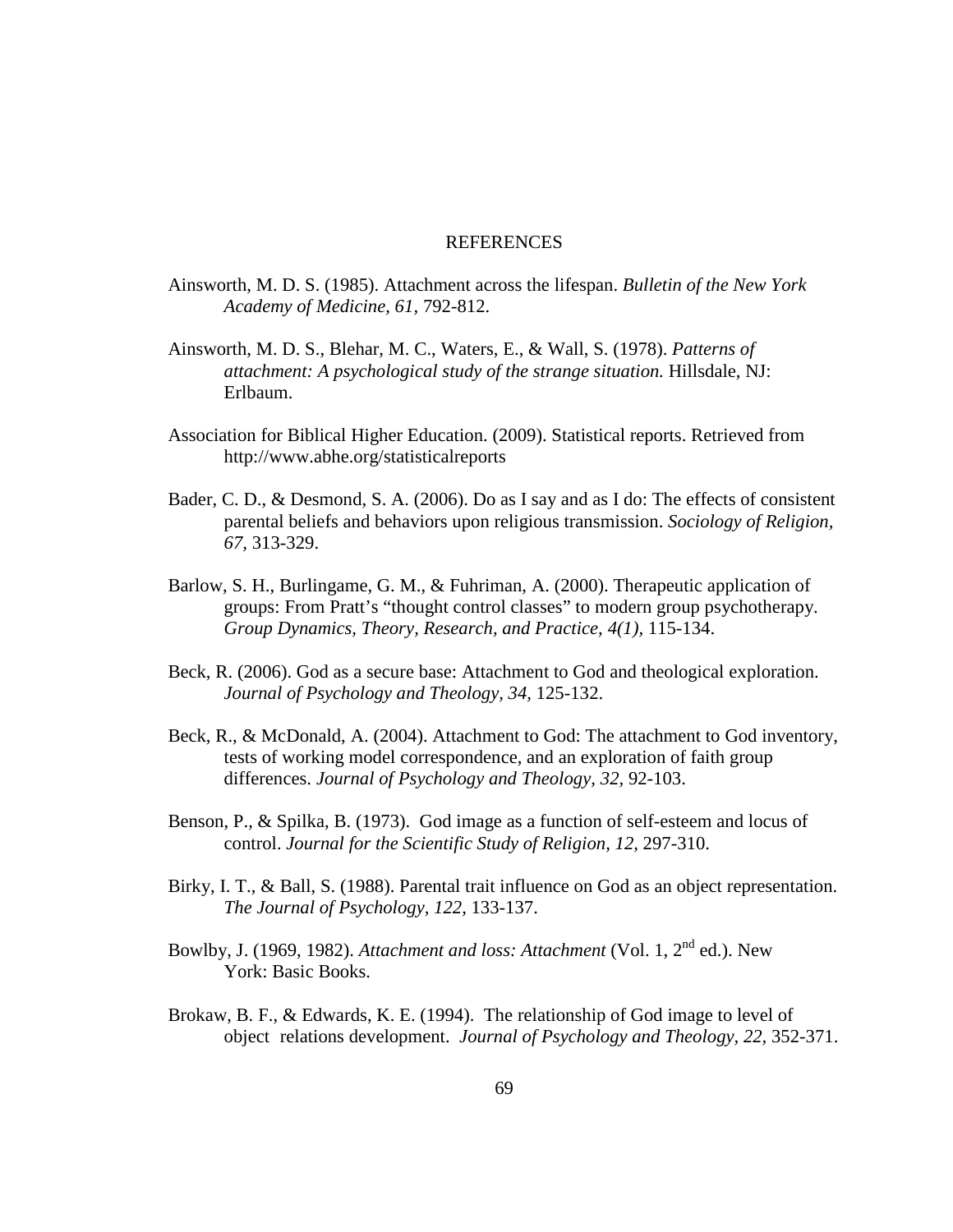- Budziszewski, J. (1999). *How to stay Christian in college: An interactive guide to keeping the faith.* Colorado Springs: NavPress.
- Butler, L. D., Waelde, L. C., Hastings, T. A., Chen, X.-H., Symons, B., Marshall, J., Kaufman, A., Nagy, T. F., Blasey, C. M., Seibert, E. O., & Spiegal, D. (2008). Meditation with yoga, group therapy with hypnosis, and psychoeducation for long-term depressed mood: A randomized pilot trial. *Journal of Clinical Psychology, 64,* 806-21.
- Byrd K. R., & Boe, A. (2001) The correspondence between attachment dimensions and prayer in college students. *The International Journal for the Psychology of Religion, 11,* 9-24.
- Cannon, B. (2005). Group therapy as revolutionary praxis: A Sartrean view. *Sartre Studies International, 11,* 133-152.
- Carlson, E. A. (1998). A prospective longitudinal study of attachment disorganization/disorientation. *Child Development, 69,* 1107-1128.
- Cassidy J., & Mohr, J. J. (2001). Irresolvable fear, trauma, and psychopathology: Theory, research, and clinical considerations related to disorganized attachment across the life span. *Clinical Psychology: Science and Practice, 8,* 275- 298.
- Cheston, S. E., Piedmont, R. L., Eanes, B., & Lavin, L. P. (2003). Changes in clients' images of God over the course of outpatient therapy. *Counseling and Values, 47,* 96-108.
- Clinton, T., & Straub, J. (2010). *God attachment: Why you believe, act, and feel the way you do about God.* New York: Howard Books.
- Cook, S. W., Borman, P. D., Moore, M. A., & Kunkel, M. A. (2000). College students' perceptions of spiritual people and religious people. *Journal of Psychology and Theology, 28,* 125-137.
- Cooper, L. B., Bruce, A. J., Harman, M. J., & Boccaccini, M. T. (2009). Differentiated styles of attachment to God and varying religious coping efforts. *Journal of Psychology and Theology, 37,* 134-141.
- De Roos, S. A. (2006). Young children's God concepts: Influences of attachment and religious socialization in a family and school context. *Religious Education, 101,* 84-103.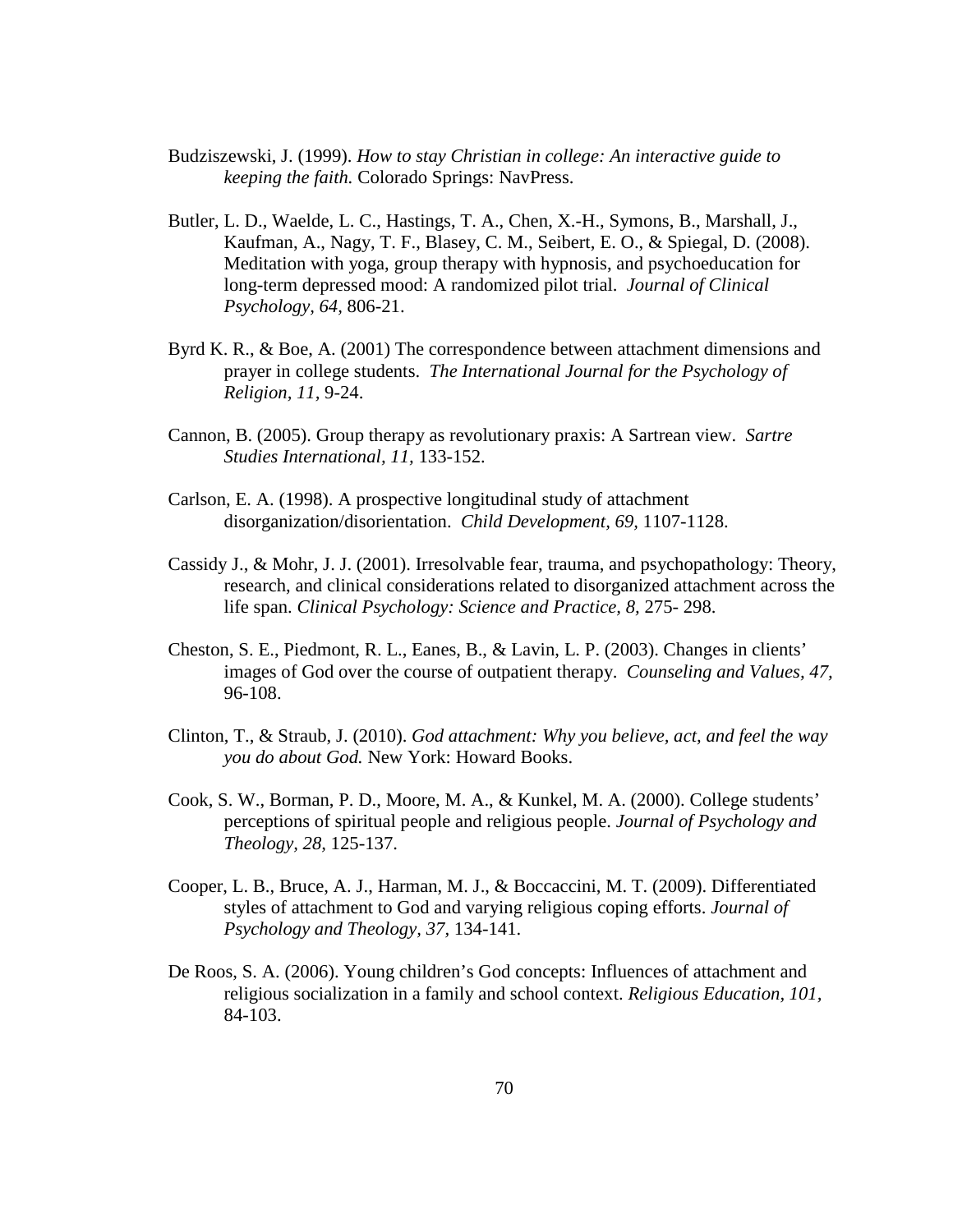Egeland, B., & Farber, E. A. (1984). Infant-mother attachment: Factors related to its development and changes over time. *Child Development, 55,* 753-771.

Erickson, M. J. (1998). *Christian theology*. (2<sup>nd</sup> ed.). Grand Rapids: Baker Books.

- Fonagy, P., Steele, M., Steele, H., Leigh, T., Kennefy, R., Mattoon, G., et al. (1995). Attachment, the reflective self, and borderline states: The predictive specificity of the Adult Attachment Interview and pathological emotional development. In S. Goldberg, R. Muir, & J. Kerr (Eds.), *Attachment theory: Social, developmental and clinical perspectives* (pp. 233-278). Hillsdale, NJ: Analytic Press.
- Fosshage, J. L. (2003). Fundamental pathways to change: Illuminating old and creating new relational experience. *International Forum of Psychoanalysis, 12,* 244-251.
- Freud, S. (1913). *Totem and taboo.* New York: Norton.
- Garzon, F. L. (2007). Neuroscientific contributions to God image therapy and theory. In G. Moriarty & L. Hoffman (Ed.), *The God image handbook for spiritual counseling and psychotherapy* (pp. 139-155). Binghampton, NY: Haworth Press.
- Gorey, K. M., Richter, N. L., & Snider. (2001). Guilt, isolation and hopelessless among female survivors of childhood sexual abuse: Effectiveness of group work intervention. *Child Abuse & Neglect, 25,* 347-355.
- Granqvist, P. (2002). Attachment and religiosity in adolescence: Cross-sectional and longitudinal evaluations. *Personality and Social Psychology Bulletin, 28*, 260- 270.
- Granqvist, P., & Hagekull, B. (1999). Religiousness and perceived childhood attachment: Profiling socialized correspondence and emotional compensation. *Journal for the Scientific Study of Religion, 38,* 254-273.
- Grimes. (2007). In G. Moriarty & L. Hoffman (Ed.), *The God image handbook for spiritual counseling and psychotherapy* (pp. 139-155). Binghampton, NY: Haworth Press.
- Grossman, C. L. (2010, October 7). How America sees God. *USA Today*, pp. 1, 2A.
- Hall, T. W. (2004). Christian spirituality and mental health: A relational spirituality paradigm for empirical research. *Journal of Psychology and Christianity, 23,* 66- 81.
- Hall, T. W. (2007). Psychoanalysis, attachment, and spirituality Part I: The emergence of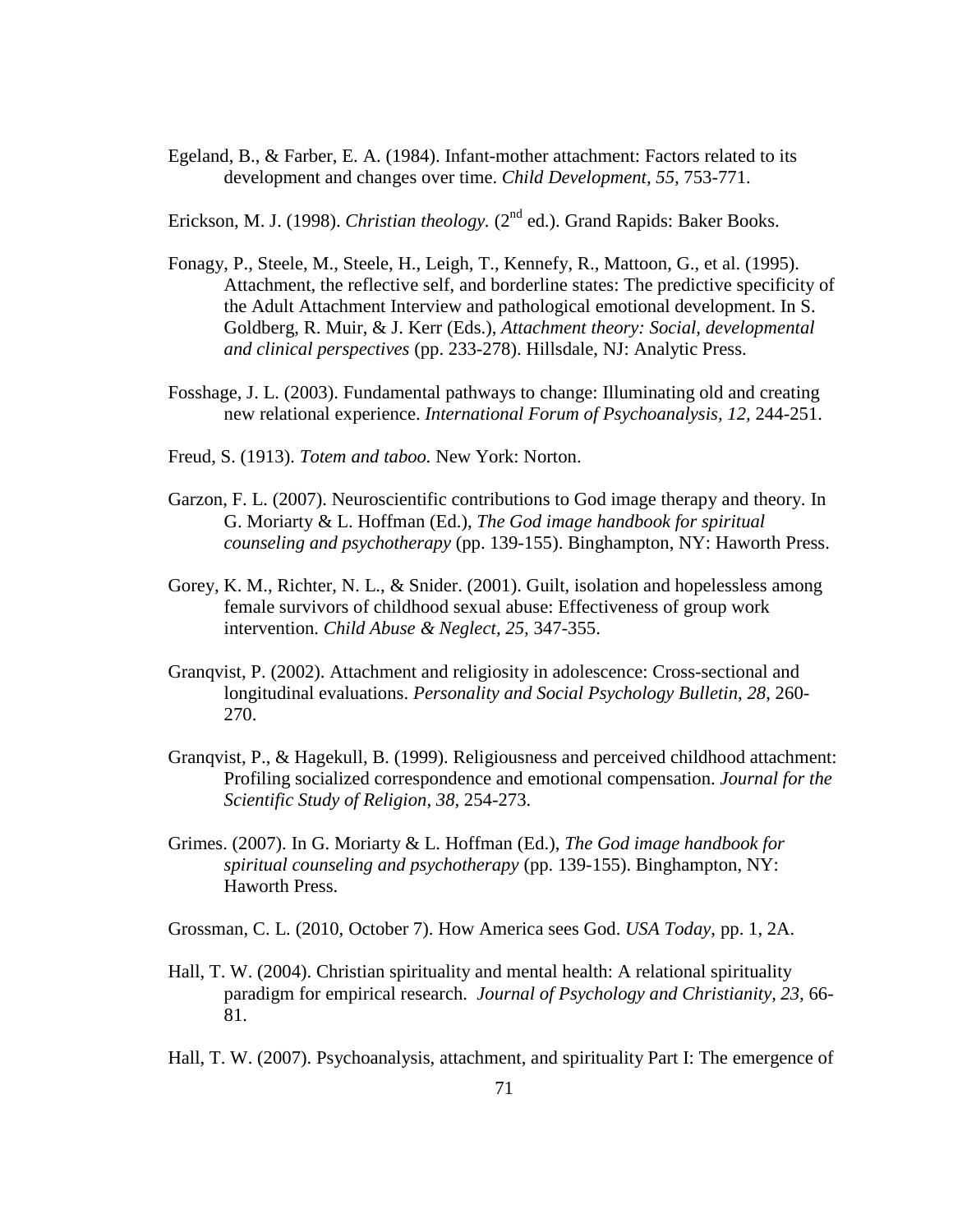two relational traditions. *Journal of Psychology and Theology, 35,* 14-28.

- Hall, T. W., & Edwards, K. J. (2002). The spiritual assessment inventory: A theistic model and measure for assessing spiritual development. *Journal for the Scientific Study of Religion, 41,* 341-357.
- Hall, T. W., Fujikawa, A., Halcrow, S. R., Hill, P. C., & Delaney, H. (2009). Attachment to God and implicit spirituality: Clarifying correspondence and compensation models. *Journal of Psychology and Theology, 37,* 227-244.
- Hertel, B. R., & Donahue, M. J. (1995). Parental influences on God images among Children: Testing Durkheim's metaphoric parallelism. *Journal for the Scientific Study of Religion, 34,* 186-199.
- Hesse, E. (1999). The adult attachment interview: Historical and current perspectives. In J. Cassidy & P. R. Shaver (Eds.), *Handbook of attachment: Theory, research, and clinical applications* (pp. 395-433). New York: Guilford Press.
- Jacques, J. R. (1998). Working with spiritual and religious themes in group therapy. *The International Journal of Group Psychotherapy, 48,* 69-83.
- Janssen, J., De Hart, J., & Gerardts, M. (1994). Images of God in adolescence. *The International Journal for the Psychology of Religion, 4,* 105-121.
- Johnson, B. (2007). Neuroscientific contributions to God image therapy and theory. In G. Moriarty & L. Hoffman (Ed.), *The God image handbook for spiritual counseling and psychotherapy* (pp. 157-182). Binghampton, NY: Haworth Press.
- Karen, R. (1994). *Becoming attached: First relationships and how they shape our capacity to love*. New York: Oxford University Press.
- Key, T. L. (1995). Impact of inpatient psychiatric treatment on object relations maturity, self-esteem and God image. (Doctoral Dissertation, Rosemead School of Psychology, Biola University, 1995). *Dissertation Abstracts International, 55*(12- B), 5568.
- Kirkpatrick, L. A. (1992). An attachment-theory approach to the psychology of religion. *International Journal for the Psychology of Religion, 4,* 3-28.
- Kirkpatrick, L. A. (1997). A longitudinal study of changes in religious belief and behavior as a function of individual differences in adult attachment style. *Journal for the Scientific Study of Religion, 36,* 207-217.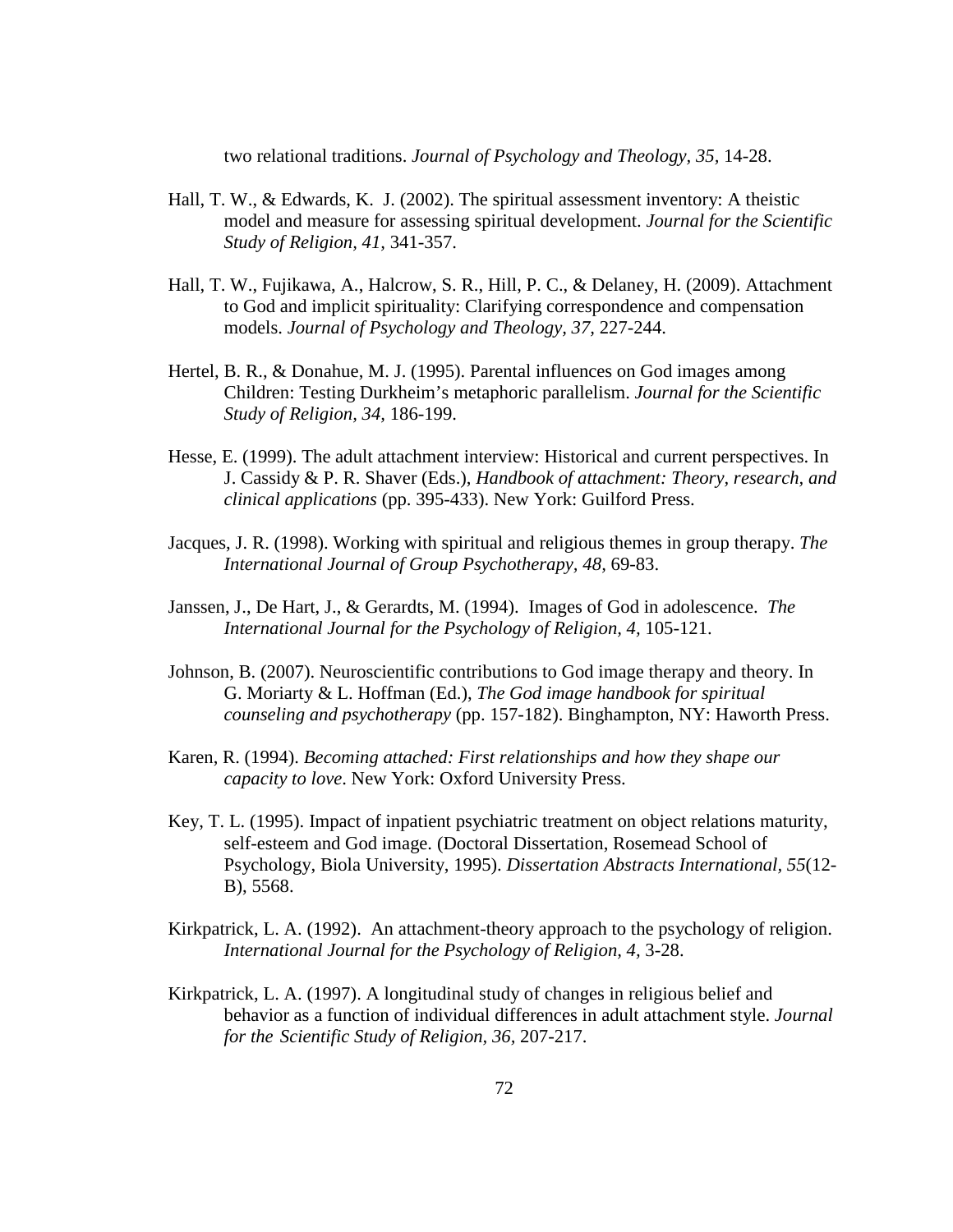- Kirkpatrick, L. A. (1998). God as a substitute attachment figure: A longitudinal study of adult attachment style and religious change in college students. *Personality and Social Psychology Bulletin, 24,* 961-973.
- Kirkpatrick, L. A. (1999). Attachment and religious representations and behavior. In J. Cassidy & P. R. Shaver (Ed.), *Handbook of attachment: Theory, research, and clinical applications* (pp. 803-822). New York: Guilford Press.
- Kirkpatrick, L. A., & Shaver, P. R. (1990). Attachment theory and religion: Childhood attachments, religious beliefs, and conversion. *Journal for the Scientific Study of Religion, 29,* 315-334.
- Kirkpatrick, L. A., & Shaver, P. R. (1992). An attachment-theoretical approach to romantic love and religious belief. *Personality and Social Psychology Bulletin, 18,* 266-275.
- Klein, M. (1930/1964). The importance of symbol formation in the development of the ego. In M. Klein, *Contributions to psycho-analysis, 1921-1945* (pp. 236-250). New York: McGraw-Hill.
- Lawrence, R. T. (1997). Measuring the image of God: The God image inventory and the God image scales. *Journal of Psychology and Theology, 25,* 214-226.
- LifeWay Research. (2007). LifeWay research uncovers reasons 18 to 22 year olds drop out of church. Retrieved from http://www.lifeway.com/article/165949
- Main, M. (1995). Attachment: Overview, with implications for clinical work. In S. Goldberg, R. Muir, & J. Kerr (Eds.), *Attachment theory: Social, developmental, and clinical perspectives* (pp. 407-474). Hillsdale, NJ: Analytic Press.
- Main, M. (2000). The adult attachment interview: Fear, attention, safety, and discourse processes. *Journal of the American Psychoanalytic Association, 48, 1055-1096.*
- Main, M., Kaplan, N., & Cassidy, J. (1985). Security in infancy, childhood, and adulthood: A move to the level of representation. In I. Bretherton  $&E$ . Waters (Eds.), *Growing points of attachment theory and research. Monographs of the Society for Research in Child Development, 50,* 66-104.
- Main, M., & Solomon, J. (1990). Procedures for identifying infants as disorganized/disoriented during the Ainsworth strange situation. In M. T. Greenberg, D. Cicchetti, & E. M. Cummings (Eds.), *Attachment in the preschool years: Theory, research, and intervention* (pp. 121-160). Chicago: University of Chicago Press.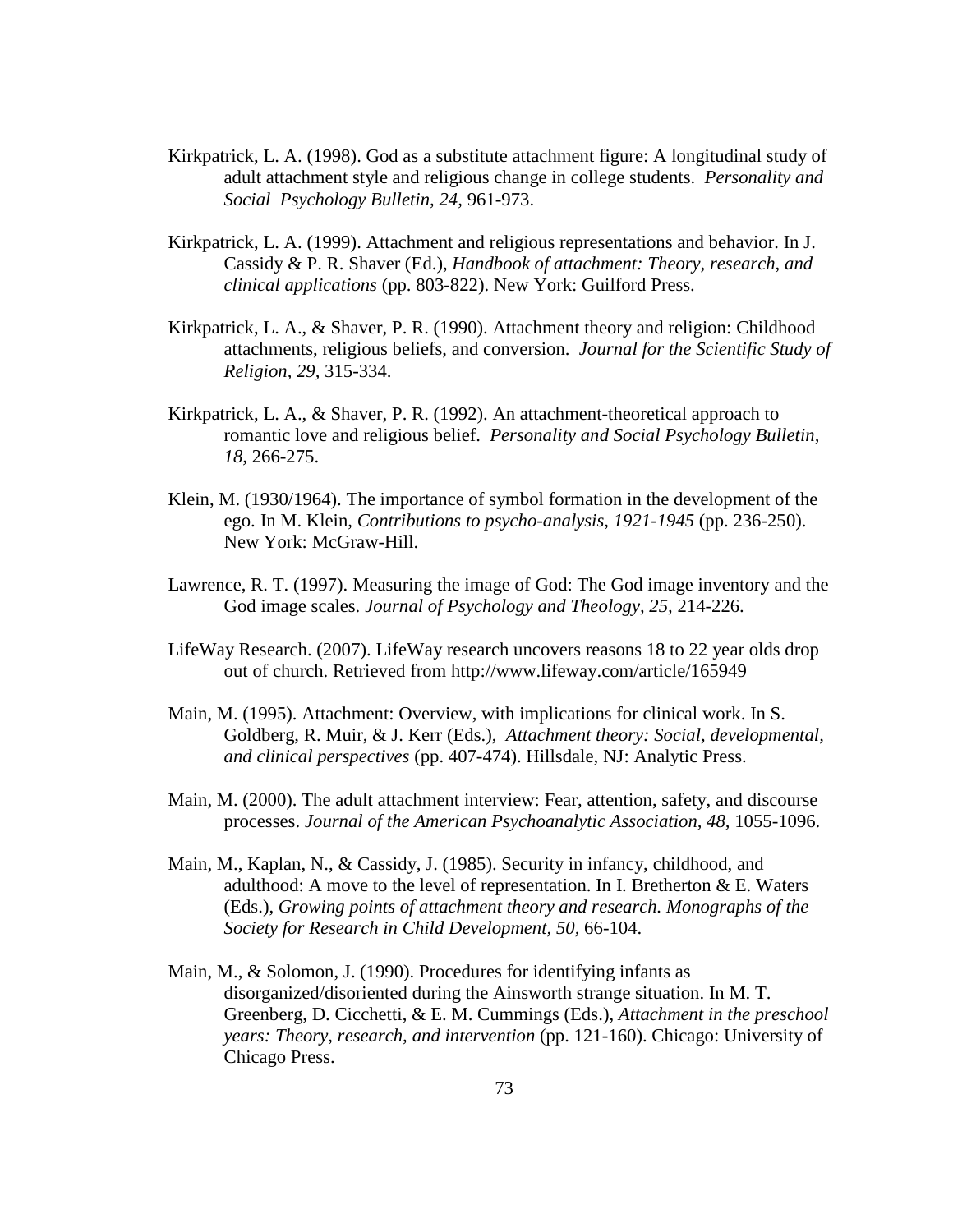- McDargh, J. (1986). God, mother and me: An object relational perspective on religious material. *Pastoral Psychology, 34,* 251-263.
- McDermut, W., Miller, I. W., & Brown, R. A. (2001). The efficacy of group psychotherapy for depression: A meta-analysis and review of the empirical research. *Clinical Psychology: Science and Practice, 8,* 98-116.
- McDonald, A., Beck, R. A., Allison, S., & Norsworthy, L. (2005). Attachment to God and parents: Testing correspondence vs. compensation hypotheses. *Journal of Psychology and Christianity, 24,* 21-28.
- Mikulincer. (1995). Attachment style and the mental representation of the self. *Journal of Personality and Social Psychology, 69,* 1203-1215.
- Miner, M. H. (2007). Back to the basics in attachment to God: Revisiting theory in light of theology. *Journal of Psychology and Theology, 35,* 112-123.
- Moriarty, G. (2006). *Pastoral care of depression.* New York: The Haworth Pastoral Press.
- Nelson, M. O. (1971). The concept of God and feelings toward parents. *Journal of Individual Psychology, 27,* 46-49.
- Noffke, J. L., & Hall, T. W. (2007). Attachment psychotherapy and God image. In G. Moriarty & L. Hoffman (Ed.), *The God image handbook for spiritual counseling and psychotherapy* (pp. 57-78). Binghampton, NY: Haworth Press.
- O'Grady, K. A., & Richards, S. P. (2007). Theistic psychotherapy and the God image. In G. Moriarty & L. Hoffman (Ed.), *The God image handbook for spiritual counseling and psychotherapy* (pp. 183-209). Binghampton, NY: Haworth Press.
- O'Hare, C. A. (2003). Challenging God images: Implementing a Christian component with a standard group therapy intervention. *Dissertation Abstracts International, 63*(8-B), 3932.
- Parker, J., Clevenger, J. E., & Sherman, J. (1997). The psychotherapist-patient privilege in group therapy. *Journal of Group Psychotherapy, Psychodrama and Sociometry, 49,* 157-161.
- Peloso, J. M. (2008). Adult images of God: Implications for pastoral counseling. *Journal of Pastoral Counseling, 43,* 15-31.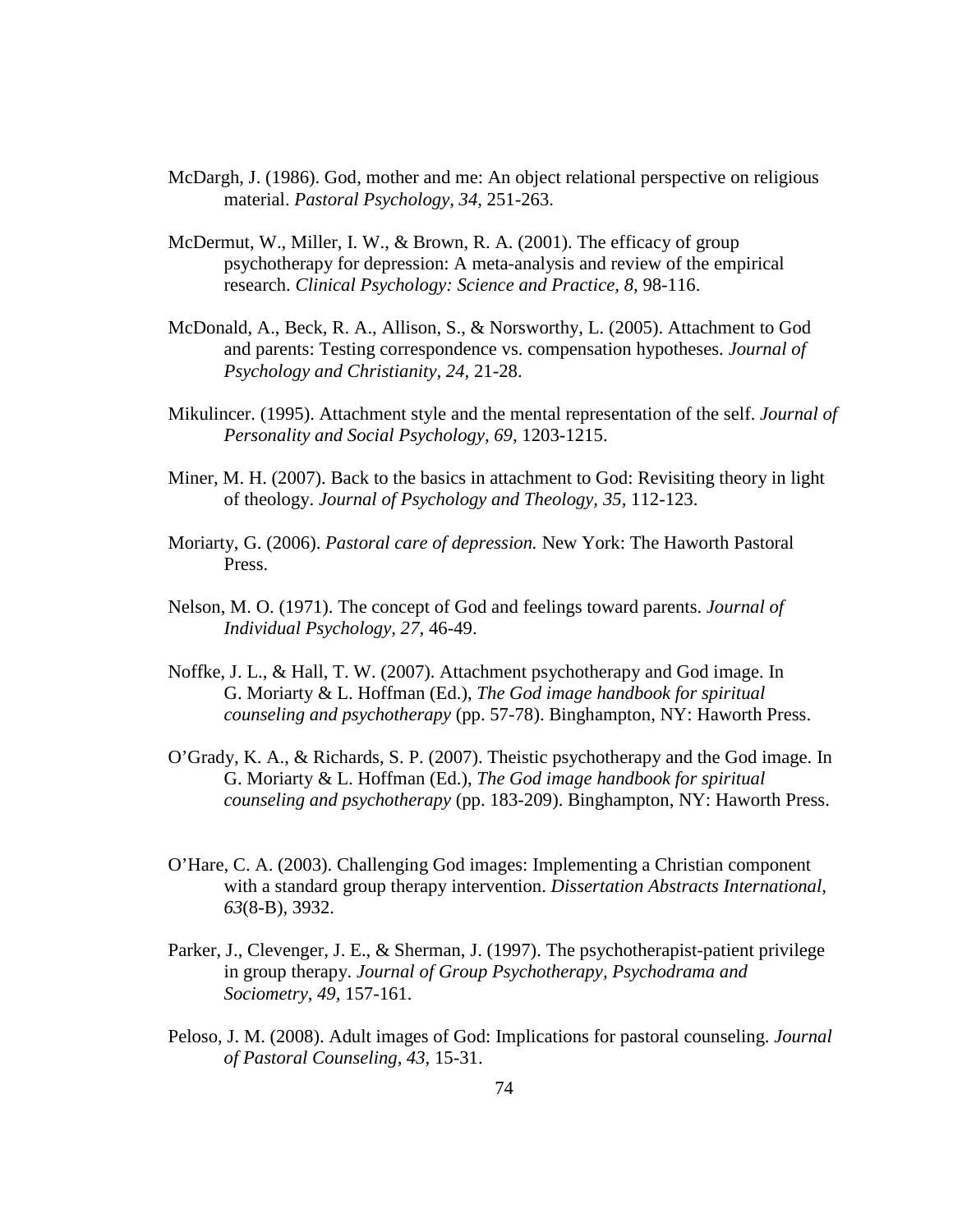- Pargament, K. I., Brannick, M. T., Adamakos, H., Ensing, D. S., Kelemen, M. L., Warren, R. K., Falgout, K., Cook, P., & Myers, J. (1987). Indiscriminant proreligiousness: Conceptualization and measurement. *Journal for the Scientific Study of Religion, 26,* 182-200.
- Pargament, K. I., Smith, B. W., Koenig, H. G., & Perez, L. (1998). Patterns of positive and negative coping with major life stressors. *Journal for the Scientific Study of Religion, 37,* 710-724.
- Perkins, R. J. M. (2002). Psychoeducation: From classroom to treatment group. *College Student Journal, 36,* 289- 299.
- Proctor, M. T., Miner, M., McLean, L., Devenish, S., & Bonab, B. G. (2009). Exploring Christians' explicit attachment to God representations: The development of a template for assessing attachment to God experiences. *Journal of Psychology and Theology, 37,* 245-264.
- Rasar, J. D. (2010). *Spiritual life group.* Unpublished manuscript, Center for Counseling and Family Studies, Liberty University, Lynchburg, Virginia.
- Reinert, D. F. (2005). Spirituality, self-representations, and attachment to parents: A longitudinal study of Roman Catholic college seminaries. *Counseling and Value, 49,* 226-238.
- Rice, K. G. (1990). Attachment in adolescence: A narrative and meta-analytic review. *Journal of Youth and Adolescence, 19,* 511-538.
- Rice, K. G., & Lopez, F. G. (2004). Maladaptive perfectionism, adult attachment, and self-esteem in college students. *Journal of College Counseling, 7,* 118-128.
- Rice, K. G., & Mirzadeh, S. A. (2000). Perfectionism, attachment, and adjustment. *Journal of Counseling Psychology, 47,* 238-250.
- Richards, P. S., Smith, T. B., Schowalter, M., Richard, M., Berrett, M. E., & Hardman, R. K. (2005). Development and validation of the theistic spiritual outcome survey. *Psychotherapy Research, 15,* 457-469.
- Rizzuto, A. (1974). Object relations and the formation of the image of God. *British Journal of Medical Psychology, 47,* 83-99.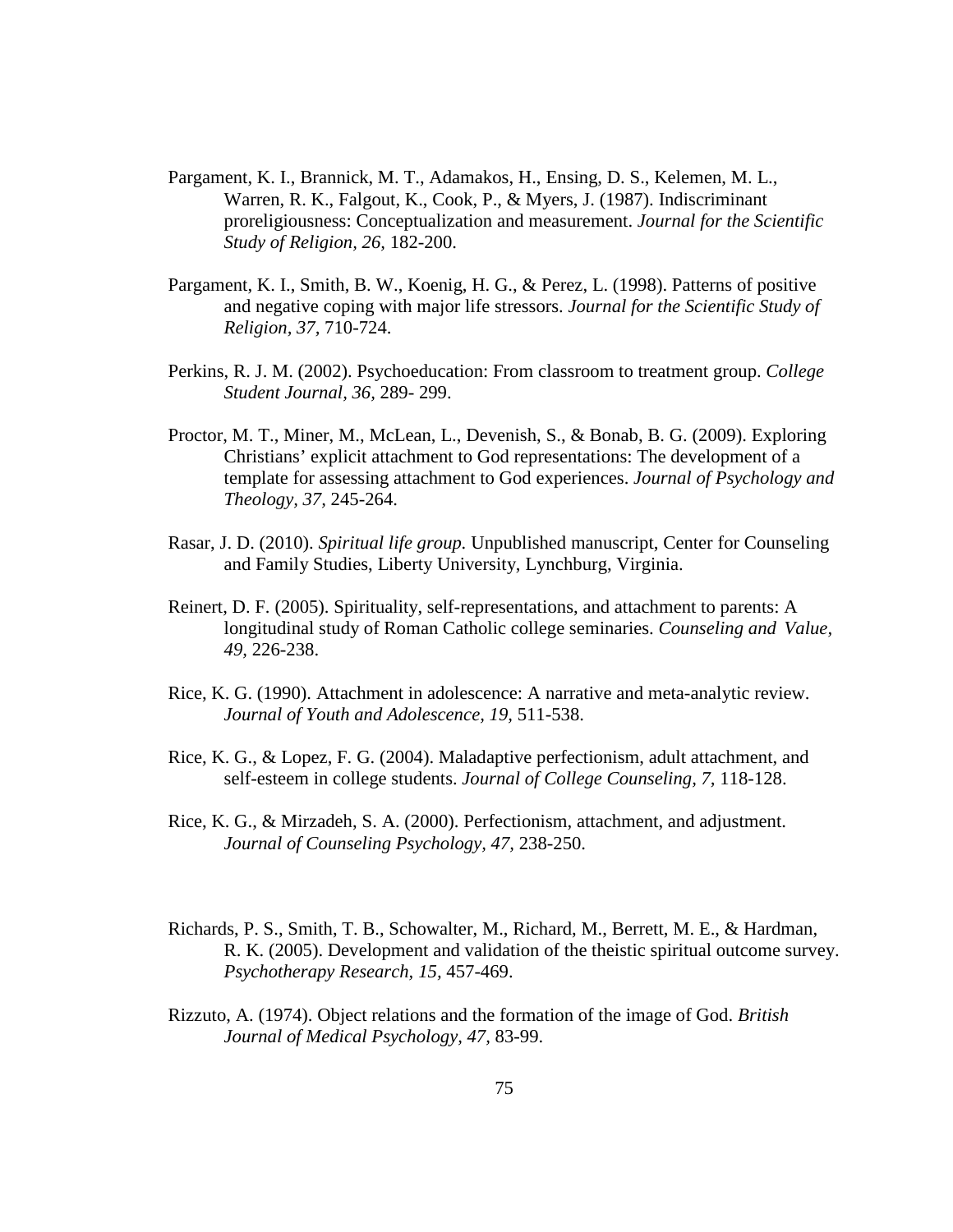Rizzuto, A. (1979). *The birth of the living God.* Chicago: University of Chicago Press.

- Rizzuto, A. (2005). Psychoanalytic considerations about spiritually oriented psychotherapy. In L. Sperry & E. Shafranske (Ed.), *Spiritually oriented psychotherapy* (pp. 31-50). Washington, DC: American Psychological Association.
- Roberts, J. E., Gotlib, I. H., & Kassel, J. D. (1996). Adult attachment security and symptoms of depression: The mediating roles of dysfunctional attitudes and low self-esteem. *Journal of Personality and Social Psychology, 70,* 310-320.
- Sanderson, W. C. (2006). Evaluating adherence and flexibility in the use of a manual in clinical practice. *Pragmatic Case Studies in Psychotherapy, 2(1),* 1-5.
- Schore, A. (2002). Advances in neuropsychoanalysis, attachment theory, and trauma research: Implications for self-psychology. *Psychoanalytic Inquiry, 22,* 433-484.
- Searle, B., & Meara, N. M. (1999). Affective dimensions of attachment styles: Exploring self-reported attachment style, gender and emotional experience among college students. *Journal of Counseling Psychology, 46,* 147-158.
- Seybold, K. (2005). God and the brain: Neuroscience looks at religion. *Journal of Psychology and Christianity, 24,* 122-129.
- Soares, Lemos, & Almeida. (2005). Attachment and motivational strategies in adolescence: Exploring links. *Adolescence, 40,* 129-154.
- Sperry, L. (2005). Integrative spiritually oriented psychotherapy. In L. Sperry & E. Shafranske (Ed.), *Spiritually oriented psychotherapy* (pp. 31-50). Washington, DC: American Psychological Association.
- Spilka, B., Addison, J. T., & Resensohn, M. (1975). Parents, self, and God: A test of competing theories of individual-religion relationships. *Review of Religious Research, 16,* 154-165.
- Spilka, B., Armatas, P., & Nussbaum, J. (1964). The concept of God: A factor-analytic approach. *Review of Religious Research, 6,* 28-36.
- Sroufe, L. A., Egeland, B., Carlson, E., & Collins, W. A. (2005). Placing early attachment experiences in developmental context: The Minnesota longitudinal study. In K. E. Grossman, K. Grossman, & E. Waters (Eds.), *Attachment from*  infancy to adulthood: The major longitudinal studies (pp. 48-70). New York: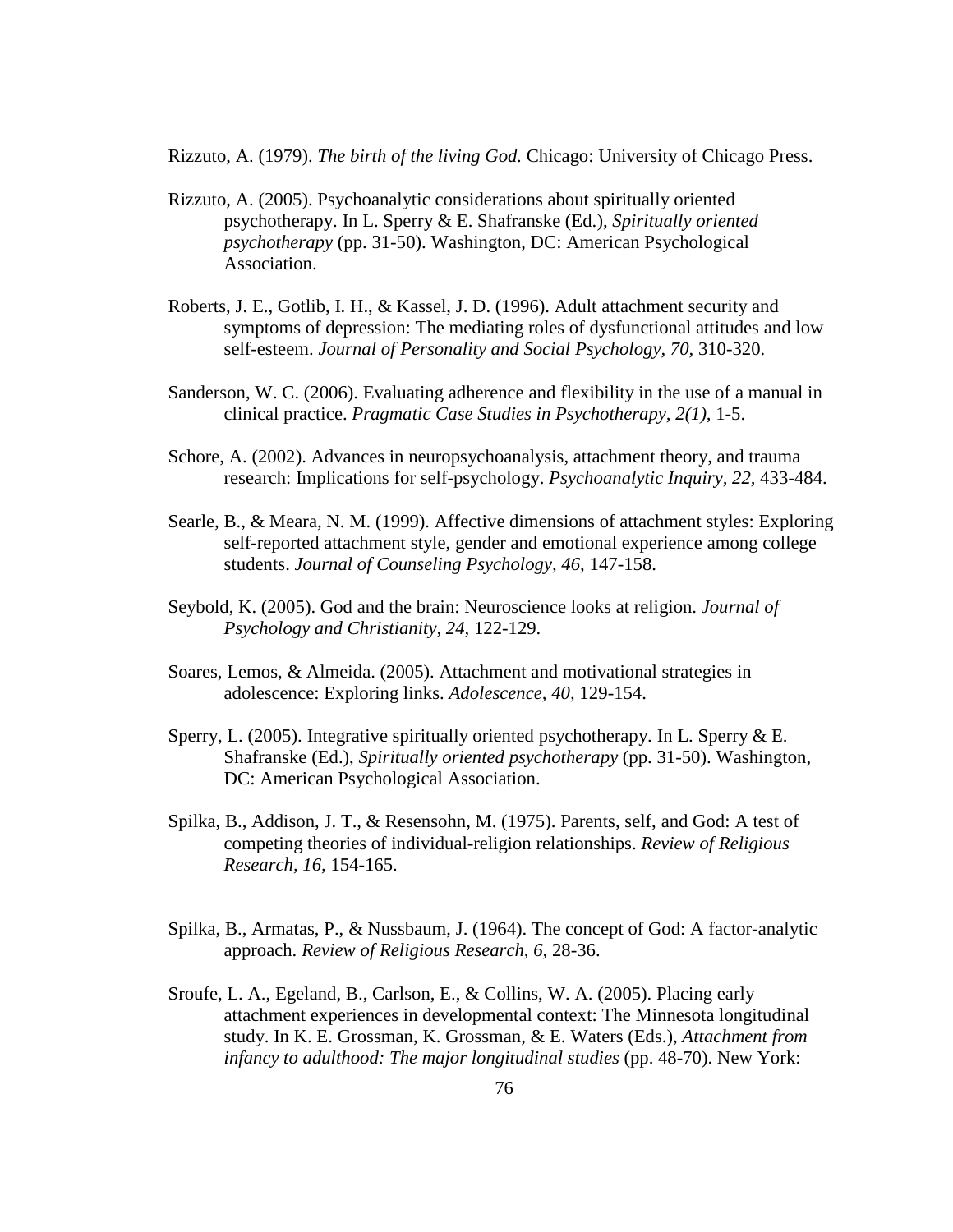Guilford Press.

- Sroufe, L. A., & Waters, E. (1977). Attachment as an organizational construct*. Child Development, 48,* 1184-1199.
- Tamayo, A., & Desjardins, L. (1976). Belief systems and conceptual images of parents and God. *Journal of Psychology, 92,* 131-140.
- TenElshof, J. K., & Furrow, J. L. (2000). The role of secure attachment in predicting spiritual maturity of students at a conservative seminary. *Journal of Psychology and Theology, 28,* 99-108.
- Thomas, M. J. (2009). *The effect of a manualized group treatment protocol on God image and attachment to God* (Doctoral dissertation, Regent University). Retrieved from ProQuest LLC.
- Tisdale, T. C., Key, T. L., Kemperman, S. R., Cloud, H., Townsend, J., & Okamoto, T. (1997). Impact of treatment on God image and personal adjustment, and correlations of God image to personal adjustment and object relations development. *Journal of Psychology and Theology, 25(2),* 227-239.
- Van Ijzendoorn, M. H., & Zwart-Woudstra, H. A. (1995). Adolescents' attachment representations and moral reasoning. *Journal of Genetic Psychology, 156,* 359- 373.
- Wallin, D. J. (2007). *Attachment in psychotherapy*. New York: Guilford.
- Winnicott, D. W. (1951).Transitional objects and transitional phenomena: A study of the first not-me possession. *International Journal of Psychoanalysis, 34,* 89-97.
- Yalom, I. D. (1995). *The theory and practice of group psychotherapy*. New York: Basic Books.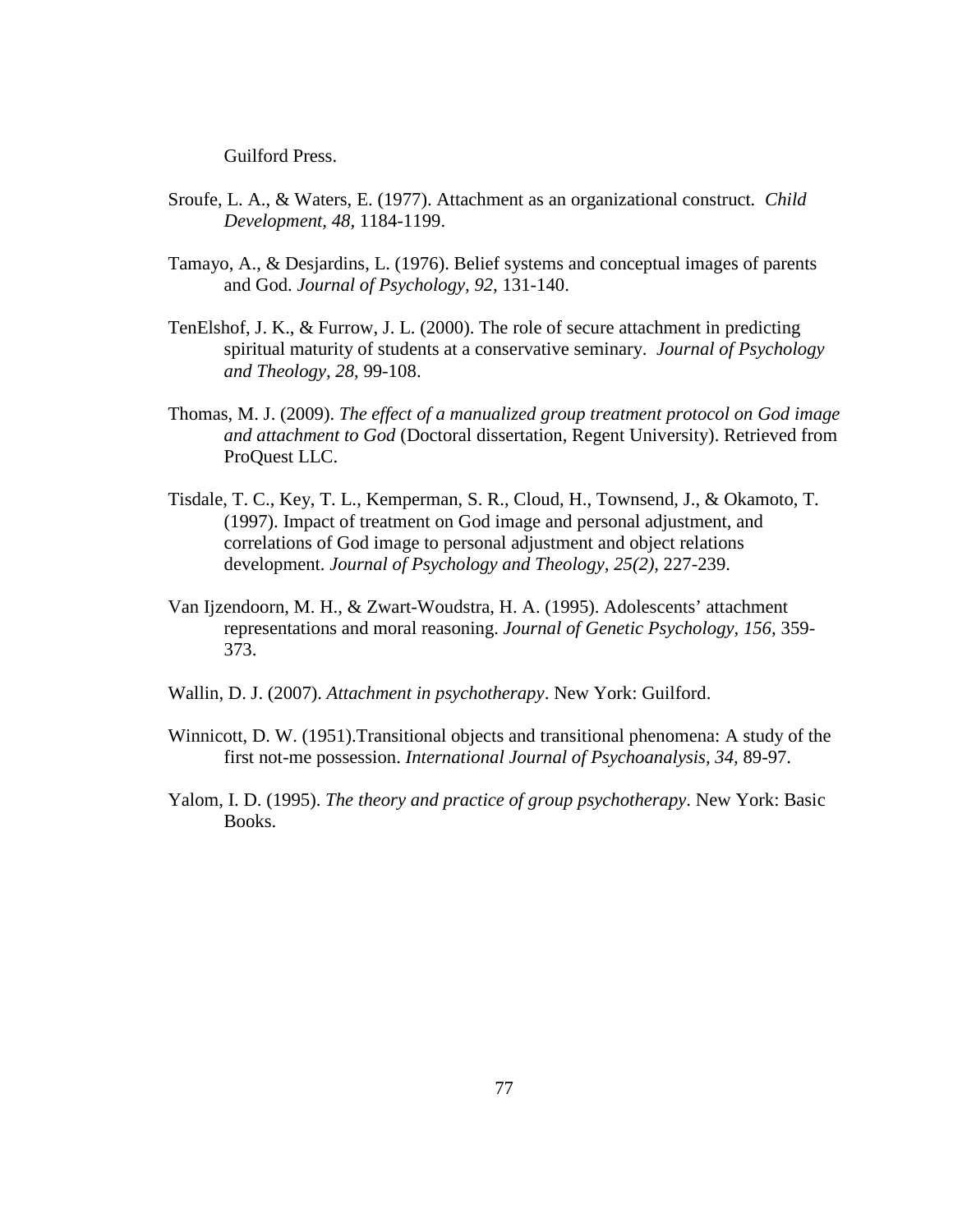## APPENDIX A: Client Consent and Registration Forms

Welcome to the God Image/Spiritual Life Group provided by Free Will Baptist Bible College in conjunction with Liberty University. This form will provide information about the services, data collected through the group, and about your rights and responsibilities as a participant. Please be sure to discuss any questions with Jacqueline Rasar or the other group leader. If you have concerns you are not comfortable sharing with any of these, you may contact the Liberty Institutional Review Board with your concerns at irb@liberty.edu. Your signature at the bottom of this page indicates that you understand the information and freely consent to the group process.

The group leader, in addition to Ms. Rasar, is a licensed therapist affiliated with the Pastoral Counseling Centers of Tennessee, Inc. Both group leaders are psychologists with expertise in many specialties, such as families, spiritual issues, and trauma. It is understood that the group leaders operate under the regulating authorities of the state of Tennessee.

### Treatment

The practitioners of the God Image/Spiritual Life Groups will use explicitly Christian techniques that are designed to help you compare and contrast your emotional and theological ideas of God. Minimal research has been conducted on techniques that explicitly address the God Image in group treatment. Therefore, as a participant in this group, you should know that the techniques used are not as robust or as proven as traditional techniques that are regularly used to address depression, anxiety, or any other major psychological difficulty.

It is important to realize that although there are many potential benefits from these treatment activities, there are also some risks. In psychotherapy, for example, it is not uncommon to experience feelings of sadness, anger, anxiety, or guilt. These feelings may be natural and normal and are an important part of the therapy process, but they may also be unexpected and confusing. Although there are no guarantees, when therapy is effective there is a reduction in feelings of distress and a positive experience of problems being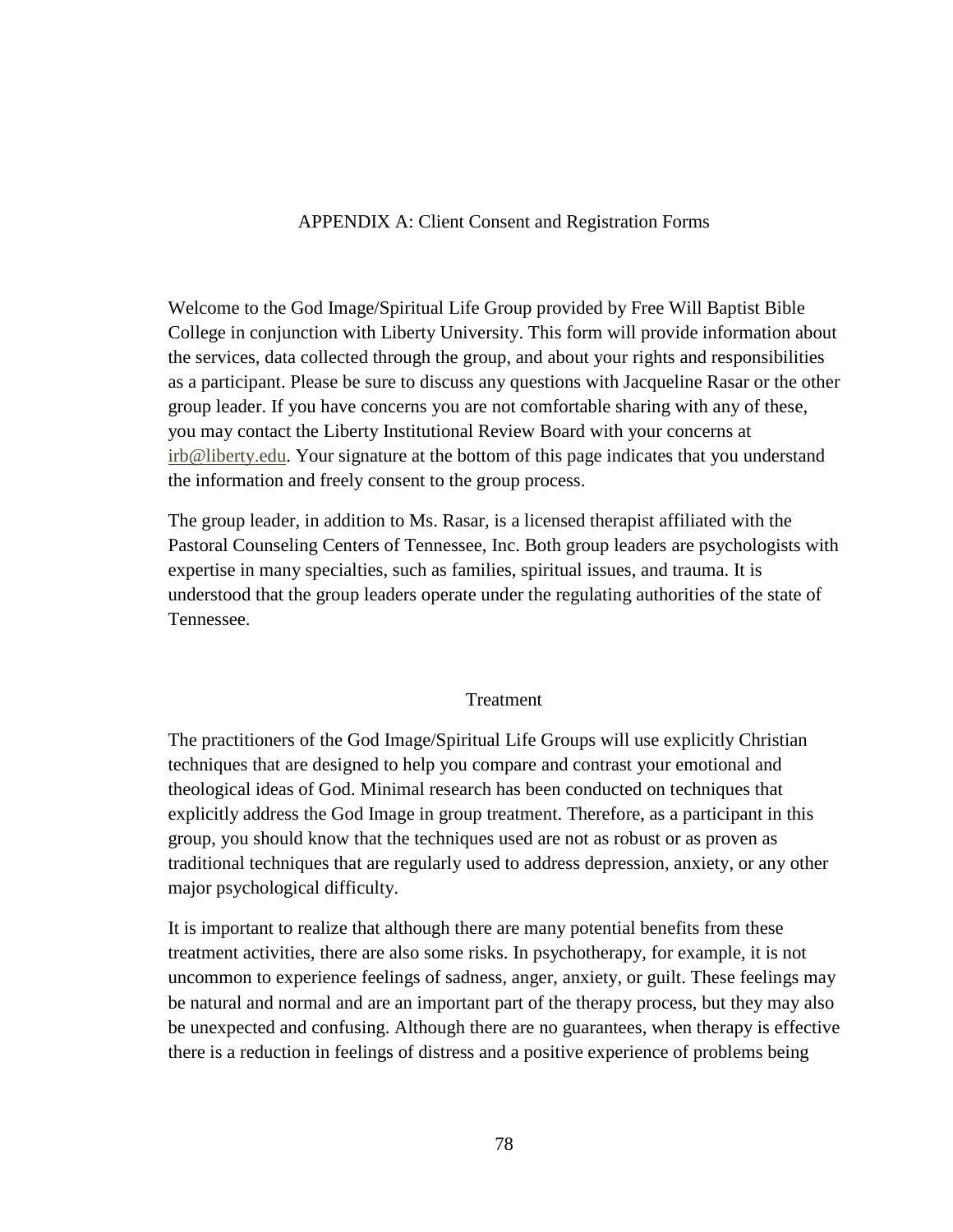improved or resolved. You are encouraged to discuss with your group leader any feelings or concerns that arise during your treatment. They will help you obtain additional supportive resources (such as mental health referral) if needed.

#### Assessment

The assessments consist of the Attachment to God Inventory, the God Image Scales, two Spiritual Assessment Inventory subscales, the Brief Measure of Religious Coping Scale, the Theistic Spiritual Outcomes Scale, and the Indiscriminate Proreligiousnes Scale. These assessments will be given in the beginning of the group and at the completion of the group, except the Indiscriminate Proreligiousness Scale will only be given at the beginning.

#### Confidentiality

In order to ensure the best possible service, the group leaders will discuss the group therapy sessions as well as data collected with the primary researcher, Jacqueline Rasar. Any conversations you have within the group sessions are confidential and will not be revealed to outside parties without your permission. Data collected through assessment will also remain confidential. Any information regarding the data collected that is shared by the client to the group is confidential and the group leaders will not reveal the information to outside parties without your permission. But, due to the nature of the group, Free Will Baptist Bible College and Liberty University cannot guarantee the other group members will keep the information confidential. The only other exceptions to this policy are rare situations in which the law requires the release of information with or without your permission. These are as follows: 1) if there is evidence of physical and/or sexual abuse of children, or abuse to the elderly; 2) if we judge that you are in danger of harming yourself or another individual; 3) if the court subpoenas your records; or 4) if licensure laws require reporting therapist misconduct. In the rare event of any of these situations, where permissible we would attempt to speak with you about our intentions before any action is taken, but if we are unable to reach you, we may give out the information without your prior knowledge. If you have any questions or concerns about this, please feel free to discuss them with your group leader.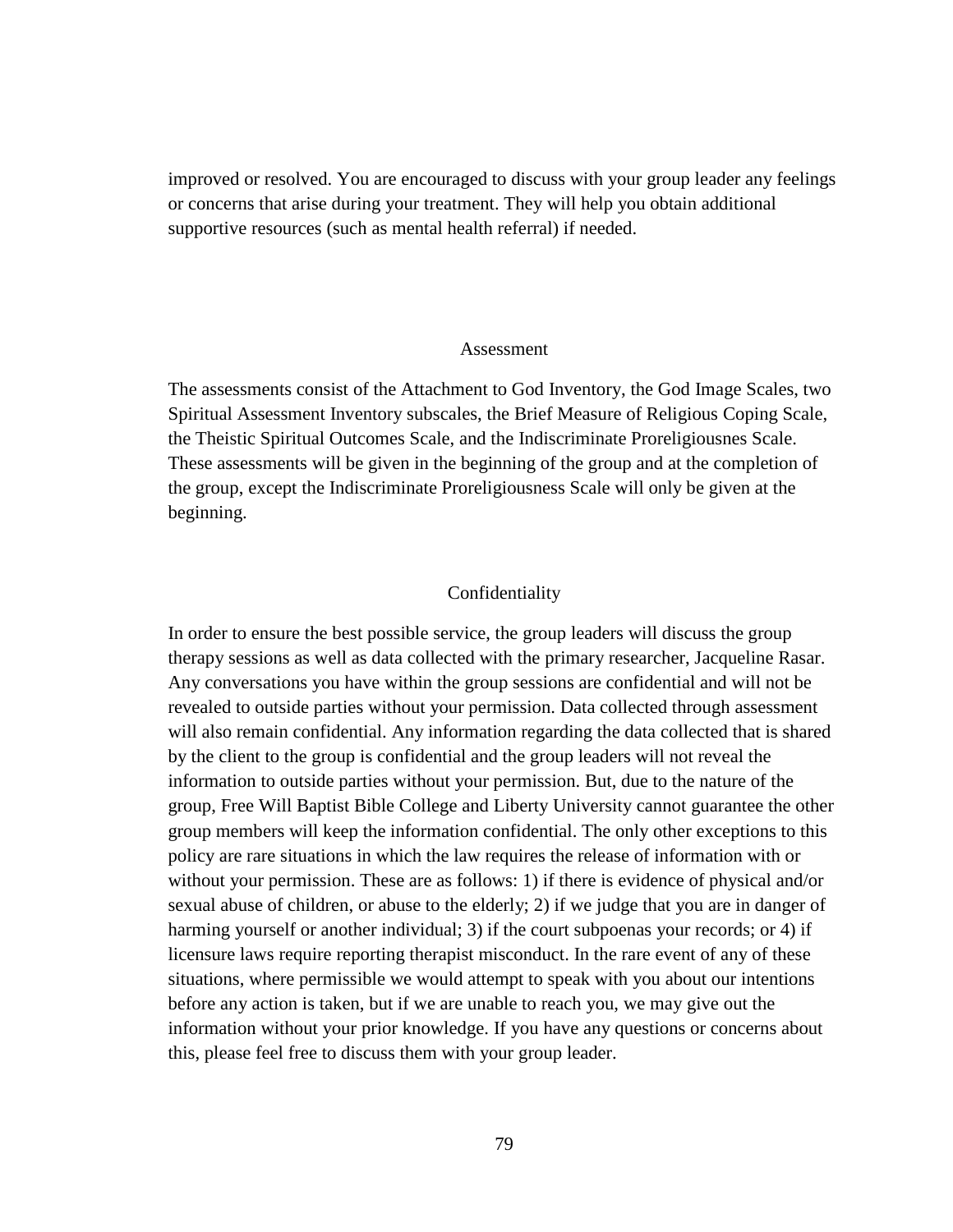# Emergencies

Our services are not equipped to assist you in emergencies, thus it is imperative that you seek assistance from the Free Will Baptist Bible College Student Wellness Program by calling (615) 844-5080 or a local hospital emergency room. The crisis hotline is also a resource in case of emergency. The phone number is (615) 244-7444.

# Payment Policy and Compensation

Participating in the God Image or Spiritual Life Group is free of charge. The requirement at Free Will Baptist Bible College to attend Spiritual Life Group throughout the week and Chapel on Wednesdays is waived for the duration of the God Image/Spiritual Life Group as long as you attend each session. We reserve the right to cancel or suspend services in the event of non-compliance.

## Agreement

I have read the above material, and I fully understand my rights and obligations.

Printed Name of Student

\_\_\_\_\_\_\_\_\_\_\_\_\_\_\_\_\_\_\_\_\_\_\_\_\_\_\_\_\_\_\_\_\_\_\_\_

Signature Date

\_\_\_\_\_\_\_\_\_\_\_\_\_\_\_\_\_\_\_\_\_\_\_\_\_\_\_\_\_\_\_\_\_\_\_\_\_ \_\_\_\_\_\_\_\_\_\_\_\_\_\_\_\_\_\_\_\_\_\_\_\_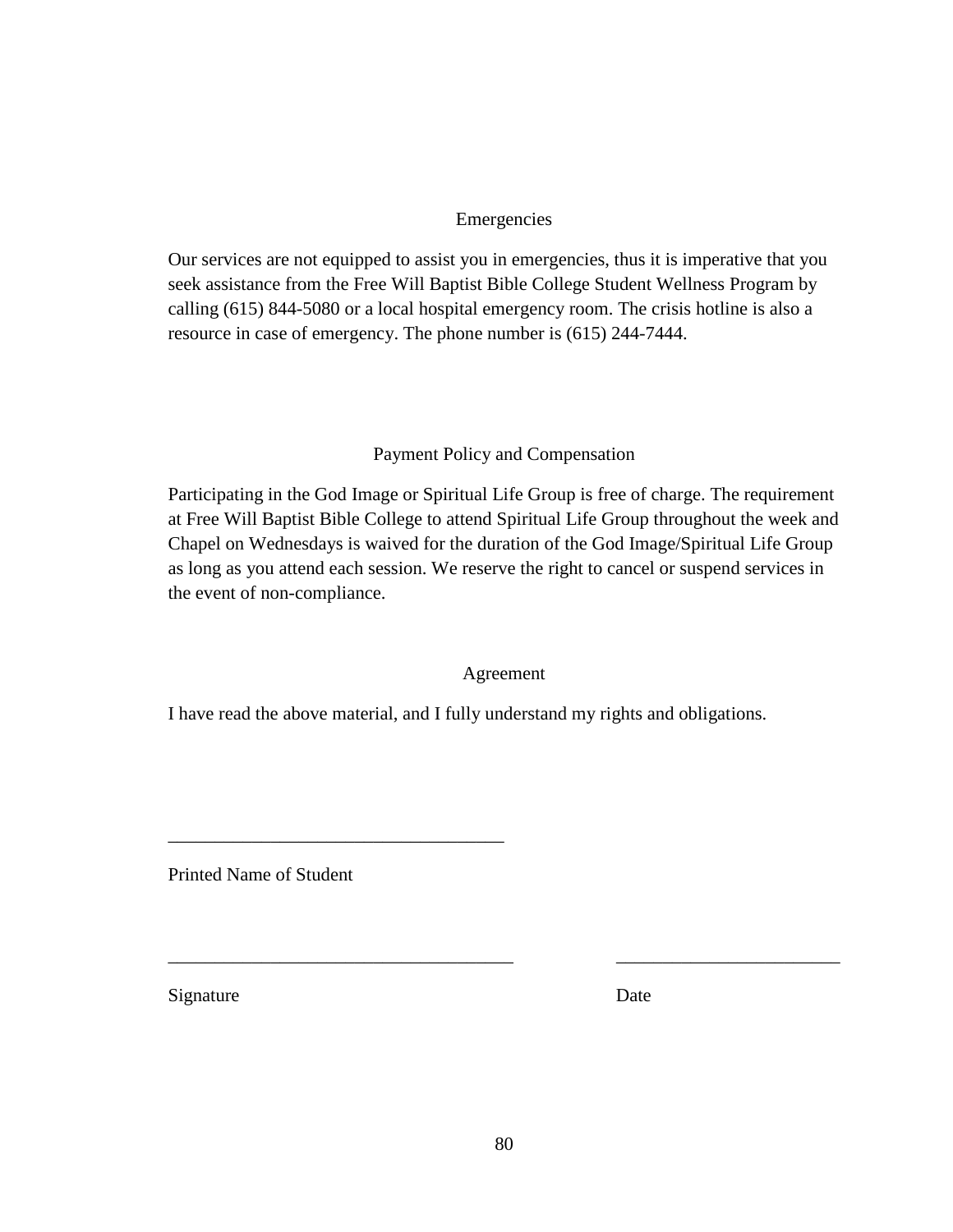# APPENDIX B: Demographic Form

|                        | (Last)             | (First) | (M Initial)                                                              |         |       |  |
|------------------------|--------------------|---------|--------------------------------------------------------------------------|---------|-------|--|
|                        |                    |         |                                                                          |         |       |  |
|                        | (PO Box or Street) |         | (City)                                                                   | (State) | (Zip) |  |
|                        |                    |         |                                                                          |         |       |  |
|                        | (Home/Cell)        |         |                                                                          |         |       |  |
|                        |                    |         |                                                                          |         |       |  |
|                        | $Sex: M$ $F$       |         |                                                                          |         |       |  |
| <b>Marital Status:</b> |                    |         |                                                                          |         |       |  |
|                        |                    |         |                                                                          |         |       |  |
| Married _____          |                    |         |                                                                          |         |       |  |
| Divorced ______        |                    |         |                                                                          |         |       |  |
| Widowed ______         |                    |         |                                                                          |         |       |  |
|                        |                    |         |                                                                          |         |       |  |
|                        |                    |         |                                                                          |         |       |  |
|                        |                    |         | \$20,000-\$25,000 \$25,000 \$26,000 & Above (Annual Funds in US Dollars) |         |       |  |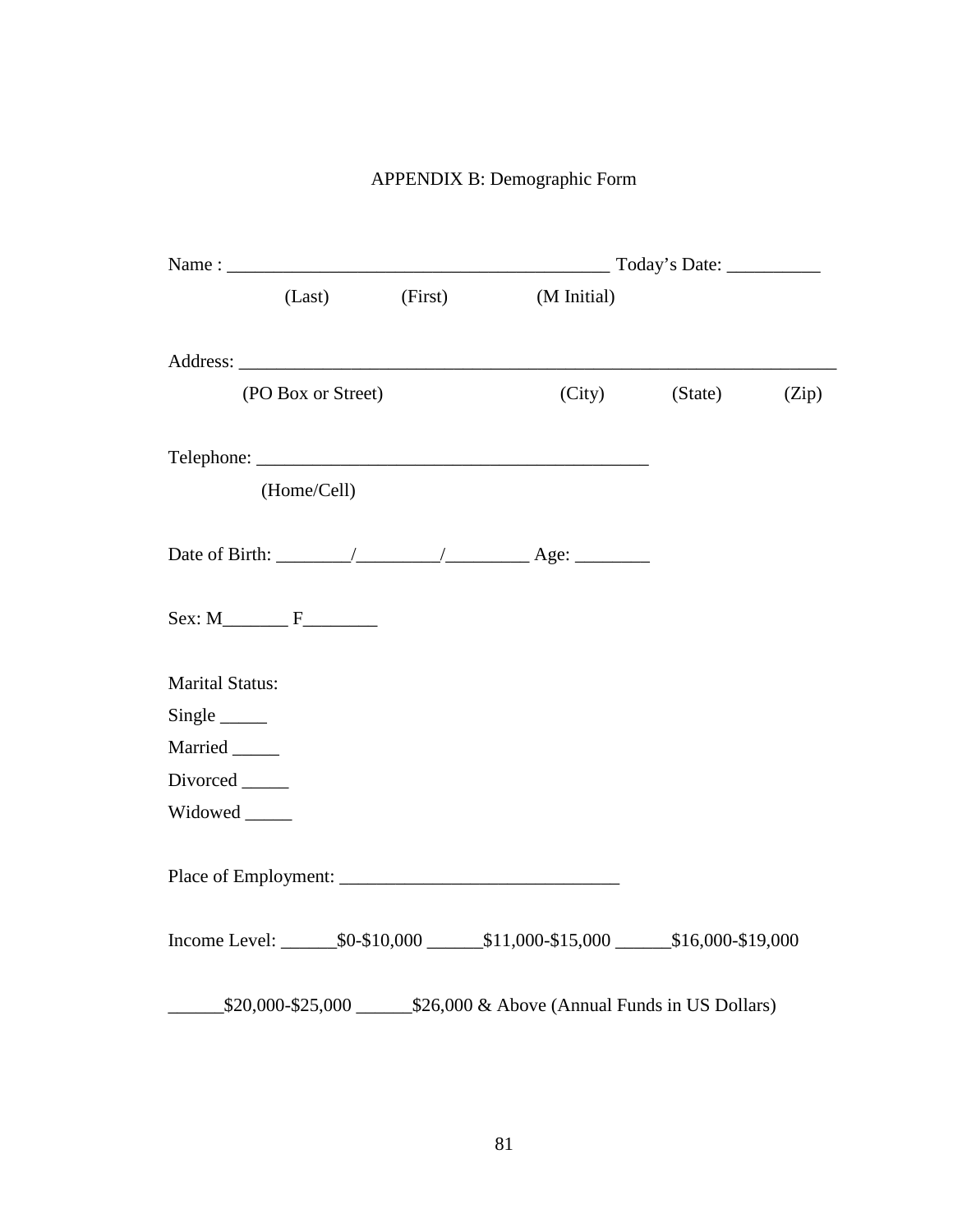| Race:                                                                     |
|---------------------------------------------------------------------------|
| African American                                                          |
| Asian $\frac{1}{\sqrt{1-\frac{1}{2}}\cdot\frac{1}{\sqrt{1-\frac{1}{2}}}}$ |
| Latino $\_\_\_\_\_\_\$                                                    |
| Native American                                                           |
| White $\_\_$                                                              |
| Other $\_\_$                                                              |
|                                                                           |
| <b>Education Level:</b>                                                   |
| Freshman                                                                  |
| Sophomore                                                                 |
| Junior <sub>______</sub>                                                  |
| Senior <sub>_____</sub>                                                   |
| Medical Insurance Coverage: Yes _____ No _____                            |
|                                                                           |
|                                                                           |
|                                                                           |
|                                                                           |
|                                                                           |
|                                                                           |
| How often do you attend chapel on Wednesday?                              |
|                                                                           |
|                                                                           |
| How often do you attend chapel on Friday?                                 |
|                                                                           |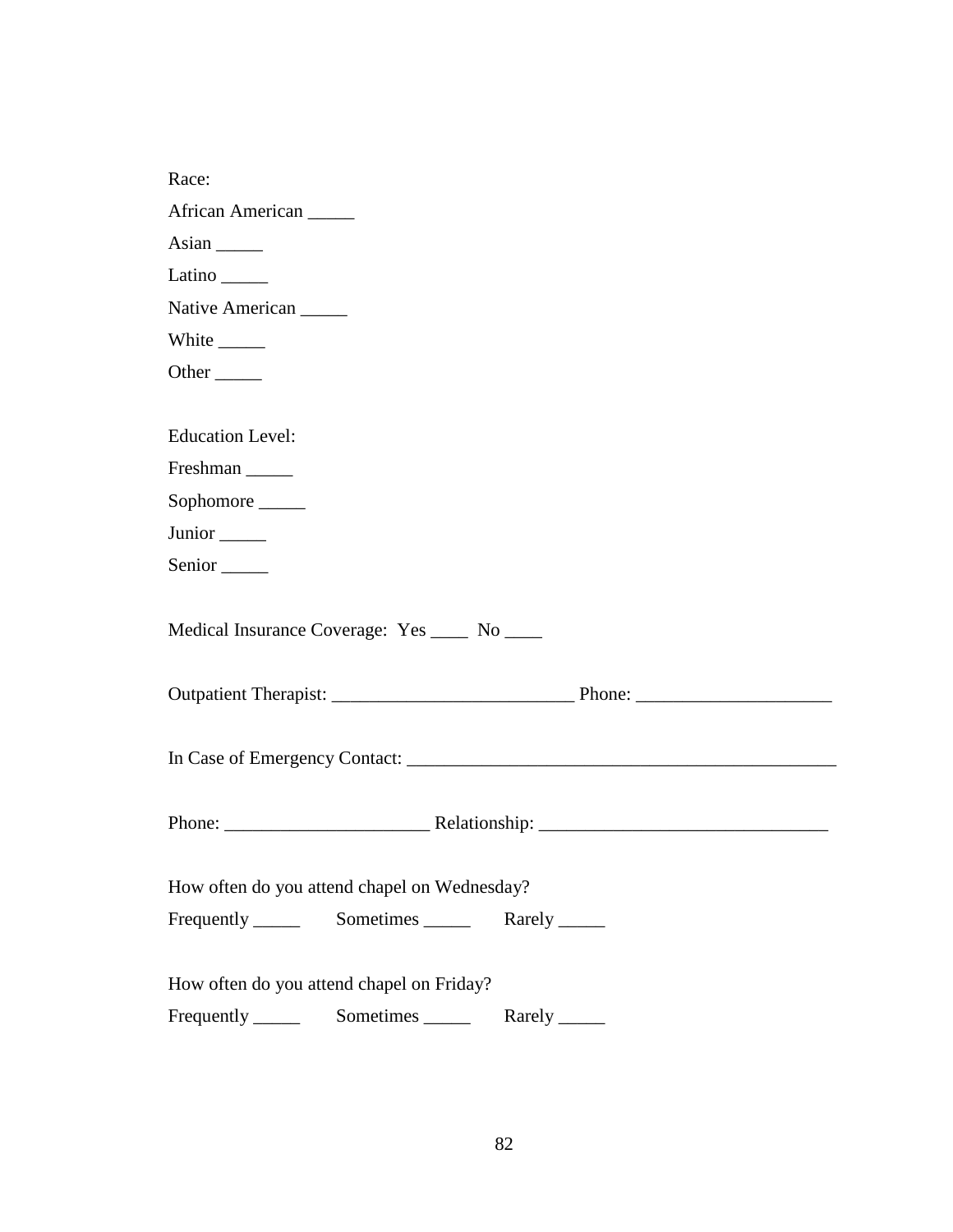Are you currently a Spiritual Life Leader?

Yes \_\_\_\_\_ No \_\_\_\_\_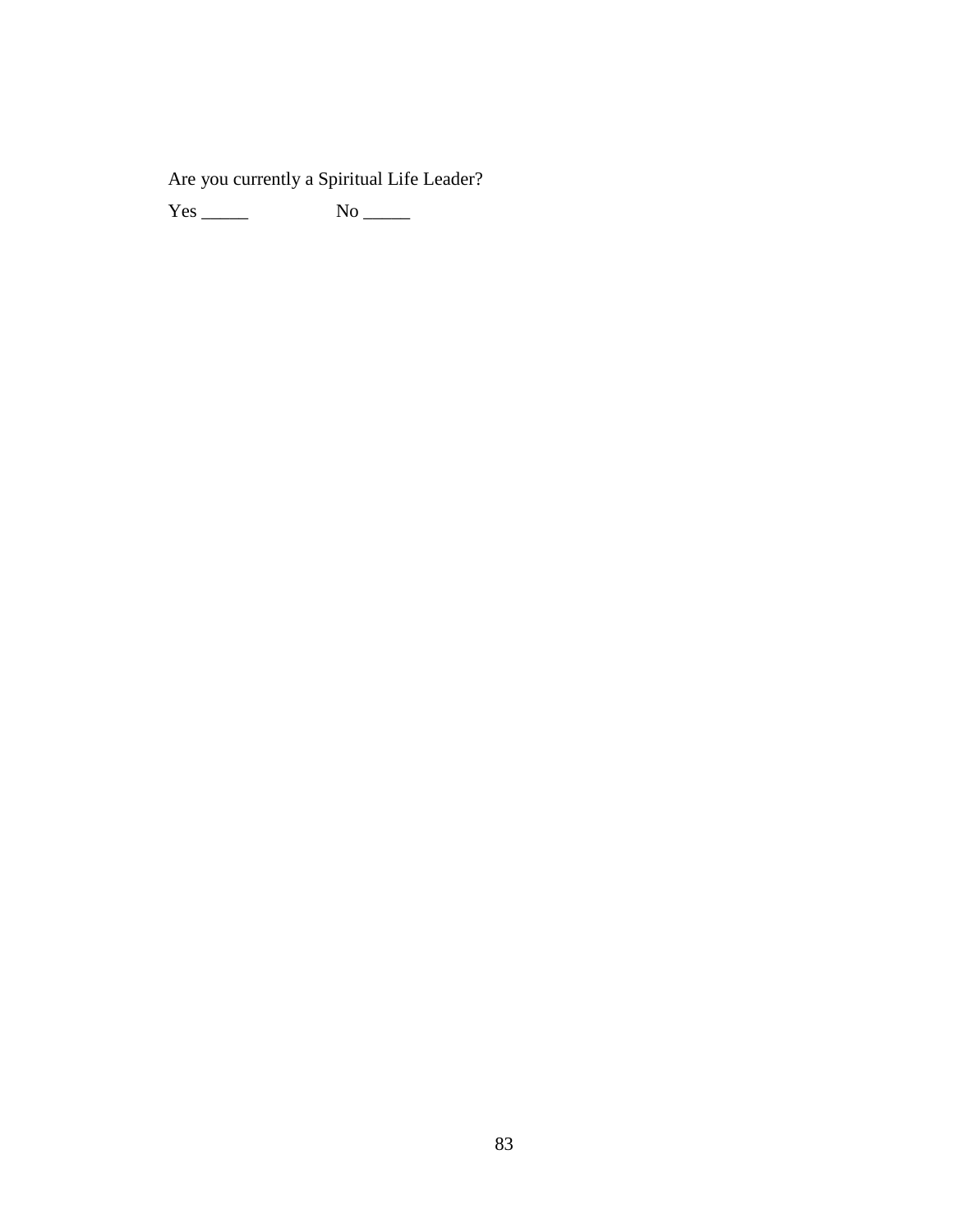# APPENDIX C: Research Consent Form

Title of Study: God Image Group: An efficacy study.

Purpose of Study: The purpose of the research is to study how group therapy affects your God Image, or emotional experience of God, as measured by pre-group and post-group assessments, mentioned below.

Procedure to be followed in the study: You will be asked to complete five assessments after your screening interview. After that, you will be asked to participate in nine 55 minute sessions of the God Image/Spiritual Life Group. The sessions will be audio taped to assess the co-leaders maintenance and adherence to the manualized sessions. Following the closing of the 9<sup>th</sup> session, you will be asked to complete five assessments.

Participation requirements: Participants must be 18 years or older, a current student at Free Will Baptist Bible College, and within the Christian tradition.

Anonymity of participants and confidentiality of the results: The results of the study will be kept strictly confidential. The session content and results of the study will only be released to individuals working on the project.

Discomforts and risks from participation in the study: While participants in this research may benefit by participating in group therapy and receiving God Image intervention techniques, there are several risks that need to be taken into account. Group therapy can provide only limited confidentiality. Due to the personal nature of topics discussed during group therapy, anxiety or other negative affective states may result. If these symptoms do occur, then we will address them in the group therapy setting and/or potentially refer you to individual therapy and/or a medication consultation.

Expected benefits: Participants in this research will benefit by receiving support from group therapy in regards to God Image work.

Freedom to withdraw: You are free to withdraw from participation in the group at any time without penalty.

Compensation: Participants will not be compensated monetarily.

Use of research data: The collection of results from this research may be used for scientific or educational purposes. The data may be presented at scientific meetings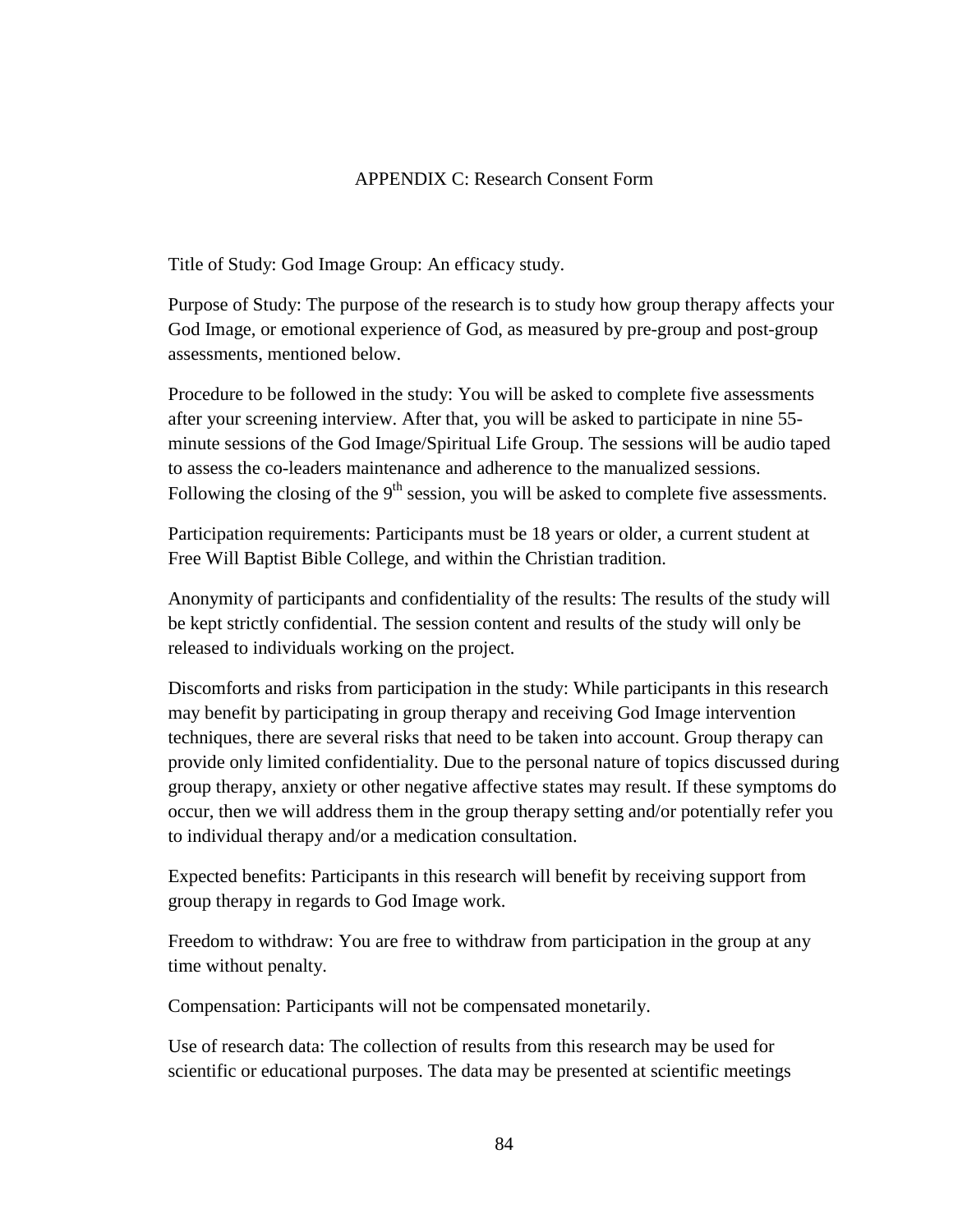and/or published and republished in professional journals or books, or used for any other purposes, which Free Will Baptist Bible College and Liberty University considers proper in the interest of education, knowledge, or research. In all instances, your individual identity will be protected.

Approval of research: This research project has been approved by the Institutional Review Board (IRB) at Liberty University and Free Will Baptist Bible College. You may contact the Liberty IRB at irb@liberty.edu with any concerns.

Participant's Permission:

- 1. I have read and understand the above description of this study. I have had an opportunity to ask questions and have had them all answered. I hereby acknowledge the above and give my voluntary consent for participation in this study.
- 2. I also understand that if I participate, I may withdraw at anytime without penalty.
- 3. I also understand that I must be 18 years or older in order to participate in this study.
- 4. I understand that I can receive a copy of the results by emailing Ms. Jacqueline Rasar at jrasar@fwbbc.edu or jdrasar@liberty.edu
- 5. I understand that should I have any questions about this research I should contact Ms. Jacqueline Rasar.

| Participant's Signature: |  |
|--------------------------|--|
|--------------------------|--|

| Researcher's Signature: |  | Date: |
|-------------------------|--|-------|
|-------------------------|--|-------|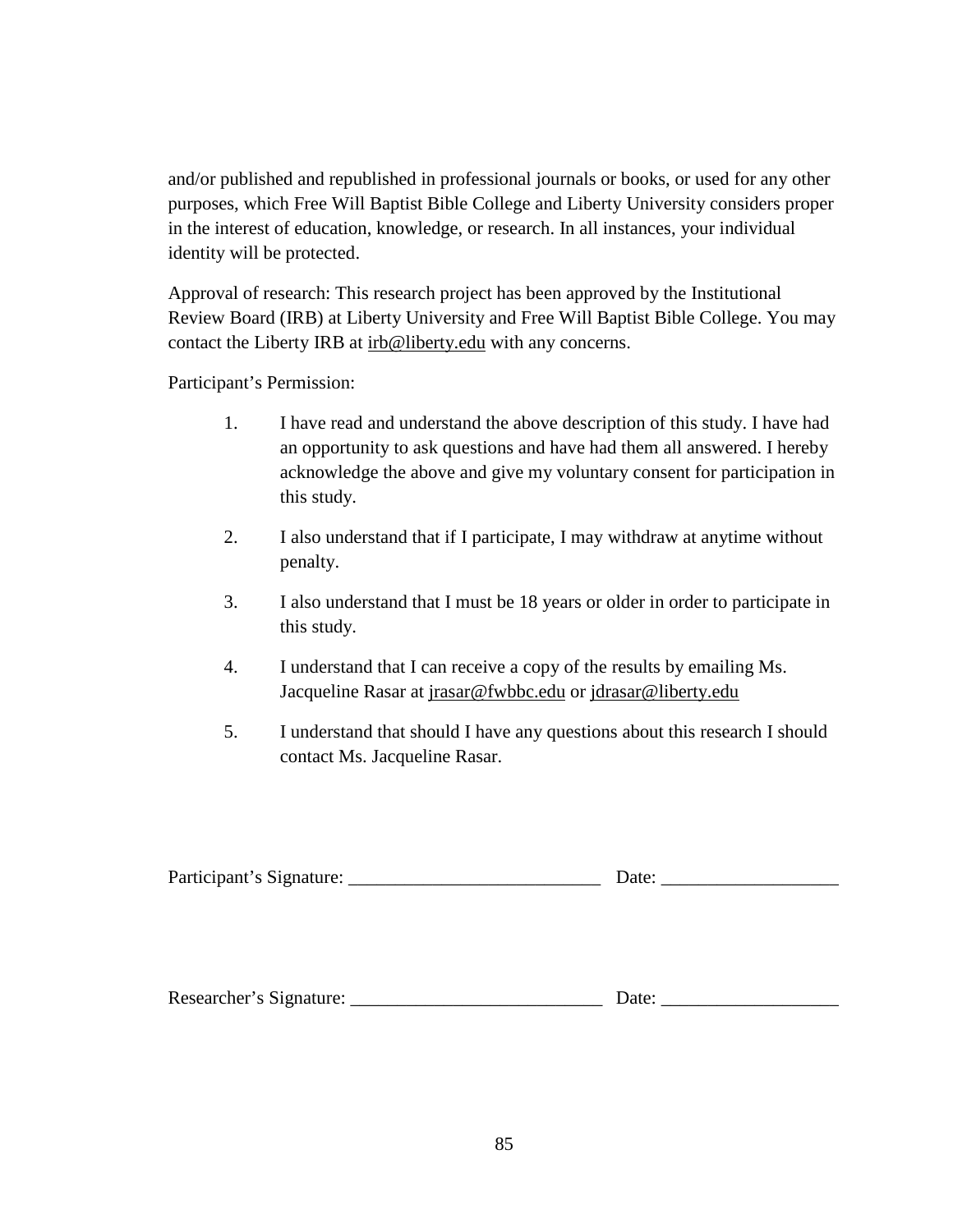#### APPENDIX D: The Attachment to God Inventory

The following statements concern how you feel about your relationship with God. We are interested in how you generally experience your relationship with God, not just in what is happening in that relationship currently. Respond to each statement by indicating how much you agree or disagree with it. Write the number in the space provided, using the following rating scale:

1 2 3 4 5 6 7

Disagree Strongly Neutral/Mixed Agree Strongly

- \_\_\_\_\_1. I worry a lot about my relationship with God.
- \_\_\_\_\_2. I just don't feel a deep need to be close to God.
- \_\_\_\_\_3. If I can't see God working in my life, I get upset or angry.
- \_\_\_\_\_4. I am totally dependent upon God for everything in my life. (R)
- \_\_\_\_\_5. I am jealous at how God seems to care more for others than for me.
- \_\_\_\_\_6. It is uncommon for me to cry when sharing with God.
- \_\_\_\_\_7. Sometimes I feel that God loves others more than me.
- \_\_\_\_\_8. My experiences with God are very intimate and emotional. (R)
- \_\_\_\_\_9. I am jealous at how close some people are to God.
- \_\_\_\_\_10. I prefer not to depend too much on God.
- 11. I often worry about whether God is pleased with me.
- \_\_\_\_\_12. I am uncomfortable being emotional in my communication with God.
- 13. Even if I fail, I never question that God is pleased with me. (R)
- \_\_\_\_\_14. My prayers to God are often matter-of-fact and not very personal.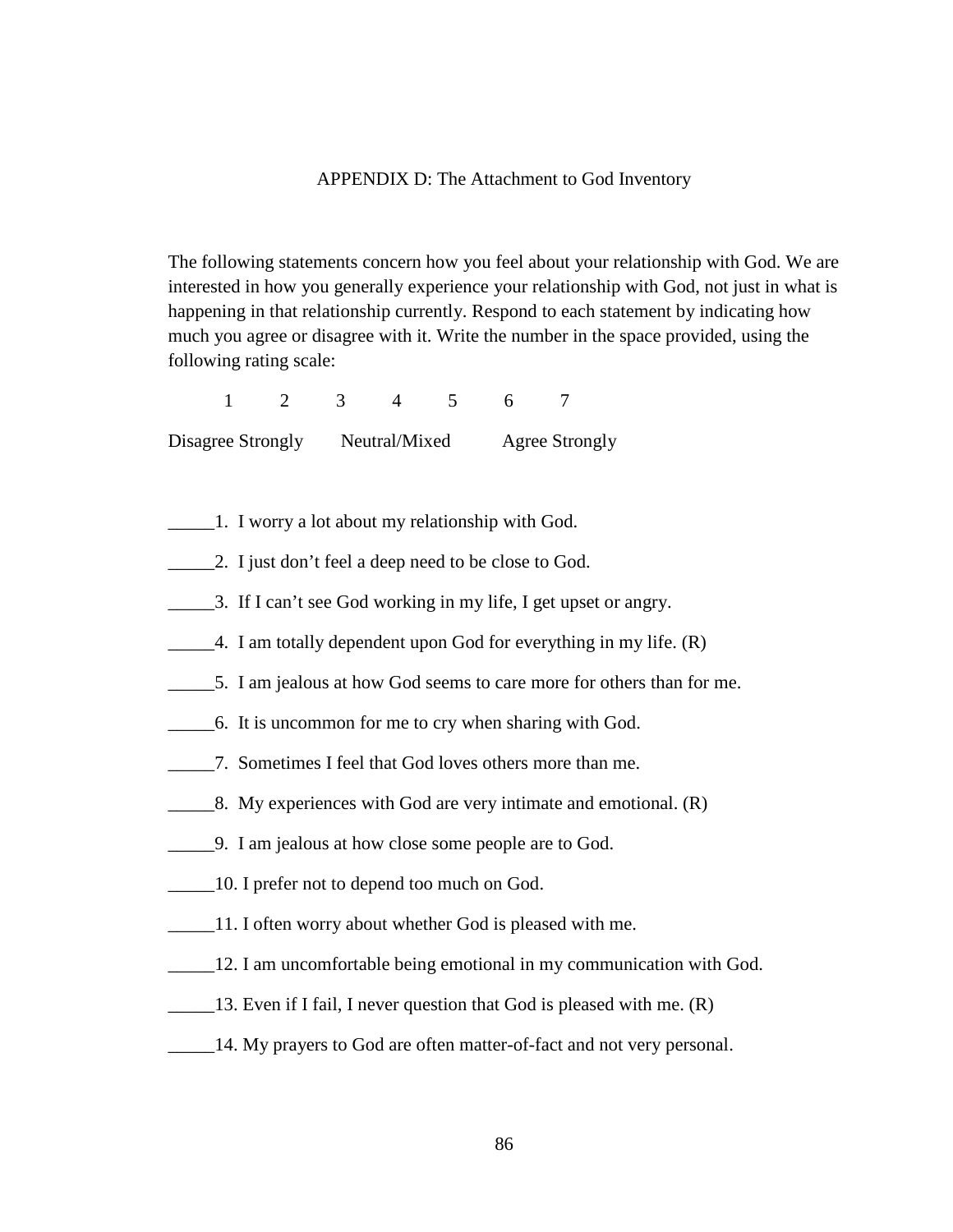- \_\_\_\_\_15. Almost daily I feel that my relationship with God goes back and forth from "hot" to "cold."
- \_\_\_\_\_16. I am uncomfortable with emotional displays of affection to God.
- \_\_\_\_\_17. I fear God does not accept me when I do wrong.
- 18. Without God I couldn't function at all. (R)
- \_\_\_\_\_19. I often feel angry with God for not responding to me when I want.
- \_\_\_\_\_20. I believe people should not depend on God for things they should do for themselves.
- 21. I crave reassurance from God that God loves me.
- 22. Daily I discuss all of my problems and concerns with God. (R)
- 23. I am jealous when others feel God's presence when I cannot.
- 24. I am uncomfortable allowing God to control every aspect of my life.
- \_\_\_\_\_25. I worry a lot about damaging my relationship with God.
- 26. My prayers to God are very emotional. (R)
- 27. I get upset when I feel God helps others, but forgets about me.
- 28. I let God make most of the decisions in my life. (R)

Scoring:

Avoidance = sum of even numbered items

Anxiety – sum of odd numbered items

Items 4, 8, 13, 18, 22, 26, and 28 are reverse scored

Avoidance Score: \_\_\_\_\_\_\_

Anxiety Score: \_\_\_\_\_\_\_\_\_\_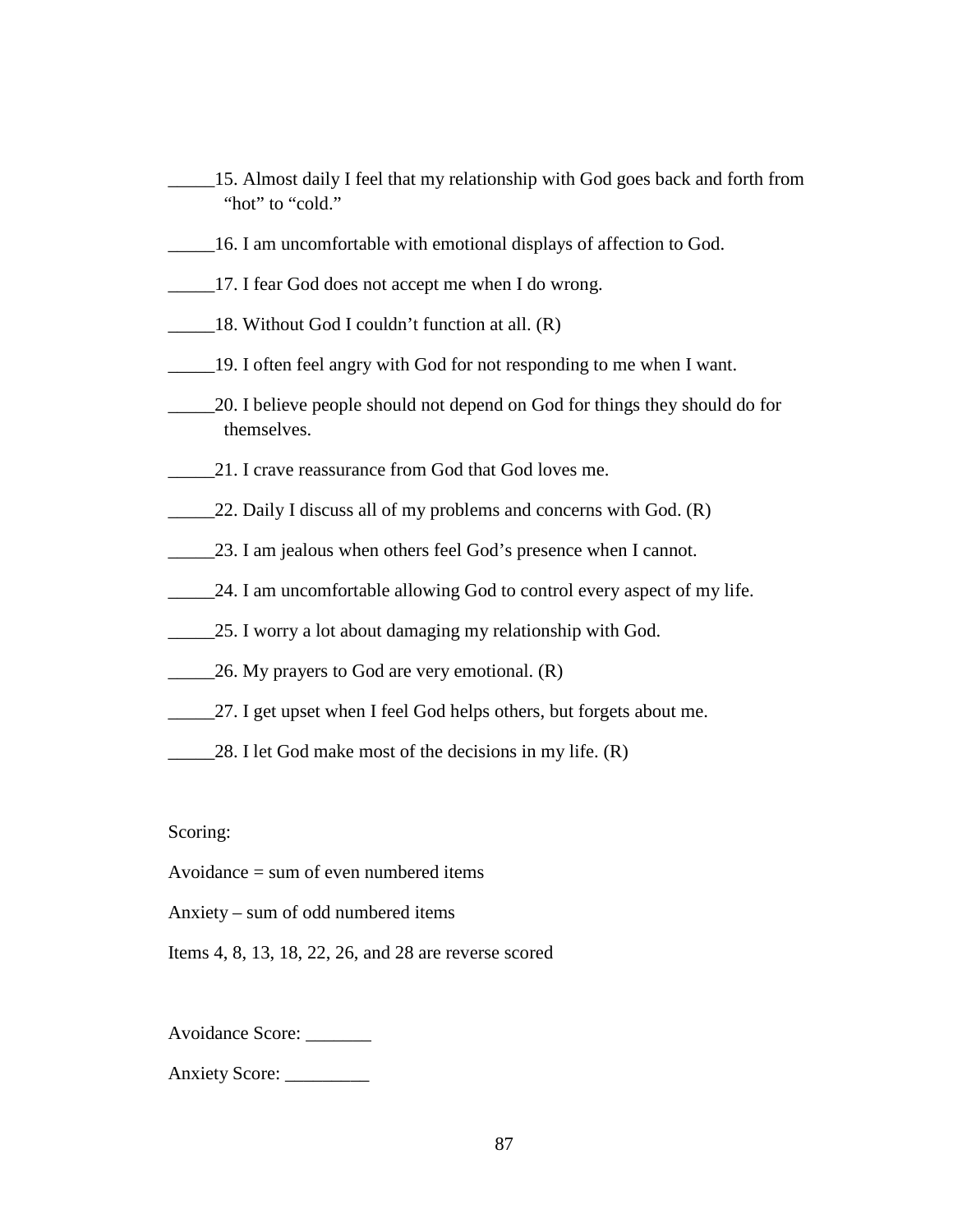## APPENDIX E: God Image Scales

You are being asked to complete an instrument to help gain an understanding of your image of God. There are no right or wrong answers. We just want to know how you honestly feel. Your answers will be completely confidential. Please respond to each statement by circling the response that comes closest to describing your feeling:

SA, for Strongly Agree, if the statement is a particularly good way of describing how you feel about God.

A, for Agree, if the statement just adequately describes your feelings about God. D, for Disagree, if the statement does not adequately describe your feelings about God. SD, for Strongly Disagree, if the statement is a particularly bad way of describing your feelings about God.

| When I obey God's rules, God makes good             | <b>SA</b> | A            | D | <b>SD</b> |
|-----------------------------------------------------|-----------|--------------|---|-----------|
| things happen for me.                               |           |              |   |           |
| I imagine God to be rather formal, almost           | <b>SA</b> | $\mathsf{A}$ | D | <b>SD</b> |
| standoffish. *                                      |           |              |   |           |
| I am sometimes anxious about whether                | <b>SA</b> | $\mathsf{A}$ | D | <b>SD</b> |
| God still loves me. *                               |           |              |   |           |
| Asking God for help rarely does me any<br>good. $*$ | <b>SA</b> | A            | D | <b>SD</b> |
| I am confident of God's love for me.                | <b>SA</b> | $\mathbf{A}$ | D | <b>SD</b> |
|                                                     |           |              |   |           |
| God does not answer when I call. *                  | <b>SA</b> | $\mathbf{A}$ | D | <b>SD</b> |
|                                                     |           |              |   |           |
| I know I'm not perfect, but God loves me            | <b>SA</b> | $\mathsf{A}$ | D | <b>SD</b> |
| anyway.                                             |           |              |   |           |
| The voice of God tells me what to do.               | <b>SA</b> | A            | D | <b>SD</b> |
|                                                     |           |              |   |           |
| I have sometimes felt that I have                   | <b>SA</b> | $\mathbf{A}$ | D | <b>SD</b> |
| committed the unforgiveable sin. *                  |           |              |   |           |
| Even when I mess up, I know God will                | <b>SA</b> | A            | D | <b>SD</b> |
| straighten them out.                                |           |              |   |           |
| God never challenges me. *                          | <b>SA</b> | A            | D | <b>SD</b> |
|                                                     |           |              |   |           |
| Thinking too much could endanger my                 | <b>SA</b> | $\mathbf{A}$ | D | <b>SD</b> |
| faith. *                                            |           |              |   |           |
| I think of God as more compassionate than           | <b>SA</b> | A            | D | <b>SD</b> |
| demanding.                                          |           |              |   |           |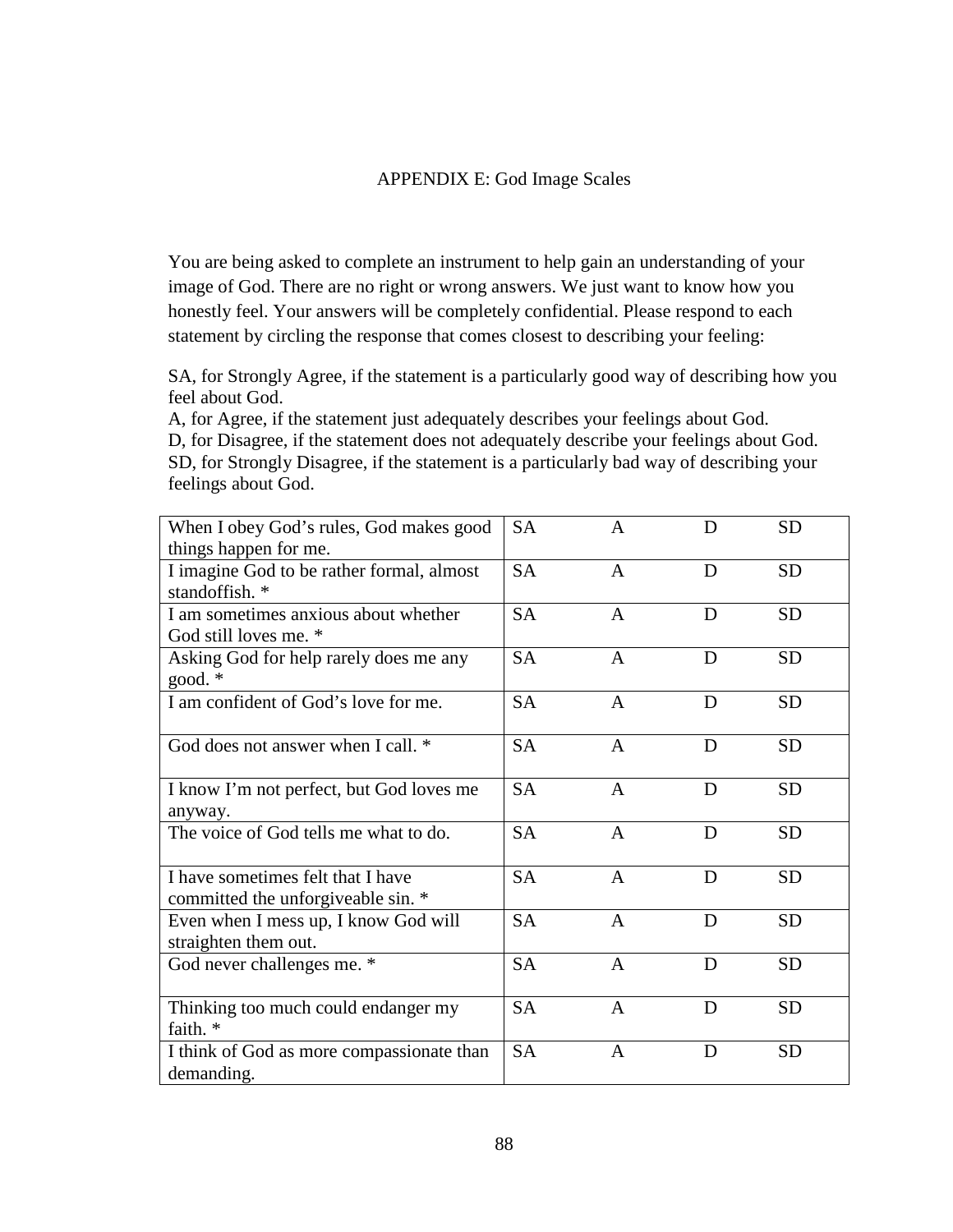| I get what I pray for.                                                | <b>SA</b> | A              | D | <b>SD</b> |
|-----------------------------------------------------------------------|-----------|----------------|---|-----------|
| I can feel God deep inside of me.                                     | <b>SA</b> | $\overline{A}$ | D | <b>SD</b> |
| God's love for me has no strings attached.                            | <b>SA</b> | $\mathbf{A}$   | D | <b>SD</b> |
| God doesn't feel very personal to me. *                               | <b>SA</b> | A              | D | <b>SD</b> |
| No matter how hard I pray, it doesn't do<br>me any good. *            | <b>SA</b> | $\mathbf{A}$   | D | <b>SD</b> |
| Even when I do bad things, I know God<br>still loves me.              | <b>SA</b> | $\mathbf{A}$   | D | <b>SD</b> |
| I can talk to God on an intimate basis.                               | <b>SA</b> | $\overline{A}$ | D | <b>SD</b> |
| What happens in my life is largely a result<br>of decisions I make. * | <b>SA</b> | A              | D | <b>SD</b> |
| I think God even loves atheists.                                      | <b>SA</b> | $\mathbf{A}$   | D | <b>SD</b> |
| God nurtures me.                                                      | <b>SA</b> | $\overline{A}$ | D | <b>SD</b> |
| I get no feeling of closeness to God, even<br>in prayer. *            | <b>SA</b> | $\mathbf{A}$   | D | <b>SD</b> |
| God loves me only when I perform<br>perfectly. *                      | <b>SA</b> | $\overline{A}$ | D | <b>SD</b> |
| God loves me regardless.                                              | <b>SA</b> | $\mathbf{A}$   | D | <b>SD</b> |
| God takes pleasure in my achievements.                                | <b>SA</b> | $\mathbf{A}$   | D | <b>SD</b> |
| I can't imagine anyone God couldn't love.                             | <b>SA</b> | $\overline{A}$ | D | <b>SD</b> |
| God keeps asking me to try harder.                                    | <b>SA</b> | $\mathbf{A}$   | D | <b>SD</b> |
| God is always there for me.                                           | <b>SA</b> | $\mathbf{A}$   | D | <b>SD</b> |
| I get no help from God even if I pray for it.                         | <b>SA</b> | A              | D | <b>SD</b> |
| Being close to God and being active in the<br>world don't mix. *      | <b>SA</b> | $\mathbf{A}$   | D | <b>SD</b> |
| God can easily be provoked by<br>disobedience.*                       | <b>SA</b> | $\mathbf{A}$   | D | <b>SD</b> |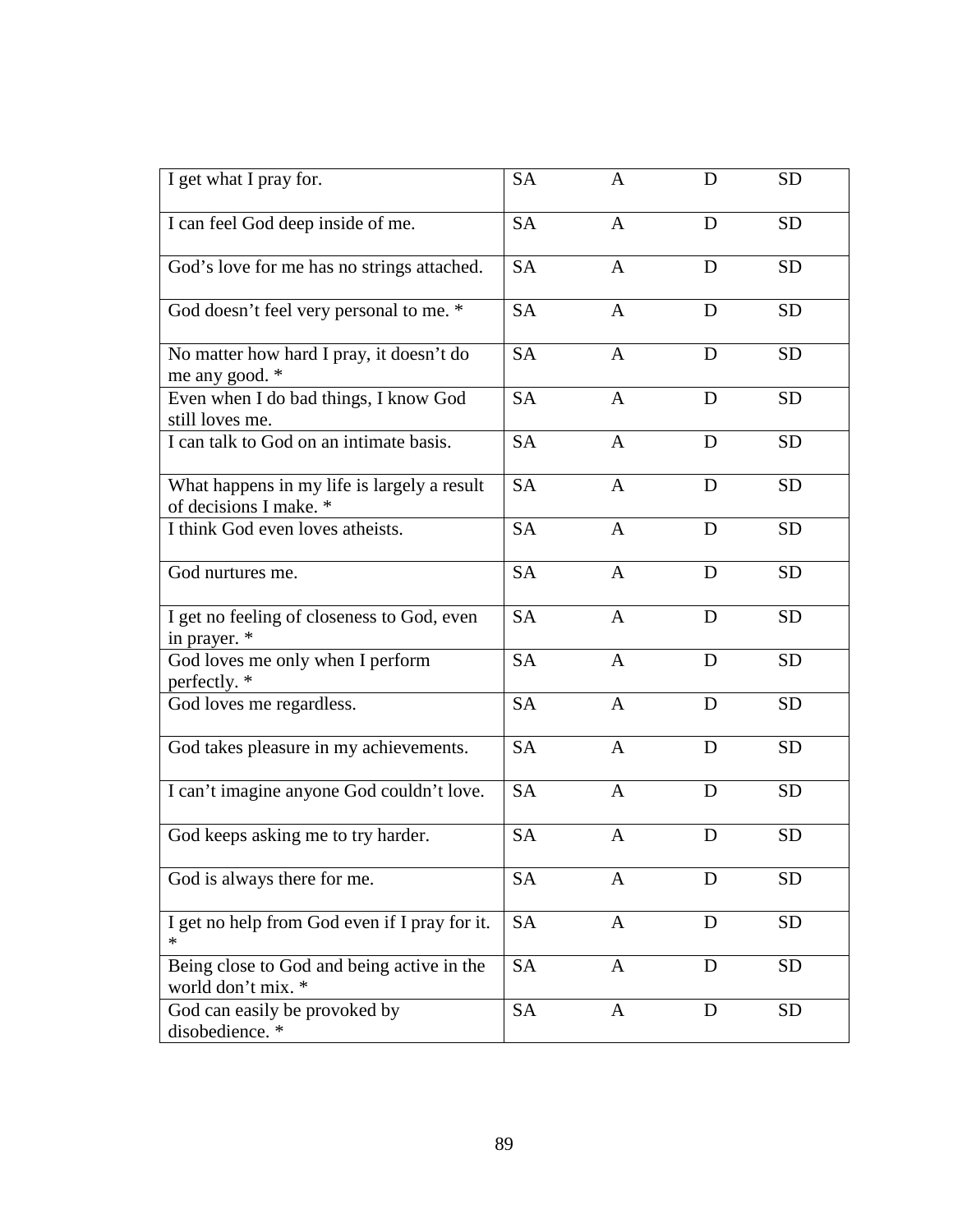| I often worry about whether God can love                             | <b>SA</b> | A            | D | <b>SD</b> |
|----------------------------------------------------------------------|-----------|--------------|---|-----------|
| me. *                                                                |           |              |   |           |
| God is in control of my life.                                        | <b>SA</b> | $\mathbf{A}$ | D | <b>SD</b> |
| God want me to achieve all I can in life.                            | <b>SA</b> | A            | D | <b>SD</b> |
| I am a very powerful person because of<br>God.                       | <b>SA</b> | $\mathbf{A}$ | D | <b>SD</b> |
| God will always provide for me.                                      | <b>SA</b> | $\mathbf{A}$ | D | <b>SD</b> |
| I think God mostly leaves people free. *                             | <b>SA</b> | $\mathbf{A}$ | D | <b>SD</b> |
| If God listens to prayers, you couldn't<br>prove it by me. *         | <b>SA</b> | $\mathbf{A}$ | D | <b>SD</b> |
| God is looking for a chance to get even<br>with me. *                | <b>SA</b> | $\mathbf{A}$ | D | <b>SD</b> |
| God's mercy is for everyone.                                         | <b>SA</b> | $\mathbf{A}$ | D | <b>SD</b> |
| God's love for me is unconditional.                                  | <b>SA</b> | $\mathbf{A}$ | D | <b>SD</b> |
| I know what to do to get God to listen to<br>me.                     | <b>SA</b> | A            | D | <b>SD</b> |
| God asks me to keep growing as a person.                             | <b>SA</b> | $\mathbf{A}$ | D | <b>SD</b> |
| I think God only loves certain people.*                              | <b>SA</b> | $\mathbf{A}$ | D | <b>SD</b> |
| God almost always answers my prayers.                                | <b>SA</b> | $\mathbf{A}$ | D | <b>SD</b> |
| God doesn't want me to ask too many<br>questions. *                  | <b>SA</b> | $\mathbf{A}$ | D | <b>SD</b> |
| God does not do much to determine the<br>outcome of my life. *       | <b>SA</b> | A            | D | <b>SD</b> |
| God lets the world run by its own laws. *                            | <b>SA</b> | A            | D | <b>SD</b> |
| Even if my beliefs about God were wrong,<br>God would still love me. | <b>SA</b> | $\mathbf{A}$ | D | <b>SD</b> |
| I am not good enough for God to love. *                              | <b>SA</b> | $\mathbf{A}$ | D | <b>SD</b> |
| God's compassion knows no religious<br>boundaries.                   | <b>SA</b> | $\mathbf{A}$ | D | <b>SD</b> |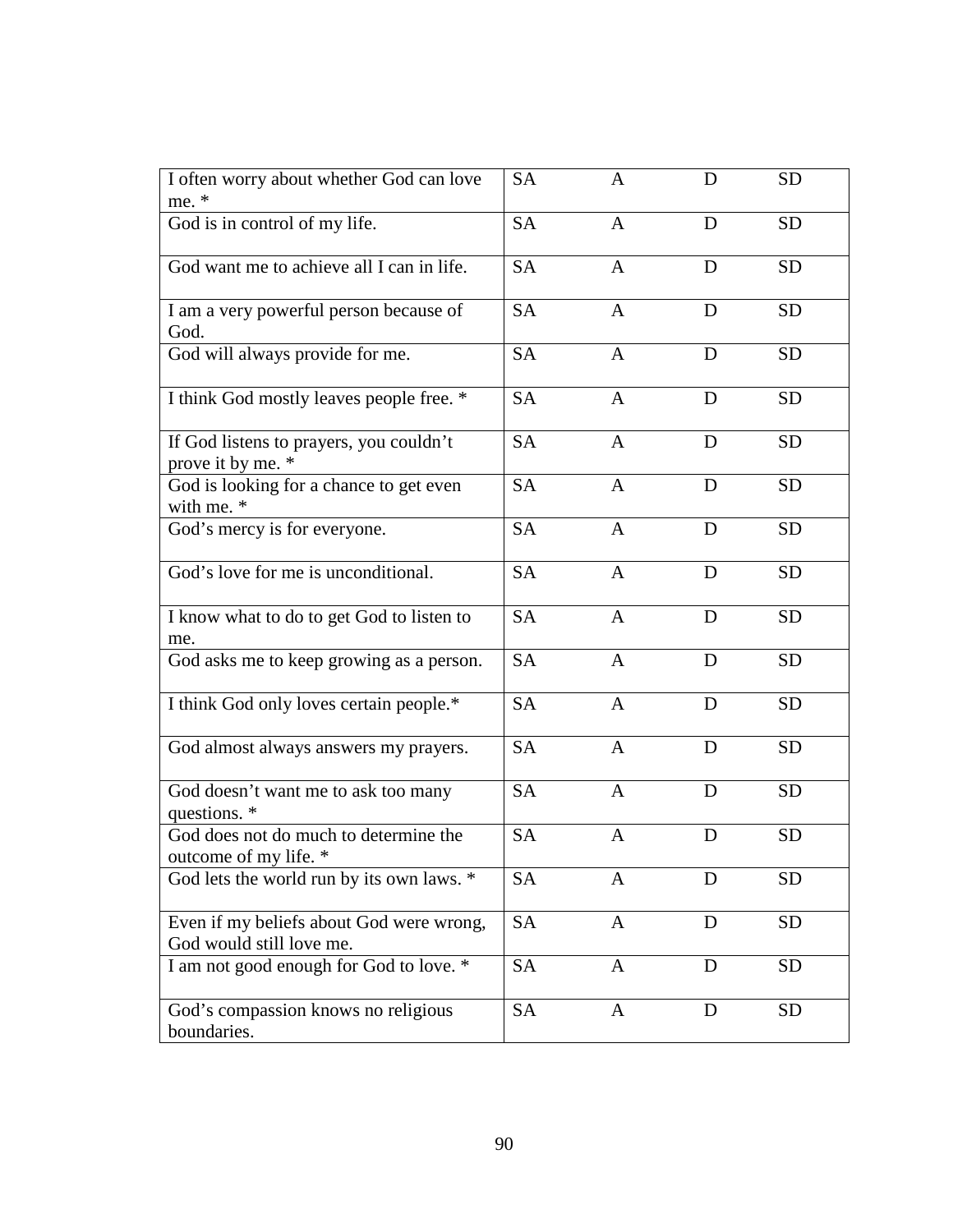| I sometimes feel cradled in God's arms.                                   | <b>SA</b> | $\mathbf{A}$   | D | <b>SD</b> |
|---------------------------------------------------------------------------|-----------|----------------|---|-----------|
| God has never asked me to do hard things.                                 | <b>SA</b> | $\mathbf{A}$   | D | <b>SD</b> |
| Running the world is more important to<br>God than caring about people. * | <b>SA</b> | A              | D | <b>SD</b> |
| I often feel that I am in the hands of God.                               | <b>SA</b> | $\mathbf{A}$   | D | <b>SD</b> |
| I don't think my faith gives me any special<br>influence with God. *      | <b>SA</b> | $\mathbf{A}$   | D | <b>SD</b> |
| Mostly, I have to provide for myself. *                                   | <b>SA</b> | $\mathbf{A}$   | D | <b>SD</b> |
| I am particularly drawn to the image of<br>God as a shepherd.             | <b>SA</b> | $\mathbf{A}$   | D | <b>SD</b> |
| God feels distant to me. *                                                | <b>SA</b> | $\mathbf{A}$   | D | <b>SD</b> |
| I think human achievements are a delight to<br>God.                       | <b>SA</b> | $\mathbf{A}$   | D | <b>SD</b> |
| I rarely feel that God is with me. *                                      | <b>SA</b> | $\overline{A}$ | D | <b>SD</b> |
| I feel warm inside when I pray.                                           | <b>SA</b> | $\mathbf{A}$   | D | <b>SD</b> |
| I am pretty much responsible for my own<br>life. *                        | <b>SA</b> | $\mathbf{A}$   | D | <b>SD</b> |
| God rarely ever seems to give me what I<br>ask for. *                     | <b>SA</b> | $\mathbf{A}$   | D | <b>SD</b> |
| I think God must enjoy getting even with<br>us when we deserve it. *      | <b>SA</b> | $\mathbf{A}$   | D | <b>SD</b> |
| God encourages me to go forward on the<br>journey of life.                | <b>SA</b> | $\mathbf{A}$   | D | <b>SD</b> |
| God sometimes intervenes at my request.                                   | <b>SA</b> | A              | D | <b>SD</b> |
| God never reaches out to me. *                                            | <b>SA</b> | A              | D | <b>SD</b> |
| God doesn't mind if I don't grow very<br>much. *                          | <b>SA</b> | $\mathbf{A}$   | D | <b>SD</b> |
| I sometimes think that not even God could<br>love me. *                   | <b>SA</b> | $\mathbf{A}$   | D | <b>SD</b> |

\*Reverse score.

Lawrence, R. T. (1997). Measuring the image of God: The God image inventory and the God image scales. Journal of Psychology and Theology, 25, 214-226.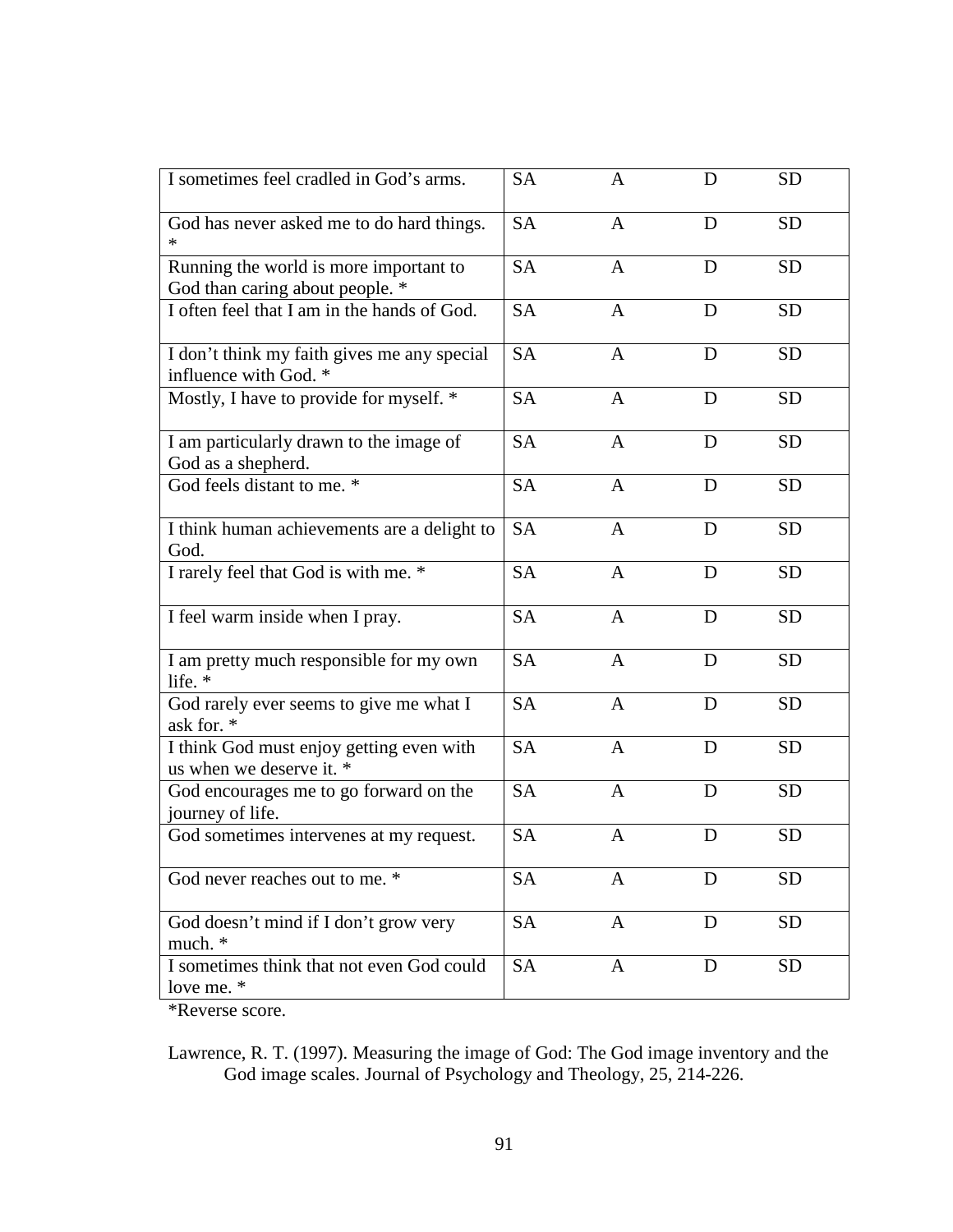APPENDIX F: Spiritual Assessment Inventory, Instability and Awareness Subscales

Please respond to each statement below by circling the number that best represents your experience in the box to the right of the statement. It is best to answer according to what really reflects your experience rather than what you think your experience should be. Give the answer that comes to mind first. Don't spend too much time thinking about an item. Give the best possible response to each statement even if it does not provide all the information you would like. Try your best to respond to all statements. Your answers will be completely confidential.

| Not At All True | Slightly True | Moderately<br>True | Substantially<br>True | Very True |
|-----------------|---------------|--------------------|-----------------------|-----------|

| I am afraid that God will give up on me.    | 1            | $\mathfrak{D}$ | 3 | 4                           | 5 |
|---------------------------------------------|--------------|----------------|---|-----------------------------|---|
| My emotional connection with God is         | $\mathbf{1}$ | $\overline{2}$ | 3 | $\overline{4}$              | 5 |
| unstable.                                   |              |                |   |                             |   |
| There are times when I feel that God is     | 1            | 2              | 3 | $\overline{A}$              | 5 |
| punishing me.                               |              |                |   |                             |   |
| I worry that I will be left out of God's    | $\mathbf{1}$ | 2              | 3 | $\overline{A}$              | 5 |
| plans.                                      |              |                |   |                             |   |
| When I sin, I tend to withdraw from God.    | 1            | 2              | 3 | 4                           | 5 |
| I am always in the mood to pray.            | 1            | $\overline{2}$ | 3 | $\overline{4}$              | 5 |
|                                             |              |                |   |                             |   |
| There are times when I feel that God is     | $\mathbf{1}$ | $\overline{2}$ | 3 | $\boldsymbol{\Delta}$       | 5 |
| angry at me.                                |              |                |   |                             |   |
| When I sin, I am afraid of what God will    | $\mathbf{1}$ | $\overline{2}$ | 3 | $\overline{4}$              | 5 |
| do to me.                                   |              |                |   |                             |   |
| When I feel God is not protecting me, I     | $\mathbf{1}$ | $\overline{2}$ | 3 | 4                           | 5 |
| tend to feel worthless.                     |              |                |   |                             |   |
| I have a sense of how God is working in     | 1            | 2              | 3 | $\overline{A}$              | 5 |
| my life.                                    |              |                |   |                             |   |
| God's presence feels very real to me.       | 1            | $\mathfrak{2}$ | 3 | $\boldsymbol{\vartriangle}$ | 5 |
|                                             |              |                |   |                             |   |
| Listening to God is an essential part of my | 1            | $\overline{2}$ | 3 | 4                           | 5 |
| life.                                       |              |                |   |                             |   |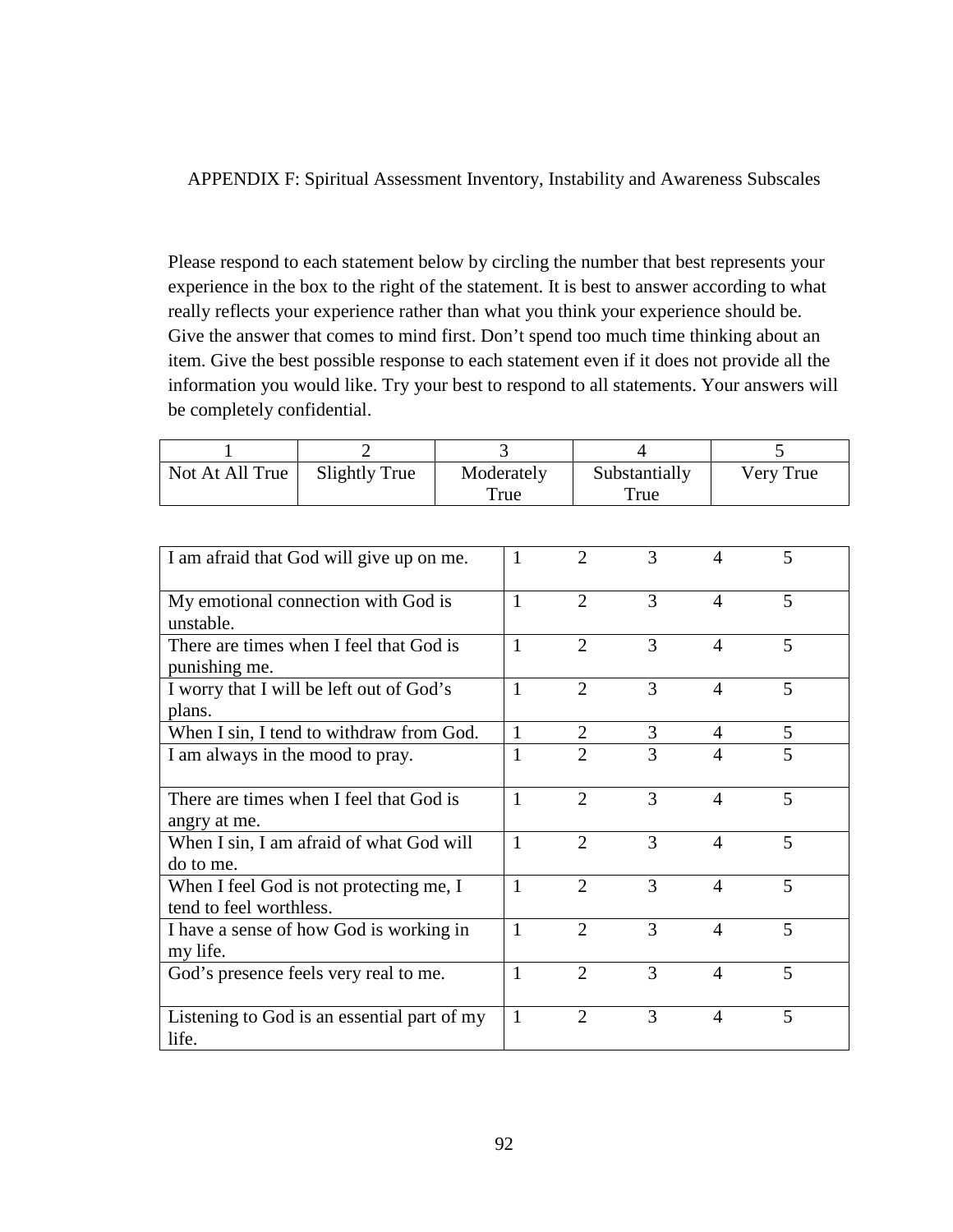| I am aware of God prompting me to do       | 1            | $\overline{2}$ | $\overline{3}$ | 4              | 5              |
|--------------------------------------------|--------------|----------------|----------------|----------------|----------------|
| things.                                    |              |                |                |                |                |
| My experiences of God's responses to me    | $\mathbf{1}$ | $\overline{2}$ | 3              | $\overline{4}$ | 5              |
| impact me greatly.                         |              |                |                |                |                |
|                                            |              |                |                |                |                |
| I am aware of God's presence in my         | $\mathbf{1}$ | $\overline{2}$ | 3              | $\overline{4}$ | 5              |
| interactions with other people.            |              |                |                |                |                |
| I am aware of God responding to me in a    | $\mathbf{1}$ | $\overline{2}$ | $\overline{3}$ | $\overline{4}$ | 5              |
| variety of ways.                           |              |                |                |                |                |
| I am aware of God attending to me in times | $\mathbf{1}$ | $\overline{2}$ | 3              | $\overline{4}$ | 5              |
| of need.                                   |              |                |                |                |                |
| I am aware of God telling me to do         | $\mathbf{1}$ | $\overline{2}$ | $\overline{3}$ | $\overline{4}$ | 5              |
| something.                                 |              |                |                |                |                |
| My experiences of God's presence impacts   | $\mathbf{1}$ | $\overline{2}$ | 3              | $\overline{4}$ | 5              |
| me greatly.                                |              |                |                |                |                |
| I have a sense of the direction in which   | $\mathbf{1}$ | $\overline{2}$ | 3              | $\overline{4}$ | 5              |
| God is guiding me.                         |              |                |                |                |                |
| I am aware of God communicating to me in   | $\mathbf{1}$ | $\overline{2}$ | 3              | $\overline{4}$ | 5              |
| a variety of ways.                         |              |                |                |                |                |
| I am aware of God's presence in times of   | $\mathbf{1}$ | $\overline{2}$ | 3              | $\overline{4}$ | 5              |
| need.                                      |              |                |                |                |                |
| From day to day, I sense God being with    | $\mathbf{1}$ | $\overline{2}$ | 3              | $\overline{4}$ | 5              |
| me.                                        |              |                |                |                |                |
| I have a sense of God communicating        | $\mathbf{1}$ | $\overline{2}$ | 3              | 4              | 5              |
| guidance to me.                            |              |                |                |                |                |
| I experience an awareness of God speaking  | $\mathbf{1}$ | $\overline{2}$ | 3              | $\overline{4}$ | 5              |
| to me personally.                          |              |                |                |                |                |
| I have a strong impression of God's        | $\mathbf{1}$ | $\overline{2}$ | 3              | $\overline{4}$ | 5              |
| presence.                                  |              |                |                |                |                |
| I am aware of God being very near to me.   | $\mathbf{1}$ | $\mathbf{2}$   | $\mathfrak{Z}$ | $\overline{4}$ | 5              |
| When I consult God about decisions in my   | $\mathbf{1}$ | $\overline{2}$ | $\overline{3}$ | 4              | $\overline{5}$ |
| life, I am aware to my prayers of his      |              |                |                |                |                |
| direction and help.                        |              |                |                |                |                |

Hall, T. W., & Edwards, K. J. (2002). The spiritual assessment inventory: A theistic model and measure for assessing spiritual development. Journal for the Scientific Study of Religion, 41, 341-357.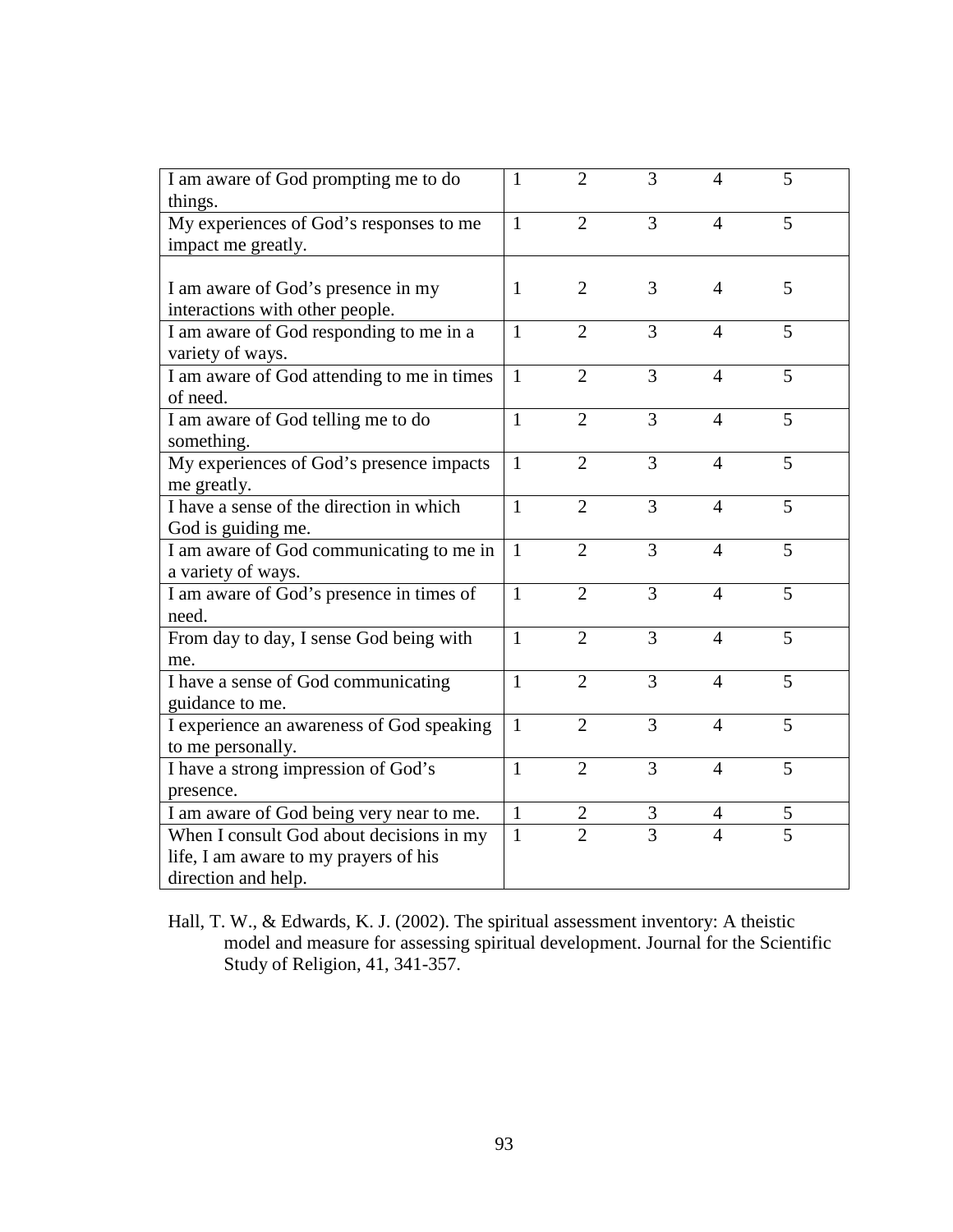# APPENDIX G: Brief Measure of Religious Coping

Directions: Think of a recent struggle in your life. How much did you use the following activities in coping? Carefully read each item below and circle the item that best describes your experience.

0-not at all

1-Somewhat

2-Quite a bit

3-A great deal

| 1. I looked for a stronger connection<br>with God.                                  | $\Omega$ |   |                             | 3 |  |
|-------------------------------------------------------------------------------------|----------|---|-----------------------------|---|--|
| 2. I sought God's love and care.                                                    | $\Omega$ |   | $\overline{2}$              | 3 |  |
| 3. I sought help from God in letting go<br>of my anger.                             | $\Omega$ |   | $\overline{2}$              | 3 |  |
| 4. I tried to put my plans in action<br>together with God.                          | $\theta$ |   | $\overline{2}$              | 3 |  |
| 5. I tried to see how God might be<br>trying to strengthen me in this<br>situation. | $\Omega$ |   | $\overline{2}$              | 3 |  |
| 6. I asked forgiveness from my sins.                                                | $\Omega$ | 1 | $\overline{2}$              | 3 |  |
| 7. I focused on my religion to stop<br>worrying about my problems.                  | $\Omega$ |   | $\mathcal{D}_{\mathcal{L}}$ | 3 |  |
| 8. I wondered whether God had<br>abandoned me.                                      | $\theta$ | 1 | $\overline{2}$              | 3 |  |
| 9. I felt punished by God for my lack<br>of devotion.                               | $\Omega$ | 1 | $\mathfrak{D}$              | 3 |  |
| 10. I wondered what I did for God to<br>punish me.                                  | $\theta$ | 1 | $\overline{2}$              | 3 |  |
| 11. I questioned God's love for me.                                                 | $\Omega$ |   | $\overline{2}$              | 3 |  |
| 12. I wondered whether my church had<br>abandoned me.                               | $\Omega$ |   | $\overline{2}$              | 3 |  |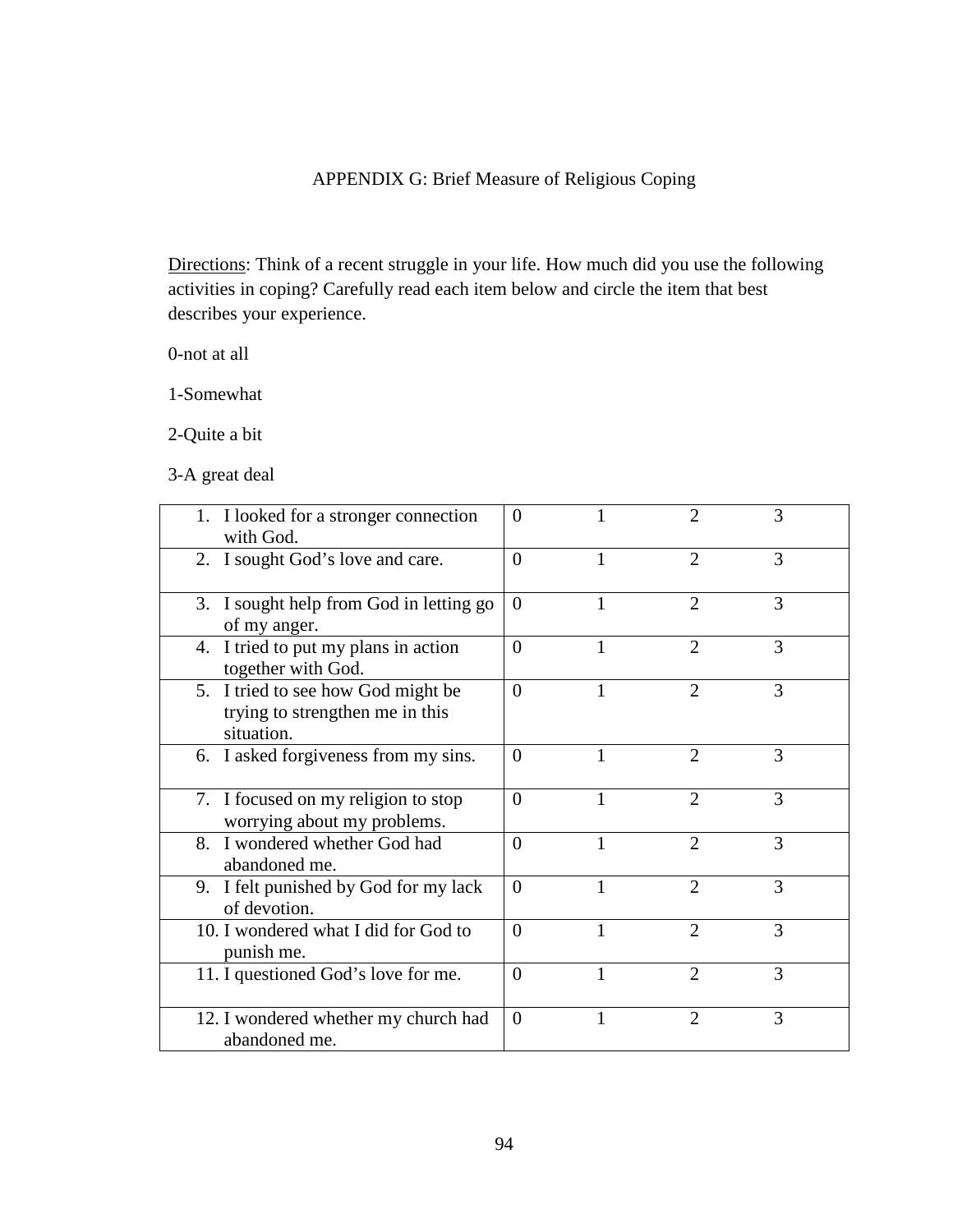| 13. I decided the devil made this  |  |  |
|------------------------------------|--|--|
| happen.                            |  |  |
| 14. I questioned the power of God. |  |  |
|                                    |  |  |

Pergament, K. I., Smith, B. W., Koenig, H. G., & Perez, L. (1998). Patterns of positive and negative coping with major life stressors. Journal for the Scientific Study of Religion, 37, 710-724.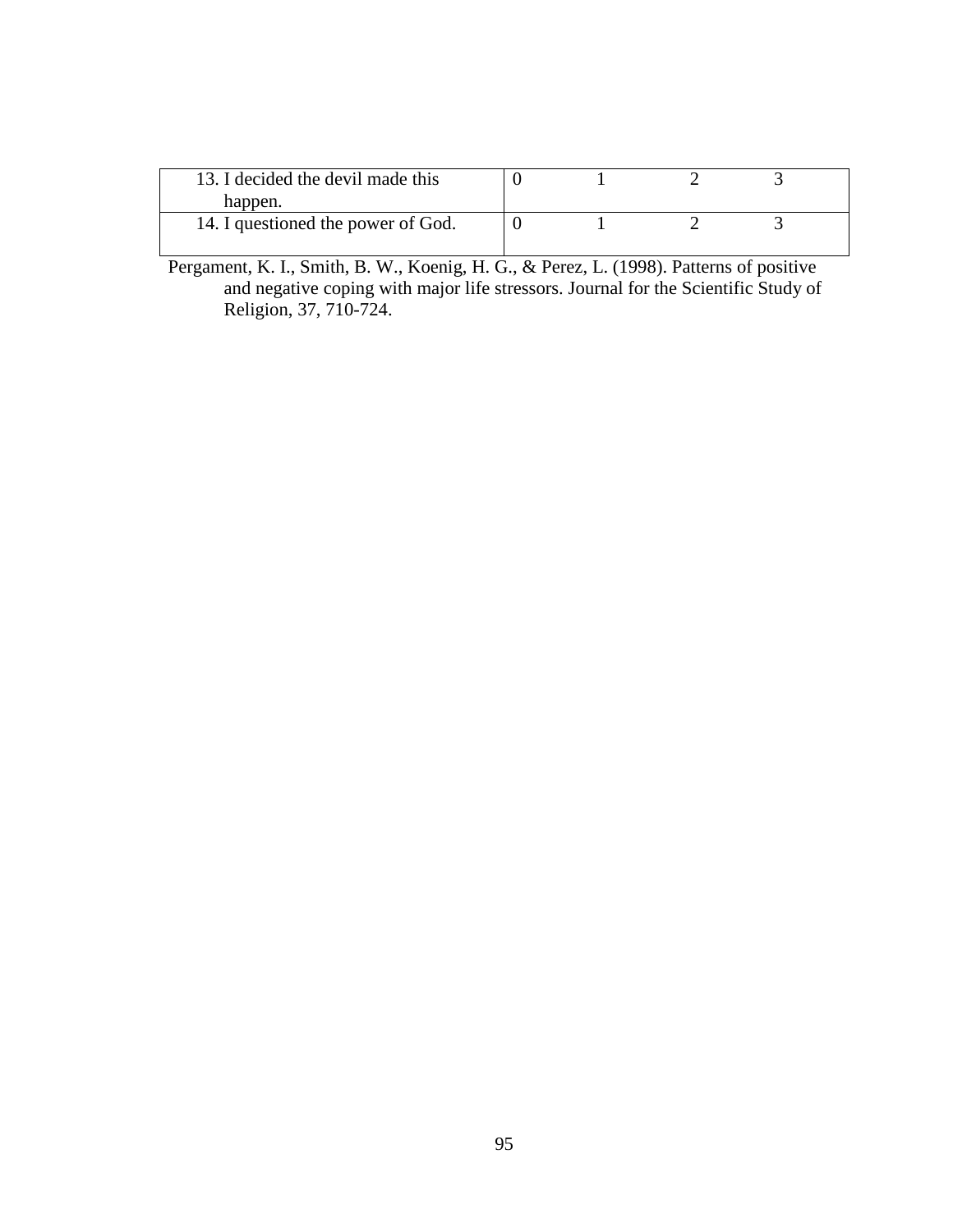# APPENDIX H: Theistic Spiritual Outcomes Survey

Directions: Please help us understand how you have been feeling spiritually this past week, including today. Carefully read each item below and circle number that best describes how you felt.

- 1-Never
- 2-Rarely
- 3-Sometimes
- 4- Frequently
- 5- Almost Always

| I had feelings of love toward others.            | $\mathbf{1}$ | $\overline{2}$ | 3              | 4              | 5 |
|--------------------------------------------------|--------------|----------------|----------------|----------------|---|
| I felt there is a spiritual purpose for my life. | $\mathbf{1}$ | $\overline{2}$ | 3              | $\overline{4}$ | 5 |
| I felt good about my moral behavior.             | $\mathbf{1}$ | $\overline{2}$ | 3              | $\overline{4}$ | 5 |
| I wanted to make the world a better place.       | $\mathbf{1}$ | $\overline{2}$ | 3              | $\overline{4}$ | 5 |
| I felt peaceful.                                 | $\mathbf{1}$ | $\overline{2}$ | 3              | $\overline{4}$ | 5 |
| I felt appreciation for the beauty of nature.    | 1            | $\overline{2}$ | $\overline{3}$ | $\overline{4}$ | 5 |
| I felt like praying.                             | $\mathbf{1}$ | $\overline{2}$ | 3              | $\overline{4}$ | 5 |
| I felt spiritually alive.                        | $\mathbf{1}$ | $\overline{2}$ | 3              | $\overline{4}$ | 5 |
| I felt worthy.                                   | $\mathbf{1}$ | $\overline{2}$ | $\overline{3}$ | $\overline{4}$ | 5 |
| My behavior was congruent with my<br>values.     | $\mathbf{1}$ | $\overline{2}$ | 3              | $\overline{4}$ | 5 |
| I felt love for all of humanity.                 | $\mathbf{1}$ | $\overline{2}$ | 3              | $\overline{4}$ | 5 |
| I had faith in God's will.                       | $\mathbf{1}$ | $\overline{2}$ | 3              | $\overline{4}$ | 5 |
| I felt like helping others.                      | $\mathbf{1}$ | $\overline{2}$ | 3              | $\overline{4}$ | 5 |
| I felt God's love.                               | $\mathbf{1}$ | $\overline{2}$ | 3              | $\overline{4}$ | 5 |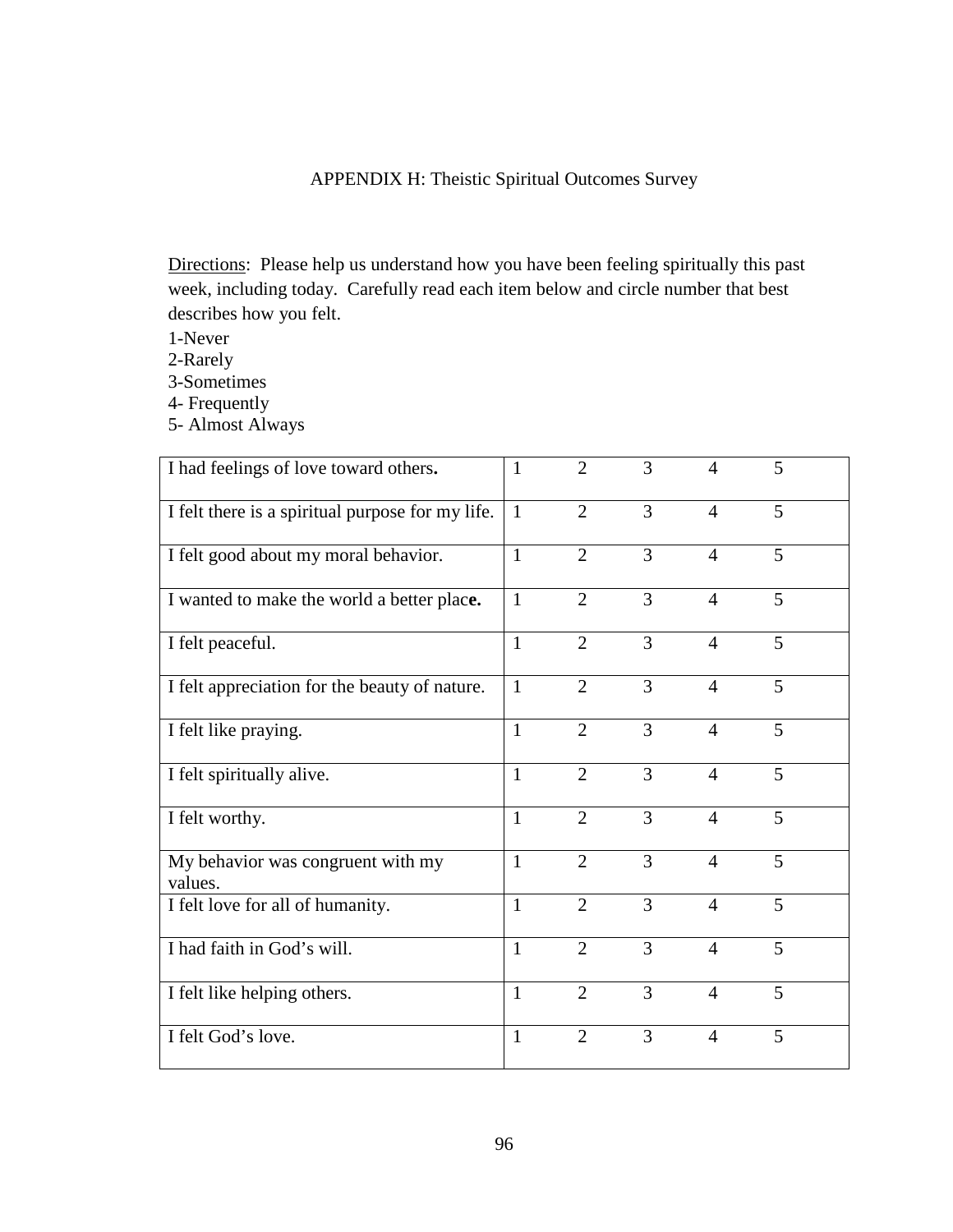| I praised and worshipped God.     |  |  |  |
|-----------------------------------|--|--|--|
| I felt forgiveness toward others. |  |  |  |
| I loved myself.                   |  |  |  |

Copyright 1998 by P. Scott Richards, Ph.D. 340M MCKB, BYU, Provo, Utah 84602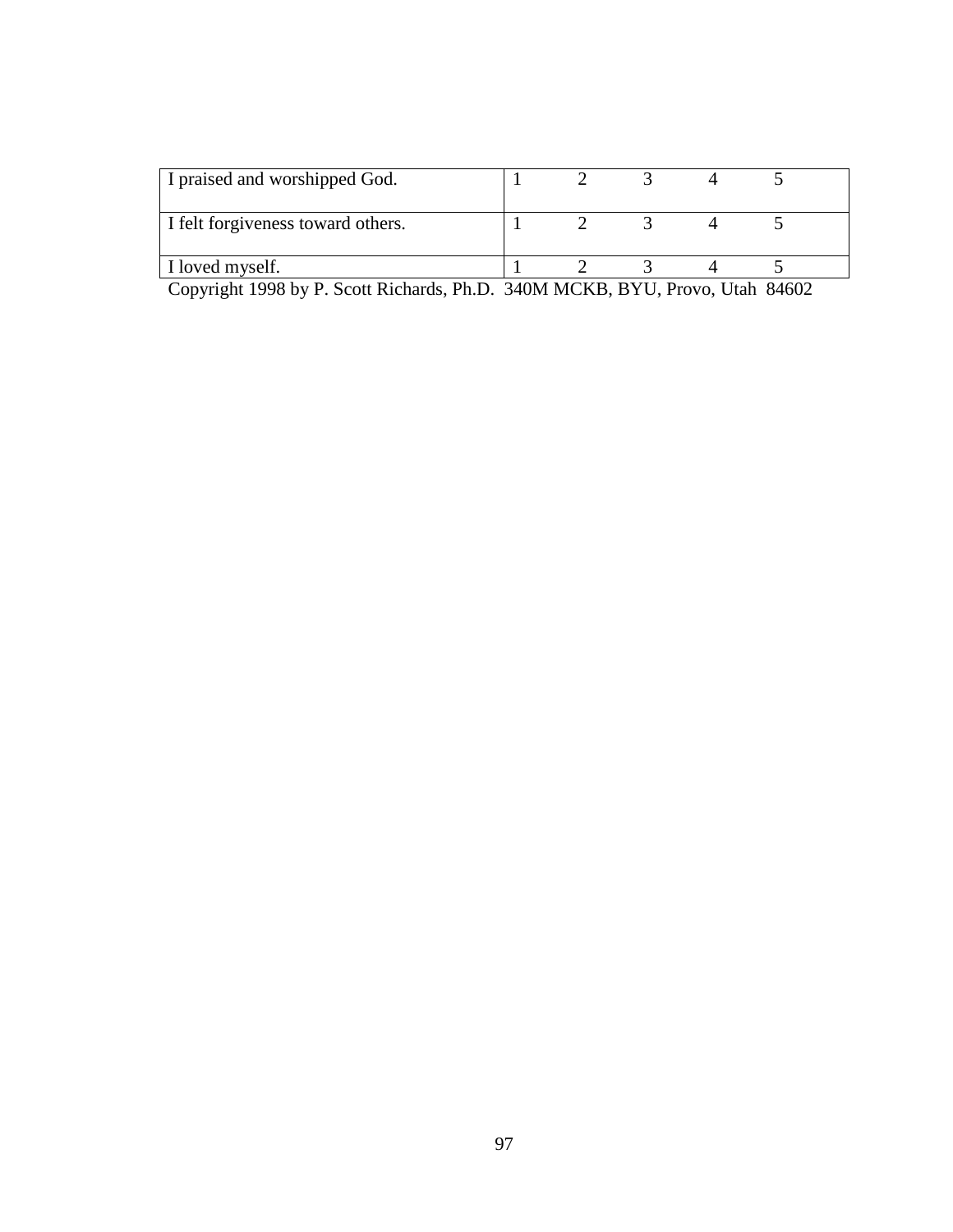### APPENDIX I: Indiscriminate Proreligiousness Scale Personal Form

Directions: Please help us understand the role of regular church attendance in your life. Carefully read each item below and write the word that best describes your response to the item, either true or false.

**\***Reverse Scored

Pergament, K. I., Brannick, M. T., Adamakos, H., Ensing, D. S., Kelemen, M. L., Warren, R. K., Falgout, K., Cook, P., & Myers, J. (1987). Indiscriminant proreligiousness: Conceptualization and measurement. Journal for the scientific study of religion, 26, 182-200.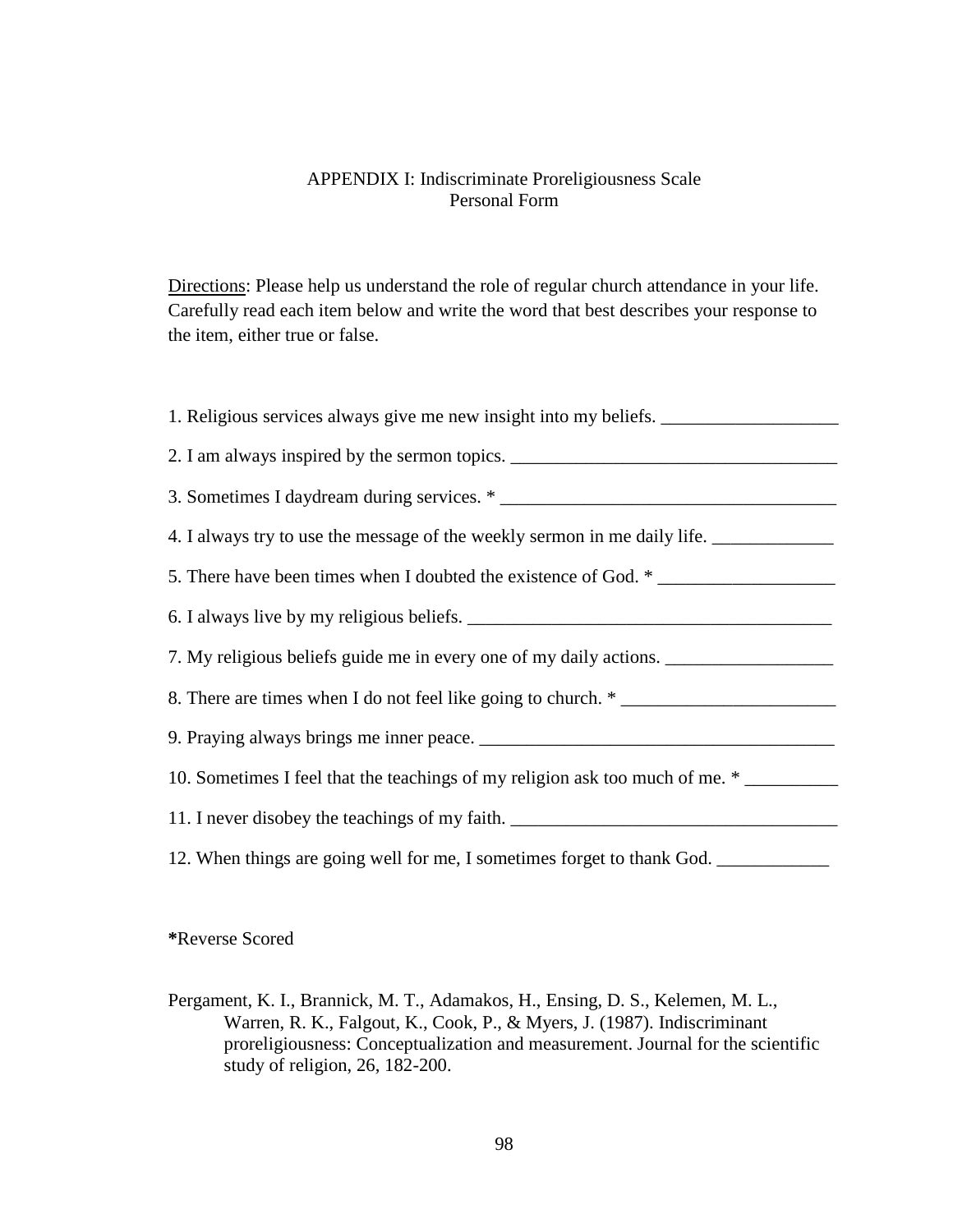#### APPENDIX J: Debriefing Form

You have just been a participant in a study to examine the effect of treatment on God Image as measured by the pre-group and post-group questionnaires. This process involves collecting data, and then analyzing the collection of results to assess this relationship. This information will be helpful in basic research examining how spiritually-oriented group therapy influences God Image change. If you would like information on this study, or if you would like to review the results of this study, please contact Ms. Jacqueline Rasar at jrasar@fwbbc.edu or jdrasar@liberty.edu.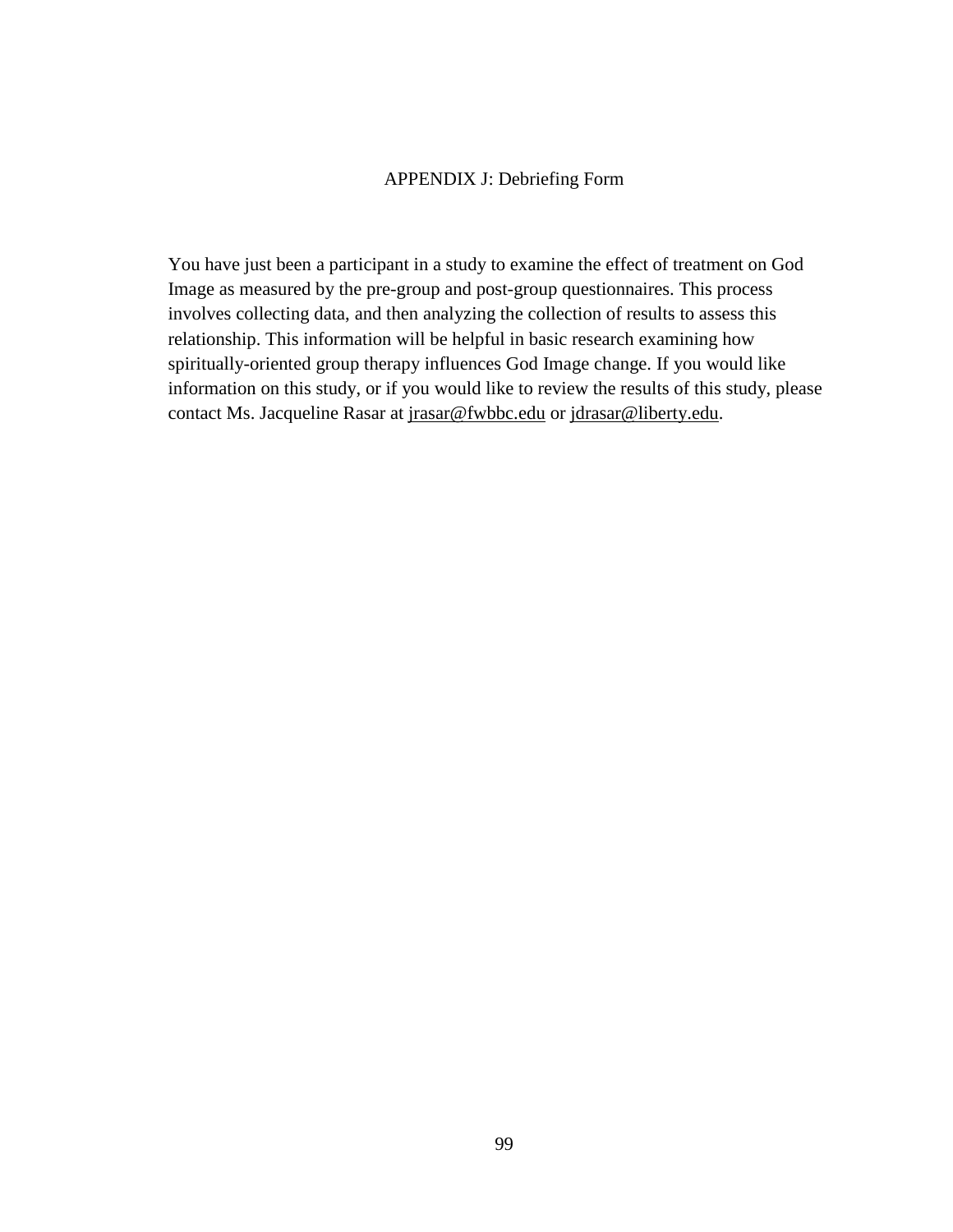APPENDIX K: God Image Group 1 Discovering God Group Leader Manual

By

Glendon Moriarty

Used with Permission

Revised By

Jacqueline Rasar

Doctoral Candidate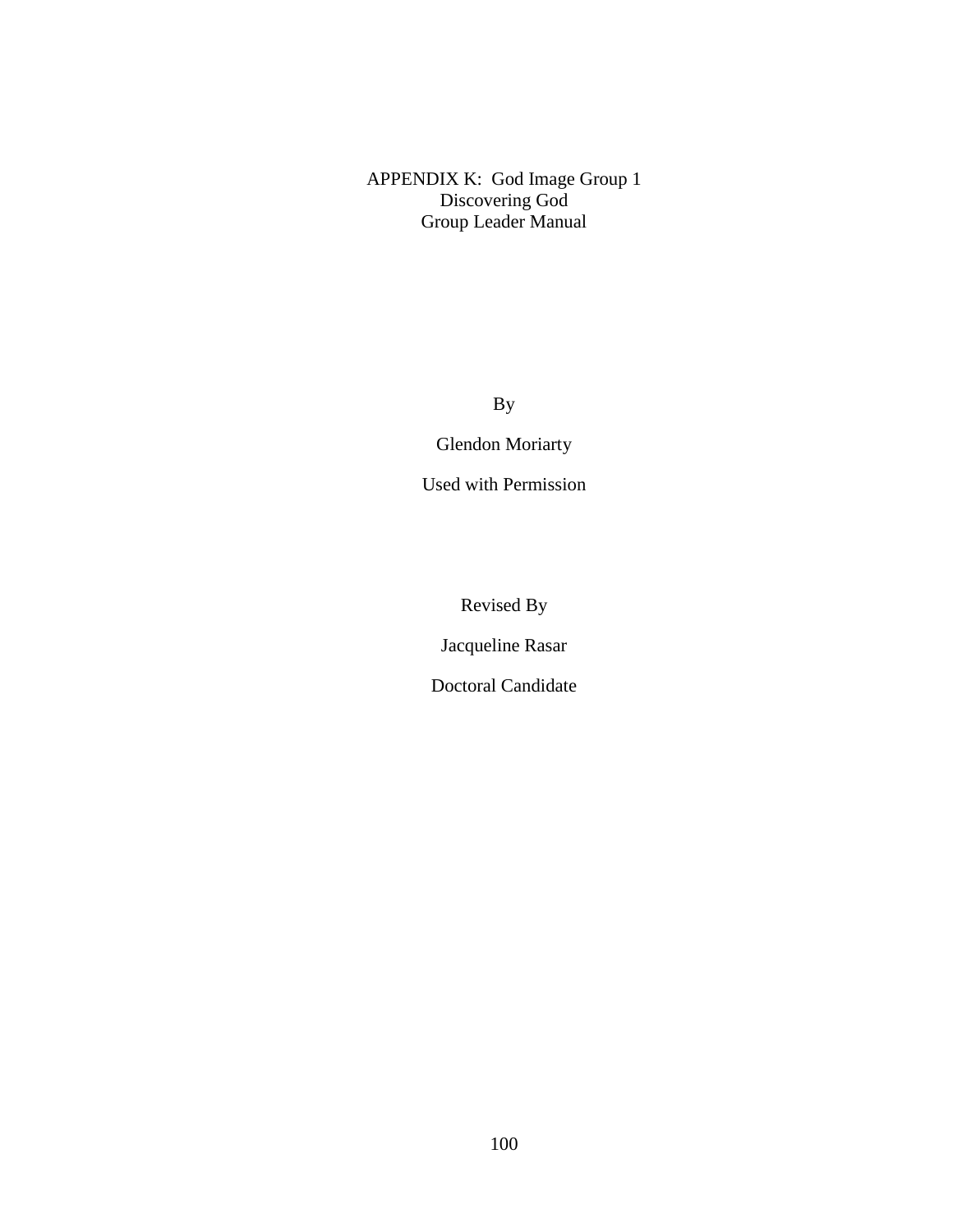# **Week 1**

# **God Image Introduction**

# **Welcome and Introductions**

# **Group Ground Rules:**

- 1. All group members will be ready to start group on time at each session.
- 2. All group members will be respectful toward the other members of the group.
- 3. All group members are responsible to do the weekly homework. If any group member does not complete his or her homework more than twice, he or she will be asked to leave the group.
- 4. All group members will listen to other group members and not monopolize the time.

#### **Format for each group:**

Total Group Time: 55 minutes

# 5 Minutes: Welcome and Icebreaker

- 10 Minutes: Discussion of Homework
- 15 Minutes: Reflection and Educational Component
- 20 Minutes: Discussion
- 5 Minutes: Assignment of Homework and Closing

#### **Discuss of the direction of the group**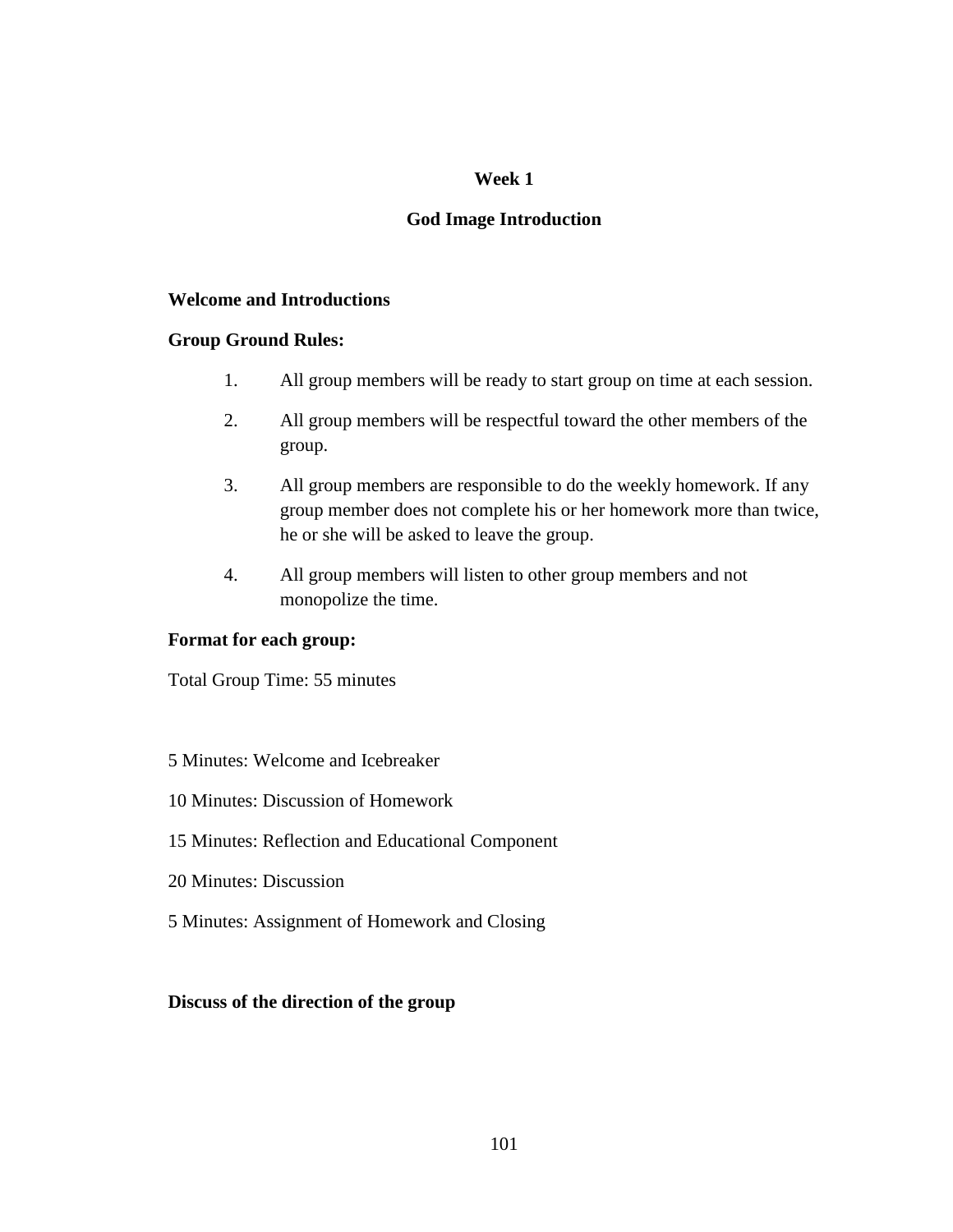# **Reflection:**

Humans live in an uncomfortable state of incompleteness. We intuitively know that something has gone awry and that we are supposed to be whole, but are instead broken. We crave fullness, but are instead wanting. We desire perfect health and love, but cannot achieve it. Total wholeness is a longed for state, but is always over the next hill or around the next corner. It is as if someone has played a cruel trick, for we have a taste for complete health, but will never experience it. The sense of oneness that we long for is reminiscent of an earlier time.

- Moriarty, 2006

#### **Lies you may have encountered:**

- 1. "You are the only one with problems. No one else has problems in their relationship with God."
- 2. "My problems are unique. I am too much of a mess. God can forgive/love others, but not me."
- 3. "If you talk about your problems, people will not like you. They will think you are 'ungodly'."
- 4. "It is best to solve your own problems. Do not rely on others. No one wants to be dragged down with you."

During the group we will seek to find out why we have developed difficulties relating to God as He truly is. This journey will involve letting down some walls and letting others inside. This process will occur slowly. No one is expected to share their deepest issues on the first day. But, as the group continues, it is hoped that the group members will prove to be trustworthy, loving, and accepting. Through this safe environment, real change and growth can take place.

#### **Assign Homework**

**Closing**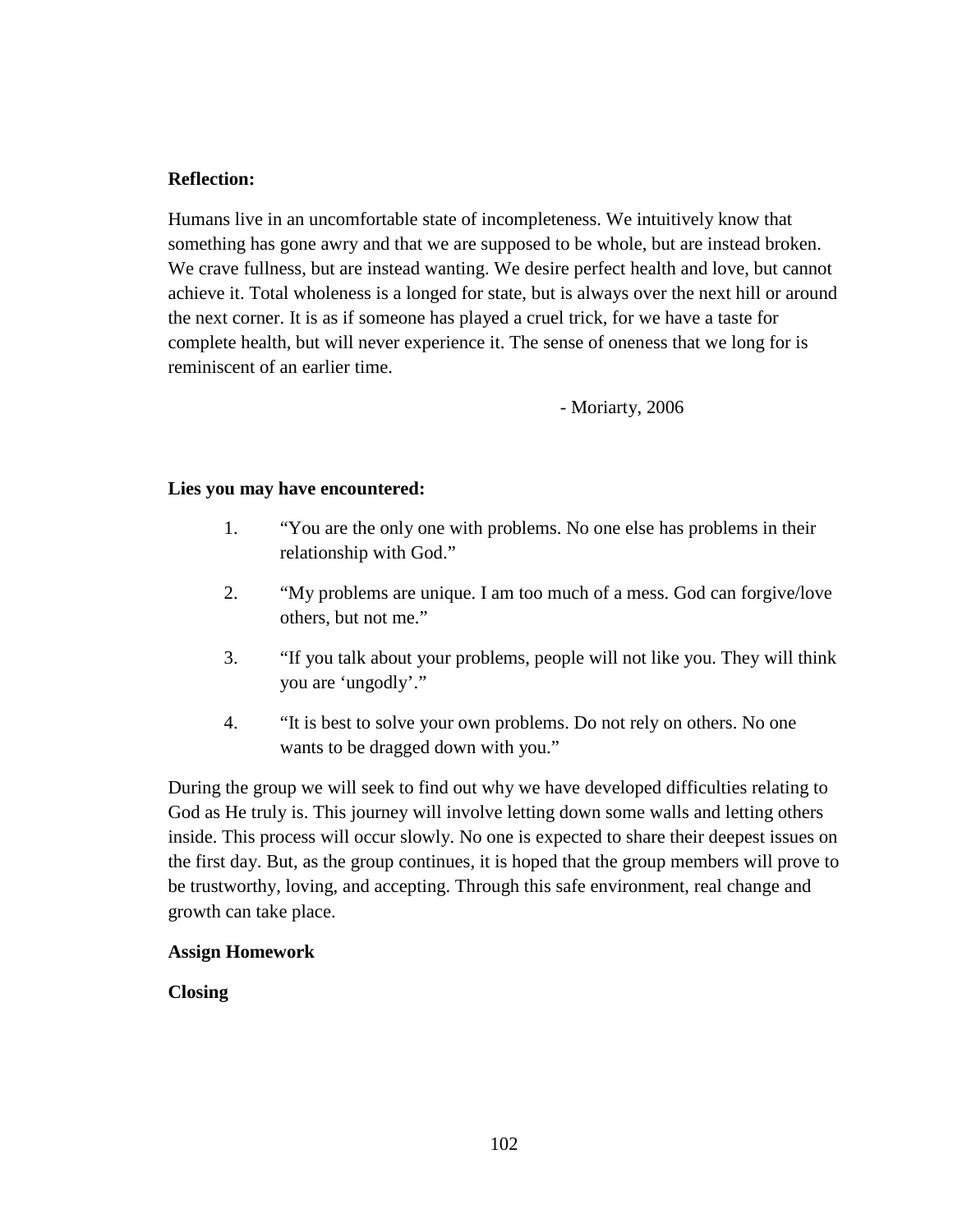# **Homework: Week 1**

#### **The Struggle:**

Before the biblical fall of humankind, Adam and Eve existed in a state of oneness with God. They were one-hundred percent free, uninhibited, and innocent. After the fall, sin entered the world and they became separated from God and, consequently, self-aware. Adam and Eve no longer felt whole and were instead riddled with feeling incomplete.

Gary moon (1997), in his aptly titled book Homesick for Eden, discusses how this fundamental separation leaves us longing for God. He quotes Larry Crabb,

> Ever since God expelled Adam and Eve from the garden, we have lived in an unnatural environment – a world in which we were not designed to live. We were built to enjoy a garden without weeds, relationships without friction, fellowship without distance. But something is wrong and we know it, both within our world and within ourselves. Deep inside we sense we're out of the nest, always ending the day in a motel room and never at home (p. 11).

As human beings longing for wholeness, we are aware of our need for God. We want to put our faith in something, or more accurately, someone who can fill that "God shaped hole." At the same time, many of us are left wondering why God has not filled that hole the way we hoped He would. Though we believe God is there with us, it feels like He is nowhere to be found.

**\_\_\_\_\_\_\_\_\_\_\_\_\_\_\_\_\_\_\_\_\_\_\_\_\_\_\_\_\_\_\_\_\_\_\_\_\_\_\_\_\_\_\_\_\_\_\_\_\_\_\_\_\_\_\_\_\_\_\_\_\_\_\_\_\_\_\_\_\_\_\_\_ \_\_\_\_\_\_\_\_\_\_\_\_\_\_\_\_\_\_\_\_\_\_\_\_\_\_\_\_\_\_\_\_\_\_\_\_\_\_\_\_\_\_\_\_\_\_\_\_\_\_\_\_\_\_\_\_\_\_\_\_\_\_\_\_\_\_\_\_\_\_\_\_ \_\_\_\_\_\_\_\_\_\_\_\_\_\_\_\_\_\_\_\_\_\_\_\_\_\_\_\_\_\_\_\_\_\_\_\_\_\_\_\_\_\_\_\_\_\_\_\_\_\_\_\_\_\_\_\_\_\_\_\_\_\_\_\_\_\_\_\_\_\_\_\_ \_\_\_\_\_\_\_\_\_\_\_\_\_\_\_\_\_\_\_\_\_\_\_\_\_\_\_\_\_\_\_\_\_\_\_\_\_\_\_\_\_\_\_\_\_\_\_\_\_\_\_\_\_\_\_\_\_\_\_\_\_\_\_\_\_\_\_\_\_\_\_\_**

Is this in any way similar to your experience? Please explain.

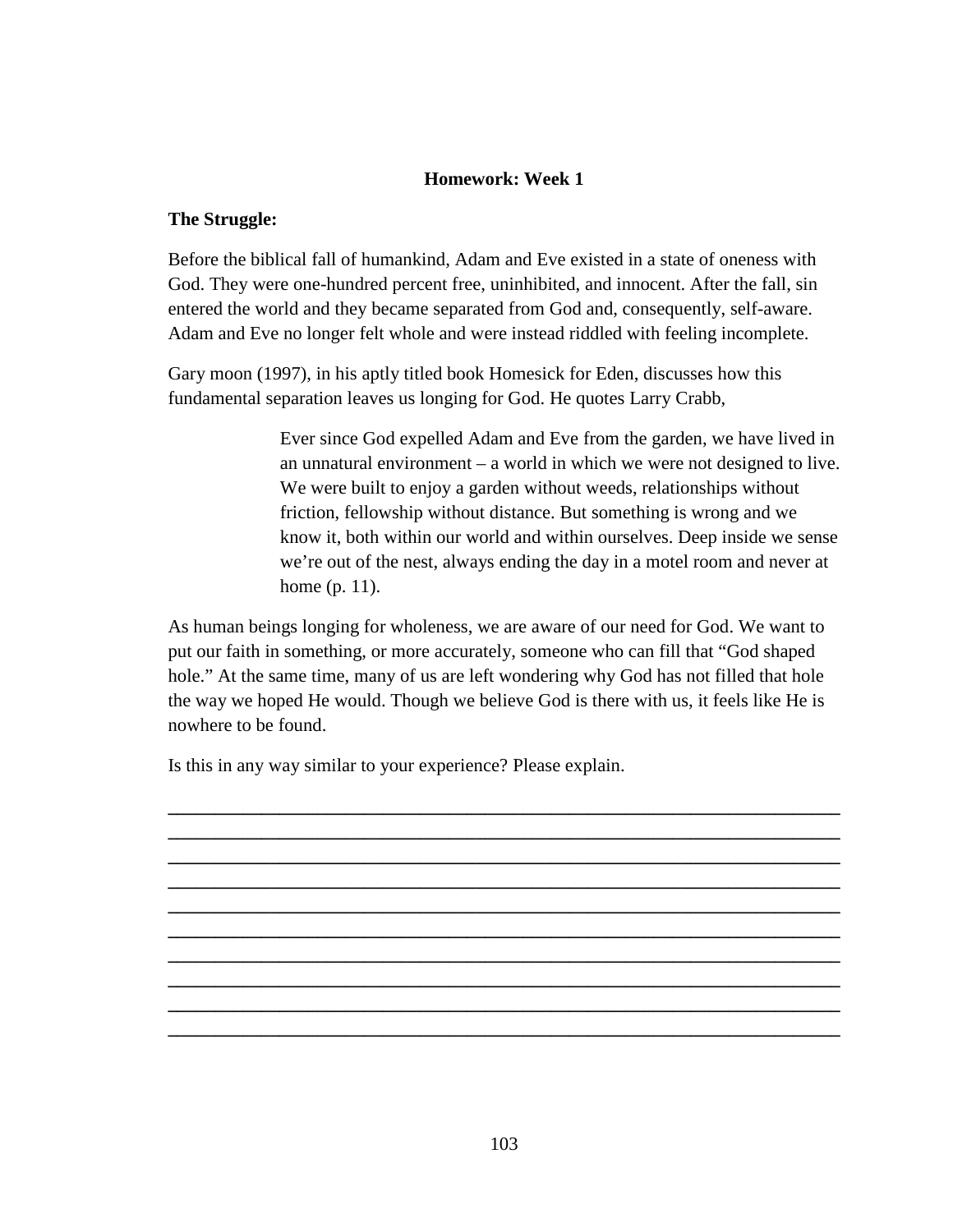# **Exercise: God Image Drawing**

Please draw a picture of you and God below.

Draw a picture of how you feel you and God look after you have done something wrong.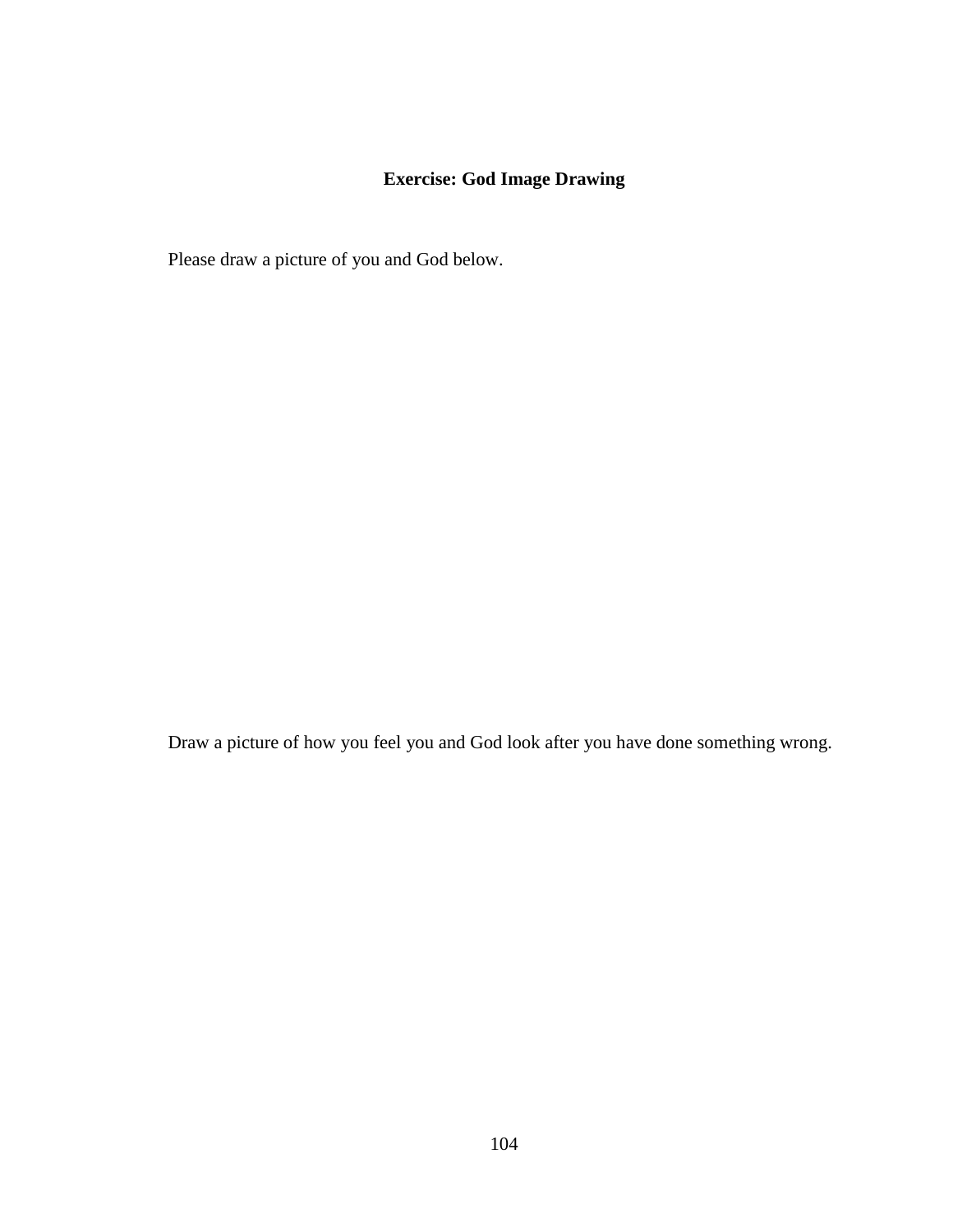Take a minute and review the drawings you did for the first exercise. What differences do you notice between the first and the second drawings? How does God respond to you in the first picture? How about the second picture? Do you see any similarities or differences between how you experienced your parents when you did something wrong and how you currently experience God when you do something you regret? Consider your second drawing and write down your responses to the following questions:

| 1. |                                                                                                                                                       |  |
|----|-------------------------------------------------------------------------------------------------------------------------------------------------------|--|
| 2. |                                                                                                                                                       |  |
| 3. | How close to or distant from God do you feel?                                                                                                         |  |
|    | Distant<br>Close                                                                                                                                      |  |
|    | $1 \t2 \t3 \t4 \t5$<br>Why?                                                                                                                           |  |
|    |                                                                                                                                                       |  |
| 4. | If you feel distant, what do you usually do to feel close again?<br>,我们也不能在这里的时候,我们也不能在这里的时候,我们也不能会在这里的时候,我们也不能会在这里的时候,我们也不能会在这里的时候,我们也不能会在这里的时候,我们也不 |  |
|    |                                                                                                                                                       |  |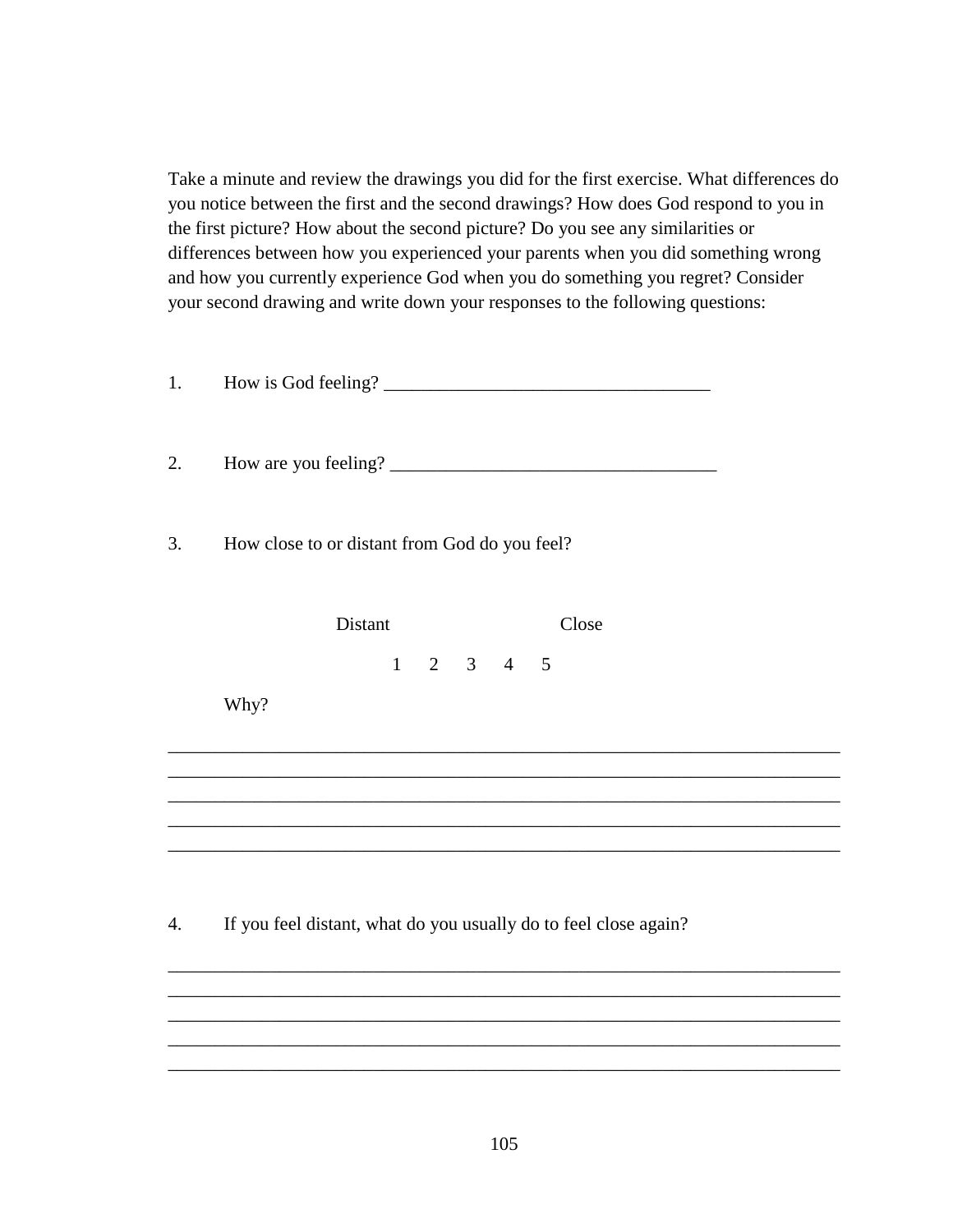#### **Week 2**

#### **God Image and God Concept**

#### **Welcome and Icebreaker**

#### **Discussion of Homework**

#### **Exploratory Questions:**

Why are there differences between the first and second pictures?

Does God feel any different toward you when you "miss the mark?"

Why or why not?

#### **Educational Component: The God Image and God Concept**

God Image (Heart)

The God Image is the subjective emotional experience of God. It is shaped by our experience of our parents and enables us to continue earlier learned relational patterns (Rizzuto, 1979 & Lawrence, 1997).

> "People need a consistent sense of self to feel secure, so they pattern future relationships after what they learned in their relationship with their parents. Their relationship with God is no different. If a child feels he has to be perfect to please his parents, then he will feel he has to be perfect to please God. Conversely, if a child feels he can make mistakes and be accepted by his parents, then he will feel he can make mistakes and be accepted by God" (Moriarty, 2006).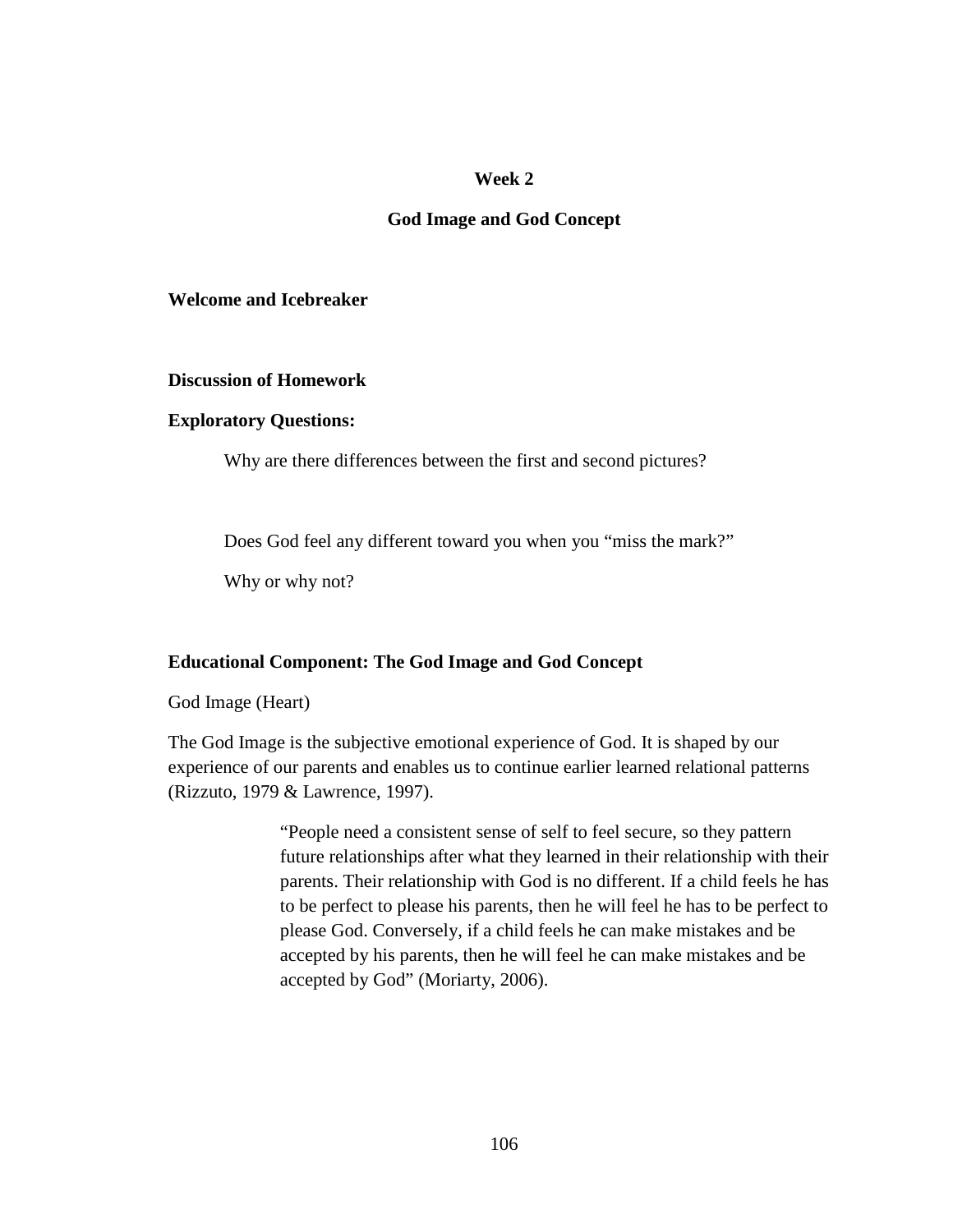God Concept (Head)

The intellectual, theoretical, mental definition of the word "God" is shaped by religious education and exists more as an abstract concept than an immediate emotional reality (Lawrence, 1997; Rizzuto, 1979).

> "The God concept is the intellectual understanding of God (Lawrence, 1997). It is based on what is taught about God in catechism or Sunday school, Bible studies and sermons. The God concept is an objective and abstract understanding of God. Most individuals reared in the Christian faith have a God concept that is characterized by love, strength, and wisdom" (Moriarty, 2006).

In the drawings we completed for homework last week, the first picture seems to represent the God concept, while the second picture most accurately represents the God image.

#### **Discussion:**

Discuss and explain differences between God Concept (Head) and God Image (Heart).

How have these differences manifested in your life?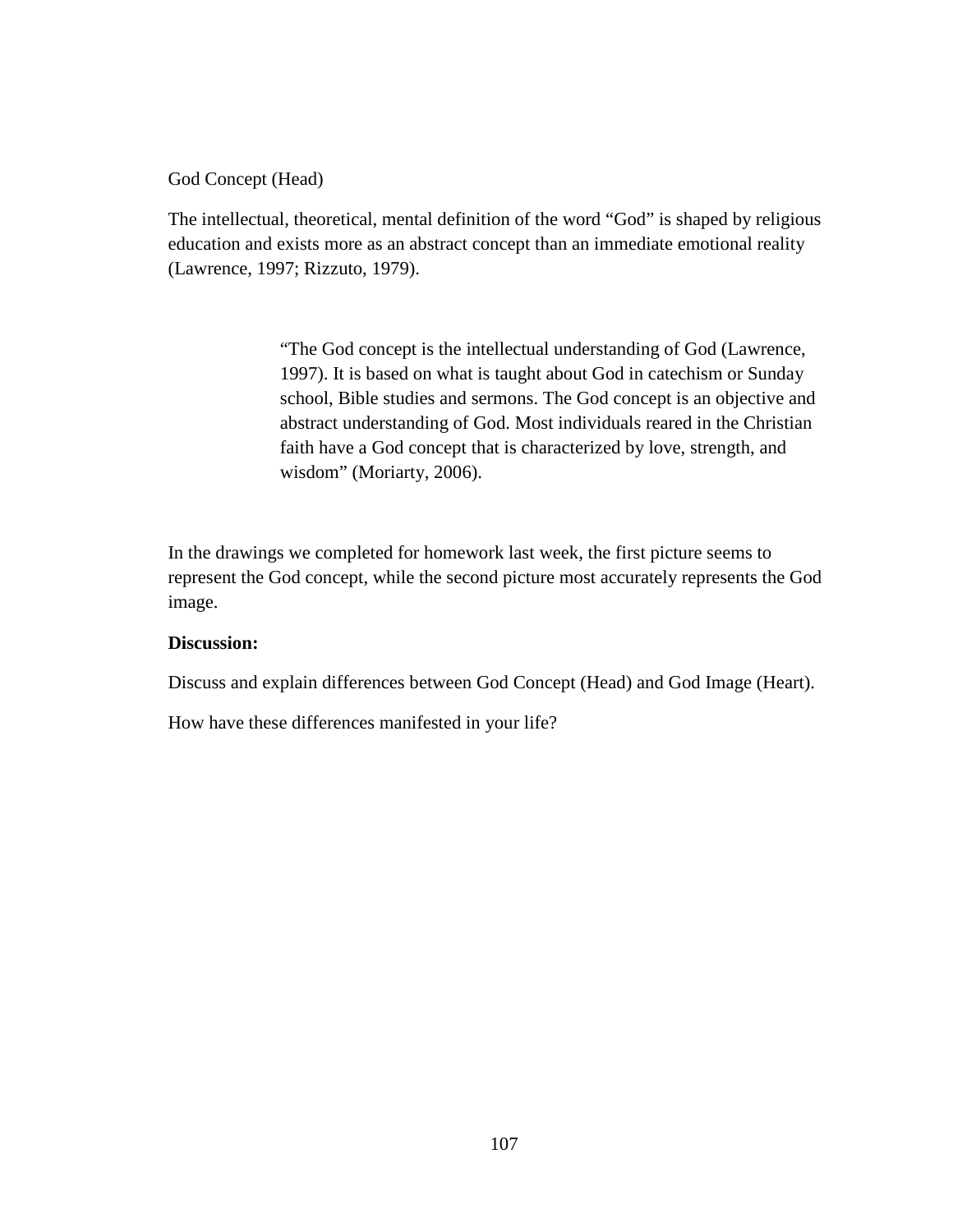# **Homework: Week 2: Parent/God Image Grid**

Our relationship with our parents shapes the way we experience God. This exercise will help you get a better understanding of this "shaping" process. Check the appropriate squares as you recall how your father related to you when you were young.

# **WHEN I WAS A CHILD, MY FATHER WAS…**

| <b>Characteristics</b> | Always | Very  | Some-        | Hardly | Never | Don't |
|------------------------|--------|-------|--------------|--------|-------|-------|
|                        |        | Often | <b>Times</b> | Ever   |       | know  |
| Gentle                 |        |       |              |        |       |       |
| <b>Stern</b>           |        |       |              |        |       |       |
| Loving                 |        |       |              |        |       |       |
| Aloof                  |        |       |              |        |       |       |
| Disapproving           |        |       |              |        |       |       |
| Distant                |        |       |              |        |       |       |
| Close and Intimate     |        |       |              |        |       |       |
| Kind                   |        |       |              |        |       |       |
| Angry                  |        |       |              |        |       |       |
| Caring                 |        |       |              |        |       |       |
| Demanding              |        |       |              |        |       |       |
| Supportive             |        |       |              |        |       |       |
| Interested             |        |       |              |        |       |       |
| Discipliner            |        |       |              |        |       |       |
| Gracious               |        |       |              |        |       |       |
| Harsh                  |        |       |              |        |       |       |
| Wise                   |        |       |              |        |       |       |
| Holy                   |        |       |              |        |       |       |
| Leader                 |        |       |              |        |       |       |
| Provider               |        |       |              |        |       |       |
| Trustworthy            |        |       |              |        |       |       |
| Joyful                 |        |       |              |        |       |       |
| Forgiving              |        |       |              |        |       |       |
| Good                   |        |       |              |        |       |       |
| Cherishing of Me       |        |       |              |        |       |       |
| Compassionate          |        |       |              |        |       |       |
| Impatient              |        |       |              |        |       |       |
| Unreasonable           |        |       |              |        |       |       |
| <b>Strong</b>          |        |       |              |        |       |       |
| Protective             |        |       |              |        |       |       |
| Passive                |        |       |              |        |       |       |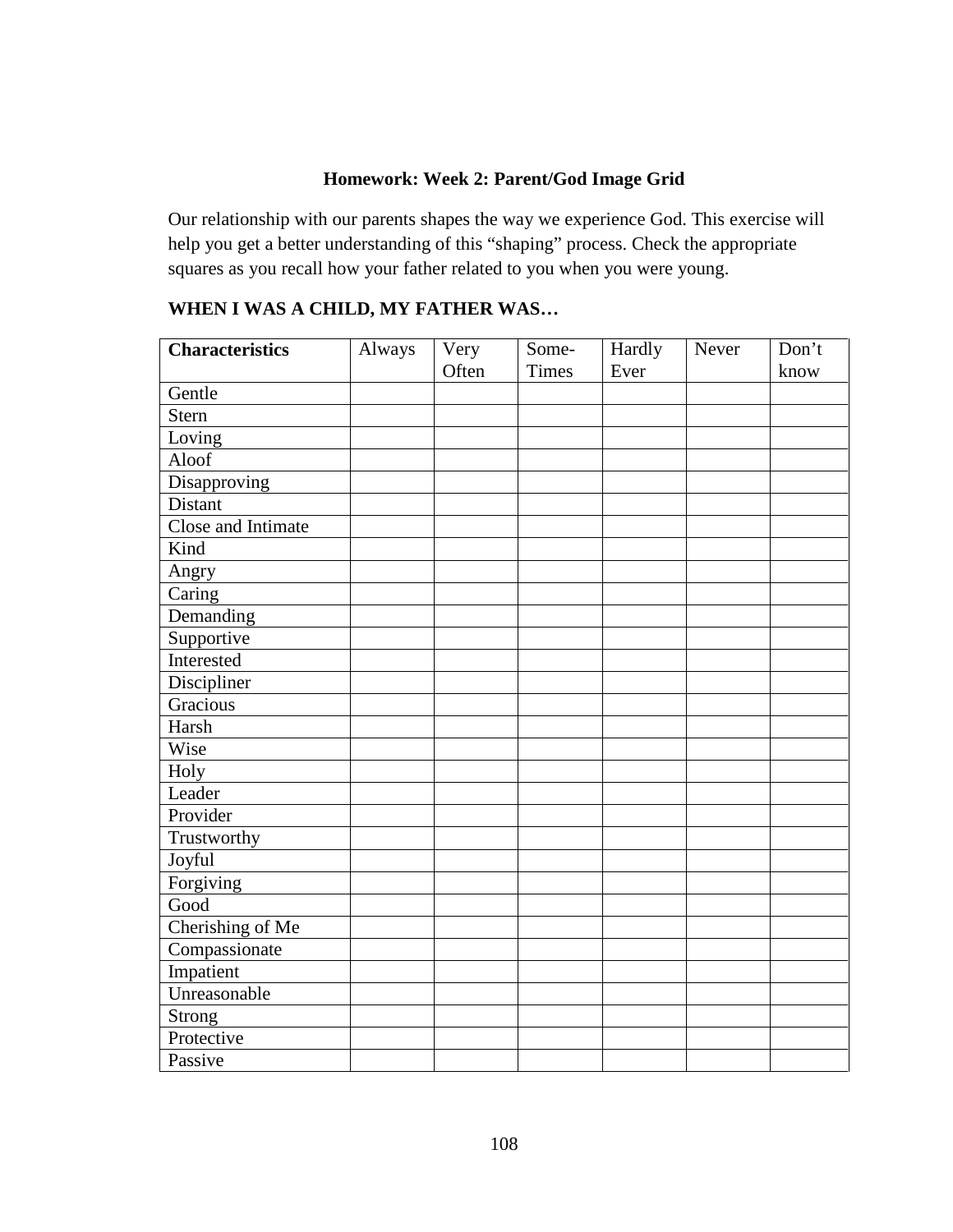| Encouraging   |  |  |  |
|---------------|--|--|--|
| Sensitive     |  |  |  |
| Just          |  |  |  |
| Unpredictable |  |  |  |

\*Used with permission from Rapha's 12-Step Program for Overcoming Chemical Dependency (USA: Rapha Publications, 1990 15-33). This exercise is reprinted here with permission from Rapha Publications. You can find more information at www.searchlight.com. Available at this website are important and insightful books from Robert McGee, the author of the Christian classic The Search for Significance.

#### **Evaluation of Your Relationship with Your Father**

• What does this inventory tell you about your relationship with your father?

\_\_\_\_\_\_\_\_\_\_\_\_\_\_\_\_\_\_\_\_\_\_\_\_\_\_\_\_\_\_\_\_\_\_\_\_\_\_\_\_\_\_\_\_\_\_\_\_\_\_\_\_\_\_\_\_\_\_\_\_\_\_\_\_\_\_\_\_\_\_\_\_ \_\_\_\_\_\_\_\_\_\_\_\_\_\_\_\_\_\_\_\_\_\_\_\_\_\_\_\_\_\_\_\_\_\_\_\_\_\_\_\_\_\_\_\_\_\_\_\_\_\_\_\_\_\_\_\_\_\_\_\_\_\_\_\_\_\_\_\_\_\_\_\_ \_\_\_\_\_\_\_\_\_\_\_\_\_\_\_\_\_\_\_\_\_\_\_\_\_\_\_\_\_\_\_\_\_\_\_\_\_\_\_\_\_\_\_\_\_\_\_\_\_\_\_\_\_\_\_\_\_\_\_\_\_\_\_\_\_\_\_\_\_\_\_\_ \_\_\_\_\_\_\_\_\_\_\_\_\_\_\_\_\_\_\_\_\_\_\_\_\_\_\_\_\_\_\_\_\_\_\_\_\_\_\_\_\_\_\_\_\_\_\_\_\_\_\_\_\_\_\_\_\_\_\_\_\_\_\_\_\_\_\_\_\_\_\_\_ \_\_\_\_\_\_\_\_\_\_\_\_\_\_\_\_\_\_\_\_\_\_\_\_\_\_\_\_\_\_\_\_\_\_\_\_\_\_\_\_\_\_\_\_\_\_\_\_\_\_\_\_\_\_\_\_\_\_\_\_\_\_\_\_\_\_\_\_\_\_\_\_

• If you were an objective observer of the type of relationship you have just described, how would you feel about the father?

\_\_\_\_\_\_\_\_\_\_\_\_\_\_\_\_\_\_\_\_\_\_\_\_\_\_\_\_\_\_\_\_\_\_\_\_\_\_\_\_\_\_\_\_\_\_\_\_\_\_\_\_\_\_\_\_\_\_\_\_\_\_\_\_\_\_\_\_\_\_\_\_ \_\_\_\_\_\_\_\_\_\_\_\_\_\_\_\_\_\_\_\_\_\_\_\_\_\_\_\_\_\_\_\_\_\_\_\_\_\_\_\_\_\_\_\_\_\_\_\_\_\_\_\_\_\_\_\_\_\_\_\_\_\_\_\_\_\_\_\_\_\_\_\_ \_\_\_\_\_\_\_\_\_\_\_\_\_\_\_\_\_\_\_\_\_\_\_\_\_\_\_\_\_\_\_\_\_\_\_\_\_\_\_\_\_\_\_\_\_\_\_\_\_\_\_\_\_\_\_\_\_\_\_\_\_\_\_\_\_\_\_\_\_\_\_\_ \_\_\_\_\_\_\_\_\_\_\_\_\_\_\_\_\_\_\_\_\_\_\_\_\_\_\_\_\_\_\_\_\_\_\_\_\_\_\_\_\_\_\_\_\_\_\_\_\_\_\_\_\_\_\_\_\_\_\_\_\_\_\_\_\_\_\_\_\_\_\_\_ \_\_\_\_\_\_\_\_\_\_\_\_\_\_\_\_\_\_\_\_\_\_\_\_\_\_\_\_\_\_\_\_\_\_\_\_\_\_\_\_\_\_\_\_\_\_\_\_\_\_\_\_\_\_\_\_\_\_\_\_\_\_\_\_\_\_\_\_\_\_\_\_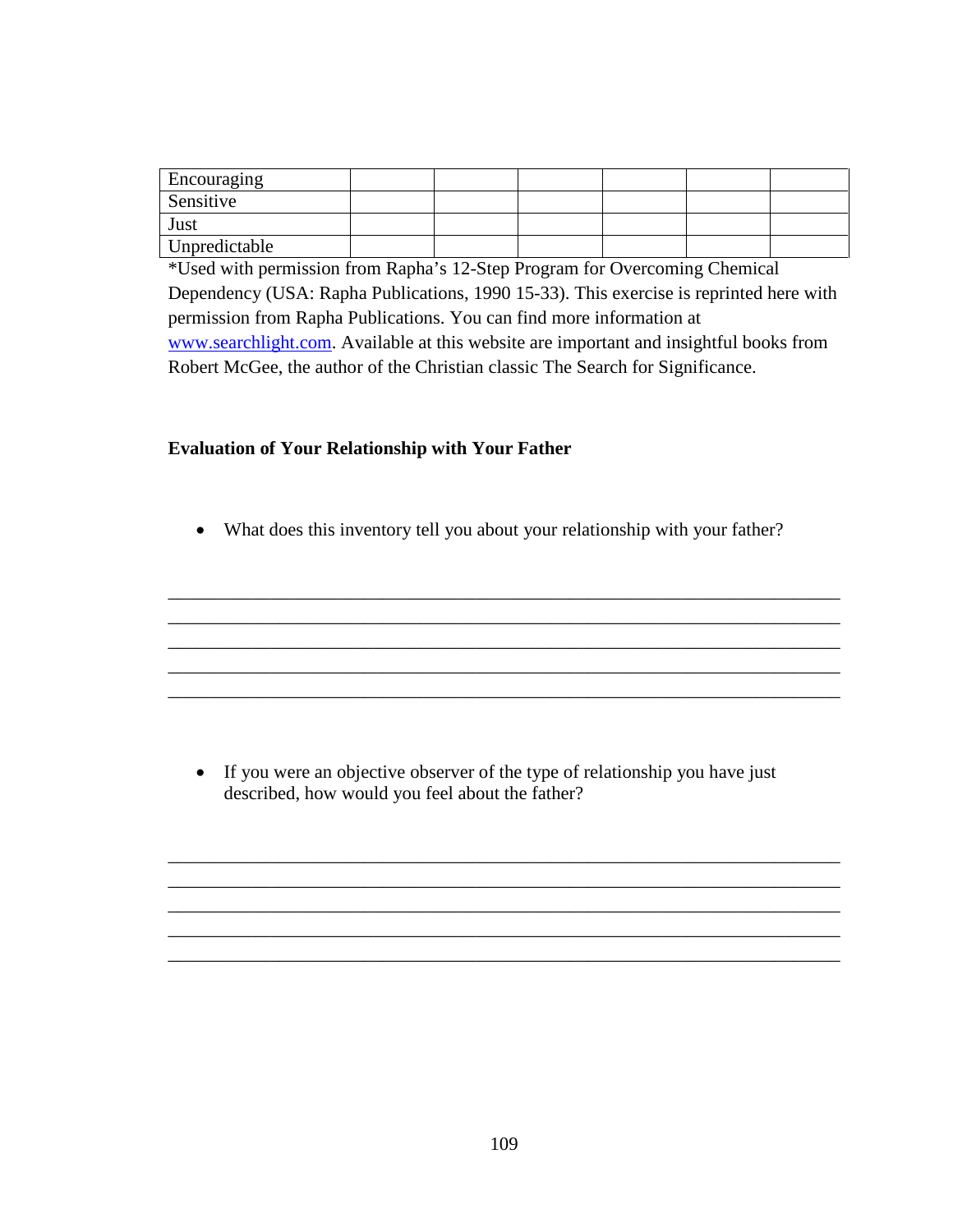• How would you feel about the child?

• How would you respond to the father? Please be specific.

How would you respond to the child? Please be specific.  $\bullet$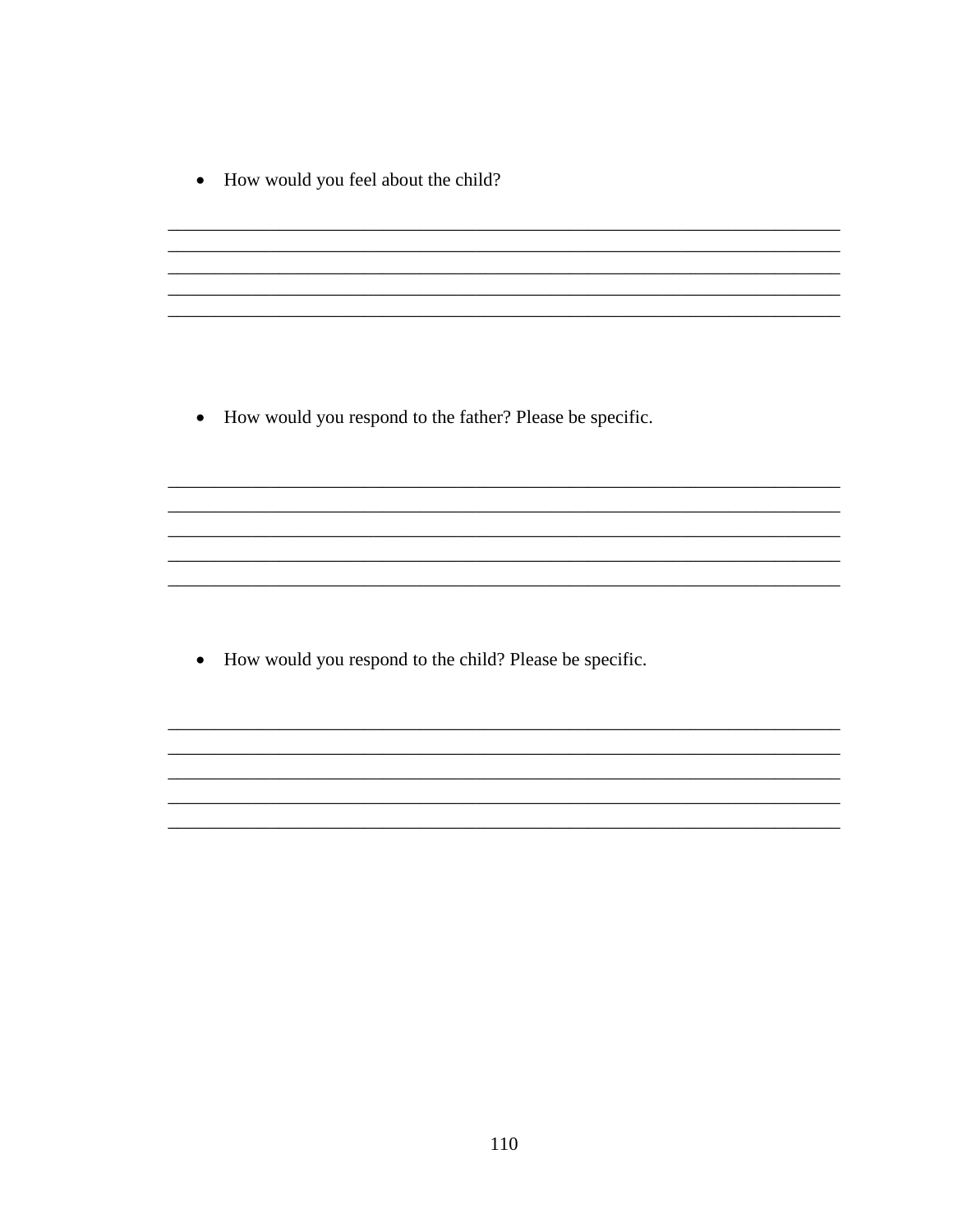Now complete the same exercise, but this time evaluate your relationship with your mother.

| <b>Characteristics</b> | Always | Very  | Some-        | Hardly | Never | Don't |
|------------------------|--------|-------|--------------|--------|-------|-------|
|                        |        | Often | <b>Times</b> | Ever   |       | know  |
| Gentle                 |        |       |              |        |       |       |
| Stern                  |        |       |              |        |       |       |
| Loving                 |        |       |              |        |       |       |
| Aloof                  |        |       |              |        |       |       |
| Disapproving           |        |       |              |        |       |       |
| Distant                |        |       |              |        |       |       |
| Close and Intimate     |        |       |              |        |       |       |
| Kind                   |        |       |              |        |       |       |
| Angry                  |        |       |              |        |       |       |
| Caring                 |        |       |              |        |       |       |
| Demanding              |        |       |              |        |       |       |
| Supportive             |        |       |              |        |       |       |
| Interested             |        |       |              |        |       |       |
| Discipliner            |        |       |              |        |       |       |
| Gracious               |        |       |              |        |       |       |
| Harsh                  |        |       |              |        |       |       |
| Wise                   |        |       |              |        |       |       |
| Holy                   |        |       |              |        |       |       |
| Leader                 |        |       |              |        |       |       |
| Provider               |        |       |              |        |       |       |
| Trustworthy            |        |       |              |        |       |       |
| Joyful                 |        |       |              |        |       |       |
| Forgiving              |        |       |              |        |       |       |
| Good                   |        |       |              |        |       |       |
| Cherishing of Me       |        |       |              |        |       |       |
| Compassionate          |        |       |              |        |       |       |
| Impatient              |        |       |              |        |       |       |
| Unreasonable           |        |       |              |        |       |       |
| Strong                 |        |       |              |        |       |       |
| Protective             |        |       |              |        |       |       |
| Passive                |        |       |              |        |       |       |
| Encouraging            |        |       |              |        |       |       |
| Sensitive              |        |       |              |        |       |       |
| Just                   |        |       |              |        |       |       |

# **WHEN I WAS A CHILD, MY MOTHER WAS…**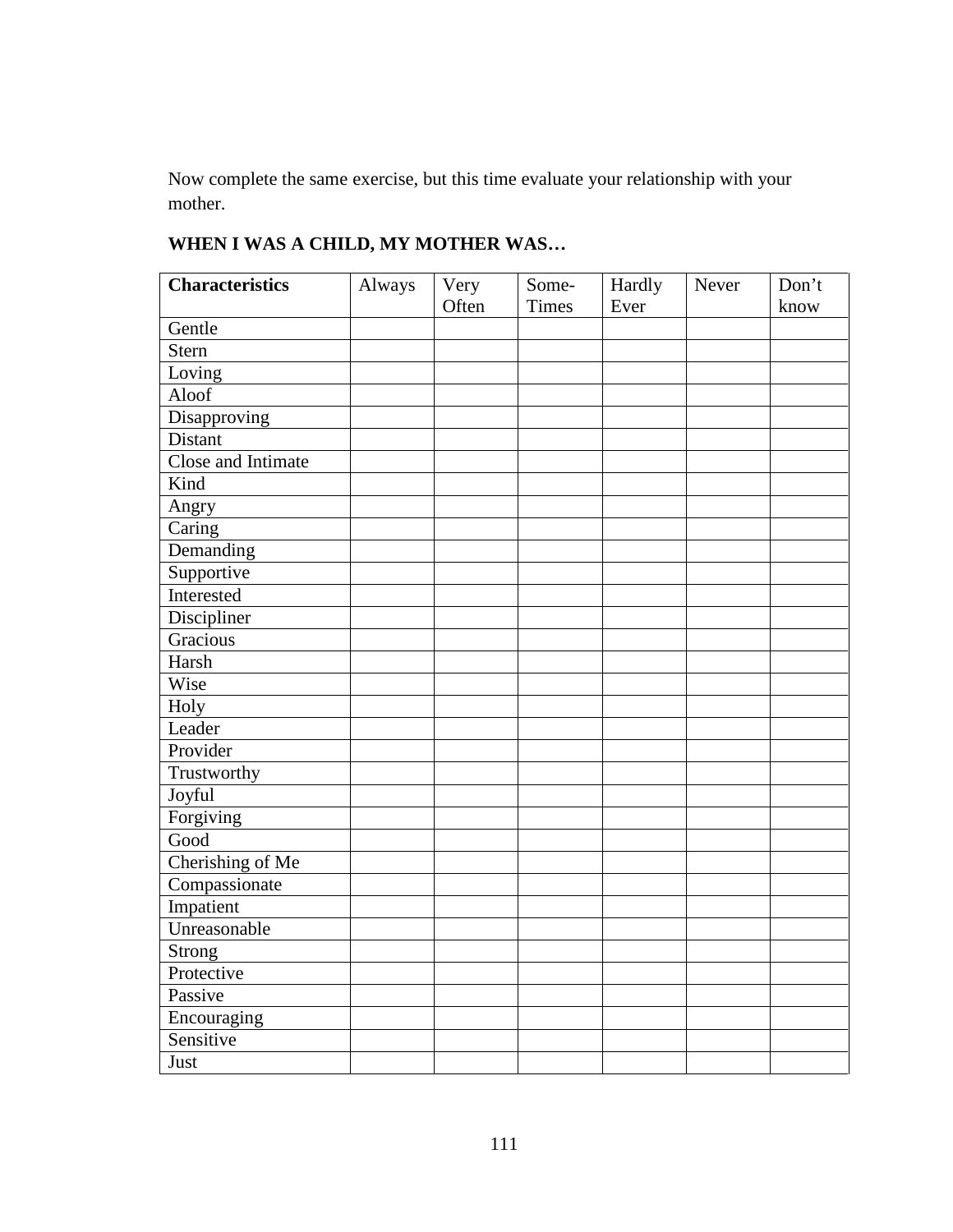| $\lambda$<br>-- |  |  |  |
|-----------------|--|--|--|
|                 |  |  |  |

# **Evaluation of Your Relationship with Your Mother**

What does this inventory tell you about your relationship with your mother?  $\bullet$ 

• If you were an objective observer of the type of relationship you have just described, how would you feel about the mother?

,我们也不能在这里的时候,我们也不能在这里的时候,我们也不能不能不能不能不能不能不能不能不能不能不能不能不能不能不能。""我们的是,我们也不能不能不能不能不能不

• How would you feel about the child?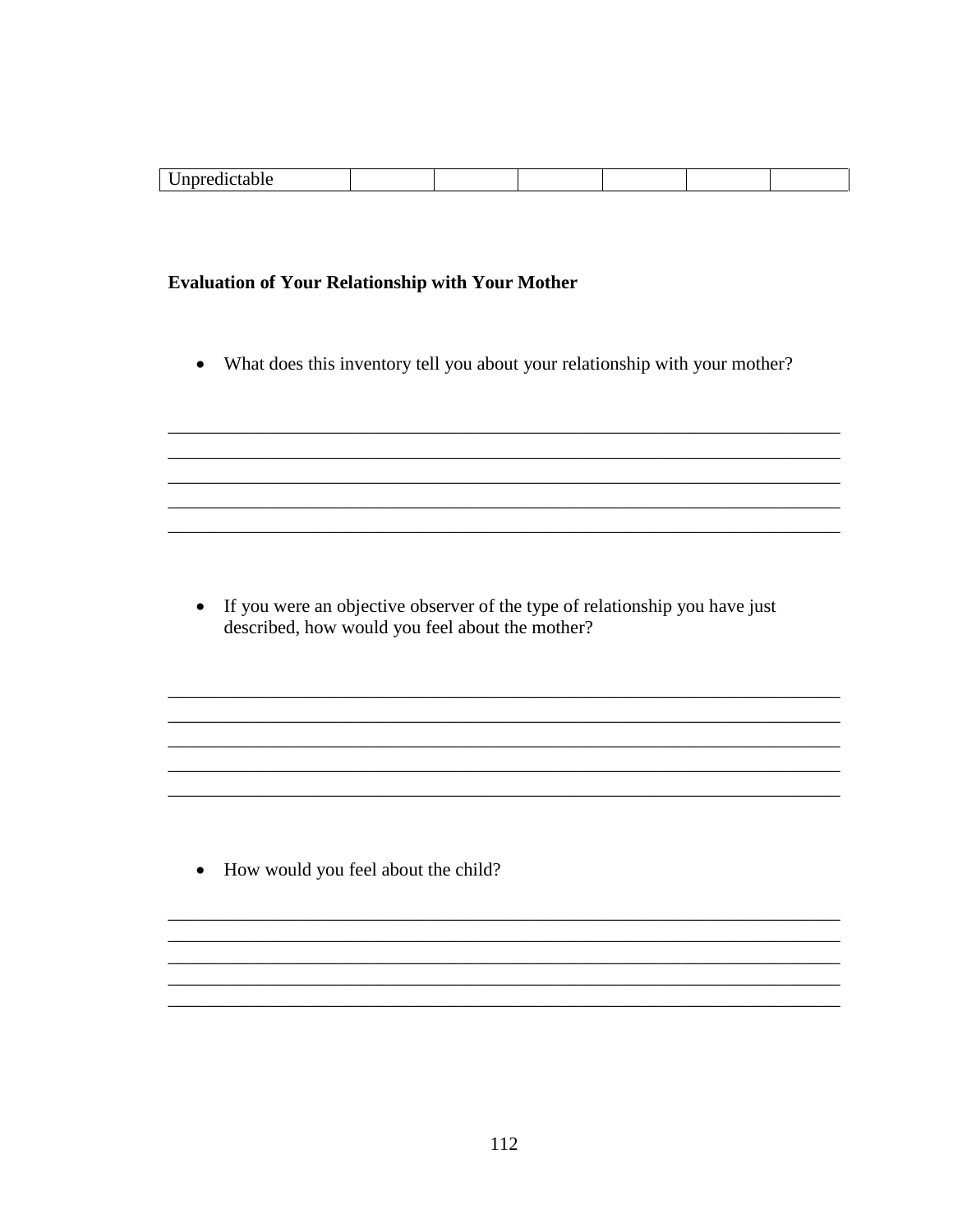• How would you respond to the mother? Please be specific.

\_\_\_\_\_\_\_\_\_\_\_\_\_\_\_\_\_\_\_\_\_\_\_\_\_\_\_\_\_\_\_\_\_\_\_\_\_\_\_\_\_\_\_\_\_\_\_\_\_\_\_\_\_\_\_\_\_\_\_\_\_\_\_\_\_\_\_\_\_\_\_\_ \_\_\_\_\_\_\_\_\_\_\_\_\_\_\_\_\_\_\_\_\_\_\_\_\_\_\_\_\_\_\_\_\_\_\_\_\_\_\_\_\_\_\_\_\_\_\_\_\_\_\_\_\_\_\_\_\_\_\_\_\_\_\_\_\_\_\_\_\_\_\_\_ \_\_\_\_\_\_\_\_\_\_\_\_\_\_\_\_\_\_\_\_\_\_\_\_\_\_\_\_\_\_\_\_\_\_\_\_\_\_\_\_\_\_\_\_\_\_\_\_\_\_\_\_\_\_\_\_\_\_\_\_\_\_\_\_\_\_\_\_\_\_\_\_ \_\_\_\_\_\_\_\_\_\_\_\_\_\_\_\_\_\_\_\_\_\_\_\_\_\_\_\_\_\_\_\_\_\_\_\_\_\_\_\_\_\_\_\_\_\_\_\_\_\_\_\_\_\_\_\_\_\_\_\_\_\_\_\_\_\_\_\_\_\_\_\_ \_\_\_\_\_\_\_\_\_\_\_\_\_\_\_\_\_\_\_\_\_\_\_\_\_\_\_\_\_\_\_\_\_\_\_\_\_\_\_\_\_\_\_\_\_\_\_\_\_\_\_\_\_\_\_\_\_\_\_\_\_\_\_\_\_\_\_\_\_\_\_\_

\_\_\_\_\_\_\_\_\_\_\_\_\_\_\_\_\_\_\_\_\_\_\_\_\_\_\_\_\_\_\_\_\_\_\_\_\_\_\_\_\_\_\_\_\_\_\_\_\_\_\_\_\_\_\_\_\_\_\_\_\_\_\_\_\_\_\_\_\_\_\_\_ \_\_\_\_\_\_\_\_\_\_\_\_\_\_\_\_\_\_\_\_\_\_\_\_\_\_\_\_\_\_\_\_\_\_\_\_\_\_\_\_\_\_\_\_\_\_\_\_\_\_\_\_\_\_\_\_\_\_\_\_\_\_\_\_\_\_\_\_\_\_\_\_ \_\_\_\_\_\_\_\_\_\_\_\_\_\_\_\_\_\_\_\_\_\_\_\_\_\_\_\_\_\_\_\_\_\_\_\_\_\_\_\_\_\_\_\_\_\_\_\_\_\_\_\_\_\_\_\_\_\_\_\_\_\_\_\_\_\_\_\_\_\_\_\_ \_\_\_\_\_\_\_\_\_\_\_\_\_\_\_\_\_\_\_\_\_\_\_\_\_\_\_\_\_\_\_\_\_\_\_\_\_\_\_\_\_\_\_\_\_\_\_\_\_\_\_\_\_\_\_\_\_\_\_\_\_\_\_\_\_\_\_\_\_\_\_\_ \_\_\_\_\_\_\_\_\_\_\_\_\_\_\_\_\_\_\_\_\_\_\_\_\_\_\_\_\_\_\_\_\_\_\_\_\_\_\_\_\_\_\_\_\_\_\_\_\_\_\_\_\_\_\_\_\_\_\_\_\_\_\_\_\_\_\_\_\_\_\_\_

• How would you respond to the child? Please be specific.

# **Evaluating Your Relationship with God**

We can begin to see how our relationships with our parents have influenced our perception of God when we evaluate our present relationship with God. The following inventory will help you to determine some of your feelings toward God. Because it is subjective, there are no right or wrong answers. To ensure that the test reveals your actual feelings, please follow the instructions carefully.

- Answer openly and honestly. Don't respond from a theological knowledge of God, but from personal experience.
- Don't describe what the relationship ought to be, or what you hope it will be, but what it is right now.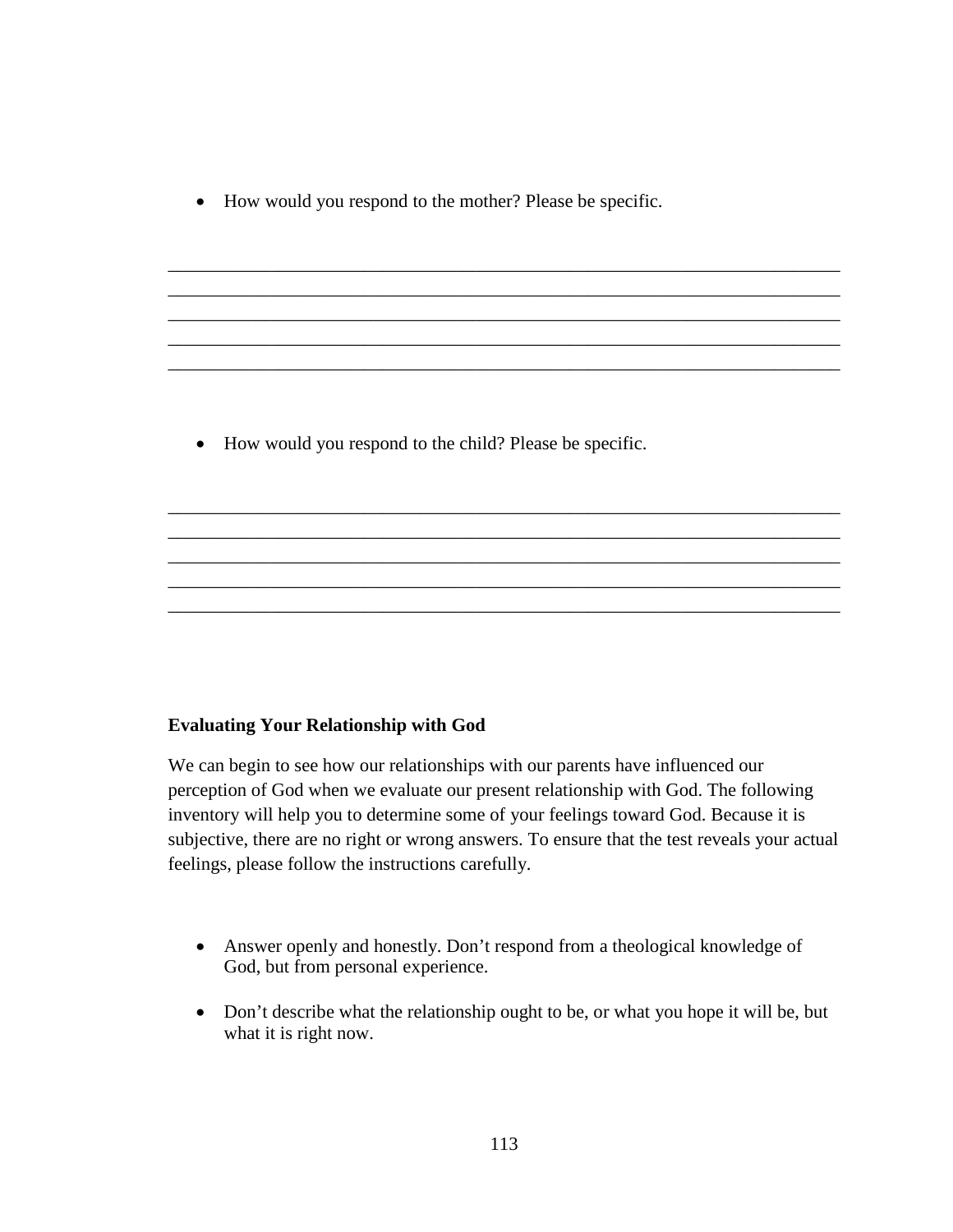- Some people feel God might be displeased if they give a negative answer. Nothing is further from the truth. God is pleased with our honesty. A foundation of transparency is required for growth to occur.
- Turn each characteristic into a question. For example: To what degree do I really feel that God loves me? To what degree do I really feel that God understands me?

| <b>Characteristics</b> | Always | Very  | Some-        | Hardly | Never | Don't |
|------------------------|--------|-------|--------------|--------|-------|-------|
|                        |        | Often | <b>Times</b> | Ever   |       | know  |
| Gentle                 |        |       |              |        |       |       |
| <b>Stern</b>           |        |       |              |        |       |       |
| Loving                 |        |       |              |        |       |       |
| Aloof                  |        |       |              |        |       |       |
| Disapproving           |        |       |              |        |       |       |
| Distant                |        |       |              |        |       |       |
| Close and Intimate     |        |       |              |        |       |       |
| Kind                   |        |       |              |        |       |       |
| Angry                  |        |       |              |        |       |       |
| Caring                 |        |       |              |        |       |       |
| Demanding              |        |       |              |        |       |       |
| Supportive             |        |       |              |        |       |       |
| Interested             |        |       |              |        |       |       |
| Discipliner            |        |       |              |        |       |       |
| Gracious               |        |       |              |        |       |       |
| Harsh                  |        |       |              |        |       |       |
| Wise                   |        |       |              |        |       |       |
| Holy                   |        |       |              |        |       |       |
| Leader                 |        |       |              |        |       |       |
| Provider               |        |       |              |        |       |       |
| Trustworthy            |        |       |              |        |       |       |
| Joyful                 |        |       |              |        |       |       |
| Forgiving              |        |       |              |        |       |       |
| Good                   |        |       |              |        |       |       |
| Cherishing of Me       |        |       |              |        |       |       |
| Compassionate          |        |       |              |        |       |       |
| Impatient              |        |       |              |        |       |       |
| Unreasonable           |        |       |              |        |       |       |
| Strong                 |        |       |              |        |       |       |

To what degree do I really feel God is…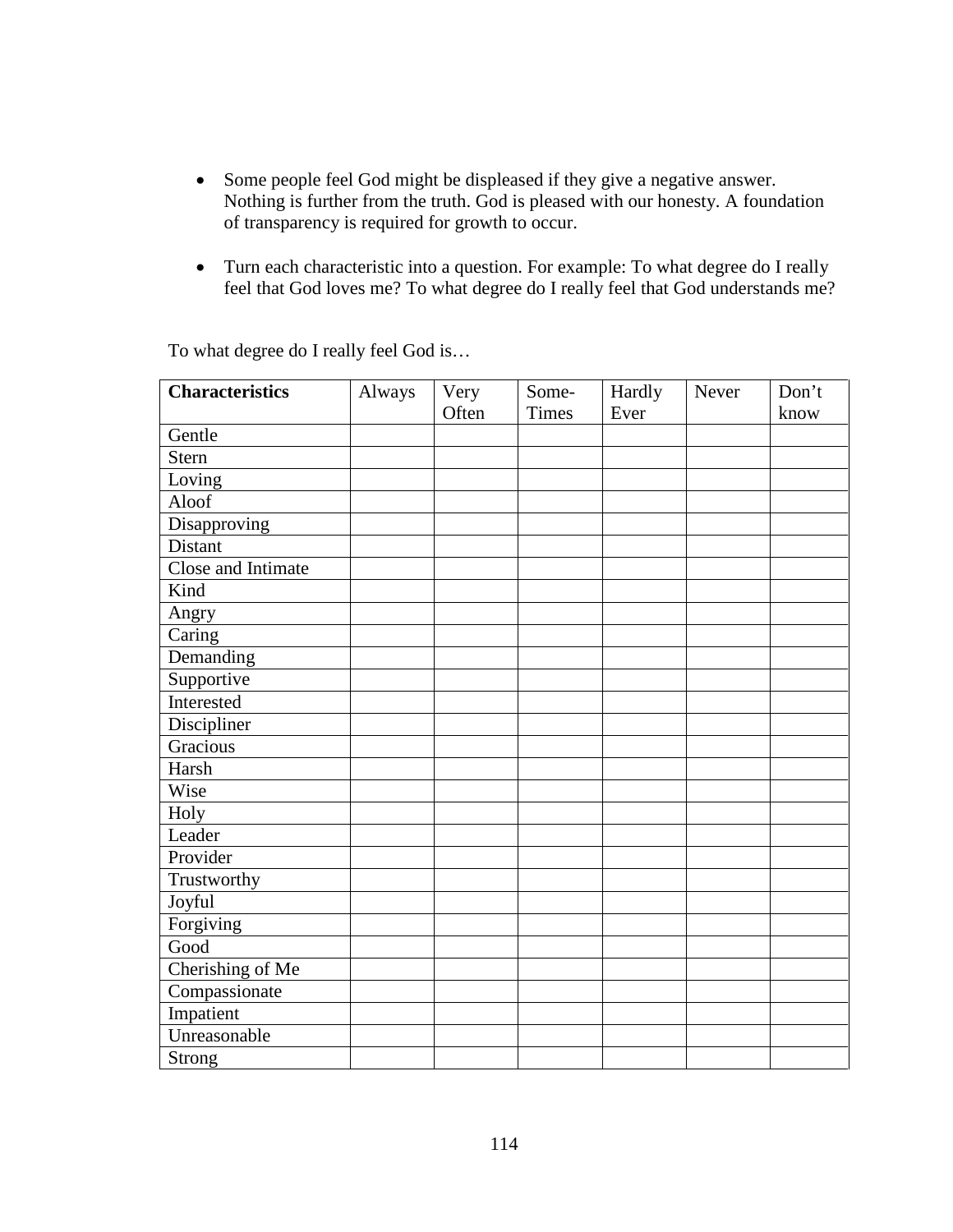| Protective    |  |  |  |
|---------------|--|--|--|
| Passive       |  |  |  |
| Encouraging   |  |  |  |
| Sensitive     |  |  |  |
| Just          |  |  |  |
| Unpredictable |  |  |  |

• What does this exercise tell you about your relationship with your God?

• Are there any differences between what you know (theologically) and how you feel (emotionally) about God? If so, what are they?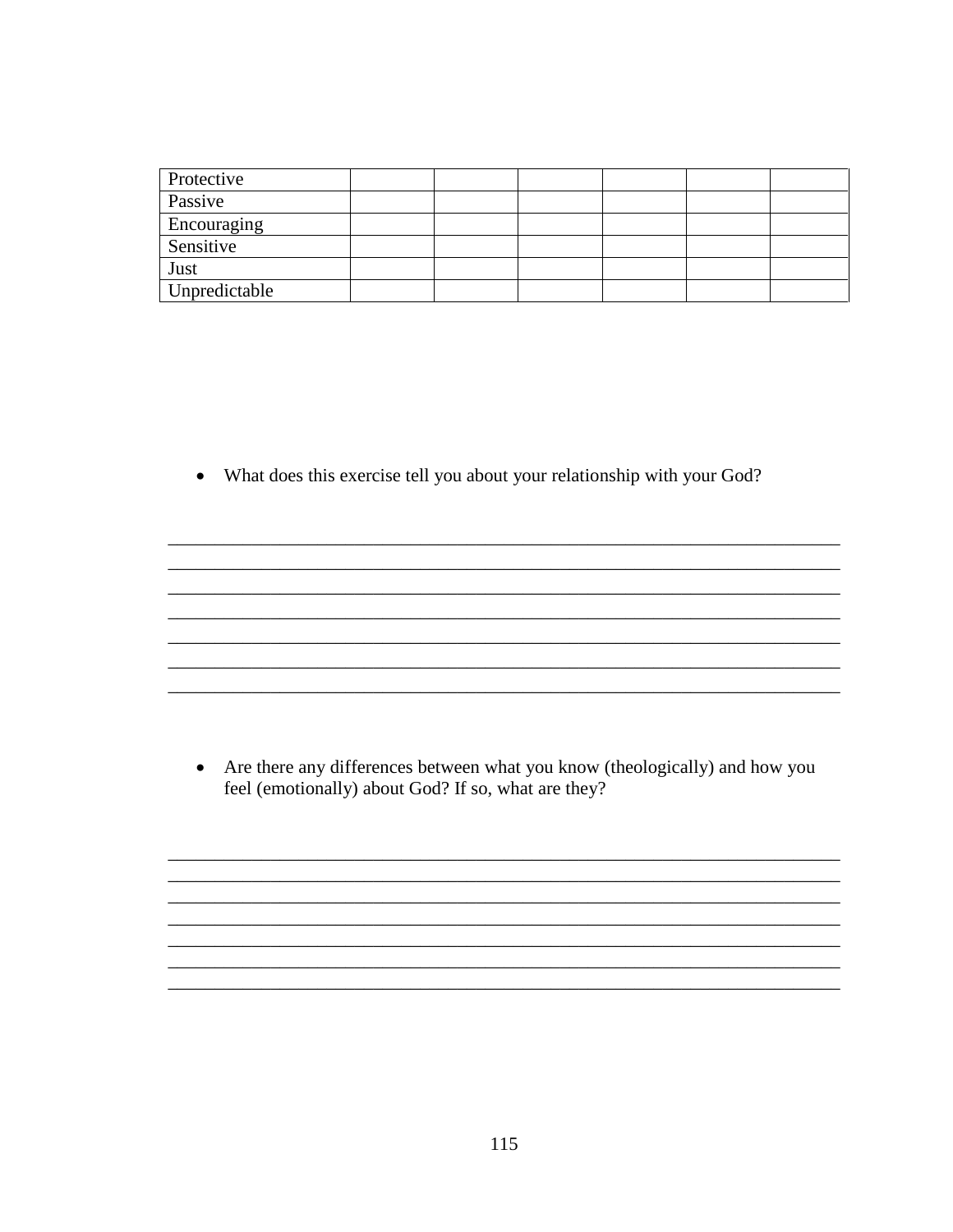# **Your Father's Influence on Your Relationship with God**

Now that we have examined your current relationship with God, let's look at how your relationship with your earthly father has influenced your perception of God. To make a comparison, transfer all of the check marks you made for your own father to the shaded columns on the next page. When you have completed this, transfer the check marks you made which relate to your relationship with God. To make them more obvious, use an "X" for this category. Put them in the white columns in the appropriate places.

| <b>Characteristics</b> | Always |  | Very  |  | Some-        |  | Hardly |  | Never |  | Don't |  |
|------------------------|--------|--|-------|--|--------------|--|--------|--|-------|--|-------|--|
|                        |        |  | Often |  | <b>Times</b> |  | Ever   |  |       |  | know  |  |
| Gentle                 |        |  |       |  |              |  |        |  |       |  |       |  |
| <b>Stern</b>           |        |  |       |  |              |  |        |  |       |  |       |  |
| Loving                 |        |  |       |  |              |  |        |  |       |  |       |  |
| Aloof                  |        |  |       |  |              |  |        |  |       |  |       |  |
| Disapproving           |        |  |       |  |              |  |        |  |       |  |       |  |
| <b>Distant</b>         |        |  |       |  |              |  |        |  |       |  |       |  |
| Close and Intimate     |        |  |       |  |              |  |        |  |       |  |       |  |
| Kind                   |        |  |       |  |              |  |        |  |       |  |       |  |
| Angry                  |        |  |       |  |              |  |        |  |       |  |       |  |
| Caring                 |        |  |       |  |              |  |        |  |       |  |       |  |
| Demanding              |        |  |       |  |              |  |        |  |       |  |       |  |
| Supportive             |        |  |       |  |              |  |        |  |       |  |       |  |
| Interested             |        |  |       |  |              |  |        |  |       |  |       |  |
| Discipliner            |        |  |       |  |              |  |        |  |       |  |       |  |
| Gracious               |        |  |       |  |              |  |        |  |       |  |       |  |
| Harsh                  |        |  |       |  |              |  |        |  |       |  |       |  |
| Wise                   |        |  |       |  |              |  |        |  |       |  |       |  |
| Holy                   |        |  |       |  |              |  |        |  |       |  |       |  |
| Leader                 |        |  |       |  |              |  |        |  |       |  |       |  |
| Provider               |        |  |       |  |              |  |        |  |       |  |       |  |
| Trustworthy            |        |  |       |  |              |  |        |  |       |  |       |  |
| Joyful                 |        |  |       |  |              |  |        |  |       |  |       |  |
| Forgiving              |        |  |       |  |              |  |        |  |       |  |       |  |
| Good                   |        |  |       |  |              |  |        |  |       |  |       |  |
| Cherishing of Me       |        |  |       |  |              |  |        |  |       |  |       |  |
| Compassionate          |        |  |       |  |              |  |        |  |       |  |       |  |
| Impatient              |        |  |       |  |              |  |        |  |       |  |       |  |
| Unreasonable           |        |  |       |  |              |  |        |  |       |  |       |  |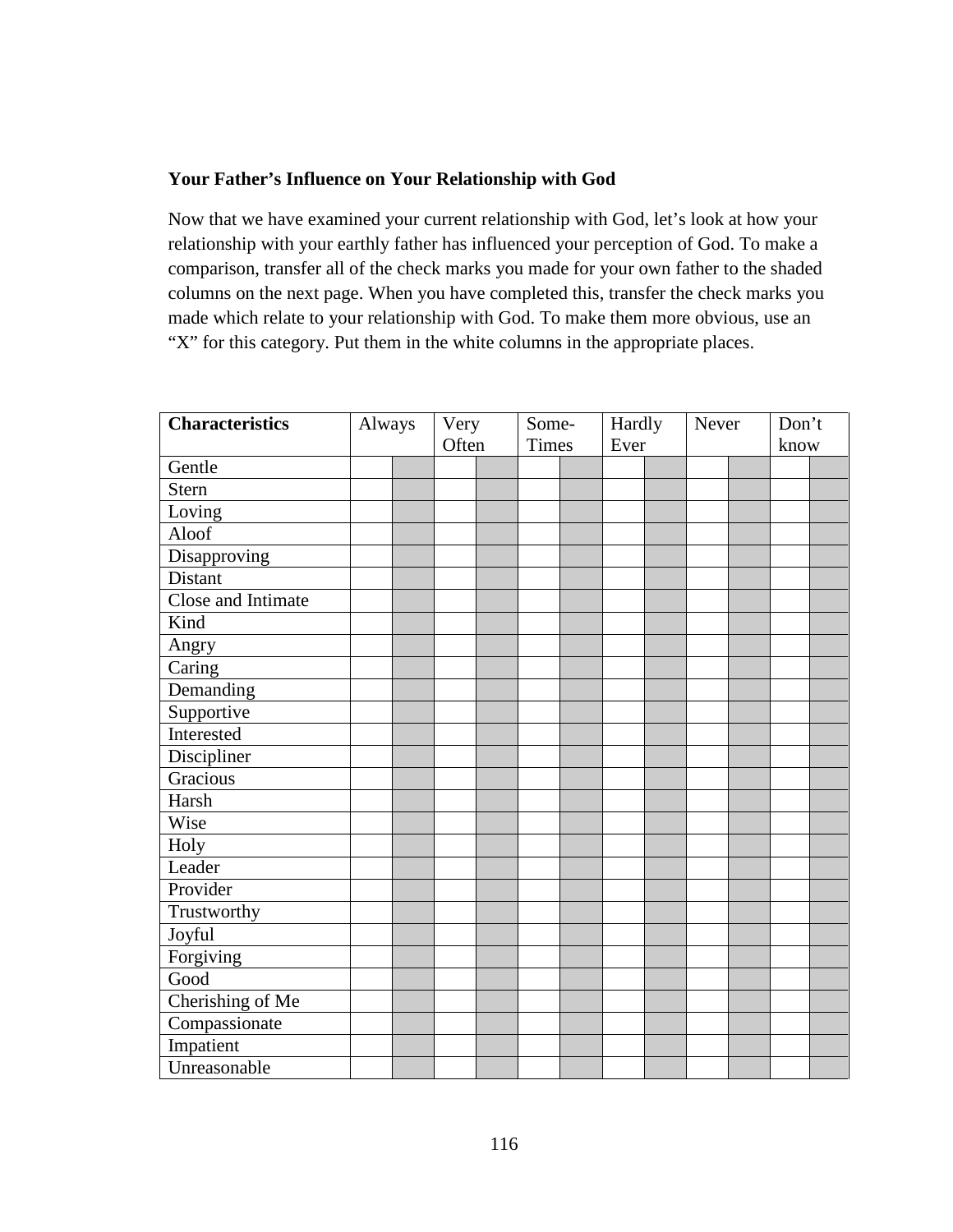| Strong<br>Protective |  |  |  |  |  |  |
|----------------------|--|--|--|--|--|--|
|                      |  |  |  |  |  |  |
| Passive              |  |  |  |  |  |  |
| Encouraging          |  |  |  |  |  |  |
| Sensitive            |  |  |  |  |  |  |
| Just                 |  |  |  |  |  |  |
| Unpredictable        |  |  |  |  |  |  |

• What characteristics are the same for both your father and God?

• Which characteristics are quite different (two or more boxes from each other)?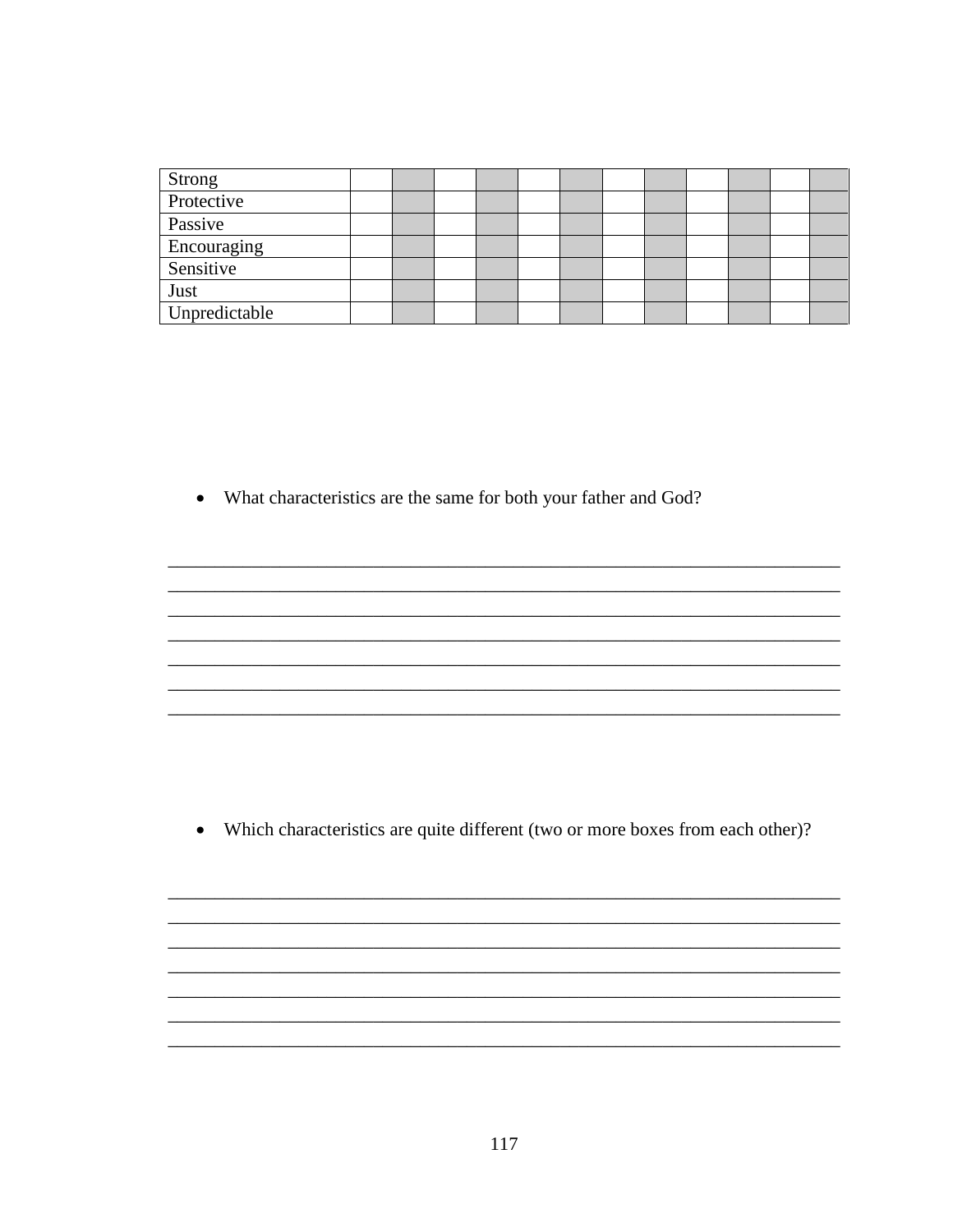What patterns (if any) do you see?  $\bullet$ 

• Write a summary paragraph about how your perception of God has been shaped by your relationship with your father.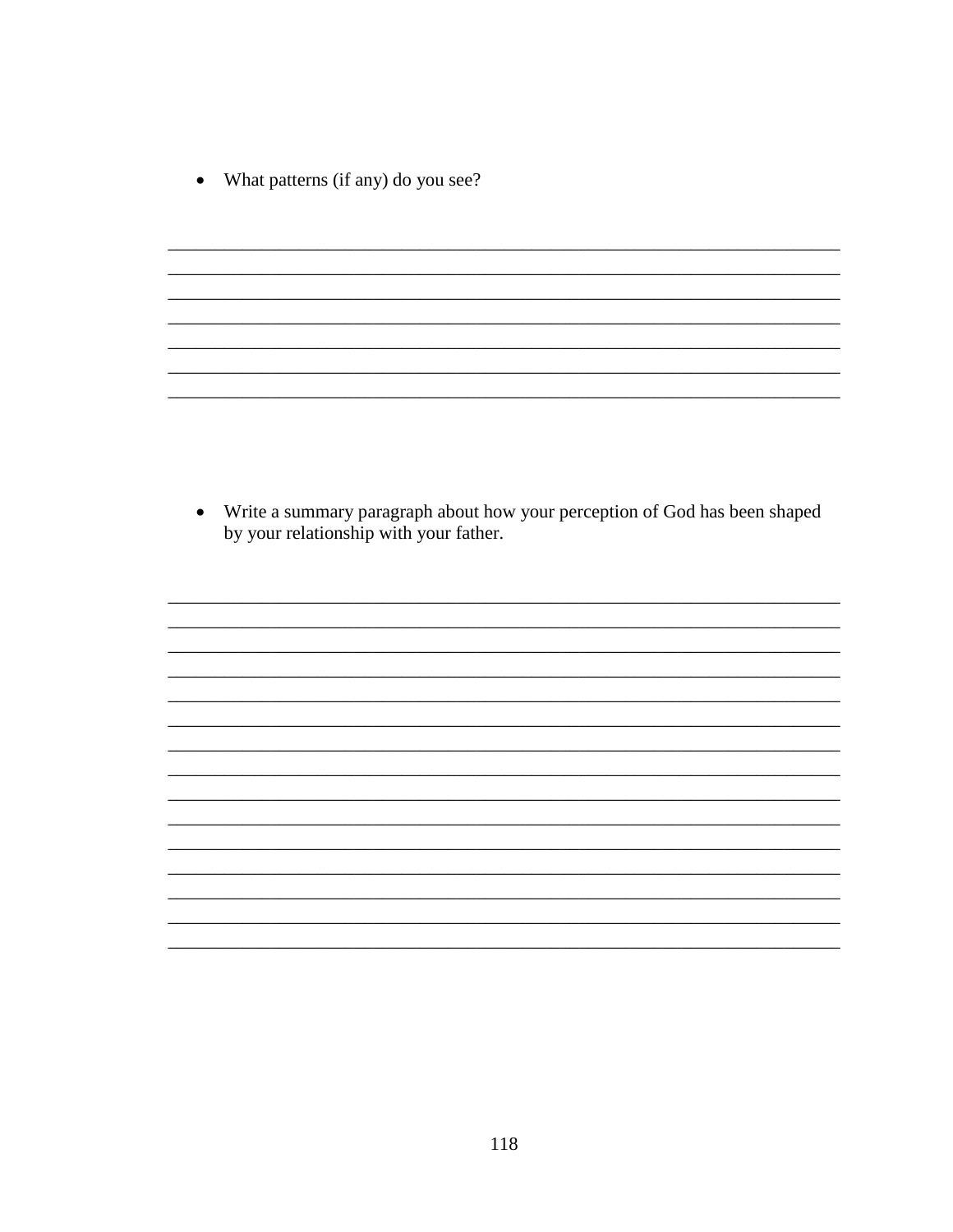# **Your Mother's Influence on Your Relationship with God**

 How has your mother influenced your perception of God? To make a comparison, transfer all of the check marks you made for your own mother to the shaded columns on the next page. When you have completed this, transfer the check marks you made which relate to your relationship with God. To make them more obvious, use an "X" for this category. Put them in the white columns in the appropriate places.

| <b>Characteristics</b> | Always |  | Very  |  | Some-        |  | Hardly |  | Never |  | Don't |  |
|------------------------|--------|--|-------|--|--------------|--|--------|--|-------|--|-------|--|
|                        |        |  | Often |  | <b>Times</b> |  | Ever   |  |       |  | know  |  |
| Gentle                 |        |  |       |  |              |  |        |  |       |  |       |  |
| Stern                  |        |  |       |  |              |  |        |  |       |  |       |  |
| Loving                 |        |  |       |  |              |  |        |  |       |  |       |  |
| Aloof                  |        |  |       |  |              |  |        |  |       |  |       |  |
| Disapproving           |        |  |       |  |              |  |        |  |       |  |       |  |
| Distant                |        |  |       |  |              |  |        |  |       |  |       |  |
| Close and Intimate     |        |  |       |  |              |  |        |  |       |  |       |  |
| Kind                   |        |  |       |  |              |  |        |  |       |  |       |  |
| Angry                  |        |  |       |  |              |  |        |  |       |  |       |  |
| Caring                 |        |  |       |  |              |  |        |  |       |  |       |  |
| Demanding              |        |  |       |  |              |  |        |  |       |  |       |  |
| Supportive             |        |  |       |  |              |  |        |  |       |  |       |  |
| Interested             |        |  |       |  |              |  |        |  |       |  |       |  |
| Discipliner            |        |  |       |  |              |  |        |  |       |  |       |  |
| Gracious               |        |  |       |  |              |  |        |  |       |  |       |  |
| Harsh                  |        |  |       |  |              |  |        |  |       |  |       |  |
| Wise                   |        |  |       |  |              |  |        |  |       |  |       |  |
| Holy                   |        |  |       |  |              |  |        |  |       |  |       |  |
| Leader                 |        |  |       |  |              |  |        |  |       |  |       |  |
| Provider               |        |  |       |  |              |  |        |  |       |  |       |  |
| Trustworthy            |        |  |       |  |              |  |        |  |       |  |       |  |
| Joyful                 |        |  |       |  |              |  |        |  |       |  |       |  |
| Forgiving              |        |  |       |  |              |  |        |  |       |  |       |  |
| Good                   |        |  |       |  |              |  |        |  |       |  |       |  |
| Cherishing of Me       |        |  |       |  |              |  |        |  |       |  |       |  |
| Compassionate          |        |  |       |  |              |  |        |  |       |  |       |  |
| Impatient              |        |  |       |  |              |  |        |  |       |  |       |  |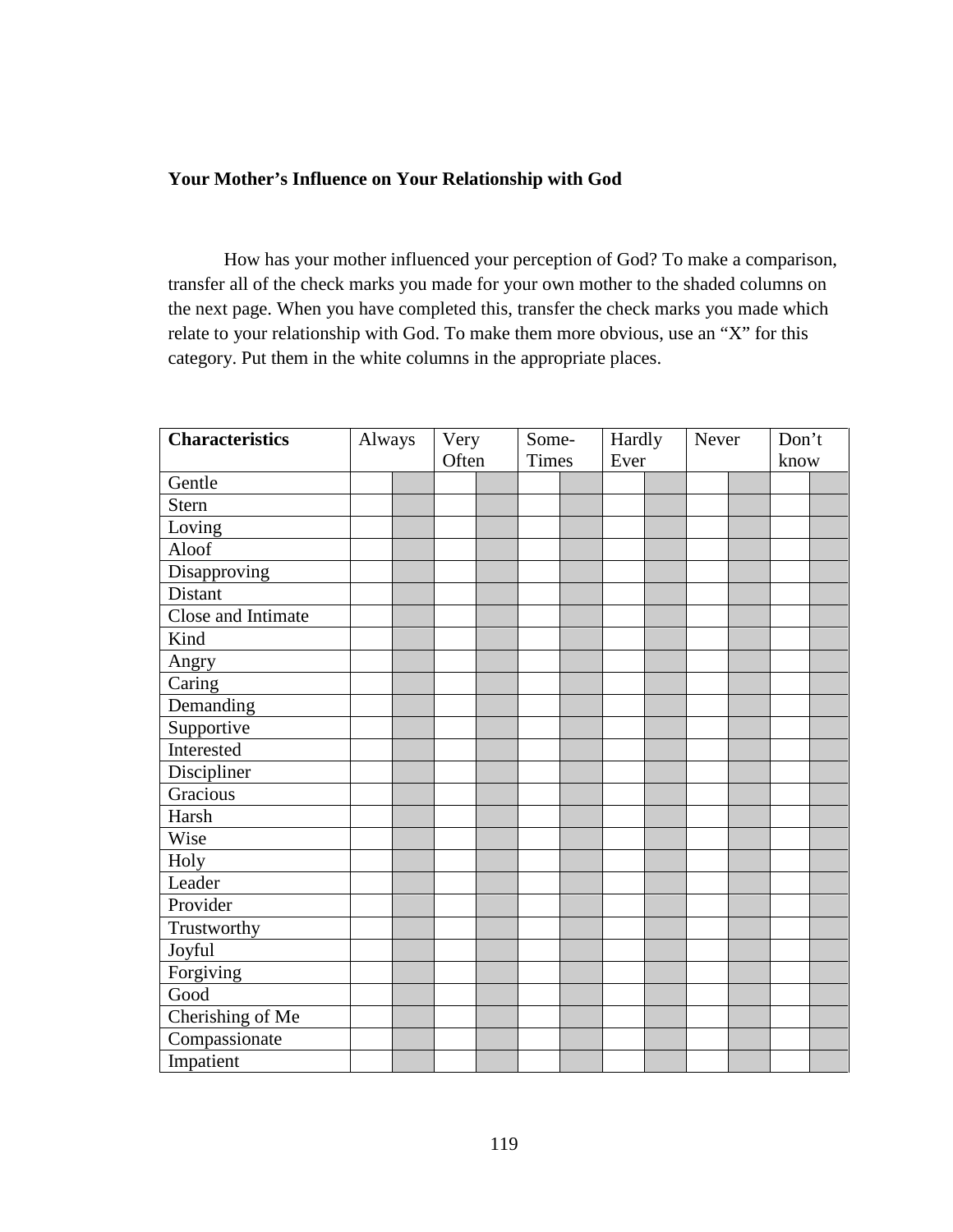| Unreasonable  |  |  |  |  |  |  |
|---------------|--|--|--|--|--|--|
| Strong        |  |  |  |  |  |  |
| Protective    |  |  |  |  |  |  |
| Passive       |  |  |  |  |  |  |
| Encouraging   |  |  |  |  |  |  |
| Sensitive     |  |  |  |  |  |  |
| Just          |  |  |  |  |  |  |
| Unpredictable |  |  |  |  |  |  |

• What characteristics are the same for both your mother and God?

• Which characteristics are quite different (two or more boxes from each other)?

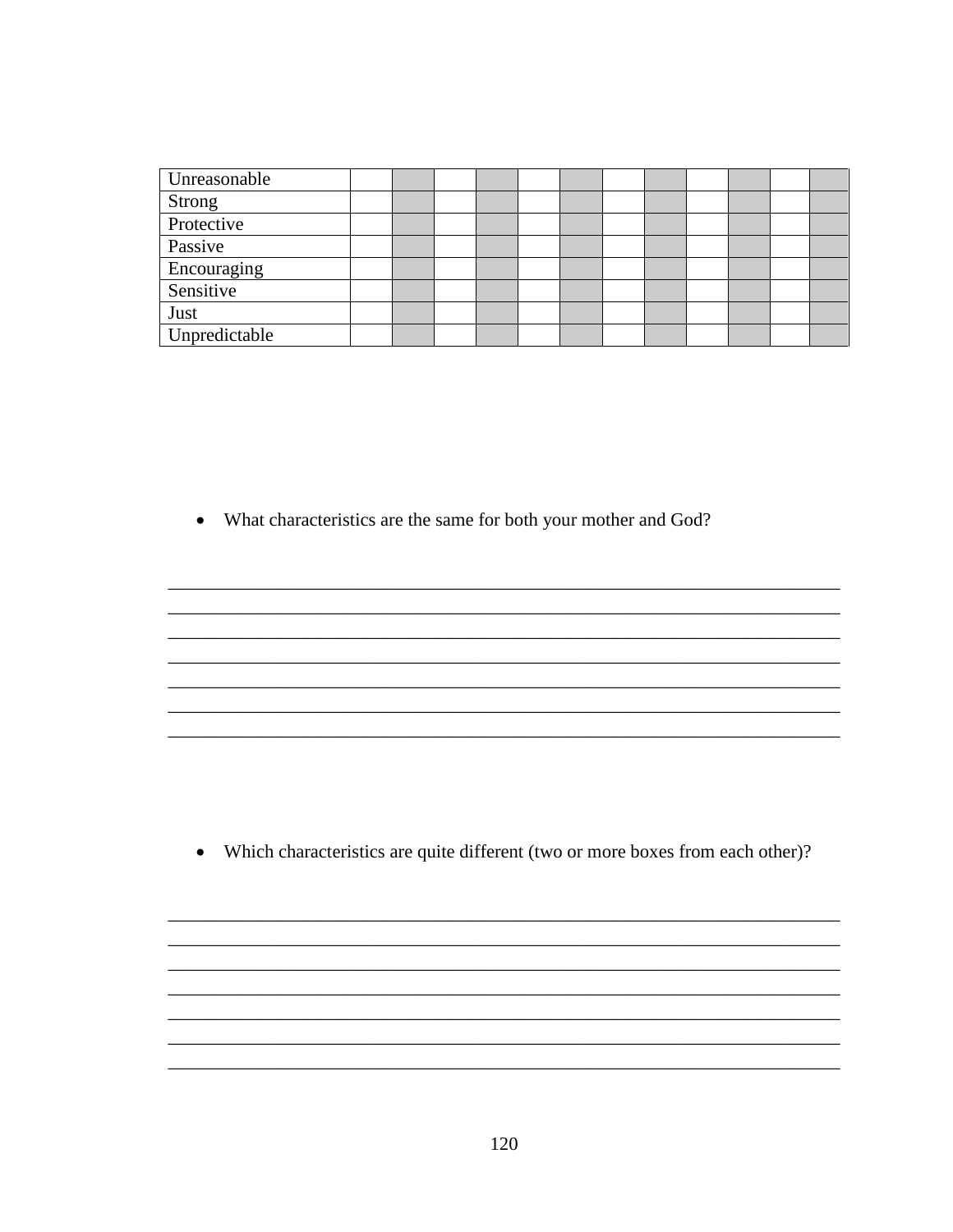What patterns (if any) do you see?  $\bullet$ 

• Write a summary paragraph about how your perception of God has been shaped by your relationship with your mother.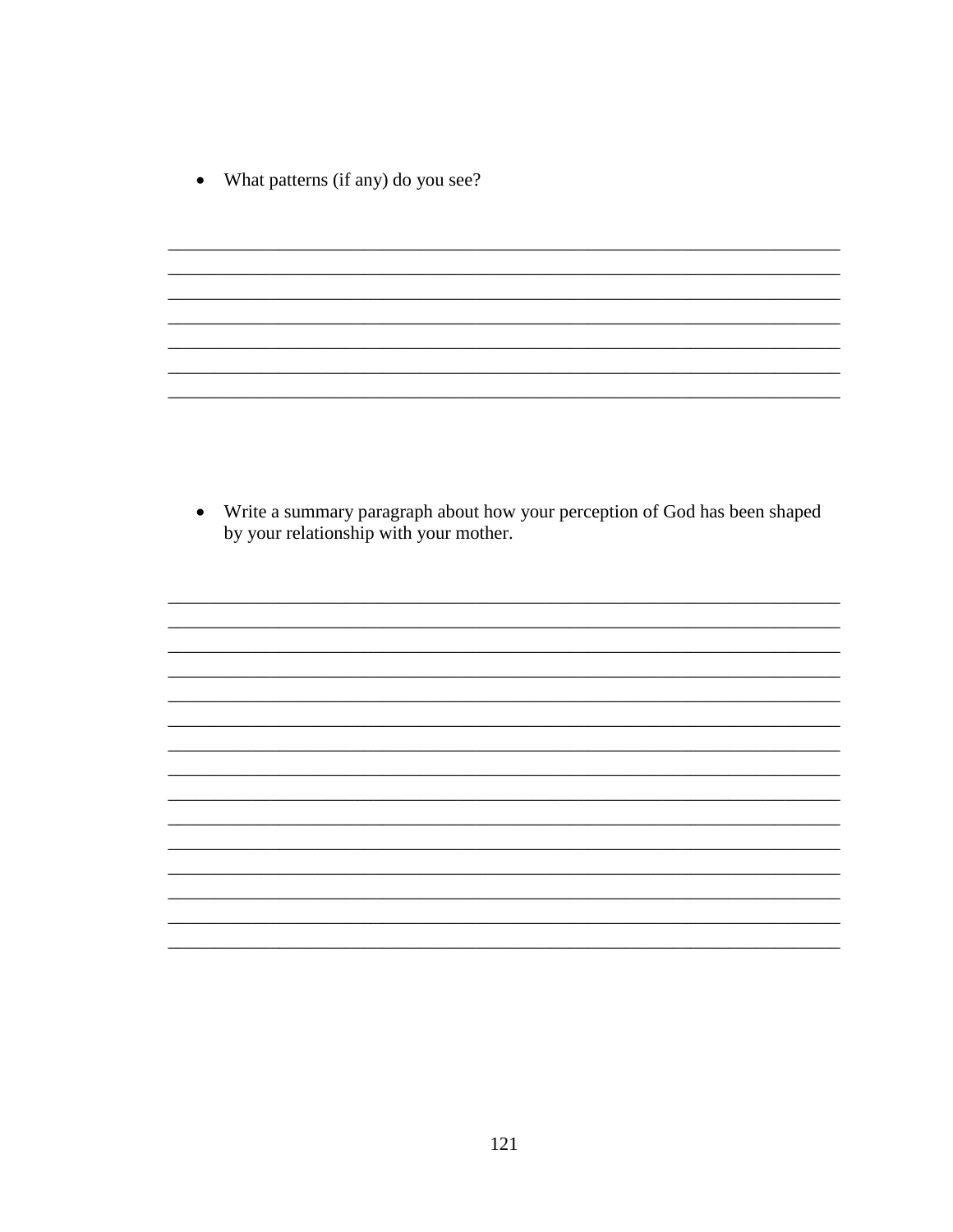#### **Week 3**

#### **How did the God Image develop?**

#### **Welcome and Icebreaker**

#### **Discussion of Homework**

#### **Exploratory Questions:**

Is your God Image more like your mother or father?

What were the strongest positive aspects of your God Image?

What were the strongest negative aspects of your God Image?

#### **Educational Component: My parents, My hurts, and My God Image**

Before we begin let me first warn you that the following discussion can be frightening because it breaks one of the main rules: "Never say anything negative about your parents." This is uncomfortable, but necessary to overcoming emotional difficulties. All parents are imperfect; some are good, others are average, and some are poor. Because we live in a fallen world, all parents are limited in their ability to love their children, and therefore all parents wound their children in some way or another.

Problems with parents can run the gamut. You may have had parents that clearly loved you, but were not as emotionally available as you needed them to be. Maybe you were sure that they valued you, but they would spend long hours working. Perhaps you had a parent who was too depressed to be there for you. Maybe you had an alcoholic parent that you had to distract, so he or she would not harm your siblings. Whatever the situation, we all had different parents who experienced different limitations. These limitations cause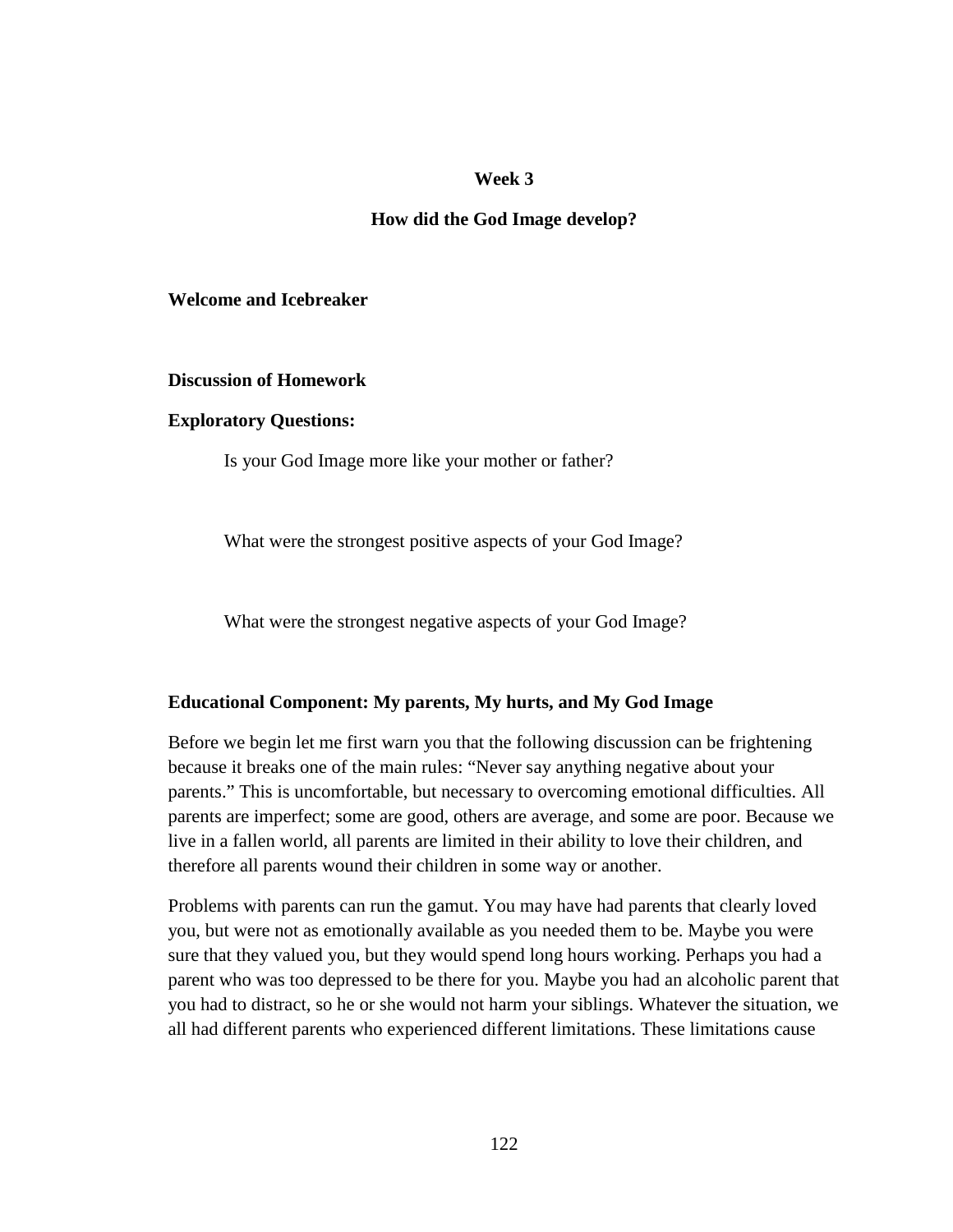different problems, among the most common are perfectionism, worthlessness, guilt, and fear of abandonment.

#### **Discussion:**

What has been the message behind the wounds you have experienced?

How has this message affected your relationship with God?

How do you believe the real God would address these hurts if He were to speak to them right now? Please take a few minutes and write in the space provided what you believe He would say to you (speak from His point of view).

\_\_\_\_\_\_\_\_\_\_\_\_\_\_\_\_\_\_\_\_\_\_\_\_\_\_\_\_\_\_\_\_\_\_\_\_\_\_\_\_\_\_\_\_\_\_\_\_\_\_\_\_\_\_\_\_\_\_\_\_\_\_\_\_\_\_\_\_\_\_\_\_ \_\_\_\_\_\_\_\_\_\_\_\_\_\_\_\_\_\_\_\_\_\_\_\_\_\_\_\_\_\_\_\_\_\_\_\_\_\_\_\_\_\_\_\_\_\_\_\_\_\_\_\_\_\_\_\_\_\_\_\_\_\_\_\_\_\_\_\_\_\_\_\_ \_\_\_\_\_\_\_\_\_\_\_\_\_\_\_\_\_\_\_\_\_\_\_\_\_\_\_\_\_\_\_\_\_\_\_\_\_\_\_\_\_\_\_\_\_\_\_\_\_\_\_\_\_\_\_\_\_\_\_\_\_\_\_\_\_\_\_\_\_\_\_\_ \_\_\_\_\_\_\_\_\_\_\_\_\_\_\_\_\_\_\_\_\_\_\_\_\_\_\_\_\_\_\_\_\_\_\_\_\_\_\_\_\_\_\_\_\_\_\_\_\_\_\_\_\_\_\_\_\_\_\_\_\_\_\_\_\_\_\_\_\_\_\_\_ \_\_\_\_\_\_\_\_\_\_\_\_\_\_\_\_\_\_\_\_\_\_\_\_\_\_\_\_\_\_\_\_\_\_\_\_\_\_\_\_\_\_\_\_\_\_\_\_\_\_\_\_\_\_\_\_\_\_\_\_\_\_\_\_\_\_\_\_\_\_\_\_ \_\_\_\_\_\_\_\_\_\_\_\_\_\_\_\_\_\_\_\_\_\_\_\_\_\_\_\_\_\_\_\_\_\_\_\_\_\_\_\_\_\_\_\_\_\_\_\_\_\_\_\_\_\_\_\_\_\_\_\_\_\_\_\_\_\_\_\_\_\_\_\_ \_\_\_\_\_\_\_\_\_\_\_\_\_\_\_\_\_\_\_\_\_\_\_\_\_\_\_\_\_\_\_\_\_\_\_\_\_\_\_\_\_\_\_\_\_\_\_\_\_\_\_\_\_\_\_\_\_\_\_\_\_\_\_\_\_\_\_\_\_\_\_\_

#### **Group Exercise:**

Often individuals who have felt worthless, guilty, or fearful in their relationship with God are freely able to give God's grace, love, and mercy to others. There seems to be this lie that somehow convinces us that we are in some way or another "unique" or God would not want to love us like He loves everyone else.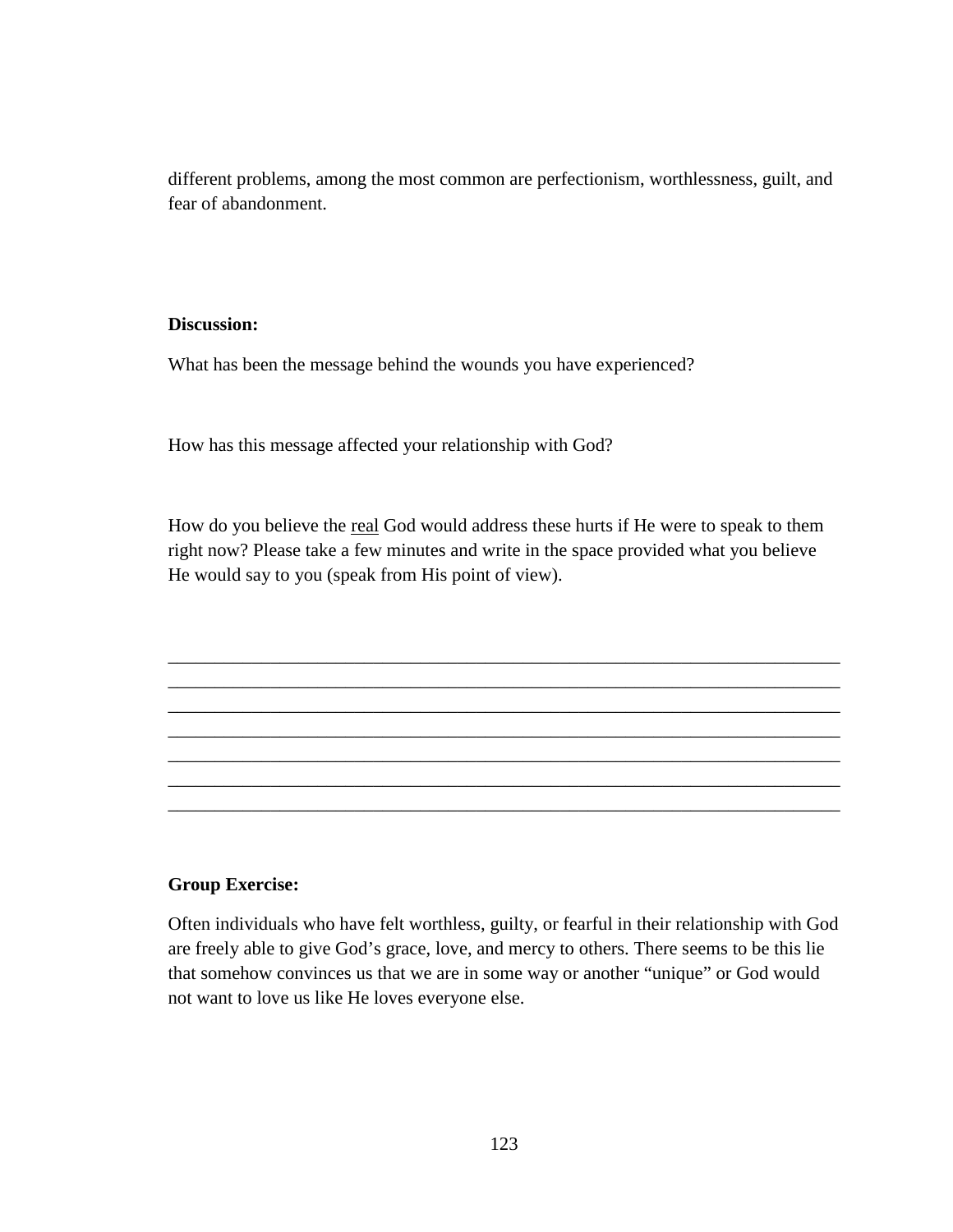Let's go around in a circle and encourage the person next to us as we believe the real God would encourage them (again, speak from God's point of view). What would the real God want your brother or sister to know about his/her fear?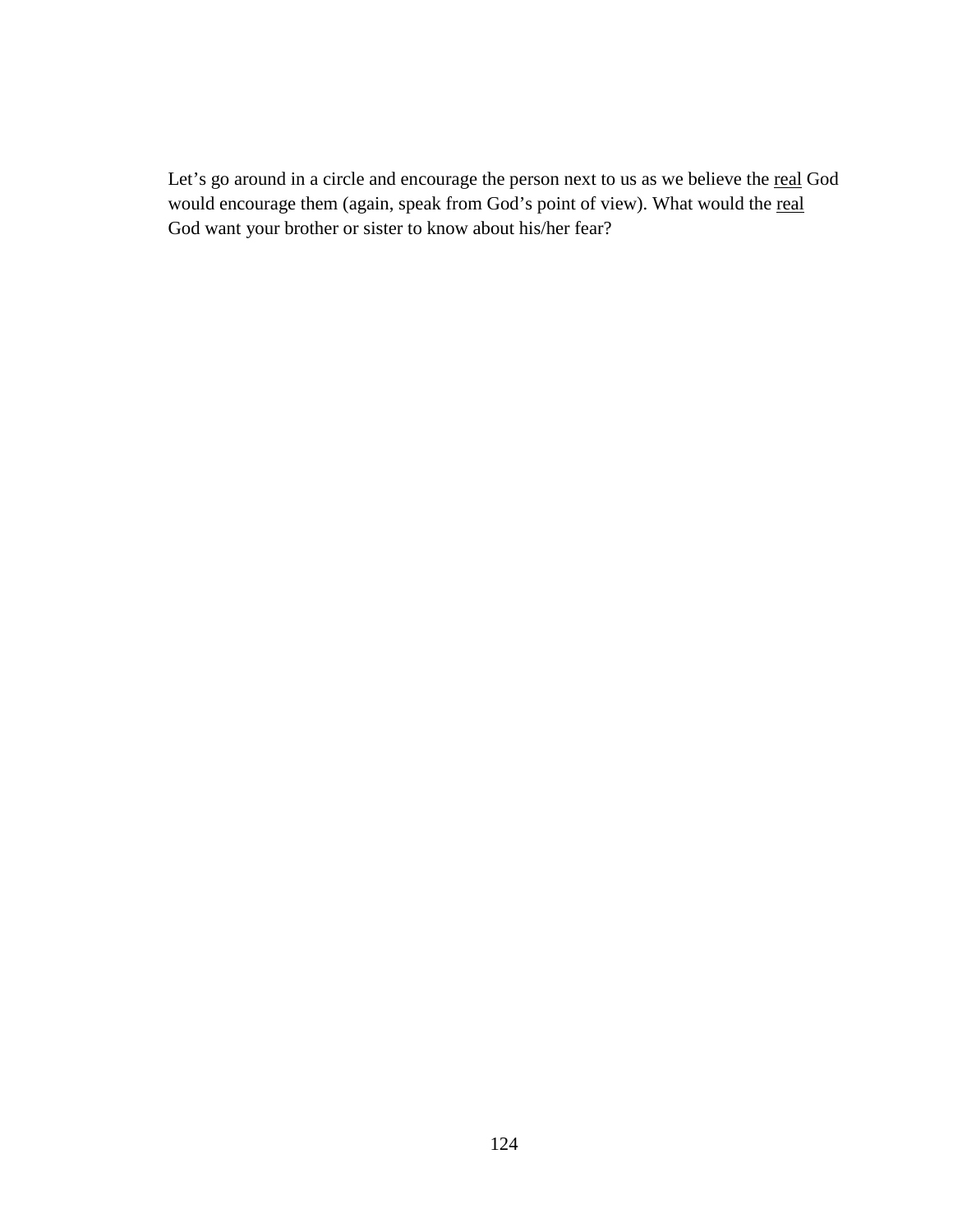# **Homework: Week 3**

#### **Please read the following: "How did your God Image Develop?"**

The God Image is not something that just appears once you start thinking about God; rather, it is something that is with you from early childhood and something that stays with you throughout all the twists and turns of your life. It can be tempting to think of it as a fixed idea that exists, untouched, in the corner of your soul. This is misleading because it is actually a fluid emotional concept that changes along with your growing personality.

To get a better picture of how this occurs, let's turn back the clock and go back to your earliest years to see how your God Image has developed. In fact, let's begin with your parents, before you were even born, when you were just a twinkle in your mother's eye. If you are a parent, then you know what it is like to learn that you or your partner is expecting. Depending on your situation, this news can be greeted with joy, regret, or ambivalence. Try to think back to what you can remember about the circumstances that surrounded your birth.

Maybe you were planned or perhaps you were unexpected. Maybe you were warmly received, but worried about. Perhaps you do not know your parents or maybe you choose to forget them. Regardless of your situation, your parents significantly impacted you. They brought you into this world and provided you with the raw material you needed to adapt and grow into the person you are.

One thing that your parents did that influenced your identity is that they named you. The process of picking a name is a very meaningful ritual that shaped the way your parents saw you. I do not even have kids, but I already have favorite names picked out. Attached to those names are preconceived ideas of who we expect our children to be. Likewise, your parents had an idea of who you would be and that is what is symbolized in the name they chose for you.

Some parents are better than others at giving up these preconceived notions. You may have seen parents who refuse to give up their ideas of who their children should be. These parents do not realize what kind of harm they are doing. They influence their children to forsake their natural strivings and instead conform to what they want. If this happened to you, then you may have the sense that "who you are" is not "who God wants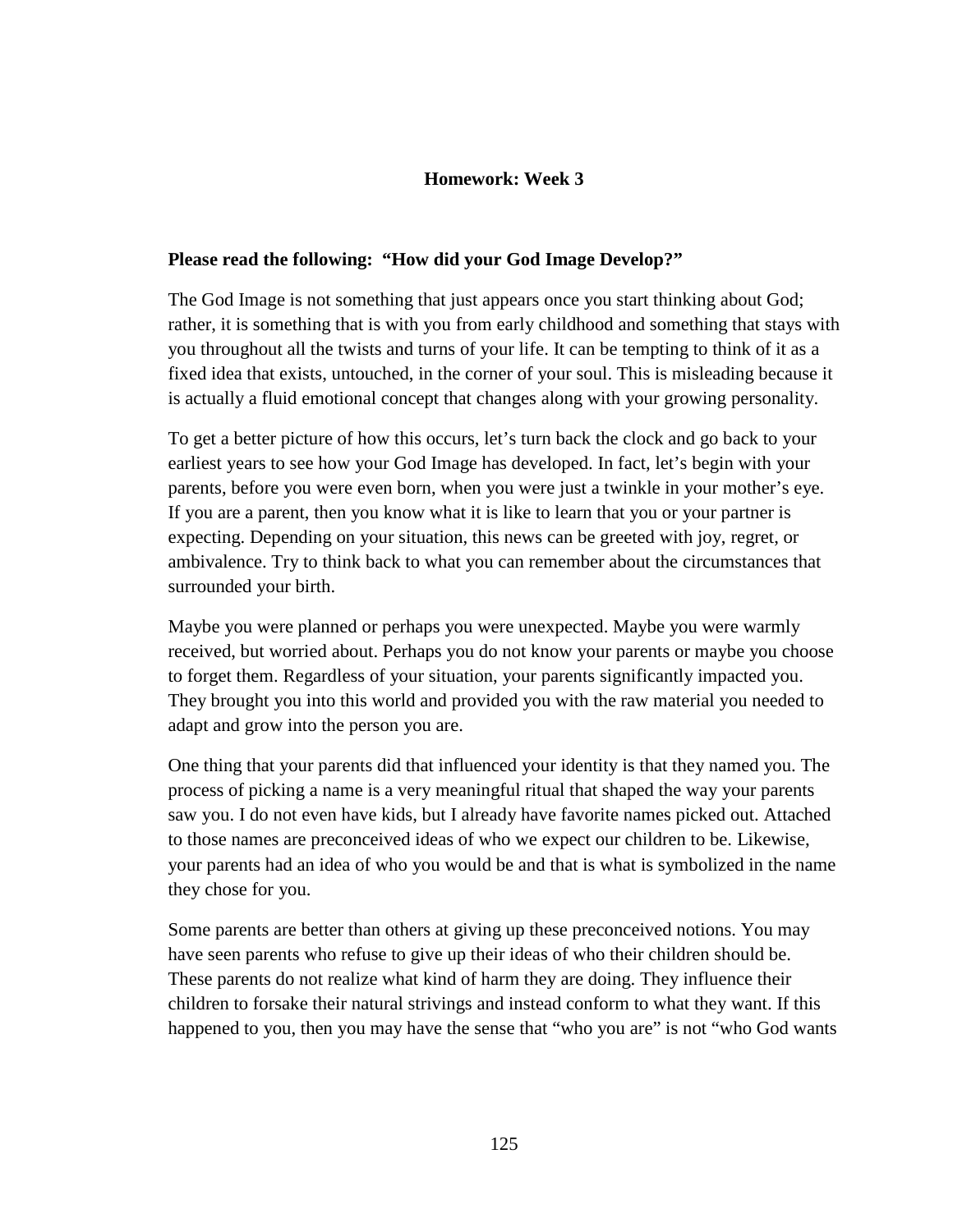you to be." You may sense that your natural interests are wrong and that you instead have to fit into an ideal that God expects you to meet.

The early childhood factor that influenced the formation of your God image the most is your relationship with your chief caregiver. This was the person who was most responsible for your development as a child. That person is usually your mother but it could have been your father, grandmother, aunt, or friend. To simplify, I will refer to the chief caregiver as "mother," but feel free to insert the name of someone else who may have played this role in your life.

The relationship between you and your mother did more than any other relationship in shaping your personality. You were completely dependent upon her and naturally stayed closely connected to her. Harry Stack Sullivan observed that long after the physical umbilical cord is cut, the emotional umbilical cord remains fully connected. What your mother felt, you felt. What she feared, you feared. What she loved, you loved. You did not know the exact nature of the things that she loved and feared, but you picked up on and experienced her feelings about those things.

The attachment between you and your mother provided the foundation upon which your idea of yourself, others, and God was built. This bond became the backdrop of your life; the ground from which your understanding of existence emerged. Erik Erikson suggested that this early experience taught you to either fundamentally trust the world or to fundamentally mistrust the world. If you sensed that your mother loved and accepted you, then you learned that others and God could be trusted. If you did not feel loved and accepted, then you may have difficulty trusting others and God.

The degree of trust that you developed also influenced the extent to which you could separate from your mother. All children have a drive to become their own person. This is technically referred to as the separation-individuation process and includes the terrible two's— when children learn to assert themselves and say "no." If you felt safe and like your mother could take care of herself, then you probably honored the drive to individuate from your mother. On the other hand, if you did not feel safe, then you probably stayed close to your mother and stunted your drive toward growth.

This stage can have a strong influence on your personal relationship with God. If you felt like your mother wanted you to psychologically grow and separate, then you probably experience God as mature and giving. If you felt that your mother did not want you to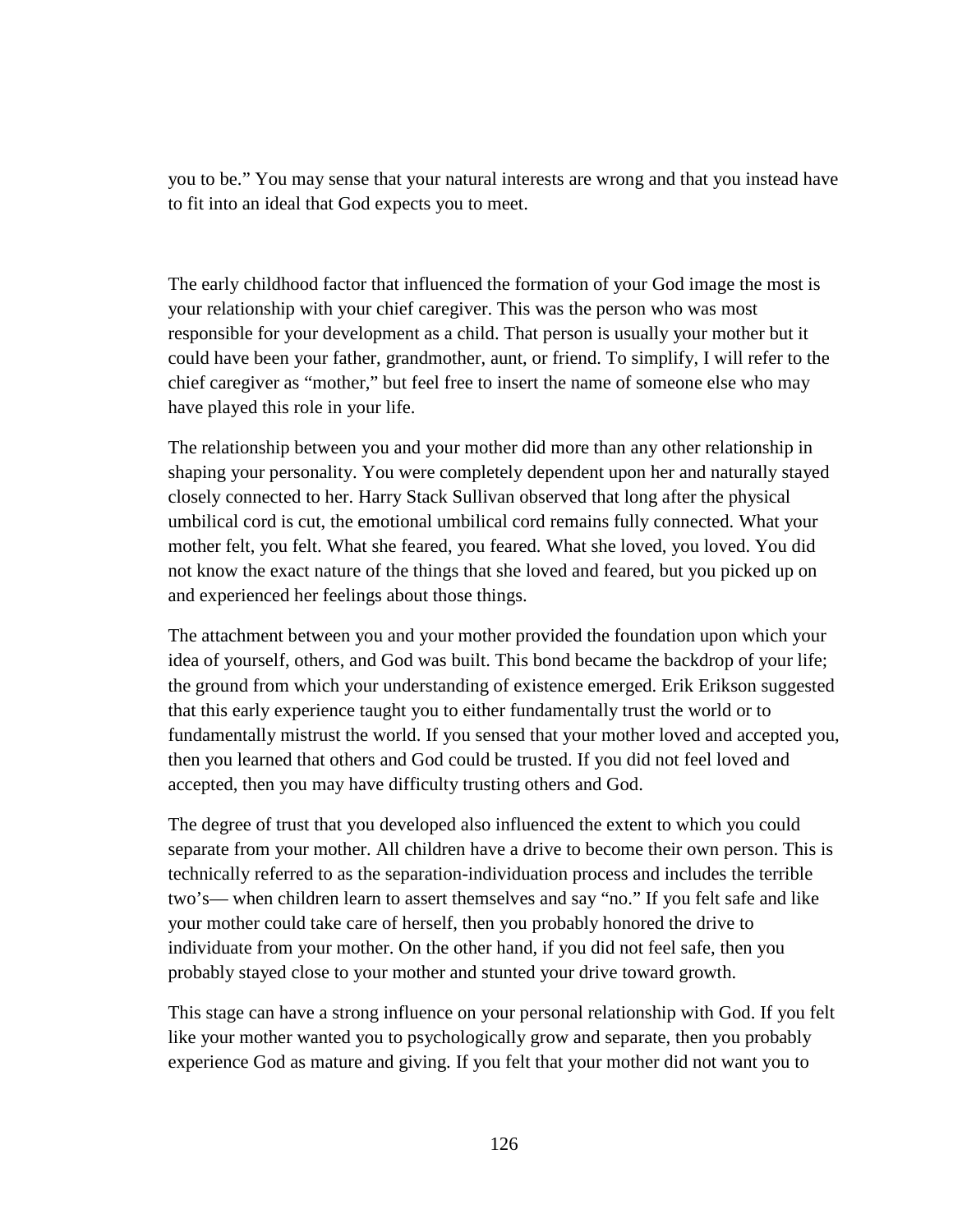grow, then you may experience God as immature or needy. You may not even be conscious of this process, but have a vague sense that if you grow too much or become too independent, then God will withdraw from you. Some people report wanting to pursue a dream, but fear that it is not God's will. They tend to be overly focused on following God's plan for their life even though they are not sure what that plan is. If you struggle with this, then you may sense that you are eternally waiting for direction from God. You may be afraid to make any bold moves, just in case they are not in line with God's will.

The next phase you entered, between the ages of 3 and 4, is the transitional stage. This is marked by the development of the imagination. In a short period of time your internal world became populated with a variety of fantastic creatures. Elves, witches, monsters, and superheroes are some of the more popular ones. You utilized these imaginary creatures to help you adapt and cope with the pressures you encountered in your world. At that time in your life, God was officially introduced to you.

It did not take you long to figure out that God was not like the other creatures that populated your mind (Rizzuto, 1979). Instead, God was taken seriously. Parents spoke sternly about God, visited God's house, and met with God's representatives. With this information, you began to shape your image of God. From the behavior of adults and environmental cues, you realized that God is in charge of everything, is all-powerful, and all-knowing. You only knew two other people like that: Mom and Dad. Out of necessity, you crafted your God Image in the likeness of your parents. If your relationship with your parents was healthy, then your God Image was healthy. If your relationship with your parents was unhealthy, then your God image was unhealthy.

This developmental time is also marked by the discovery of a special object. The blanket that Linus, the Peanuts character, carried with him is a popular example. This object can take on a variety of forms, but is usually a stuffed animal, toy, or blanket. It is known as a transitional object; because it helped you transition away from your caregivers and to a more independent state. It represented your mother and enabled you to soothe yourself by reducing your anxiety.

The object exists in what Donald Winnicott termed transitional space. That is, it exists between the external world and the internal world; it is not completely objective or completely subjective. Instead, it incorporates aspects of the two.

To illustrate this concept to my students, I bring in a sharpei (i.e., the overly wrinkly looking dog) stuffed animal, affectionately known as "Beans." I pass Beans around the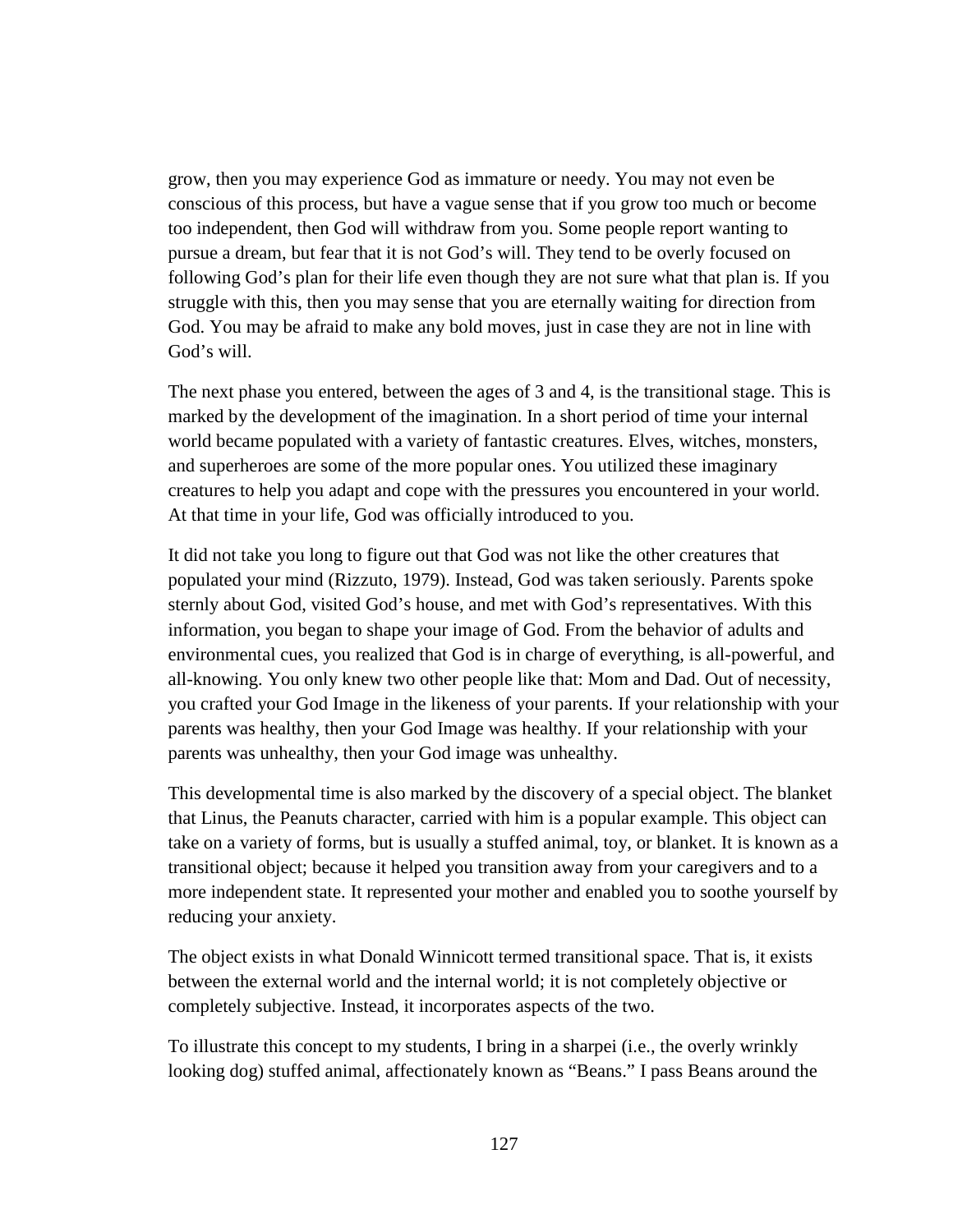class and ask each of the students to get an idea as to how Beans is feeling. Beans has a neutral face; that is, he doesn't look happy or sad. His neutrality makes it easy for my students to project whatever they are feeling onto him. After all of them have finished looking at Beans I have them volunteer how they perceived Beans was feeling. Each student offers a different response, which usually corresponds to his or her particular mood.

Beans is a good transitional object because he is external (outside the self – not purely subjective or imaginary) and internal – each of us is allowed to project our own feelings onto him. Doing this makes him special to each of us and allows us to experience him in whatever way we need to.

Just as my students projected their feelings onto Beans, you projected your feelings onto your transitional object. Engaging in this process allowed you to separate from your mother and it also provided you with a template to further develop your God Image. The God Image is a special type of transitional object, because it is not completely objective or completely subjective. That is, it exists both inside and outside of you at the same time. For example, most of us agree that God exists and is external, but each of us perceives God internally in a different manner. This allows our idea of God to be validated by others because it exists outside the self and, at the same time, to be personally meaningful because it is experienced inside the self.

After the close of the transitional stage, your God Image was continually shaped by your curiosity. You likely asked a number of questions, including "Who made the sky? Where does God live? How old is God? Does God cry?" At that period, you also believed that your parents knew everything that you did and all of your thoughts. This belief was also translated to God.

The next stage of development is the Oedipal phase. This occurs between the ages of 4 to 6 and is marked by intense feelings for the parent of the opposite sex. If you grew up in a healthy family, then you probably navigated this conflict with success and gradually concluded that you could not have your parent all to yourself. This was a great loss, but instead of facing this reality entirely, you unconsciously transferred all of your feelings over to the parent of the same sex. Eventually, you concluded that you could not have this parent all to yourself either. At that point, you began to see your parents from a more objective stance. Also, at that time, a conscious differentiation between parents and God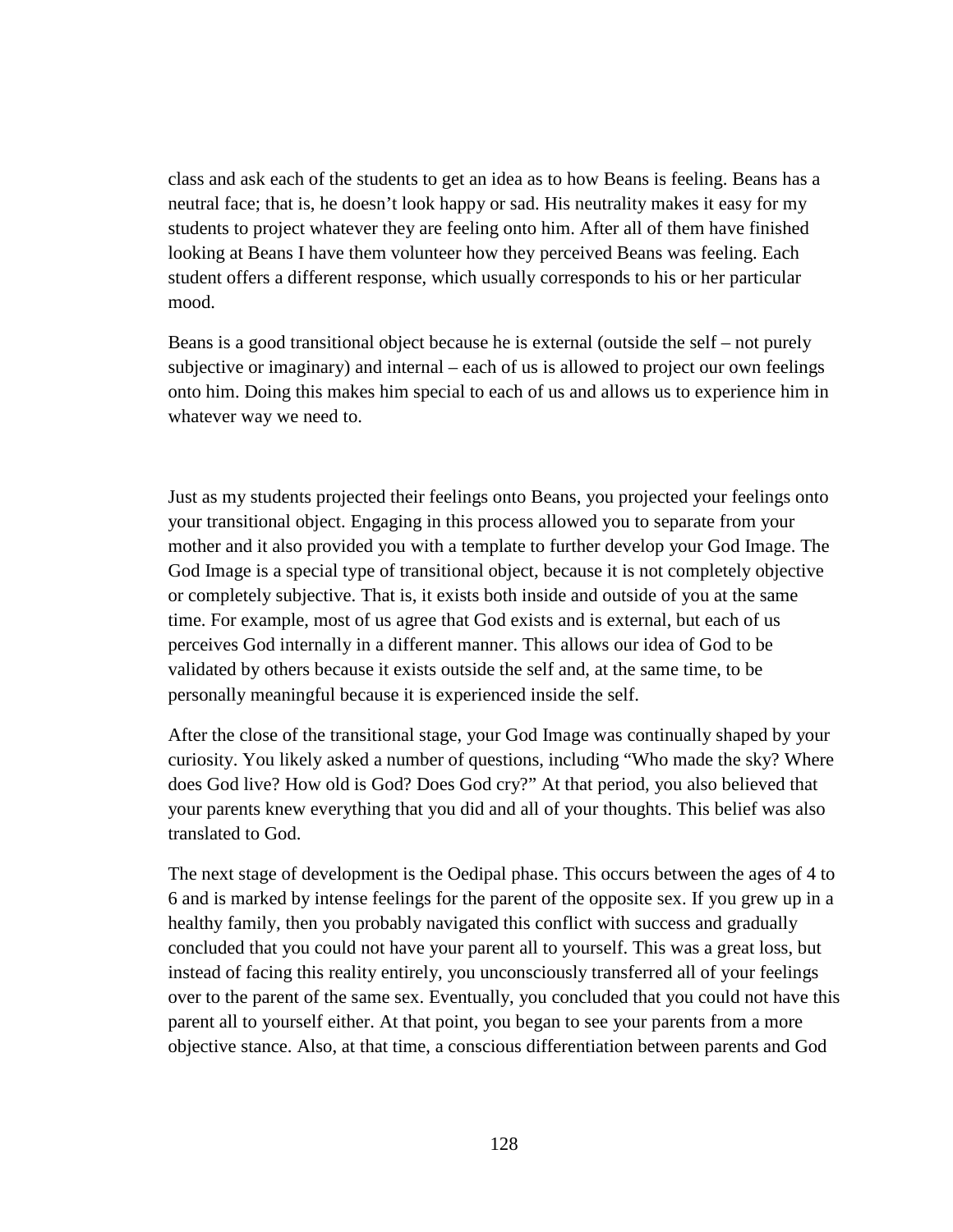occurred. You then knew that your parents could not "hear" your internal dialogue, but you knew God still could (Rizzuto, 1979).

If you grew up in a dysfunctional family, then you probably had a more difficult time with this conflict. Your fundamental needs may have not been satisfactorily met. As a result, you may have sought out others to try to complete yourself. As you moved into adolescence, you may have attempted to lock onto your God Image to satisfy this deep longing. Your relationship with God may have been "highly charged," but still unable to meet your inner needs.

Whether you successfully resolved this conflict or not, the God Image continued to change with your growing personality. The dawn of puberty signaled the onset of your ability to think abstractly, which in turn influenced the way you thought about God. The God image is also impacted by other life transitions. For example, moving into early adulthood probably caused you to become more responsible and change the way you saw yourself and others. As you passed through each stage in life, you changed your God Image to keep it consistent with your self-perception.

The way you see yourself is very powerful and influences the way you emotionally experience God. Benson and Spilka (1973) discovered that individuals with high selfesteem had a positive God Image, whereas those with low self-esteem had a negative God Image. If people have a high self-esteem, then it is likely they will feel God loves them. If they have a low self-esteem, then it is likely they will feel that God does not love them. The results of this study make intuitive sense. Think about it. How often do you find people who think they are a complete failure, convinced that God is absolutely crazy about them? On the other hand, how often do you find people who have a high selfesteem convinced that God regrets creating them? These situations are abnormal. They usually do not happen. The reason they do not happen is because people's idea of self and idea of how God feels about them are usually consistent. These are similar because the self has a natural tendency toward maintaining consistency. When the self changes, the God Image will change along with it.

Michael Boivin (2003) has written a fascinating article entitled Finding God in Prozac or Finding Prozac in God. He discusses the role that this anti-depressant has played in changing the self and God Image of religious individuals. These individuals prayed, read scriptures, and used other spiritual disciplines, but did not experience relief from depression or an increase in their experience of God's love. Like psychotherapy, Prozac affected the self of these individuals, resulting in a decrease of depressive symptoms and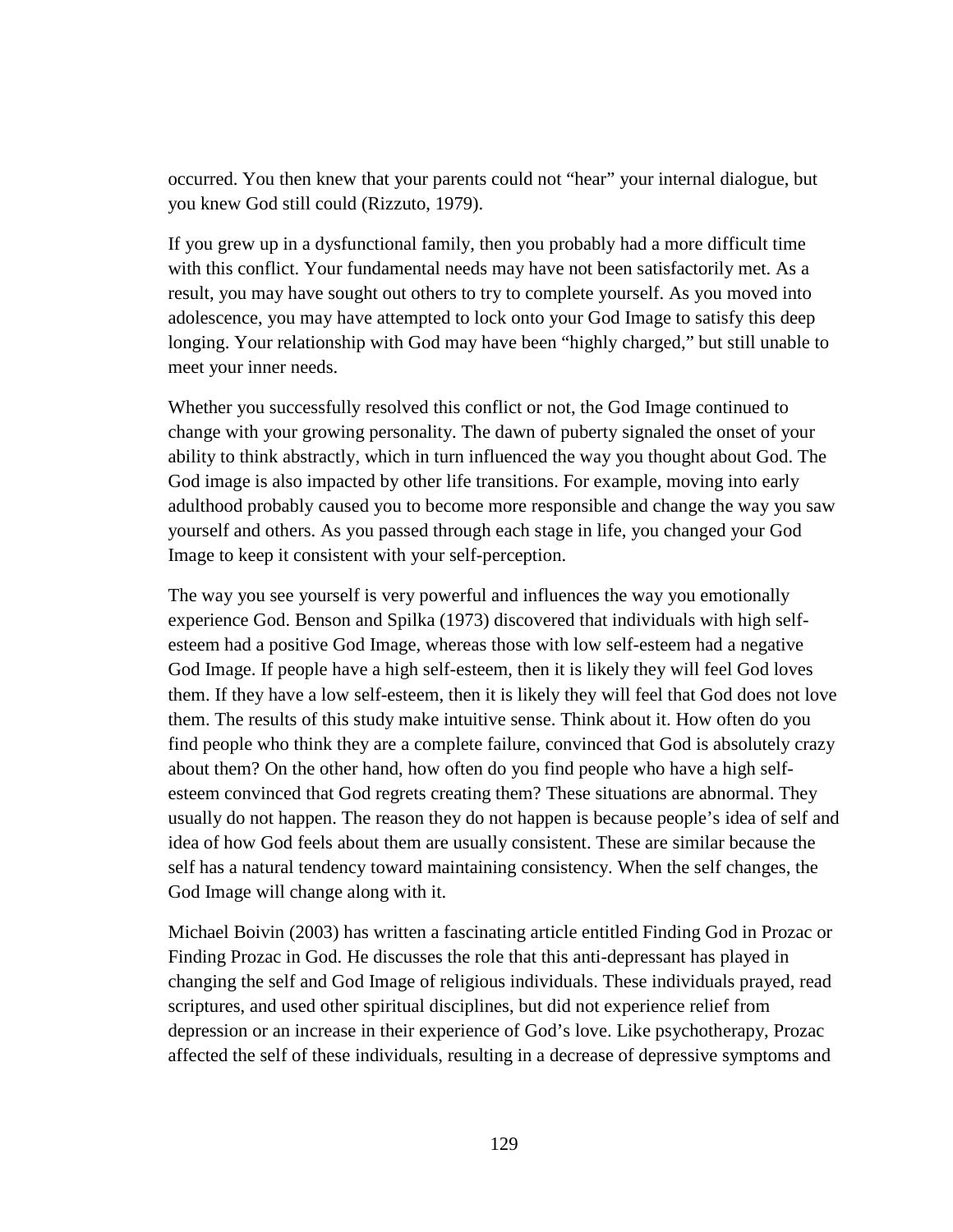an increase in their spiritual walk with God. In writing about Prozac, Boivin (2002) states, "[it is] not that it can enhance emotional or psychological well-being where prayer did not; rather that it reveals to us more than ever just how interwoven the biochemistry of the brain is to who we are and how we relate to each other and to God" (p. 161).

To sum up, the God Image developed along with your growing personality. Many important aspects of the formation of the God Image occurred early in your life. Through this time, via the relationship with your parents, you came to a number of conclusions about God.

The first is whether or not God can be trusted. The second is whether or not God wanted you to grow. These early experiences set the foundation of your God Image, but it continued to change along with your personality, particularly during times of transition and change. This is explained by the close relationship between your sense of self and God Image. If you feel positive about yourself then you probably feel that God accepts you. If you feel negative about yourself, then you may sometimes feel rejected by God.

## **Reflection Questions:**

What parts of the God image development process do you most identify with?

What really stands out to you?

\_\_\_\_\_\_\_\_\_\_\_\_\_\_\_\_\_\_\_\_\_\_\_\_\_\_\_\_\_\_\_\_\_\_\_\_\_\_\_\_\_\_\_\_\_\_\_\_\_\_\_\_\_\_\_\_\_\_\_\_\_\_\_\_\_\_\_\_\_\_\_\_ \_\_\_\_\_\_\_\_\_\_\_\_\_\_\_\_\_\_\_\_\_\_\_\_\_\_\_\_\_\_\_\_\_\_\_\_\_\_\_\_\_\_\_\_\_\_\_\_\_\_\_\_\_\_\_\_\_\_\_\_\_\_\_\_\_\_\_\_\_\_\_\_ \_\_\_\_\_\_\_\_\_\_\_\_\_\_\_\_\_\_\_\_\_\_\_\_\_\_\_\_\_\_\_\_\_\_\_\_\_\_\_\_\_\_\_\_\_\_\_\_\_\_\_\_\_\_\_\_\_\_\_\_\_\_\_\_\_\_\_\_\_\_\_\_ \_\_\_\_\_\_\_\_\_\_\_\_\_\_\_\_\_\_\_\_\_\_\_\_\_\_\_\_\_\_\_\_\_\_\_\_\_\_\_\_\_\_\_\_\_\_\_\_\_\_\_\_\_\_\_\_\_\_\_\_\_\_\_\_\_\_\_\_\_\_\_\_ \_\_\_\_\_\_\_\_\_\_\_\_\_\_\_\_\_\_\_\_\_\_\_\_\_\_\_\_\_\_\_\_\_\_\_\_\_\_\_\_\_\_\_\_\_\_\_\_\_\_\_\_\_\_\_\_\_\_\_\_\_\_\_\_\_\_\_\_\_\_\_\_ \_\_\_\_\_\_\_\_\_\_\_\_\_\_\_\_\_\_\_\_\_\_\_\_\_\_\_\_\_\_\_\_\_\_\_\_\_\_\_\_\_\_\_\_\_\_\_\_\_\_\_\_\_\_\_\_\_\_\_\_\_\_\_\_\_\_\_\_\_\_\_\_ \_\_\_\_\_\_\_\_\_\_\_\_\_\_\_\_\_\_\_\_\_\_\_\_\_\_\_\_\_\_\_\_\_\_\_\_\_\_\_\_\_\_\_\_\_\_\_\_\_\_\_\_\_\_\_\_\_\_\_\_\_\_\_\_\_\_\_\_\_\_\_\_ \_\_\_\_\_\_\_\_\_\_\_\_\_\_\_\_\_\_\_\_\_\_\_\_\_\_\_\_\_\_\_\_\_\_\_\_\_\_\_\_\_\_\_\_\_\_\_\_\_\_\_\_\_\_\_\_\_\_\_\_\_\_\_\_\_\_\_\_\_\_\_\_ \_\_\_\_\_\_\_\_\_\_\_\_\_\_\_\_\_\_\_\_\_\_\_\_\_\_\_\_\_\_\_\_\_\_\_\_\_\_\_\_\_\_\_\_\_\_\_\_\_\_\_\_\_\_\_\_\_\_\_\_\_\_\_\_\_\_\_\_\_\_\_\_ \_\_\_\_\_\_\_\_\_\_\_\_\_\_\_\_\_\_\_\_\_\_\_\_\_\_\_\_\_\_\_\_\_\_\_\_\_\_\_\_\_\_\_\_\_\_\_\_\_\_\_\_\_\_\_\_\_\_\_\_\_\_\_\_\_\_\_\_\_\_\_\_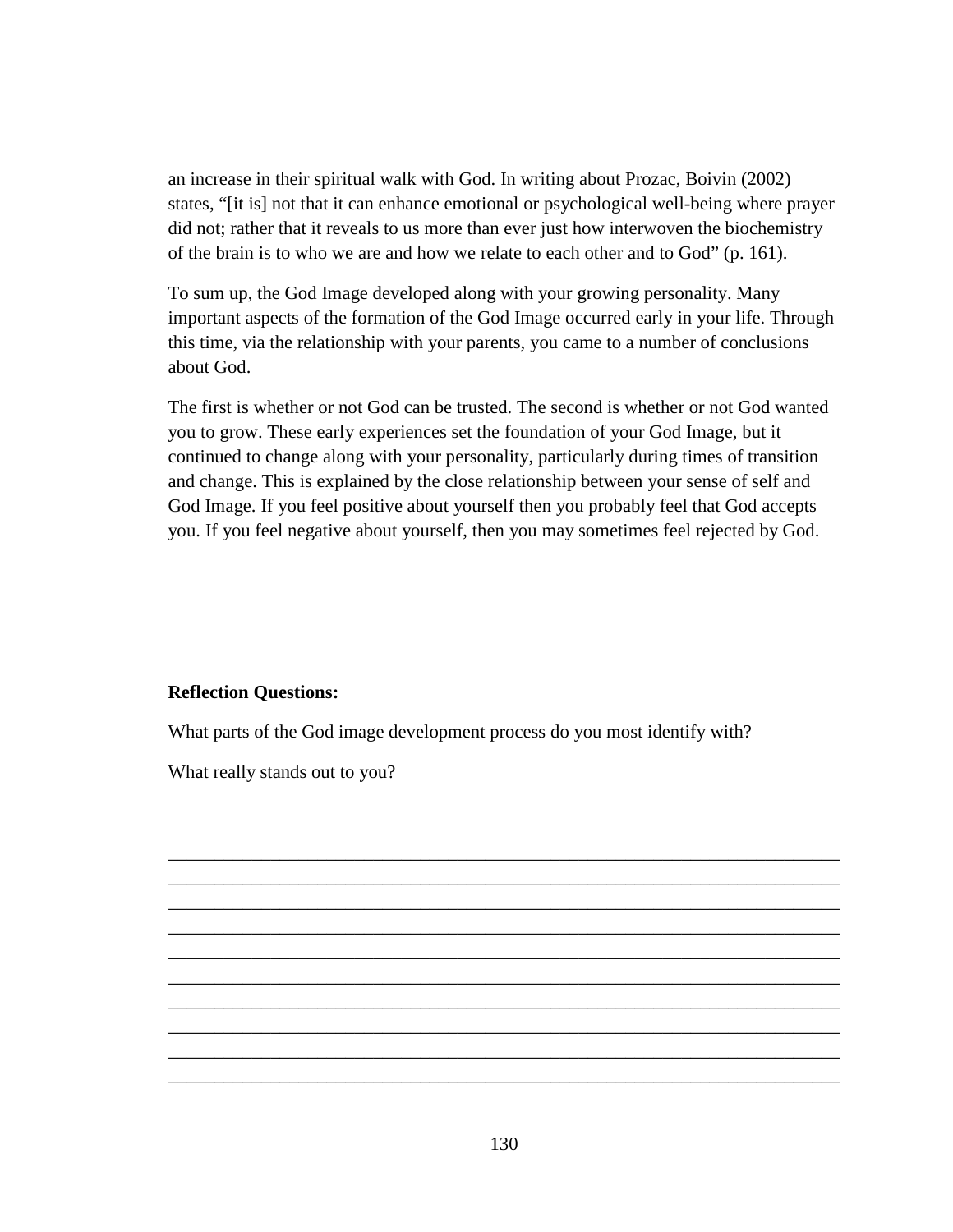Please pick a hymn you have found encouraging in the past and read it each day this week in the morning and in the evening.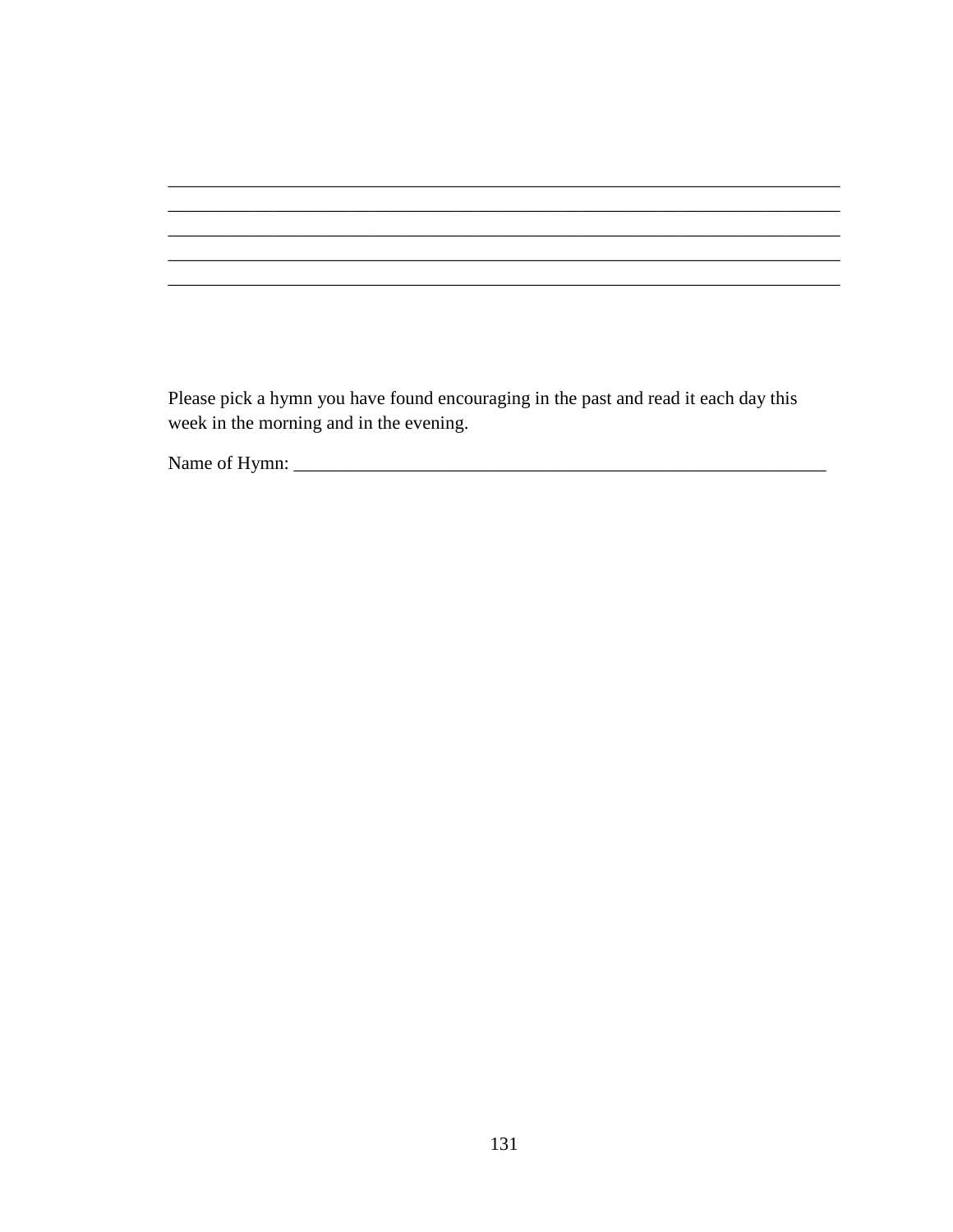## **Week 4**

## **God Image, Christianity, and the Cognitive Map**

## **Welcome and Icebreaker**

### **Discussion of Homework**

## **Exploratory Questions:**

How was your experience reading "How did your God Image develop?"

Did you gain any insight from this reading?

What hymn did you choose?

How was your experience reading through this hymn this past week?

## **Educational Component: How does the God Image relate to Christianity?**

As human beings longing for wholeness, we are aware of the need for God. We want to put our faith in something, or more accurately, someone who can fill that "God shaped hole."

In a perfect world the God Image and the true God would be one and the same. Unfortunately, this is not the case and we often tune into negative messages from our internal critical parents and attribute them to the true God. I believe God has made parents imperfect, so that we would be motivated to search out Someone who is perfect (White, 1984). I also believe that God communicates with us through our own God Image. I see the process of therapy as a means by which the God Image is changed to be a better, and more accurate, receiver of God's love. The God Image is like a filter that has to be cleaned so that we can experience God in a more accurate manner. It can also be seen as an antennae, or satellite dish, that often times picks up our parents' voices and it needs to be adjusted so that we can more clearly hear God's voice.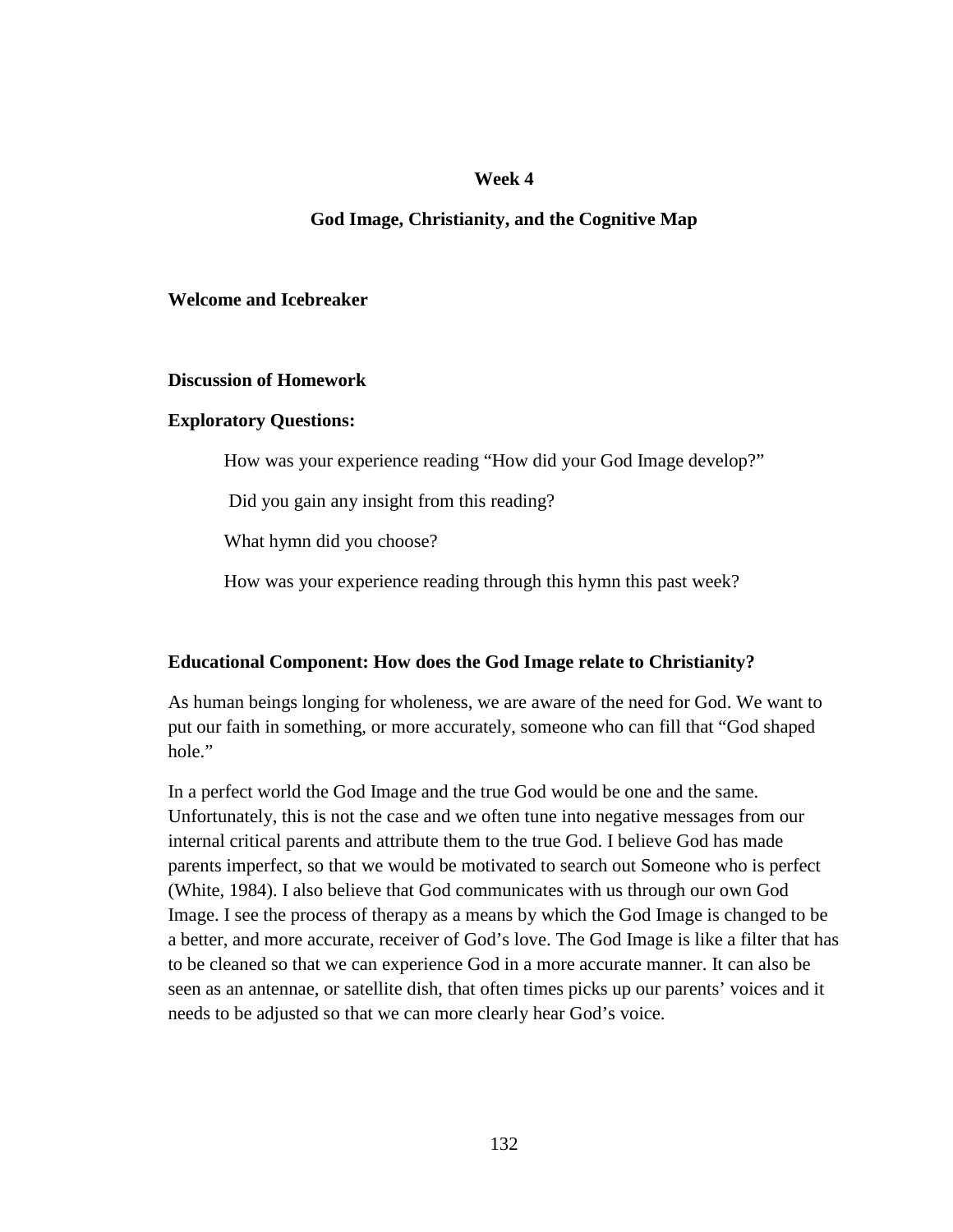## **Brief Discussion Time**

## **Maps for the Journey**

Have you ever left on a trip and become lost along the way? If you have a map, then this situation can be quickly resolved. A map is helpful because it gives you a bigger picture and allows you to see where you have taken a wrong turn. Once you locate yourself, you can then take steps to get back on the right track.

An atlas is helpful, but what about a chart that helps you find your way when you are lost on your life journey? Well, just as there are people who create roadmaps, there are psychologists who create life-maps. These maps are based on different types of research and psychological theory.

The map that we will be working with is called the cognitive map. The goal is for you to orient yourself to this, so that you have a better understanding of how your emotional hurts developed. These descriptions will show you how the route you took through life has impacted your God image. Once you are aware of the path you have taken, you will be in a better position to head-out in a new, and healing, direction.

## **Group Exercise: The Cognitive Map**

Thoughts are extremely powerful in changing the way we feel. To illustrate this, allow yourself to engage in this brief exercise.

Recall something that you regret doing – something that was moderately emotionally painful. Shut your eyes and re-imagine the event for approximately 30 seconds, then stop (Beck, 1979).

How do you feel? Jot down a few words describing how you feel.

\_\_\_\_\_\_\_\_\_\_\_\_\_\_\_\_\_\_\_\_\_\_\_\_\_\_\_\_\_\_\_\_\_\_\_\_\_\_

\_\_\_\_\_\_\_\_\_\_\_\_\_\_\_\_\_\_\_\_\_\_\_\_\_\_\_\_\_\_\_\_\_\_\_\_\_

\_\_\_\_\_\_\_\_\_\_\_\_\_\_\_\_\_\_\_\_\_\_\_\_\_\_\_\_\_\_\_\_\_\_\_\_\_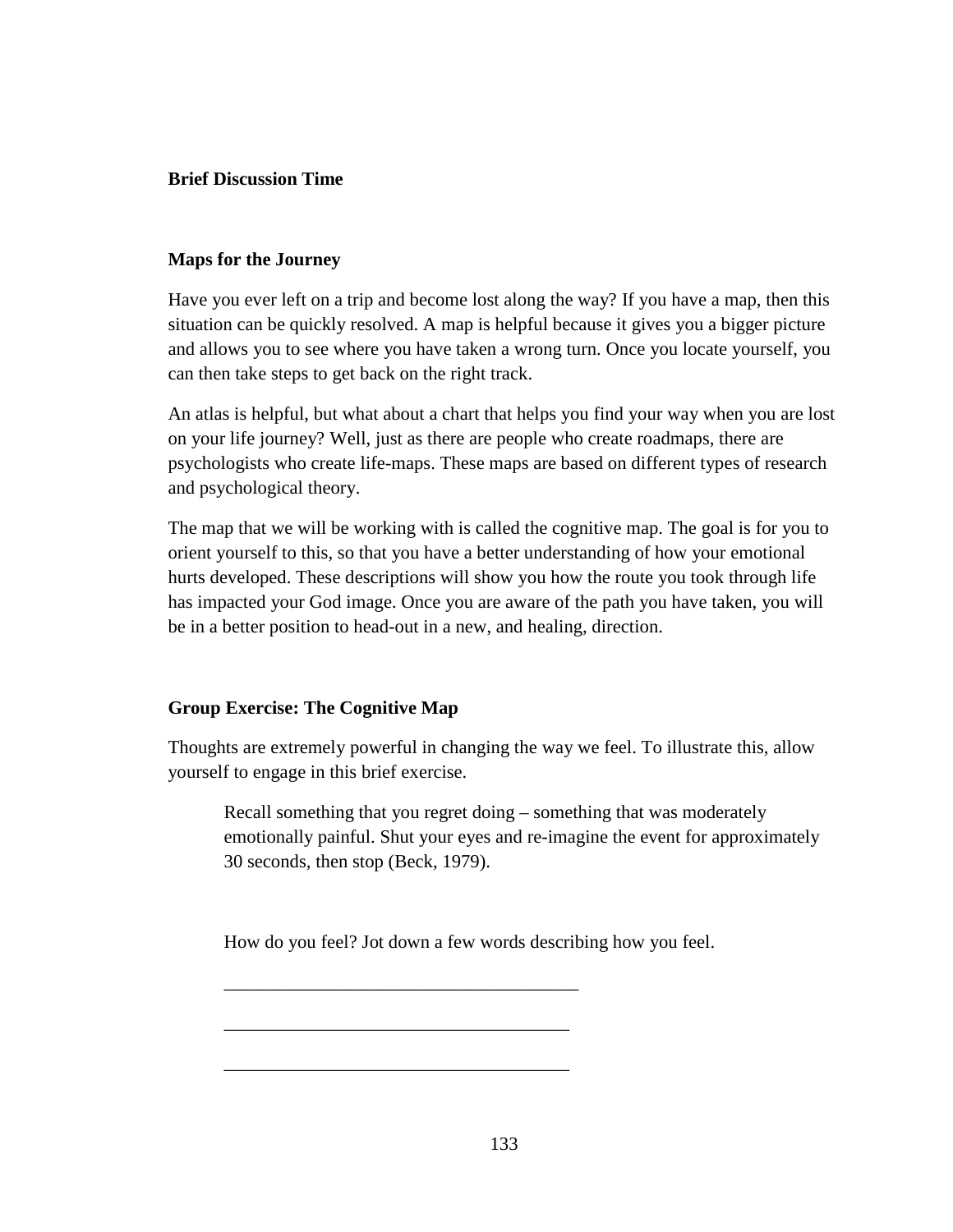## **Homework: Week 4**

Continue to read the hymn you chose every morning and evening.

Write the lyrics to one verse and chorus of the hymn below.

This week, write a journal from the real God to you. What would the real loving, caring, intimate God want you to know about yourself? Write from His perspective. Please bring this journal entry/letter to group next week and if you are comfortable we could read each group member's entry in the group session (of course if you are uncomfortable with this, you do not need to read yours out loud).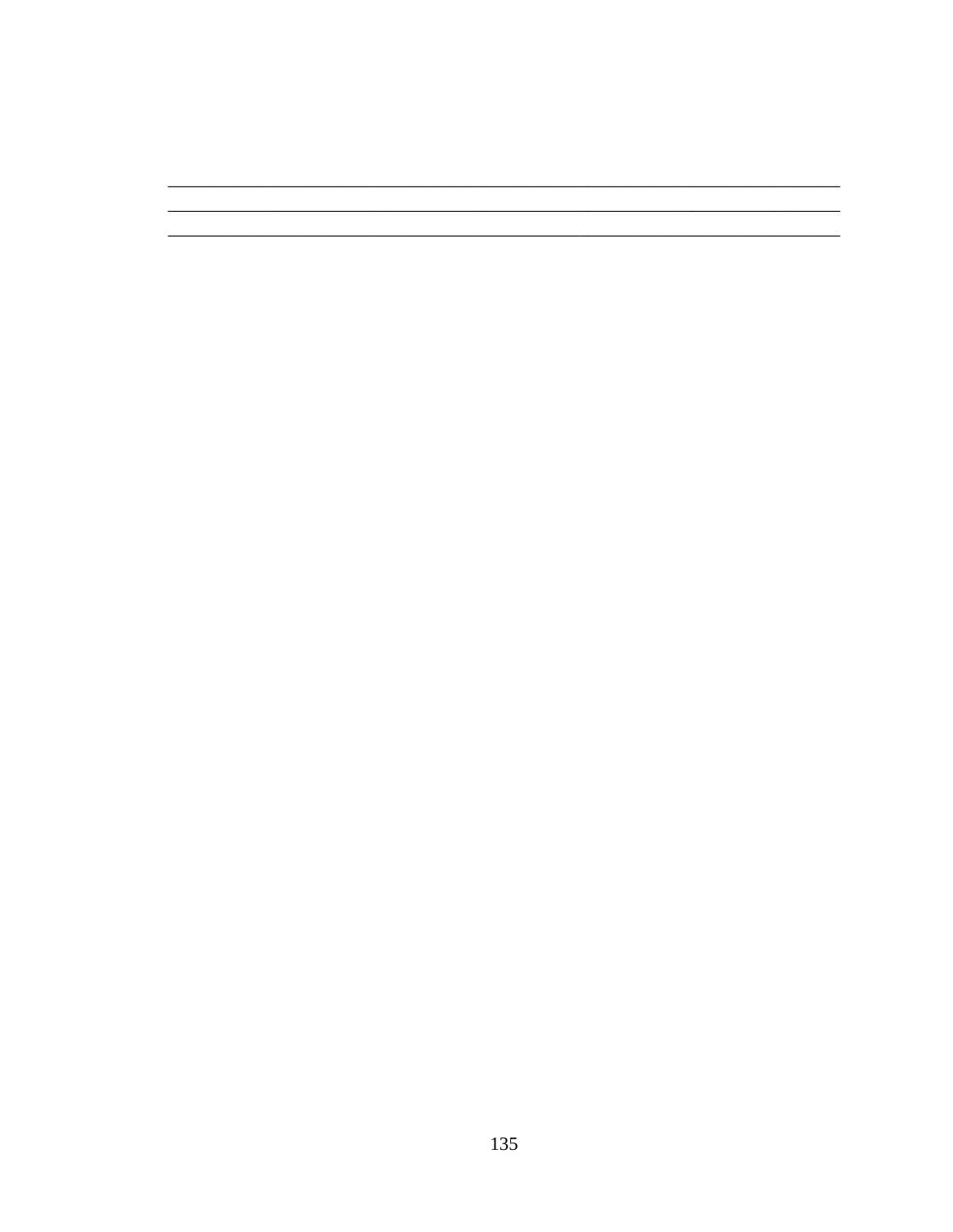## **Week 5**

## **Cognitive Techniques**

## **Welcome and Icebreaker**

## **Discussion of Homework**

### **Exploratory Questions:**

What was your experience writing the journal entry?

Who anyone like to read your journal entry out loud?

### **Educational Component: Review of Cognitive Theory**

As we discussed last week, cognitive therapy changes the way that people think in order to change the way that they feel. The basic premise underlying cognitive theory is that there is a crucial connection between thoughts, feelings, and behaviors. Each of us has many different thoughts that occur to us throughout the day; a thought occurs that triggers a certain feeling or mood, which subsequently triggers a behavior.

Thoughts→Feelings→Behavior

Cognitive theorists break problematic ways of thinking down into three main components.

The first is automatic thoughts.

The second examines cognitive errors.

The third involves core beliefs.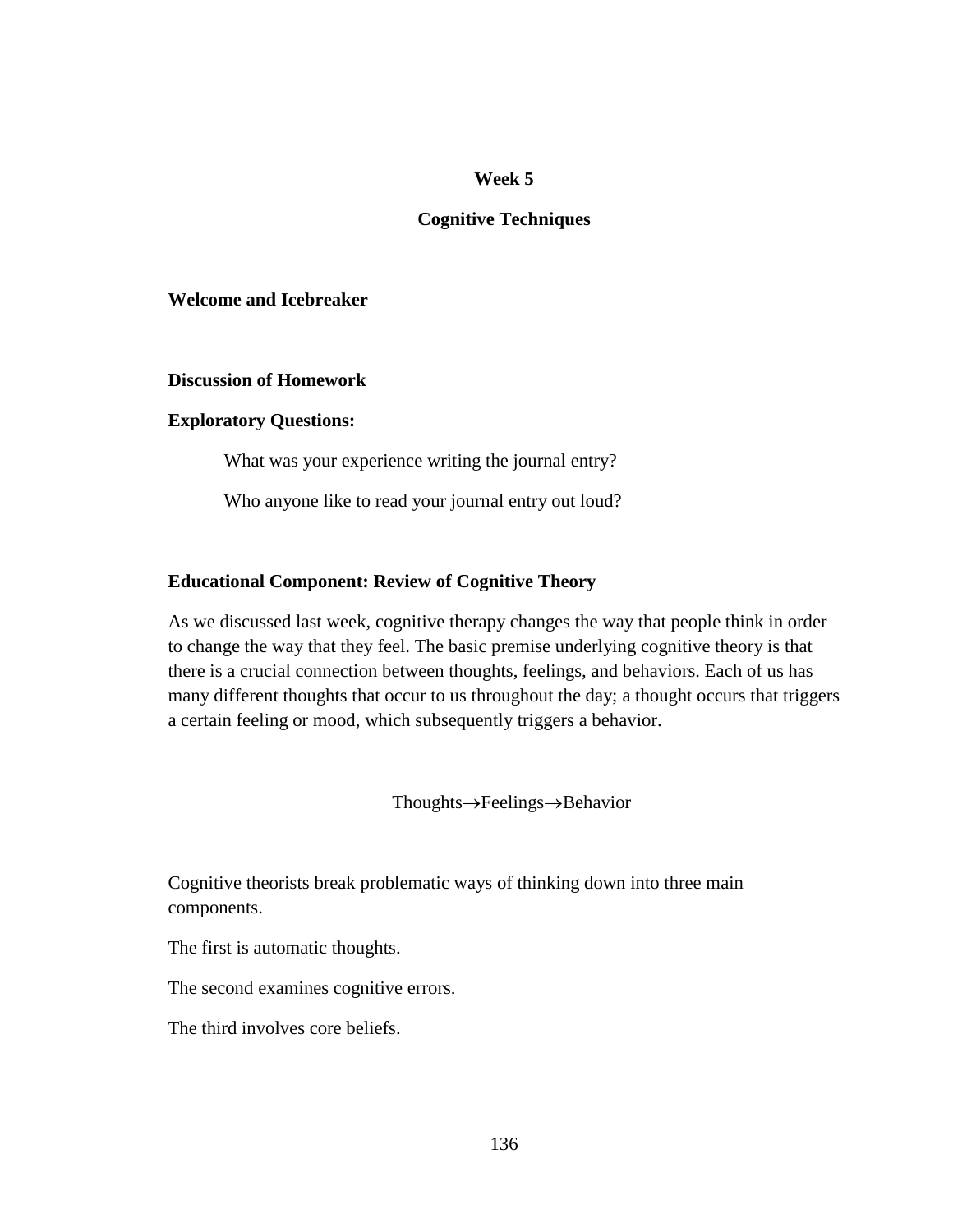Automatic thoughts are defined as "thoughts or visual images individuals may be unaware of unless attention is purposely focused on them" (Beck et. al. 1979, p. 187). They further elucidate that automatic thoughts have specific criterial attributes.

(1) They are automatic – they occur as if by reflex, without prior reasoning;

(2) They are unreasonable and dysfunctional;

(3) They seem completely plausible and are uncritically accepted as valid even though they seem bizarre upon reflection;

(4) They are involuntary (Beck et. al., 1979, p. 166).

### **God Image Automatic Thought Record**

A variety of interventions are used to change negative, irrational patterns of thinking. We will work through one today called the God Image Automatic Thought Record. The goal is to uncover and then change the automatic thoughts through utilizing the God Image Automatic Thought Record – GIATR (see below). Take 15 minutes at the end of each day and think of specific events that caused you to feel God's disappointment, anger, frustration, etc. Initially just fill out the first three columns: Situation, Degree of Emotion, and Irrational God Image Automatic Thought. After you have mastered this, answer your Irrational God Image Automatic Thought under the fourth column, which is the Real God Response. You can craft the Real God Response by drawing on your understanding of scripture and faith. Then rate the percentage (0 to 100%) of belief in the Rational God Response. In the final column, rate the degree of emotion after thinking about the Real God Response.

This technique will encourage you to dispute the Irrational God Image Automatic Thoughts by questioning whether the thoughts come from the God of Christianity or the God of internal parents or self-esteem. Each time you differentiate, you will be made more aware and more able to change your thoughts from ones that are irrational to ones that are rational. This will also help you own your thoughts. Instead of seeing thoughts as foreign intrusions from a punitive deity, you may learn that the thoughts are self-imposed and consequently can be self-controlled.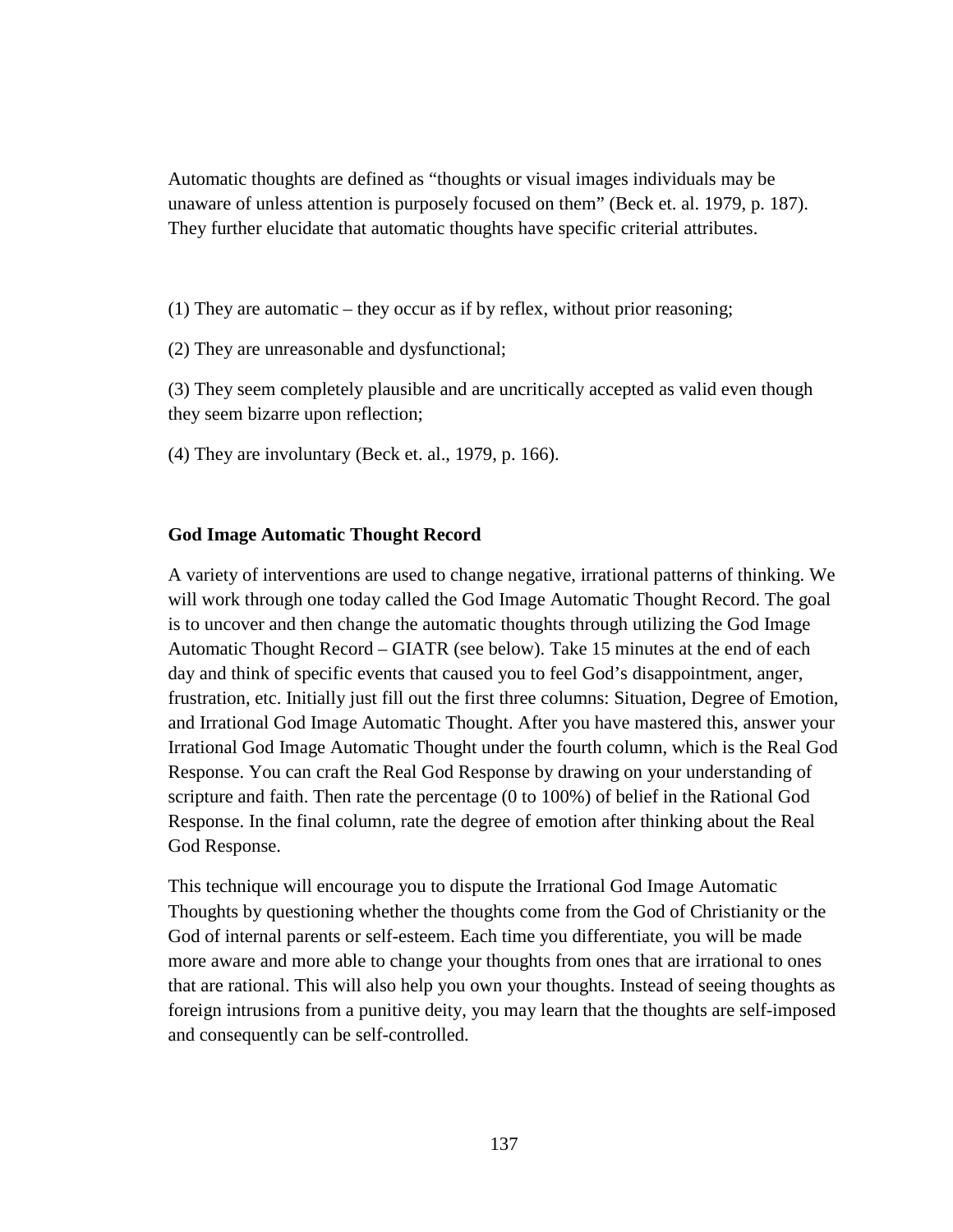To further illustrate how this technique works, consider Bob. Bob has a number of automatic thoughts that caused him to feel worthless and experience God as rejecting. I used this tool to help Bob identify and change these thoughts. His thoughts are recorded on his GIATR below. I have included an additional, blank, GIATR for your use.

## Life Example: Bob

Bob is a 37-year old clergy person who is depressed and feels like he cannot win God's approval or acceptance. He grew up with a father who abused alcohol and was extremely critical and rejecting of him. His mother was passive and failed to protect him from his father's painful insults. Bob blamed himself for his problems with his father and thought it was his responsibility to mend their relationship. This, despite Bob's efforts, never happened. In his early adult years, Bob married his wife, Joan. He described their marriage as "okay," but referred to himself as a "terrible" husband. Shortly after marrying, Bob went into seminary and gained a solid theological understanding of the faith.

In seminary, Bob learned of a loving and accepting God, but these beliefs were stuck in his head and never made it to his heart. The God he cognitively understood was different from the God he emotionally experienced. The God he experienced seemed much more personal, real and alive to him than the God he learned about in seminary. This God was felt and immediate, whereas the Christian God was abstract and removed. The hurtful God's edicts were automatically convincing, whereas the real God's tenants were ideas he had to deliberately think about to believe. Ironically, it seemed natural and easier to believe in this false and painful God, than it was to believe in the true and healing real God.

This belief in the false God occurred effortlessly, because it resembled his relationship with his father. Bob often felt like he fell short and like he could have done better. As a result, he felt he deserved the harsh judgments and negative criticism he received from his harmful God Image. He evaluated his performances and concluded that he could be a more loving husband, could be a more available pastor and could be a better Christian. Because Bob did not do these things perfectly, in his mind, he felt justifiably disapproved of.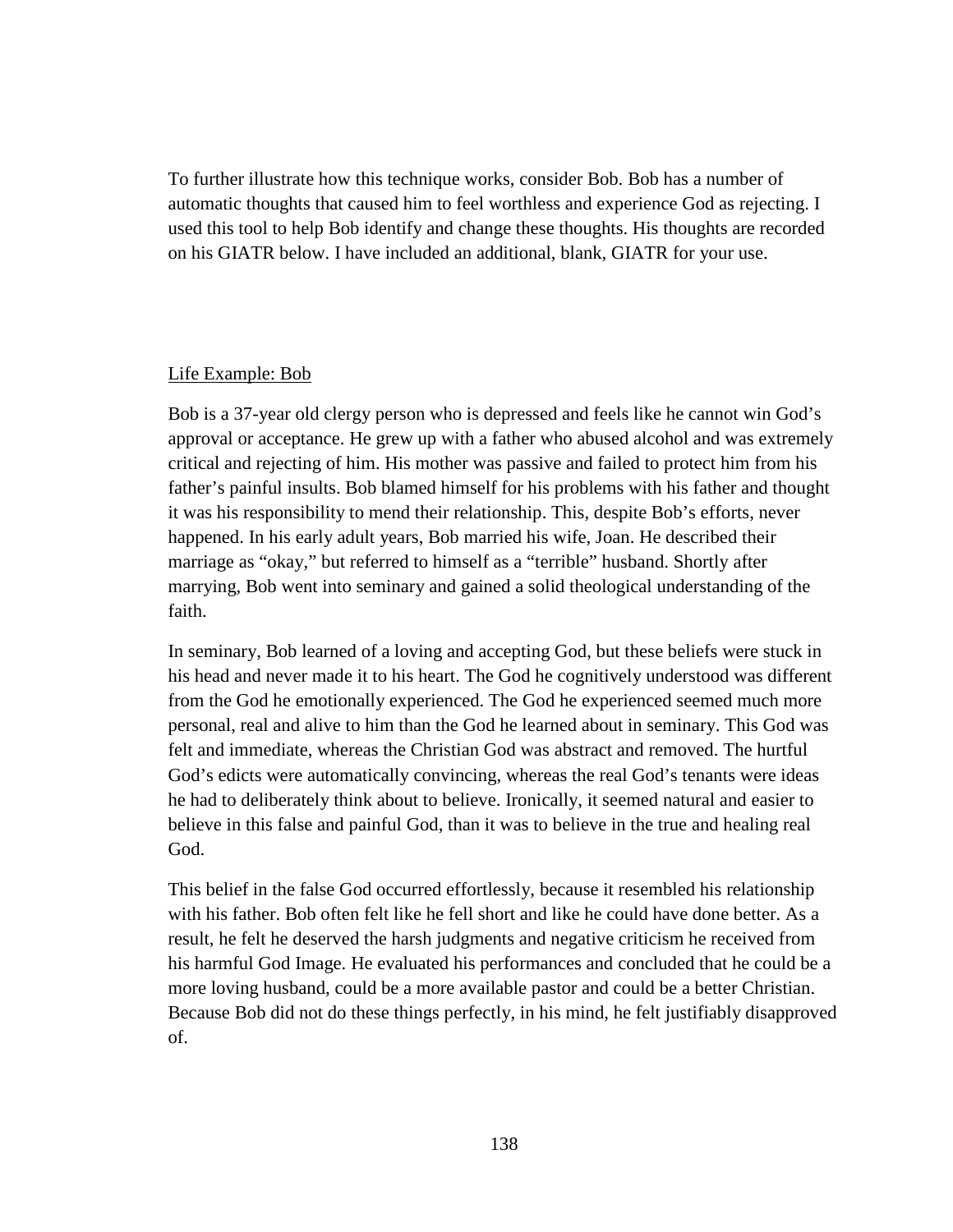Bob's God Image was a taskmaster that expected more from Bob than he could realistically give. As a result, Bob usually felt guilty and like he should have accomplished more. As one might guess, the idea of taking personal time was something that his brain could not compute. If he did take the morning off, then he would feel crippled with guilt and would not find relief until he made it into the office.

His God Image also shared similarities with his relationship with his mother. Bob could not approach his God with concerns or complaints for fear that bringing up less than positive things would result in emotional abandonment. Bob, as a young child, got the message that he was to keep a smiling face on despite his pain. He transferred this to his God Image and, as a result, did not feel comfortable approaching God with painful issues or complaints about situations he did not understand. Instead, Bob felt it was his job to manage these burdens on his own.

Bob's God was not one of one of unmerited grace, but one of earned salvation. You had to perform to win a pat on the back. Bob would do his best to live a clean and holy life, but, like all of us, would inevitably "slip up." This God that tolerated him when he was close to perfect, became angry and shaming whenever Bob missed the mark. At these times, he sensed God's displeasure and felt like he had to earn his way back into His good graces. Bob would repent and spend lengthy amounts of time in prayer to prove that he was sorry. He would try his hardest not to slip up again. After about 2 weeks of prayer and worship, Bob would feel welcomed back again by God. Unfortunately, it was only a matter of time till he did something he regretted and would then once again find himself feeling rejected and ashamed for what he had done – disgusted with himself for failing once again.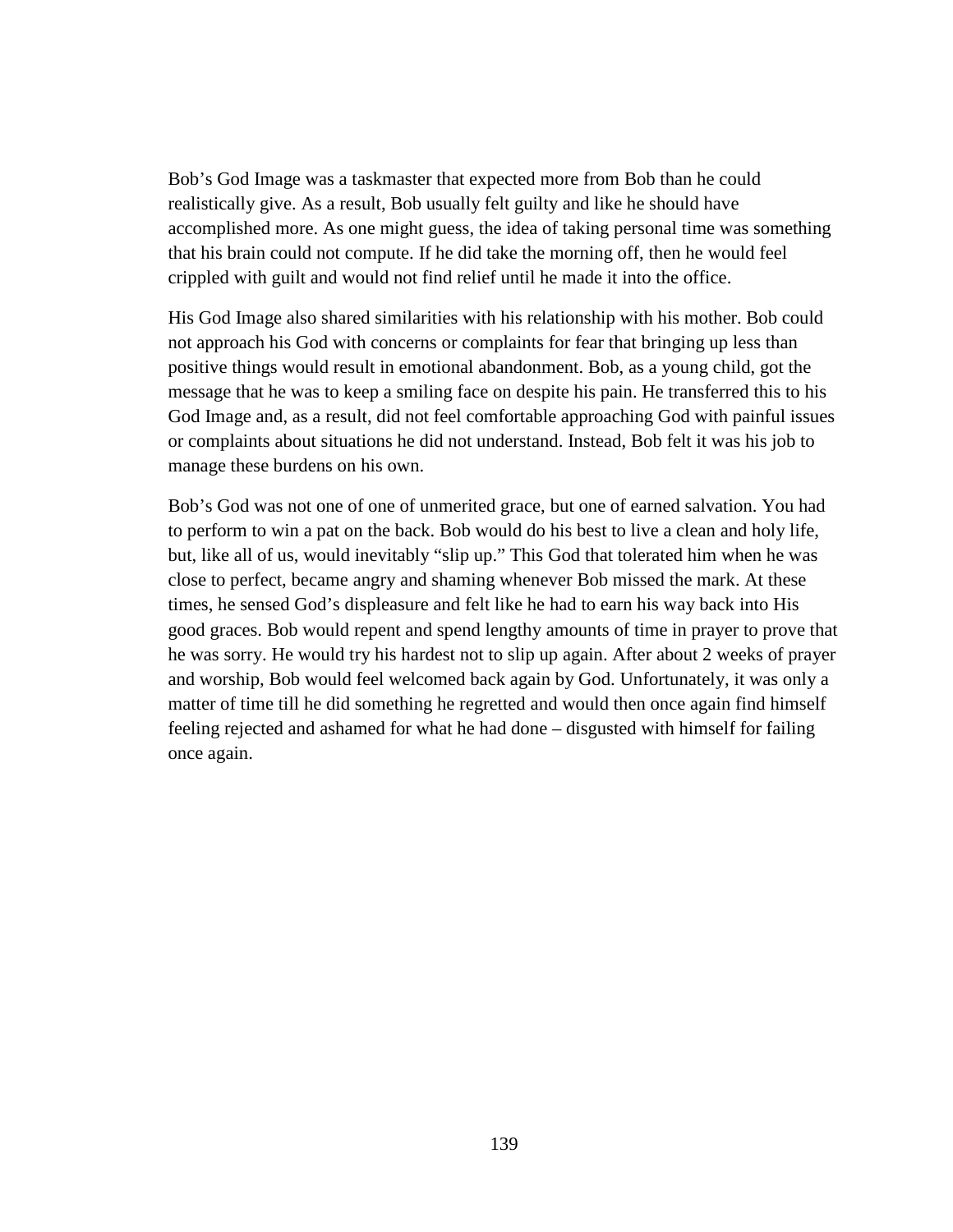| <b>Situation</b><br>Actual event                                                                                                | <b>Feelings</b><br>Specify         | <b>Automatic</b><br>Thought(s)                                                                                                                                       | <b>Real God</b><br><b>Response</b>                                                                                                                                                                                                      | <b>Outcome</b><br>Re-rate belief                                                                 |
|---------------------------------------------------------------------------------------------------------------------------------|------------------------------------|----------------------------------------------------------------------------------------------------------------------------------------------------------------------|-----------------------------------------------------------------------------------------------------------------------------------------------------------------------------------------------------------------------------------------|--------------------------------------------------------------------------------------------------|
| leading to feeling<br>God's<br>disappointment                                                                                   | sad,<br>anxious,<br>angry,<br>etc. | Write irrational<br>God Image<br>automatic<br>$thought(s)$ that<br>preceded<br>emotion(s).                                                                           | (Drawing on your<br>own experience of<br>prayer and<br>scripture)<br>Write real God<br>response to<br>irrational God<br>Image automatic<br>$thought(s)$ .                                                                               | in irrational<br>God Image<br>automatic<br>thought $(s)$ , 0-<br>100%.                           |
|                                                                                                                                 | Rate 0-<br>100.                    | Rate belief in<br>irrational God<br>Image thought $(s)$ ,<br>$0-100\%$ .                                                                                             | Rate belief in real<br>God response, 0-<br>100%.                                                                                                                                                                                        | Specify and<br>rate<br>subsequent<br>feelings, 0-<br>100.                                        |
| I didn't' prepare<br>adequately for<br>that sermon. As a<br>result, it fell flat<br>and did not get a<br>very good<br>response. | Worthless<br>95                    | God Image<br>Response: "You<br>are a joke as a<br>pastor. You<br>cannot even take<br>time to craft a<br>decent sermon.<br>You are an<br>embarrassment to<br>me." 85% | "Bob, I do not<br>judge you based<br>on your<br>performance. I<br>love you and am<br>proud to be your<br>Father. You are<br>finite and cannot<br>always give<br>100%, often times<br>you have to accept<br>a less than perfect<br>job." | 40% Belief<br>in God<br>Image<br>Irrational<br>Responses<br>50-Degree of<br>Feeling<br>Worthless |
| I was sitting in a<br>restaurant and<br>had a lustful<br>thought when I<br>was looking at<br>an attractive<br>woman.            | Shameful<br>98                     | God Image<br>Response: "What<br>is wrong with<br>you? You are a<br>pastor, but a<br>complete mess.<br>You will never<br>make progress in<br>this area." 88%          | "Bob, I hear you<br>asking for<br>forgiveness and<br>want you to know<br>that I accept you<br>and want to help<br>you with these<br>issues. You do not                                                                                  | 43% Belief<br>in God<br>Image<br>Irrational<br>Response<br>55-Degree of<br>Feeling               |

Bob's God Image Automatic Thought Record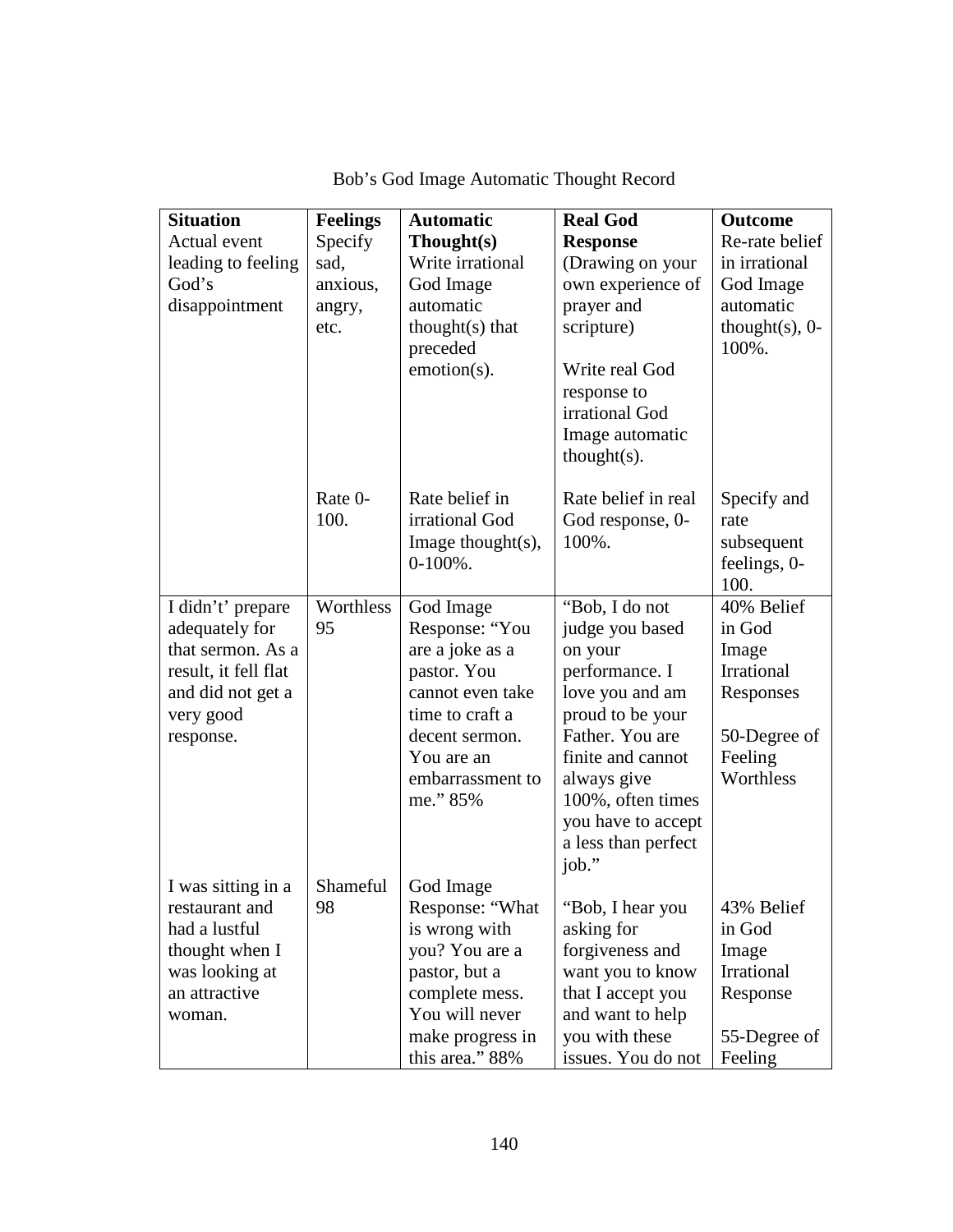|                                                                                                             |                |                                                                                                                                                                        | have to be<br>ashamed or hide<br>things from me. I<br>love you."                                                                                         | Shameful                                                                                              |
|-------------------------------------------------------------------------------------------------------------|----------------|------------------------------------------------------------------------------------------------------------------------------------------------------------------------|----------------------------------------------------------------------------------------------------------------------------------------------------------|-------------------------------------------------------------------------------------------------------|
| I waited at the<br>door to meet the<br>new church<br>family, but they<br>ignored me and<br>left in a hurry. | Rejected<br>70 | God Image<br>Response: "You<br>did a poor job<br>leading the<br>service. No<br>wonder they did<br>not want to talk to<br>you. They will<br>never come<br>back." $65\%$ | "Bob, I will never<br>leave you or<br>abandon you. My<br>presence in your<br>life is not<br>dependent on how<br>well the church<br>members like<br>you." | 35% Belief<br>in God<br>Image<br><b>Irrational</b><br>Response<br>25-Degree of<br>Feeling<br>Rejected |

**Group exercise:** Have one member of the group work through a God Image Automatic Thought Record in the session.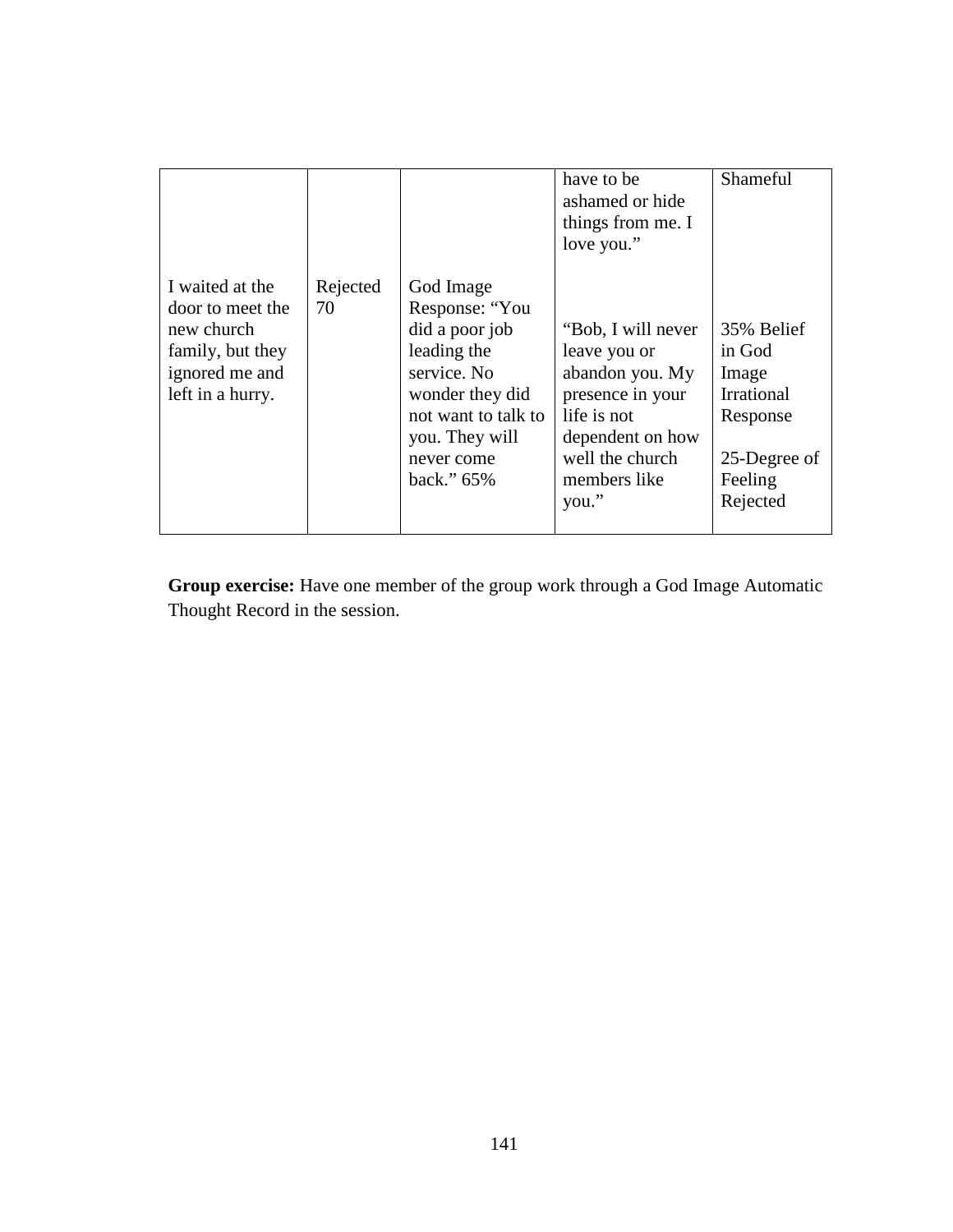| <b>Situation</b>   | <b>Feelings</b> | <b>Automatic</b>   | <b>Real God</b>     | <b>Outcome</b>     |
|--------------------|-----------------|--------------------|---------------------|--------------------|
| Actual event       | Specify         | Thought(s)         | <b>Response</b>     | Re-rate belief     |
| leading to feeling | sad,            | Write irrational   | (Drawing on your    | in irrational      |
| God's              | anxious,        | God Image          | own experience of   | God Image          |
| disappointment     | angry,          | automatic          | prayer and          | automatic          |
|                    | etc.            | thought(s) that    | scripture)          | thought $(s)$ , 0- |
|                    |                 | preceded           | Write real God      | 100%.              |
|                    |                 | emotion(s).        | response to         |                    |
|                    |                 |                    | irrational God      |                    |
|                    |                 |                    | Image automatic     |                    |
|                    |                 |                    | $thought(s)$ .      |                    |
|                    | Rate 0-         | Rate belief in     | Rate belief in real | Specify and        |
|                    | 100.            | irrational God     | God response, 0-    | rate               |
|                    |                 | Image              | 100%.               | subsequent         |
|                    |                 | thought $(s)$ , 0- |                     | feelings, 0-       |
|                    |                 | 100%.              |                     | 100.               |
|                    |                 |                    |                     |                    |
|                    |                 |                    |                     |                    |
|                    |                 |                    |                     |                    |
|                    |                 |                    |                     |                    |
|                    |                 |                    |                     |                    |
|                    |                 |                    |                     |                    |
|                    |                 |                    |                     |                    |
|                    |                 |                    |                     |                    |
|                    |                 |                    |                     |                    |
|                    |                 |                    |                     |                    |
|                    |                 |                    |                     |                    |
|                    |                 |                    |                     |                    |
|                    |                 |                    |                     |                    |
|                    |                 |                    |                     |                    |
|                    |                 |                    |                     |                    |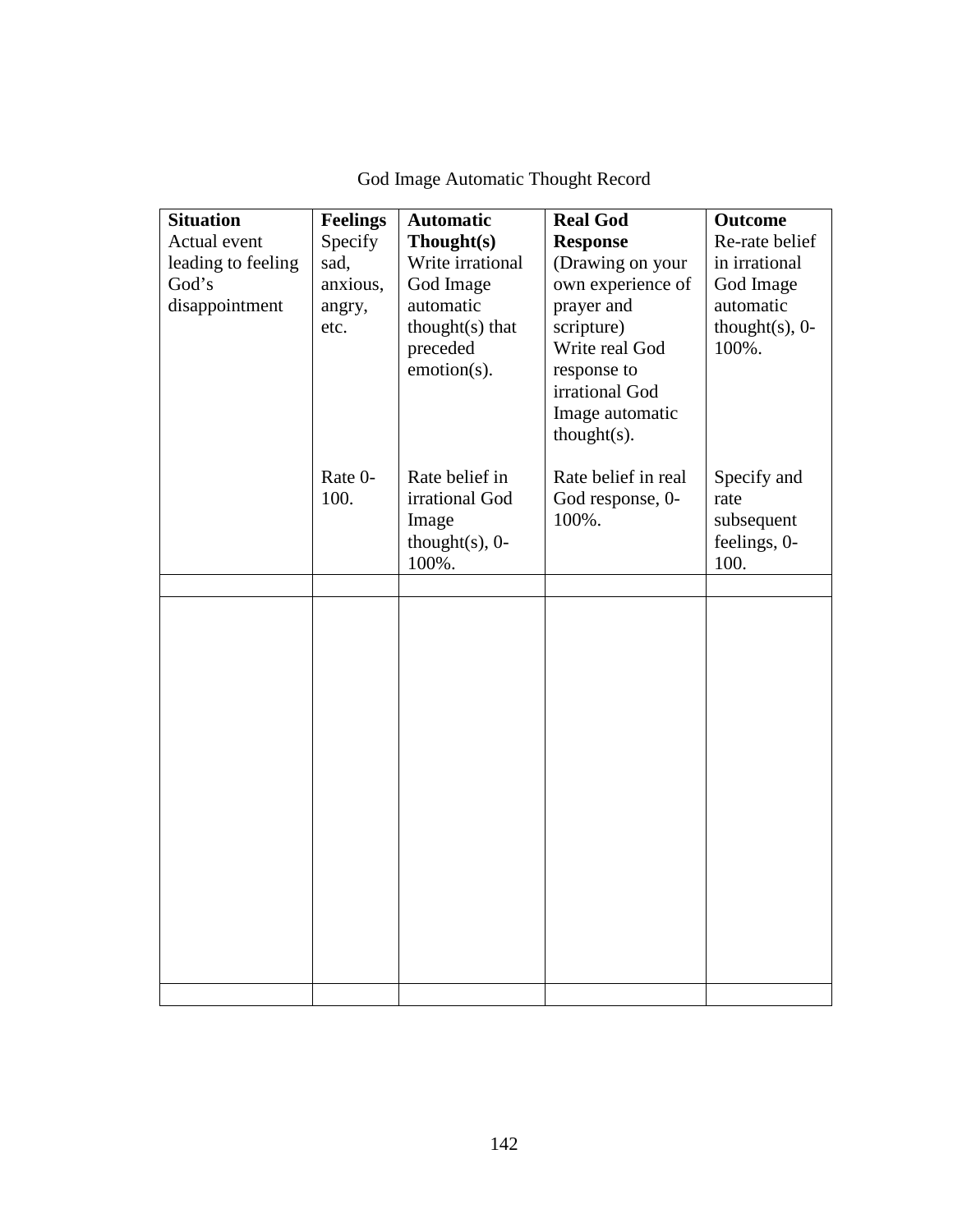## **Homework: Week 5**

- Complete 3 different entries on the God Image Automatic Thought Records on the following pages.
- This week instead of just reading a hymn in the morning and the evening, sing the hymn several times a day including morning and evening.
- Set up a meeting with one of your fellow group members to work through a GIATR.
- To read some common cognitive errors, please view the list below.

## **Common Cognitive Errors:**

- 1. Over-generalizing: Drawing sweeping inferences (e.g., "I can't control my temper") from a single instance.
- 2. Discounting the positives: Deciding that if a good thing has happened, it couldn't have been very important.
- 3. Jumping to conclusions: Focusing on one aspect of a situation in deciding how to understand it (e.g., "The reason I haven't received a phone call from the job I applied to is that they have decided not to offer it to me").
- 4. Mind reading: Believing one knows what another person is thinking, with very little evidence.
- 5. Fortune telling: Believing one knows what the future holds, while ignoring other possibilities.
- 6. Magnifying/minimizing: Evaluating the importance of a negative event, or the lack of importance of a positive event, in a distorted manner.
- 7. Emotional reasoning: Believing that something must be true, because it feels like it is true.
- 8. Making "should" statements: Telling oneself one should do (or should have done) something, when it is more accurate to say that one would like to do (or wishes one had done) the preferred thing.
- 9. Labeling: Using a label ("bad mother," "idiot") to describe behavior, and then imputing all the meanings the label carries.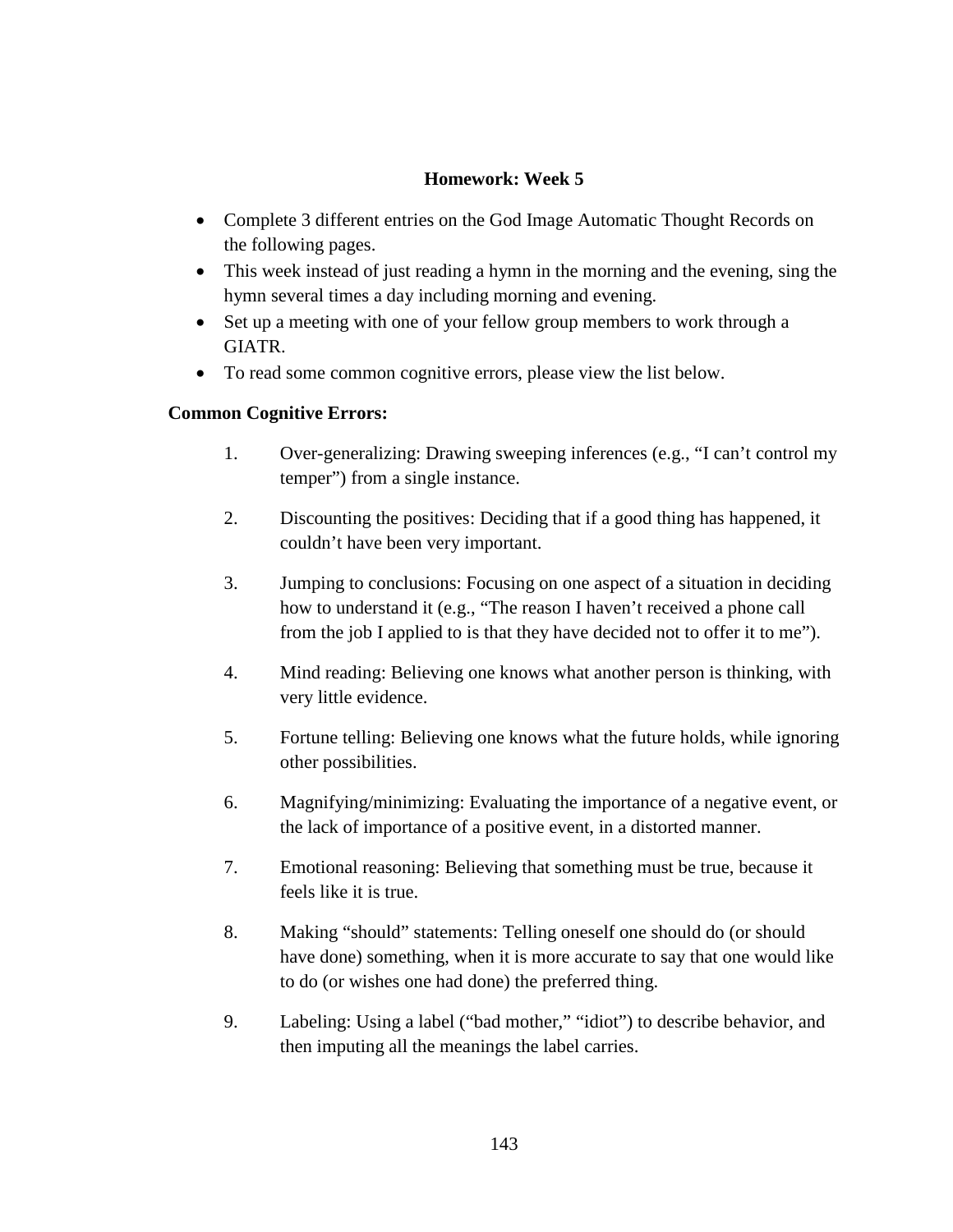10. Inappropriate blaming: using hindsight to determine what one "should have done," even if one could not have known the best thing to do at the time; ignoring mitigating factors; or ignoring the roles played by others in determining a negative outcome.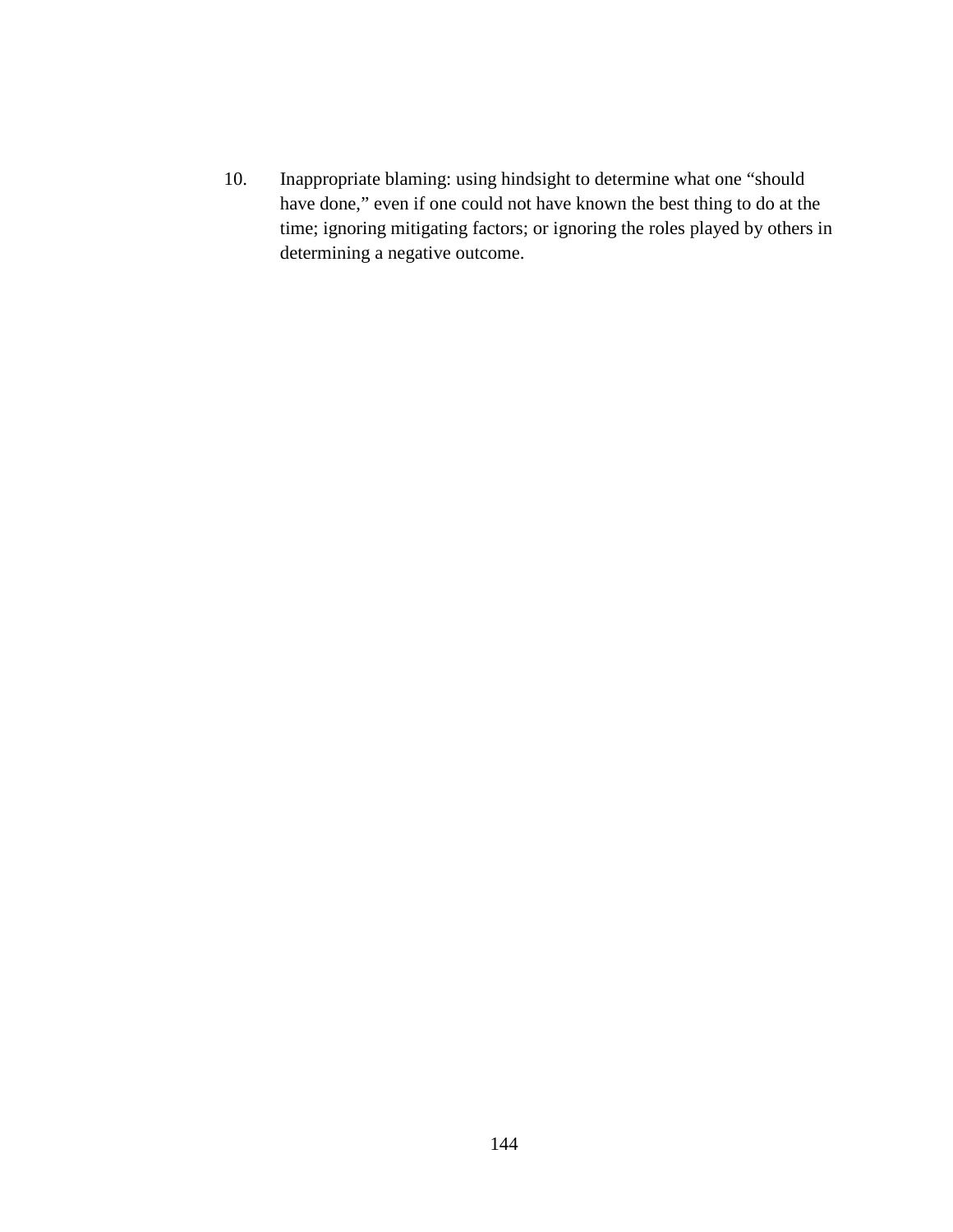| <b>Situation</b><br>Actual event<br>leading to feeling<br>God's<br>disappointment | <b>Feelings</b><br>Specify<br>sad,<br>anxious,<br>angry,<br>etc. | <b>Automatic</b><br>Thought(s)<br>Write irrational<br>God Image<br>automatic<br>thought(s) that<br>preceded<br>emotion(s). | <b>Real God</b><br><b>Response</b><br>(Drawing on your<br>own experience of<br>prayer and<br>scripture)<br>Write real God<br>response to<br>irrational God<br>Image automatic<br>$thought(s)$ . | <b>Outcome</b><br>Re-rate belief<br>in irrational<br>God Image<br>automatic<br>thought $(s)$ , 0-<br>100%. |
|-----------------------------------------------------------------------------------|------------------------------------------------------------------|----------------------------------------------------------------------------------------------------------------------------|-------------------------------------------------------------------------------------------------------------------------------------------------------------------------------------------------|------------------------------------------------------------------------------------------------------------|
|                                                                                   | Rate 0-<br>100.                                                  | Rate belief in<br>irrational God<br>Image<br>thought $(s)$ , 0-<br>100%.                                                   | Rate belief in real<br>God response, 0-<br>100%.                                                                                                                                                | Specify and<br>rate<br>subsequent<br>feelings, 0-<br>100.                                                  |
|                                                                                   |                                                                  |                                                                                                                            |                                                                                                                                                                                                 |                                                                                                            |
|                                                                                   |                                                                  |                                                                                                                            |                                                                                                                                                                                                 |                                                                                                            |
|                                                                                   |                                                                  |                                                                                                                            |                                                                                                                                                                                                 |                                                                                                            |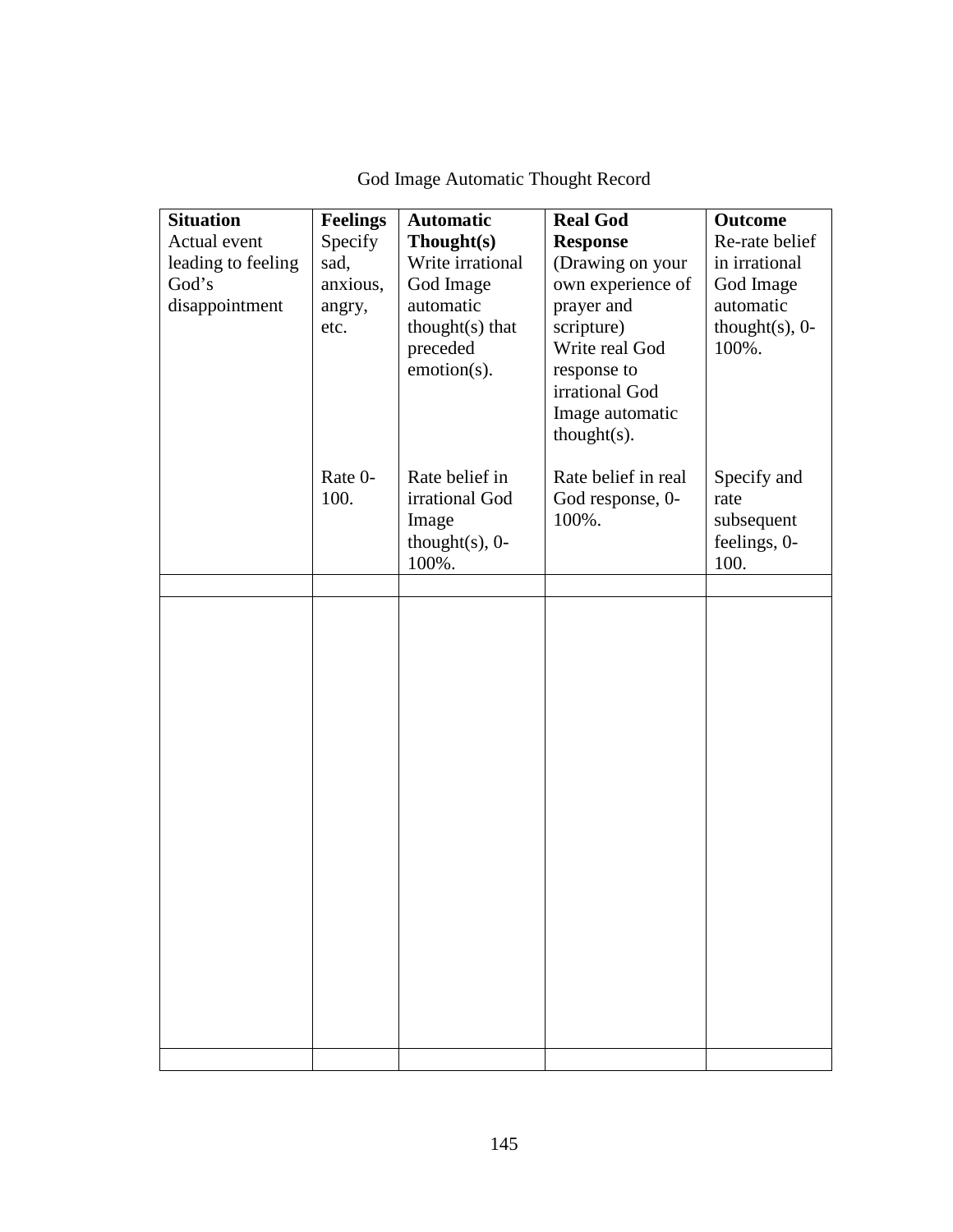| <b>Situation</b><br>Actual event<br>leading to feeling<br>God's<br>disappointment | <b>Feelings</b><br>Specify<br>sad,<br>anxious,<br>angry,<br>etc. | <b>Automatic</b><br>Thought(s)<br>Write irrational<br>God Image<br>automatic<br>thought $(s)$ that<br>preceded<br>emotion(s). | <b>Real God</b><br><b>Response</b><br>(Drawing on your<br>own experience of<br>prayer and<br>scripture)<br>Write real God<br>response to<br>irrational God<br>Image automatic<br>$thought(s)$ . | <b>Outcome</b><br>Re-rate belief<br>in irrational<br>God Image<br>automatic<br>thought $(s)$ , 0-<br>100%. |
|-----------------------------------------------------------------------------------|------------------------------------------------------------------|-------------------------------------------------------------------------------------------------------------------------------|-------------------------------------------------------------------------------------------------------------------------------------------------------------------------------------------------|------------------------------------------------------------------------------------------------------------|
|                                                                                   | Rate 0-<br>100.                                                  | Rate belief in<br>irrational God<br>Image<br>thought $(s)$ , 0-<br>100%.                                                      | Rate belief in real<br>God response, 0-<br>100%.                                                                                                                                                | Specify and<br>rate<br>subsequent<br>feelings, 0-<br>100.                                                  |
|                                                                                   |                                                                  |                                                                                                                               |                                                                                                                                                                                                 |                                                                                                            |
|                                                                                   |                                                                  |                                                                                                                               |                                                                                                                                                                                                 |                                                                                                            |
|                                                                                   |                                                                  |                                                                                                                               |                                                                                                                                                                                                 |                                                                                                            |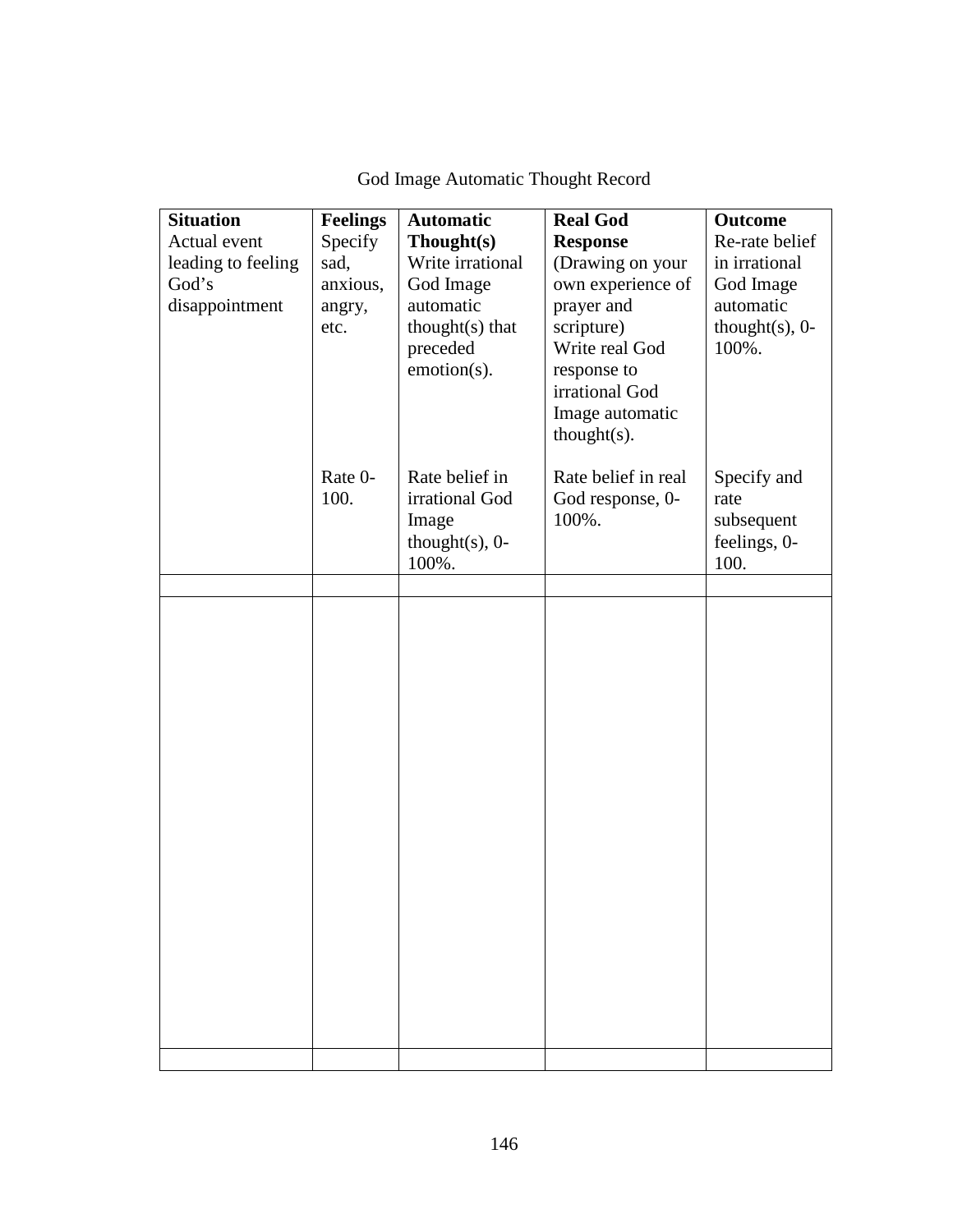| <b>Situation</b><br>Actual event<br>leading to feeling<br>God's<br>disappointment | <b>Feelings</b><br>Specify<br>sad,<br>anxious,<br>angry,<br>etc. | <b>Automatic</b><br>Though(s)<br>Write irrational<br>God Image<br>automatic<br>$thought(s)$ that<br>preceded<br>emotion(s). | <b>Real God</b><br><b>Response</b><br>(Drawing on your<br>own experience of<br>prayer and<br>scripture)<br>Write real God<br>response to<br>irrational God<br>Image automatic<br>$thought(s)$ . | <b>Outcome</b><br>Re-rate belief<br>in irrational<br>God Image<br>automatic<br>thought $(s)$ , 0-<br>100%. |
|-----------------------------------------------------------------------------------|------------------------------------------------------------------|-----------------------------------------------------------------------------------------------------------------------------|-------------------------------------------------------------------------------------------------------------------------------------------------------------------------------------------------|------------------------------------------------------------------------------------------------------------|
|                                                                                   | Rate 0-<br>100.                                                  | Rate belief in<br>irrational God<br>Image<br>thought $(s)$ , 0-<br>100%.                                                    | Rate belief in real<br>God response, 0-<br>100%.                                                                                                                                                | Specify and<br>rate<br>subsequent<br>feelings, 0-<br>100.                                                  |
|                                                                                   |                                                                  |                                                                                                                             |                                                                                                                                                                                                 |                                                                                                            |
|                                                                                   |                                                                  |                                                                                                                             |                                                                                                                                                                                                 |                                                                                                            |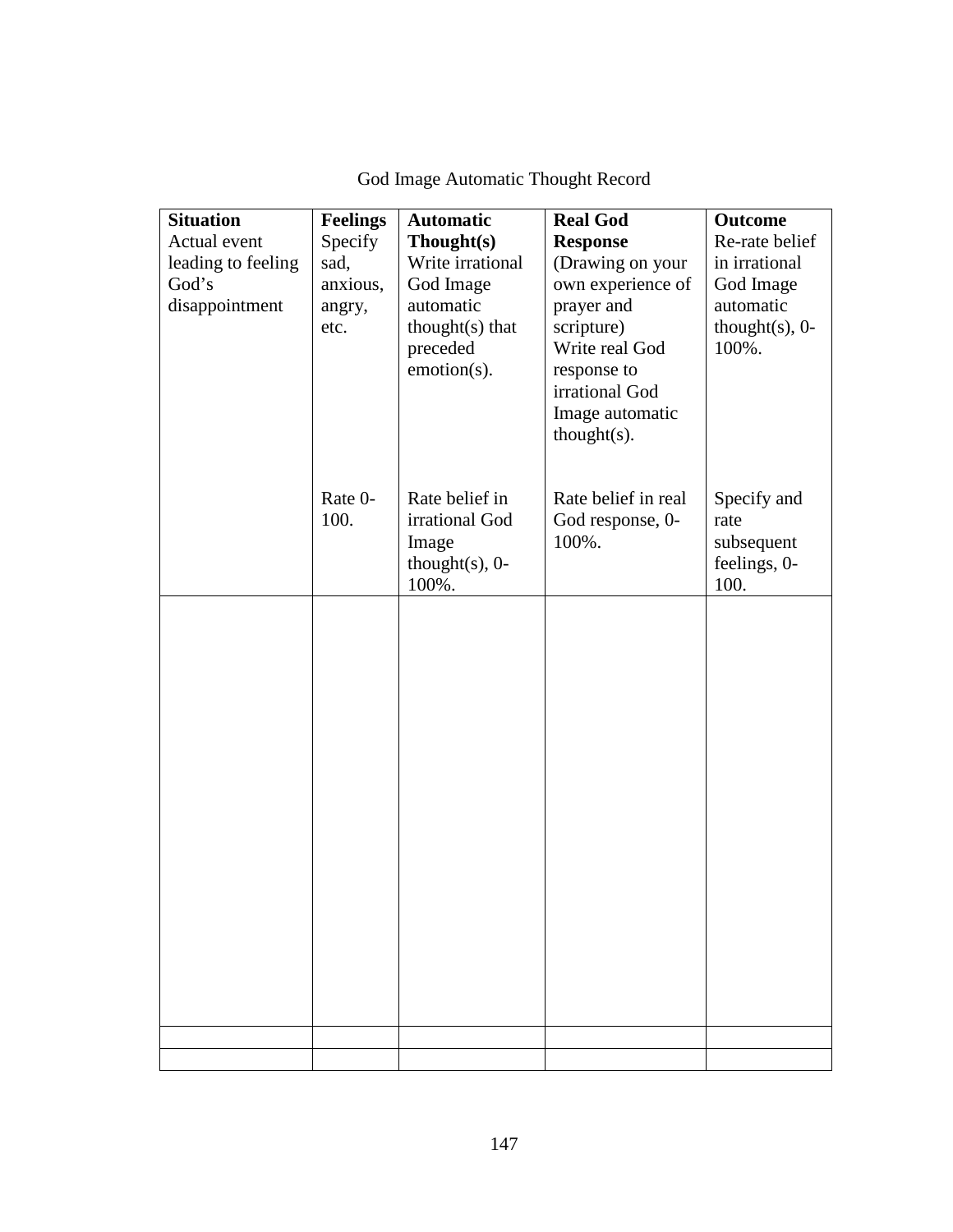#### **Week 6**

### **Cognitive Distortions**

## **Welcome and Icebreaker**

#### **Discussion of Homework**

#### **Exploratory Questions:**

What was the experience like completing GIATR's?

What did you learn through the meeting with your fellow group member?

## **Educational Component: Cognitive Distortions**

At times our thinking is not as accurate as we "think" it is. Researchers in psychology have found several cognitive distortions that humans are prone to engage in. Below is a description of the three most common cognitive distortions and ways to fight them.

## Filtering

 Filtering occurs when a person filters out the positive and looks only at the negative. Filtering also happens when a person's God image focuses on their weaknesses and mistakes rather than their strengths and victories. Solution – Shift the focus. Example – Bob's God Image was emphasizing what Bob thought was a poor sermon. Bob switched the focus to the other things that went well and prayed about those events.

## **Discussion:**

 At times it is much easier to find our faults than our strengths. Can you think of any areas in your relationship with God where you have been filtering out God's love, grace, and acceptance and are instead feeling only His fault finding?

#### Over-generalizations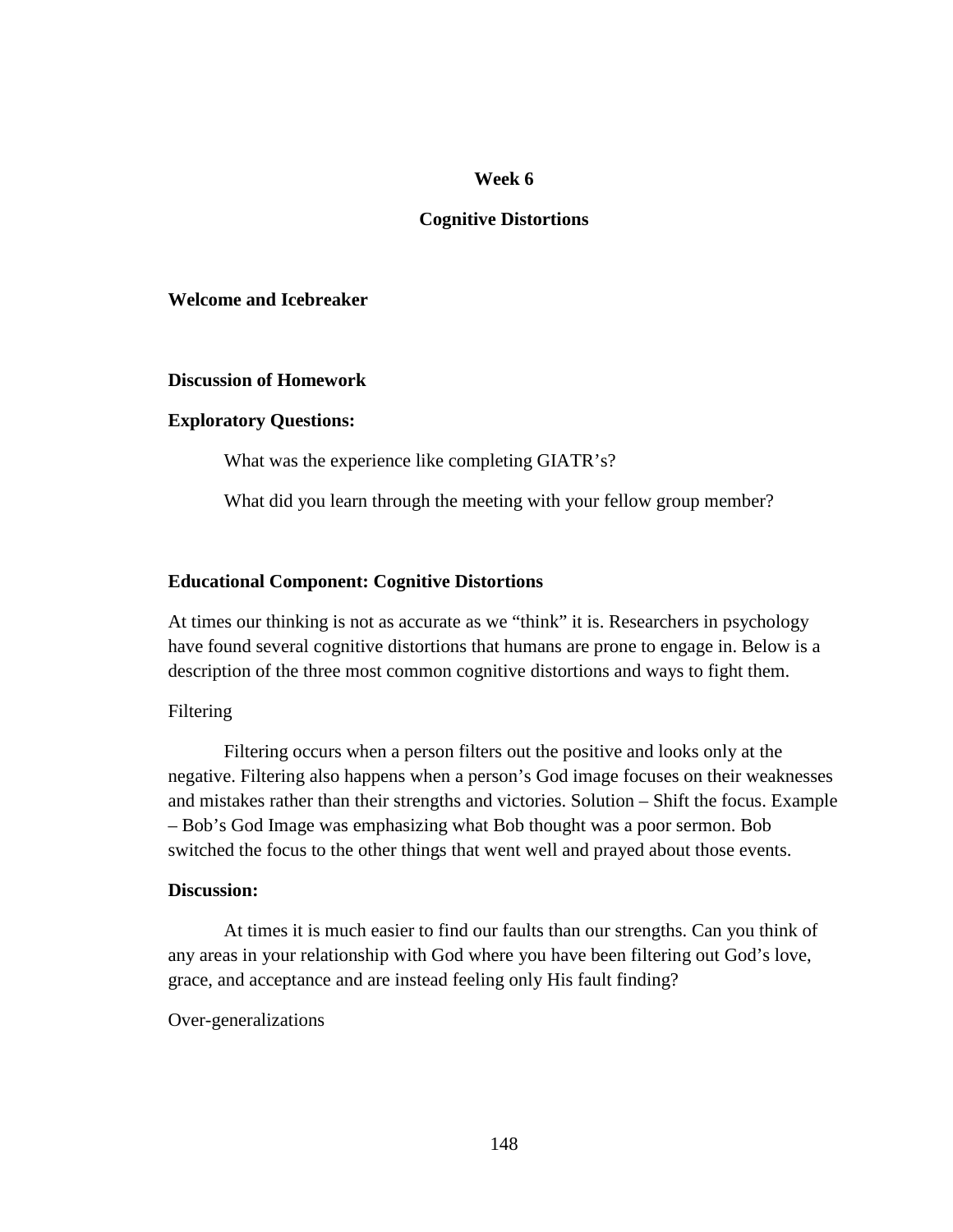Bob's God Image told him he was a "complete mess" for having a lustful thought and that he would "never make progress" in that area. Solution – Quantify. Bob realized he had unhealthy sexual thoughts about 20% of the time and healthy sexual thoughts 80% of the time. He also realized that he was more able to challenge and change his unhealthy sexual thoughts. Bob was making progress and was not a complete mess in this area.

## **Discussion:**

Are there any problem areas of your life where you see yourself failing in ways you feel God is not proud of?

What percent of the time are you actually engaging in these activities?

What percent of the time are you not engaging in these problem areas, but are rather engaging in healthy activity?

### Catastrophizing

 This occurs when your thoughts snowball (e.g., "I got a C, I'm going to fail out of the program"). After Bob argued with his wife, his God Image told him, "You are a failure as a husband and you are going to get divorced. If you cannot manage your family, how can you expect to guide your congregation?" Solution – Ask, "What are the odds?" Bob and his wife had overcome many difficulties and there was little chance that they would get divorced. An outside observer would not bet against them.

## **Discussion:**

What are some areas of your life where you believe you may have catastrophized a situation?

What are the chances that this situation would actually come true?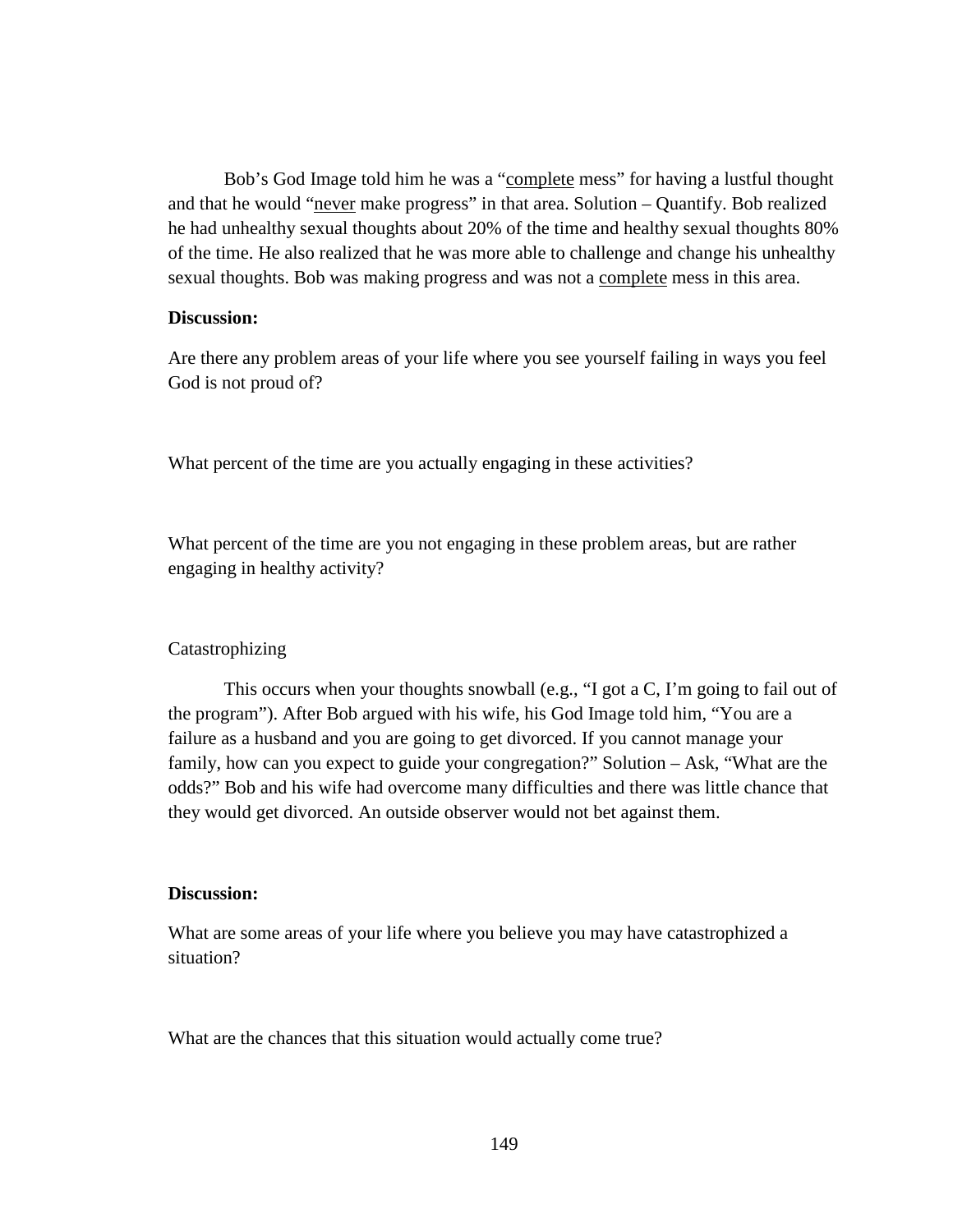How is everyone doing in the process? Where are some areas of pain (painful thinking/emotions) still present?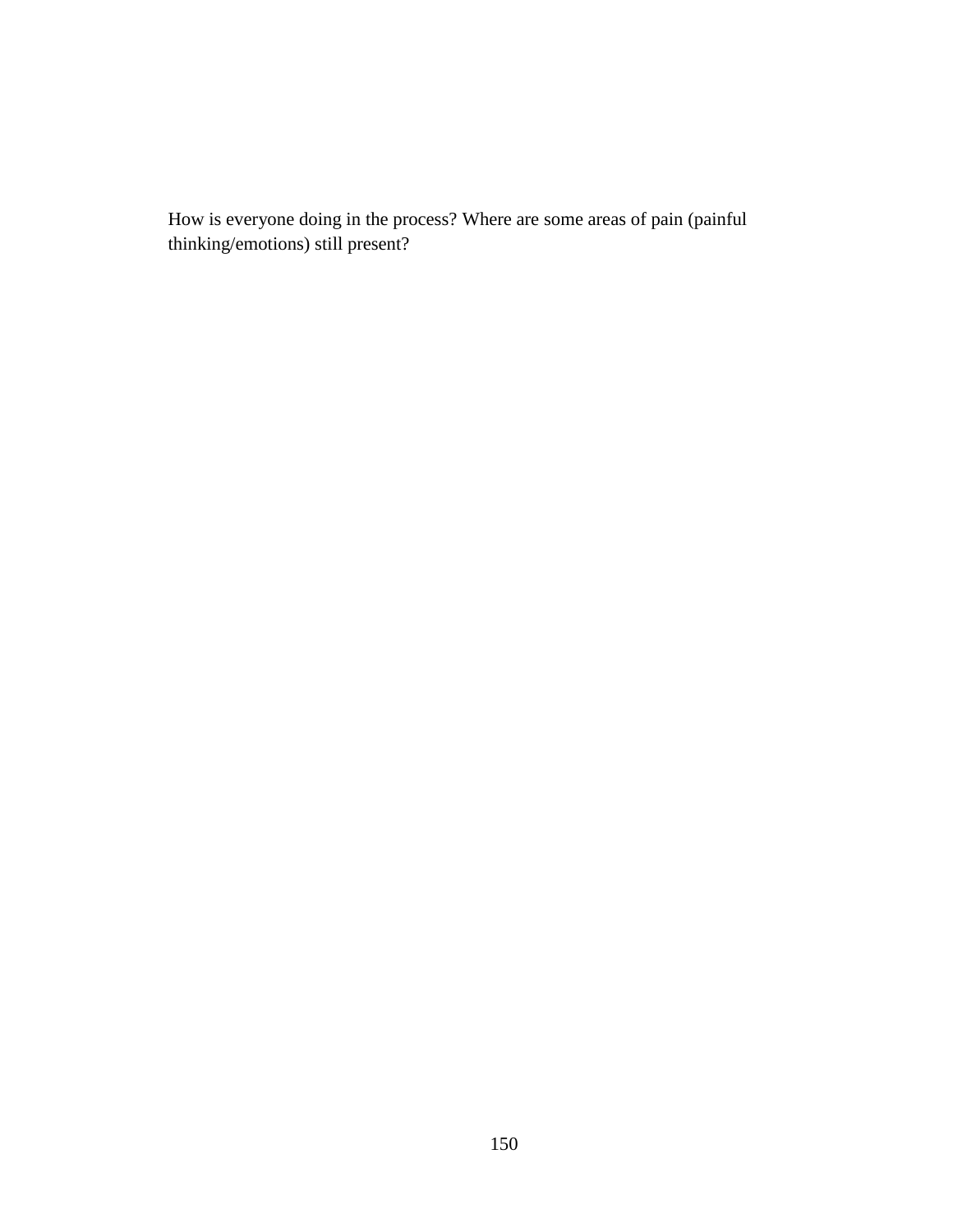## **Homework: Week 6**

• Meet with a fellow group member this week. Help each other choose a second meaningful hymn/spiritual song based on areas of desired growth. Then sing that hymn along with your other chosen song twice a day (morning and evening).

Please write the name of your second selected hymn here:

- Please begin reading The Horse and His Boy. This reading needs to be completed by session 8.
- Complete 3 more God Image Automatic Thought Records.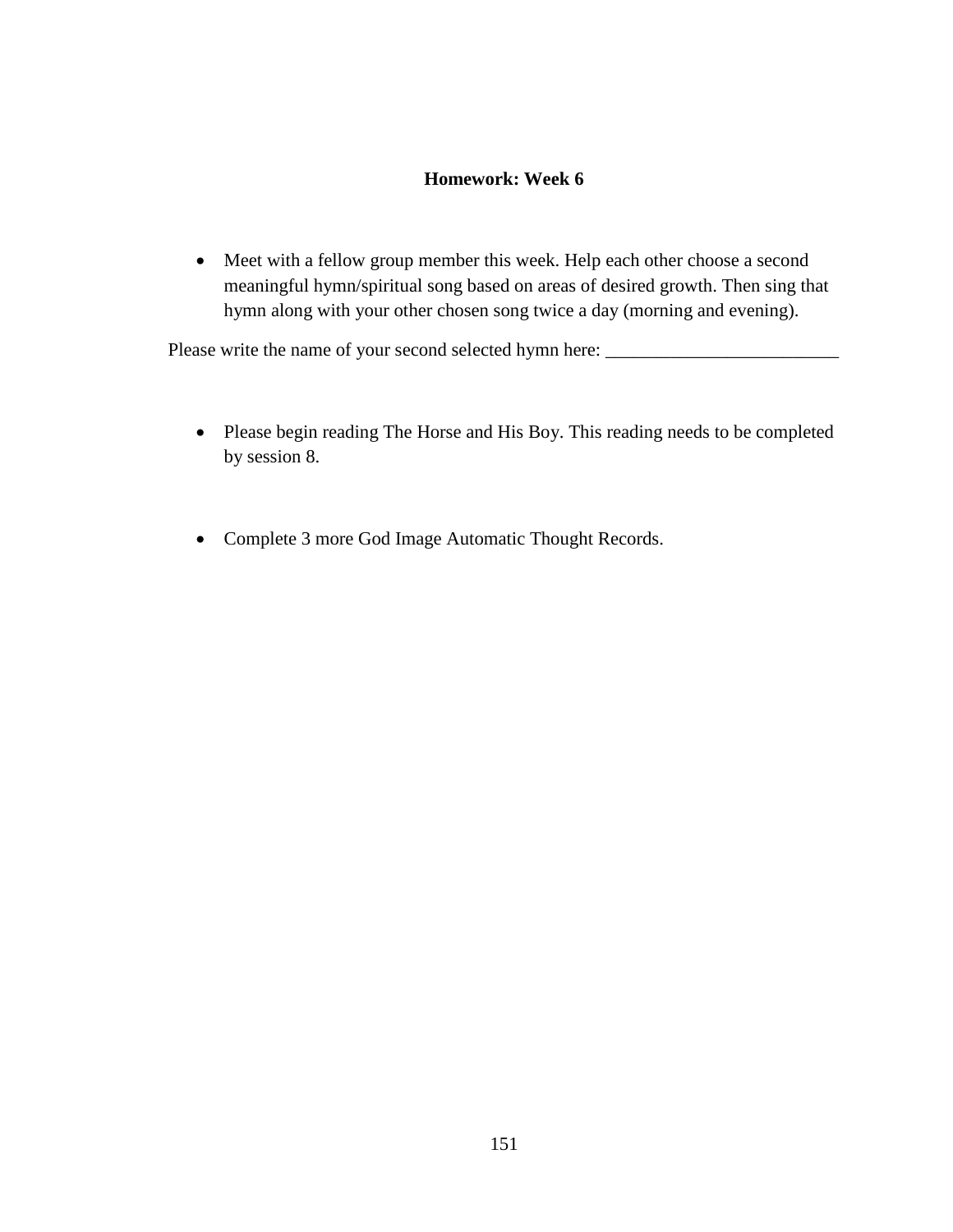| <b>Situation</b><br>Actual event<br>leading to feeling<br>God's<br>disappointment | <b>Feelings</b><br>Specify<br>sad,<br>anxious,<br>angry,<br>etc. | <b>Automatic</b><br>Thought(s)<br>Write irrational<br>God Image<br>automatic<br>thought(s) that<br>preceded<br>emotion(s). | <b>Real God</b><br><b>Response</b><br>(Drawing on your<br>own experience of<br>prayer and<br>scripture)<br>Write real God<br>response to<br>irrational God<br>Image automatic<br>$thought(s)$ . | <b>Outcome</b><br>Re-rate belief<br>in irrational<br>God Image<br>automatic<br>thought $(s)$ , 0-<br>100%. |
|-----------------------------------------------------------------------------------|------------------------------------------------------------------|----------------------------------------------------------------------------------------------------------------------------|-------------------------------------------------------------------------------------------------------------------------------------------------------------------------------------------------|------------------------------------------------------------------------------------------------------------|
|                                                                                   | Rate 0-<br>100.                                                  | Rate belief in<br>irrational God<br>Image<br>thought $(s)$ , 0-<br>100%.                                                   | Rate belief in real<br>God response, 0-<br>100%.                                                                                                                                                | Specify and<br>rate<br>subsequent<br>feelings, 0-<br>100.                                                  |
|                                                                                   |                                                                  |                                                                                                                            |                                                                                                                                                                                                 |                                                                                                            |
|                                                                                   |                                                                  |                                                                                                                            |                                                                                                                                                                                                 |                                                                                                            |
|                                                                                   |                                                                  |                                                                                                                            |                                                                                                                                                                                                 |                                                                                                            |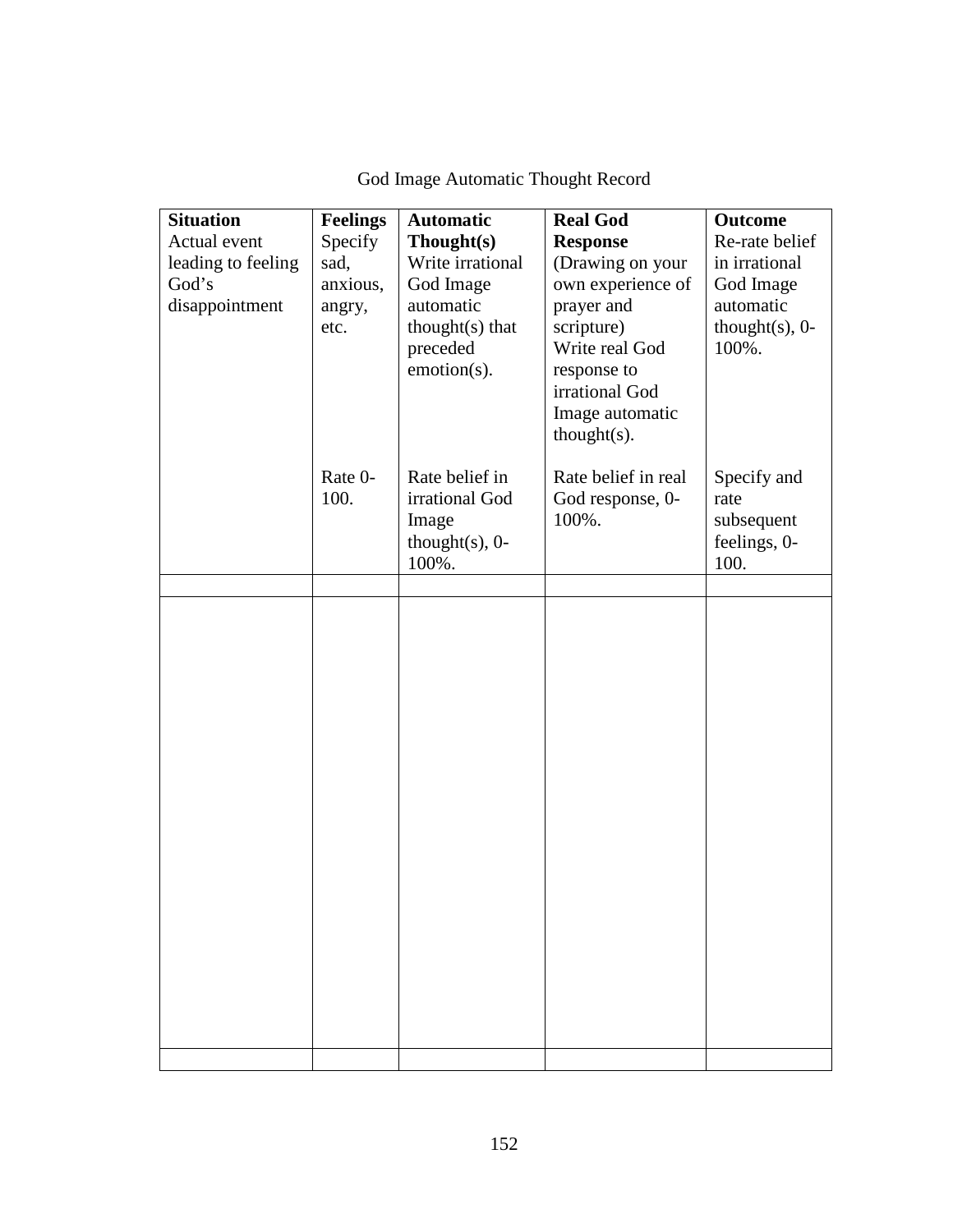| <b>Situation</b><br>Actual event<br>leading to feeling<br>God's<br>disappointment | <b>Feelings</b><br>Specify<br>sad,<br>anxious,<br>angry,<br>etc. | <b>Automatic</b><br>Thought(s)<br>Write irrational<br>God Image<br>automatic<br>thought(s) that<br>preceded<br>emotion(s). | <b>Real God</b><br><b>Response</b><br>(Drawing on your<br>own experience of<br>prayer and<br>scripture)<br>Write real God<br>response to<br>irrational God<br>Image automatic<br>$thought(s)$ . | <b>Outcome</b><br>Re-rate belief<br>in irrational<br>God Image<br>automatic<br>thought $(s)$ , 0-<br>100%. |
|-----------------------------------------------------------------------------------|------------------------------------------------------------------|----------------------------------------------------------------------------------------------------------------------------|-------------------------------------------------------------------------------------------------------------------------------------------------------------------------------------------------|------------------------------------------------------------------------------------------------------------|
|                                                                                   | Rate 0-<br>100.                                                  | Rate belief in<br>irrational God<br>Image<br>thought $(s)$ , 0-<br>100%.                                                   | Rate belief in real<br>God response, 0-<br>100%.                                                                                                                                                | Specify and<br>rate<br>subsequent<br>feelings, 0-<br>100.                                                  |
|                                                                                   |                                                                  |                                                                                                                            |                                                                                                                                                                                                 |                                                                                                            |
|                                                                                   |                                                                  |                                                                                                                            |                                                                                                                                                                                                 |                                                                                                            |
|                                                                                   |                                                                  |                                                                                                                            |                                                                                                                                                                                                 |                                                                                                            |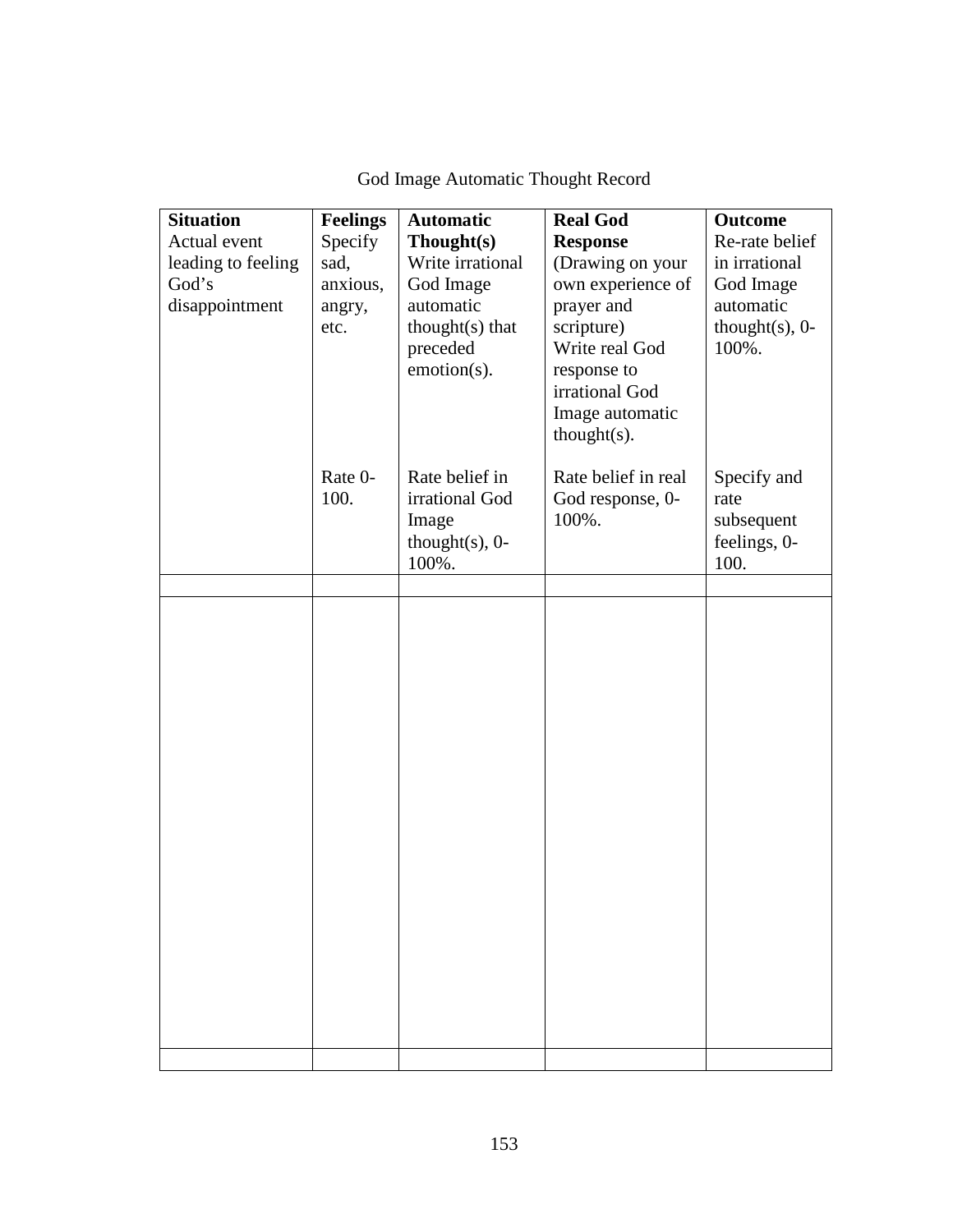| <b>Situation</b><br>Actual event<br>leading to feeling<br>God's<br>disappointment | <b>Feelings</b><br>Specify<br>sad,<br>anxious,<br>angry,<br>etc. | <b>Automatic</b><br>Thought(s)<br>Write irrational<br>God Image<br>automatic<br>thought(s) that<br>preceded<br>emotion(s). | <b>Real God</b><br><b>Response</b><br>(Drawing on your<br>own experience of<br>prayer and<br>scripture)<br>Write real God<br>response to<br>irrational God<br>Image automatic<br>$thought(s)$ . | <b>Outcome</b><br>Re-rate belief<br>in irrational<br>God Image<br>automatic<br>thought $(s)$ , 0-<br>100%. |
|-----------------------------------------------------------------------------------|------------------------------------------------------------------|----------------------------------------------------------------------------------------------------------------------------|-------------------------------------------------------------------------------------------------------------------------------------------------------------------------------------------------|------------------------------------------------------------------------------------------------------------|
|                                                                                   | Rate 0-<br>100.                                                  | Rate belief in<br>irrational God<br>Image<br>thought $(s)$ , 0-<br>100%.                                                   | Rate belief in real<br>God response, 0-<br>100%.                                                                                                                                                | Specify and<br>rate<br>subsequent<br>feelings, 0-<br>100.                                                  |
|                                                                                   |                                                                  |                                                                                                                            |                                                                                                                                                                                                 |                                                                                                            |
|                                                                                   |                                                                  |                                                                                                                            |                                                                                                                                                                                                 |                                                                                                            |
|                                                                                   |                                                                  |                                                                                                                            |                                                                                                                                                                                                 |                                                                                                            |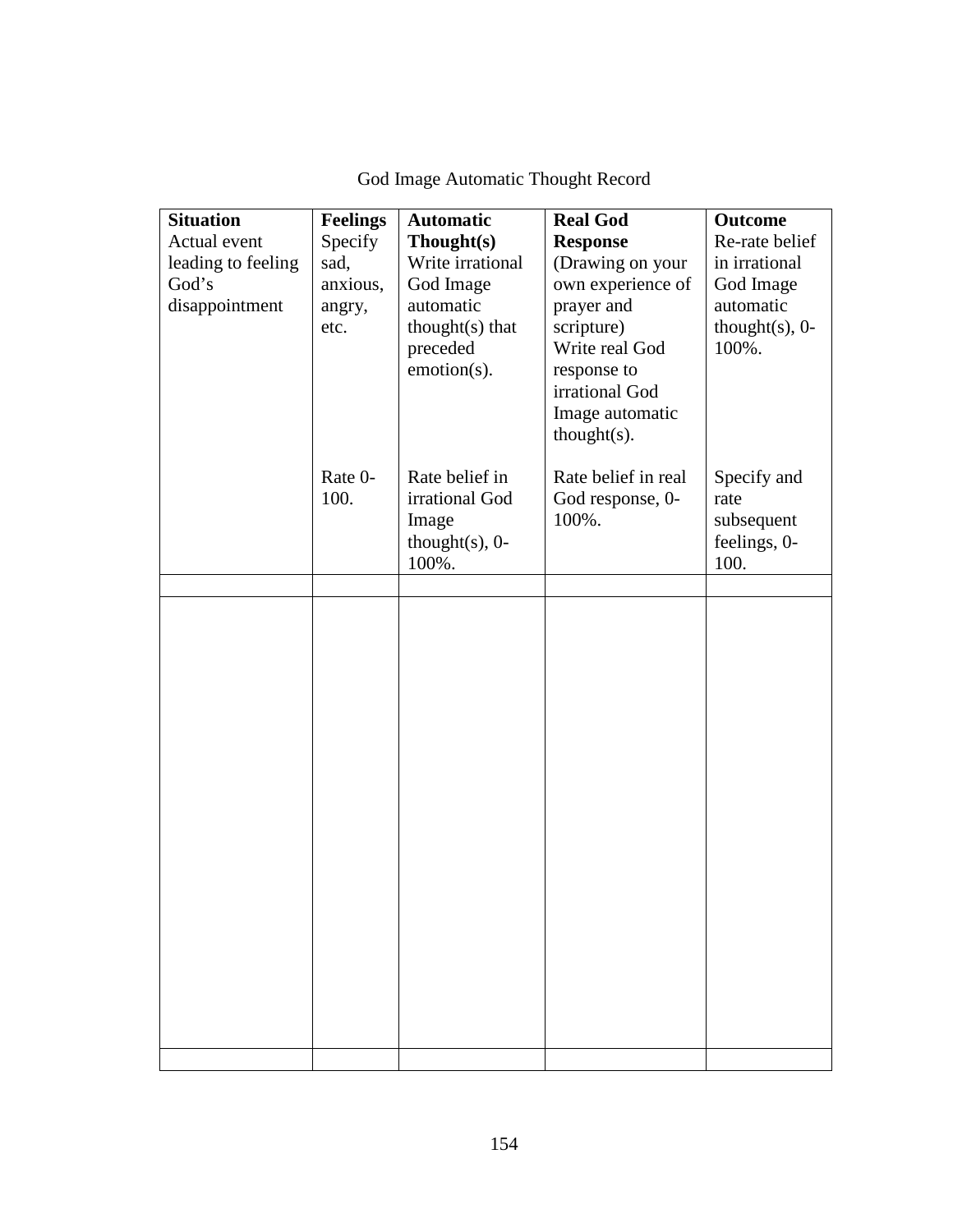#### **Week 7**

#### **Negative Core Beliefs or Schemas**

### **Welcome and Icebreaker**

#### **Discussion of Homework**

#### **Exploratory Questions:**

How did the meeting with your fellow group member go?

Would you like to share something related to the most recent GIATR's?

### **Education Component: Schemas and God Image**

#### Schemas

Schemas are the core beliefs that maintain a person's negative thinking. Most depressive schemas, or underlying depressive assumptions, are unknown to clients because they are too "deep" (Beck et. al., 1979). That is, they are too close to the self to be immediately observed. One can find their core beliefs through looking for themes in their automatic thoughts. Certain groups or automatic thoughts will fit together and from them a certain theme will emerge. That is, they will share an underlying common denominator. Most core beliefs are vague and are marked by global words like dumb, stupid, ugly, or worthless. They are also sometimes stated in "if-then" propositions, "If I am not competent, then I'm a failure" (DeRubeis, Tang, & Beck, 2001, p. 76). Beck (1976) recorded some of the more popular schemas:

- 1. In order to be happy, I have to be successful in whatever I undertake.
- 2. To be happy, I must be accepted (like, admired) by all people at all times.
- 3. If I'm not on top, I'm a flop.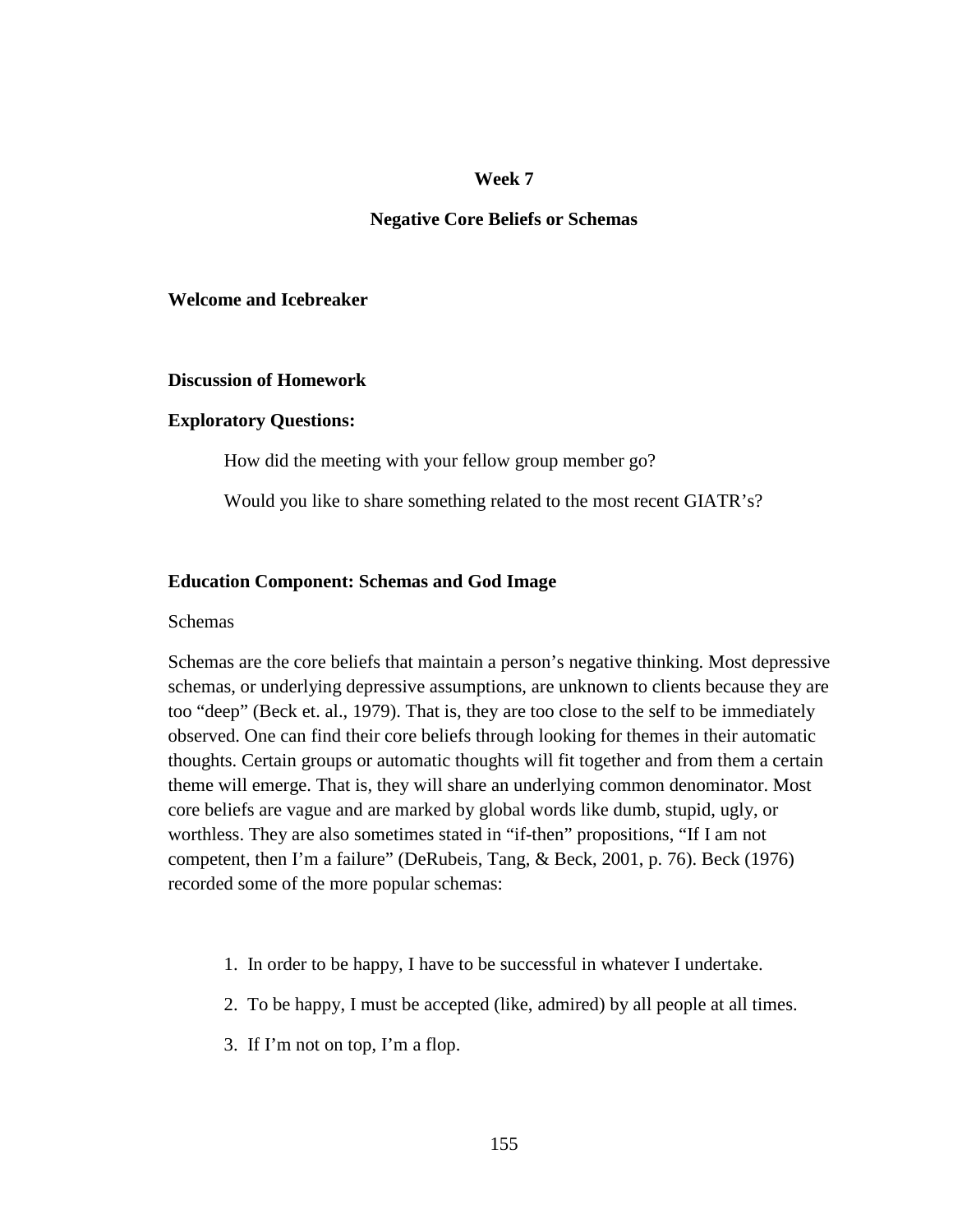- 4. It's wonderful to be popular, famous, wealthy; it's terrible to be unpopular, mediocre.
- 5. If I make a mistake, then it means I'm inept.
- 6. My value as a person depends on what others think of me.
- 7. I can't live without love. If my spouse doesn't love me, then I'm worthless.
- 8. If somebody disagrees with me, it means he doesn't like me.
- 9. If I don't take advantage of every opportunity to advance myself, I will regret it later.

## Schemas and the God Image

Schemas also influence the way that we experience God. The core beliefs we hold are often reflected in our God Image. For example, Bob felt he had to be stellar in every area of ministry to be acceptable. His God Image paralleled this pattern of thinking by expecting him to perform perfectly in every area of ministry. When Bob inevitably failed, he rejected himself and consequently also felt rejected by his God Image.

One way to change a harmful God image schema is to identify and then renegotiate personal agreements with God (Beck et. al., 1979).

## **Group Exercise:**

1. First, ask yourself what you must do to win God's approval. Would this involve being perfect, always doing what God wants you to do, or something completely other? Take your time with this. Write down a couple ways that you believe you could win God's approval.

\_\_\_\_\_\_\_\_\_\_\_\_\_\_\_\_\_\_\_\_\_\_\_\_\_\_\_\_\_\_\_\_\_\_\_\_\_\_\_\_\_\_\_\_\_\_\_\_\_\_\_\_\_\_\_\_\_\_\_\_\_\_\_\_\_\_\_\_\_\_\_\_ \_\_\_\_\_\_\_\_\_\_\_\_\_\_\_\_\_\_\_\_\_\_\_\_\_\_\_\_\_\_\_\_\_\_\_\_\_\_\_\_\_\_\_\_\_\_\_\_\_\_\_\_\_\_\_\_\_\_\_\_\_\_\_\_\_\_\_\_\_\_\_\_ \_\_\_\_\_\_\_\_\_\_\_\_\_\_\_\_\_\_\_\_\_\_\_\_\_\_\_\_\_\_\_\_\_\_\_\_\_\_\_\_\_\_\_\_\_\_\_\_\_\_\_\_\_\_\_\_\_\_\_\_\_\_\_\_\_\_\_\_\_\_\_\_ \_\_\_\_\_\_\_\_\_\_\_\_\_\_\_\_\_\_\_\_\_\_\_\_\_\_\_\_\_\_\_\_\_\_\_\_\_\_\_\_\_\_\_\_\_\_\_\_\_\_\_\_\_\_\_\_\_\_\_\_\_\_\_\_\_\_\_\_\_\_\_\_ \_\_\_\_\_\_\_\_\_\_\_\_\_\_\_\_\_\_\_\_\_\_\_\_\_\_\_\_\_\_\_\_\_\_\_\_\_\_\_\_\_\_\_\_\_\_\_\_\_\_\_\_\_\_\_\_\_\_\_\_\_\_\_\_\_\_\_\_\_\_\_\_

2. Secondly, once this is identified, it is helpful to look at it and see if it is valid or even feasible to fulfill. Rewrite the ways you identified to win God's approval and next to them write on a scale from 1-10 how able you feel you are to complete these tasks. A "1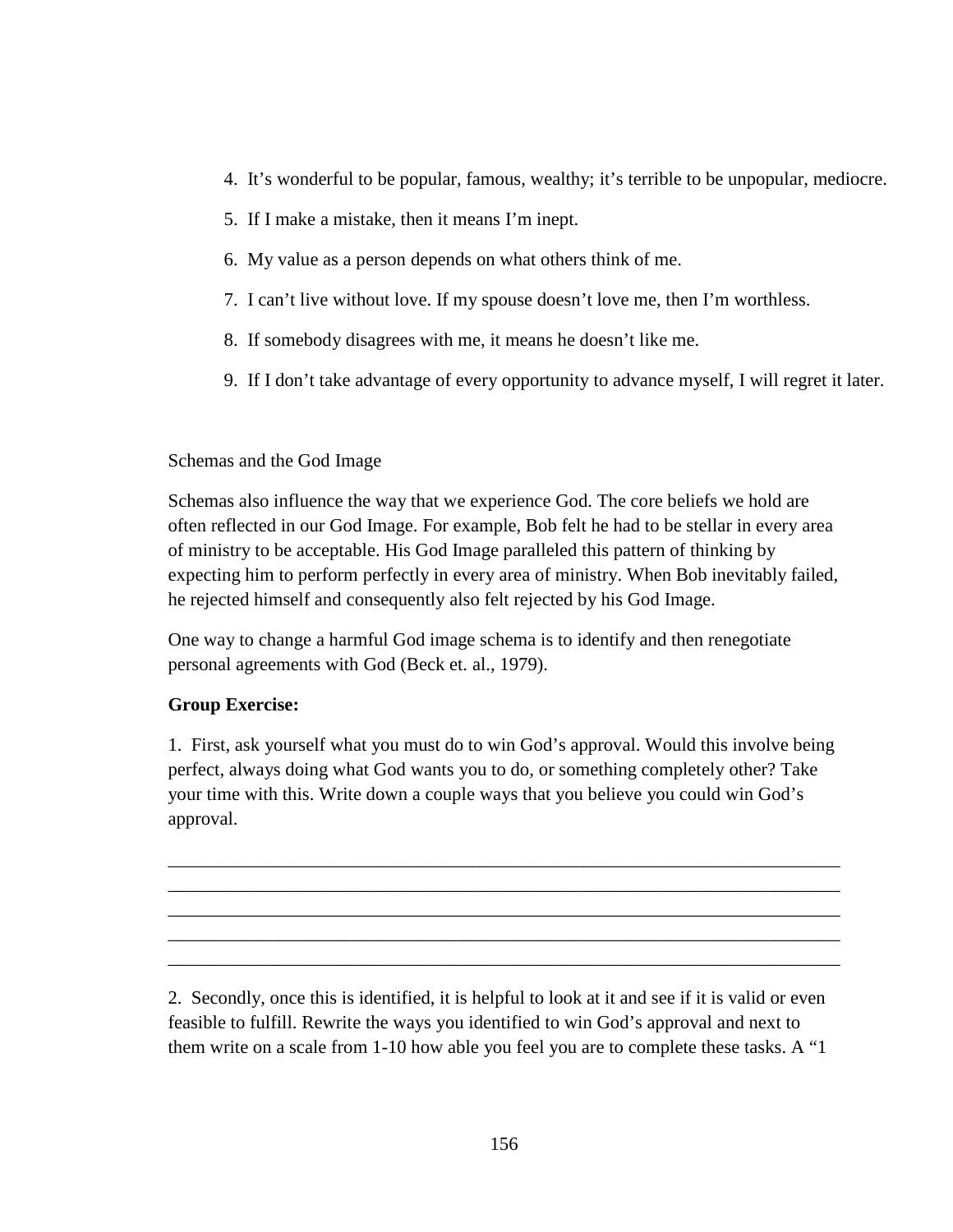would be "I cannot complete these things at all." A "10" would be "I am perfectly able to complete these tasks."

\_\_\_\_\_\_\_\_\_\_\_\_\_\_\_\_\_\_\_\_\_\_\_\_\_\_\_\_\_\_\_\_\_\_\_\_\_\_\_\_\_\_\_\_\_\_\_\_\_\_\_\_\_\_\_\_\_\_\_\_\_\_\_\_\_\_\_\_\_\_\_\_ \_\_\_\_\_\_\_\_\_\_\_\_\_\_\_\_\_\_\_\_\_\_\_\_\_\_\_\_\_\_\_\_\_\_\_\_\_\_\_\_\_\_\_\_\_\_\_\_\_\_\_\_\_\_\_\_\_\_\_\_\_\_\_\_\_\_\_\_\_\_\_\_ \_\_\_\_\_\_\_\_\_\_\_\_\_\_\_\_\_\_\_\_\_\_\_\_\_\_\_\_\_\_\_\_\_\_\_\_\_\_\_\_\_\_\_\_\_\_\_\_\_\_\_\_\_\_\_\_\_\_\_\_\_\_\_\_\_\_\_\_\_\_\_\_ \_\_\_\_\_\_\_\_\_\_\_\_\_\_\_\_\_\_\_\_\_\_\_\_\_\_\_\_\_\_\_\_\_\_\_\_\_\_\_\_\_\_\_\_\_\_\_\_\_\_\_\_\_\_\_\_\_\_\_\_\_\_\_\_\_\_\_\_\_\_\_\_ \_\_\_\_\_\_\_\_\_\_\_\_\_\_\_\_\_\_\_\_\_\_\_\_\_\_\_\_\_\_\_\_\_\_\_\_\_\_\_\_\_\_\_\_\_\_\_\_\_\_\_\_\_\_\_\_\_\_\_\_\_\_\_\_\_\_\_\_\_\_\_\_

3. Next, think about when you originally made this agreement (i.e. childhood, last year, just today). Often these agreements were originally made when we were children, but nonetheless affect our adult lives today. Spend some time and think about when these thoughts on how to win God's approval had entered your life. What was going on in your life at that time?

\_\_\_\_\_\_\_\_\_\_\_\_\_\_\_\_\_\_\_\_\_\_\_\_\_\_\_\_\_\_\_\_\_\_\_\_\_\_\_\_\_\_\_\_\_\_\_\_\_\_\_\_\_\_\_\_\_\_\_\_\_\_\_\_\_\_\_\_\_\_\_\_ \_\_\_\_\_\_\_\_\_\_\_\_\_\_\_\_\_\_\_\_\_\_\_\_\_\_\_\_\_\_\_\_\_\_\_\_\_\_\_\_\_\_\_\_\_\_\_\_\_\_\_\_\_\_\_\_\_\_\_\_\_\_\_\_\_\_\_\_\_\_\_\_ \_\_\_\_\_\_\_\_\_\_\_\_\_\_\_\_\_\_\_\_\_\_\_\_\_\_\_\_\_\_\_\_\_\_\_\_\_\_\_\_\_\_\_\_\_\_\_\_\_\_\_\_\_\_\_\_\_\_\_\_\_\_\_\_\_\_\_\_\_\_\_\_ \_\_\_\_\_\_\_\_\_\_\_\_\_\_\_\_\_\_\_\_\_\_\_\_\_\_\_\_\_\_\_\_\_\_\_\_\_\_\_\_\_\_\_\_\_\_\_\_\_\_\_\_\_\_\_\_\_\_\_\_\_\_\_\_\_\_\_\_\_\_\_\_ \_\_\_\_\_\_\_\_\_\_\_\_\_\_\_\_\_\_\_\_\_\_\_\_\_\_\_\_\_\_\_\_\_\_\_\_\_\_\_\_\_\_\_\_\_\_\_\_\_\_\_\_\_\_\_\_\_\_\_\_\_\_\_\_\_\_\_\_\_\_\_\_

4. Are these beliefs realistic? Do you currently believe that you are able to win God's approval in such ways? If not, what must an individual do to earn God's approval? Write a new agreement that is realistic and based on your current understanding of Christianity. Make sure this new agreement is clear, specific and rational, and includes room for failures, missteps, and continued growth. Spend some time thinking about what this would look like and then write it in the space provided below.

\_\_\_\_\_\_\_\_\_\_\_\_\_\_\_\_\_\_\_\_\_\_\_\_\_\_\_\_\_\_\_\_\_\_\_\_\_\_\_\_\_\_\_\_\_\_\_\_\_\_\_\_\_\_\_\_\_\_\_\_\_\_\_\_\_\_\_\_\_\_\_\_ \_\_\_\_\_\_\_\_\_\_\_\_\_\_\_\_\_\_\_\_\_\_\_\_\_\_\_\_\_\_\_\_\_\_\_\_\_\_\_\_\_\_\_\_\_\_\_\_\_\_\_\_\_\_\_\_\_\_\_\_\_\_\_\_\_\_\_\_\_\_\_\_ \_\_\_\_\_\_\_\_\_\_\_\_\_\_\_\_\_\_\_\_\_\_\_\_\_\_\_\_\_\_\_\_\_\_\_\_\_\_\_\_\_\_\_\_\_\_\_\_\_\_\_\_\_\_\_\_\_\_\_\_\_\_\_\_\_\_\_\_\_\_\_\_ \_\_\_\_\_\_\_\_\_\_\_\_\_\_\_\_\_\_\_\_\_\_\_\_\_\_\_\_\_\_\_\_\_\_\_\_\_\_\_\_\_\_\_\_\_\_\_\_\_\_\_\_\_\_\_\_\_\_\_\_\_\_\_\_\_\_\_\_\_\_\_\_ \_\_\_\_\_\_\_\_\_\_\_\_\_\_\_\_\_\_\_\_\_\_\_\_\_\_\_\_\_\_\_\_\_\_\_\_\_\_\_\_\_\_\_\_\_\_\_\_\_\_\_\_\_\_\_\_\_\_\_\_\_\_\_\_\_\_\_\_\_\_\_\_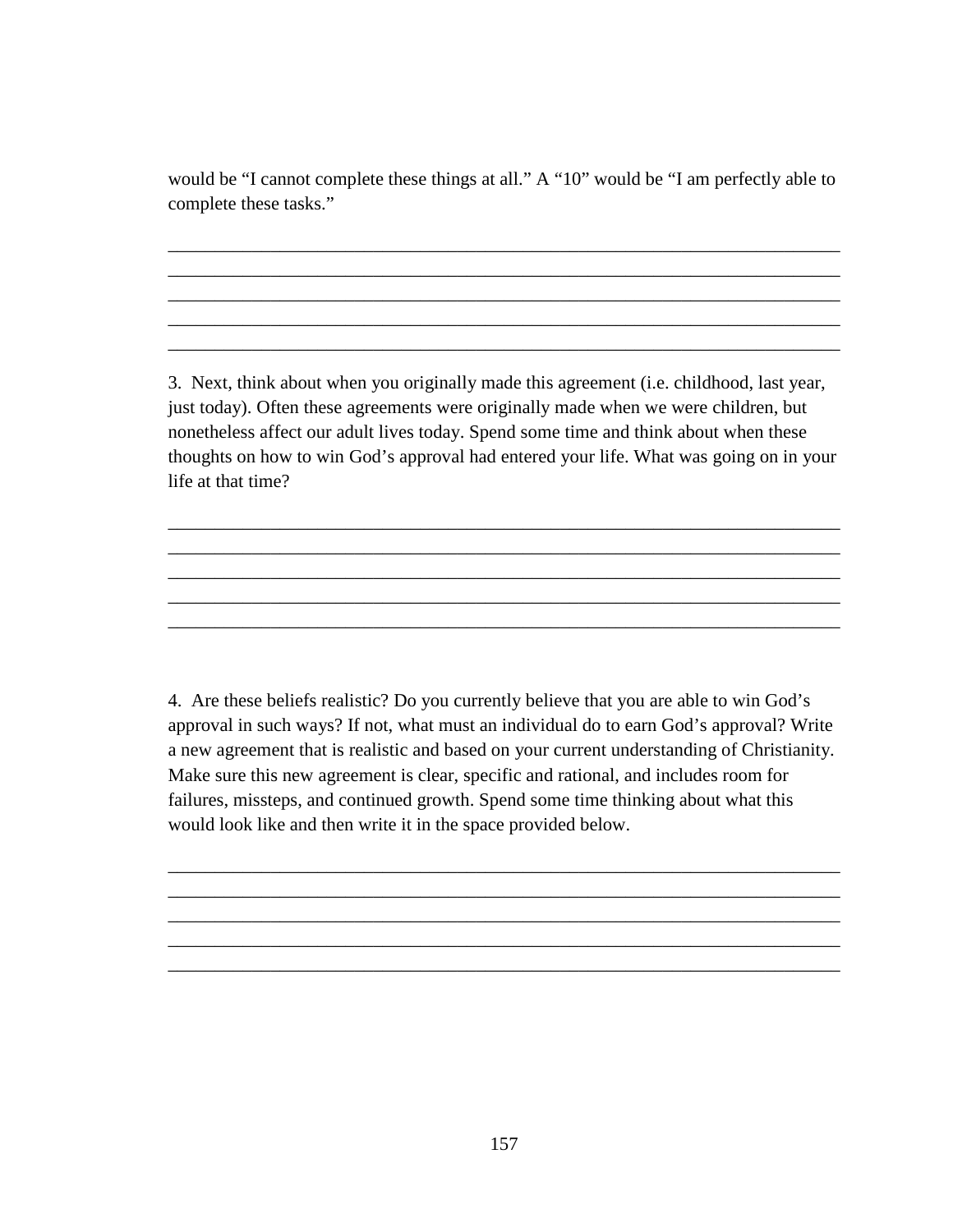## **Discussion:**

Go around the room and have each person share the different parts of their agreement and how they revised it, so that it is more accurate.

How would you understand God's love and grace to fit into this idea of acceptance and approval?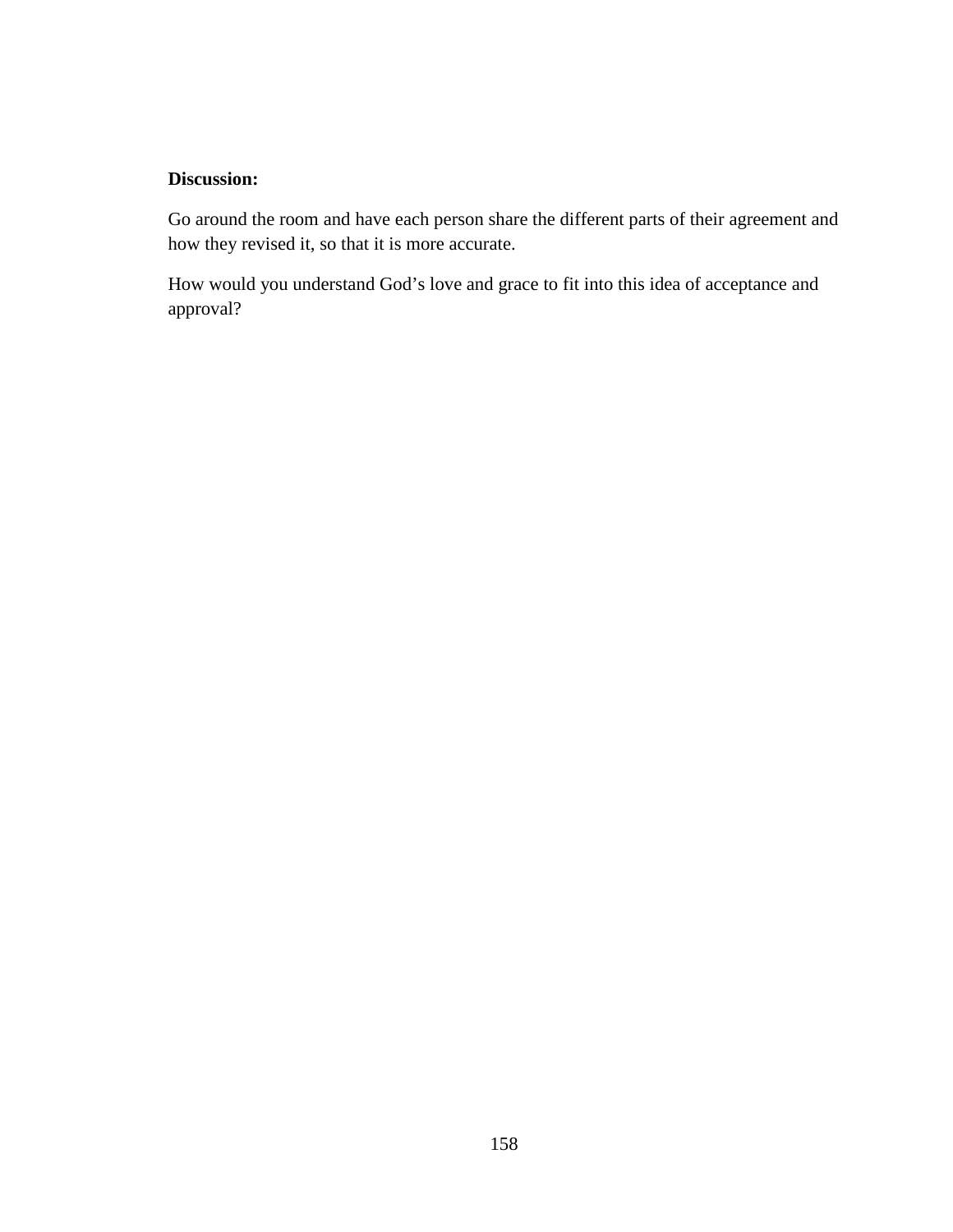## **Homework: Week 7**

- Please complete The Horse and His Boy the next group session.
- Continue singing the hymn—you may add or change hymns at any time.
- Continue combating irrational thinking through completing the God Image Automatic Thought Records.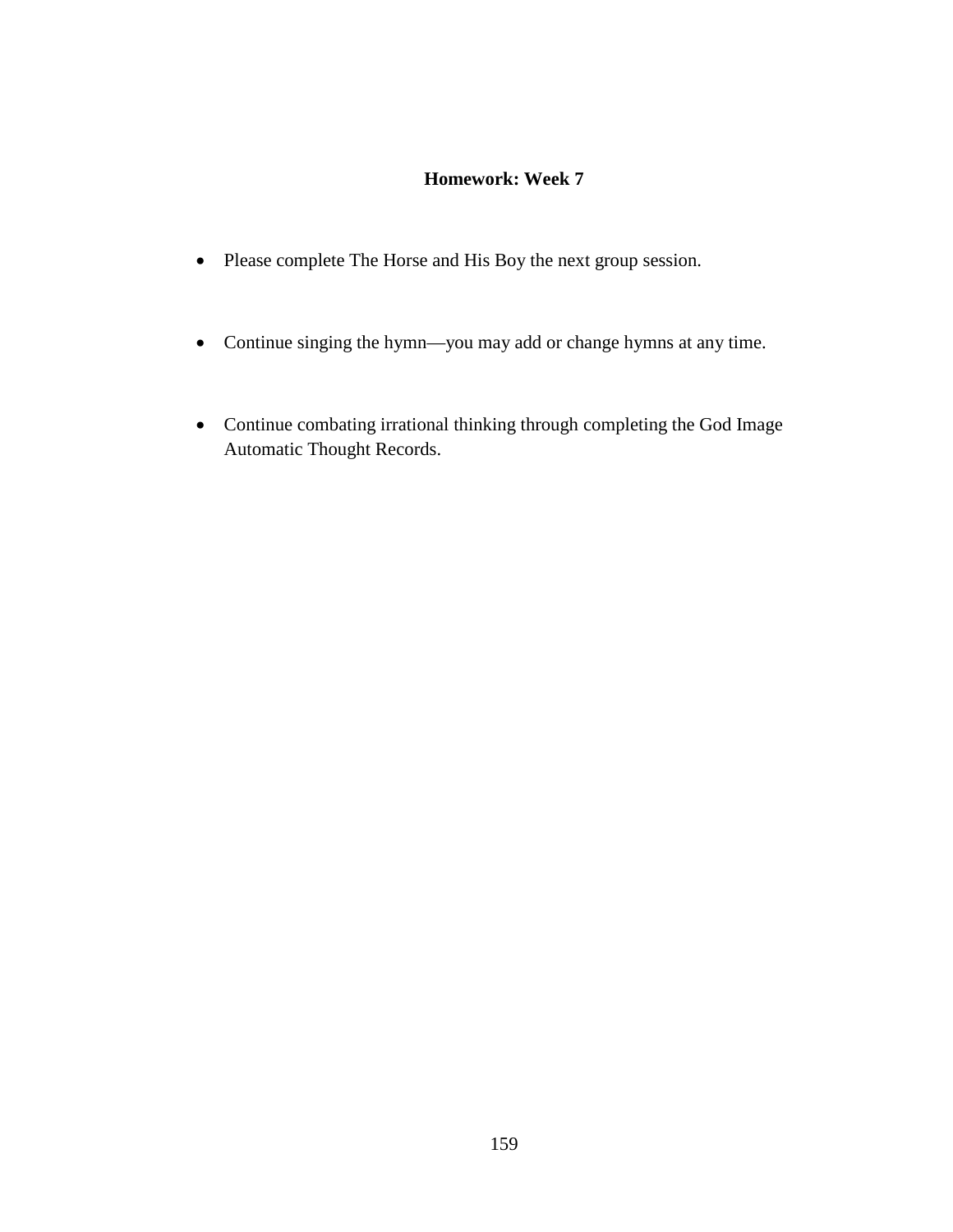| <b>Situation</b><br>Actual event<br>leading to feeling<br>God's<br>disappointment | <b>Feelings</b><br>Specify<br>sad,<br>anxious,<br>angry,<br>etc. | <b>Automatic</b><br>Thought(s)<br>Write irrational<br>God Image<br>automatic<br>thought(s) that<br>preceded<br>emotion(s). | <b>Real God</b><br><b>Response</b><br>(Drawing on your<br>own experience of<br>prayer and<br>scripture)<br>Write real God<br>response to<br>irrational God<br>Image automatic<br>$thought(s)$ . | <b>Outcome</b><br>Re-rate belief<br>in irrational<br>God Image<br>automatic<br>thought $(s)$ , 0-<br>100%. |
|-----------------------------------------------------------------------------------|------------------------------------------------------------------|----------------------------------------------------------------------------------------------------------------------------|-------------------------------------------------------------------------------------------------------------------------------------------------------------------------------------------------|------------------------------------------------------------------------------------------------------------|
|                                                                                   | Rate 0-<br>100.                                                  | Rate belief in<br>irrational God<br>Image<br>thought $(s)$ , 0-<br>100%.                                                   | Rate belief in real<br>God response, 0-<br>100%.                                                                                                                                                | Specify and<br>rate<br>subsequent<br>feelings, 0-<br>100.                                                  |
|                                                                                   |                                                                  |                                                                                                                            |                                                                                                                                                                                                 |                                                                                                            |
|                                                                                   |                                                                  |                                                                                                                            |                                                                                                                                                                                                 |                                                                                                            |
|                                                                                   |                                                                  |                                                                                                                            |                                                                                                                                                                                                 |                                                                                                            |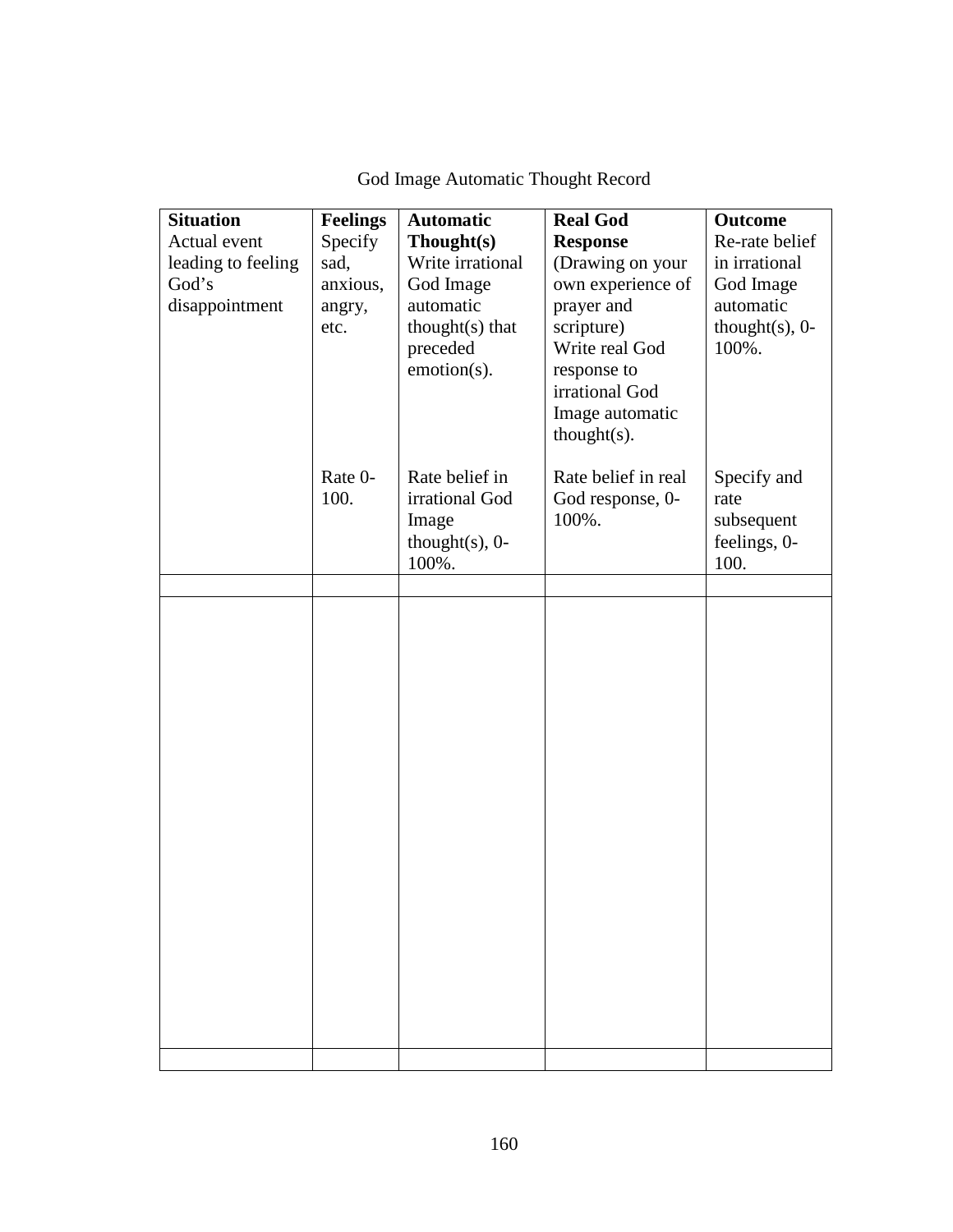| <b>Situation</b><br>Actual event<br>leading to feeling<br>God's<br>disappointment | <b>Feelings</b><br>Specify<br>sad,<br>anxious,<br>angry,<br>etc. | <b>Automatic</b><br>Thought(s)<br>Write irrational<br>God Image<br>automatic<br>thought(s) that<br>preceded<br>emotion(s). | <b>Real God</b><br><b>Response</b><br>(Drawing on your<br>own experience of<br>prayer and<br>scripture)<br>Write real God<br>response to<br>irrational God<br>Image automatic<br>$thought(s)$ . | <b>Outcome</b><br>Re-rate belief<br>in irrational<br>God Image<br>automatic<br>thought $(s)$ , 0-<br>100%. |
|-----------------------------------------------------------------------------------|------------------------------------------------------------------|----------------------------------------------------------------------------------------------------------------------------|-------------------------------------------------------------------------------------------------------------------------------------------------------------------------------------------------|------------------------------------------------------------------------------------------------------------|
|                                                                                   | Rate 0-<br>100.                                                  | Rate belief in<br>irrational God<br>Image<br>thought $(s)$ , 0-<br>100%.                                                   | Rate belief in real<br>God response, 0-<br>100%.                                                                                                                                                | Specify and<br>rate<br>subsequent<br>feelings, 0-<br>100.                                                  |
|                                                                                   |                                                                  |                                                                                                                            |                                                                                                                                                                                                 |                                                                                                            |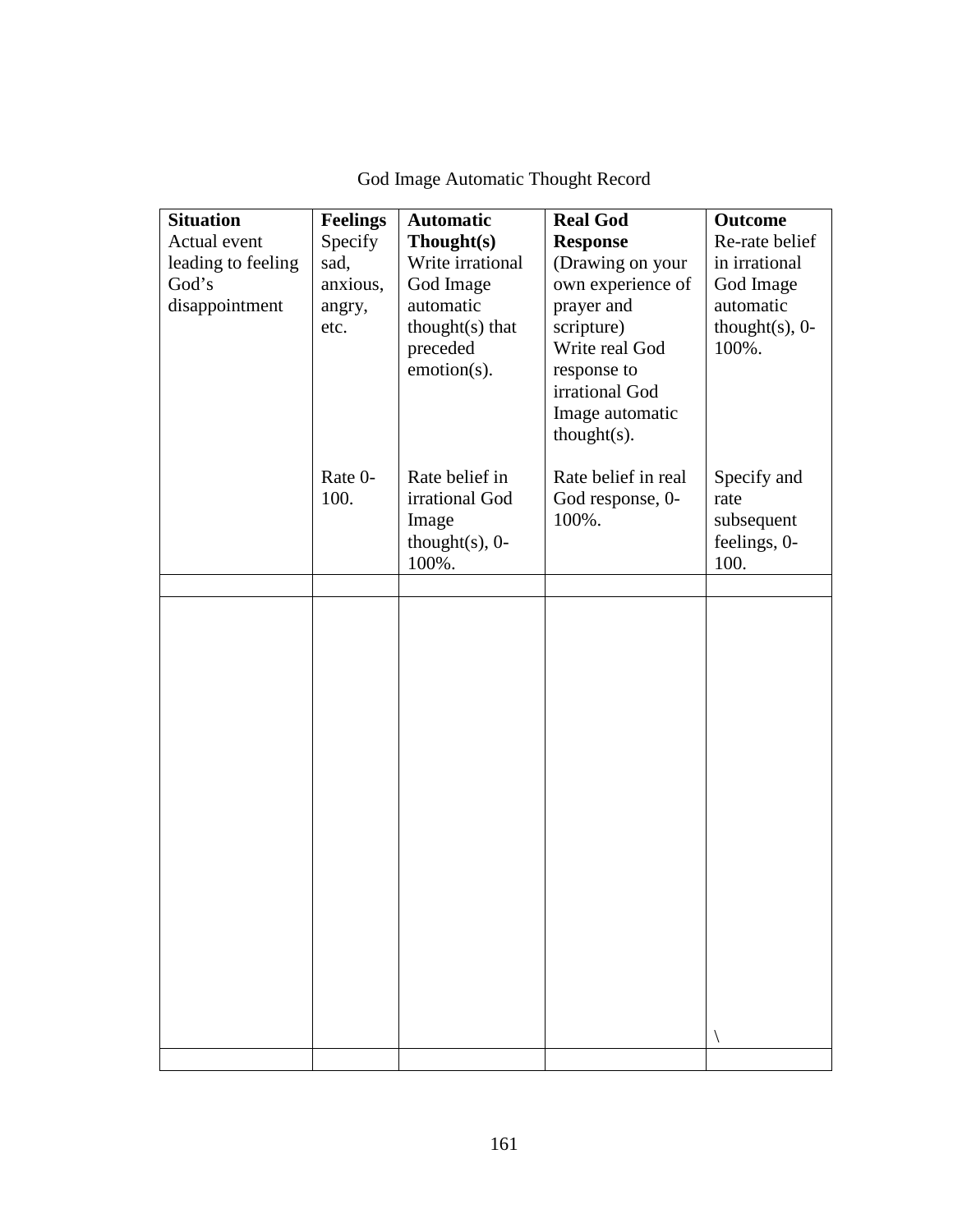## **Week 8**

## **Bibliotherapy**

## **Welcome and Icebreaker**

### **Discussion of Homework**

### **Exploratory Questions:**

Did any of you select a new hymn? If so, which one did you select? Why did you choose it?

Did any of you complete new GIATRs? If so, would you like to share something from that process?

### **Educational Component: What is bibliotherapy and how does it work?**

Reading Christian fantasy can also be helpful in changing the God image. Christian fantasy brings people into a realm of childlike thought and leaves behind adult-rational thought. Reading books such as The Chronicles of Narnia, by C.S. Lewis, can lead people through an emotional experience. This process can alter the God Image by enabling you to identify with characters that relate to Aslan (i.e., God). Through this passive identification, many people vicariously experience God's forgiveness, grace and love. These healing images can be very powerful and serve as excellent reminders of God's true nature when your God Image is particularly harsh and judgmental.

Reading popular religious works, such as Mere Christianity by C.S. Lewis, Basic Christianity by John Stott, and Your God is Too Small by J.B. Phillips, may help you begin to understand more about the Christian faith at an affective level. As you gain more understanding, theology can be further demystified by recommending a simple systematic theology. Through reading these books, you may clarify your beliefs and be better equipped to dispute your irrational thoughts.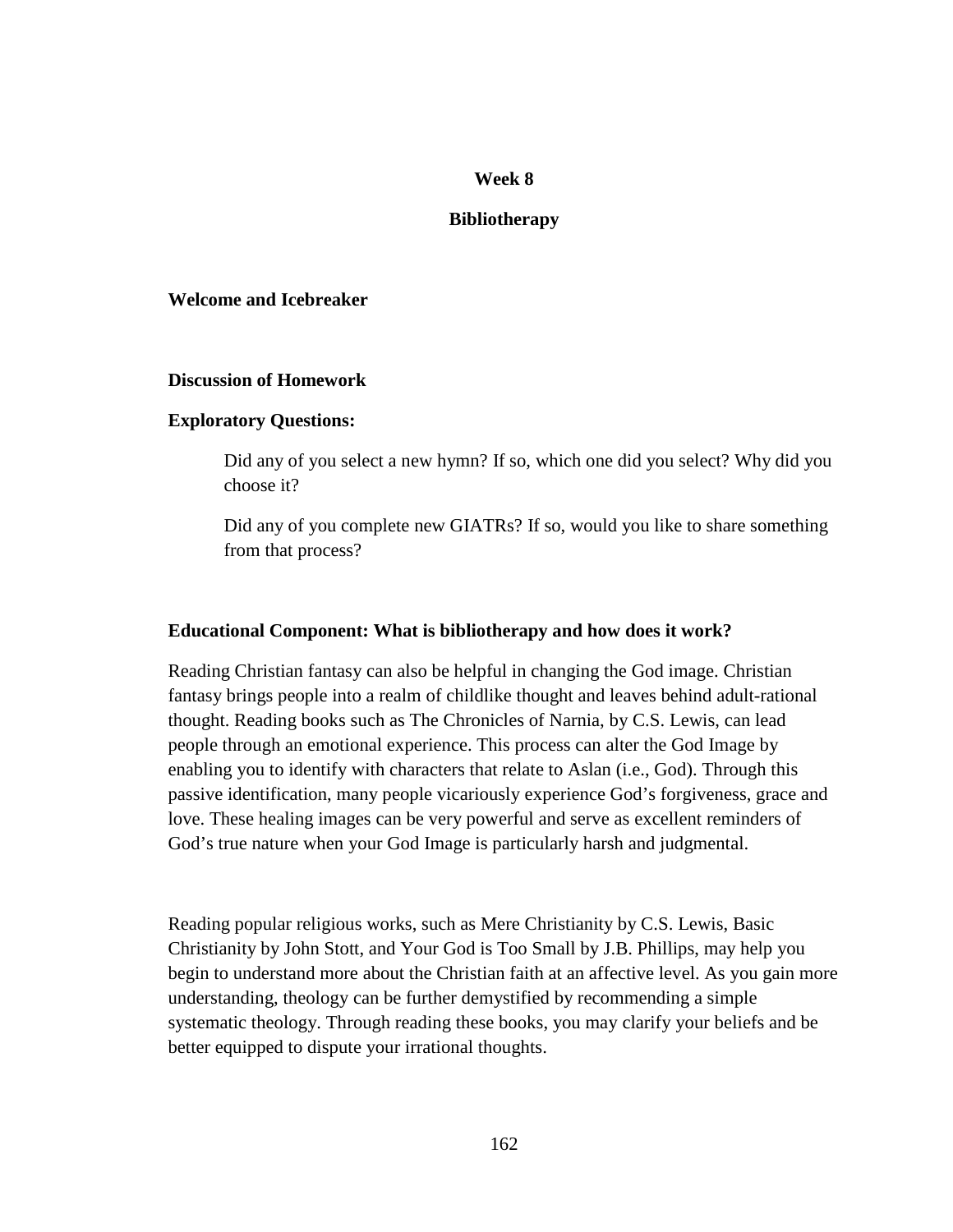## **Exploratory Questions:**

What was your response as you read The Horse and His Boy?

Chapter 11 – "The Unwelcome Fellow Traveler?"

How do you feel toward Aslan in this chapter?

How is Shasta's experience compared to the way you usually experience God?

## **Film Clip:**

The Chronicles of Narnia – Sacrifice of Aslan (Chapter 17)

How does this clip make you feel toward Aslan?

## **Scriptures:**

What biblical narratives are personally meaningful to you?

Which stories are comforting?

## **Discussion:**

Where is everyone at in the process?

Reminder: Only 1 session left.

Group meal next week!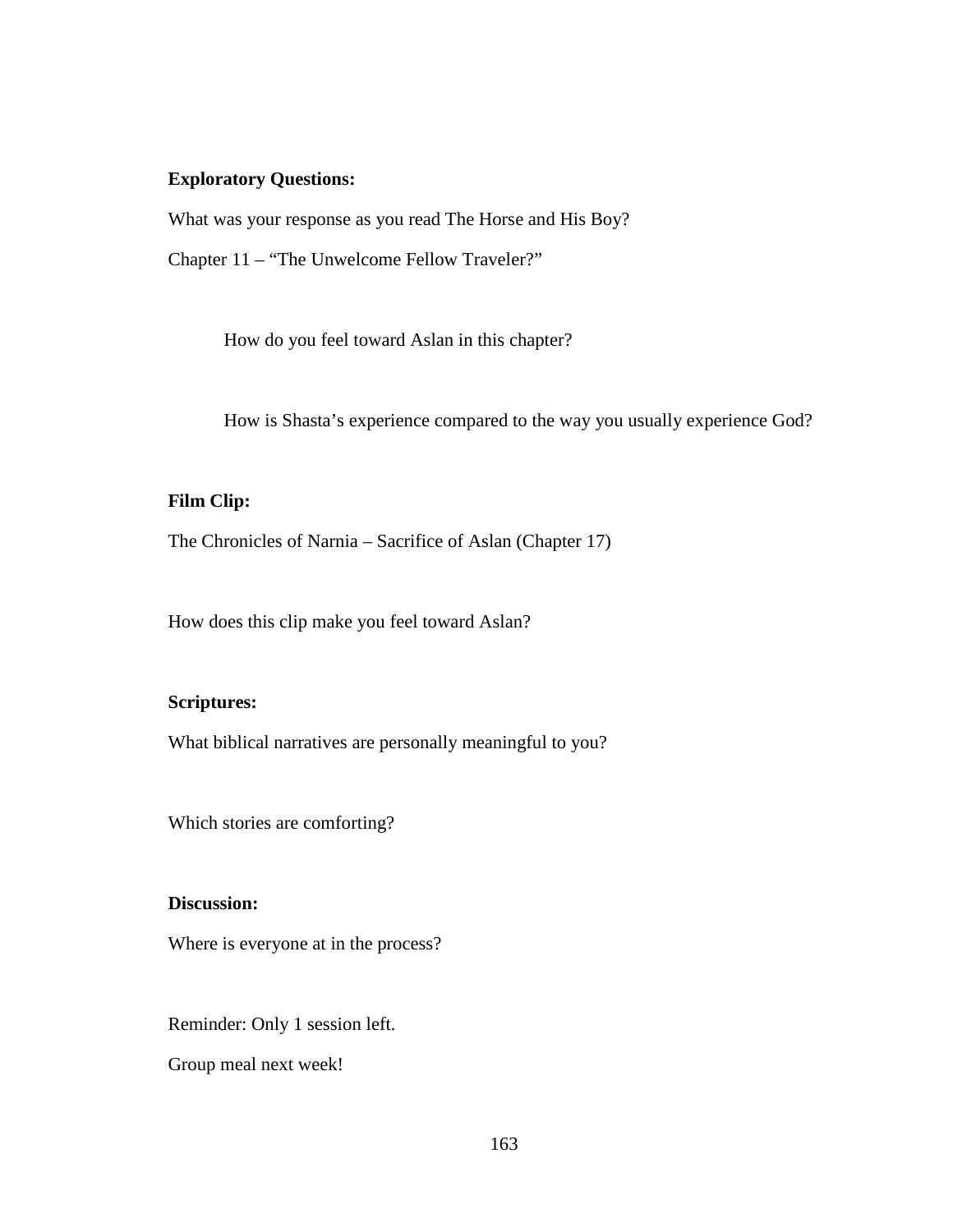# **Homework: Week 8**

- Continue completing God Image Automatic Thought Records.
- Continue singing the hymns or worship music.
- Bring a word of encouragement for each group member next week.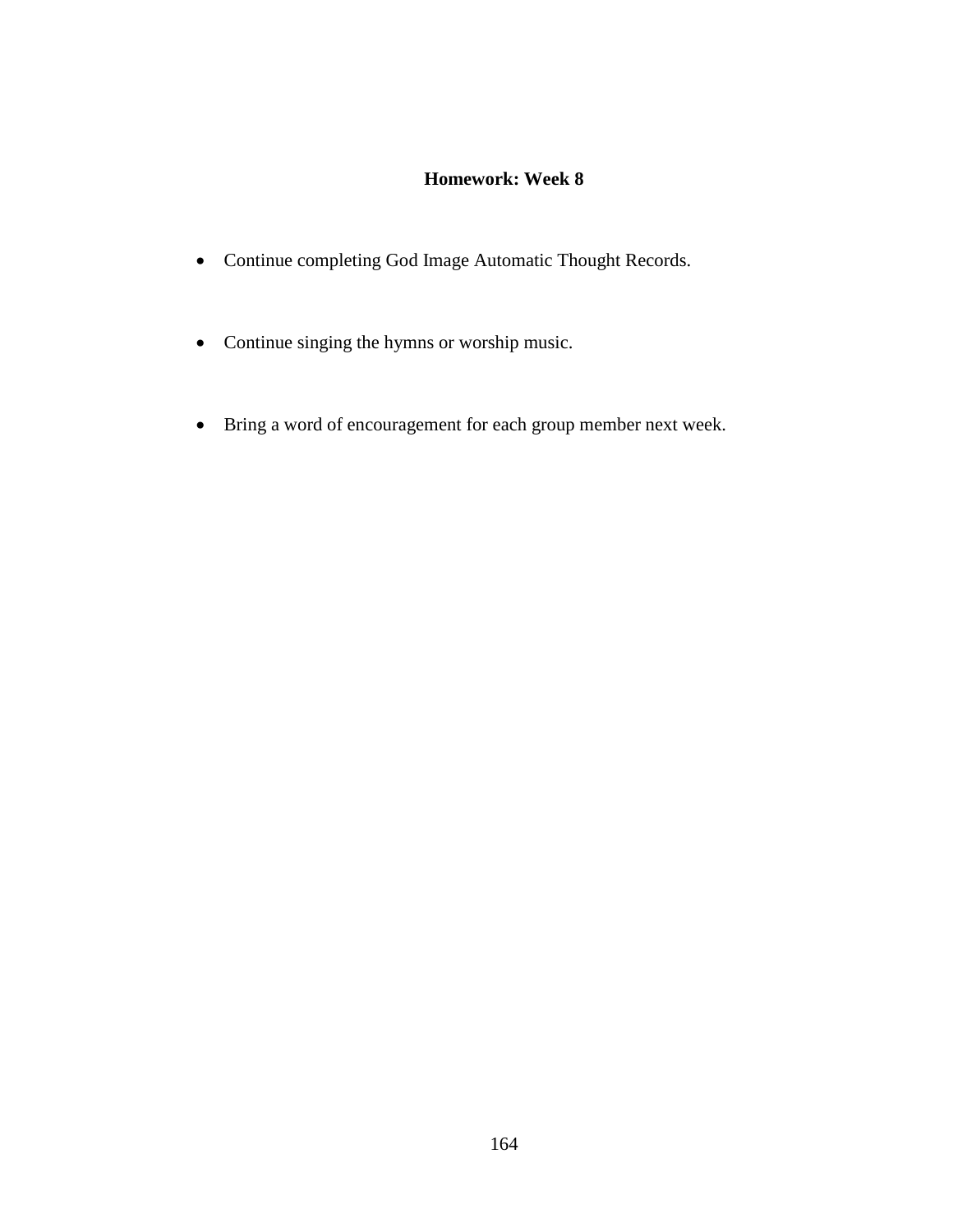| <b>Situation</b><br>Actual event<br>leading to feeling<br>God's<br>disappointment | <b>Feelings</b><br>Specify<br>sad,<br>anxious,<br>angry,<br>etc. | <b>Automatic</b><br>Though(s)<br>Write irrational<br>God Image<br>automatic<br>thought $(s)$ that<br>preceded<br>emotion(s). | <b>Real God</b><br><b>Response</b><br>(Drawing on your<br>own experience of<br>prayer and<br>scripture)<br>Write real God<br>response to<br>irrational God<br>Image automatic<br>$thought(s)$ . | <b>Outcome</b><br>Re-rate belief<br>in irrational<br>God Image<br>automatic<br>thought $(s)$ , 0-<br>100%. |
|-----------------------------------------------------------------------------------|------------------------------------------------------------------|------------------------------------------------------------------------------------------------------------------------------|-------------------------------------------------------------------------------------------------------------------------------------------------------------------------------------------------|------------------------------------------------------------------------------------------------------------|
|                                                                                   | Rate 0-<br>100.                                                  | Rate belief in<br>irrational God<br>Image<br>thought $(s)$ , 0-<br>100%.                                                     | Rate belief in real<br>God response, 0-<br>100%.                                                                                                                                                | Specify and<br>rate<br>subsequent<br>feelings, 0-<br>100.                                                  |
|                                                                                   |                                                                  |                                                                                                                              |                                                                                                                                                                                                 |                                                                                                            |
|                                                                                   |                                                                  |                                                                                                                              |                                                                                                                                                                                                 |                                                                                                            |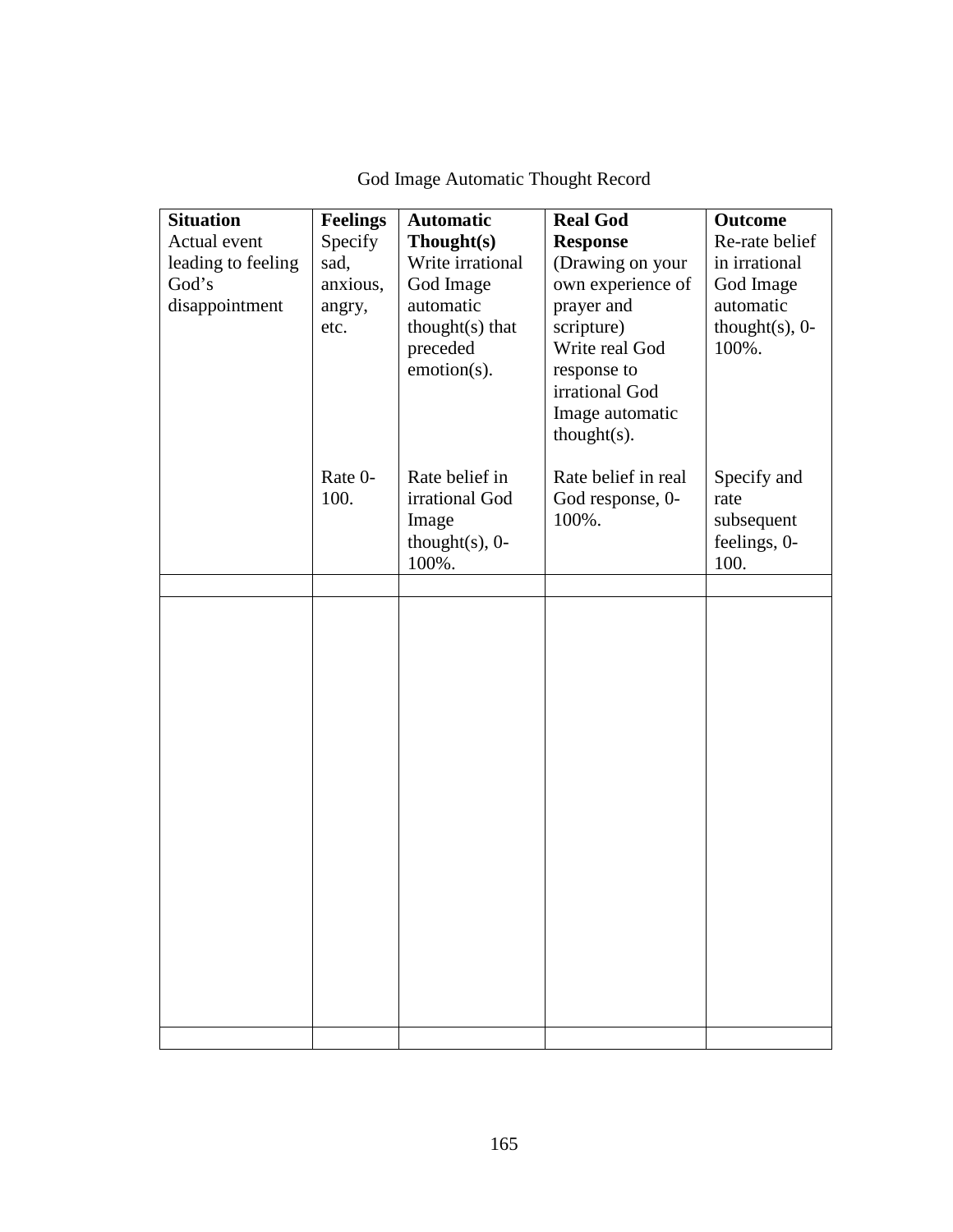| <b>Situation</b><br>Actual event<br>leading to feeling<br>God's<br>disappointment | <b>Feelings</b><br>Specify<br>sad,<br>anxious,<br>angry,<br>etc. | <b>Automatic</b><br>Thought(s)<br>Write irrational<br>God Image<br>automatic<br>thought(s) that<br>preceded<br>emotion(s). | <b>Real God</b><br><b>Response</b><br>(Drawing on your<br>own experience of<br>prayer and<br>scripture)<br>Write real God<br>response to<br>irrational God<br>Image automatic<br>$thought(s)$ . | <b>Outcome</b><br>Re-rate belief<br>in irrational<br>God Image<br>automatic<br>thought $(s)$ , 0-<br>100%. |
|-----------------------------------------------------------------------------------|------------------------------------------------------------------|----------------------------------------------------------------------------------------------------------------------------|-------------------------------------------------------------------------------------------------------------------------------------------------------------------------------------------------|------------------------------------------------------------------------------------------------------------|
|                                                                                   | Rate 0-<br>100.                                                  | Rate belief in<br>irrational God<br>Image<br>thought $(s)$ , 0-<br>100%.                                                   | Rate belief in real<br>God response, 0-<br>100%.                                                                                                                                                | Specify and<br>rate<br>subsequent<br>feelings, 0-<br>100.                                                  |
|                                                                                   |                                                                  |                                                                                                                            |                                                                                                                                                                                                 |                                                                                                            |
|                                                                                   |                                                                  |                                                                                                                            |                                                                                                                                                                                                 |                                                                                                            |
|                                                                                   |                                                                  |                                                                                                                            |                                                                                                                                                                                                 |                                                                                                            |

# God Image Automatic Thought Record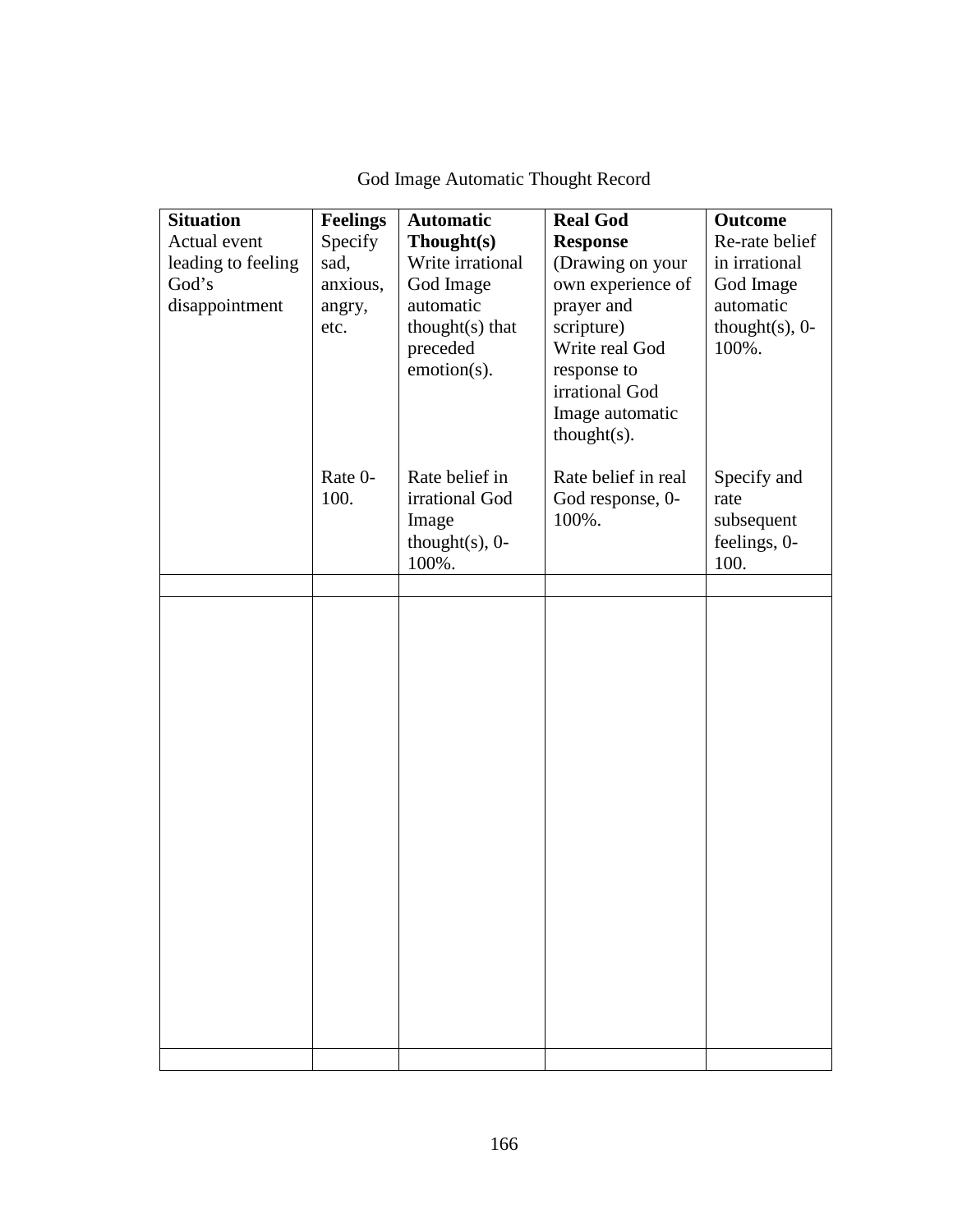## **Week 9**

#### **Recap and Goodbyes**

#### **Welcome and Icebreaker**

#### **Discussion of Homework**

#### **Exploratory Question:**

Ask the group members to share their prepared words of encouragement to the person on his/her right and left.

## **Educational Component:**

Provide a brief overview of what the group has covered in the last 8 weeks.

#### **Discussion:**

What are the main things you learned?

How do you plan to integrate them into your life?

#### **Closing:**

Officially say goodbye to one another. Share any closing thoughts.

#### **Administer Post-Group Questionnaire**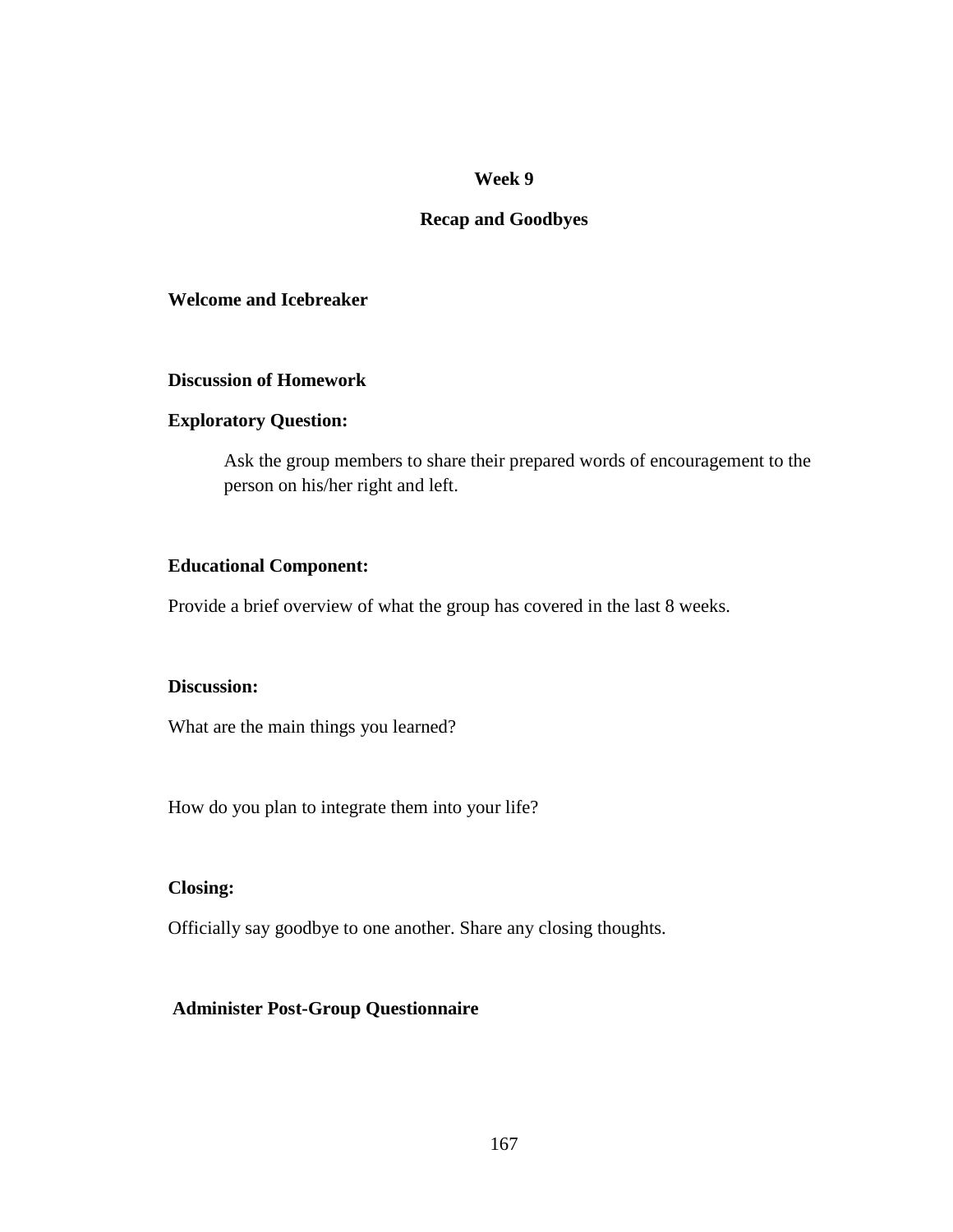APPENDIX L: God Image Group 1 Discovering God Participant Manual

By

Glendon Moriarty

Used with Permission

Revised By

Jacqueline Rasar

Doctoral Candidate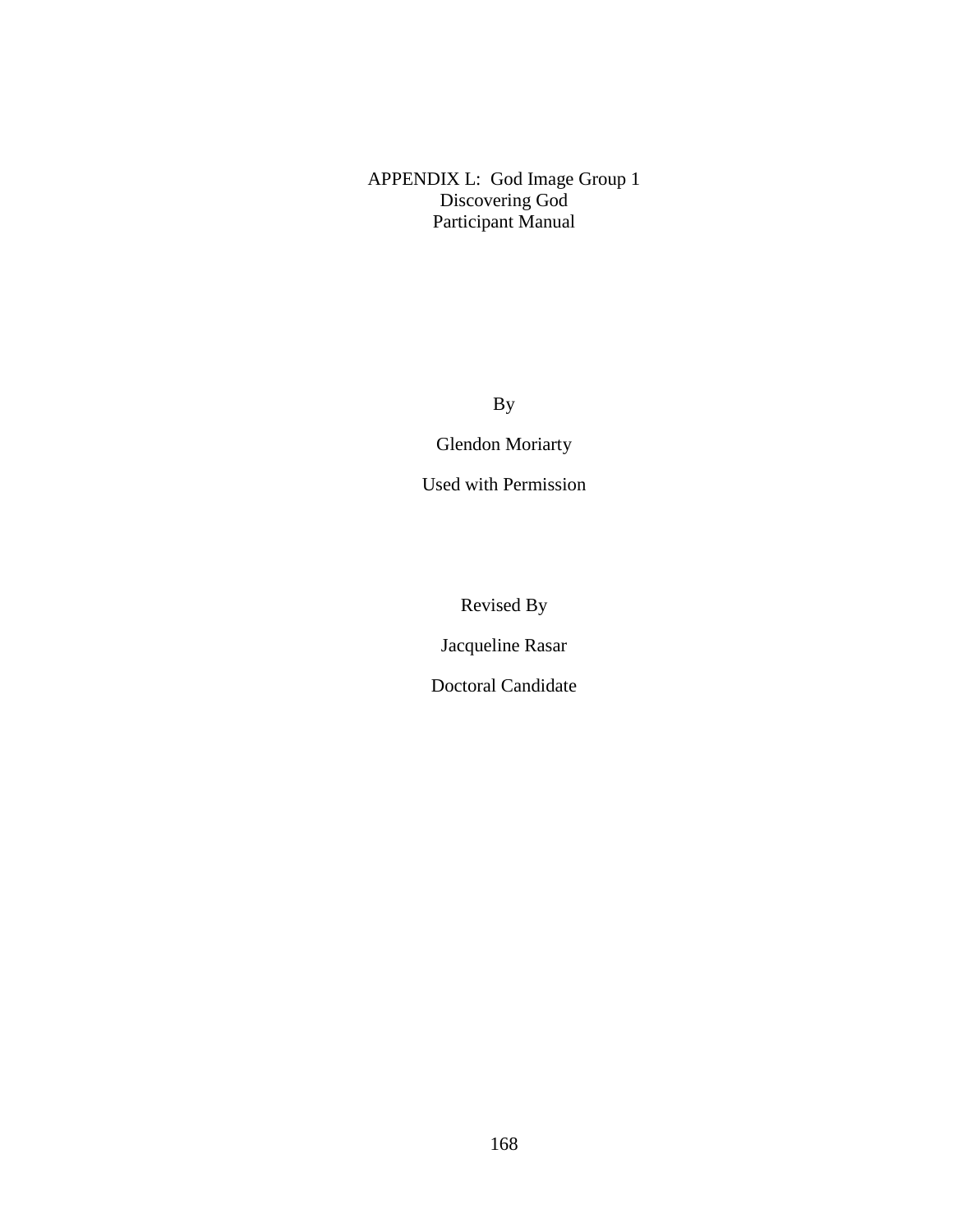## **Week 1**

# **God Image Introduction**

## **Welcome and Introductions**

#### **Group Ground Rules:**

- 1. All group members will be ready to start group on time at each session.
- 2. All group members will be respectful toward the other members of the group.
- 3. All group members are responsible to do the weekly homework. If any group member does not complete his or her homework more than twice, he or she will be asked to leave the group.
- 4. All group members will listen to other group members and not monopolize the time.

## **Format for each group:**

Total Group Time: 55 minutes

- 5 Minutes: Welcome and Icebreaker
- 10 Minutes: Discussion of Homework
- 15 Minutes: Reflection and Educational Component
- 20 Minutes: Discussion

#### 5 Minutes: Assignment of Homework and Closing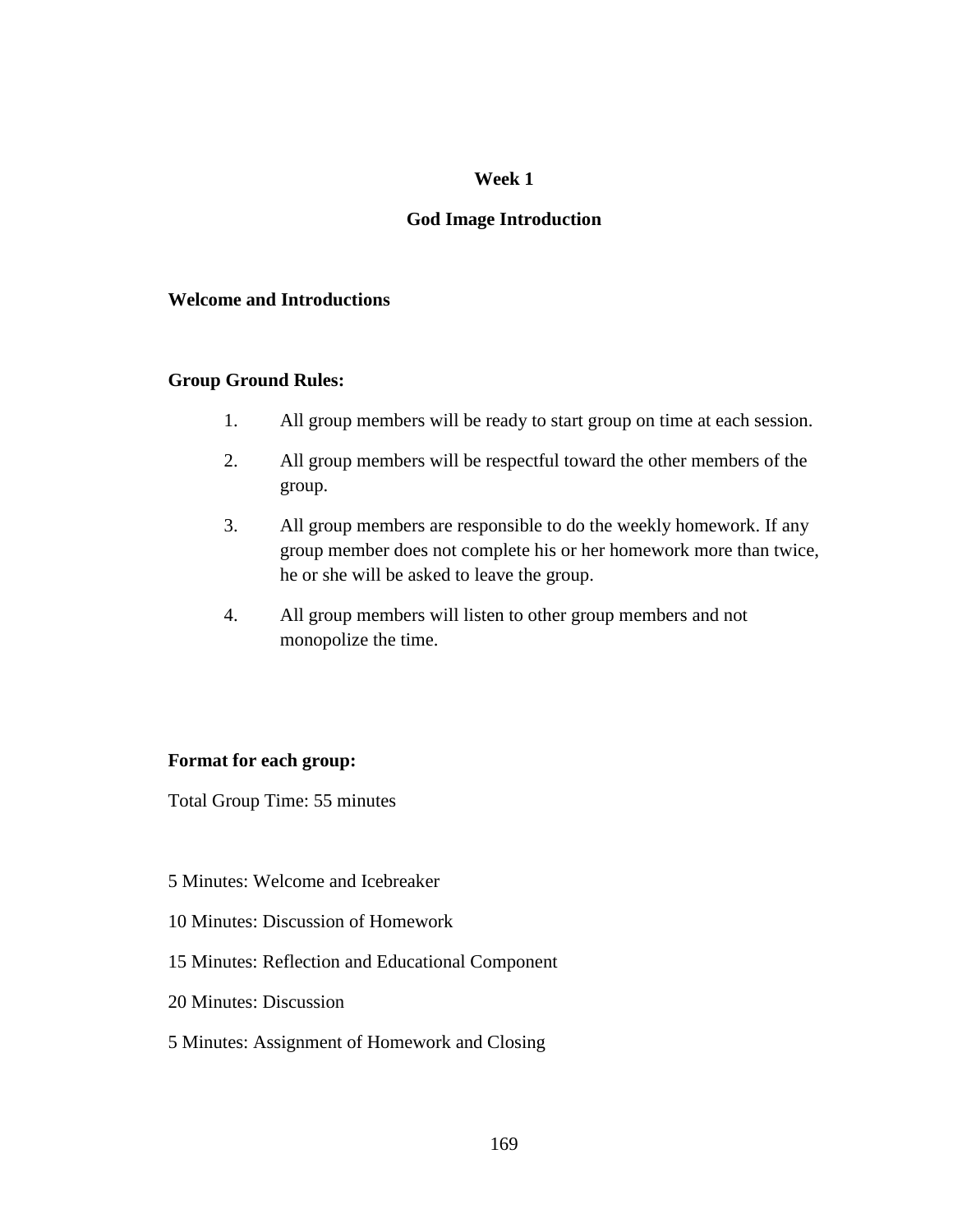## **Reflection:**

Humans live in an uncomfortable state of incompleteness. We intuitively know that something has gone awry and that we are supposed to be whole, but are instead broken. We crave fullness, but are instead wanting. We desire perfect health and love, but cannot achieve it. Total wholeness is a longed for state, but is always over the next hill or around the next corner. It is as if someone has played a cruel trick, for we have a taste for complete health, but will never experience it. The sense of oneness that we long for is reminiscent of an earlier time.

- Moriarty, 2006

## **Lies you may have encountered:**

- 1. "You are the only one with problems. No one else has problems in their relationship with God."
- 2. "My problems are unique. I am too much of a mess. God can forgive/love others, but not me."
- 3. "If you talk about your problems, people will not like you. They will think you are 'ungodly'."
- 4. "It is best to solve your own problems. Do not rely on others. No one wants to be dragged down with you."

During the group we will seek to find out why we have developed difficulties relating to God as He truly is. This journey will involve letting down some walls and letting others inside. This process will occur slowly. No one is expected to share their deepest issues on the first day. But, as the group continues, it is hoped that the group members will prove to be trustworthy, loving, and accepting. Through this safe environment, real change and growth can take place.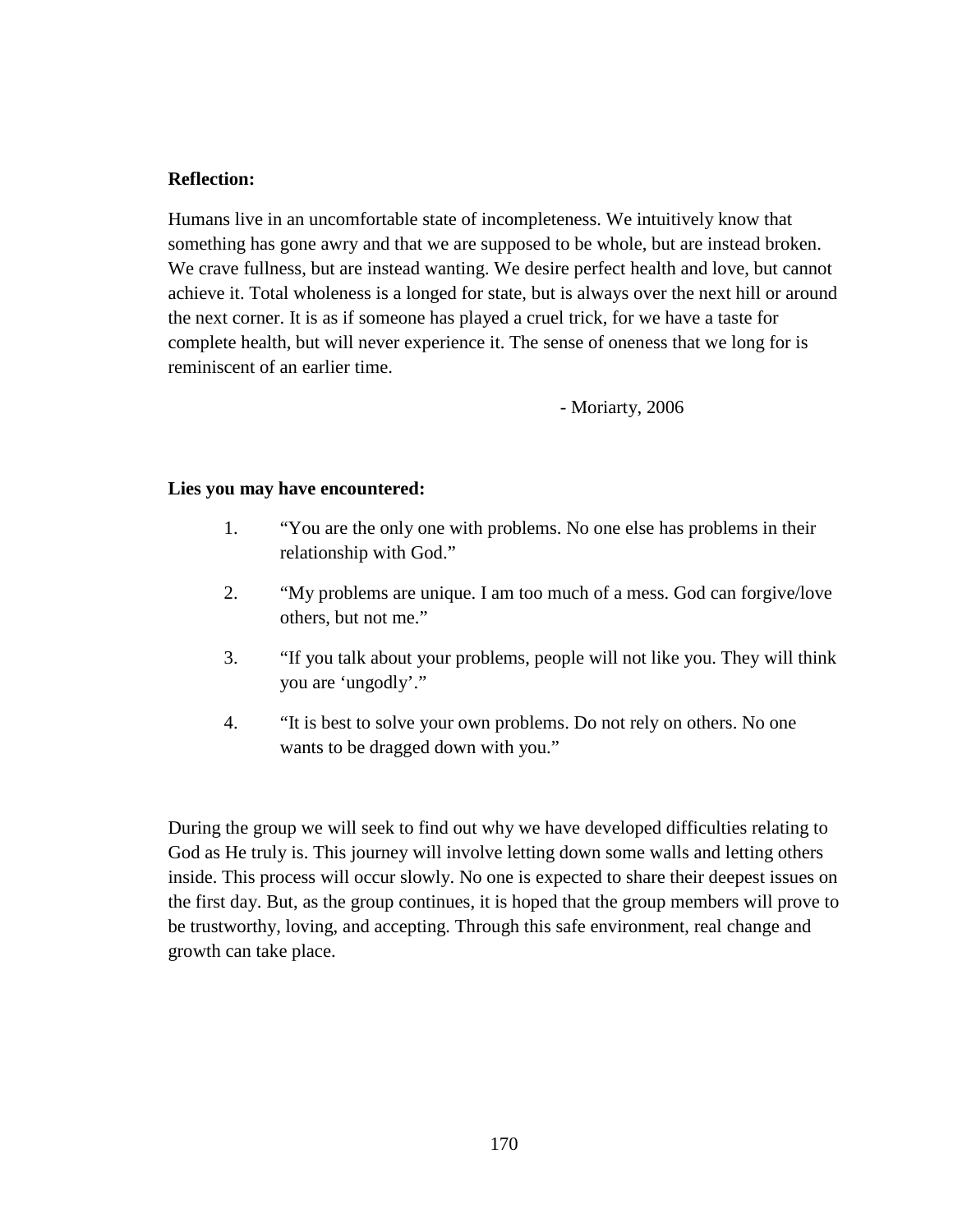# **Homework: Week 1**

#### **The Struggle:**

Before the biblical fall of humankind, Adam and Eve existed in a state of oneness with God. They were one-hundred percent free, uninhibited, and innocent. After the fall, sin entered the world and they became separated from God and, consequently, self-aware. Adam and Eve no longer felt whole and were instead riddled with feeling incomplete.

Gary Moon (1997), in his aptly titled book Homesick for Eden, discusses how this fundamental separation leaves us longing for God. He quotes Larry Crabb,

> Ever since God expelled Adam and Eve from the garden, we have lived in an unnatural environment – a world in which we were not designed to live. We were built to enjoy a garden without weeds, relationships without friction, fellowship without distance. But something is wrong and we know it, both within our world and within ourselves. Deep inside we sense we're out of the nest, always ending the day in a motel room and never at home (p. 11).

As human beings longing for wholeness, we are aware of our need for God. We want to put our faith in something, or more accurately, someone who can fill that "God shaped hole." At the same time, many of us are left wondering why God has not filled that hole the way we hoped He would. Though we believe God is there with us, it feels like He is nowhere to be found.

**\_\_\_\_\_\_\_\_\_\_\_\_\_\_\_\_\_\_\_\_\_\_\_\_\_\_\_\_\_\_\_\_\_\_\_\_\_\_\_\_\_\_\_\_\_\_\_\_\_\_\_\_\_\_\_\_\_\_\_\_\_\_\_\_\_\_\_\_\_\_\_\_ \_\_\_\_\_\_\_\_\_\_\_\_\_\_\_\_\_\_\_\_\_\_\_\_\_\_\_\_\_\_\_\_\_\_\_\_\_\_\_\_\_\_\_\_\_\_\_\_\_\_\_\_\_\_\_\_\_\_\_\_\_\_\_\_\_\_\_\_\_\_\_\_ \_\_\_\_\_\_\_\_\_\_\_\_\_\_\_\_\_\_\_\_\_\_\_\_\_\_\_\_\_\_\_\_\_\_\_\_\_\_\_\_\_\_\_\_\_\_\_\_\_\_\_\_\_\_\_\_\_\_\_\_\_\_\_\_\_\_\_\_\_\_\_\_ \_\_\_\_\_\_\_\_\_\_\_\_\_\_\_\_\_\_\_\_\_\_\_\_\_\_\_\_\_\_\_\_\_\_\_\_\_\_\_\_\_\_\_\_\_\_\_\_\_\_\_\_\_\_\_\_\_\_\_\_\_\_\_\_\_\_\_\_\_\_\_\_ \_\_\_\_\_\_\_\_\_\_\_\_\_\_\_\_\_\_\_\_\_\_\_\_\_\_\_\_\_\_\_\_\_\_\_\_\_\_\_\_\_\_\_\_\_\_\_\_\_\_\_\_\_\_\_\_\_\_\_\_\_\_\_\_\_\_\_\_\_\_\_\_ \_\_\_\_\_\_\_\_\_\_\_\_\_\_\_\_\_\_\_\_\_\_\_\_\_\_\_\_\_\_\_\_\_\_\_\_\_\_\_\_\_\_\_\_\_\_\_\_\_\_\_\_\_\_\_\_\_\_\_\_\_\_\_\_\_\_\_\_\_\_\_\_ \_\_\_\_\_\_\_\_\_\_\_\_\_\_\_\_\_\_\_\_\_\_\_\_\_\_\_\_\_\_\_\_\_\_\_\_\_\_\_\_\_\_\_\_\_\_\_\_\_\_\_\_\_\_\_\_\_\_\_\_\_\_\_\_\_\_\_\_\_\_\_\_ \_\_\_\_\_\_\_\_\_\_\_\_\_\_\_\_\_\_\_\_\_\_\_\_\_\_\_\_\_\_\_\_\_\_\_\_\_\_\_\_\_\_\_\_\_\_\_\_\_\_\_\_\_\_\_\_\_\_\_\_\_\_\_\_\_\_\_\_\_\_\_\_ \_\_\_\_\_\_\_\_\_\_\_\_\_\_\_\_\_\_\_\_\_\_\_\_\_\_\_\_\_\_\_\_\_\_\_\_\_\_\_\_\_\_\_\_\_\_\_\_\_\_\_\_\_\_\_\_\_\_\_\_\_\_\_\_\_\_\_\_\_\_\_\_ \_\_\_\_\_\_\_\_\_\_\_\_\_\_\_\_\_\_\_\_\_\_\_\_\_\_\_\_\_\_\_\_\_\_\_\_\_\_\_\_\_\_\_\_\_\_\_\_\_\_\_\_\_\_\_\_\_\_\_\_\_\_\_\_\_\_\_\_\_\_\_\_** 

Is this in any way similar to your experience? Please explain.

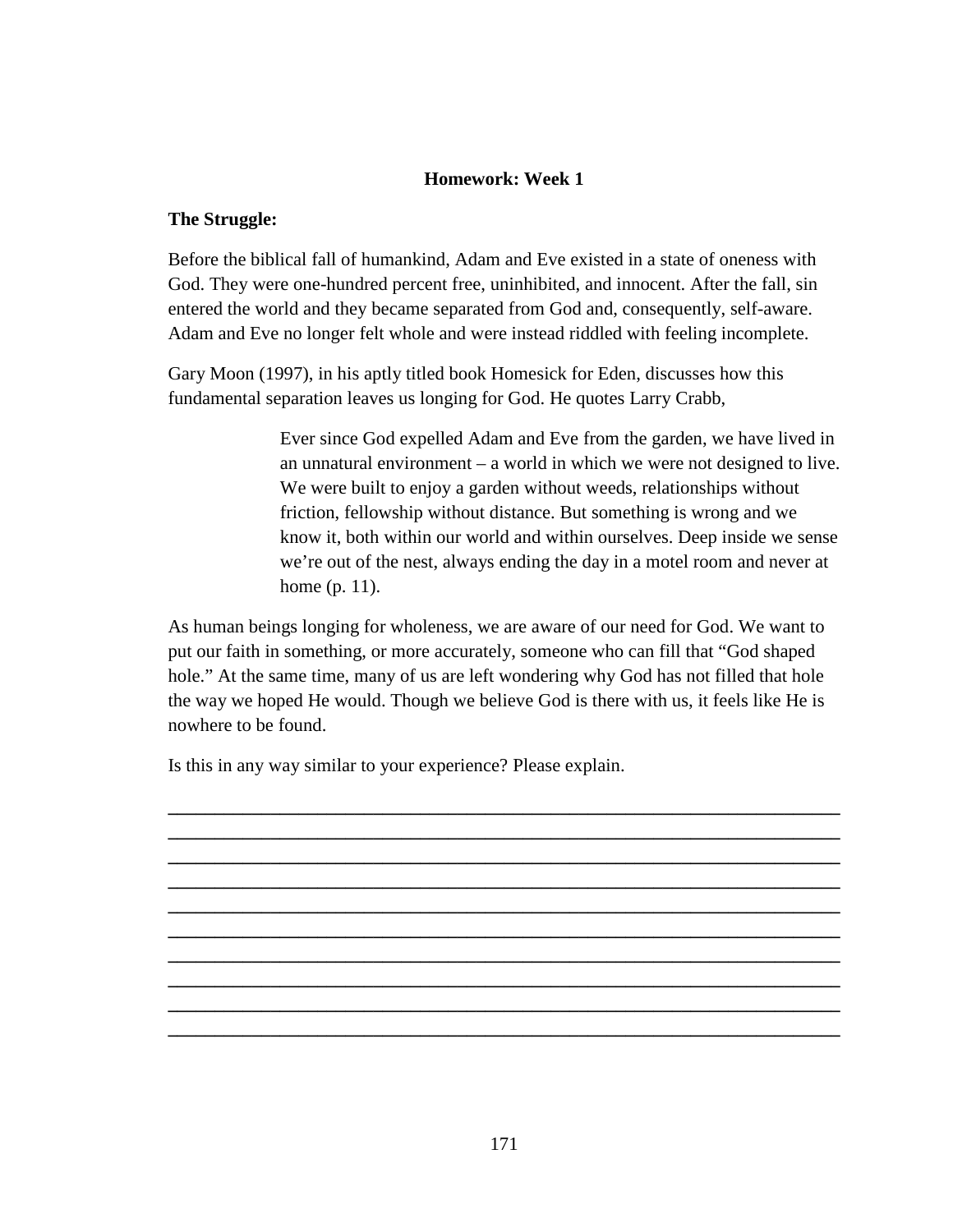# **Exercise: God Image Drawing**

Please draw a picture of you and God below.

Draw a picture of how you feel you and God look after you have done something wrong.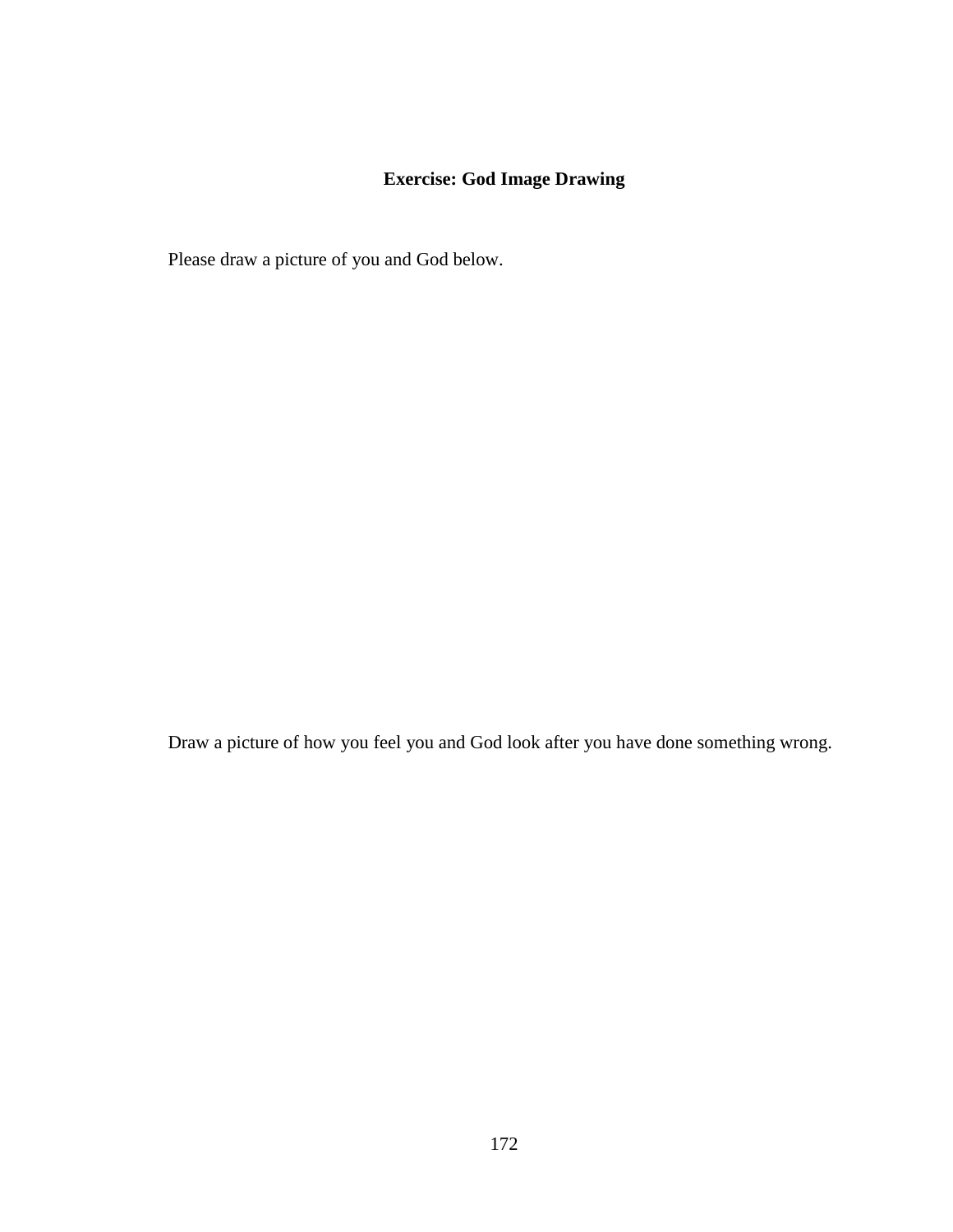Take a minute and review the drawings you did for the first exercise. What differences do you notice between the first and the second drawings? How does God respond to you in the first picture? How about the second picture? Do you see any similarities or differences between how you experienced your parents when you did something wrong and how you currently experience God when you do something you regret? Consider your second drawing and write down your responses to the following questions:

| 1. |                                                                                                                                                       |  |
|----|-------------------------------------------------------------------------------------------------------------------------------------------------------|--|
| 2. |                                                                                                                                                       |  |
| 3. | How close to or distant from God do you feel?                                                                                                         |  |
|    | Distant<br>Close                                                                                                                                      |  |
|    | $1 \t2 \t3 \t4 \t5$<br>Why?                                                                                                                           |  |
|    |                                                                                                                                                       |  |
| 4. | If you feel distant, what do you usually do to feel close again?<br>,我们也不能在这里的时候,我们也不能在这里的时候,我们也不能会在这里的时候,我们也不能会在这里的时候,我们也不能会在这里的时候,我们也不能会在这里的时候,我们也不 |  |
|    |                                                                                                                                                       |  |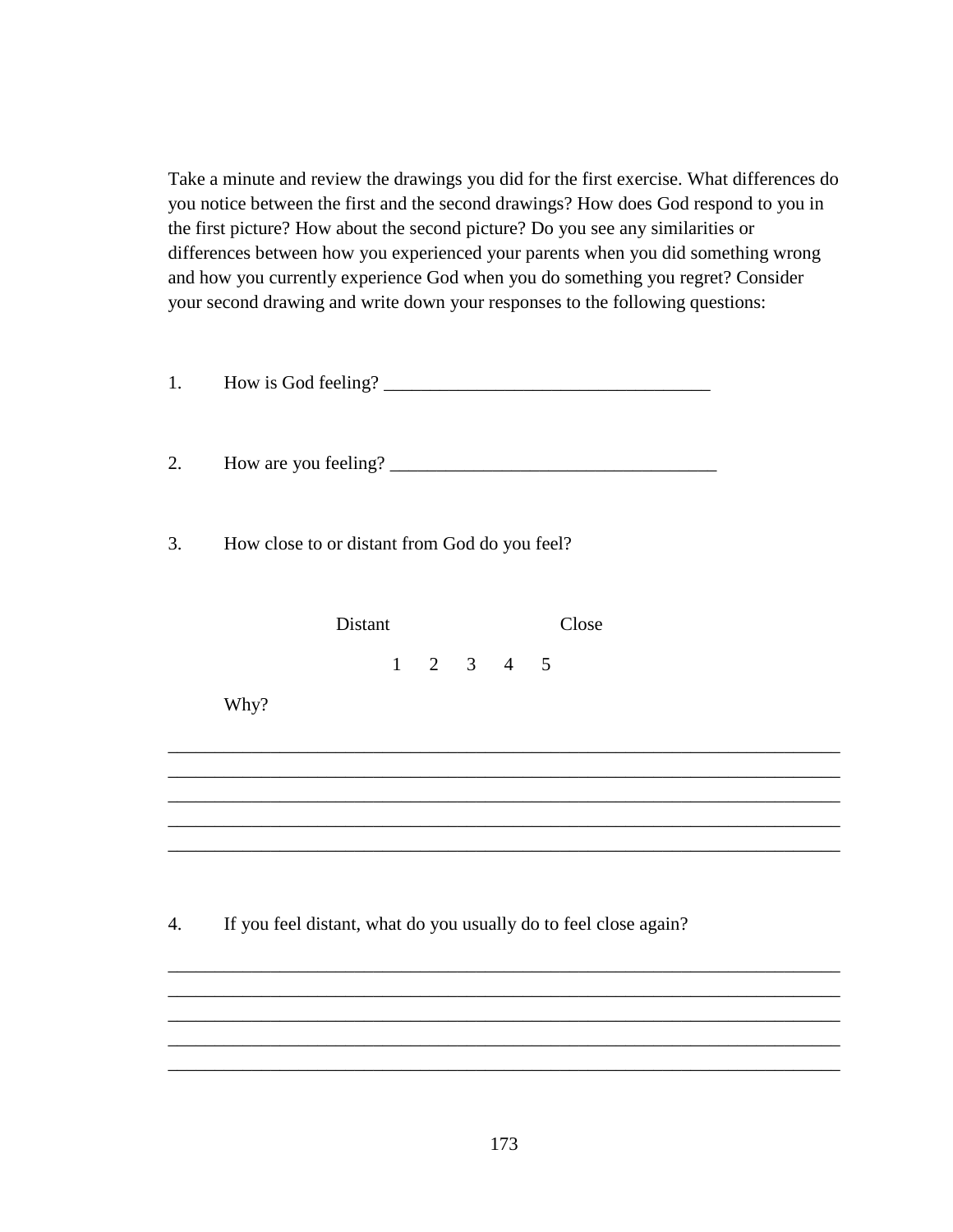#### **Week 2**

#### **God Image and God Concept**

#### **Welcome and Icebreaker**

**Discussion of Homework** 

#### **Educational Component: The God Image and God Concept**

#### God Image (Heart)

The God Image is the subjective emotional experience of God. It is shaped by our experience of our parents and enables us to continue earlier learned relational patterns (Rizzuto, 1979 & Lawrence, 1997).

> "People need a consistent sense of self to feel secure, so they pattern future relationships after what they learned in their relationship with their parents. Their relationship with God is no different. If a child feels he has to be perfect to please his parents, then he will feel he has to be perfect to please God. Conversely, if a child feels he can make mistakes and be accepted by his parents, then he will feel he can make mistakes and be accepted by God" (Moriarty, 2006).

God Concept (Head)

The intellectual, theoretical, mental definition of the word "God" is shaped by religious education and exists more as an abstract concept than an immediate emotional reality (Rizzuto, 1979 &Lawrence, 1997).

> "The God concept is the intellectual understanding of God (Lawrence, 1997). It is based on what is taught about God in catechism or Sunday school, Bible studies and sermons. The God concept is an objective and abstract understanding of God. Most individuals reared in the Christian faith have a God concept that is characterized by love, strength, and wisdom" (Moriarty, 2006).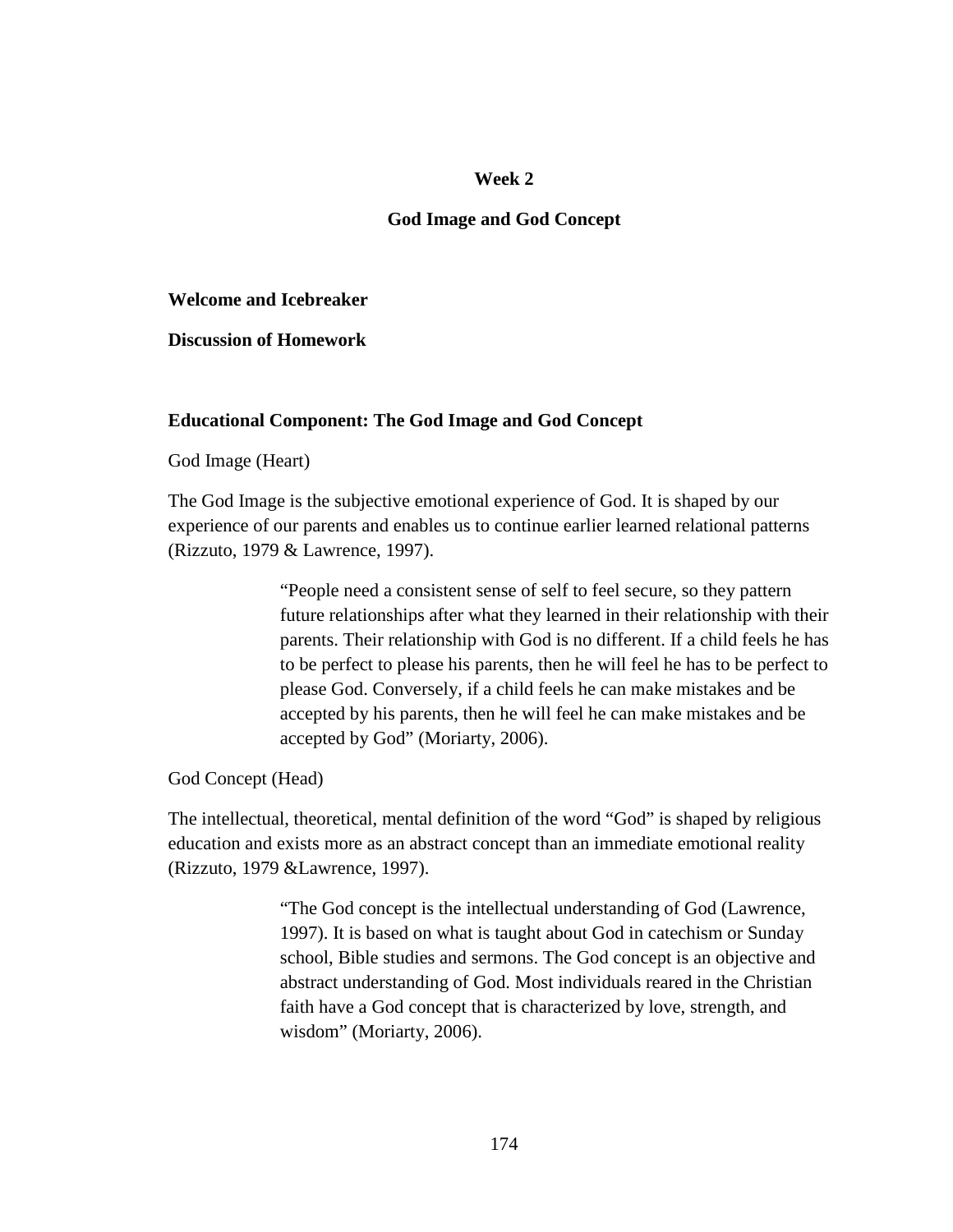In the drawings we completed for homework last week, the first picture seems to represent the God concept, while the second picture most accurately represents the God image.

## **Discussion Time**

# **Homework: Week 2: Parent/God Image Grid**

Our relationship with our parents shapes the way we experience God. This exercise will help you get a better understanding of this "shaping" process. Check the appropriate squares as you recall how your father related to you when you were young.

| <b>Characteristics</b> | Always | Very  | Some-        | Hardly | Never | Don't |
|------------------------|--------|-------|--------------|--------|-------|-------|
|                        |        | Often | <b>Times</b> | Ever   |       | know  |
| Gentle                 |        |       |              |        |       |       |
| <b>Stern</b>           |        |       |              |        |       |       |
| Loving                 |        |       |              |        |       |       |
| Aloof                  |        |       |              |        |       |       |
| Disapproving           |        |       |              |        |       |       |
| Distant                |        |       |              |        |       |       |
| Close and Intimate     |        |       |              |        |       |       |
| Kind                   |        |       |              |        |       |       |
| Angry                  |        |       |              |        |       |       |
| Caring                 |        |       |              |        |       |       |
| Demanding              |        |       |              |        |       |       |
| Supportive             |        |       |              |        |       |       |
| Interested             |        |       |              |        |       |       |
| Discipliner            |        |       |              |        |       |       |
| Gracious               |        |       |              |        |       |       |
| Harsh                  |        |       |              |        |       |       |
| Wise                   |        |       |              |        |       |       |
| Holy                   |        |       |              |        |       |       |
| Leader                 |        |       |              |        |       |       |
| Provider               |        |       |              |        |       |       |
| Trustworthy            |        |       |              |        |       |       |
| Joyful                 |        |       |              |        |       |       |
| Forgiving              |        |       |              |        |       |       |
| Good                   |        |       |              |        |       |       |
| Cherishing of Me       |        |       |              |        |       |       |

# **WHEN I WAS A CHILD, MY FATHER WAS…**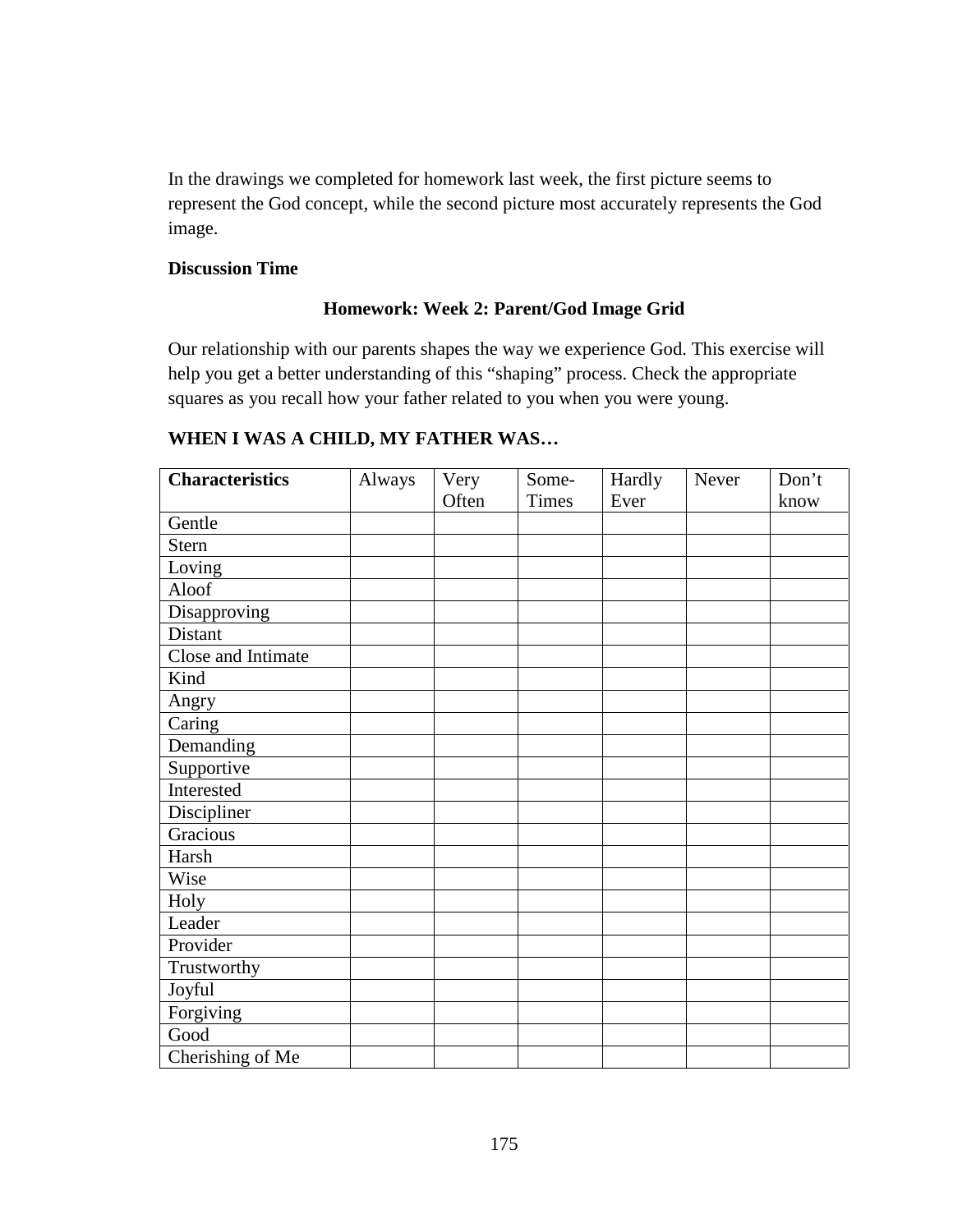| Compassionate |  |  |  |
|---------------|--|--|--|
| Impatient     |  |  |  |
| Unreasonable  |  |  |  |
| <b>Strong</b> |  |  |  |
| Protective    |  |  |  |
| Passive       |  |  |  |
| Encouraging   |  |  |  |
| Sensitive     |  |  |  |
| Just          |  |  |  |
| Unpredictable |  |  |  |

\*Used with permission from Rapha's 12-Step Program for Overcoming Chemical Dependency (USA: Rapha Publications, 1990 15-33). This exercise is reprinted here with permission from Rapha Publications. You can find more information at www.searchlight.com. Available at this website are important and insightful books from Robert McGee, the author of the Christian classic The Search for Significance.

## **Evaluation of Your Relationship with Your Father**

• What does this inventory tell you about your relationship with your father?

\_\_\_\_\_\_\_\_\_\_\_\_\_\_\_\_\_\_\_\_\_\_\_\_\_\_\_\_\_\_\_\_\_\_\_\_\_\_\_\_\_\_\_\_\_\_\_\_\_\_\_\_\_\_\_\_\_\_\_\_\_\_\_\_\_\_\_\_\_\_\_\_ \_\_\_\_\_\_\_\_\_\_\_\_\_\_\_\_\_\_\_\_\_\_\_\_\_\_\_\_\_\_\_\_\_\_\_\_\_\_\_\_\_\_\_\_\_\_\_\_\_\_\_\_\_\_\_\_\_\_\_\_\_\_\_\_\_\_\_\_\_\_\_\_ \_\_\_\_\_\_\_\_\_\_\_\_\_\_\_\_\_\_\_\_\_\_\_\_\_\_\_\_\_\_\_\_\_\_\_\_\_\_\_\_\_\_\_\_\_\_\_\_\_\_\_\_\_\_\_\_\_\_\_\_\_\_\_\_\_\_\_\_\_\_\_\_ \_\_\_\_\_\_\_\_\_\_\_\_\_\_\_\_\_\_\_\_\_\_\_\_\_\_\_\_\_\_\_\_\_\_\_\_\_\_\_\_\_\_\_\_\_\_\_\_\_\_\_\_\_\_\_\_\_\_\_\_\_\_\_\_\_\_\_\_\_\_\_\_ \_\_\_\_\_\_\_\_\_\_\_\_\_\_\_\_\_\_\_\_\_\_\_\_\_\_\_\_\_\_\_\_\_\_\_\_\_\_\_\_\_\_\_\_\_\_\_\_\_\_\_\_\_\_\_\_\_\_\_\_\_\_\_\_\_\_\_\_\_\_\_\_

• If you were an objective observer of the type of relationship you have just described, how would you feel about the father?

\_\_\_\_\_\_\_\_\_\_\_\_\_\_\_\_\_\_\_\_\_\_\_\_\_\_\_\_\_\_\_\_\_\_\_\_\_\_\_\_\_\_\_\_\_\_\_\_\_\_\_\_\_\_\_\_\_\_\_\_\_\_\_\_\_\_\_\_\_\_\_\_ \_\_\_\_\_\_\_\_\_\_\_\_\_\_\_\_\_\_\_\_\_\_\_\_\_\_\_\_\_\_\_\_\_\_\_\_\_\_\_\_\_\_\_\_\_\_\_\_\_\_\_\_\_\_\_\_\_\_\_\_\_\_\_\_\_\_\_\_\_\_\_\_ \_\_\_\_\_\_\_\_\_\_\_\_\_\_\_\_\_\_\_\_\_\_\_\_\_\_\_\_\_\_\_\_\_\_\_\_\_\_\_\_\_\_\_\_\_\_\_\_\_\_\_\_\_\_\_\_\_\_\_\_\_\_\_\_\_\_\_\_\_\_\_\_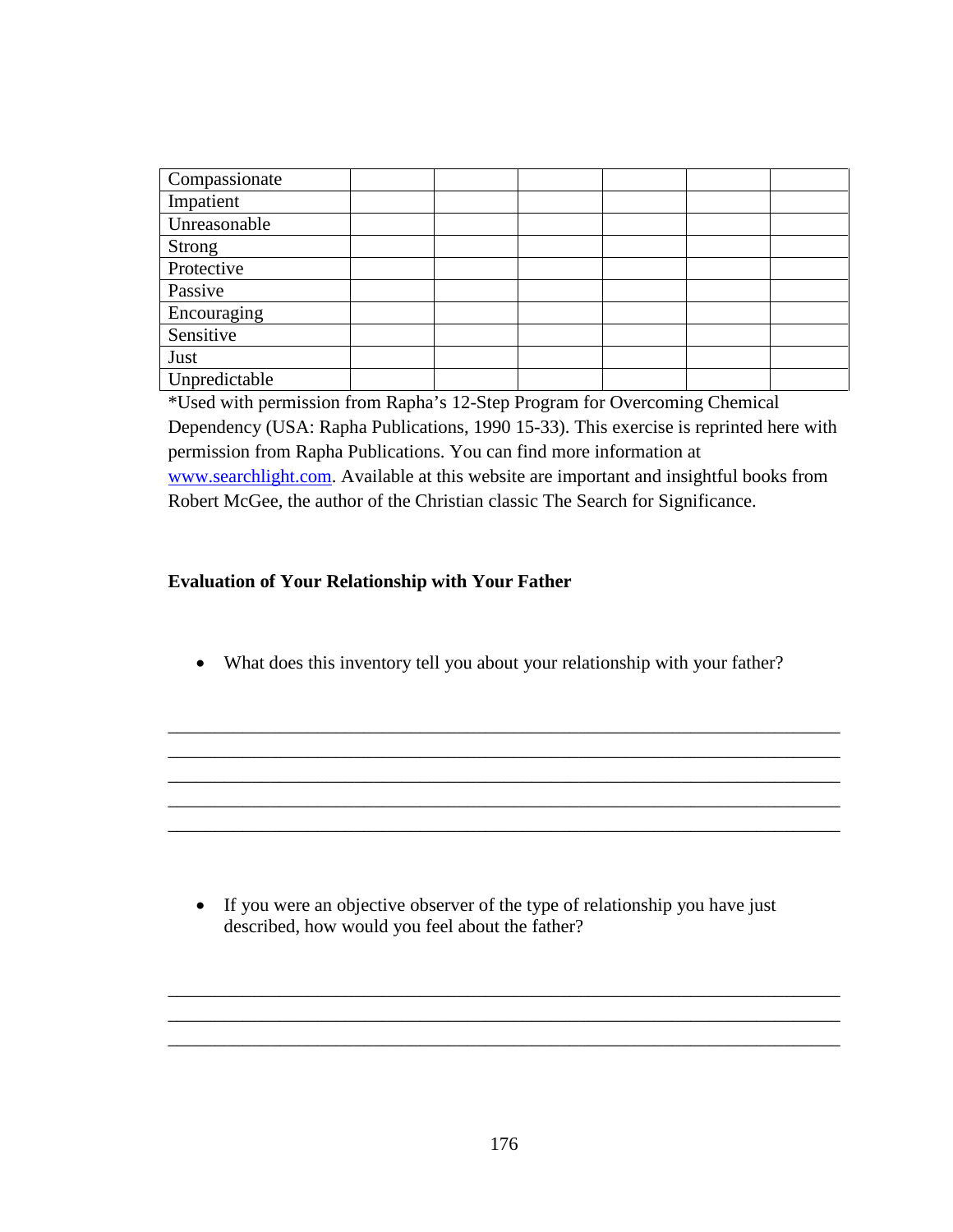• How would you feel about the child?

• How would you respond to the father? Please be specific.

• How would you respond to the child? Please be specific.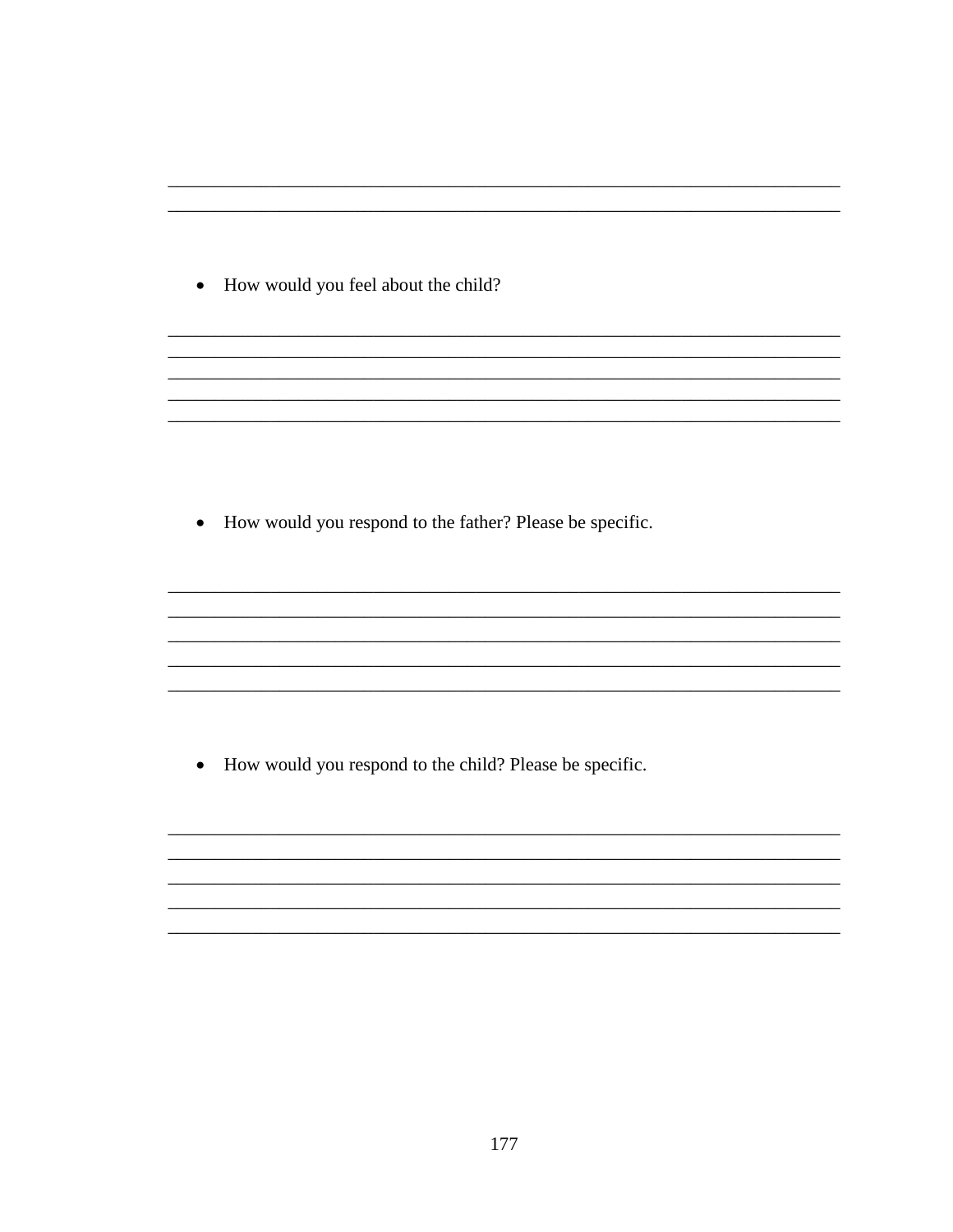Now complete the same exercise, but this time evaluate your relationship with your mother.

| <b>Characteristics</b> | Always | Very  | Some-        | Hardly | Never | Don't |
|------------------------|--------|-------|--------------|--------|-------|-------|
|                        |        | Often | <b>Times</b> | Ever   |       | know  |
| Gentle                 |        |       |              |        |       |       |
| Stern                  |        |       |              |        |       |       |
| Loving                 |        |       |              |        |       |       |
| Aloof                  |        |       |              |        |       |       |
| Disapproving           |        |       |              |        |       |       |
| Distant                |        |       |              |        |       |       |
| Close and Intimate     |        |       |              |        |       |       |
| Kind                   |        |       |              |        |       |       |
| Angry                  |        |       |              |        |       |       |
| Caring                 |        |       |              |        |       |       |
| Demanding              |        |       |              |        |       |       |
| Supportive             |        |       |              |        |       |       |
| Interested             |        |       |              |        |       |       |
| Discipliner            |        |       |              |        |       |       |
| Gracious               |        |       |              |        |       |       |
| Harsh                  |        |       |              |        |       |       |
| Wise                   |        |       |              |        |       |       |
| Holy                   |        |       |              |        |       |       |
| Leader                 |        |       |              |        |       |       |
| Provider               |        |       |              |        |       |       |
| Trustworthy            |        |       |              |        |       |       |
| Joyful                 |        |       |              |        |       |       |
| Forgiving              |        |       |              |        |       |       |
| Good                   |        |       |              |        |       |       |
| Cherishing of Me       |        |       |              |        |       |       |
| Compassionate          |        |       |              |        |       |       |
| Impatient              |        |       |              |        |       |       |
| Unreasonable           |        |       |              |        |       |       |
| <b>Strong</b>          |        |       |              |        |       |       |
| Protective             |        |       |              |        |       |       |
| Passive                |        |       |              |        |       |       |
| Encouraging            |        |       |              |        |       |       |
| Sensitive              |        |       |              |        |       |       |
| Just                   |        |       |              |        |       |       |

# **WHEN I WAS A CHILD, MY MOTHER WAS…**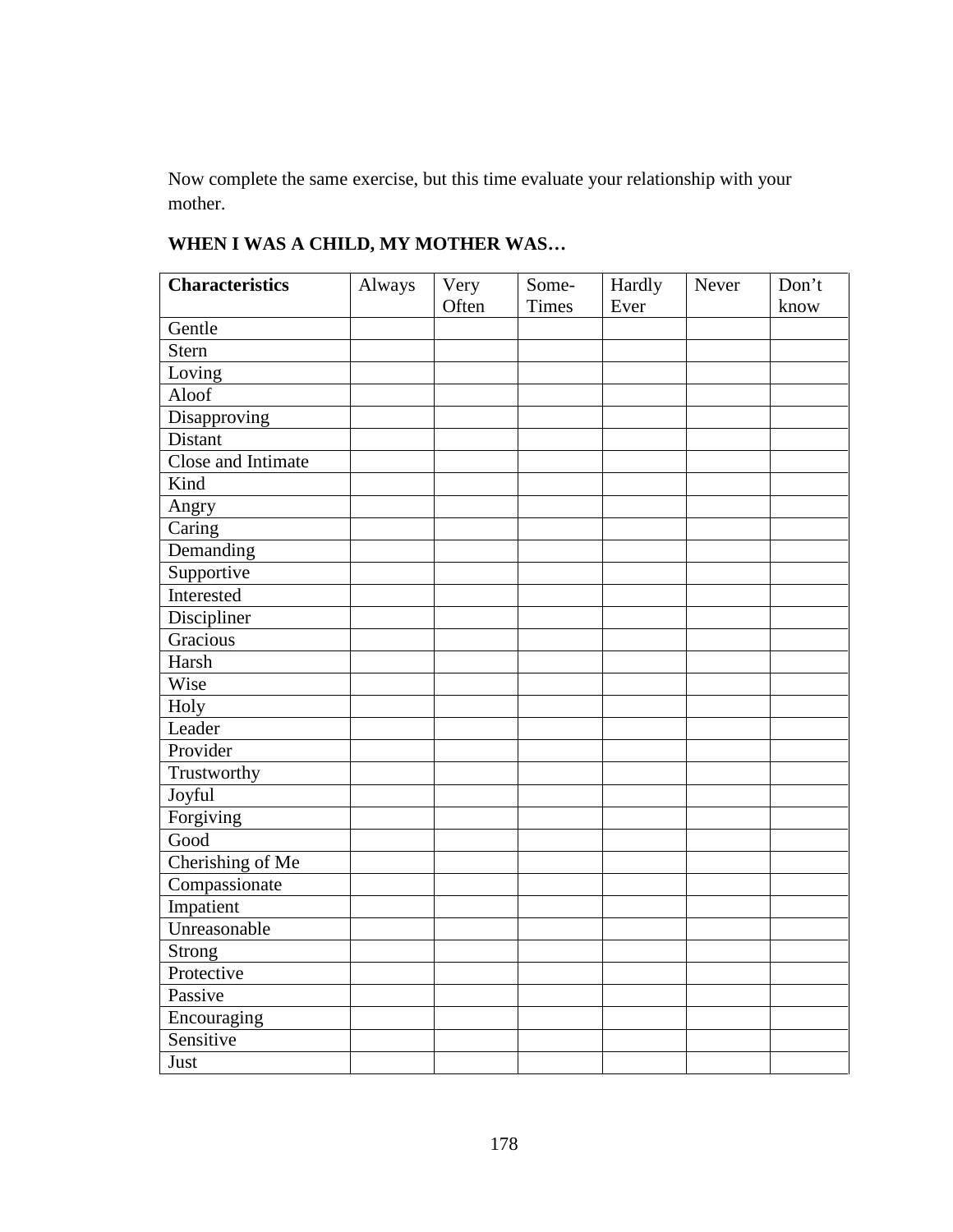| . . |  |  |  |
|-----|--|--|--|
|     |  |  |  |

## **Evaluation of Your Relationship with Your Mother**

What does this inventory tell you about your relationship with your mother?  $\bullet$ 

• If you were an objective observer of the type of relationship you have just described, how would you feel about the mother?

,我们也不能在这里的时候,我们也不能在这里的时候,我们也不能会在这里的时候,我们也不能会在这里的时候,我们也不能会在这里的时候,我们也不能会在这里的时候,我们也不

• How would you feel about the child?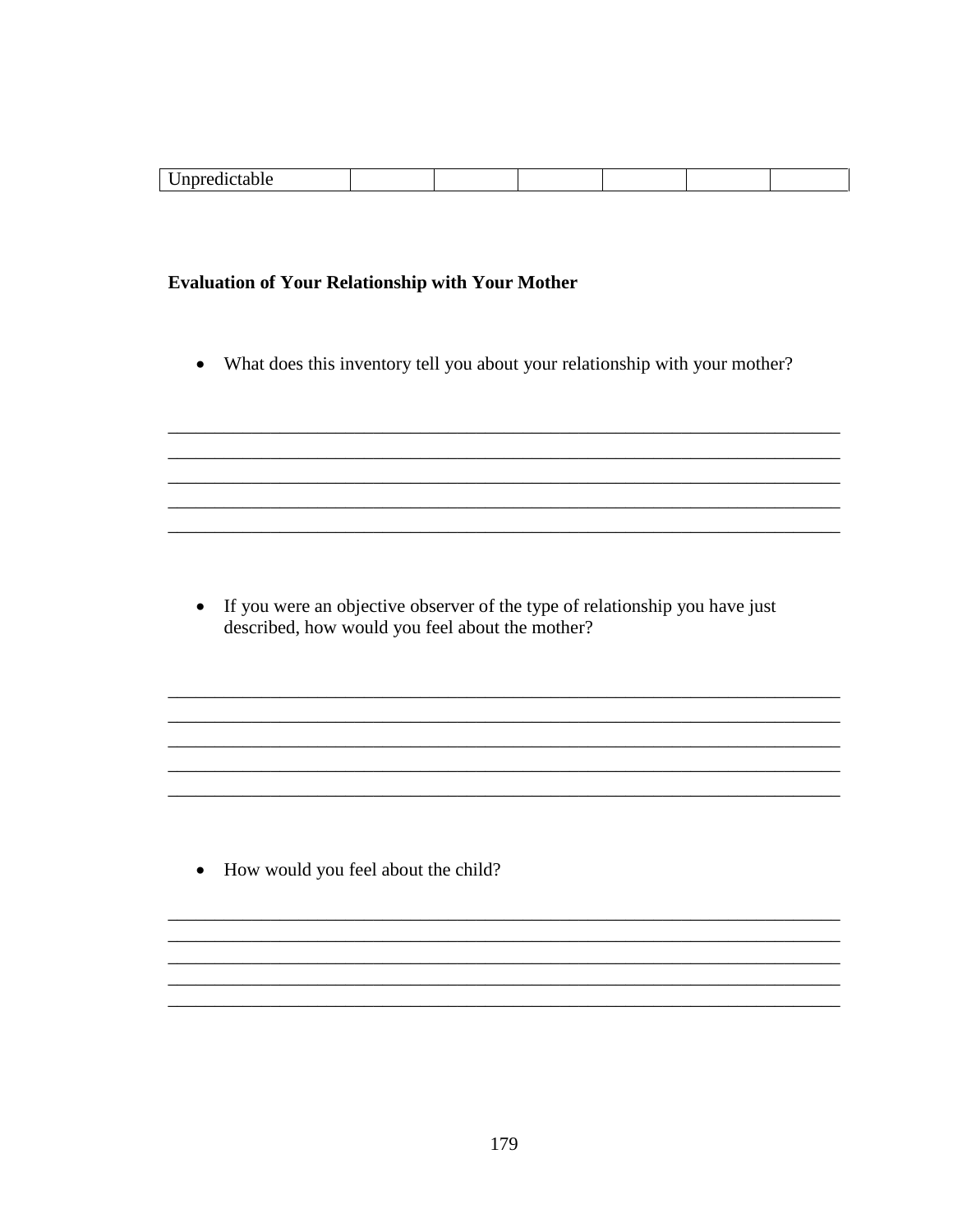• How would you respond to the mother? Please be specific.

\_\_\_\_\_\_\_\_\_\_\_\_\_\_\_\_\_\_\_\_\_\_\_\_\_\_\_\_\_\_\_\_\_\_\_\_\_\_\_\_\_\_\_\_\_\_\_\_\_\_\_\_\_\_\_\_\_\_\_\_\_\_\_\_\_\_\_\_\_\_\_\_ \_\_\_\_\_\_\_\_\_\_\_\_\_\_\_\_\_\_\_\_\_\_\_\_\_\_\_\_\_\_\_\_\_\_\_\_\_\_\_\_\_\_\_\_\_\_\_\_\_\_\_\_\_\_\_\_\_\_\_\_\_\_\_\_\_\_\_\_\_\_\_\_ \_\_\_\_\_\_\_\_\_\_\_\_\_\_\_\_\_\_\_\_\_\_\_\_\_\_\_\_\_\_\_\_\_\_\_\_\_\_\_\_\_\_\_\_\_\_\_\_\_\_\_\_\_\_\_\_\_\_\_\_\_\_\_\_\_\_\_\_\_\_\_\_ \_\_\_\_\_\_\_\_\_\_\_\_\_\_\_\_\_\_\_\_\_\_\_\_\_\_\_\_\_\_\_\_\_\_\_\_\_\_\_\_\_\_\_\_\_\_\_\_\_\_\_\_\_\_\_\_\_\_\_\_\_\_\_\_\_\_\_\_\_\_\_\_ \_\_\_\_\_\_\_\_\_\_\_\_\_\_\_\_\_\_\_\_\_\_\_\_\_\_\_\_\_\_\_\_\_\_\_\_\_\_\_\_\_\_\_\_\_\_\_\_\_\_\_\_\_\_\_\_\_\_\_\_\_\_\_\_\_\_\_\_\_\_\_\_

\_\_\_\_\_\_\_\_\_\_\_\_\_\_\_\_\_\_\_\_\_\_\_\_\_\_\_\_\_\_\_\_\_\_\_\_\_\_\_\_\_\_\_\_\_\_\_\_\_\_\_\_\_\_\_\_\_\_\_\_\_\_\_\_\_\_\_\_\_\_\_\_ \_\_\_\_\_\_\_\_\_\_\_\_\_\_\_\_\_\_\_\_\_\_\_\_\_\_\_\_\_\_\_\_\_\_\_\_\_\_\_\_\_\_\_\_\_\_\_\_\_\_\_\_\_\_\_\_\_\_\_\_\_\_\_\_\_\_\_\_\_\_\_\_ \_\_\_\_\_\_\_\_\_\_\_\_\_\_\_\_\_\_\_\_\_\_\_\_\_\_\_\_\_\_\_\_\_\_\_\_\_\_\_\_\_\_\_\_\_\_\_\_\_\_\_\_\_\_\_\_\_\_\_\_\_\_\_\_\_\_\_\_\_\_\_\_ \_\_\_\_\_\_\_\_\_\_\_\_\_\_\_\_\_\_\_\_\_\_\_\_\_\_\_\_\_\_\_\_\_\_\_\_\_\_\_\_\_\_\_\_\_\_\_\_\_\_\_\_\_\_\_\_\_\_\_\_\_\_\_\_\_\_\_\_\_\_\_\_ \_\_\_\_\_\_\_\_\_\_\_\_\_\_\_\_\_\_\_\_\_\_\_\_\_\_\_\_\_\_\_\_\_\_\_\_\_\_\_\_\_\_\_\_\_\_\_\_\_\_\_\_\_\_\_\_\_\_\_\_\_\_\_\_\_\_\_\_\_\_\_\_

• How would you respond to the child? Please be specific.

#### **Evaluating Your Relationship with God**

 We can begin to see how our relationships with our parents have influenced our perception of God when we evaluate our present relationship with God. The following inventory will help you to determine some of your feelings toward God. Because it is subjective, there are no right or wrong answers. To ensure that the test reveals your actual feelings, please follow the instructions carefully.

- Answer openly and honestly. Don't respond from a theological knowledge of God, but from personal experience.
- Don't describe what the relationship ought to be, or what you hope it will be, but what it is right now.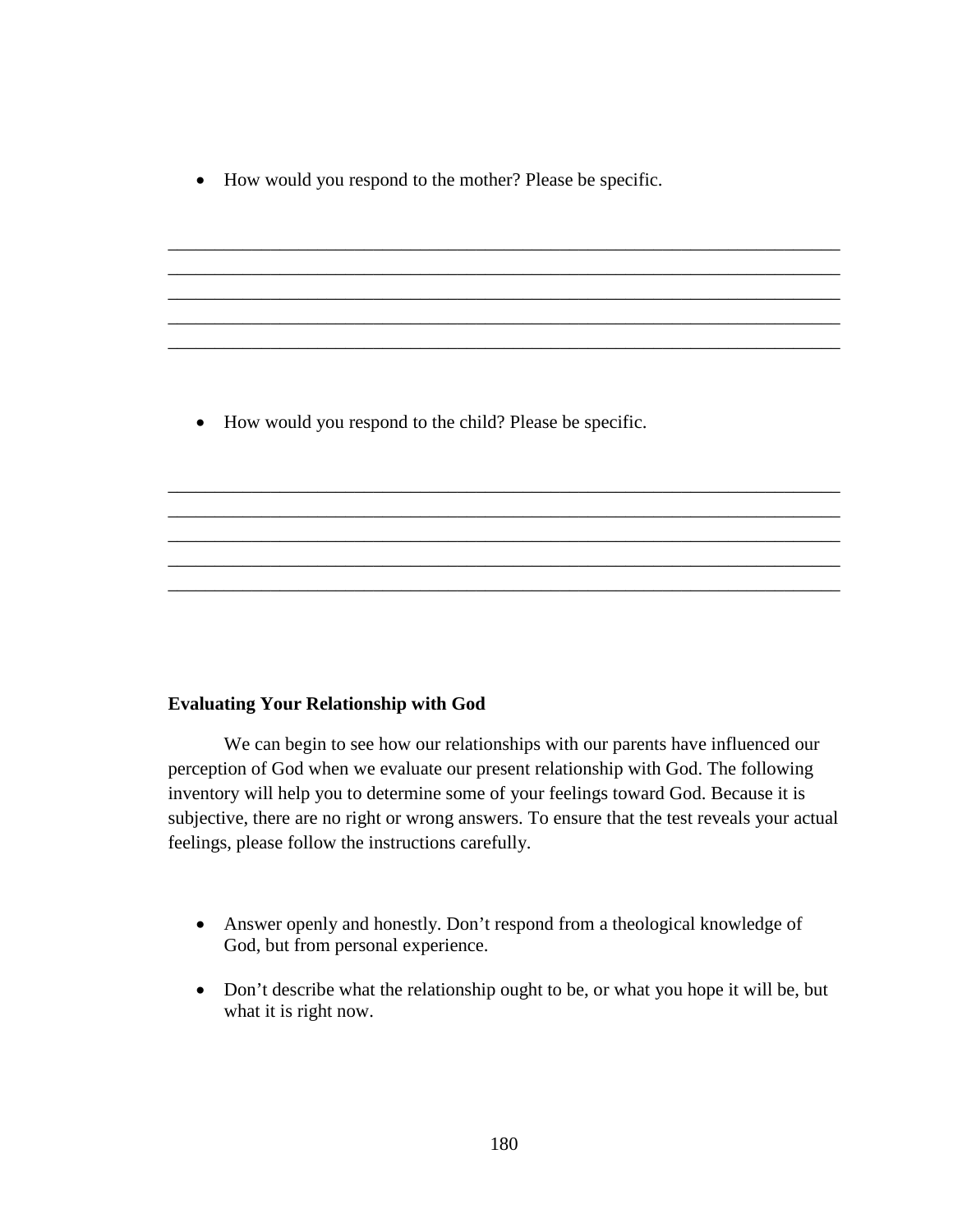- Some people feel God might be displeased if they give a negative answer. Nothing is further from the truth. God is pleased with our honesty. A foundation of transparency is required for growth to occur.
- Turn each characteristic into a question. For example: To what degree do I really feel that God loves me? To what degree do I really feel that God understands me?

| <b>Characteristics</b> | Always | Very  | Some-        | Hardly | Never | Don't |
|------------------------|--------|-------|--------------|--------|-------|-------|
|                        |        | Often | <b>Times</b> | Ever   |       | know  |
| Gentle                 |        |       |              |        |       |       |
| <b>Stern</b>           |        |       |              |        |       |       |
| Loving                 |        |       |              |        |       |       |
| Aloof                  |        |       |              |        |       |       |
| Disapproving           |        |       |              |        |       |       |
| Distant                |        |       |              |        |       |       |
| Close and Intimate     |        |       |              |        |       |       |
| Kind                   |        |       |              |        |       |       |
| Angry                  |        |       |              |        |       |       |
| Caring                 |        |       |              |        |       |       |
| Demanding              |        |       |              |        |       |       |
| Supportive             |        |       |              |        |       |       |
| Interested             |        |       |              |        |       |       |
| Discipliner            |        |       |              |        |       |       |
| Gracious               |        |       |              |        |       |       |
| Harsh                  |        |       |              |        |       |       |
| Wise                   |        |       |              |        |       |       |
| Holy                   |        |       |              |        |       |       |
| Leader                 |        |       |              |        |       |       |
| Provider               |        |       |              |        |       |       |
| Trustworthy            |        |       |              |        |       |       |
| Joyful                 |        |       |              |        |       |       |
| Forgiving              |        |       |              |        |       |       |
| Good                   |        |       |              |        |       |       |
| Cherishing of Me       |        |       |              |        |       |       |
| Compassionate          |        |       |              |        |       |       |
| Impatient              |        |       |              |        |       |       |
| Unreasonable           |        |       |              |        |       |       |
| <b>Strong</b>          |        |       |              |        |       |       |

To what degree do I really feel God is…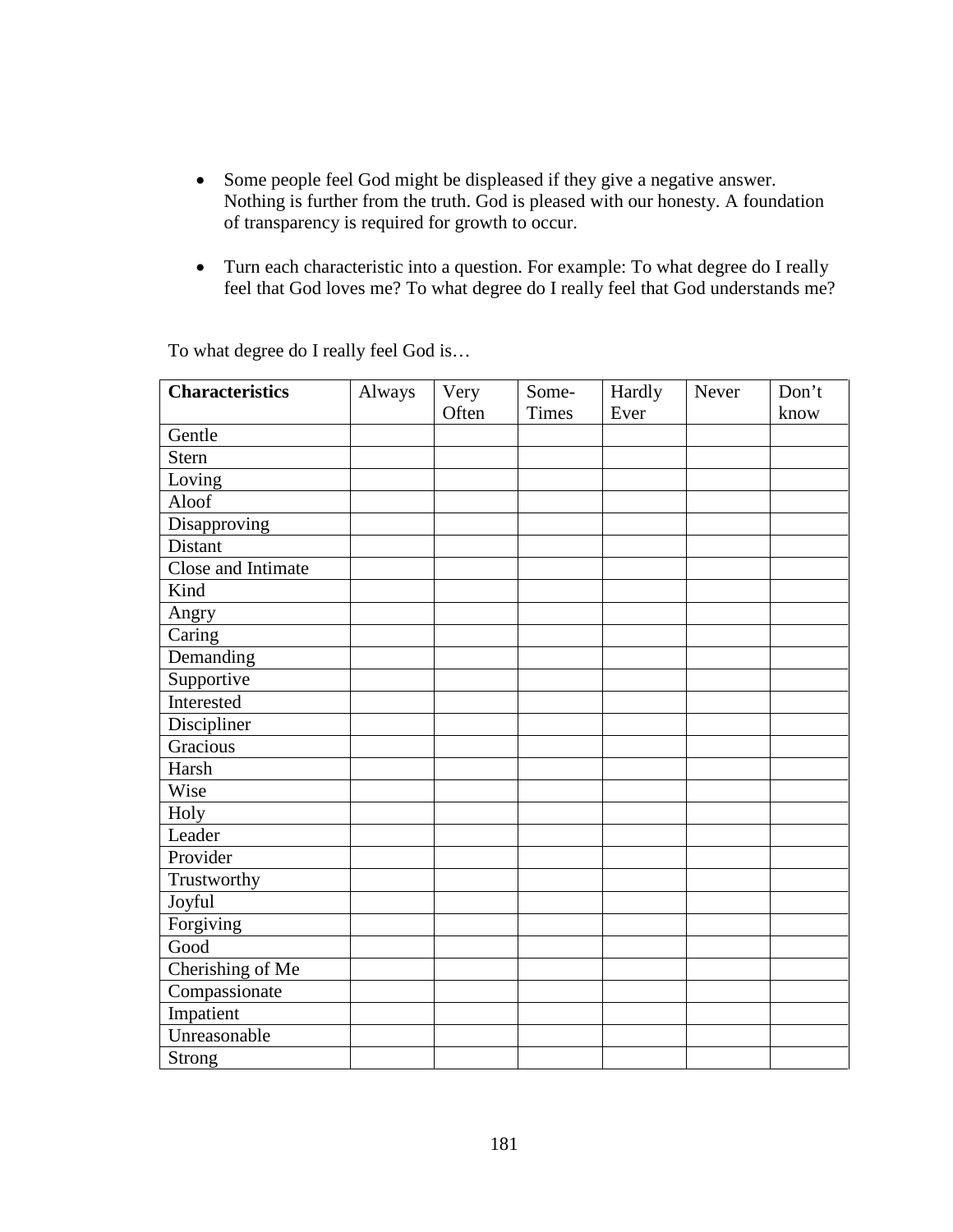| Protective    |  |  |  |
|---------------|--|--|--|
| Passive       |  |  |  |
| Encouraging   |  |  |  |
| Sensitive     |  |  |  |
| Just          |  |  |  |
| Unpredictable |  |  |  |

• What does this exercise tell you about your relationship with your God?

• Are there any differences between what you know (theologically) and how you feel (emotionally) about God? If so, what are they?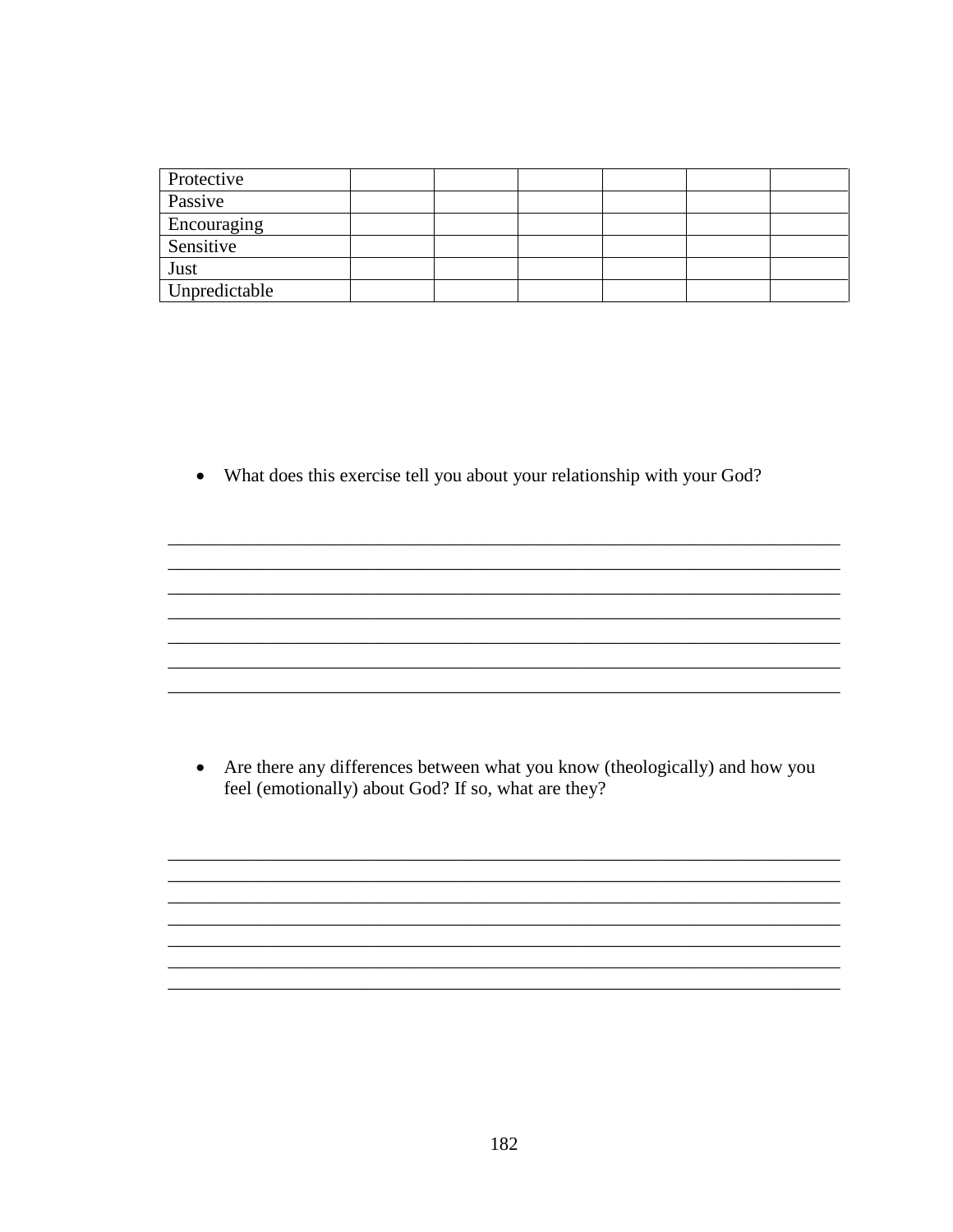### **Your Father's Influence on Your Relationship with God**

 Now that we have examined your current relationship with God, let's look at how your relationship with your earthly father has influenced your perception of God. To make a comparison, transfer all of the check marks you made for your own father to the shaded columns on the next page. When you have completed this, transfer the check marks you made which relate to your relationship with God. To make them more obvious, use an "X" for this category. Put them in the white columns in the appropriate places.

| <b>Characteristics</b> | Always |  | Very  |  | Some-        |      | Hardly | Never | Don't |  |
|------------------------|--------|--|-------|--|--------------|------|--------|-------|-------|--|
|                        |        |  | Often |  | <b>Times</b> | Ever |        |       | know  |  |
| Gentle                 |        |  |       |  |              |      |        |       |       |  |
| <b>Stern</b>           |        |  |       |  |              |      |        |       |       |  |
| Loving                 |        |  |       |  |              |      |        |       |       |  |
| Aloof                  |        |  |       |  |              |      |        |       |       |  |
| Disapproving           |        |  |       |  |              |      |        |       |       |  |
| Distant                |        |  |       |  |              |      |        |       |       |  |
| Close and Intimate     |        |  |       |  |              |      |        |       |       |  |
| Kind                   |        |  |       |  |              |      |        |       |       |  |
| Angry                  |        |  |       |  |              |      |        |       |       |  |
| Caring                 |        |  |       |  |              |      |        |       |       |  |
| Demanding              |        |  |       |  |              |      |        |       |       |  |
| Supportive             |        |  |       |  |              |      |        |       |       |  |
| Interested             |        |  |       |  |              |      |        |       |       |  |
| Discipliner            |        |  |       |  |              |      |        |       |       |  |
| Gracious               |        |  |       |  |              |      |        |       |       |  |
| Harsh                  |        |  |       |  |              |      |        |       |       |  |
| Wise                   |        |  |       |  |              |      |        |       |       |  |
| Holy                   |        |  |       |  |              |      |        |       |       |  |
| Leader                 |        |  |       |  |              |      |        |       |       |  |
| Provider               |        |  |       |  |              |      |        |       |       |  |
| Trustworthy            |        |  |       |  |              |      |        |       |       |  |
| Joyful                 |        |  |       |  |              |      |        |       |       |  |
| Forgiving              |        |  |       |  |              |      |        |       |       |  |
| Good                   |        |  |       |  |              |      |        |       |       |  |
| Cherishing of Me       |        |  |       |  |              |      |        |       |       |  |
| Compassionate          |        |  |       |  |              |      |        |       |       |  |
| Impatient              |        |  |       |  |              |      |        |       |       |  |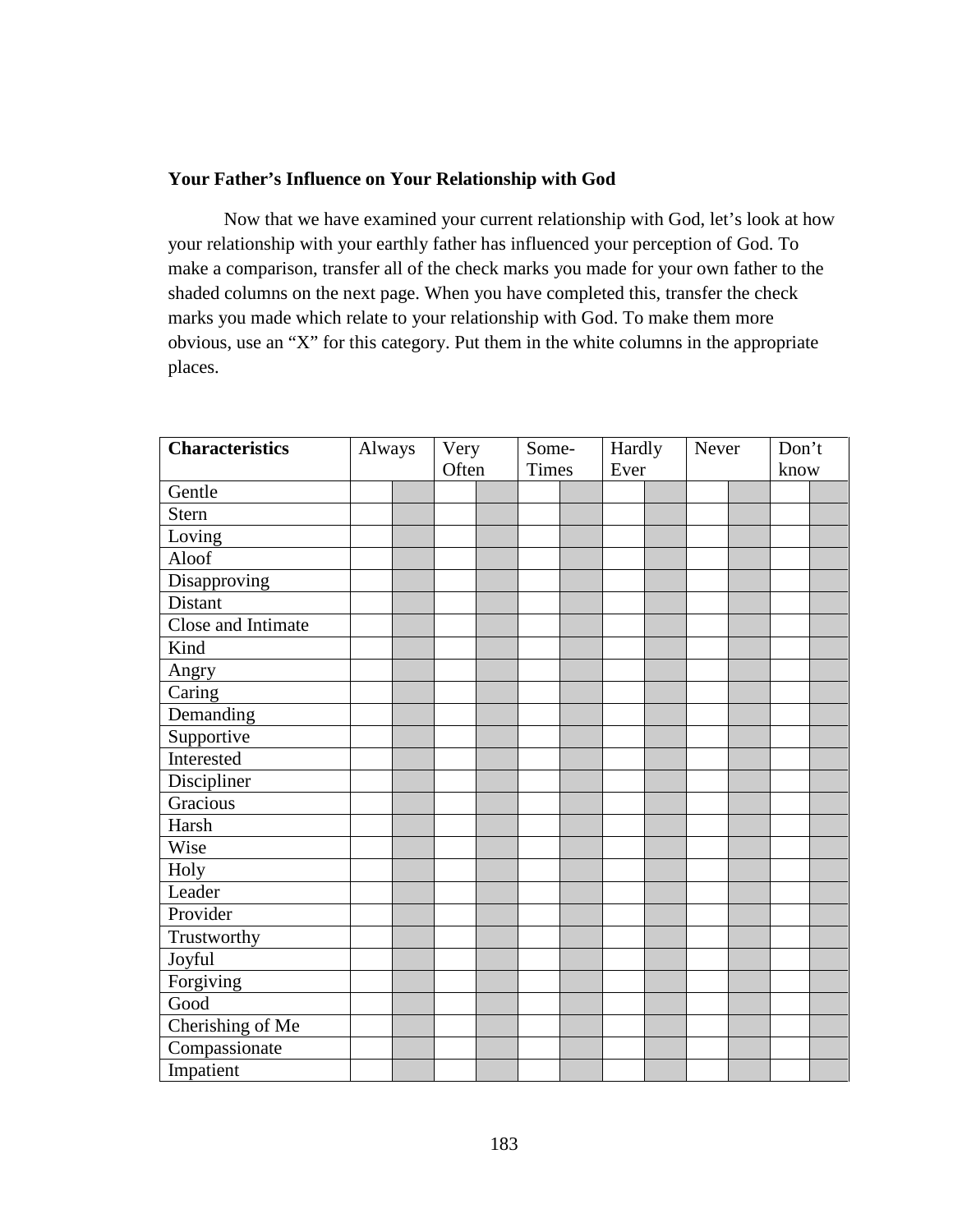| Unreasonable  |  |  |  |  |  |  |
|---------------|--|--|--|--|--|--|
| Strong        |  |  |  |  |  |  |
| Protective    |  |  |  |  |  |  |
| Passive       |  |  |  |  |  |  |
| Encouraging   |  |  |  |  |  |  |
| Sensitive     |  |  |  |  |  |  |
| Just          |  |  |  |  |  |  |
| Unpredictable |  |  |  |  |  |  |

• What characteristics are the same for both your father and God?

• Which characteristics are quite different (two or more boxes from each other)?

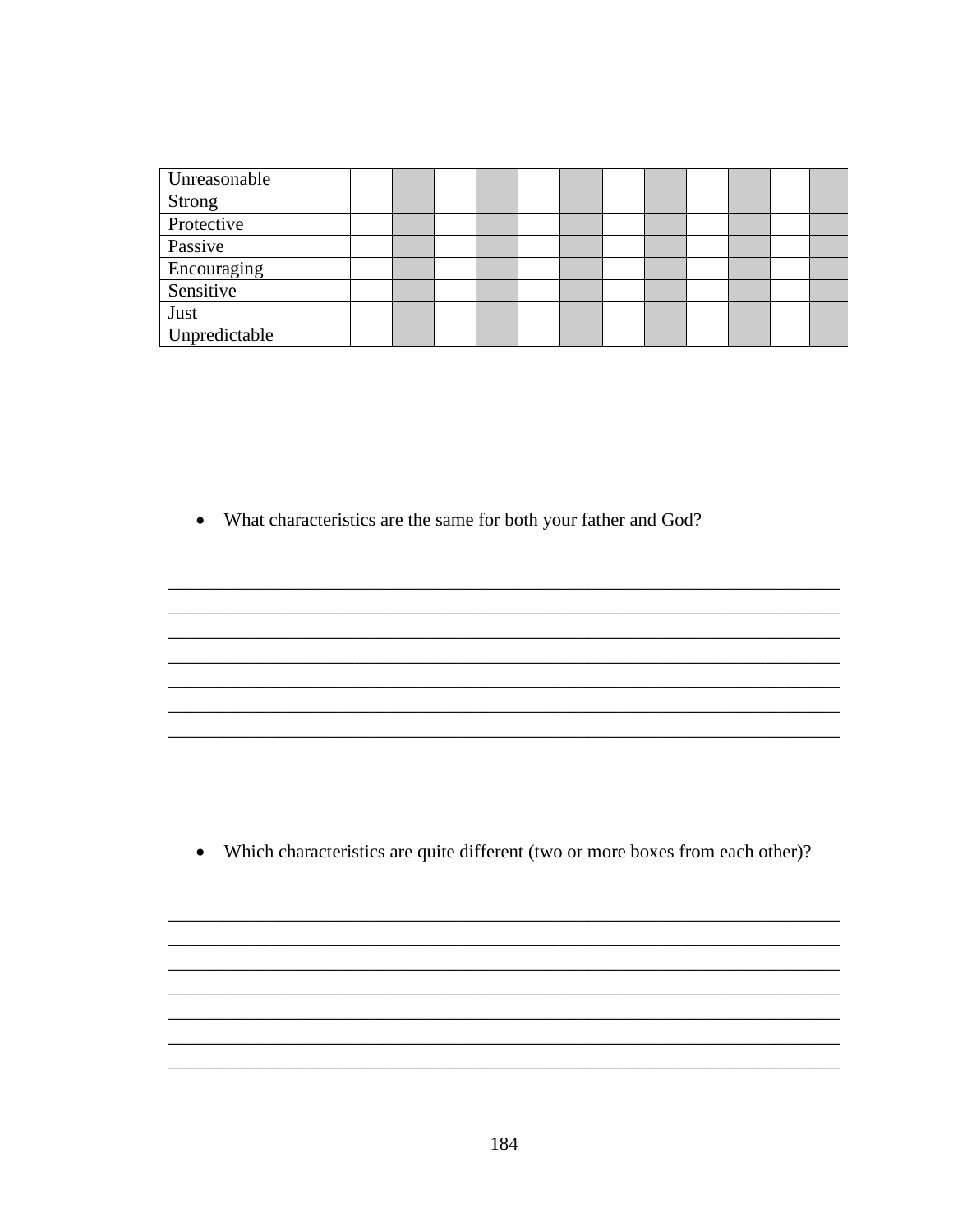What patterns (if any) do you see?  $\bullet$ 

• Write a summary paragraph about how your perception of God has been shaped by your relationship with your father.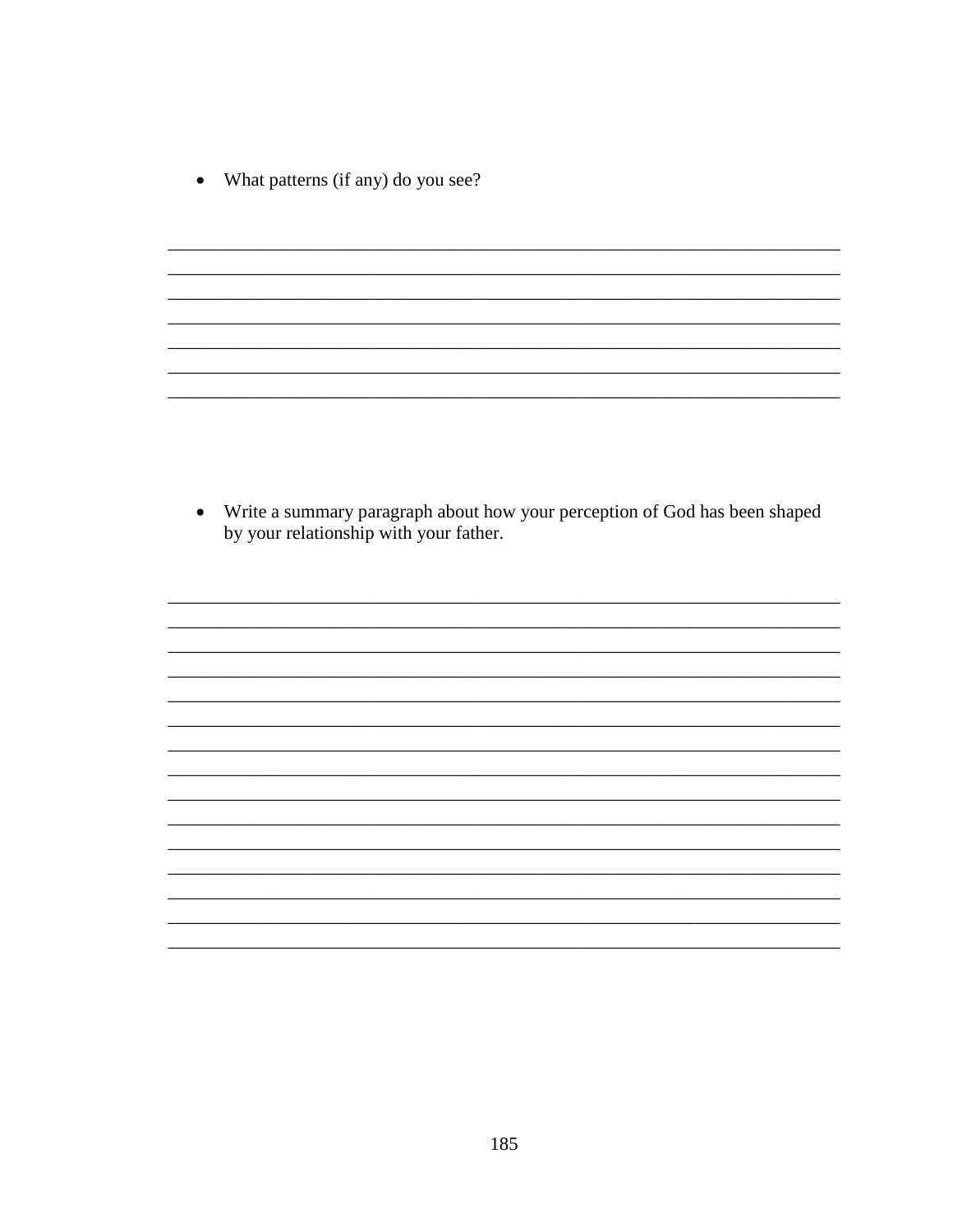## **Your Mother's Influence on Your Relationship with God**

 How has your mother influenced your perception of God? To make a comparison, transfer all of the check marks you made for your own mother to the shaded columns on the next page. When you have completed this, transfer the check marks you made which relate to your relationship with God. To make them more obvious, use an "X" for this category. Put them in the white columns in the appropriate places.

| <b>Characteristics</b> | Always | Very |       | Some- |              | Hardly | Never | Don't |  |
|------------------------|--------|------|-------|-------|--------------|--------|-------|-------|--|
|                        |        |      | Often |       | <b>Times</b> | Ever   |       | know  |  |
| Gentle                 |        |      |       |       |              |        |       |       |  |
| Stern                  |        |      |       |       |              |        |       |       |  |
| Loving                 |        |      |       |       |              |        |       |       |  |
| Aloof                  |        |      |       |       |              |        |       |       |  |
| Disapproving           |        |      |       |       |              |        |       |       |  |
| Distant                |        |      |       |       |              |        |       |       |  |
| Close and Intimate     |        |      |       |       |              |        |       |       |  |
| Kind                   |        |      |       |       |              |        |       |       |  |
| Angry                  |        |      |       |       |              |        |       |       |  |
| Caring                 |        |      |       |       |              |        |       |       |  |
| Demanding              |        |      |       |       |              |        |       |       |  |
| Supportive             |        |      |       |       |              |        |       |       |  |
| Interested             |        |      |       |       |              |        |       |       |  |
| Discipliner            |        |      |       |       |              |        |       |       |  |
| Gracious               |        |      |       |       |              |        |       |       |  |
| Harsh                  |        |      |       |       |              |        |       |       |  |
| Wise                   |        |      |       |       |              |        |       |       |  |
| Holy                   |        |      |       |       |              |        |       |       |  |
| Leader                 |        |      |       |       |              |        |       |       |  |
| Provider               |        |      |       |       |              |        |       |       |  |
| Trustworthy            |        |      |       |       |              |        |       |       |  |
| Joyful                 |        |      |       |       |              |        |       |       |  |
| Forgiving              |        |      |       |       |              |        |       |       |  |
| Good                   |        |      |       |       |              |        |       |       |  |
| Cherishing of Me       |        |      |       |       |              |        |       |       |  |
| Compassionate          |        |      |       |       |              |        |       |       |  |
| Impatient              |        |      |       |       |              |        |       |       |  |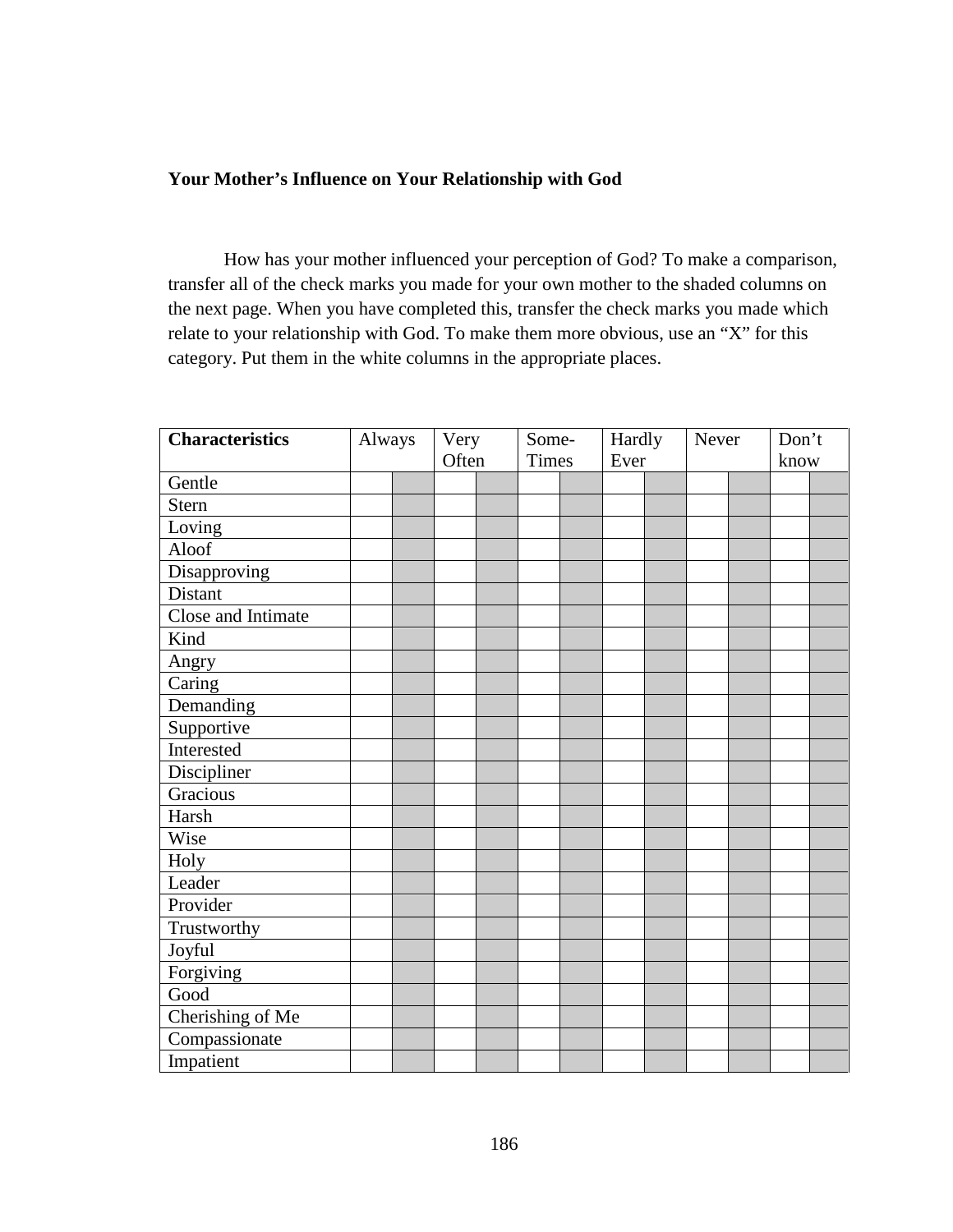| Unreasonable  |  |  |  |  |  |  |
|---------------|--|--|--|--|--|--|
| <b>Strong</b> |  |  |  |  |  |  |
| Protective    |  |  |  |  |  |  |
| Passive       |  |  |  |  |  |  |
| Encouraging   |  |  |  |  |  |  |
| Sensitive     |  |  |  |  |  |  |
| Just          |  |  |  |  |  |  |
| Unpredictable |  |  |  |  |  |  |

• What characteristics are the same for both your mother and God?

• Which characteristics are quite different (two or more boxes from each other)?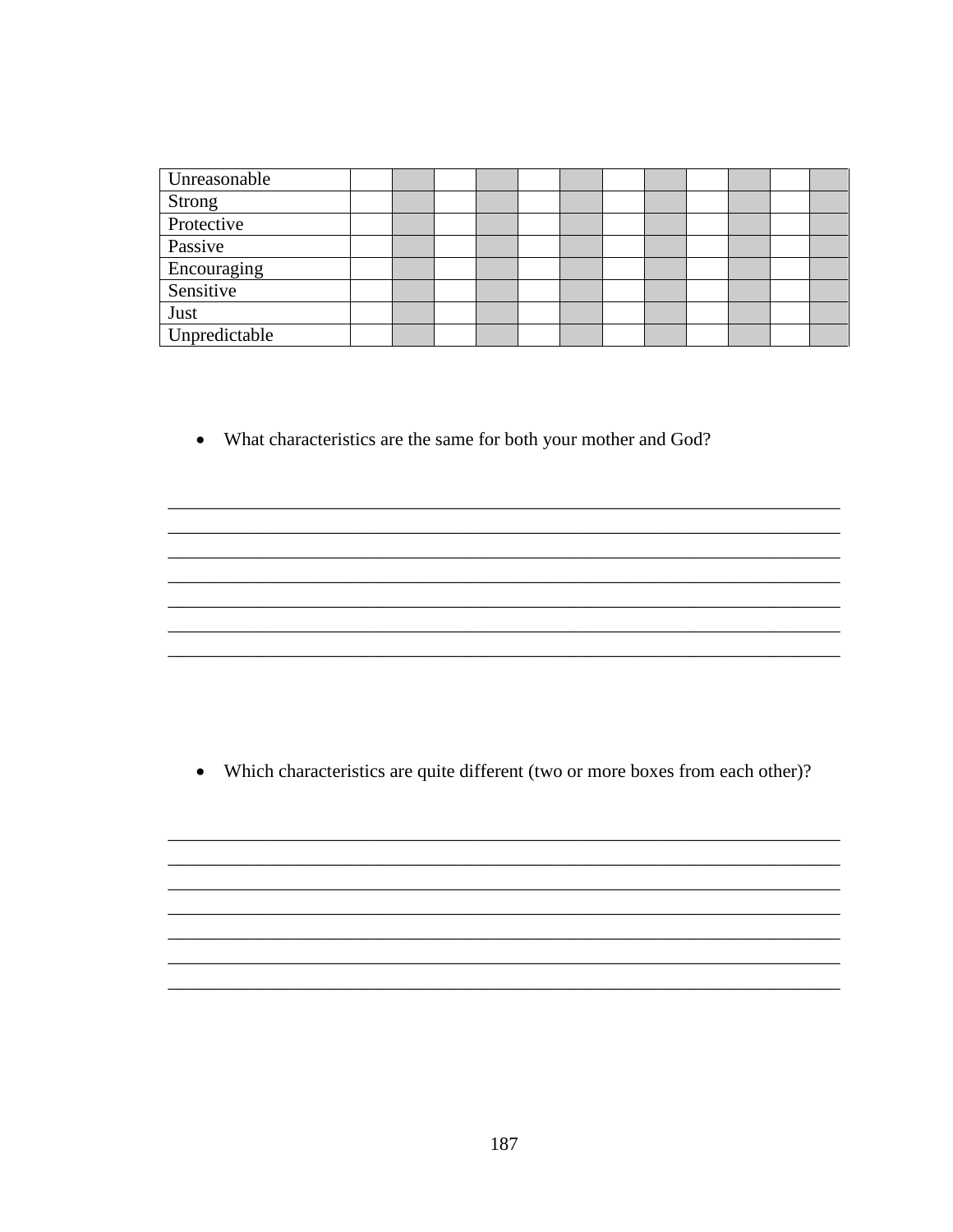What patterns (if any) do you see?  $\bullet$ 

• Write a summary paragraph about how your perception of God has been shaped by your relationship with your mother.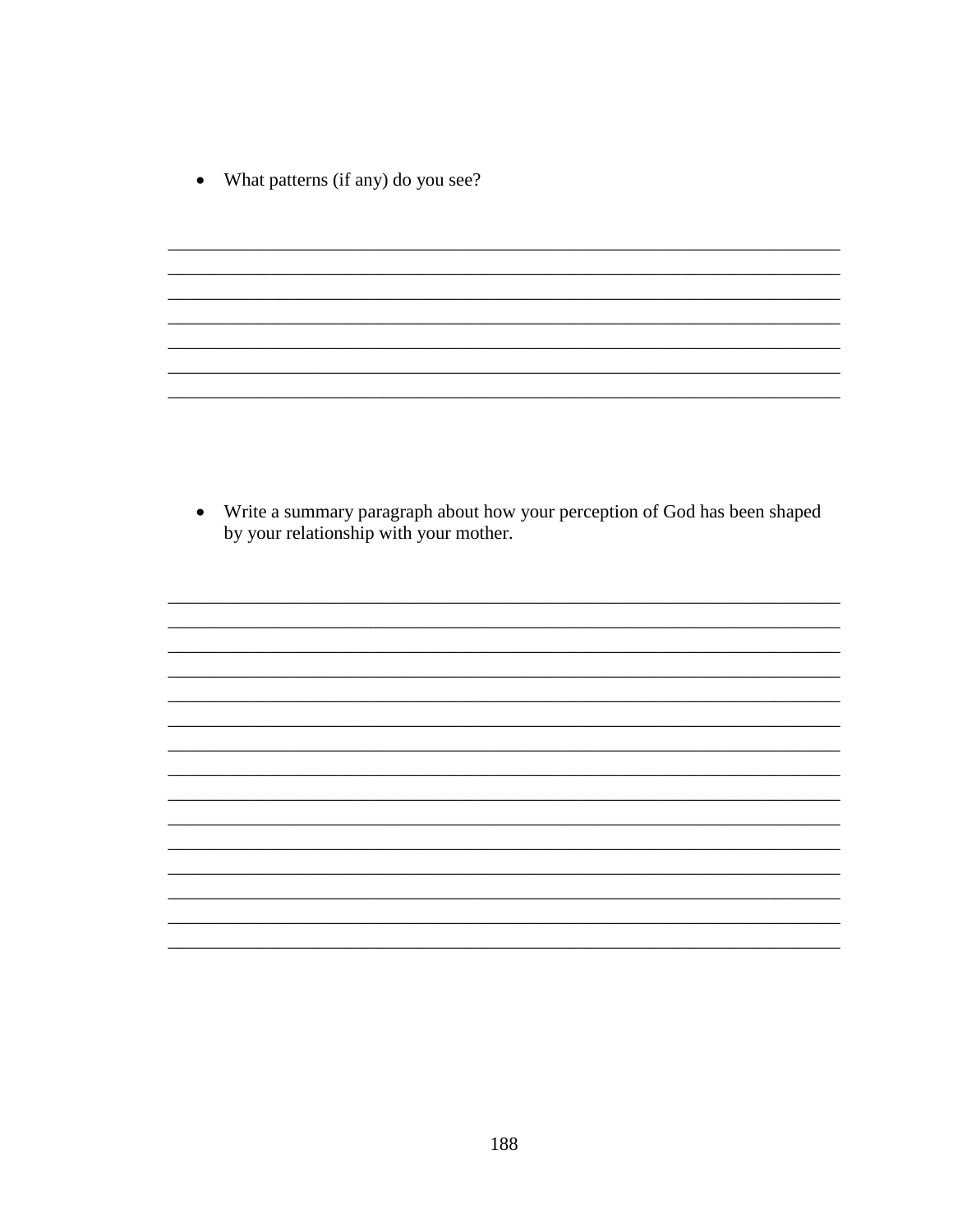#### **Week 3**

#### **How did the God Image develop?**

**Welcome and Icebreaker** 

**Discussion of Homework** 

#### **Educational Component: My parents, My hurts, and My God Image**

Before we begin let me first warn you that the following discussion can be frightening because it breaks one of the main rules: "Never say anything negative about your parents." This is uncomfortable, but necessary to overcoming emotional difficulties. All parents are imperfect; some are good, others are average, and some are poor. Because we live in a fallen world, all parents are limited in their ability to love their children, and therefore all parents wound their children in some way or another.

Problems with parents can run the gamut. You may have had parents that clearly loved you, but were not as emotionally available as you needed them to be. Maybe you were sure that they valued you, but they would spend long hours working. Perhaps you had a parent who was too depressed to be there for you. Maybe you had an alcoholic parent that you had to distract, so he or she would not harm your siblings. Whatever the situation, we all had different parents who experienced different limitations. These limitations cause different problems, among the most common are perfectionism, worthlessness, guilt, and fear of abandonment.

#### **Discussion:**

What has been the message behind the wounds you have experienced?

How has this message affected your relationship with God?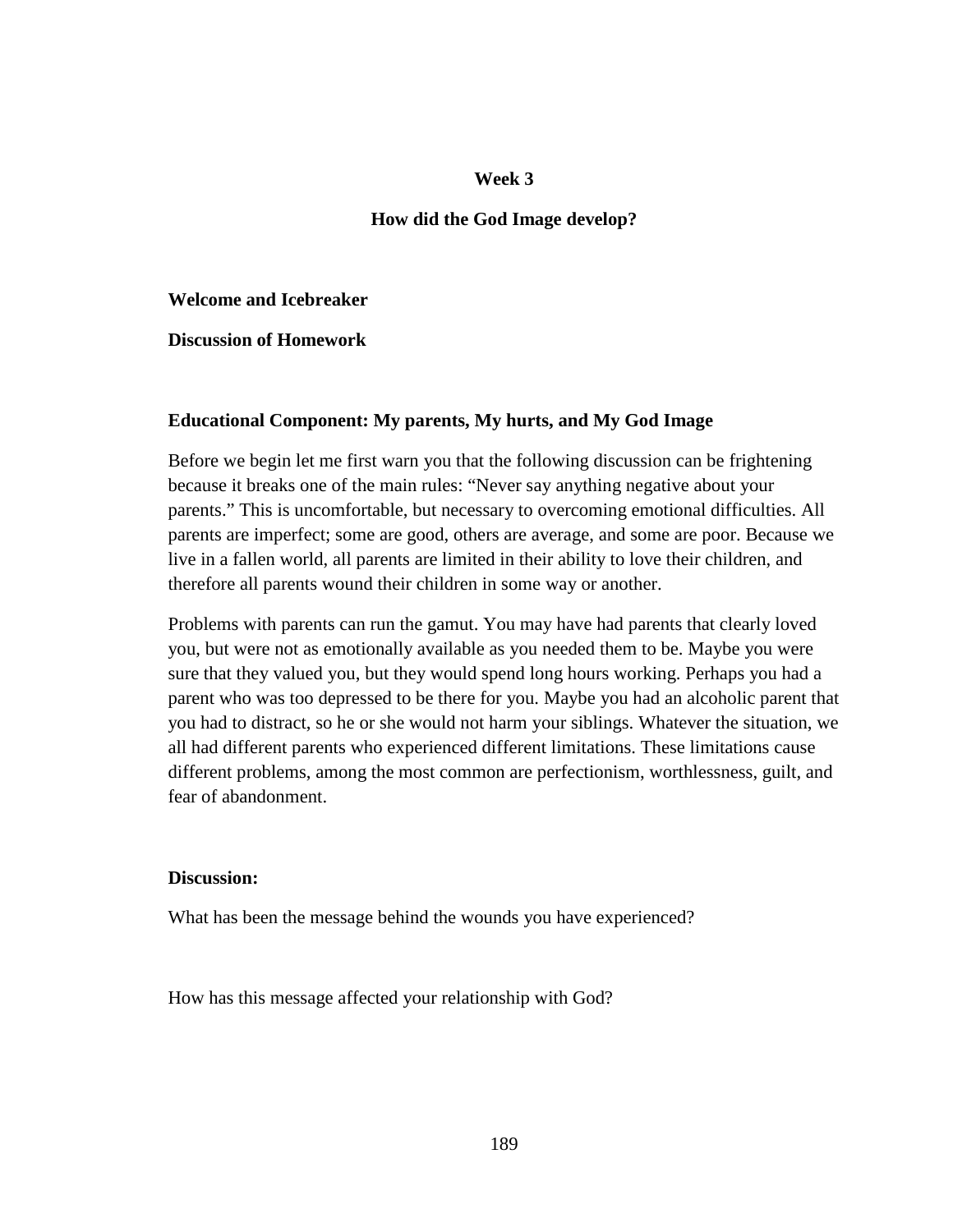How do you believe the real God would address these hurts if He were to speak to them right now? Please take a few minutes and write in the space provided what you believe He would say to you (speak from His point of view).

\_\_\_\_\_\_\_\_\_\_\_\_\_\_\_\_\_\_\_\_\_\_\_\_\_\_\_\_\_\_\_\_\_\_\_\_\_\_\_\_\_\_\_\_\_\_\_\_\_\_\_\_\_\_\_\_\_\_\_\_\_\_\_\_\_\_\_\_\_\_\_\_ \_\_\_\_\_\_\_\_\_\_\_\_\_\_\_\_\_\_\_\_\_\_\_\_\_\_\_\_\_\_\_\_\_\_\_\_\_\_\_\_\_\_\_\_\_\_\_\_\_\_\_\_\_\_\_\_\_\_\_\_\_\_\_\_\_\_\_\_\_\_\_\_ \_\_\_\_\_\_\_\_\_\_\_\_\_\_\_\_\_\_\_\_\_\_\_\_\_\_\_\_\_\_\_\_\_\_\_\_\_\_\_\_\_\_\_\_\_\_\_\_\_\_\_\_\_\_\_\_\_\_\_\_\_\_\_\_\_\_\_\_\_\_\_\_ \_\_\_\_\_\_\_\_\_\_\_\_\_\_\_\_\_\_\_\_\_\_\_\_\_\_\_\_\_\_\_\_\_\_\_\_\_\_\_\_\_\_\_\_\_\_\_\_\_\_\_\_\_\_\_\_\_\_\_\_\_\_\_\_\_\_\_\_\_\_\_\_ \_\_\_\_\_\_\_\_\_\_\_\_\_\_\_\_\_\_\_\_\_\_\_\_\_\_\_\_\_\_\_\_\_\_\_\_\_\_\_\_\_\_\_\_\_\_\_\_\_\_\_\_\_\_\_\_\_\_\_\_\_\_\_\_\_\_\_\_\_\_\_\_ \_\_\_\_\_\_\_\_\_\_\_\_\_\_\_\_\_\_\_\_\_\_\_\_\_\_\_\_\_\_\_\_\_\_\_\_\_\_\_\_\_\_\_\_\_\_\_\_\_\_\_\_\_\_\_\_\_\_\_\_\_\_\_\_\_\_\_\_\_\_\_\_ \_\_\_\_\_\_\_\_\_\_\_\_\_\_\_\_\_\_\_\_\_\_\_\_\_\_\_\_\_\_\_\_\_\_\_\_\_\_\_\_\_\_\_\_\_\_\_\_\_\_\_\_\_\_\_\_\_\_\_\_\_\_\_\_\_\_\_\_\_\_\_\_

#### **Group Exercise:**

 Often individuals who have felt worthless, guilty, or fearful in their relationship with God are freely able to give God's grace, love, and mercy to others. There seems to be this lie that somehow convinces us that we are in some way or another "unique" or God would not want to love us like He loves everyone else.

Let's go around in a circle and encourage the person next to us as we believe the real God would encourage them (again, speak from God's point of view). What would the real God want your brother or sister to know about his/her fear?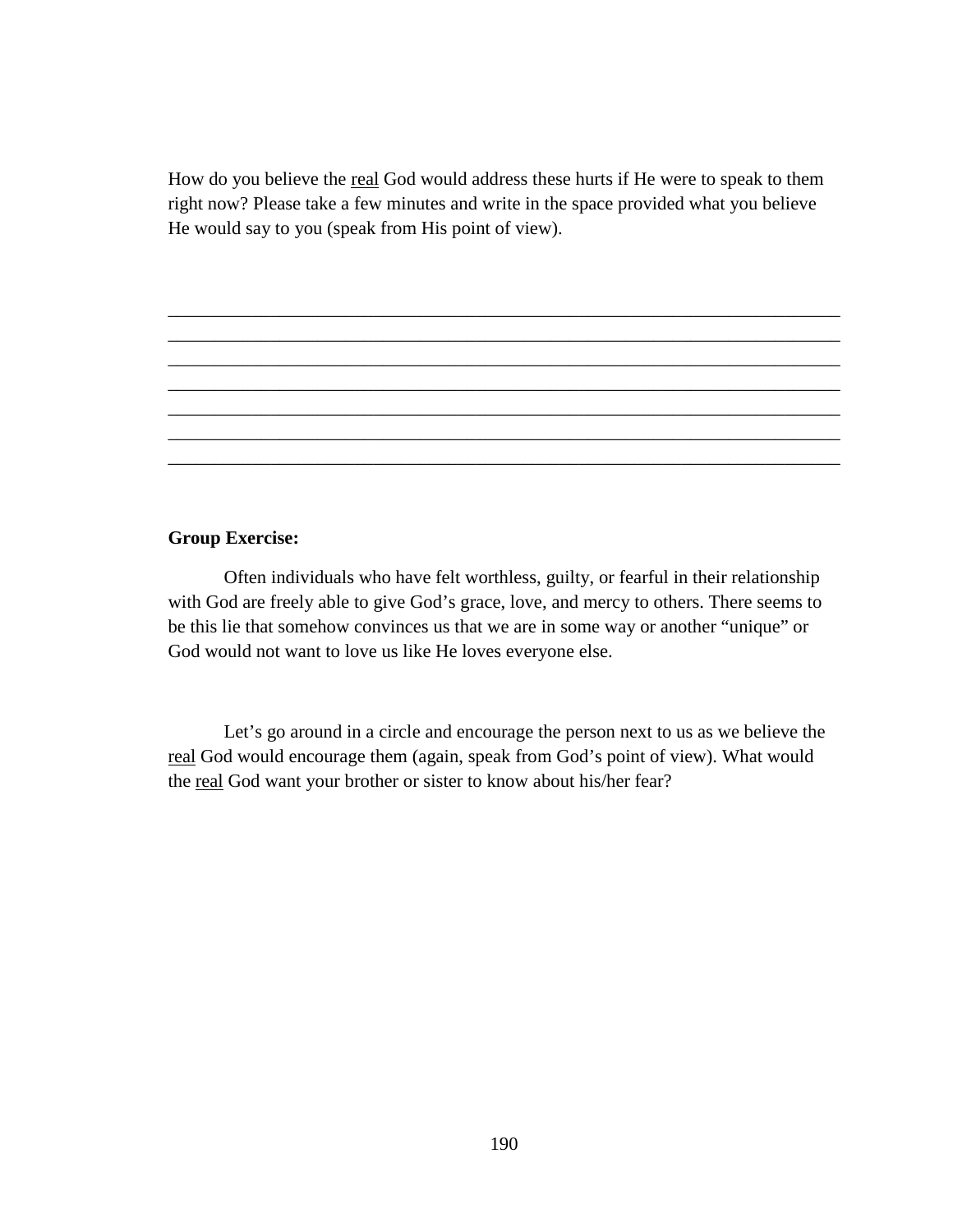# **Homework: Week 3**

### **Please read the following: "How did your God Image Develop?"**

The God Image is not something that just appears once you start thinking about God; rather, it is something that is with you from early childhood and something that stays with you throughout all the twists and turns of your life. It can be tempting to think of it as a fixed idea that exists, untouched, in the corner of your soul. This is misleading because it is actually a fluid emotional concept that changes along with your growing personality.

To get a better picture of how this occurs, let's turn back the clock and go back to your earliest years to see how your God Image has developed. In fact, let's begin with your parents, before you were even born, when you were just a twinkle in your mother's eye. If you are a parent, then you know what it is like to learn that you or your partner is expecting. Depending on your situation, this news can be greeted with joy, regret, or ambivalence. Try to think back to what you can remember about the circumstances that surrounded your birth.

Maybe you were planned or perhaps you were unexpected. Maybe you were warmly received, but worried about. Perhaps you do not know your parents or maybe you choose to forget them. Regardless of your situation, your parents significantly impacted you. They brought you into this world and provided you with the raw material you needed to adapt and grow into the person you are.

One thing that your parents did that influenced your identity is that they named you. The process of picking a name is a very meaningful ritual that shaped the way your parents saw you. I do not even have kids, but I already have favorite names picked out. Attached to those names are preconceived ideas of who we expect our children to be. Likewise, your parents had an idea of who you would be and that is what is symbolized in the name they chose for you.

Some parents are better than others at giving up these preconceived notions. You may have seen parents who refuse to give up their ideas of who their children should be. These parents do not realize what kind of harm they are doing. They influence their children to forsake their natural strivings and instead conform to what they want. If this happened to you, then you may have the sense that "who you are" is not "who God wants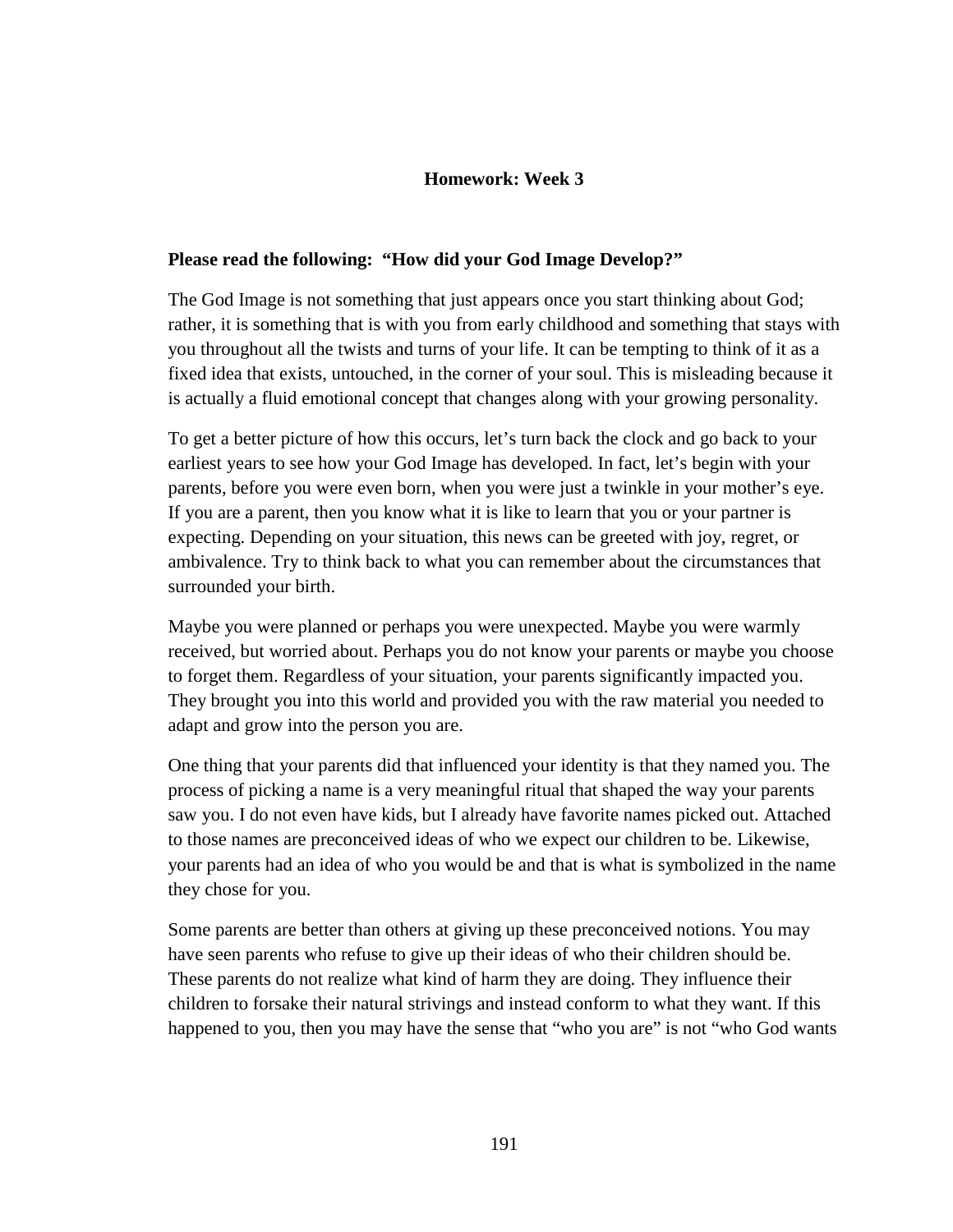you to be." You may sense that your natural interests are wrong and that you instead have to fit into an ideal that God expects you to meet.

The early childhood factor that influenced the formation of your God image the most is your relationship with your chief caregiver. This was the person who was most responsible for your development as a child. That person is usually your mother but it could have been your father, grandmother, aunt, or friend. To simplify, I will refer to the chief caregiver as "mother," but feel free to insert the name of someone else who may have played this role in your life.

The relationship between you and your mother did more than any other relationship in shaping your personality. You were completely dependent upon her and naturally stayed closely connected to her. Harry Stack Sullivan observed that long after the physical umbilical cord is cut, the emotional umbilical cord remains fully connected. What your mother felt, you felt. What she feared, you feared. What she loved, you loved. You did not know the exact nature of the things that she loved and feared, but you picked up on and experienced her feelings about those things.

The attachment between you and your mother provided the foundation upon which your idea of yourself, others, and God was built. This bond became the backdrop of your life; the ground from which your understanding of existence emerged. Erik Erikson suggested that this early experience taught you to either fundamentally trust the world or to fundamentally mistrust the world. If you sensed that your mother loved and accepted you, then you learned that others and God could be trusted. If you did not feel loved and accepted, then you may have difficulty trusting others and God.

The degree of trust that you developed also influenced the extent to which you could separate from your mother. All children have a drive to become their own person. This is technically referred to as the separation-individuation process and includes the terrible two's— when children learn to assert themselves and say "no." If you felt safe and like your mother could take care of herself, then you probably honored the drive to individuate from your mother. On the other hand, if you did not feel safe, then you probably stayed close to your mother and stunted your drive toward growth.

This stage can have a strong influence on your personal relationship with God. If you felt like your mother wanted you to psychologically grow and separate, then you probably experience God as mature and giving. If you felt that your mother did not want you to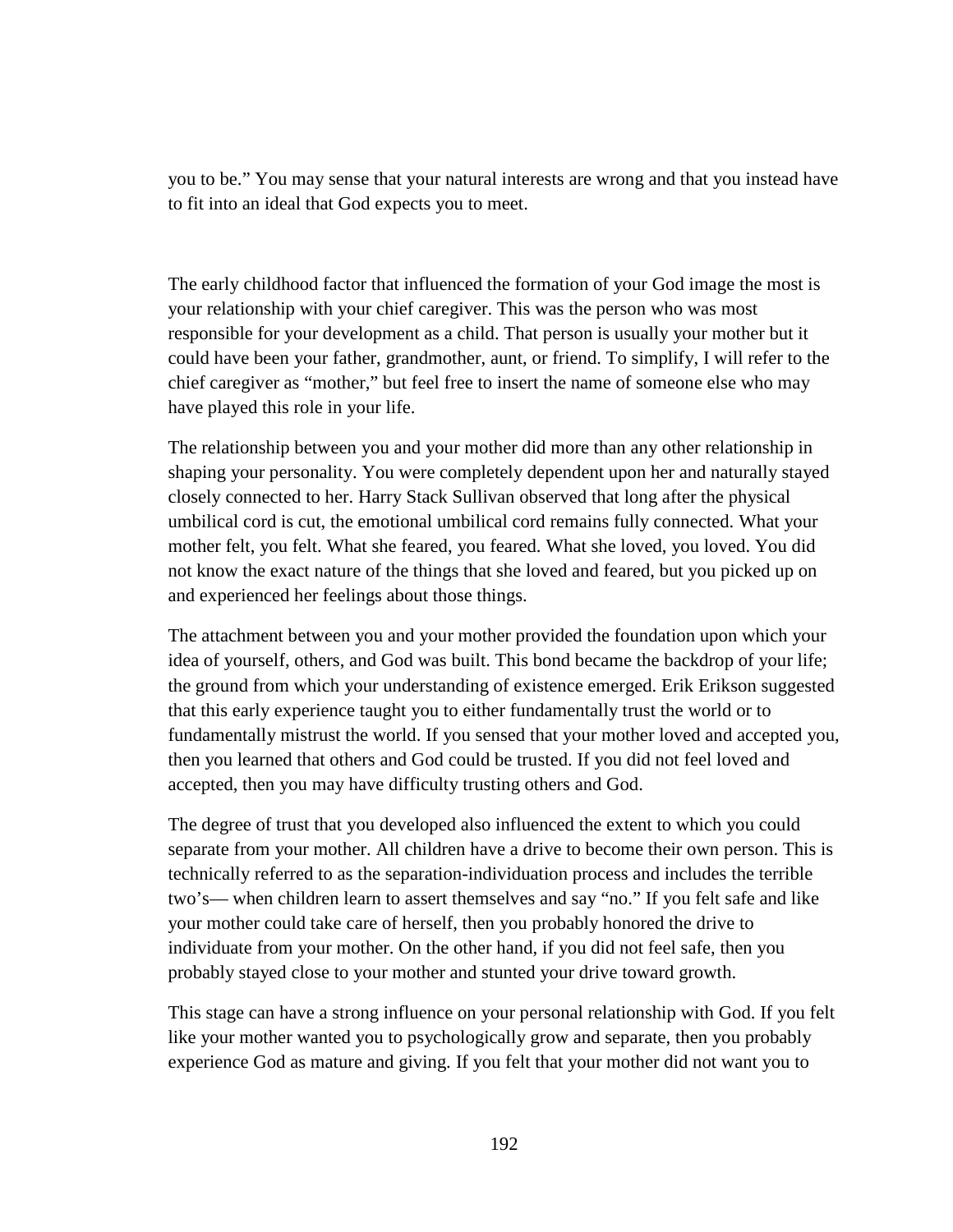grow, then you may experience God as immature or needy. You may not even be conscious of this process, but have a vague sense that if you grow too much or become too independent, then God will withdraw from you. Some people report wanting to pursue a dream, but fear that it is not God's will. They tend to be overly focused on following God's plan for their life even though they are not sure what that plan is. If you struggle with this, then you may sense that you are eternally waiting for direction from God. You may be afraid to make any bold moves, just in case they are not in line with God's will.

The next phase you entered, between the ages of 3 and 4, is the transitional stage. This is marked by the development of the imagination. In a short period of time your internal world became populated with a variety of fantastic creatures. Elves, witches, monsters, and superheroes are some of the more popular ones. You utilized these imaginary creatures to help you adapt and cope with the pressures you encountered in your world. At that time in your life, God was officially introduced to you.

It did not take you long to figure out that God was not like the other creatures that populated your mind (Rizzuto, 1979). Instead, God was taken seriously. Parents spoke sternly about God, visited God's house, and met with God's representatives. With this information, you began to shape your image of God. From the behavior of adults and environmental cues, you realized that God is in charge of everything, is all-powerful, and all-knowing. You only knew two other people like that: Mom and Dad. Out of necessity, you crafted your God Image in the likeness of your parents. If your relationship with your parents was healthy, then your God Image was healthy. If your relationship with your parents was unhealthy, then your God image was unhealthy.

This developmental time is also marked by the discovery of a special object. The blanket that Linus, the Peanuts character, carried with him is a popular example. This object can take on a variety of forms, but is usually a stuffed animal, toy, or blanket. It is known as a transitional object; because it helped you transition away from your caregivers and to a more independent state. It represented your mother and enabled you to soothe yourself by reducing your anxiety.

The object exists in what Donald Winnicott termed transitional space. That is, it exists between the external world and the internal world; it is not completely objective or completely subjective. Instead, it incorporates aspects of the two.

To illustrate this concept to my students, I bring in a sharpei (i.e., the overly wrinkly looking dog) stuffed animal, affectionately known as "Beans." I pass Beans around the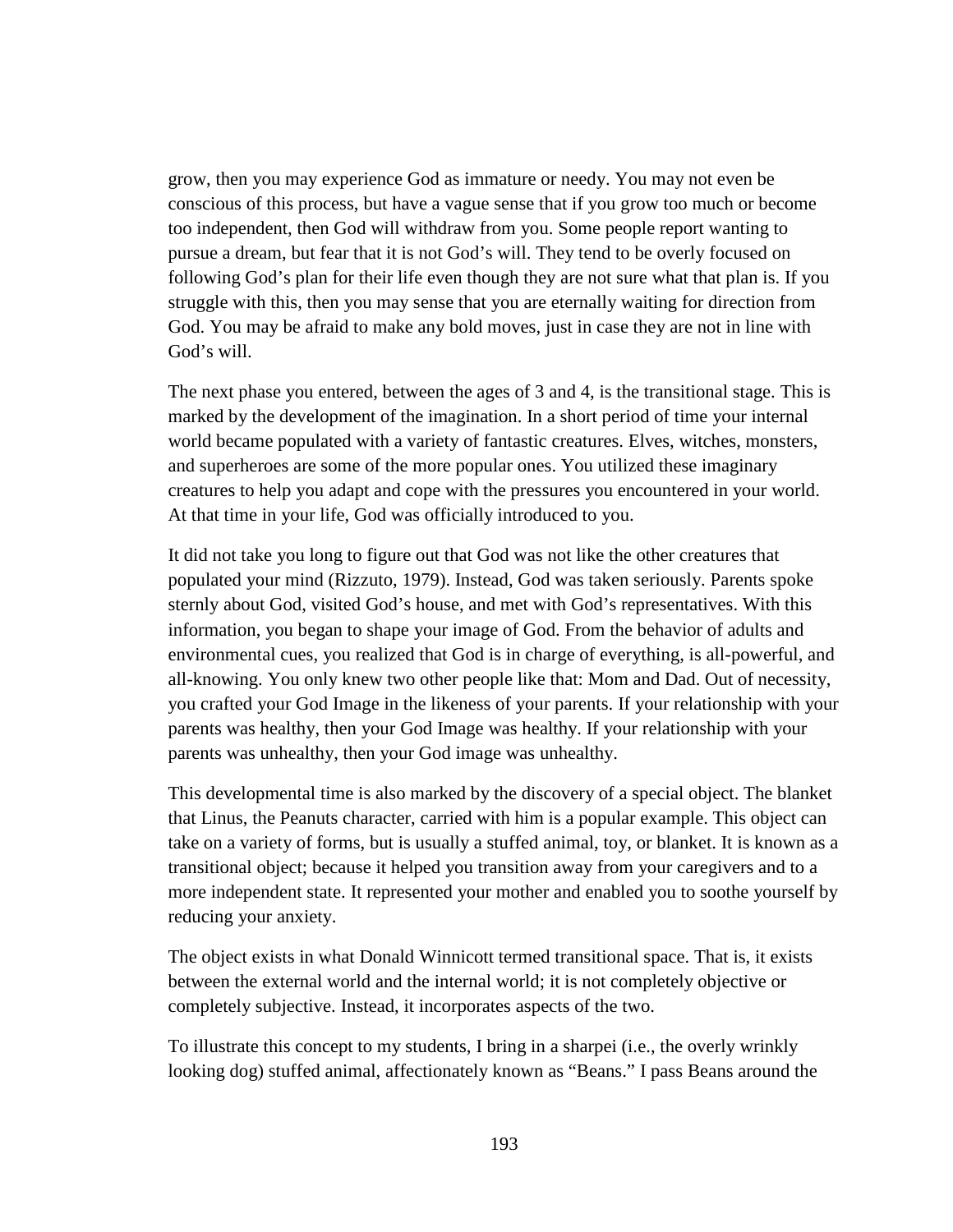class and ask each of the students to get an idea as to how Beans is feeling. Beans has a neutral face; that is, he doesn't look happy or sad. His neutrality makes it easy for my students to project whatever they are feeling onto him. After all of them have finished looking at Beans I have them volunteer how they perceived Beans was feeling. Each student offers a different response, which usually corresponds to his or her particular mood.

Beans is a good transitional object because he is external (outside the self – not purely subjective or imaginary) and internal – each of us is allowed to project our own feelings onto him. Doing this makes him special to each of us and allows us to experience him in whatever way we need to.

Just as my students projected their feelings onto Beans, you projected your feelings onto your transitional object. Engaging in this process allowed you to separate from your mother and it also provided you with a template to further develop your God Image. The God Image is a special type of transitional object, because it is not completely objective or completely subjective. That is, it exists both inside and outside of you at the same time. For example, most of us agree that God exists and is external, but each of us perceives God internally in a different manner. This allows our idea of God to be validated by others because it exists outside the self and, at the same time, to be personally meaningful because it is experienced inside the self.

After the close of the transitional stage, your God Image was continually shaped by your curiosity. You likely asked a number of questions, including "Who made the sky? Where does God live? How old is God? Does God cry?" At that period, you also believed that your parents knew everything that you did and all of your thoughts. This belief was also translated to God.

The next stage of development is the Oedipal phase. This occurs between the ages of 4 to 6 and is marked by intense feelings for the parent of the opposite sex. If you grew up in a healthy family, then you probably navigated this conflict with success and gradually concluded that you could not have your parent all to yourself. This was a great loss, but instead of facing this reality entirely, you unconsciously transferred all of your feelings over to the parent of the same sex. Eventually, you concluded that you could not have this parent all to yourself either. At that point, you began to see your parents from a more objective stance. Also, at that time, a conscious differentiation between parents and God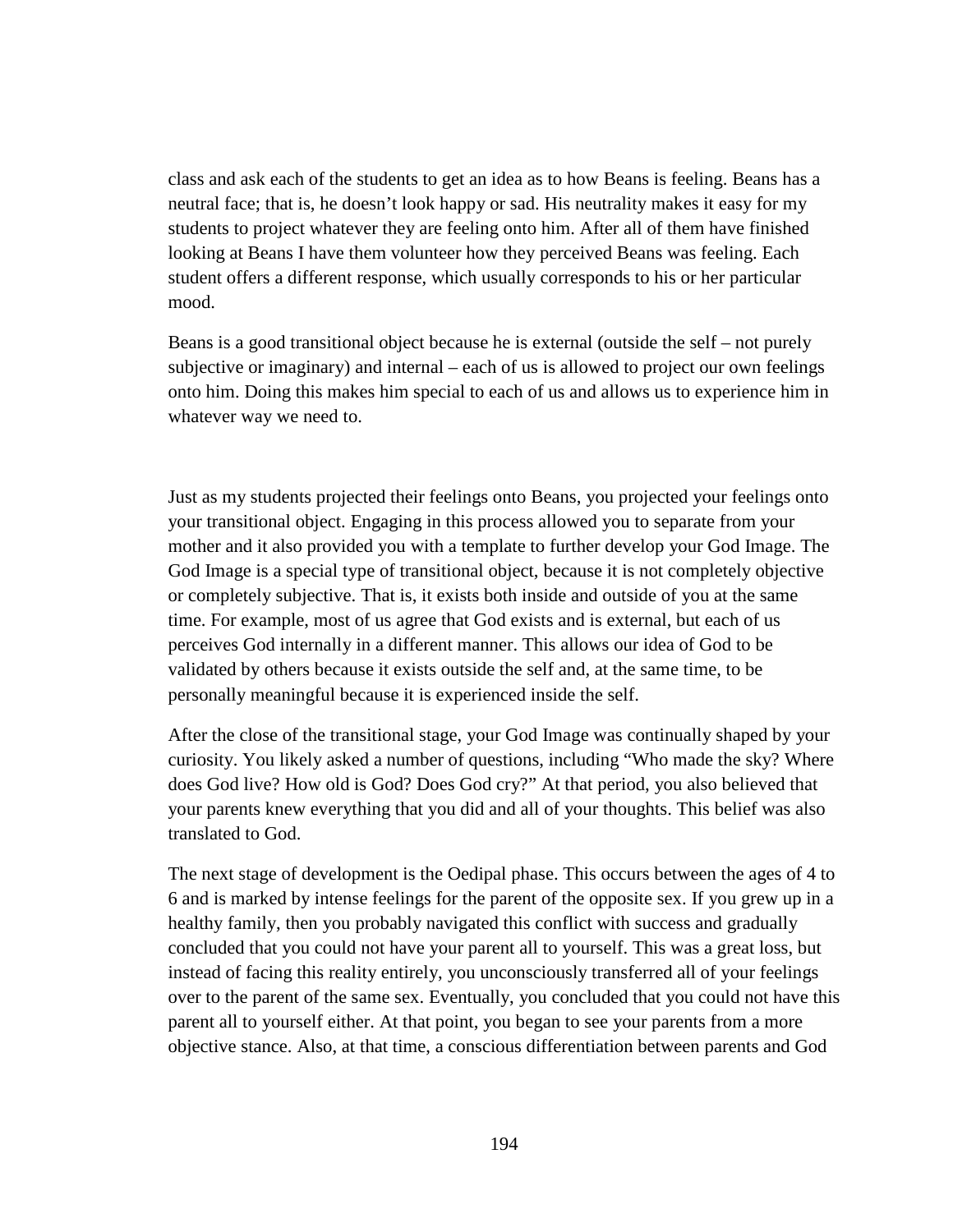occurred. You then knew that your parents could not "hear" your internal dialogue, but you knew God still could (Rizzuto, 1979).

If you grew up in a dysfunctional family, then you probably had a more difficult time with this conflict. Your fundamental needs may have not been satisfactorily met. As a result, you may have sought out others to try to complete yourself. As you moved into adolescence, you may have attempted to lock onto your God Image to satisfy this deep longing. Your relationship with God may have been "highly charged," but still unable to meet your inner needs.

Whether you successfully resolved this conflict or not, the God Image continued to change with your growing personality. The dawn of puberty signaled the onset of your ability to think abstractly, which in turn influenced the way you thought about God. The God image is also impacted by other life transitions. For example, moving into early adulthood probably caused you to become more responsible and change the way you saw yourself and others. As you passed through each stage in life, you changed your God Image to keep it consistent with your self-perception.

The way you see yourself is very powerful and influences the way you emotionally experience God. Benson and Spilka (1973) discovered that individuals with high selfesteem had a positive God Image, whereas those with low self-esteem had a negative God Image. If people have a high self-esteem, then it is likely they will feel God loves them. If they have a low self-esteem, then it is likely they will feel that God does not love them. The results of this study make intuitive sense. Think about it. How often do you find people who think they are a complete failure, convinced that God is absolutely crazy about them? On the other hand, how often do you find people who have a high selfesteem convinced that God regrets creating them? These situations are abnormal. They usually do not happen. The reason they do not happen is because people's idea of self and idea of how God feels about them are usually consistent. These are similar because the self has a natural tendency toward maintaining consistency. When the self changes, the God Image will change along with it.

Michael Boivin (2003) has written a fascinating article entitled Finding God in Prozac or Finding Prozac in God. He discusses the role that this anti-depressant has played in changing the self and God Image of religious individuals. These individuals prayed, read scriptures, and used other spiritual disciplines, but did not experience relief from depression or an increase in their experience of God's love. Like psychotherapy, Prozac affected the self of these individuals, resulting in a decrease of depressive symptoms and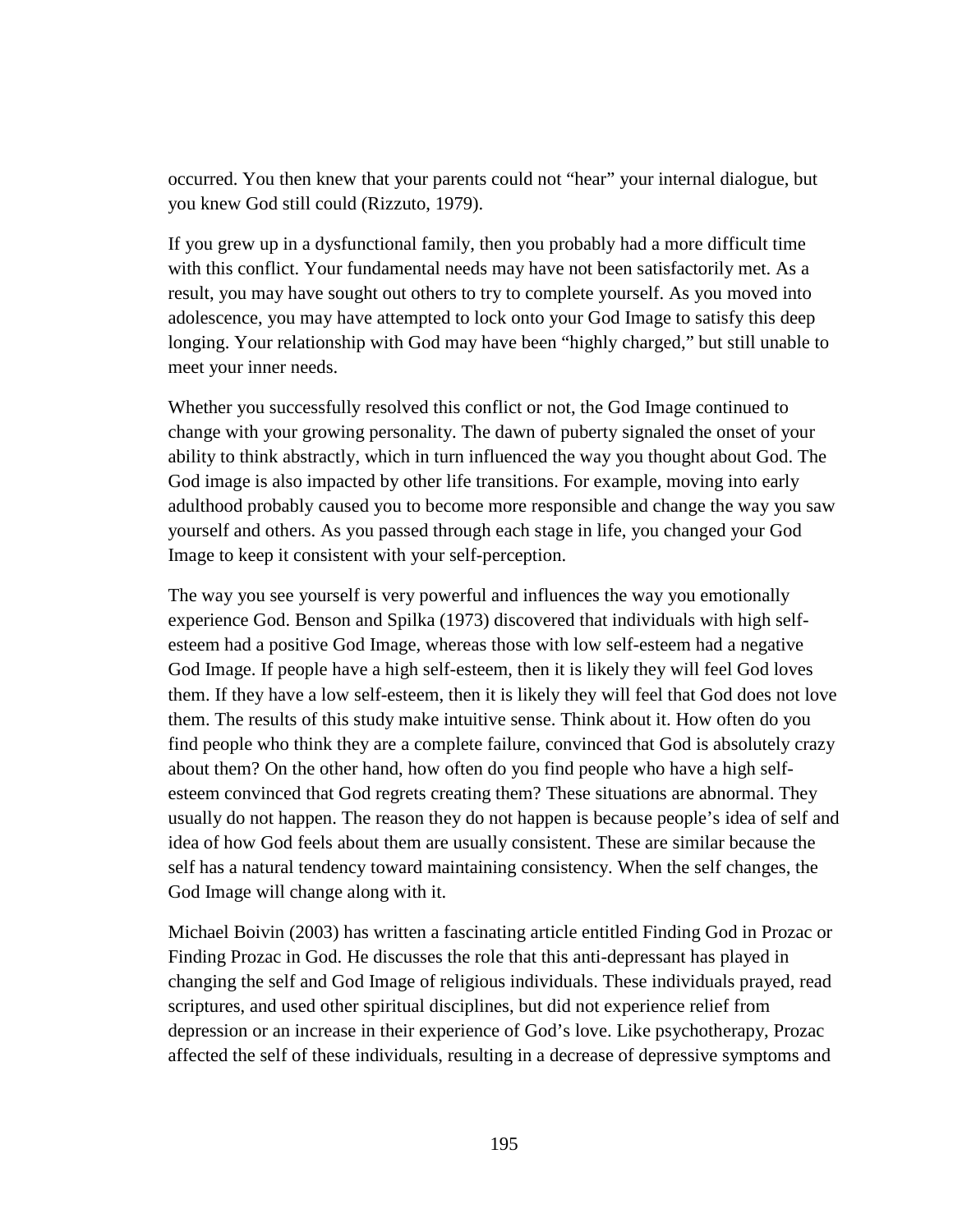an increase in their spiritual walk with God. In writing about Prozac, Boivin (2002) states, "[it is] not that it can enhance emotional or psychological well-being where prayer did not; rather that it reveals to us more than ever just how interwoven the biochemistry of the brain is to who we are and how we relate to each other and to God" (p. 161).

To sum up, the God Image developed along with your growing personality. Many important aspects of the formation of the God Image occurred early in your life. Through this time, via the relationship with your parents, you came to a number of conclusions about God.

The first is whether or not God can be trusted. The second is whether or not God wanted you to grow. These early experiences set the foundation of your God Image, but it continued to change along with your personality, particularly during times of transition and change. This is explained by the close relationship between your sense of self and God Image. If you feel positive about yourself then you probably feel that God accepts you. If you feel negative about yourself, then you may sometimes feel rejected by God.

## **Reflection Questions:**

What parts of the God image development process do you most identify with?

What really stands out to you?

\_\_\_\_\_\_\_\_\_\_\_\_\_\_\_\_\_\_\_\_\_\_\_\_\_\_\_\_\_\_\_\_\_\_\_\_\_\_\_\_\_\_\_\_\_\_\_\_\_\_\_\_\_\_\_\_\_\_\_\_\_\_\_\_\_\_\_\_\_\_\_\_ \_\_\_\_\_\_\_\_\_\_\_\_\_\_\_\_\_\_\_\_\_\_\_\_\_\_\_\_\_\_\_\_\_\_\_\_\_\_\_\_\_\_\_\_\_\_\_\_\_\_\_\_\_\_\_\_\_\_\_\_\_\_\_\_\_\_\_\_\_\_\_\_ \_\_\_\_\_\_\_\_\_\_\_\_\_\_\_\_\_\_\_\_\_\_\_\_\_\_\_\_\_\_\_\_\_\_\_\_\_\_\_\_\_\_\_\_\_\_\_\_\_\_\_\_\_\_\_\_\_\_\_\_\_\_\_\_\_\_\_\_\_\_\_\_ \_\_\_\_\_\_\_\_\_\_\_\_\_\_\_\_\_\_\_\_\_\_\_\_\_\_\_\_\_\_\_\_\_\_\_\_\_\_\_\_\_\_\_\_\_\_\_\_\_\_\_\_\_\_\_\_\_\_\_\_\_\_\_\_\_\_\_\_\_\_\_\_ \_\_\_\_\_\_\_\_\_\_\_\_\_\_\_\_\_\_\_\_\_\_\_\_\_\_\_\_\_\_\_\_\_\_\_\_\_\_\_\_\_\_\_\_\_\_\_\_\_\_\_\_\_\_\_\_\_\_\_\_\_\_\_\_\_\_\_\_\_\_\_\_ \_\_\_\_\_\_\_\_\_\_\_\_\_\_\_\_\_\_\_\_\_\_\_\_\_\_\_\_\_\_\_\_\_\_\_\_\_\_\_\_\_\_\_\_\_\_\_\_\_\_\_\_\_\_\_\_\_\_\_\_\_\_\_\_\_\_\_\_\_\_\_\_ \_\_\_\_\_\_\_\_\_\_\_\_\_\_\_\_\_\_\_\_\_\_\_\_\_\_\_\_\_\_\_\_\_\_\_\_\_\_\_\_\_\_\_\_\_\_\_\_\_\_\_\_\_\_\_\_\_\_\_\_\_\_\_\_\_\_\_\_\_\_\_\_ \_\_\_\_\_\_\_\_\_\_\_\_\_\_\_\_\_\_\_\_\_\_\_\_\_\_\_\_\_\_\_\_\_\_\_\_\_\_\_\_\_\_\_\_\_\_\_\_\_\_\_\_\_\_\_\_\_\_\_\_\_\_\_\_\_\_\_\_\_\_\_\_ \_\_\_\_\_\_\_\_\_\_\_\_\_\_\_\_\_\_\_\_\_\_\_\_\_\_\_\_\_\_\_\_\_\_\_\_\_\_\_\_\_\_\_\_\_\_\_\_\_\_\_\_\_\_\_\_\_\_\_\_\_\_\_\_\_\_\_\_\_\_\_\_ \_\_\_\_\_\_\_\_\_\_\_\_\_\_\_\_\_\_\_\_\_\_\_\_\_\_\_\_\_\_\_\_\_\_\_\_\_\_\_\_\_\_\_\_\_\_\_\_\_\_\_\_\_\_\_\_\_\_\_\_\_\_\_\_\_\_\_\_\_\_\_\_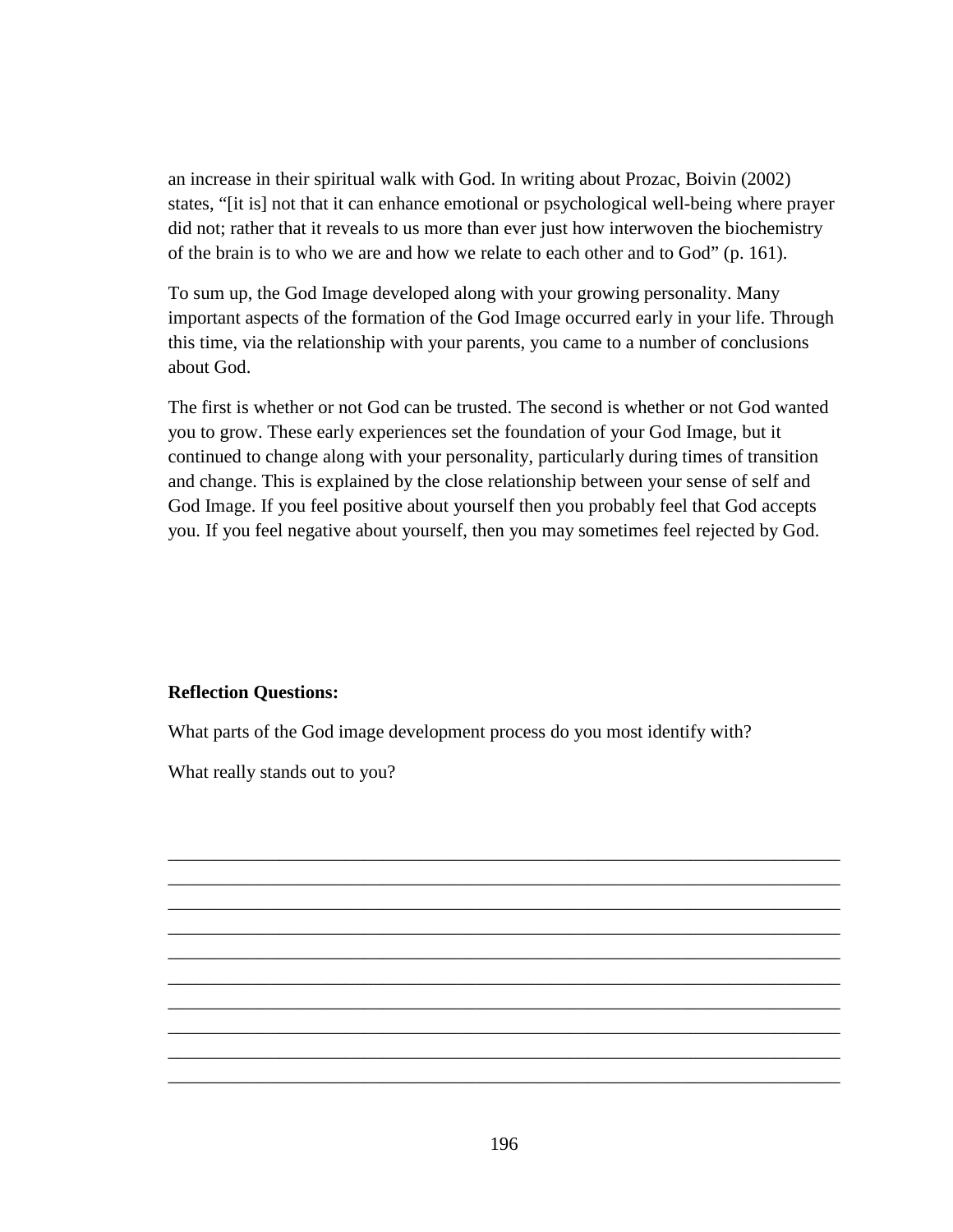Please pick a hymn you have found encouraging in the past and read it each day this week in the morning and in the evening.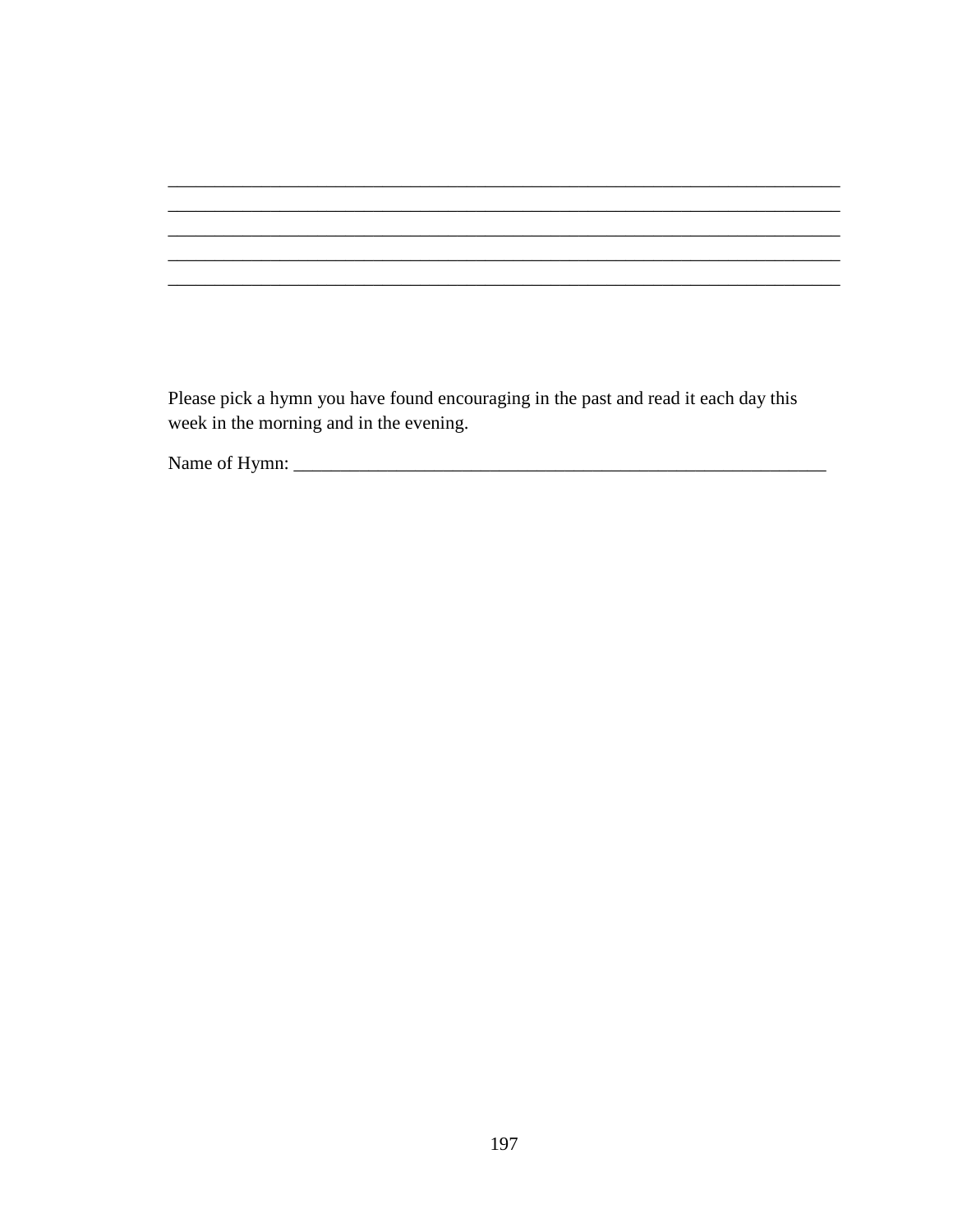## **Week 4**

# **God Image, Christianity, and the Cognitive Map**

**Welcome and Icebreaker** 

**Discussion of Homework** 

## **Educational Component: How does the God Image relate to Christianity?**

As human beings longing for wholeness, we are aware of the need for God. We want to put our faith in something, or more accurately, someone who can fill that "God shaped hole."

In a perfect world the God Image and the true God would be one and the same. Unfortunately, this is not the case and we often tune into negative messages from our internal critical parents and attribute them to the true God. I believe God has made parents imperfect, so that we would be motivated to search out Someone who is perfect (White, 1984). I also believe that God communicates with us through our own God Image. I see the process of therapy as a means by which the God Image is changed to be a better, and more accurate, receiver of God's love. The God Image is like a filter that has to be cleaned so that we can experience God in a more accurate manner. It can also be seen as an antennae, or satellite dish, that often times picks up our parents' voices and it needs to be adjusted so that we can more clearly hear God's voice.

# **Maps for the Journey**

Have you ever left on a trip and become lost along the way? If you have a map, then this situation can be quickly resolved. A map is helpful because it gives you a bigger picture and allows you to see where you have taken a wrong turn. Once you locate yourself, you can then take steps to get back on the right track.

An atlas is helpful, but what about a chart that helps you find your way when you are lost on your life journey? Well, just as there are people who create roadmaps, there are psychologists who create life-maps. These maps are based on different types of research and psychological theory.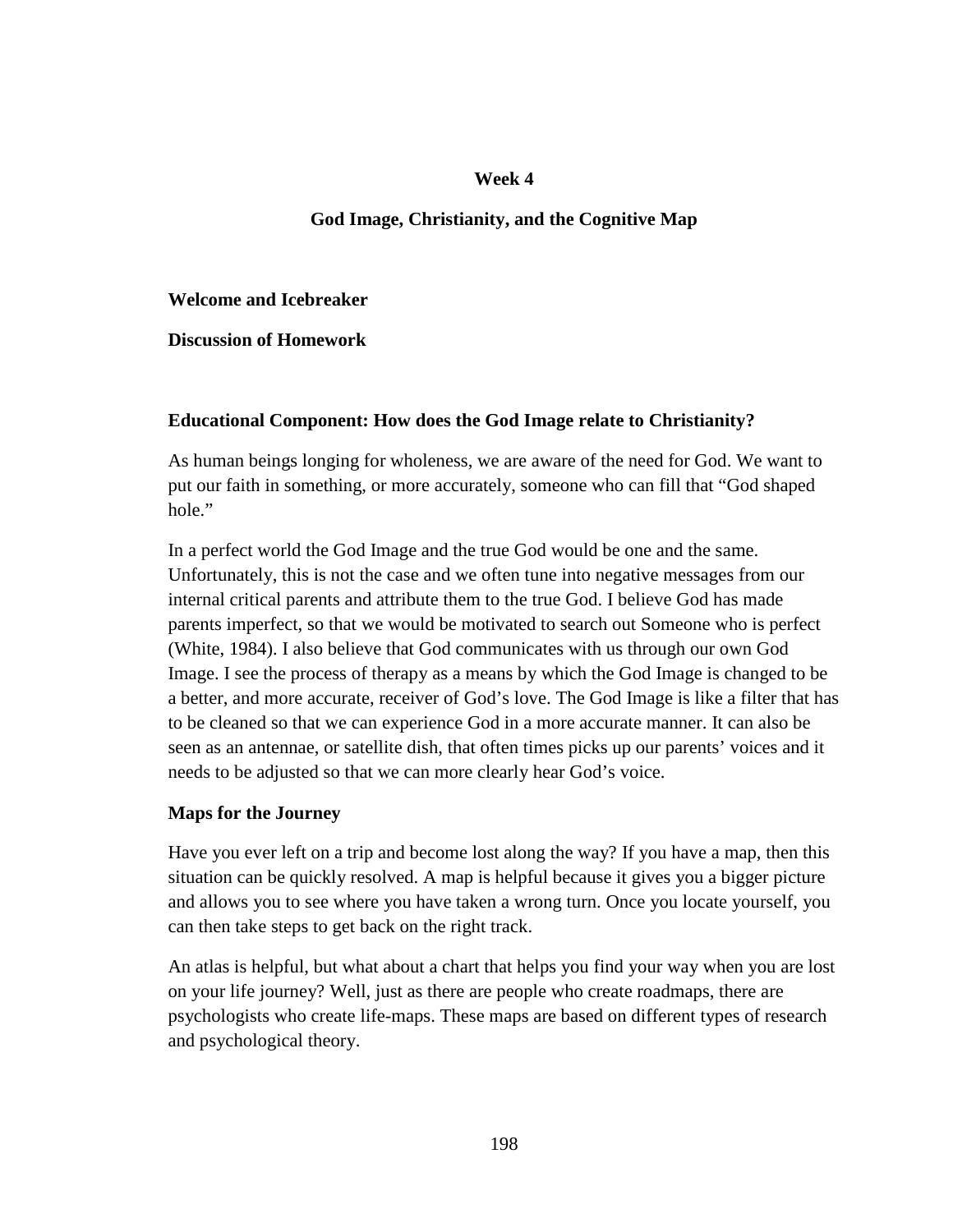The map that we will be working with is called the cognitive map. The goal is for you to orient yourself to this, so that you have a better understanding of how your emotional hurts developed. These descriptions will show you how the route you took through life has impacted your God image. Once you are aware of the path you have taken, you will be in a better position to head-out in a new, and healing, direction.

#### **Group Exercise: The Cognitive Map**

Thoughts are extremely powerful in changing the way we feel. To illustrate this, allow yourself to engage in this brief exercise.

Recall something that you regret doing – something that was moderately emotionally painful. Shut your eyes and re-imagine the event for approximately 30 seconds, then stop (Beck, 1979).

How do you feel? Jot down a few words describing how you feel.

\_\_\_\_\_\_\_\_\_\_\_\_\_\_\_\_\_\_\_\_\_\_\_\_\_\_\_\_\_\_\_\_\_\_\_\_\_\_

\_\_\_\_\_\_\_\_\_\_\_\_\_\_\_\_\_\_\_\_\_\_\_\_\_\_\_\_\_\_\_\_\_\_\_\_\_

\_\_\_\_\_\_\_\_\_\_\_\_\_\_\_\_\_\_\_\_\_\_\_\_\_\_\_\_\_\_\_\_\_\_\_\_\_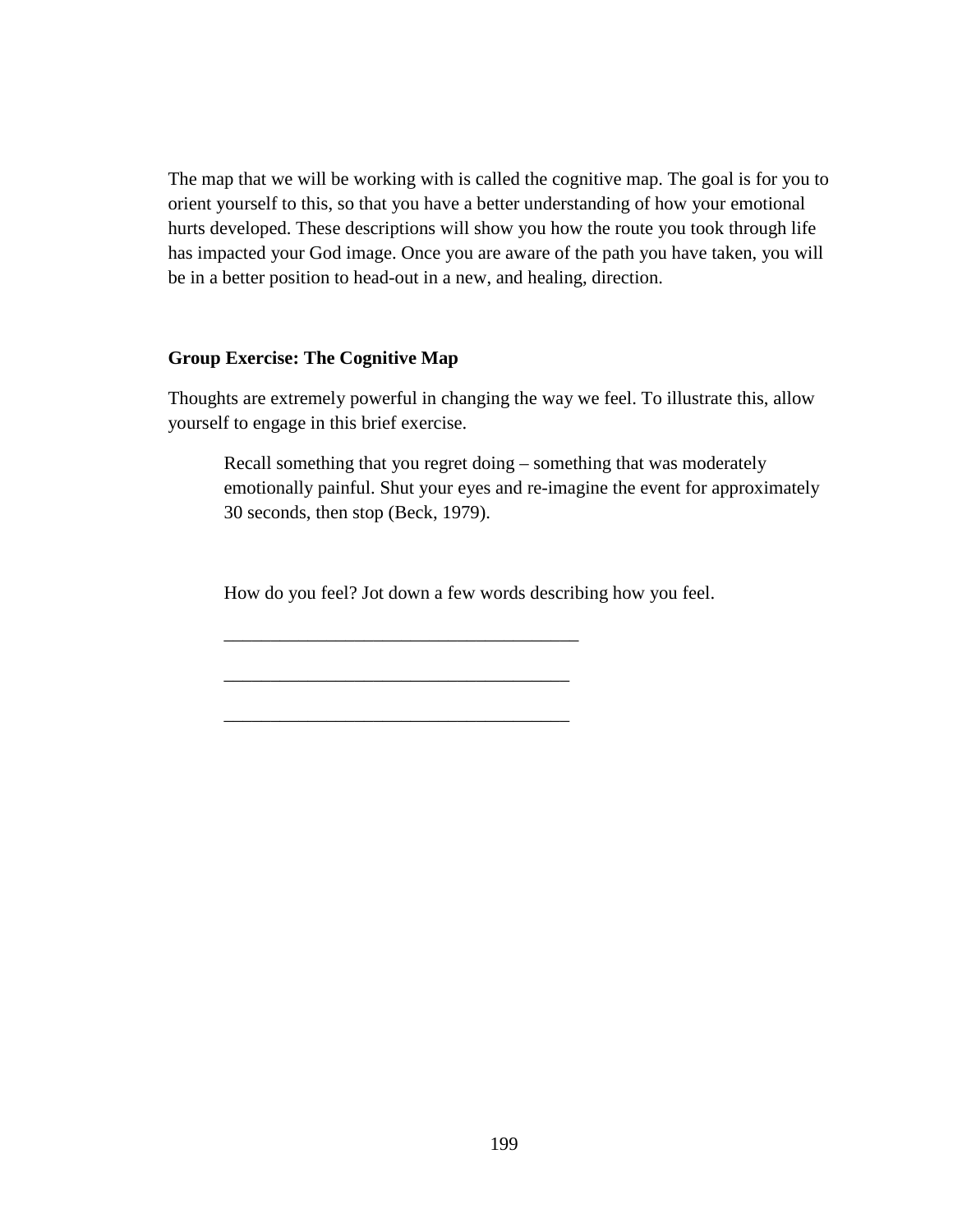## **Homework: Week 4**

Continue to read the hymn you chose every morning and evening.

Write the lyrics to one verse and chorus of the hymn below.

This week, write a journal from the real God to you. What would the real loving, caring, intimate God want you to know about yourself? Write from His perspective. Please bring this journal entry/letter to group next week and if you are comfortable we could read each group member's entry in the group session (of course, if you are uncomfortable with this, you do not need to read yours out loud).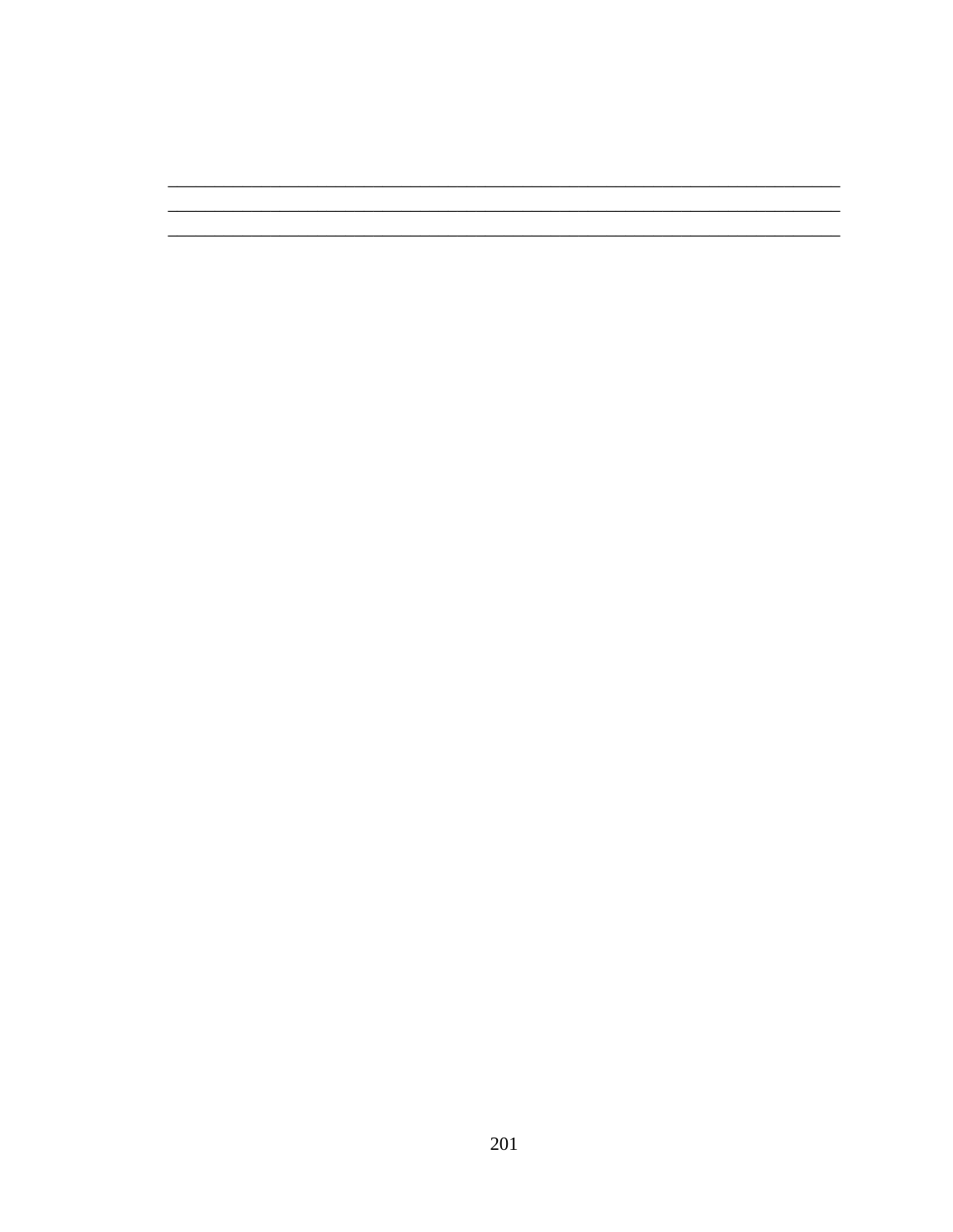## **Cognitive Techniques**

**Welcome and Icebreaker** 

**Discussion of Homework** 

### **Educational Component: Review of Cognitive Theory**

As we discussed last week, cognitive therapy changes the way that people think in order to change the way that they feel. The basic premise underlying cognitive theory is that there is a crucial connection between thoughts, feelings, and behaviors. Each of us has many different thoughts that occur to us throughout the day; a thought occurs that triggers a certain feeling or mood, which subsequently triggers a behavior.

Thoughts→Feelings→Behavior

Cognitive theorists break problematic ways of thinking down into three main components.

The first is automatic thoughts.

The second examines cognitive errors.

The third involves core beliefs.

Automatic thoughts are defined as "thoughts or visual images individuals may be unaware of unless attention is purposely focused on them" (Beck et. al. 1979, p. 187). They further elucidate that automatic thoughts have specific criterial attributes.

(1) They are automatic – they occur as if by reflex, without prior reasoning;

(2) They are unreasonable and dysfunctional;

(3) They seem completely plausible and are uncritically accepted as valid even though they seem bizarre upon reflection;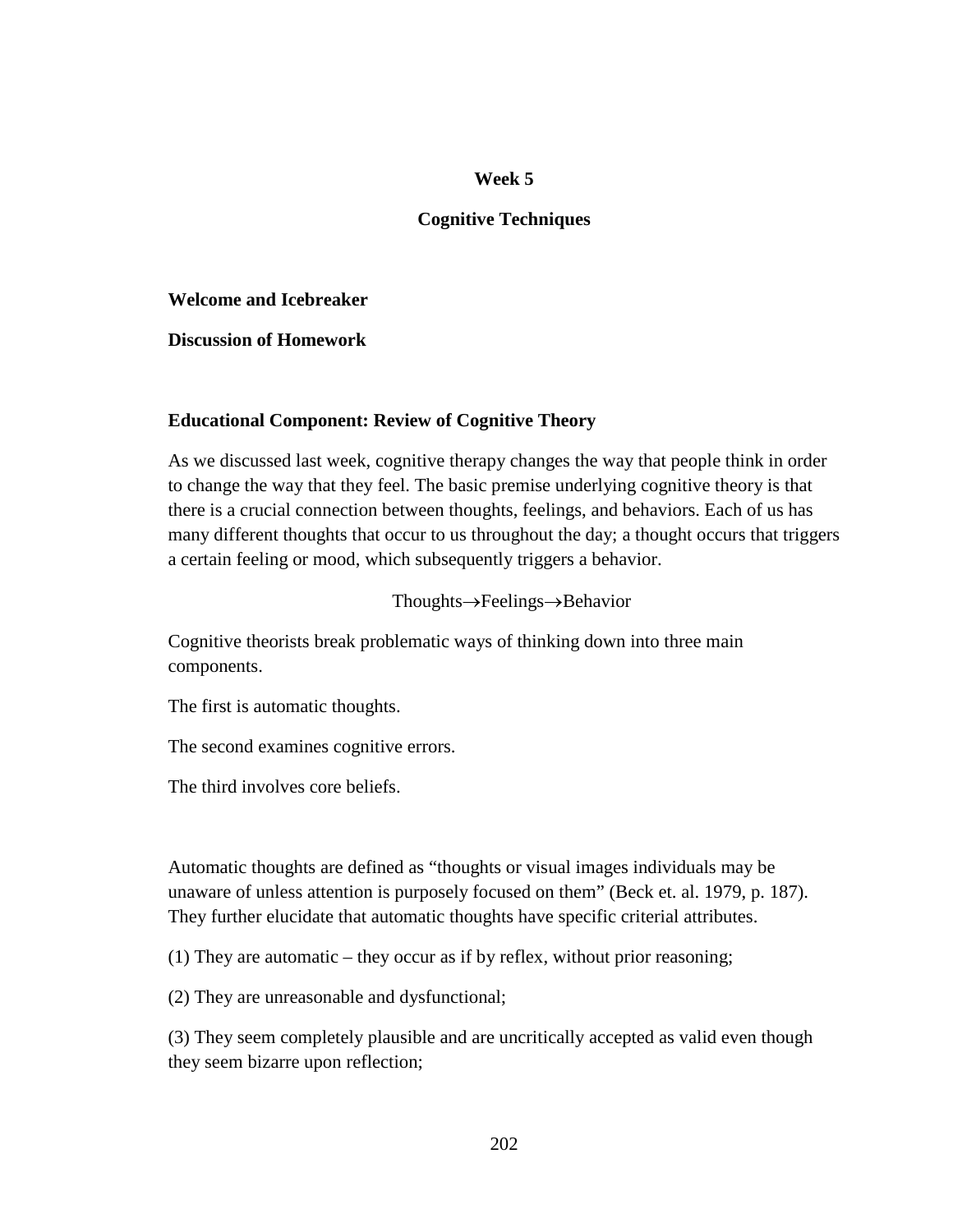(4) They are involuntary (Beck et. al., 1979, p. 166).

#### **God Image Automatic Thought Record**

A variety of interventions are used to change negative, irrational patterns of thinking. We will work through one today called the God Image Automatic Thought Record. The goal is to uncover and then change the automatic thoughts through utilizing the God Image Automatic Thought Record – GIATR (see below). Take 15 minutes at the end of each day and think of specific events that caused you to feel God's disappointment, anger, frustration, etc. Initially just fill out the first three columns: Situation, Degree of Emotion, and Irrational God Image Automatic Thought. After you have mastered this, answer your Irrational God Image Automatic Thought under the fourth column, which is the Real God Response. You can craft the Real God Response by drawing on your understanding of scripture and faith. Then rate the percentage (0 to 100%) of belief in the Rational God Response. In the final column, rate the degree of emotion after thinking about the Real God Response.

This technique will encourage you to dispute the Irrational God Image Automatic Thoughts by questioning whether the thoughts come from the God of Christianity or the God of internal parents or self-esteem. Each time you differentiate, you will be made more aware and more able to change your thoughts from ones that are irrational to ones that are rational. This will also help you own your thoughts. Instead of seeing thoughts as foreign intrusions from a punitive deity, you may learn that the thoughts are self-imposed and consequently can be self-controlled.

To further illustrate how this technique works, consider Bob. Bob has a number of automatic thoughts that caused him to feel worthless and experience God as rejecting. I used this tool to help Bob identify and change these thoughts. His thoughts are recorded on his GIATR below. I have included an additional, blank, GIATR for your use.

#### Life Example: Bob

Bob is a 37-year old clergy person who is depressed and feels like he cannot win God's approval or acceptance. He grew up with a father who abused alcohol and was extremely critical and rejecting of him. His mother was passive and failed to protect him from his father's painful insults. Bob blamed himself for his problems with his father and thought it was his responsibility to mend their relationship. This, despite Bob's efforts, never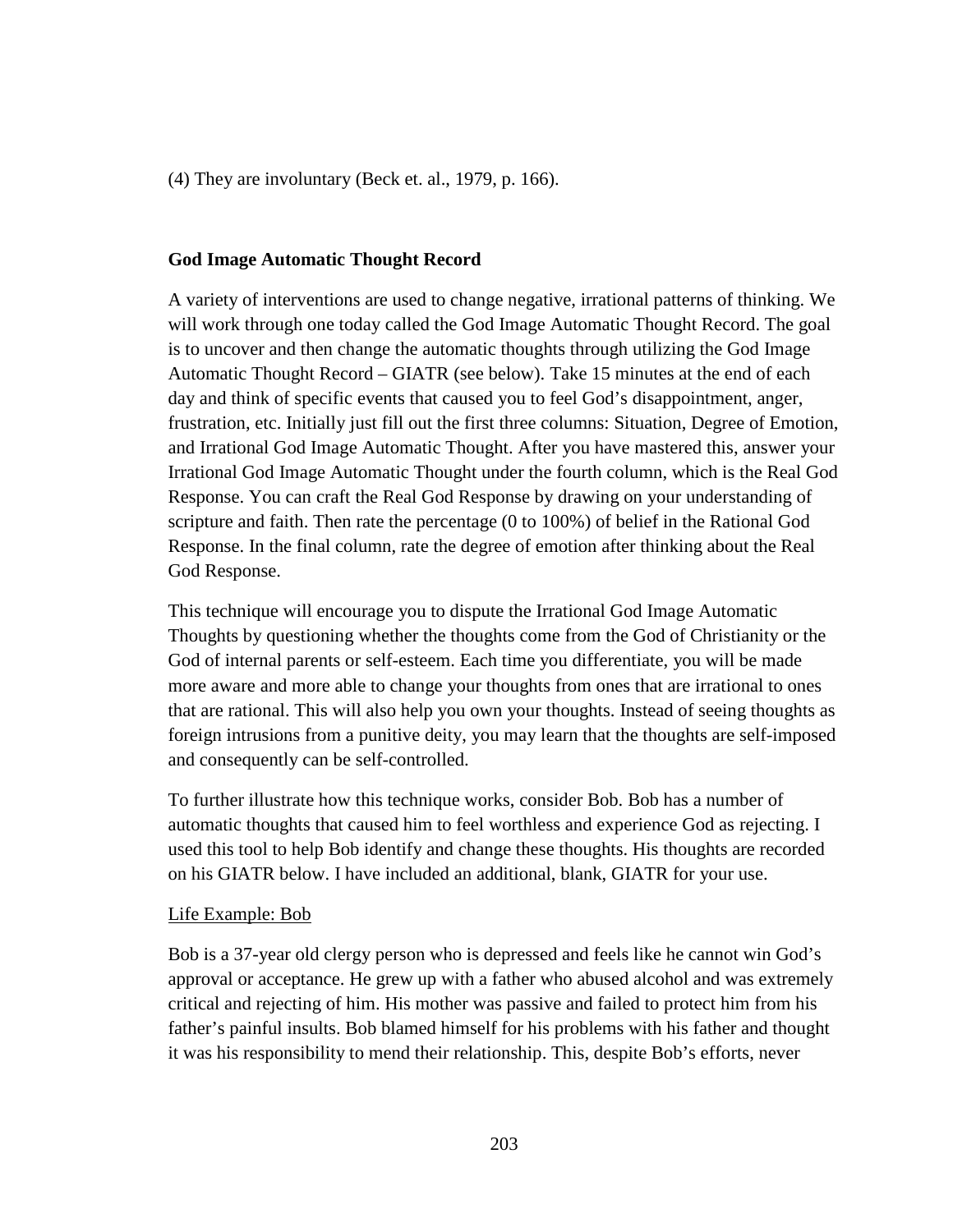happened. In his early adult years, Bob married his wife, Joan. He described their marriage as "okay," but referred to himself as a "terrible" husband. Shortly after marrying, Bob went into seminary and gained a solid theological understanding of the faith.

In seminary, Bob learned of a loving and accepting God, but these beliefs were stuck in his head and never made it to his heart. The God he cognitively understood was different from the God he emotionally experienced. The God he experienced seemed much more personal, real and alive to him than the God he learned about in seminary. This God was felt and immediate, whereas the Christian God was abstract and removed. The hurtful God's edicts were automatically convincing, whereas the real God's tenants were ideas he had to deliberately think about to believe. Ironically, it seemed natural and easier to believe in this false and painful God, than it was to believe in the true and healing real God.

This belief in the false God occurred effortlessly, because it resembled his relationship with his father. Bob often felt like he fell short and like he could have done better. As a result, he felt he deserved the harsh judgments and negative criticism he received from his harmful God Image. He evaluated his performances and concluded that he could be a more loving husband, could be a more available pastor and could be a better Christian. Because Bob did not do these things perfectly, in his mind, he felt justifiably disapproved of.

Bob's God Image was a taskmaster that expected more from Bob than he could realistically give. As a result, Bob usually felt guilty and like he should have accomplished more. As one might guess, the idea of taking personal time was something that his brain could not compute. If he did take the morning off, then he would feel crippled with guilt and would not find relief until he made it into the office.

His God Image also shared similarities with his relationship with his mother. Bob could not approach his God with concerns or complaints for fear that bringing up less than positive things would result in emotional abandonment. Bob, as a young child, got the message that he was to keep a smiling face on despite his pain. He transferred this to his God Image and, as a result, did not feel comfortable approaching God with painful issues or complaints about situations he did not understand. Instead, Bob felt it was his job to manage these burdens on his own.

Bob's God was not one of one of unmerited grace, but one of earned salvation. You had to perform to win a pat on the back. Bob would do his best to live a clean and holy life,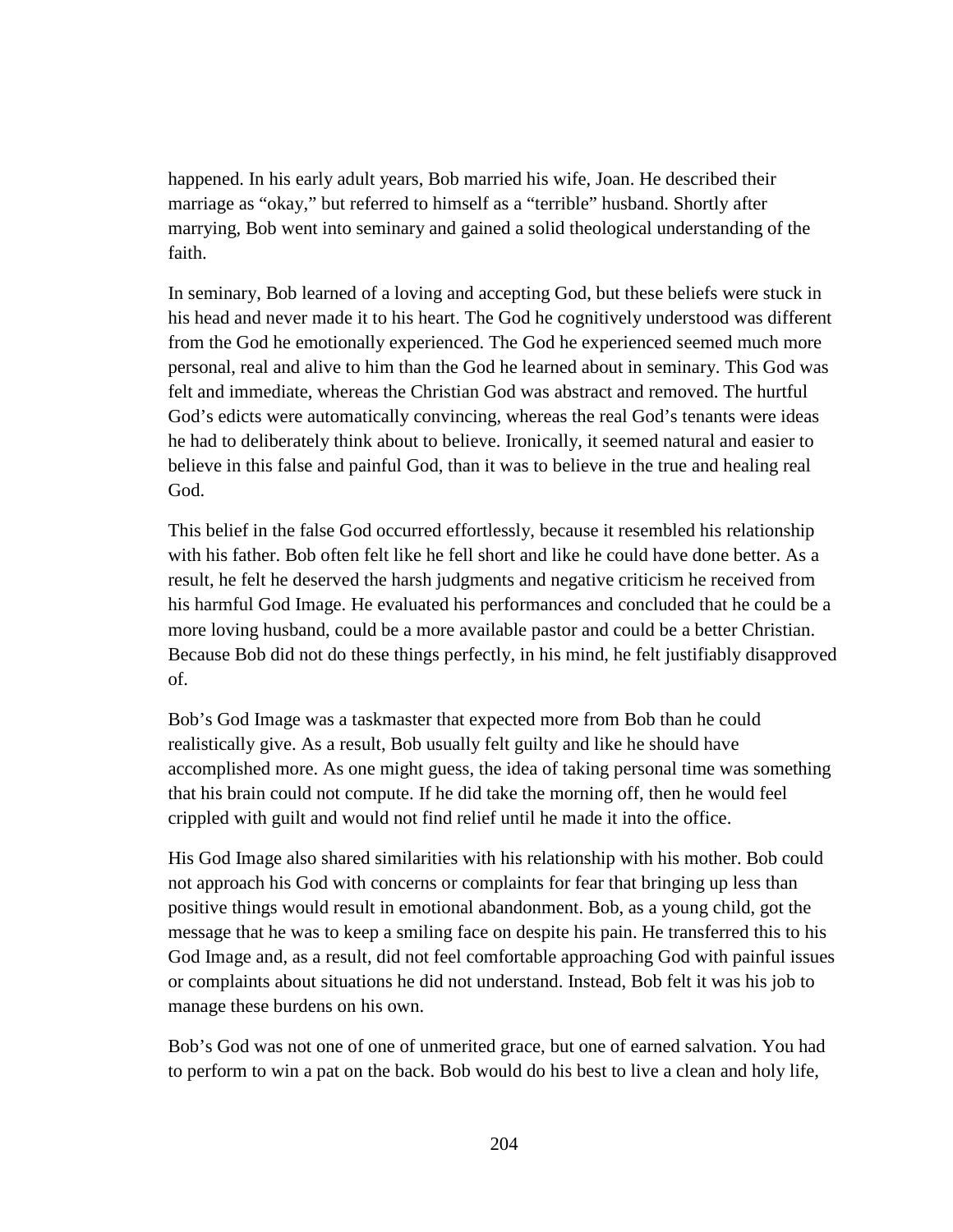but, like all of us, would inevitably "slip up." This God that tolerated him when he was close to perfect, became angry and shaming whenever Bob missed the mark. At these times, he sensed God's displeasure and felt like he had to earn his way back into His good graces. Bob would repent and spend lengthy amounts of time in prayer to prove that he was sorry. He would try his hardest not to slip up again. After about 2 weeks of prayer and worship, Bob would feel welcomed back again by God. Unfortunately, it was only a matter of time till he did something he regretted and would then once again find himself feeling rejected and ashamed for what he had done – disgusted with himself for failing once again.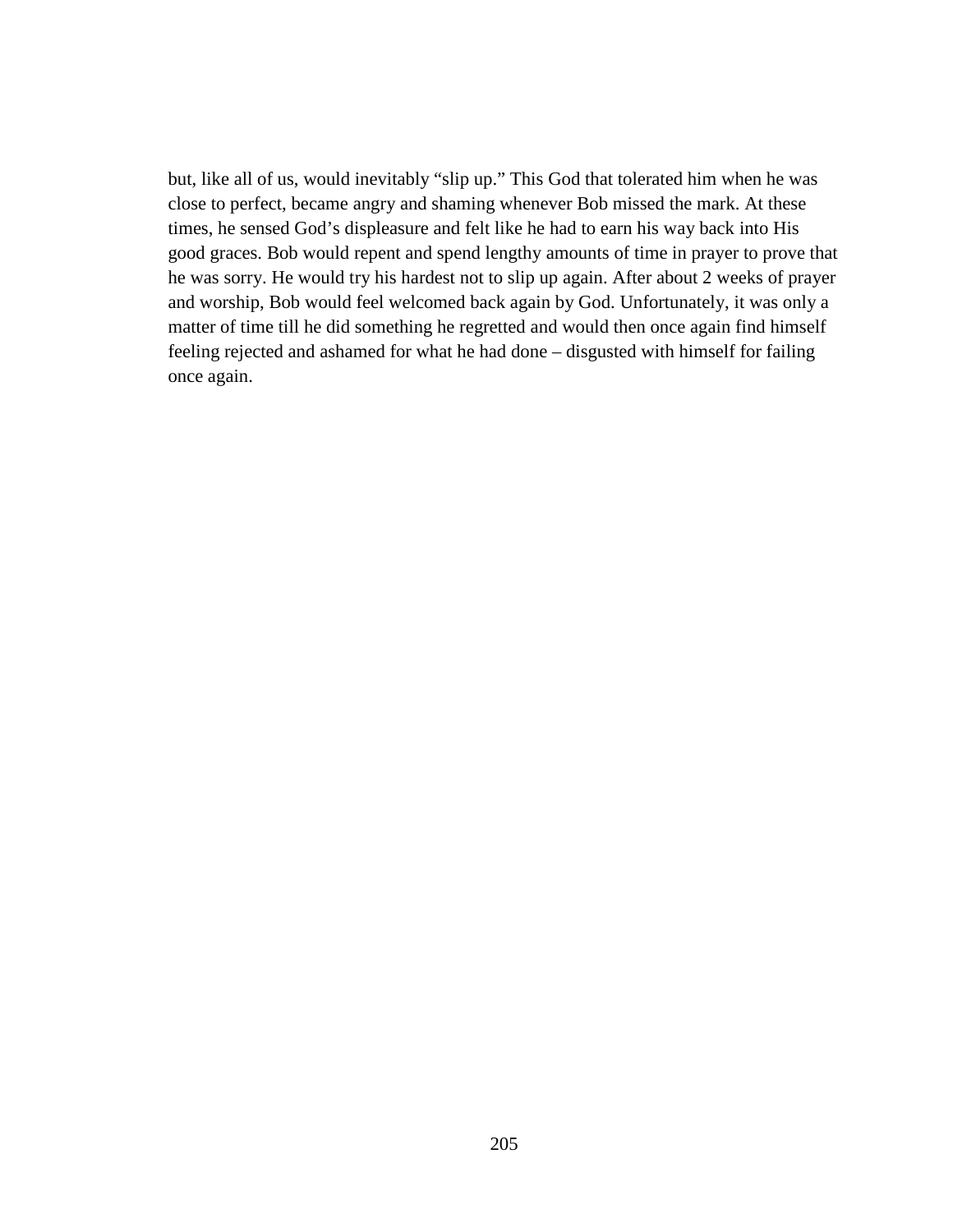| <b>Situation</b>  | <b>Feelings</b> | <b>Automatic</b>   | <b>Real God</b>       | <b>Outcome</b>      |
|-------------------|-----------------|--------------------|-----------------------|---------------------|
| Actual event      | Specify sad,    | Thought(s)         | <b>Response</b>       | Re-rate belief      |
| leading to        | anxious, angry, | Write irrational   | (Drawing on           | in irrational       |
| feeling God's     | etc.            | God Image          | your own              | God Image           |
| disappointment    |                 | automatic          | experience of         | automatic           |
|                   |                 | thought $(s)$ that | prayer and            | thought $(s)$ , 0-  |
|                   |                 | preceded           | scripture)            | 100%.               |
|                   |                 | emotion(s).        | Write real God        |                     |
|                   |                 |                    | response to           |                     |
|                   |                 |                    | irrational God        |                     |
|                   |                 |                    | Image                 |                     |
|                   | Rate 0-100.     |                    | automatic             |                     |
|                   |                 |                    | $thought(s)$ .        |                     |
|                   |                 | Rate belief in     | Rate belief in        |                     |
|                   |                 | irrational God     | real God              | Specify and         |
|                   |                 | Image              | response, 0-          | rate subsequent     |
|                   |                 | thought $(s)$ , 0- | 100%.                 | feelings, $0-100$ . |
|                   |                 | 100%.              |                       |                     |
| I didn't prepare  | Worthless       | God Image          | "Bob, I do not        | 40% Belief in       |
| adequately for    | 95              | Response:          | judge you             | God Image           |
| that sermon.      |                 | "You are a         | based on your         | Irrational          |
| As a result, it   |                 | joke as a          | performance. I        | Response            |
| fell flat and did |                 | pastor. You        | love you and          |                     |
| not get a very    |                 | cannot even        | am proud to be        | 50-Degree of        |
| good response.    |                 | take time to       | your Father.          | Feeling             |
|                   |                 | craft a decent     | You are finite        | Worthless           |
|                   |                 | sermon. You        | and cannot            |                     |
|                   |                 | are an             | always give           |                     |
|                   |                 | embarrassment      | 100%, often           |                     |
|                   |                 | to me." 85%        | times you have        |                     |
|                   |                 |                    | to accept a less      |                     |
|                   |                 |                    | than perfect<br>job." |                     |
|                   |                 |                    |                       |                     |
| I was sitting in  | Shameful        | God Image          | "Bob, I hear          | 43% Belief in       |
| a restaurant      | 98              | Response:          | you asking for        | God Image           |
| and had a         |                 | "What is           | forgiveness           | Irrational          |
| lustful thought   |                 | wrong with         | and want you          | Response            |
| when I was        |                 | you? You are a     | to know that I        | 55-Degree of        |

Bob's God Image Automatic Thought Record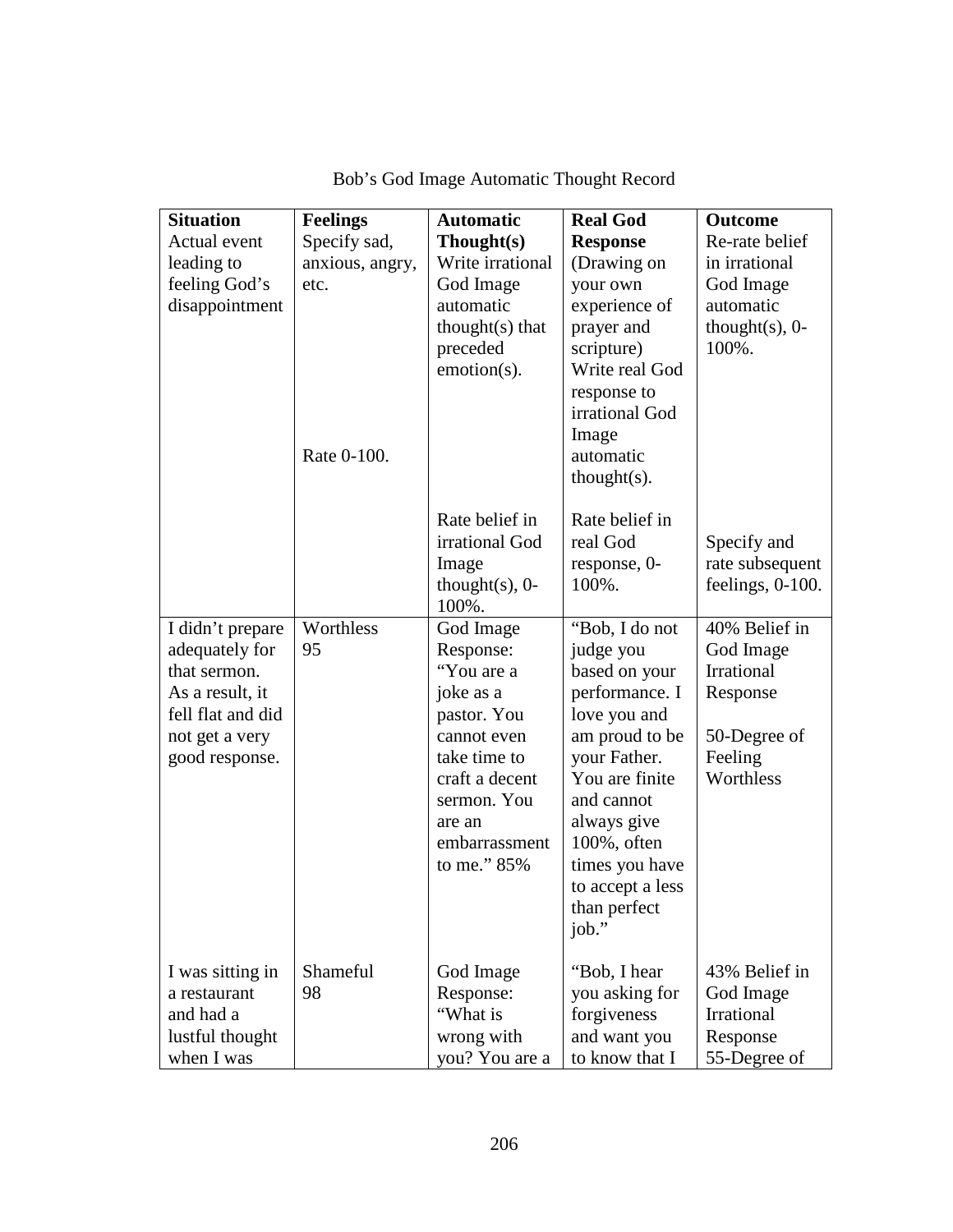| looking at an<br>attractive<br>woman.                                                                          |                | pastor, but a<br>complete mess.<br>You will never<br>make progress<br>in this area."<br>88%                                                                               | accept you and<br>want to help<br>you with these<br>issues. You do<br>not have to be<br>ashamed or<br>hide things<br>from me. I love<br>you."                  | Feeling<br>Shameful                                                                         |
|----------------------------------------------------------------------------------------------------------------|----------------|---------------------------------------------------------------------------------------------------------------------------------------------------------------------------|----------------------------------------------------------------------------------------------------------------------------------------------------------------|---------------------------------------------------------------------------------------------|
| I waited at the<br>door to meet<br>the new church<br>family, but<br>they ignored<br>me and left in a<br>hurry. | Rejected<br>70 | God Image<br>Response:<br>"You did a<br>poor job<br>leading the<br>service. No<br>wonder they<br>did not want to<br>talk to you.<br>They will<br>never come<br>back." 65% | "Bob, I will<br>never leave<br>you or abandon<br>you. My<br>presence in<br>your life is not<br>dependent on<br>how well the<br>church<br>members like<br>you." | 35% Belief in<br>God Image<br>Irrational<br>Response<br>25-Degree of<br>Feeling<br>Rejected |

**Group exercise:** Have one member of the group work through a God Image Automatic Thought Record in the session.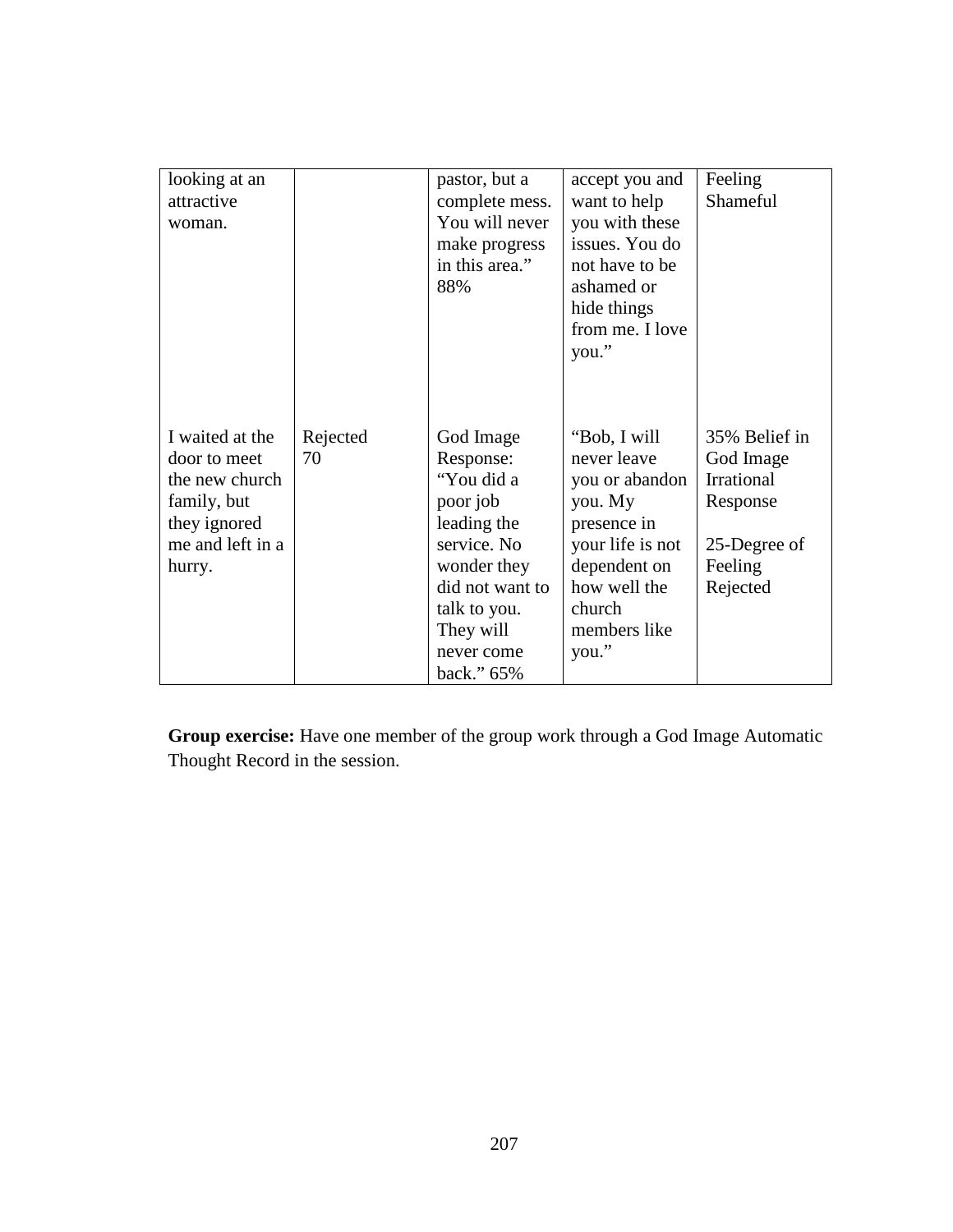| <b>Situation</b>   | <b>Feelings</b> | <b>Automatic</b>  | <b>Real God</b>     | <b>Outcome</b>     |
|--------------------|-----------------|-------------------|---------------------|--------------------|
| Actual event       | Specify         | Thought(s)        | <b>Response</b>     | Re-rate belief     |
| leading to feeling | sad,            | Write irrational  | (Drawing on your    | in irrational      |
| God's              | anxious,        | God Image         | own experience of   | God Image          |
| disappointment     | angry,          | automatic         | prayer and          | automatic          |
|                    | etc.            | thought(s) that   | scripture)          | thought $(s)$ , 0- |
|                    |                 | preceded          | Write real God      | 100%.              |
|                    |                 | emotion(s).       | response to         |                    |
|                    |                 |                   | irrational God      |                    |
|                    |                 |                   | Image automatic     |                    |
|                    |                 |                   | $thought(s)$ .      |                    |
|                    | Rate 0-         | Rate belief in    | Rate belief in real | Specify and        |
|                    | 100.            | irrational God    | God response, 0-    | rate               |
|                    |                 | Image thought(s), | 100%.               | subsequent         |
|                    |                 | $0-100\%$ .       |                     | feelings, 0-       |
|                    |                 |                   |                     | 100.               |
|                    |                 |                   |                     |                    |
|                    |                 |                   |                     |                    |
|                    |                 |                   |                     |                    |
|                    |                 |                   |                     |                    |
|                    |                 |                   |                     |                    |
|                    |                 |                   |                     |                    |
|                    |                 |                   |                     |                    |
|                    |                 |                   |                     |                    |
|                    |                 |                   |                     |                    |
|                    |                 |                   |                     |                    |
|                    |                 |                   |                     |                    |
|                    |                 |                   |                     |                    |
|                    |                 |                   |                     |                    |
|                    |                 |                   |                     |                    |
|                    |                 |                   |                     |                    |
|                    |                 |                   |                     |                    |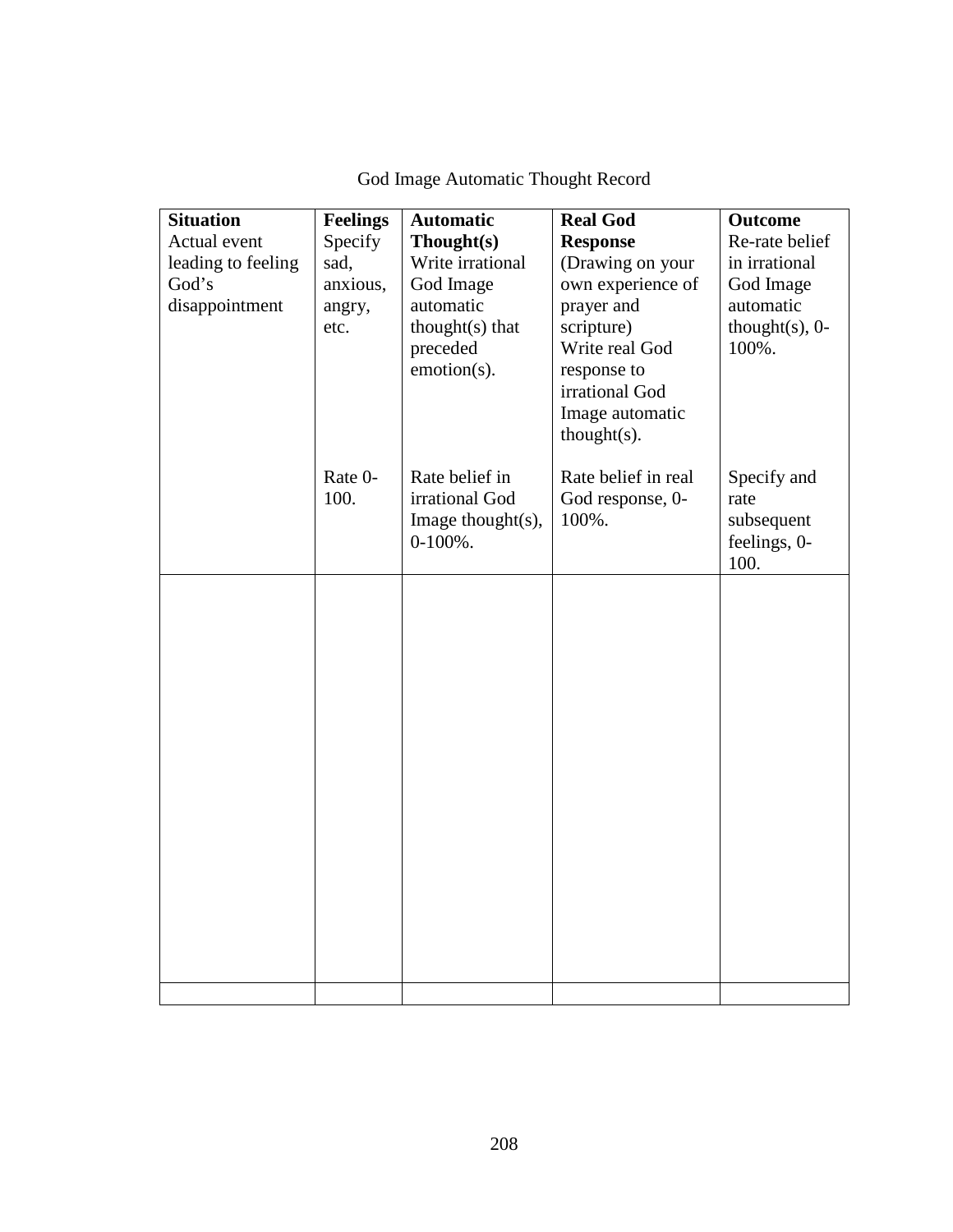# **Homework: Week 5**

- Complete 3 different entries on the God Image Automatic Thought Records on the following pages.
- This week instead of just reading a hymn in the morning and the evening, sing the hymn several times a day including morning and evening.
- Set up a meeting with one of your fellow group members to work through a GIATR.
- To read some common cognitive errors, please view the list below.

# **Common Cognitive Errors:**

- 1. Over-generalizing: Drawing sweeping inferences (e.g., "I can't control my temper") from a single instance.
- 2. Discounting the positives: Deciding that if a good thing has happened, it couldn't have been very important.
- 3. Jumping to conclusions: Focusing on one aspect of a situation in deciding how to understand it (e.g., "The reason I haven't received a phone call from the job I applied to is that they have decided not to offer it to me").
- 4. Mind reading: Believing one knows what another person is thinking, with very little evidence.
- 5. Fortune telling: Believing one knows what the future holds, while ignoring other possibilities.
- 6. Magnifying/minimizing: Evaluating the importance of a negative event, or the lack of importance of a positive event, in a distorted manner.
- 7. Emotional reasoning: Believing that something must be true, because it feels like it is true.
- 8. Making "should" statements: Telling oneself one should do (or should have done) something, when it is more accurate to say that one would like to do (or wishes one had done) the preferred thing.
- 9. Labeling: Using a label ("bad mother," "idiot") to describe behavior, and then imputing all the meanings the label carries.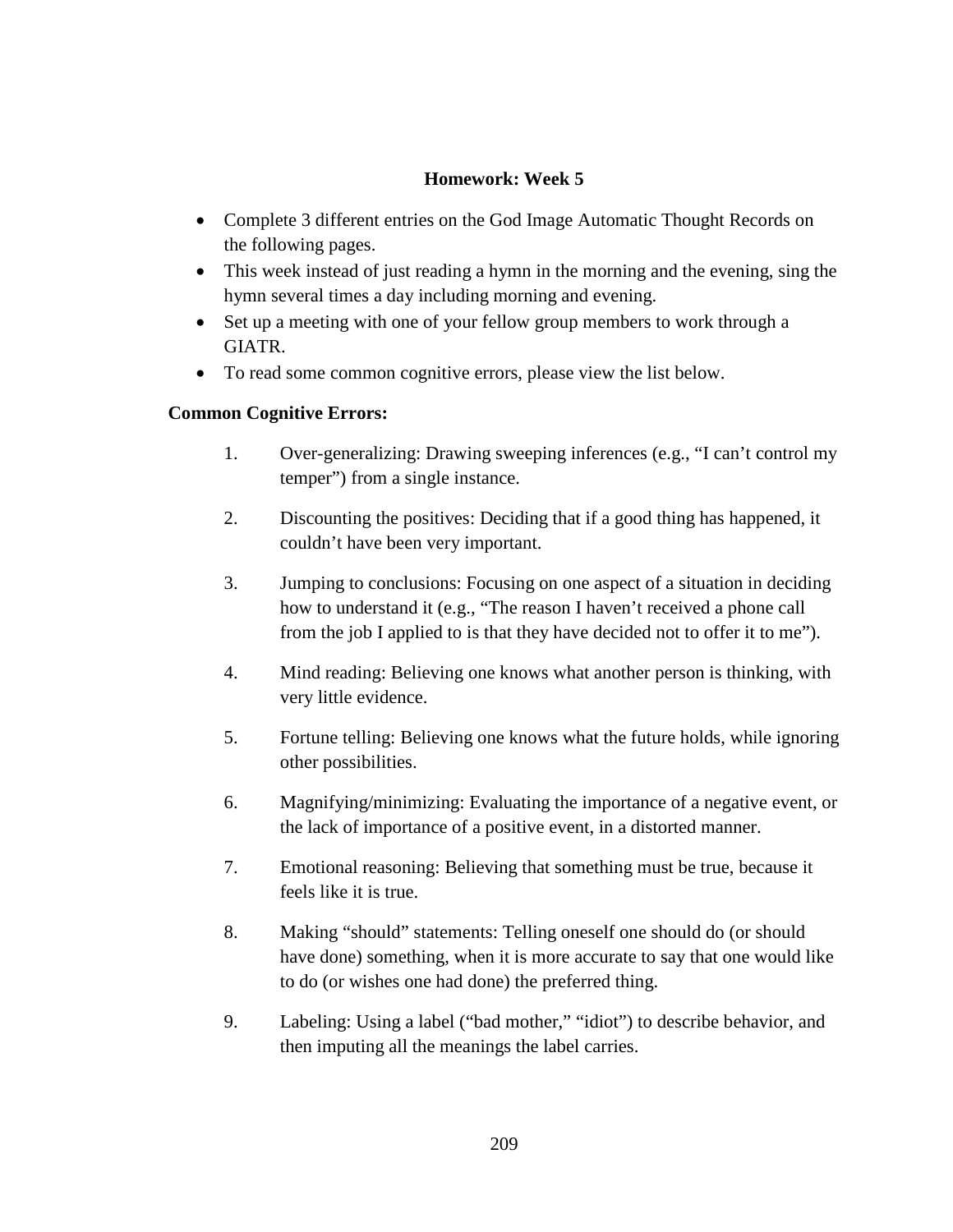10. Inappropriate blaming: using hindsight to determine what one "should have done," even if one could not have known the best thing to do at the time; ignoring mitigating factors; or ignoring the roles played by others in determining a negative outcome.

| <b>Situation</b>   | <b>Feelings</b> | <b>Automatic</b>      | <b>Real God</b>     | <b>Outcome</b>     |
|--------------------|-----------------|-----------------------|---------------------|--------------------|
| Actual event       | Specify         | Thought(s)            | <b>Response</b>     | Re-rate belief     |
| leading to feeling | sad,            | Write irrational      | (Drawing on your    | in irrational      |
| God's              | anxious,        | God Image             | own experience of   | God Image          |
| disappointment     | angry,          | automatic             | prayer and          | automatic          |
|                    | etc.            | thought(s) that       | scripture)          | thought $(s)$ , 0- |
|                    |                 | preceded              | Write real God      | 100%.              |
|                    |                 | emotion(s).           | response to         |                    |
|                    |                 |                       | irrational God      |                    |
|                    |                 |                       | Image automatic     |                    |
|                    |                 |                       | $thought(s)$ .      |                    |
|                    | Rate 0-         | Rate belief in        | Rate belief in real | Specify and        |
|                    | 100.            | irrational God        | God response, 0-    | rate               |
|                    |                 | Image thought $(s)$ , | 100%.               | subsequent         |
|                    |                 | $0-100\%$ .           |                     | feelings, 0-       |
|                    |                 |                       |                     | 100.               |
|                    |                 |                       |                     |                    |
|                    |                 |                       |                     |                    |
|                    |                 |                       |                     |                    |
|                    |                 |                       |                     |                    |
|                    |                 |                       |                     |                    |
|                    |                 |                       |                     |                    |
|                    |                 |                       |                     |                    |
|                    |                 |                       |                     |                    |
|                    |                 |                       |                     |                    |
|                    |                 |                       |                     |                    |
|                    |                 |                       |                     |                    |
|                    |                 |                       |                     |                    |
|                    |                 |                       |                     |                    |
|                    |                 |                       |                     |                    |
|                    |                 |                       |                     |                    |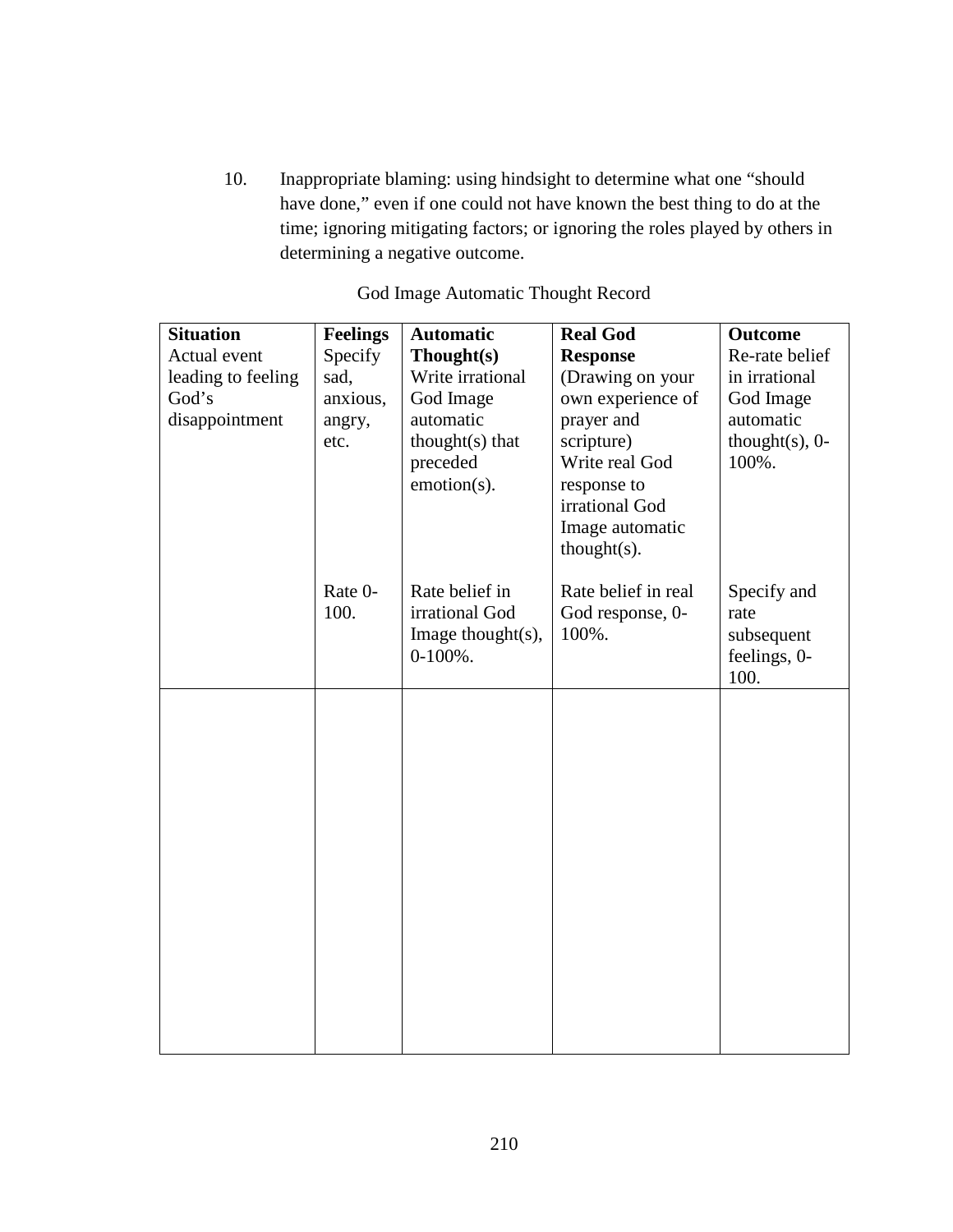| <b>Situation</b><br>Actual event<br>leading to feeling<br>God's<br>disappointment | <b>Feelings</b><br>Specify<br>sad,<br>anxious,<br>angry,<br>etc. | <b>Automatic</b><br>Thought(s)<br>Write irrational<br>God Image<br>automatic<br>thought $(s)$ that<br>preceded<br>emotion(s). | <b>Real God</b><br><b>Response</b><br>(Drawing on your<br>own experience of<br>prayer and<br>scripture)<br>Write real God<br>response to<br>irrational God<br>Image automatic<br>$thought(s)$ . | <b>Outcome</b><br>Re-rate belief<br>in irrational<br>God Image<br>automatic<br>thought $(s)$ , 0-<br>100%. |
|-----------------------------------------------------------------------------------|------------------------------------------------------------------|-------------------------------------------------------------------------------------------------------------------------------|-------------------------------------------------------------------------------------------------------------------------------------------------------------------------------------------------|------------------------------------------------------------------------------------------------------------|
|                                                                                   | Rate 0-<br>100.                                                  | Rate belief in<br>irrational God<br>Image thought $(s)$ ,<br>$0-100%$ .                                                       | Rate belief in real<br>God response, 0-<br>100%.                                                                                                                                                | Specify and<br>rate<br>subsequent<br>feelings, 0-<br>100.                                                  |
|                                                                                   |                                                                  |                                                                                                                               |                                                                                                                                                                                                 |                                                                                                            |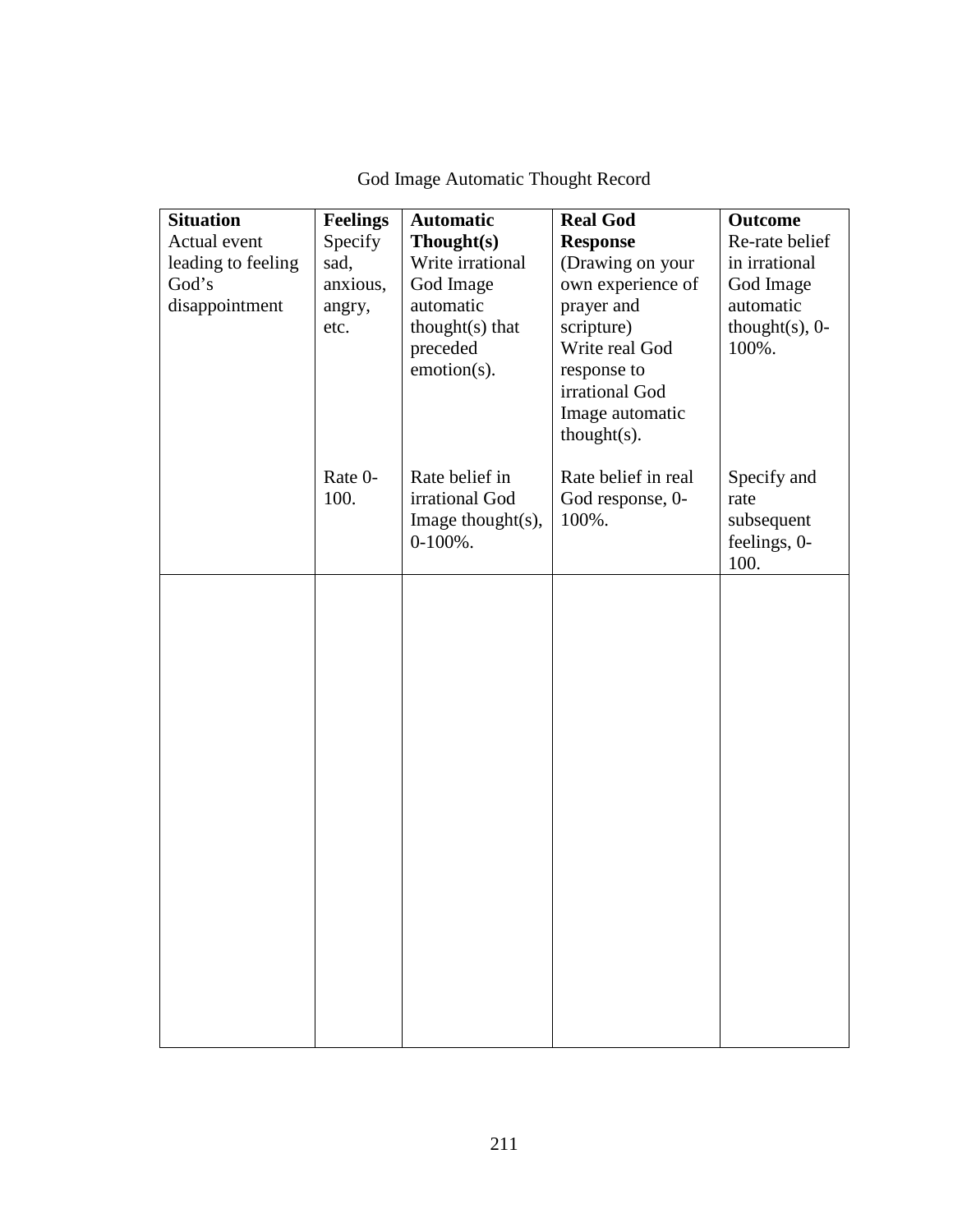| <b>Situation</b><br>Actual event<br>leading to feeling<br>God's<br>disappointment | <b>Feelings</b><br>Specify<br>sad,<br>anxious,<br>angry,<br>etc. | <b>Automatic</b><br>Thought(s)<br>Write irrational<br>God Image<br>automatic<br>thought $(s)$ that<br>preceded<br>emotion(s). | <b>Real God</b><br><b>Response</b><br>(Drawing on your<br>own experience of<br>prayer and<br>scripture)<br>Write real God<br>response to<br>irrational God<br>Image automatic<br>$thought(s)$ . | <b>Outcome</b><br>Re-rate belief<br>in irrational<br>God Image<br>automatic<br>thought $(s)$ , 0-<br>100%. |
|-----------------------------------------------------------------------------------|------------------------------------------------------------------|-------------------------------------------------------------------------------------------------------------------------------|-------------------------------------------------------------------------------------------------------------------------------------------------------------------------------------------------|------------------------------------------------------------------------------------------------------------|
|                                                                                   | Rate 0-<br>100.                                                  | Rate belief in<br>irrational God<br>Image thought $(s)$ ,<br>$0-100%$ .                                                       | Rate belief in real<br>God response, 0-<br>100%.                                                                                                                                                | Specify and<br>rate<br>subsequent<br>feelings, 0-<br>100.                                                  |
|                                                                                   |                                                                  |                                                                                                                               |                                                                                                                                                                                                 |                                                                                                            |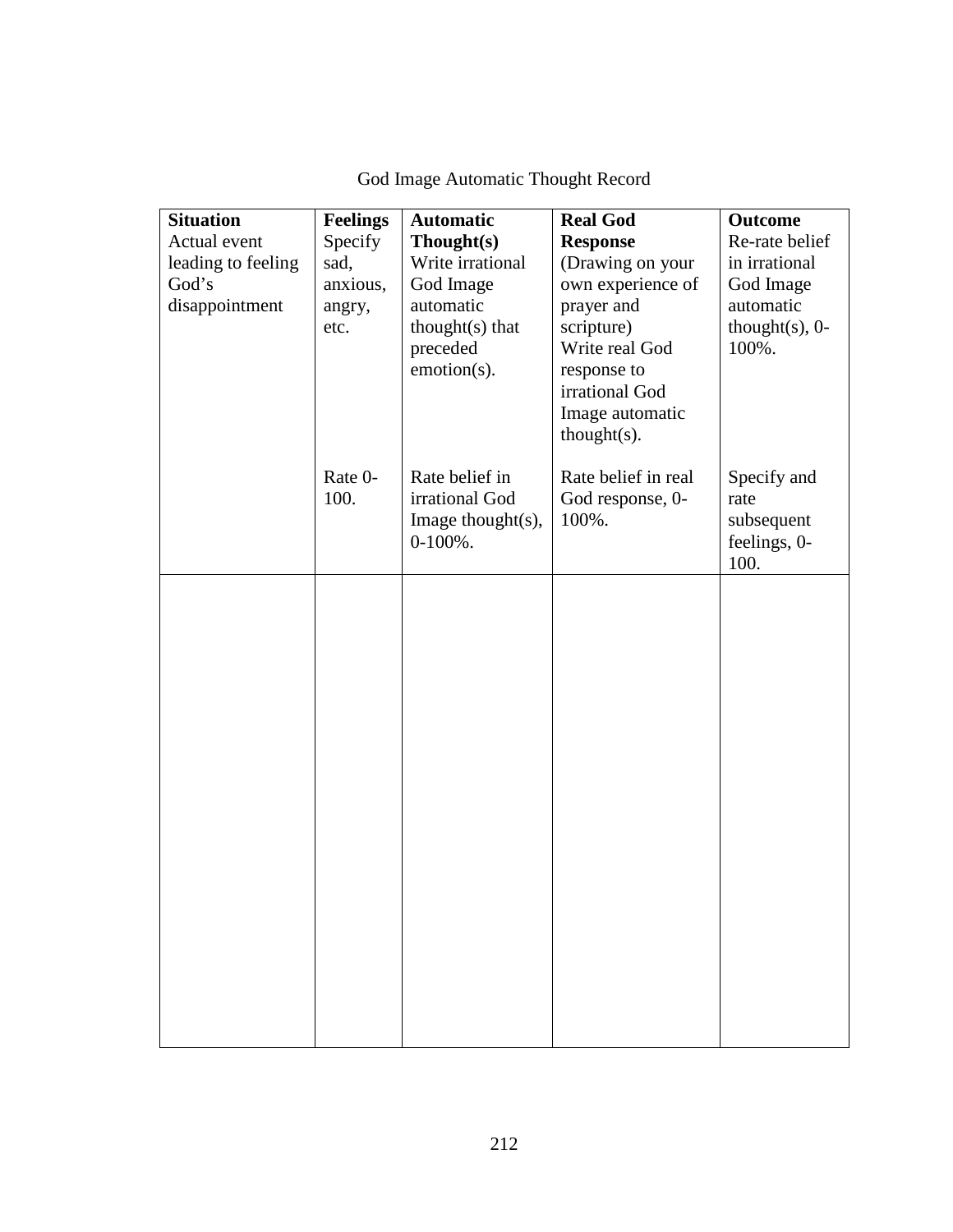### **Cognitive Distortions**

#### **Welcome and Icebreaker**

**Discussion of Homework** 

### **Educational Component: Cognitive Distortions**

At times our thinking is not as accurate as we "think" it is. Researchers in psychology have found several cognitive distortions that humans are prone to engage in. Below is a description of the three most common cognitive distortions and ways to fight them.

### Filtering

 Filtering occurs when a person filters out the positive and looks only at the negative. Filtering also happens when a person's God image focuses on their weaknesses and mistakes rather than their strengths and victories. Solution – Shift the focus. Example – Bob's God Image was emphasizing what Bob thought was a poor sermon. Bob switched the focus to the other things that went well and prayed about those events.

### Over-generalizations

 Bob's God Image told him he was a "complete mess" for having a lustful thought and that he would "never make progress" in that area. Solution – Quantify. Bob realized he had unhealthy sexual thoughts about 20% of the time and healthy sexual thoughts 80% of the time. He also realized that he was more able to challenge and change his unhealthy sexual thoughts. Bob was making progress and was not a complete mess in this area.

### **Discussion:**

Are there any problem areas of your life where you see yourself failing in ways you feel God is not proud of?

What percent of the time are you actually engaging in these activities?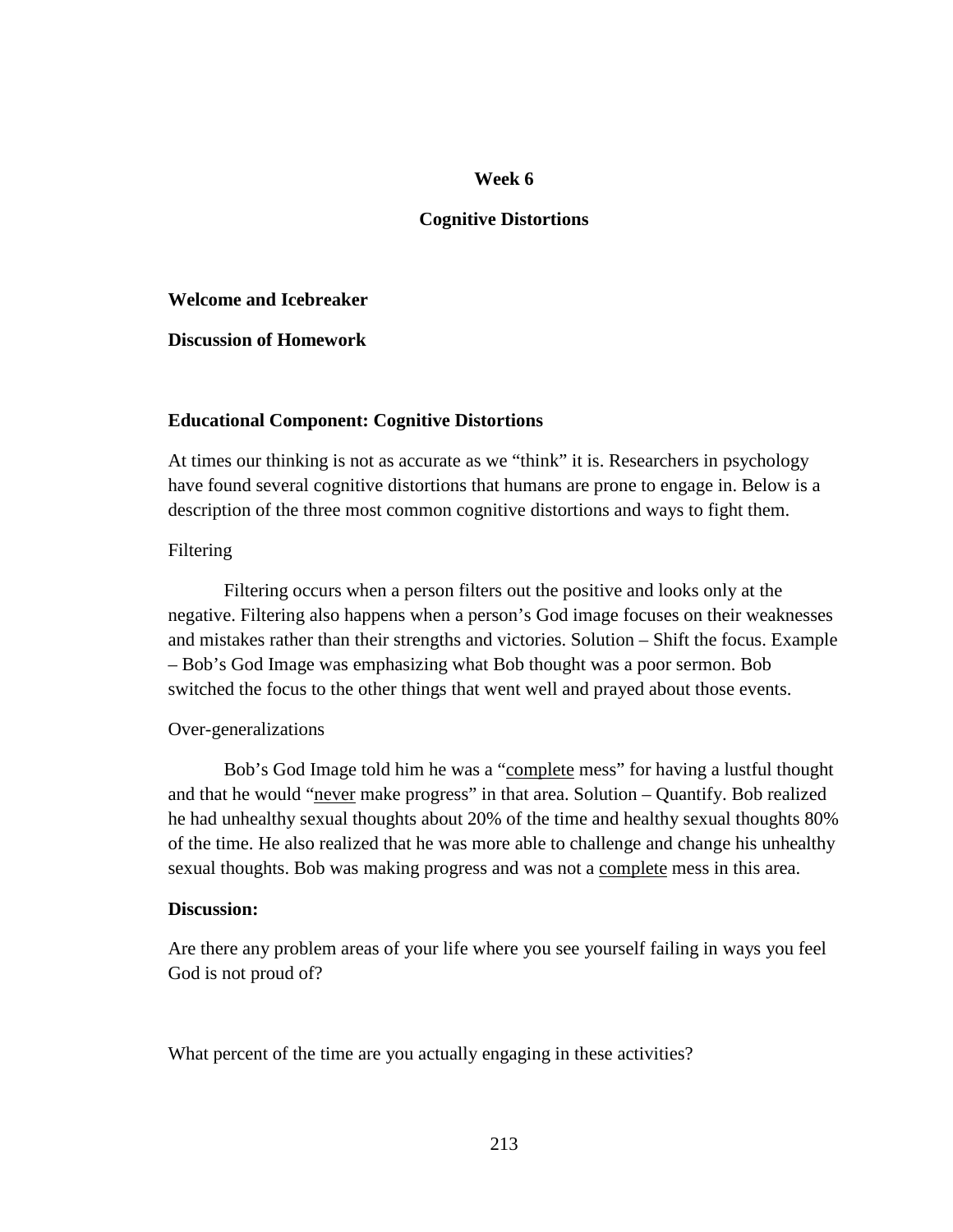What percent of the time are you not engaging in these problem areas, but are rather engaging in healthy activity?

## Catastrophizing

 This occurs when your thoughts snowball (e.g., "I got a C, I'm going to fail out of the program"). After Bob argued with his wife, his God Image told him, "You are a failure as a husband and you are going to get divorced. If you cannot manage your family, how can you expect to guide your congregation?" Solution – Ask, "What are the odds?" Bob and his wife had overcome many difficulties and there was little chance that they would get divorced. An outside observer would not bet against them.

## **Discussion:**

What are some areas of your life where you believe you may have catastrophized a situation?

What are the chances that this situation would actually come true?

How is everyone doing in the process? Where are some areas of pain (painful thinking/emotions) still present?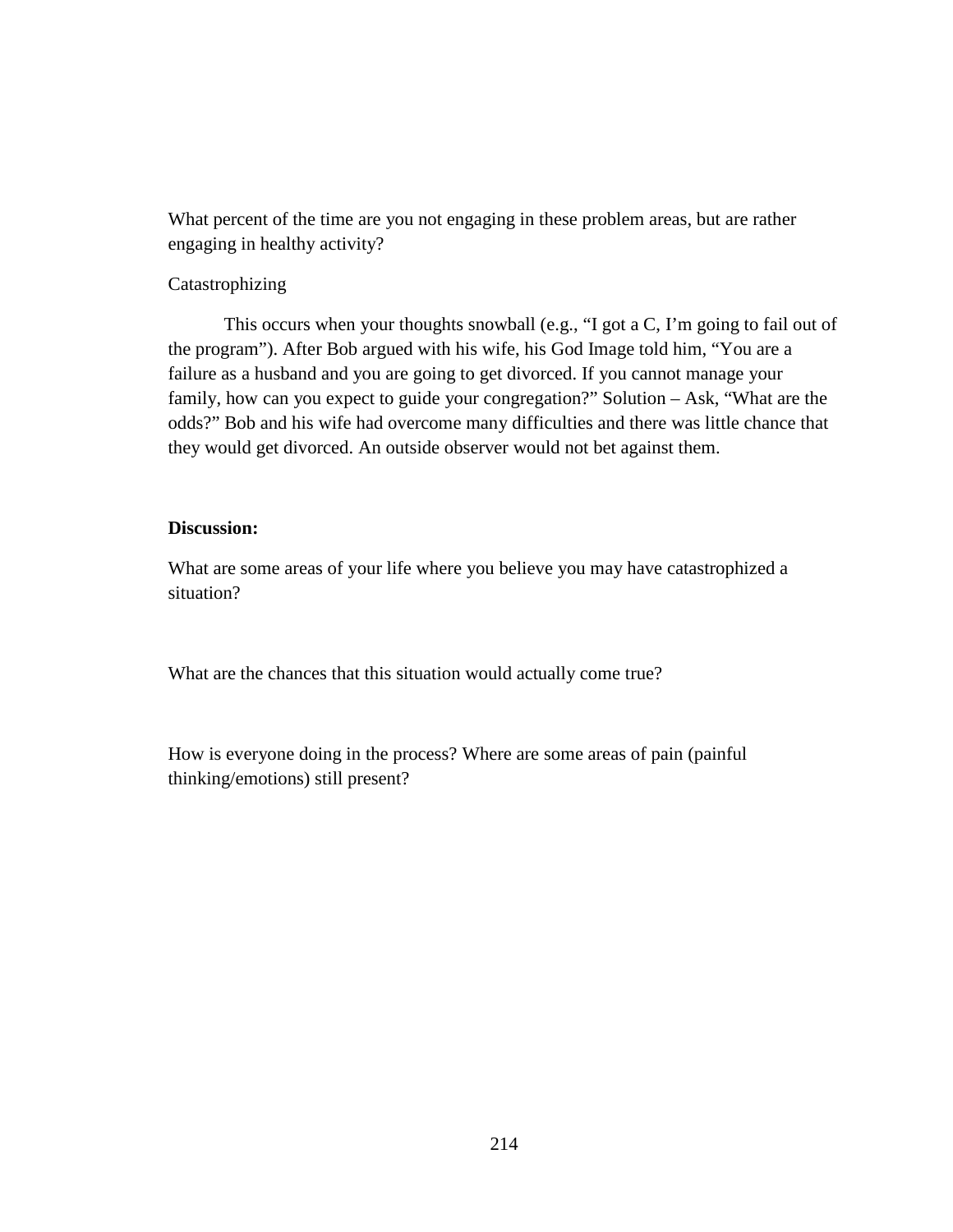## **Homework: Week 6**

• Meet with a fellow group member this week. Help each other choose a second meaningful hymn/spiritual song based on areas of desired growth. Then sing that hymn along with your other chosen song twice a day (morning and evening).

Please write the name of your second selected hymn here:

- Please begin reading The Horse and His Boy. This reading needs to be completed by session 8.
- Complete 3 more God Image Automatic Thought Records.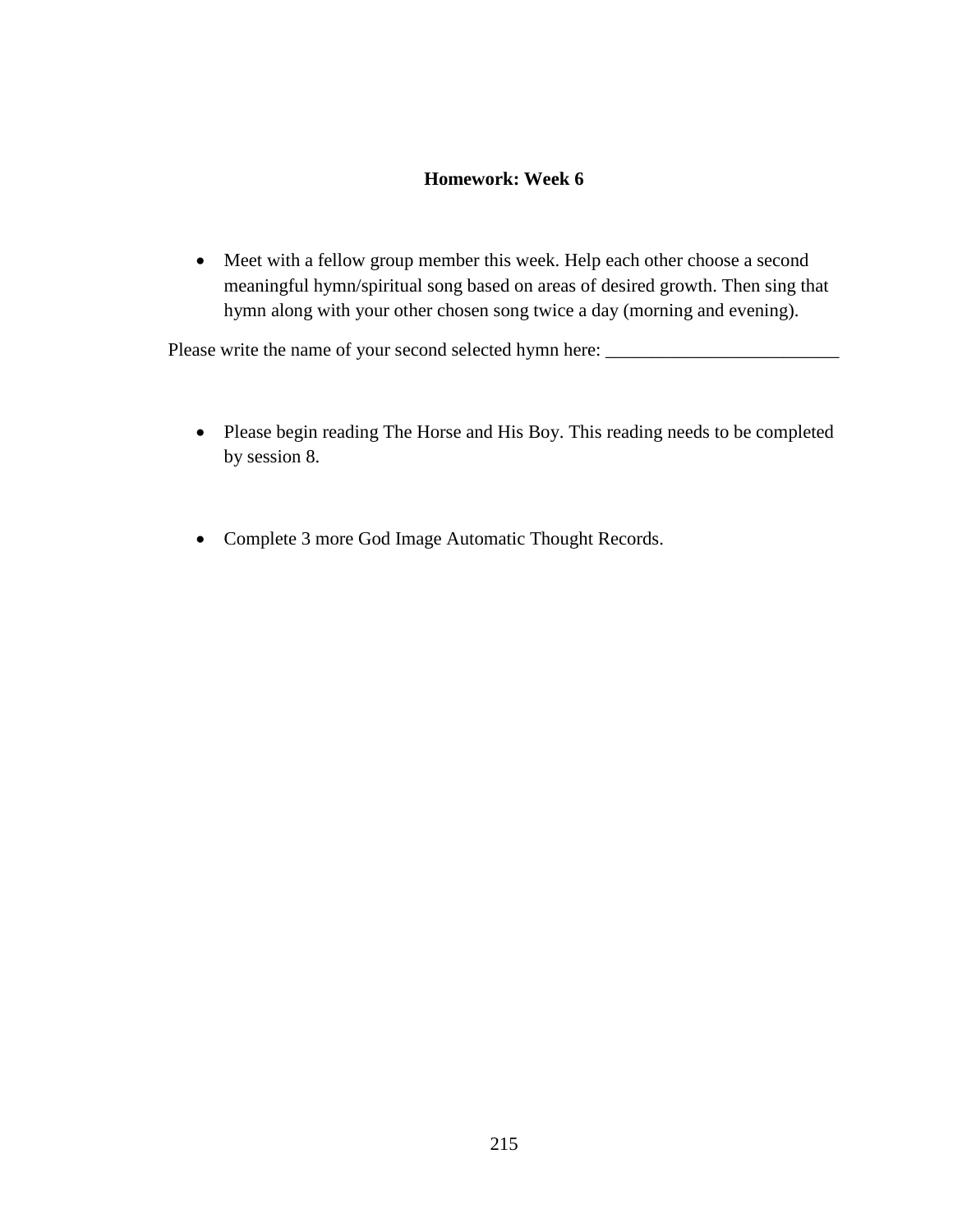| <b>Situation</b><br>Actual event<br>leading to feeling<br>God's<br>disappointment | <b>Feelings</b><br>Specify<br>sad,<br>anxious,<br>angry,<br>etc. | <b>Automatic</b><br>Thought(s)<br>Write irrational<br>God Image<br>automatic<br>thought $(s)$ that<br>preceded<br>emotion(s). | <b>Real God</b><br><b>Response</b><br>(Drawing on your<br>own experience of<br>prayer and<br>scripture)<br>Write real God<br>response to<br>irrational God<br>Image automatic<br>$thought(s)$ . | <b>Outcome</b><br>Re-rate belief<br>in irrational<br>God Image<br>automatic<br>thought $(s)$ , 0-<br>100%. |
|-----------------------------------------------------------------------------------|------------------------------------------------------------------|-------------------------------------------------------------------------------------------------------------------------------|-------------------------------------------------------------------------------------------------------------------------------------------------------------------------------------------------|------------------------------------------------------------------------------------------------------------|
|                                                                                   | Rate 0-<br>100.                                                  | Rate belief in<br>irrational God<br>Image thought $(s)$ ,<br>$0-100%$ .                                                       | Rate belief in real<br>God response, 0-<br>100%.                                                                                                                                                | Specify and<br>rate<br>subsequent<br>feelings, 0-<br>100.                                                  |
|                                                                                   |                                                                  |                                                                                                                               |                                                                                                                                                                                                 |                                                                                                            |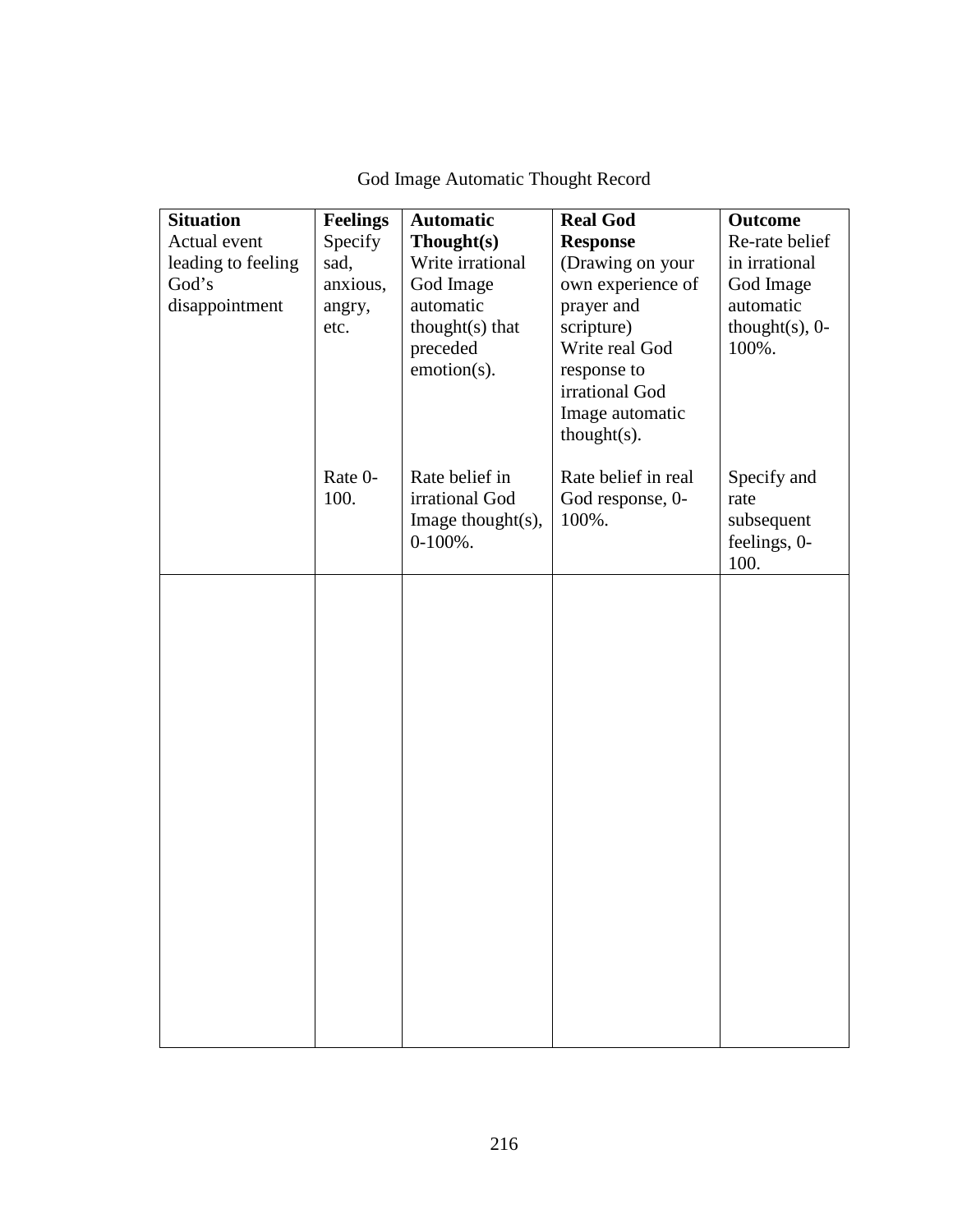| <b>Situation</b><br>Actual event<br>leading to feeling<br>God's<br>disappointment | <b>Feelings</b><br>Specify<br>sad,<br>anxious,<br>angry,<br>etc. | <b>Automatic</b><br>Thought(s)<br>Write irrational<br>God Image<br>automatic<br>thought $(s)$ that<br>preceded<br>emotion(s). | <b>Real God</b><br><b>Response</b><br>(Drawing on your<br>own experience of<br>prayer and<br>scripture)<br>Write real God<br>response to<br>irrational God<br>Image automatic<br>$thought(s)$ . | <b>Outcome</b><br>Re-rate belief<br>in irrational<br>God Image<br>automatic<br>thought $(s)$ , 0-<br>100%. |
|-----------------------------------------------------------------------------------|------------------------------------------------------------------|-------------------------------------------------------------------------------------------------------------------------------|-------------------------------------------------------------------------------------------------------------------------------------------------------------------------------------------------|------------------------------------------------------------------------------------------------------------|
|                                                                                   | Rate 0-<br>100.                                                  | Rate belief in<br>irrational God<br>Image thought $(s)$ ,<br>$0-100%$ .                                                       | Rate belief in real<br>God response, 0-<br>100%.                                                                                                                                                | Specify and<br>rate<br>subsequent<br>feelings, 0-<br>100.                                                  |
|                                                                                   |                                                                  |                                                                                                                               |                                                                                                                                                                                                 |                                                                                                            |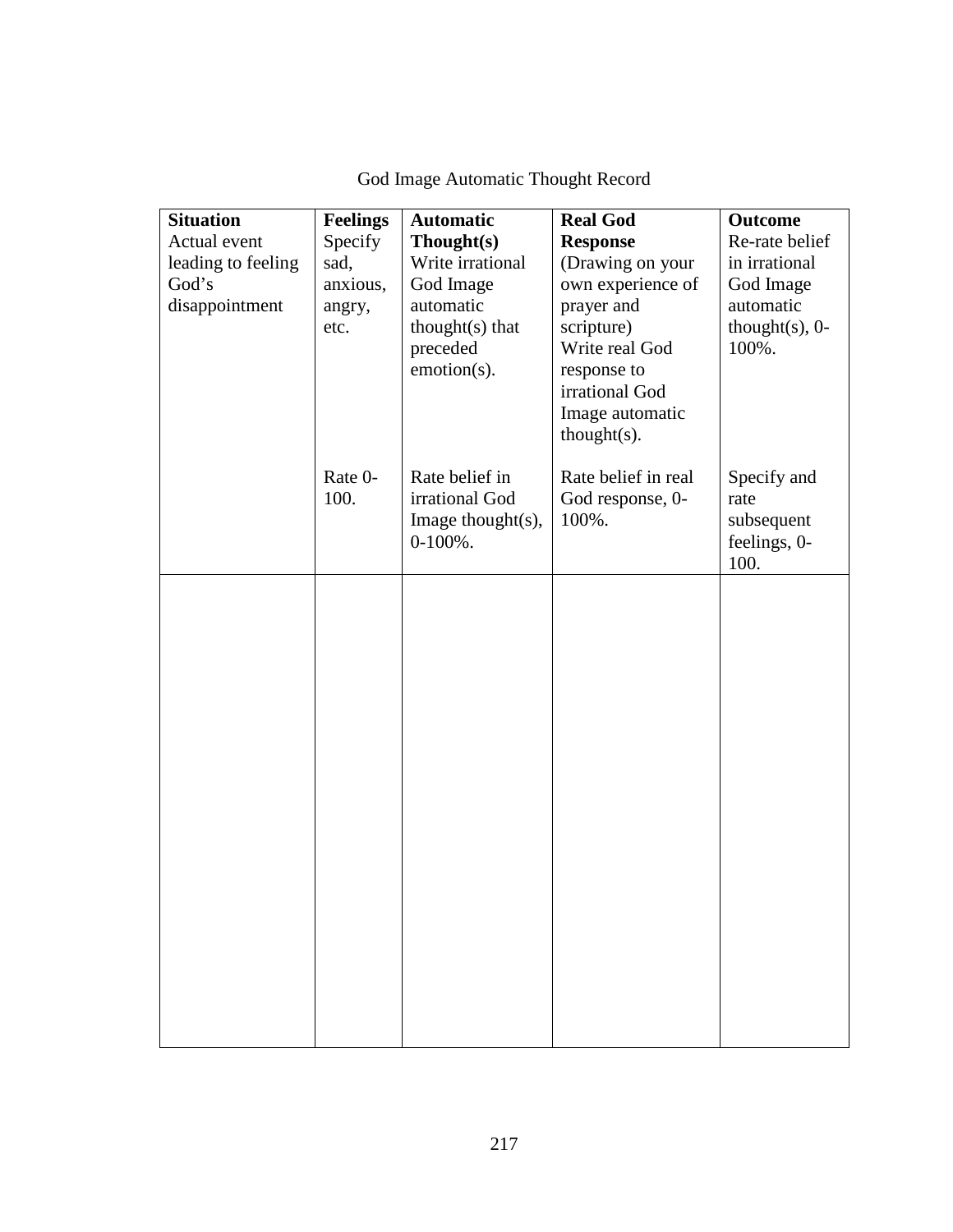| <b>Situation</b>   | <b>Feelings</b> | <b>Automatic</b>      | <b>Real God</b>               | <b>Outcome</b>     |
|--------------------|-----------------|-----------------------|-------------------------------|--------------------|
| Actual event       | Specify         | Though(s)             | <b>Response</b>               | Re-rate belief     |
| leading to feeling | sad,            | Write irrational      | (Drawing on your              | in irrational      |
| God's              | anxious,        | God Image             | own experience of             | God Image          |
| disappointment     | angry,          | automatic             | prayer and                    | automatic          |
|                    | etc.            | $thought(s)$ that     | scripture)                    | thought $(s)$ , 0- |
|                    |                 | preceded              | Write real God                | 100%.              |
|                    |                 | emotion(s).           | response to<br>irrational God |                    |
|                    |                 |                       | Image automatic               |                    |
|                    |                 |                       | $thought(s)$ .                |                    |
|                    |                 |                       |                               |                    |
|                    | Rate 0-         | Rate belief in        | Rate belief in real           | Specify and        |
|                    | 100.            | irrational God        | God response, 0-              | rate               |
|                    |                 | Image thought $(s)$ , | 100%.                         | subsequent         |
|                    |                 | $0-100\%$ .           |                               | feelings, 0-       |
|                    |                 |                       |                               | 100.               |
|                    |                 |                       |                               |                    |
|                    |                 |                       |                               |                    |
|                    |                 |                       |                               |                    |
|                    |                 |                       |                               |                    |
|                    |                 |                       |                               |                    |
|                    |                 |                       |                               |                    |
|                    |                 |                       |                               |                    |
|                    |                 |                       |                               |                    |
|                    |                 |                       |                               |                    |
|                    |                 |                       |                               |                    |
|                    |                 |                       |                               |                    |
|                    |                 |                       |                               |                    |
|                    |                 |                       |                               |                    |
|                    |                 |                       |                               |                    |
|                    |                 |                       |                               |                    |
|                    |                 |                       |                               |                    |
|                    |                 |                       |                               |                    |
|                    |                 |                       |                               |                    |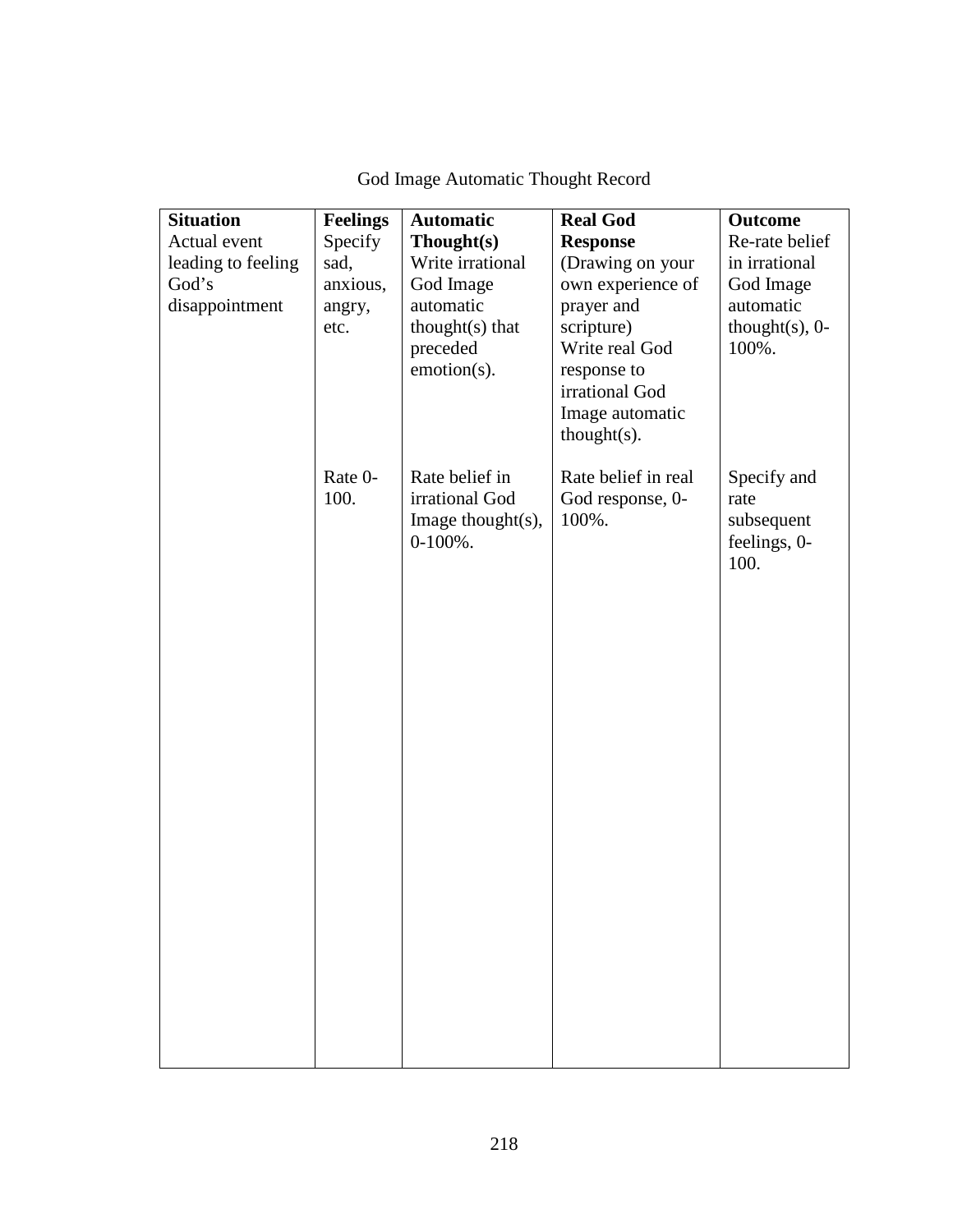### **Negative Core Beliefs or Schemas**

### **Welcome and Icebreaker**

**Discussion of Homework** 

#### **Education Component: Schemas and God Image**

### Schemas

Schemas are the core beliefs that maintain a person's negative thinking. Most depressive schemas, or underlying depressive assumptions, are unknown to clients because they are too "deep" (Beck et. al., 1979). That is, they are too close to the self to be immediately observed. One can find their core beliefs through looking for themes in their automatic thoughts. Certain groups or automatic thoughts will fit together and from them a certain theme will emerge. That is, they will share an underlying common denominator. Most core beliefs are vague and are marked by global words like dumb, stupid, ugly, or worthless. They are also sometimes stated in "if-then" propositions, "If I am not competent, then I'm a failure" (DeRubeis, Tang, & Beck, 2001, p. 76). Beck (1976) recorded some of the more popular schemas:

- 1. In order to be happy, I have to be successful in whatever I undertake.
- 2. To be happy, I must be accepted (like, admired) by all people at all times.
- 3. If I'm not on top, I'm a flop.
- 4. It's wonderful to be popular, famous, wealthy; it's terrible to be unpopular, mediocre.
- 5. If I make a mistake, then it means I'm inept.
- 6. My value as a person depends on what others think of me.

7. I can't live without love. If my spouse/significant other doesn't love me, then I'm worthless.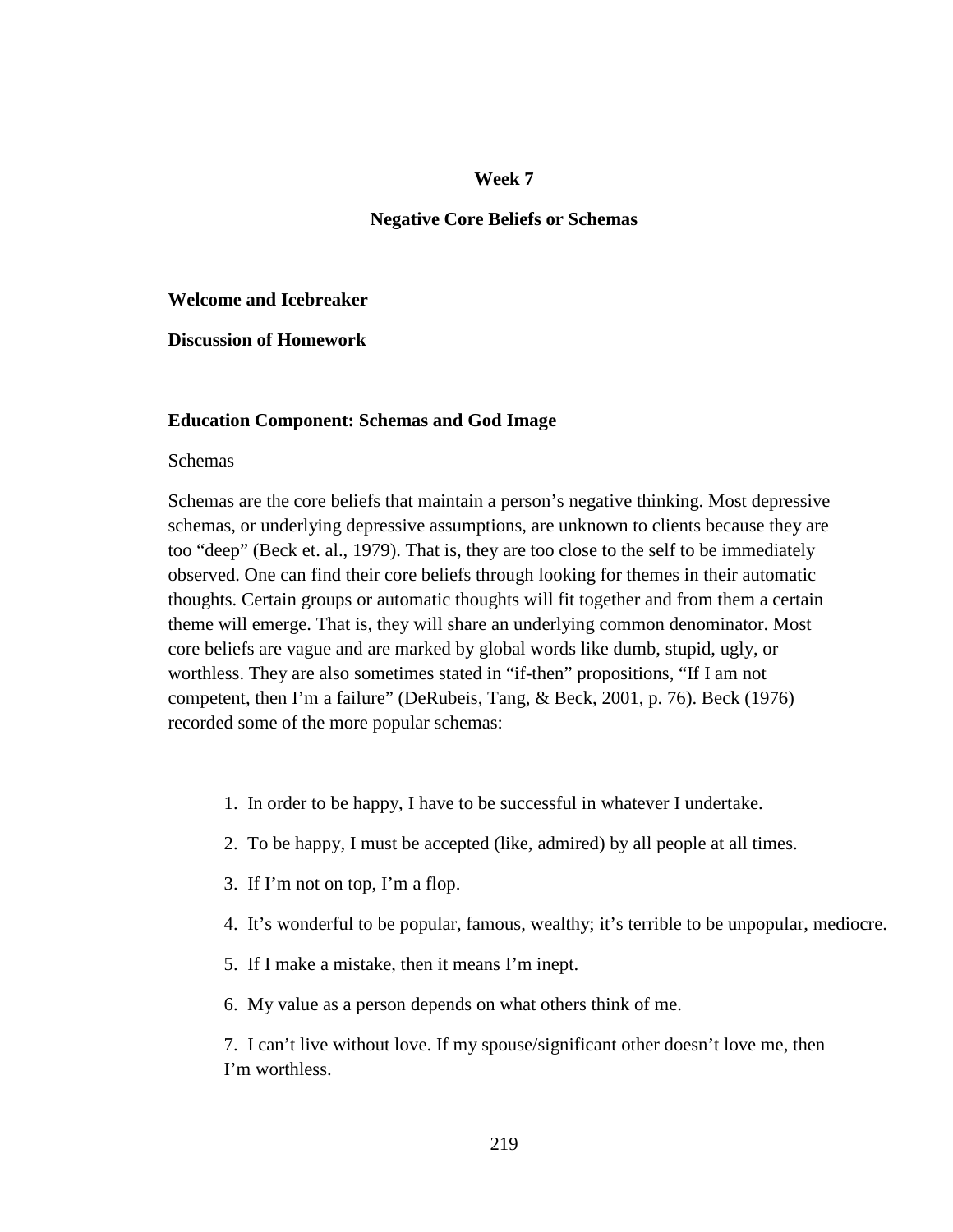- 8. If somebody disagrees with me, it means he doesn't like me.
- 9. If I don't take advantage of every opportunity to advance myself, I will regret it later.

# Schemas and the God Image

Schemas also influence the way that we experience God. The core beliefs we hold are often reflected in our God Image. For example, Bob felt he had to be stellar in every area of ministry to be acceptable. His God Image paralleled this pattern of thinking by expecting him to perform perfectly in every area of ministry. When Bob inevitably failed, he rejected himself and consequently also felt rejected by his God Image.

One way to change a harmful God image schema is to identify and then renegotiate personal agreements with God (Beck et. al., 1979).

# **Group Exercise:**

1. First, ask yourself what you must do to win God's approval. Would this involve being perfect, always doing what God wants you to do, or something completely other? Take your time with this. Write down a couple ways that you believe you could win God's approval.

\_\_\_\_\_\_\_\_\_\_\_\_\_\_\_\_\_\_\_\_\_\_\_\_\_\_\_\_\_\_\_\_\_\_\_\_\_\_\_\_\_\_\_\_\_\_\_\_\_\_\_\_\_\_\_\_\_\_\_\_\_\_\_\_\_\_\_\_\_\_\_\_ \_\_\_\_\_\_\_\_\_\_\_\_\_\_\_\_\_\_\_\_\_\_\_\_\_\_\_\_\_\_\_\_\_\_\_\_\_\_\_\_\_\_\_\_\_\_\_\_\_\_\_\_\_\_\_\_\_\_\_\_\_\_\_\_\_\_\_\_\_\_\_\_ \_\_\_\_\_\_\_\_\_\_\_\_\_\_\_\_\_\_\_\_\_\_\_\_\_\_\_\_\_\_\_\_\_\_\_\_\_\_\_\_\_\_\_\_\_\_\_\_\_\_\_\_\_\_\_\_\_\_\_\_\_\_\_\_\_\_\_\_\_\_\_\_ \_\_\_\_\_\_\_\_\_\_\_\_\_\_\_\_\_\_\_\_\_\_\_\_\_\_\_\_\_\_\_\_\_\_\_\_\_\_\_\_\_\_\_\_\_\_\_\_\_\_\_\_\_\_\_\_\_\_\_\_\_\_\_\_\_\_\_\_\_\_\_\_ \_\_\_\_\_\_\_\_\_\_\_\_\_\_\_\_\_\_\_\_\_\_\_\_\_\_\_\_\_\_\_\_\_\_\_\_\_\_\_\_\_\_\_\_\_\_\_\_\_\_\_\_\_\_\_\_\_\_\_\_\_\_\_\_\_\_\_\_\_\_\_\_

2. Secondly, once this is identified, it is helpful to look at it and see if it is valid or even feasible to fulfill. Rewrite the ways you identified to win God's approval and next to them write on a scale from 1-10 how able you feel you are to complete these tasks. A "1" would be "I cannot complete these things at all." A "10" would be "I am perfectly able to complete these tasks."

\_\_\_\_\_\_\_\_\_\_\_\_\_\_\_\_\_\_\_\_\_\_\_\_\_\_\_\_\_\_\_\_\_\_\_\_\_\_\_\_\_\_\_\_\_\_\_\_\_\_\_\_\_\_\_\_\_\_\_\_\_\_\_\_\_\_\_\_\_\_\_\_ \_\_\_\_\_\_\_\_\_\_\_\_\_\_\_\_\_\_\_\_\_\_\_\_\_\_\_\_\_\_\_\_\_\_\_\_\_\_\_\_\_\_\_\_\_\_\_\_\_\_\_\_\_\_\_\_\_\_\_\_\_\_\_\_\_\_\_\_\_\_\_\_ \_\_\_\_\_\_\_\_\_\_\_\_\_\_\_\_\_\_\_\_\_\_\_\_\_\_\_\_\_\_\_\_\_\_\_\_\_\_\_\_\_\_\_\_\_\_\_\_\_\_\_\_\_\_\_\_\_\_\_\_\_\_\_\_\_\_\_\_\_\_\_\_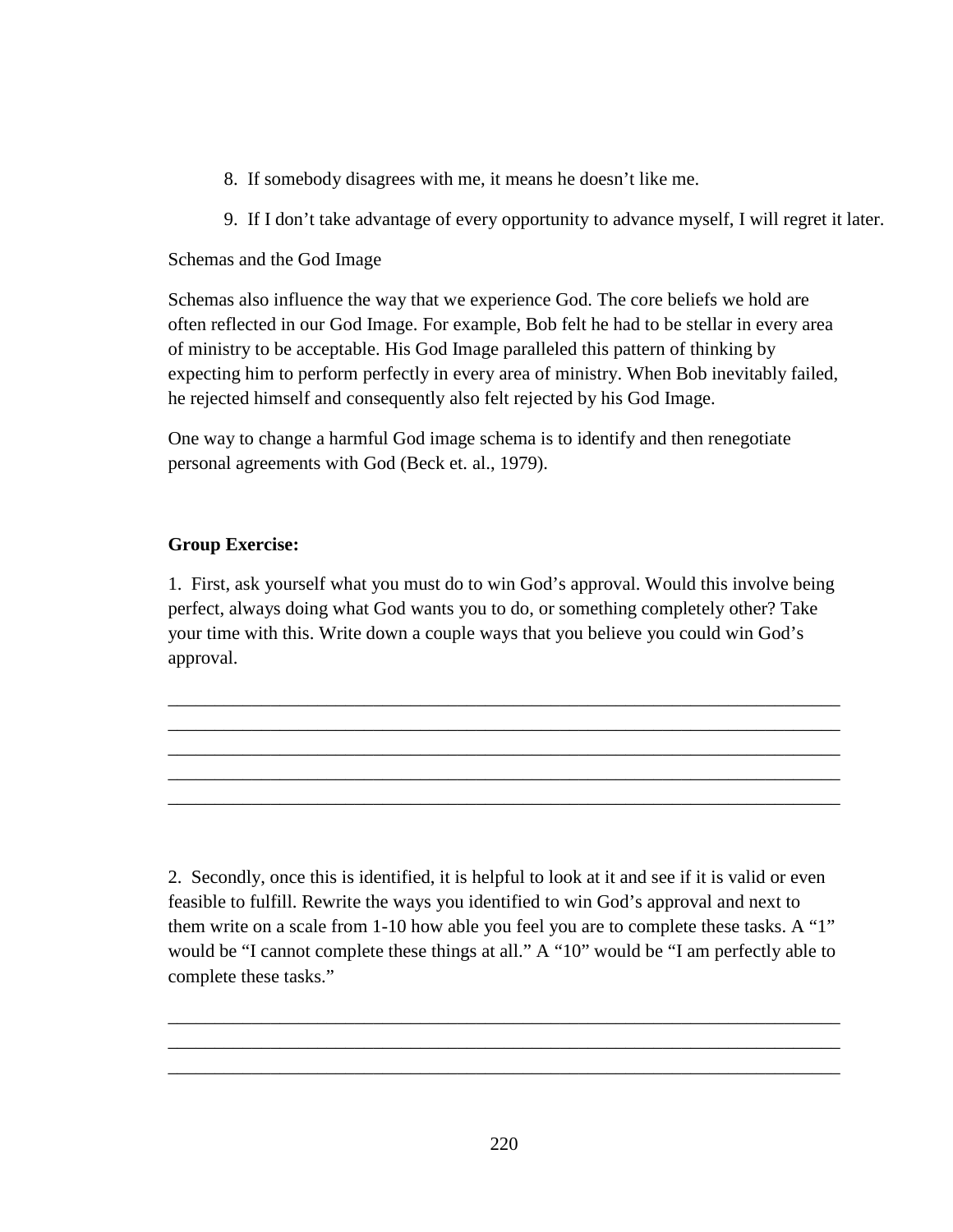3. Next, think about when you originally made this agreement (i.e. childhood, last year, just today). Often these agreements were originally made when we were children, but nonetheless affect our adult lives today. Spend some time and think about when these thoughts on how to win God's approval had entered your life. What was going on in your life at that time?

\_\_\_\_\_\_\_\_\_\_\_\_\_\_\_\_\_\_\_\_\_\_\_\_\_\_\_\_\_\_\_\_\_\_\_\_\_\_\_\_\_\_\_\_\_\_\_\_\_\_\_\_\_\_\_\_\_\_\_\_\_\_\_\_\_\_\_\_\_\_\_\_ \_\_\_\_\_\_\_\_\_\_\_\_\_\_\_\_\_\_\_\_\_\_\_\_\_\_\_\_\_\_\_\_\_\_\_\_\_\_\_\_\_\_\_\_\_\_\_\_\_\_\_\_\_\_\_\_\_\_\_\_\_\_\_\_\_\_\_\_\_\_\_\_ \_\_\_\_\_\_\_\_\_\_\_\_\_\_\_\_\_\_\_\_\_\_\_\_\_\_\_\_\_\_\_\_\_\_\_\_\_\_\_\_\_\_\_\_\_\_\_\_\_\_\_\_\_\_\_\_\_\_\_\_\_\_\_\_\_\_\_\_\_\_\_\_ \_\_\_\_\_\_\_\_\_\_\_\_\_\_\_\_\_\_\_\_\_\_\_\_\_\_\_\_\_\_\_\_\_\_\_\_\_\_\_\_\_\_\_\_\_\_\_\_\_\_\_\_\_\_\_\_\_\_\_\_\_\_\_\_\_\_\_\_\_\_\_\_ \_\_\_\_\_\_\_\_\_\_\_\_\_\_\_\_\_\_\_\_\_\_\_\_\_\_\_\_\_\_\_\_\_\_\_\_\_\_\_\_\_\_\_\_\_\_\_\_\_\_\_\_\_\_\_\_\_\_\_\_\_\_\_\_\_\_\_\_\_\_\_\_

\_\_\_\_\_\_\_\_\_\_\_\_\_\_\_\_\_\_\_\_\_\_\_\_\_\_\_\_\_\_\_\_\_\_\_\_\_\_\_\_\_\_\_\_\_\_\_\_\_\_\_\_\_\_\_\_\_\_\_\_\_\_\_\_\_\_\_\_\_\_\_\_ \_\_\_\_\_\_\_\_\_\_\_\_\_\_\_\_\_\_\_\_\_\_\_\_\_\_\_\_\_\_\_\_\_\_\_\_\_\_\_\_\_\_\_\_\_\_\_\_\_\_\_\_\_\_\_\_\_\_\_\_\_\_\_\_\_\_\_\_\_\_\_\_

4. Are these beliefs realistic? Do you currently believe that you are able to win God's approval in such ways? If not, what must an individual do to earn God's approval? Write a new agreement that is realistic and based on your current understanding of Christianity. Make sure this new agreement is clear, specific and rational, and includes room for failures, missteps, and continued growth. Spend some time thinking about what this would look like and then write it in the space provided below.

\_\_\_\_\_\_\_\_\_\_\_\_\_\_\_\_\_\_\_\_\_\_\_\_\_\_\_\_\_\_\_\_\_\_\_\_\_\_\_\_\_\_\_\_\_\_\_\_\_\_\_\_\_\_\_\_\_\_\_\_\_\_\_\_\_\_\_\_\_\_\_\_ \_\_\_\_\_\_\_\_\_\_\_\_\_\_\_\_\_\_\_\_\_\_\_\_\_\_\_\_\_\_\_\_\_\_\_\_\_\_\_\_\_\_\_\_\_\_\_\_\_\_\_\_\_\_\_\_\_\_\_\_\_\_\_\_\_\_\_\_\_\_\_\_ \_\_\_\_\_\_\_\_\_\_\_\_\_\_\_\_\_\_\_\_\_\_\_\_\_\_\_\_\_\_\_\_\_\_\_\_\_\_\_\_\_\_\_\_\_\_\_\_\_\_\_\_\_\_\_\_\_\_\_\_\_\_\_\_\_\_\_\_\_\_\_\_ \_\_\_\_\_\_\_\_\_\_\_\_\_\_\_\_\_\_\_\_\_\_\_\_\_\_\_\_\_\_\_\_\_\_\_\_\_\_\_\_\_\_\_\_\_\_\_\_\_\_\_\_\_\_\_\_\_\_\_\_\_\_\_\_\_\_\_\_\_\_\_\_ \_\_\_\_\_\_\_\_\_\_\_\_\_\_\_\_\_\_\_\_\_\_\_\_\_\_\_\_\_\_\_\_\_\_\_\_\_\_\_\_\_\_\_\_\_\_\_\_\_\_\_\_\_\_\_\_\_\_\_\_\_\_\_\_\_\_\_\_\_\_\_\_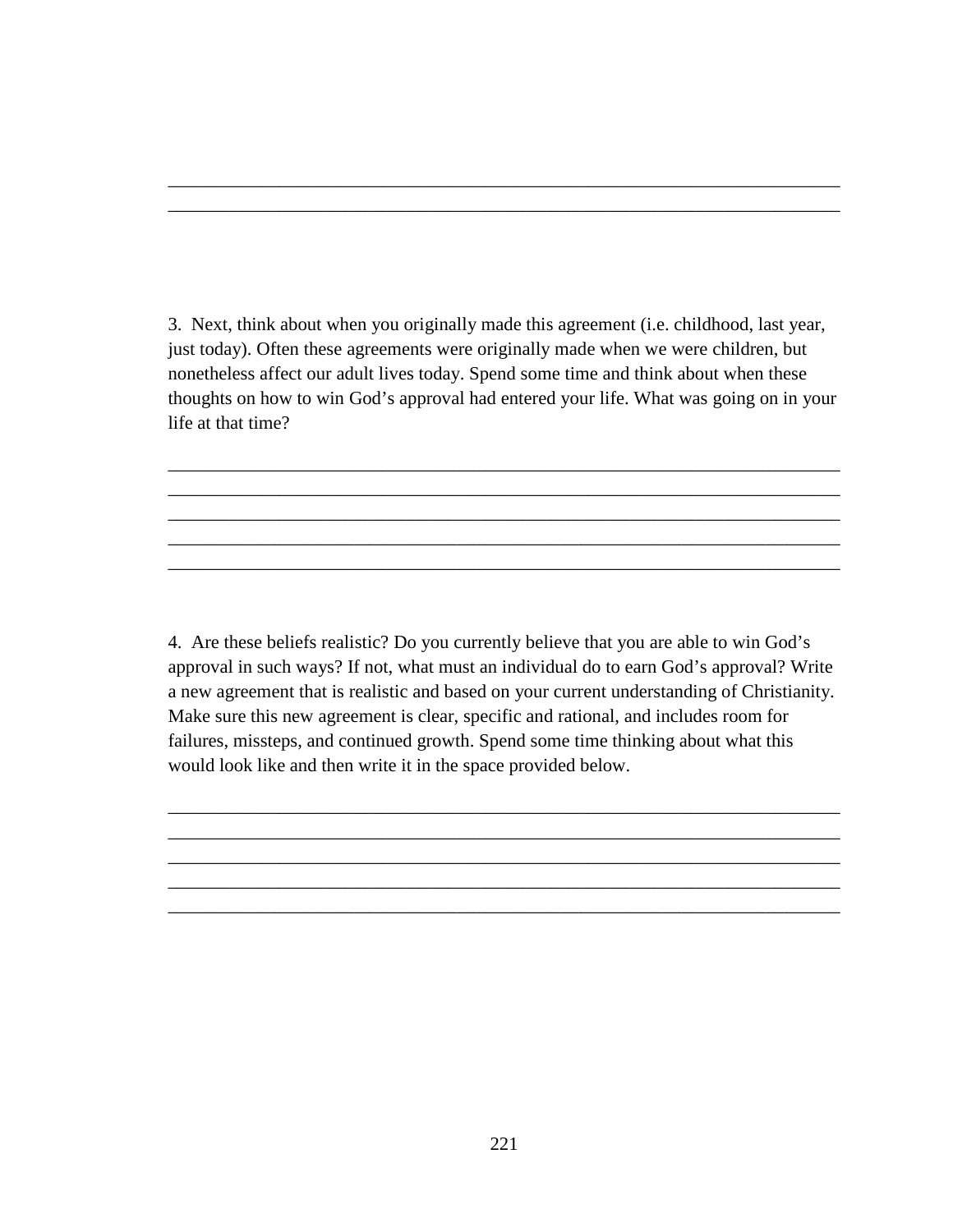# **Homework: Week 7**

- Please complete The Horse and His Boy the next group session.
- Continue singing the hymns—you may add or change hymns at any time.
- Continue combating irrational thinking through completing the God Image Automatic Thought Records.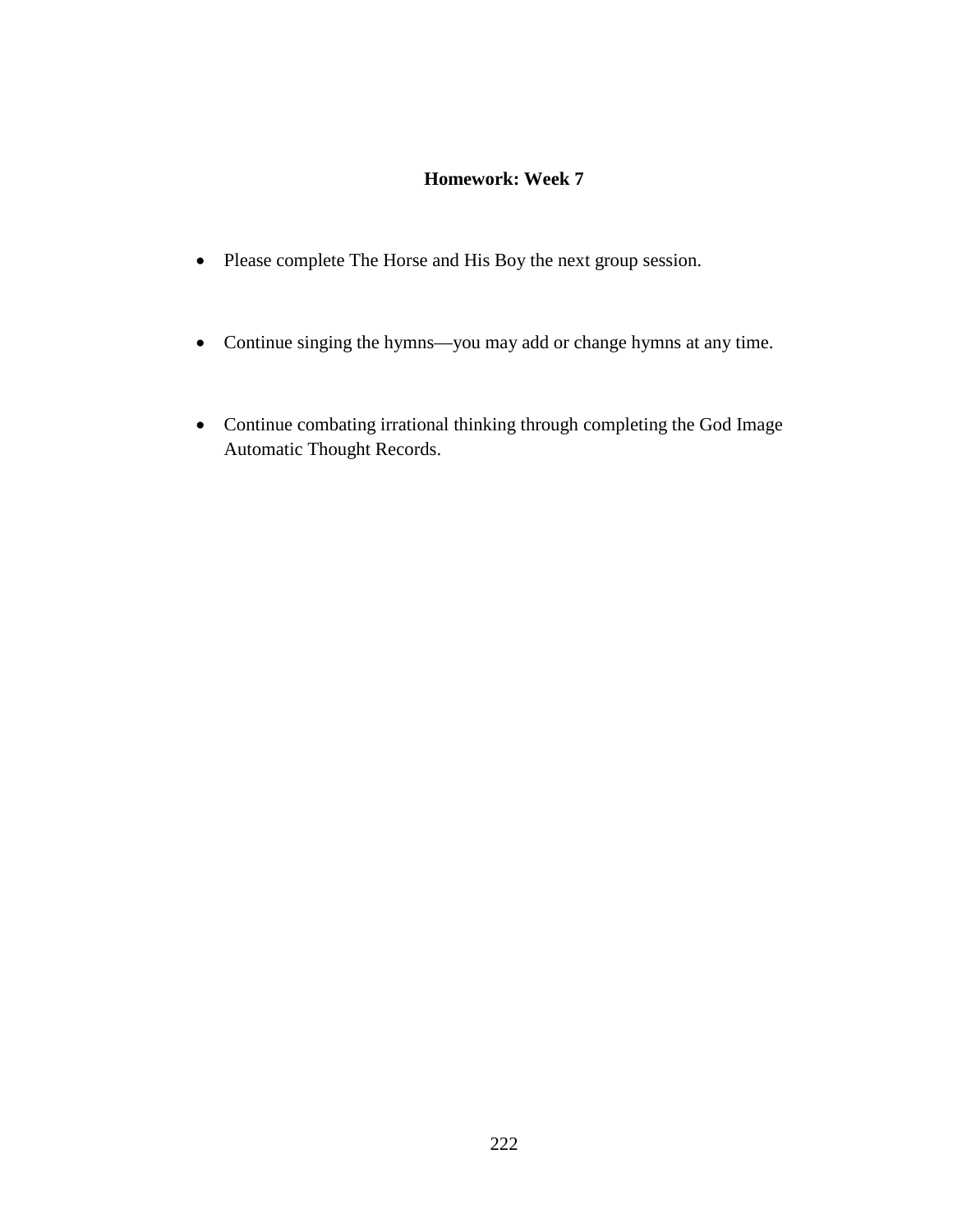| <b>Situation</b>            | <b>Feelings</b>  | <b>Automatic</b>              | <b>Real God</b>                       | <b>Outcome</b>             |
|-----------------------------|------------------|-------------------------------|---------------------------------------|----------------------------|
| Actual event                | Specify          | Thought(s)                    | <b>Response</b>                       | Re-rate belief             |
| leading to feeling<br>God's | sad,<br>anxious, | Write irrational<br>God Image | (Drawing on your<br>own experience of | in irrational<br>God Image |
| disappointment              | angry,           | automatic                     | prayer and                            | automatic                  |
|                             | etc.             | thought $(s)$ that            | scripture)                            | thought $(s)$ , 0-         |
|                             |                  | preceded                      | Write real God                        | 100%.                      |
|                             |                  | emotion(s).                   | response to                           |                            |
|                             |                  |                               | irrational God                        |                            |
|                             |                  |                               | Image automatic                       |                            |
|                             |                  |                               | $thought(s)$ .                        |                            |
|                             | Rate 0-          | Rate belief in                | Rate belief in real                   | Specify and                |
|                             | 100.             | irrational God                | God response, 0-                      | rate                       |
|                             |                  | Image thought $(s)$ ,         | 100%.                                 | subsequent                 |
|                             |                  | $0-100%$ .                    |                                       | feelings, 0-               |
|                             |                  |                               |                                       | 100.                       |
|                             |                  |                               |                                       |                            |
|                             |                  |                               |                                       |                            |
|                             |                  |                               |                                       |                            |
|                             |                  |                               |                                       |                            |
|                             |                  |                               |                                       |                            |
|                             |                  |                               |                                       |                            |
|                             |                  |                               |                                       |                            |
|                             |                  |                               |                                       |                            |
|                             |                  |                               |                                       |                            |
|                             |                  |                               |                                       |                            |
|                             |                  |                               |                                       |                            |
|                             |                  |                               |                                       |                            |
|                             |                  |                               |                                       |                            |
|                             |                  |                               |                                       |                            |
|                             |                  |                               |                                       |                            |
|                             |                  |                               |                                       |                            |
|                             |                  |                               |                                       |                            |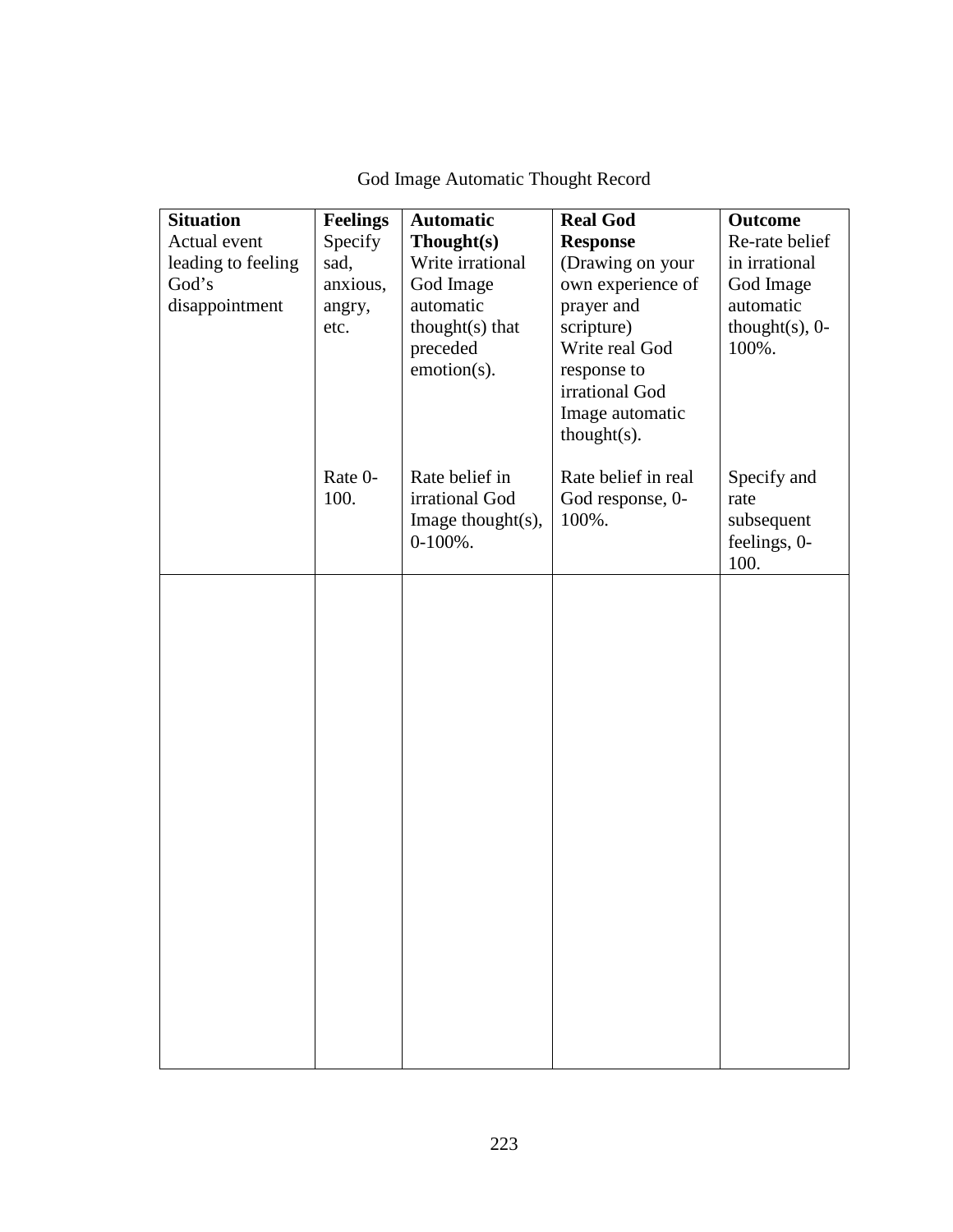| <b>Situation</b>   | <b>Feelings</b> | <b>Automatic</b>       | <b>Real God</b>          | <b>Outcome</b>         |
|--------------------|-----------------|------------------------|--------------------------|------------------------|
| Actual event       | Specify         | Thought(s)             | <b>Response</b>          | Re-rate belief         |
| leading to feeling | sad,            | Write irrational       | (Drawing on your         | in irrational          |
| God's              | anxious,        | God Image<br>automatic | own experience of        | God Image<br>automatic |
| disappointment     | angry,<br>etc.  | thought $(s)$ that     | prayer and<br>scripture) | thought $(s)$ , 0-     |
|                    |                 | preceded               | Write real God           | 100%.                  |
|                    |                 | emotion(s).            | response to              |                        |
|                    |                 |                        | irrational God           |                        |
|                    |                 |                        | Image automatic          |                        |
|                    |                 |                        | $thought(s)$ .           |                        |
|                    |                 |                        |                          |                        |
|                    | Rate 0-         | Rate belief in         | Rate belief in real      | Specify and            |
|                    | 100.            | irrational God         | God response, 0-         | rate                   |
|                    |                 | Image thought $(s)$ ,  | 100%.                    | subsequent             |
|                    |                 | $0-100%$ .             |                          | feelings, 0-           |
|                    |                 |                        |                          | 100.                   |
|                    |                 |                        |                          |                        |
|                    |                 |                        |                          |                        |
|                    |                 |                        |                          |                        |
|                    |                 |                        |                          |                        |
|                    |                 |                        |                          |                        |
|                    |                 |                        |                          |                        |
|                    |                 |                        |                          |                        |
|                    |                 |                        |                          |                        |
|                    |                 |                        |                          |                        |
|                    |                 |                        |                          |                        |
|                    |                 |                        |                          |                        |
|                    |                 |                        |                          |                        |
|                    |                 |                        |                          |                        |
|                    |                 |                        |                          |                        |
|                    |                 |                        |                          |                        |
|                    |                 |                        |                          |                        |
|                    |                 |                        |                          |                        |
|                    |                 |                        |                          |                        |
|                    |                 |                        |                          |                        |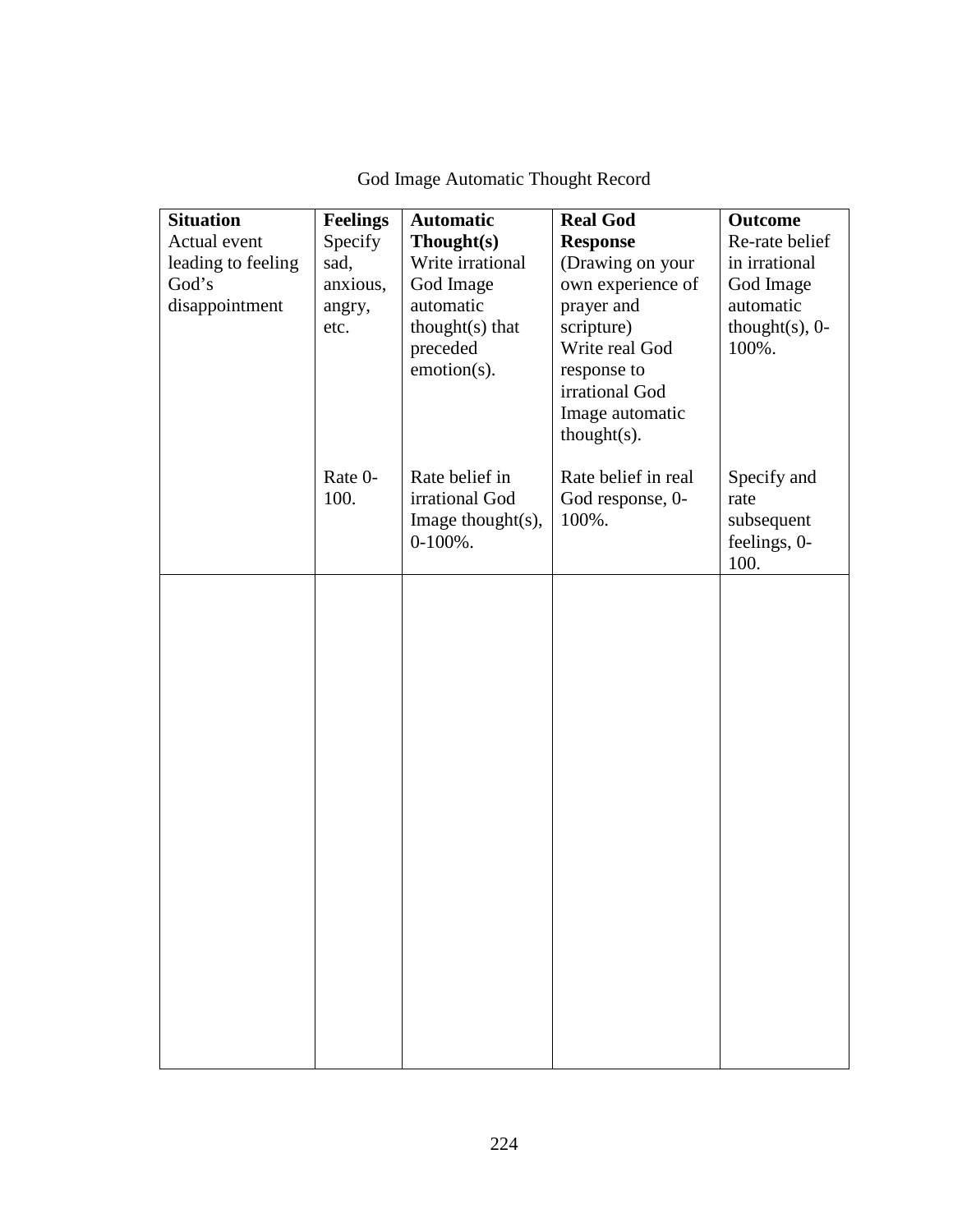### **Bibliotherapy**

**Welcome and Icebreaker** 

**Discussion of Homework** 

### **Educational Component: What is bibliotherapy and how does it work?**

Reading Christian fantasy can also be helpful in changing the God image. Christian fantasy brings people into a realm of childlike thought and leaves behind adult-rational thought. Reading books such as The Chronicles of Narnia, by C.S. Lewis, can lead people through an emotional experience. This process can alter the God Image by enabling you to identify with characters that relate to Aslan (i.e., God). Through this passive identification, many people vicariously experience God's forgiveness, grace and love. These healing images can be very powerful and serve as excellent reminders of God's true nature when your God Image is particularly harsh and judgmental.

Reading popular religious works, such as Mere Christianity by C.S. Lewis, Basic Christianity by John Stott, and Your God is Too Small by J.B. Phillips, may help you begin to understand more about the Christian faith at an affective (emotional) level. As you gain more understanding, theology can be further demystified by recommending a simple systematic theology. Through reading these books, you may clarify your beliefs and be better equipped to dispute your irrational thoughts.

**Film Clip and Discussion**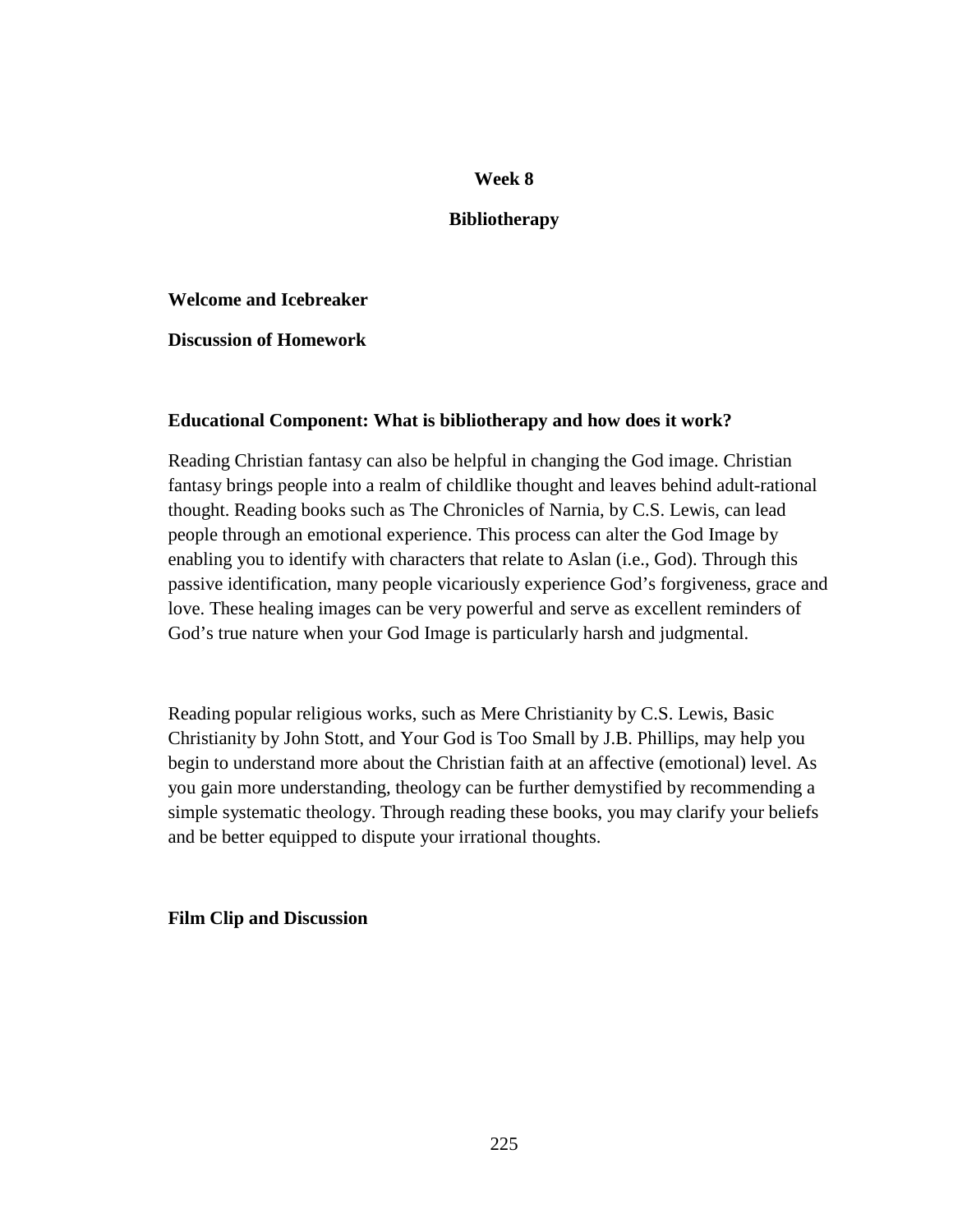# **Homework: Week 8**

- Continue completing God Image Automatic Thought Records.
- Continue singing the hymns or worship music.
- Bring a word of encouragement for each group member next week.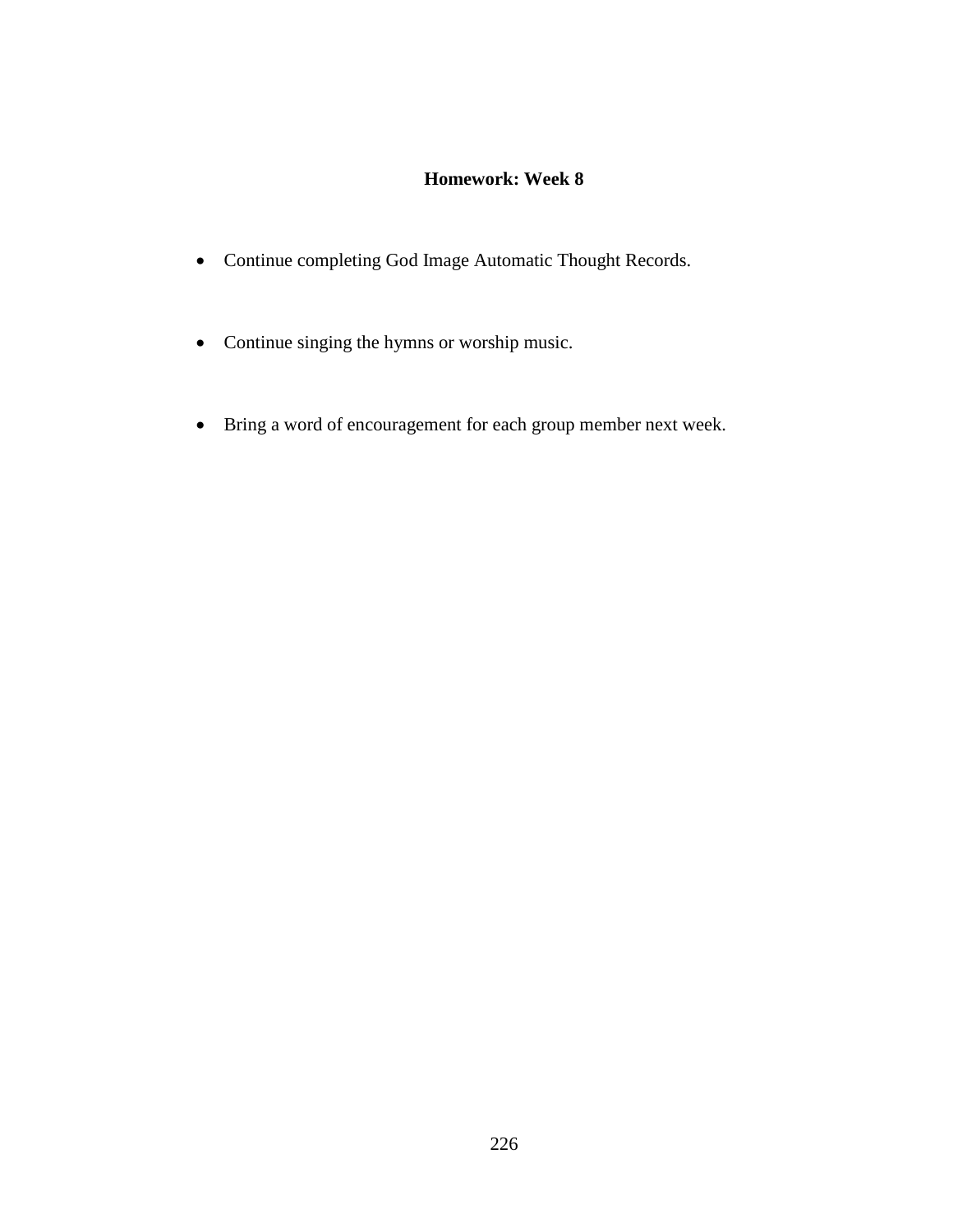| <b>Situation</b>   | <b>Feelings</b> | <b>Automatic</b>      | <b>Real God</b>               | <b>Outcome</b>     |
|--------------------|-----------------|-----------------------|-------------------------------|--------------------|
| Actual event       | Specify         | Though(s)             | <b>Response</b>               | Re-rate belief     |
| leading to feeling | sad,            | Write irrational      | (Drawing on your              | in irrational      |
| God's              | anxious,        | God Image             | own experience of             | God Image          |
| disappointment     | angry,          | automatic             | prayer and                    | automatic          |
|                    | etc.            | $thought(s)$ that     | scripture)                    | thought $(s)$ , 0- |
|                    |                 | preceded              | Write real God                | 100%.              |
|                    |                 | emotion(s).           | response to<br>irrational God |                    |
|                    |                 |                       | Image automatic               |                    |
|                    |                 |                       | $thought(s)$ .                |                    |
|                    |                 |                       |                               |                    |
|                    | Rate 0-         | Rate belief in        | Rate belief in real           | Specify and        |
|                    | 100.            | irrational God        | God response, 0-              | rate               |
|                    |                 | Image thought $(s)$ , | 100%.                         | subsequent         |
|                    |                 | $0-100\%$ .           |                               | feelings, 0-       |
|                    |                 |                       |                               | 100.               |
|                    |                 |                       |                               |                    |
|                    |                 |                       |                               |                    |
|                    |                 |                       |                               |                    |
|                    |                 |                       |                               |                    |
|                    |                 |                       |                               |                    |
|                    |                 |                       |                               |                    |
|                    |                 |                       |                               |                    |
|                    |                 |                       |                               |                    |
|                    |                 |                       |                               |                    |
|                    |                 |                       |                               |                    |
|                    |                 |                       |                               |                    |
|                    |                 |                       |                               |                    |
|                    |                 |                       |                               |                    |
|                    |                 |                       |                               |                    |
|                    |                 |                       |                               |                    |
|                    |                 |                       |                               |                    |
|                    |                 |                       |                               |                    |
|                    |                 |                       |                               |                    |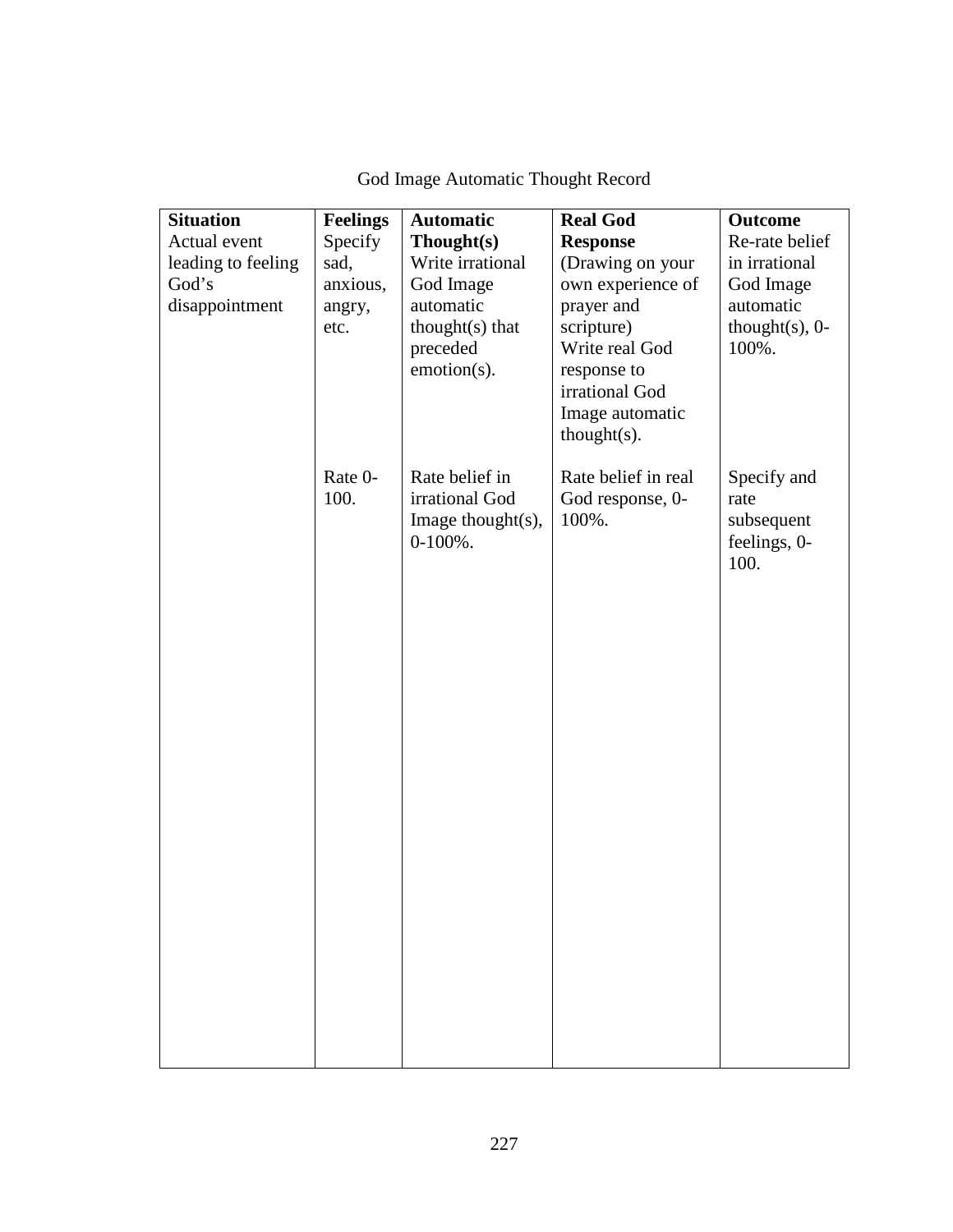| <b>Situation</b>            | <b>Feelings</b> | <b>Automatic</b>                                                        | <b>Real God</b>                                  | <b>Outcome</b>                                    |
|-----------------------------|-----------------|-------------------------------------------------------------------------|--------------------------------------------------|---------------------------------------------------|
| Actual event                | Specify         | Thought(s)                                                              | <b>Response</b>                                  | Re-rate belief                                    |
| leading to feeling<br>God's | sad,            | Write irrational                                                        | (Drawing on your                                 | in irrational                                     |
| disappointment              | anxious,        | God Image<br>automatic                                                  | own experience of<br>prayer and                  | God Image<br>automatic                            |
|                             | angry,<br>etc.  | thought $(s)$ that                                                      | scripture)                                       | thought $(s)$ , 0-                                |
|                             |                 | preceded                                                                | Write real God                                   | 100%.                                             |
|                             |                 | emotion(s).                                                             | response to                                      |                                                   |
|                             |                 |                                                                         | irrational God                                   |                                                   |
|                             |                 |                                                                         | Image automatic                                  |                                                   |
|                             |                 |                                                                         | $thought(s)$ .                                   |                                                   |
|                             | Rate 0-<br>100. | Rate belief in<br>irrational God<br>Image thought $(s)$ ,<br>$0-100%$ . | Rate belief in real<br>God response, 0-<br>100%. | Specify and<br>rate<br>subsequent<br>feelings, 0- |
|                             |                 |                                                                         |                                                  | 100.                                              |
|                             |                 |                                                                         |                                                  |                                                   |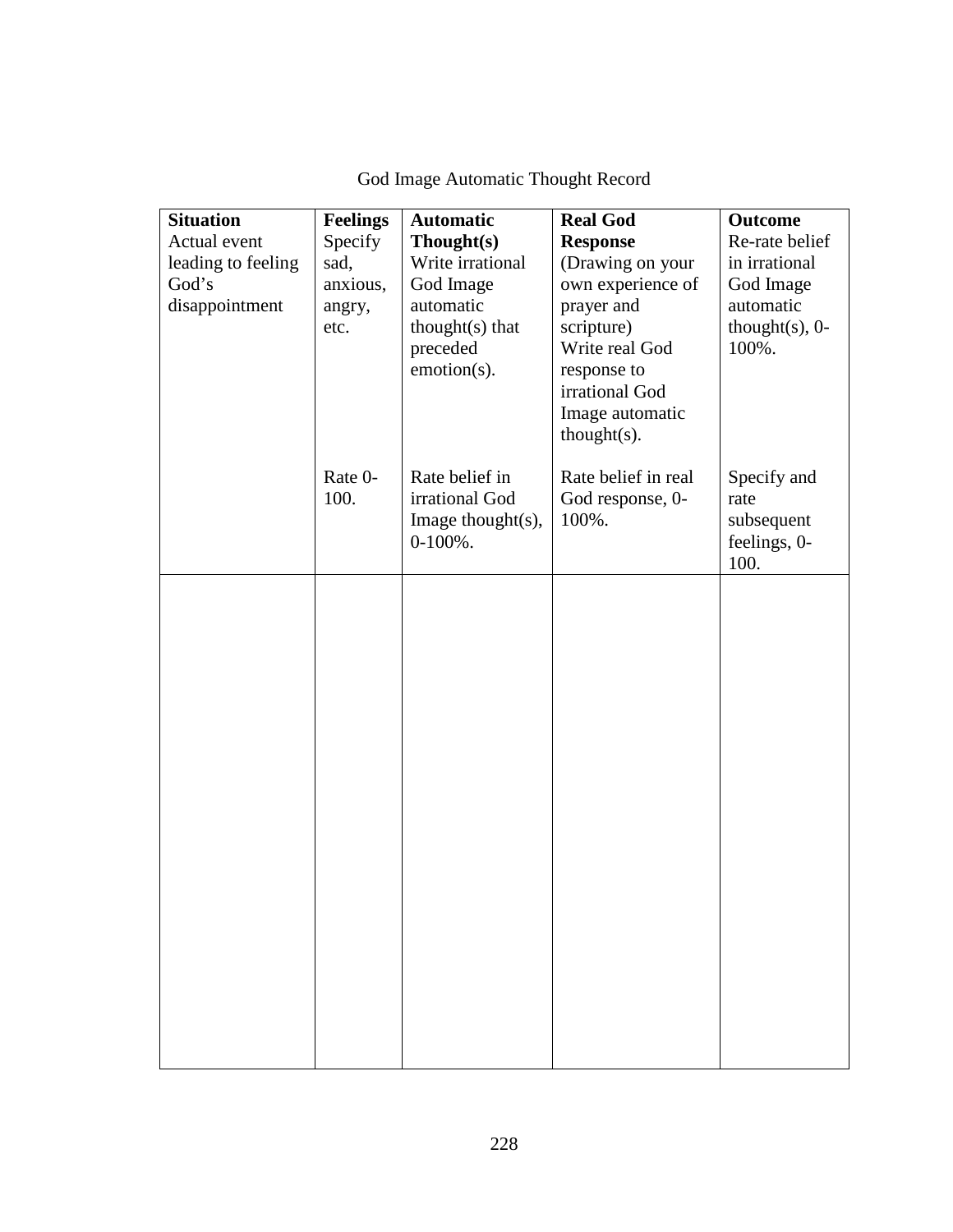# **Recap and Goodbyes**

## **Welcome and Icebreaker**

**Discussion of Homework** 

# **Educational Component:**

Overview of group.

# **Discussion and Closing**

**Post Tests**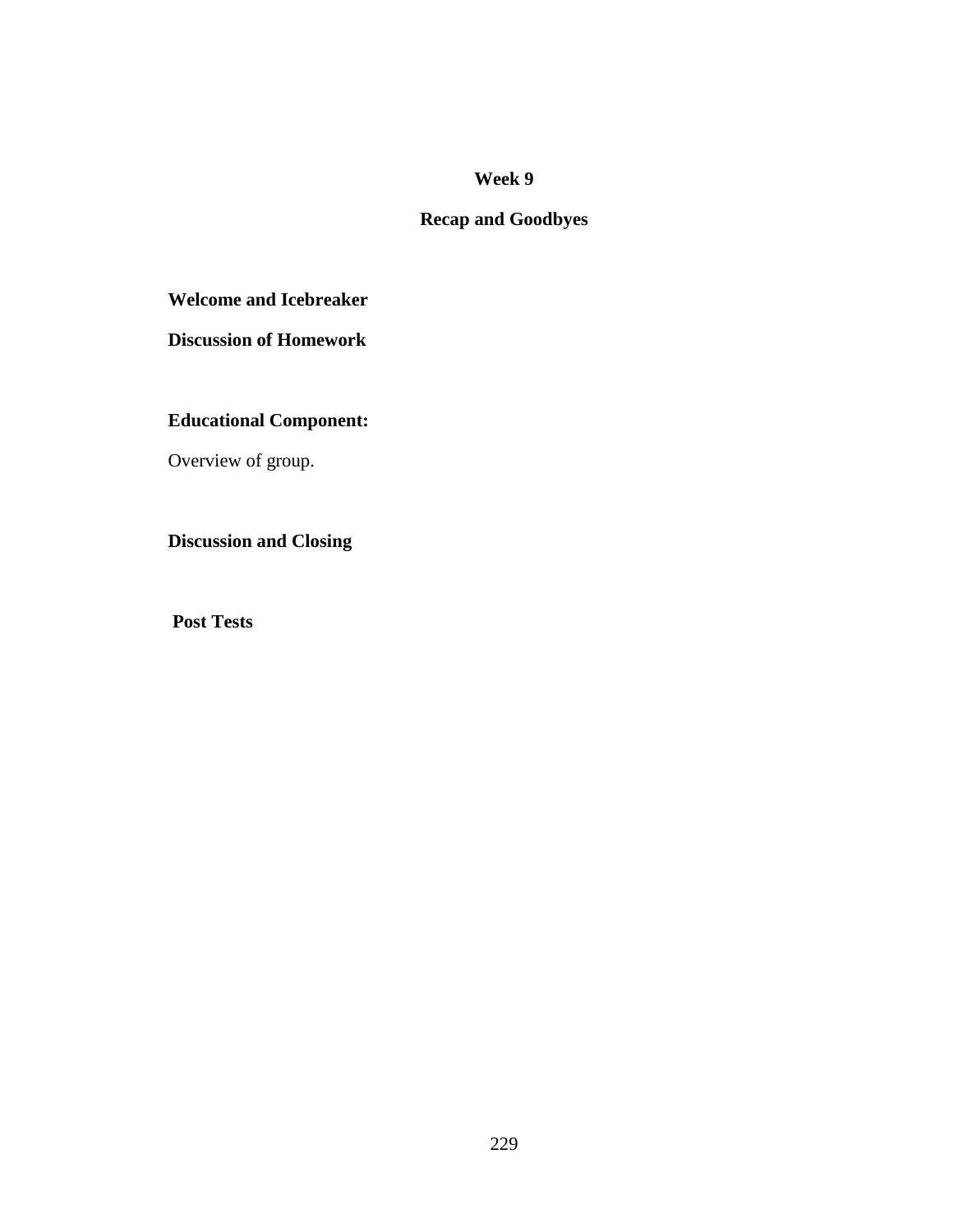APPENDIX M: God Image Group 2 Spiritual Life Group Group Leader Manual

By

Jacqueline Rasar

Doctoral Candidate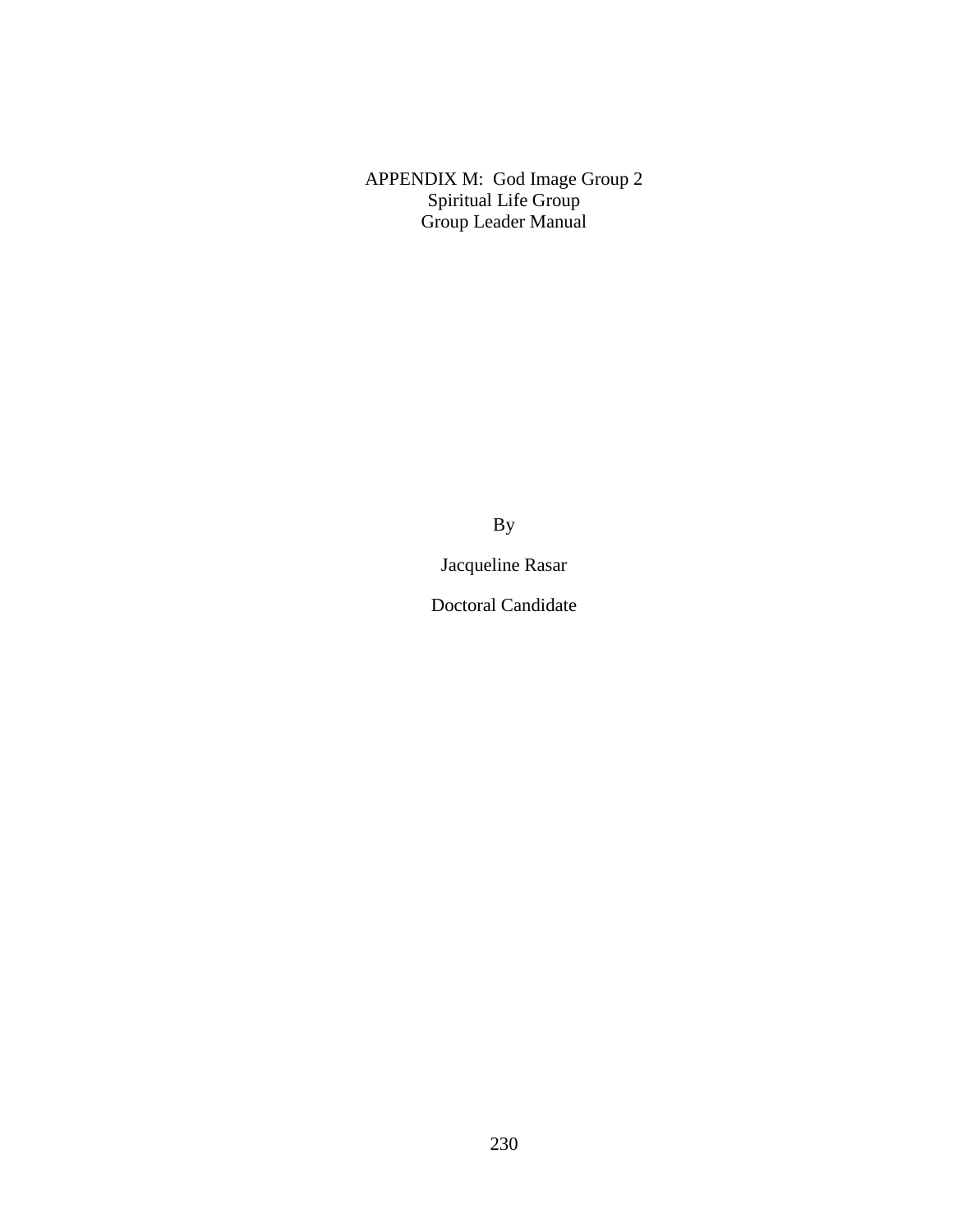# **Spiritual Life Group Introduction**

## **Welcome and Introductions**

## **Group Ground Rules:**

- 1. All group members will be ready to start group on time at each session.
- 2. All group members will be respectful toward the other members of the group.
- 3. All group members are responsible to do the weekly homework. If any group member does not complete his or her homework more than twice, he or she will be asked to leave the group.
- 4. All group members will listen to other group members and not monopolize the time.

## **Format for each group:**

Total Group Time: 55 minutes

## 5 Minutes: Welcome and Icebreaker

## 15 Minutes: Discussion of Previous Week and Homework

- 15 Minutes: Prayer Time
- 15 Minutes: Bible Study
- 5 Minutes: Assignment of Homework and Closing

## **Discuss the direction of the group**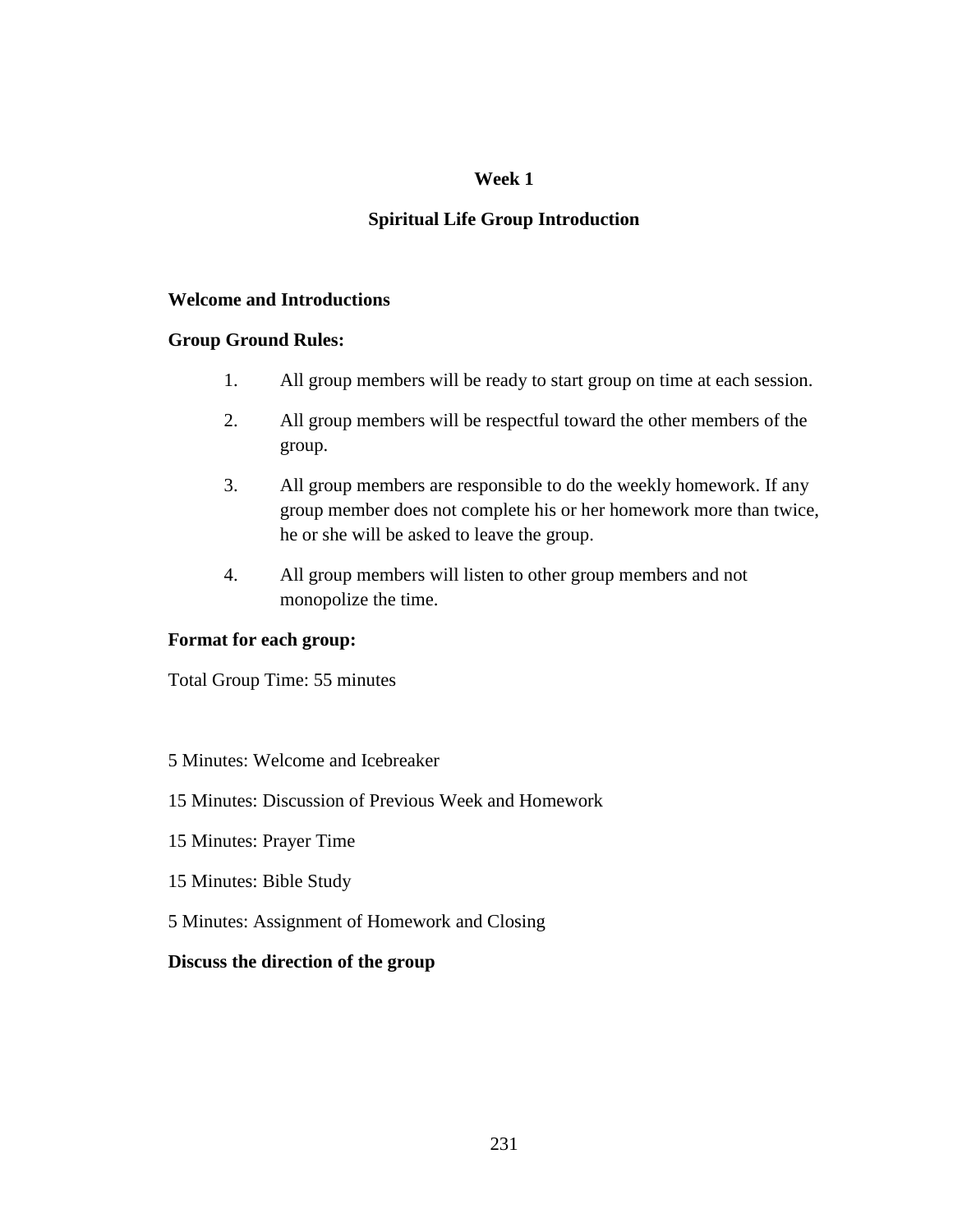### **Read Psalm 8**

## Psalm 8

## New International Version

## A psalm of David

**1** O LORD, our Lord, how majestic is your name in all the earth! You have set your glory above the heavens.

<sup>2</sup> From the lips of children and infants you have ordained praise because of your enemies, to silence the foe and the avenger.

- **3** When I consider your heavens, the work of your fingers, the moon and the stars, which you have set in place,
- <sup>4</sup> what is man that you are mindful of him, the son of man that you care for him?
- <sup>5</sup> You made him a little lower than the heavenly beings and crowned him with glory and honor.
- <sup>6</sup> You made him ruler over the works of your hands; you put everything under his feet:
- **7** all flocks and herds, and the beasts of the field,
- **8** the birds of the air, and the fish of the sea, all that swim the paths of the seas.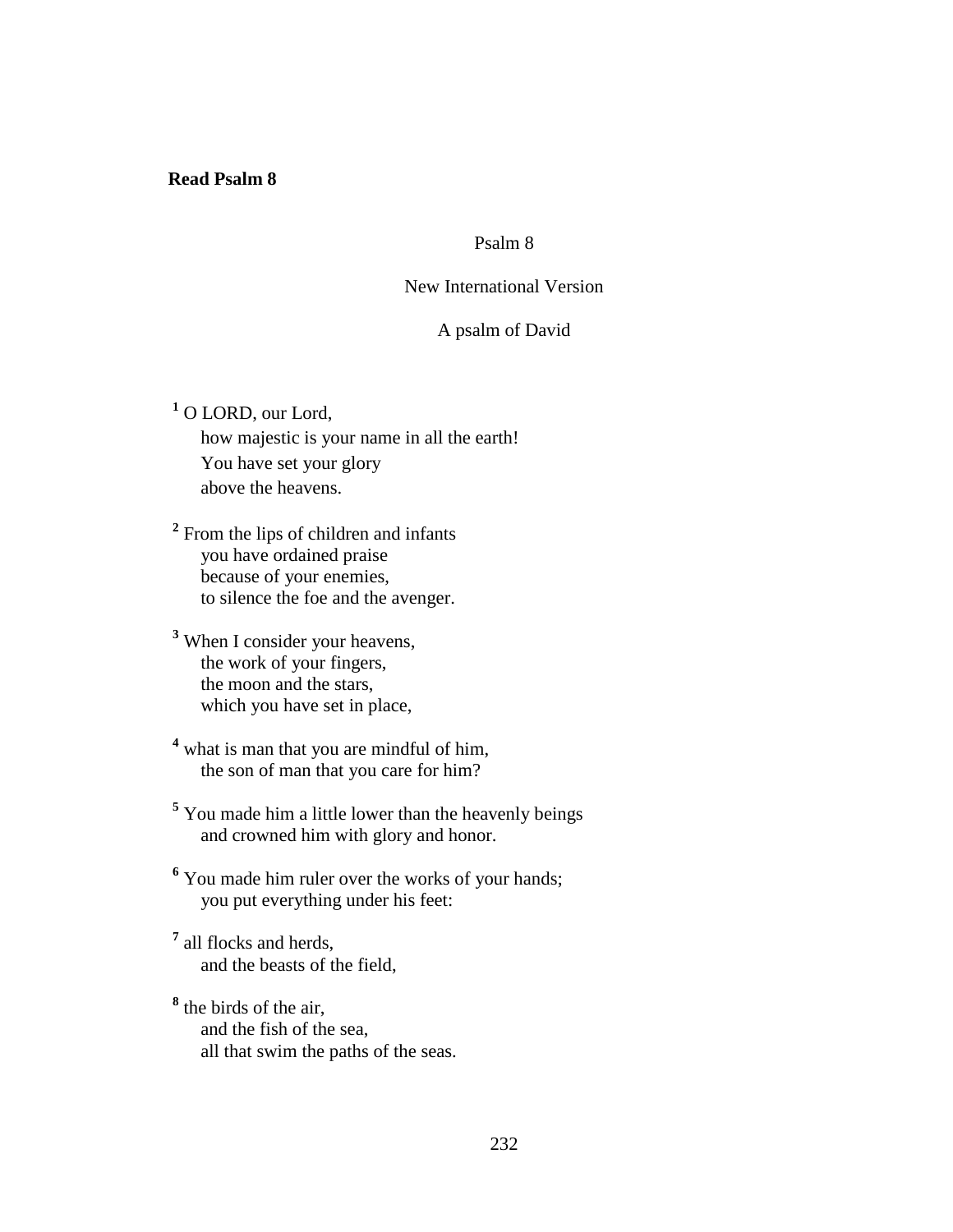**9** O LORD, our Lord,

how majestic is your name in all the earth!

## **Introduction to Psalm 8**

Psalm 8 is the first hymn of praise in the book of Psalms. It speaks to the glory of God and the condescension of God for mankind's behalf. This psalm provides "a commanding vision of the Sovereign God and the created universe and his unfathomable care for humanity" (Wilson, 2002, p. 199).

Four parts of the Psalm (Craigie, 1983):

- 1. God's majesty and might
- 2. Mankind's sense of insignificance
- 3. God's role for mankind
- 4. Concluding Praise

# **Read Verse 1**

O LORD, our Lord, how majestic is your name in all the earth! You have set your glory above the heavens.

# **Reflections from verse 1:**

God has made himself known to humanity and creation. He set his own glory on display. The word glory describes the essence of God—who he really is at his core. The public presence of God is impressive, awe-inspiring, and intimidating (Wilson, 2002). God was sovereign before the creation of the world, so his glory is above the heavens. The psalm opens with the phrase "O LORD, our Lord." The first Hebrew word is Yahweh, and the second Hebrew word is Adonai. There are rich meanings behind these names of God. As Adonai God is master and the sovereign Lord. He certainly is worthy of all praise.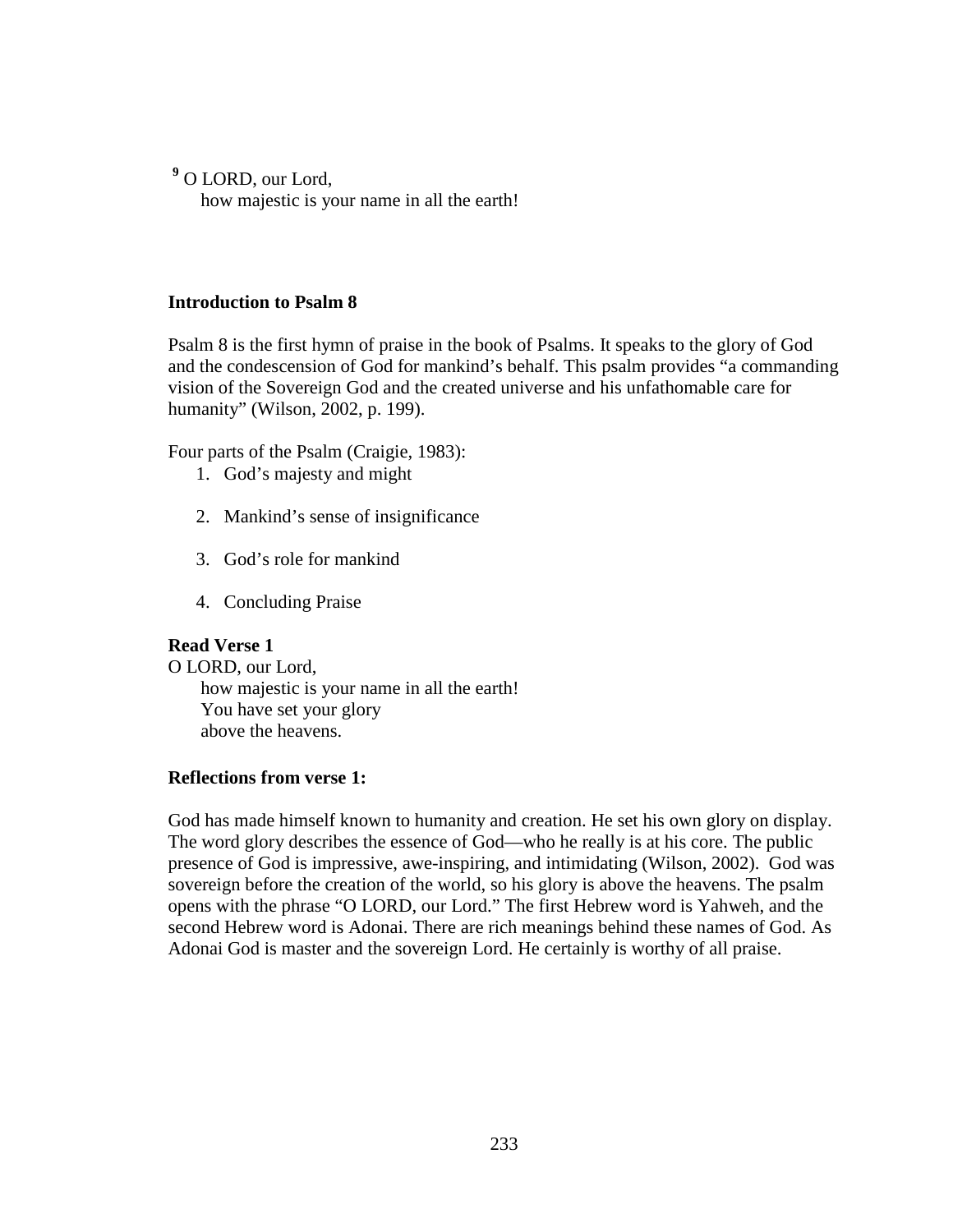## **Discussion Questions:**

 I mentioned above that the glory of God is impressive, awe-inspiring, and intimidating. How else can the glory of God be described?

How have you experienced the glory of God in your own life?

What are some displays of God's glory in the created world?

**Closing Prayer**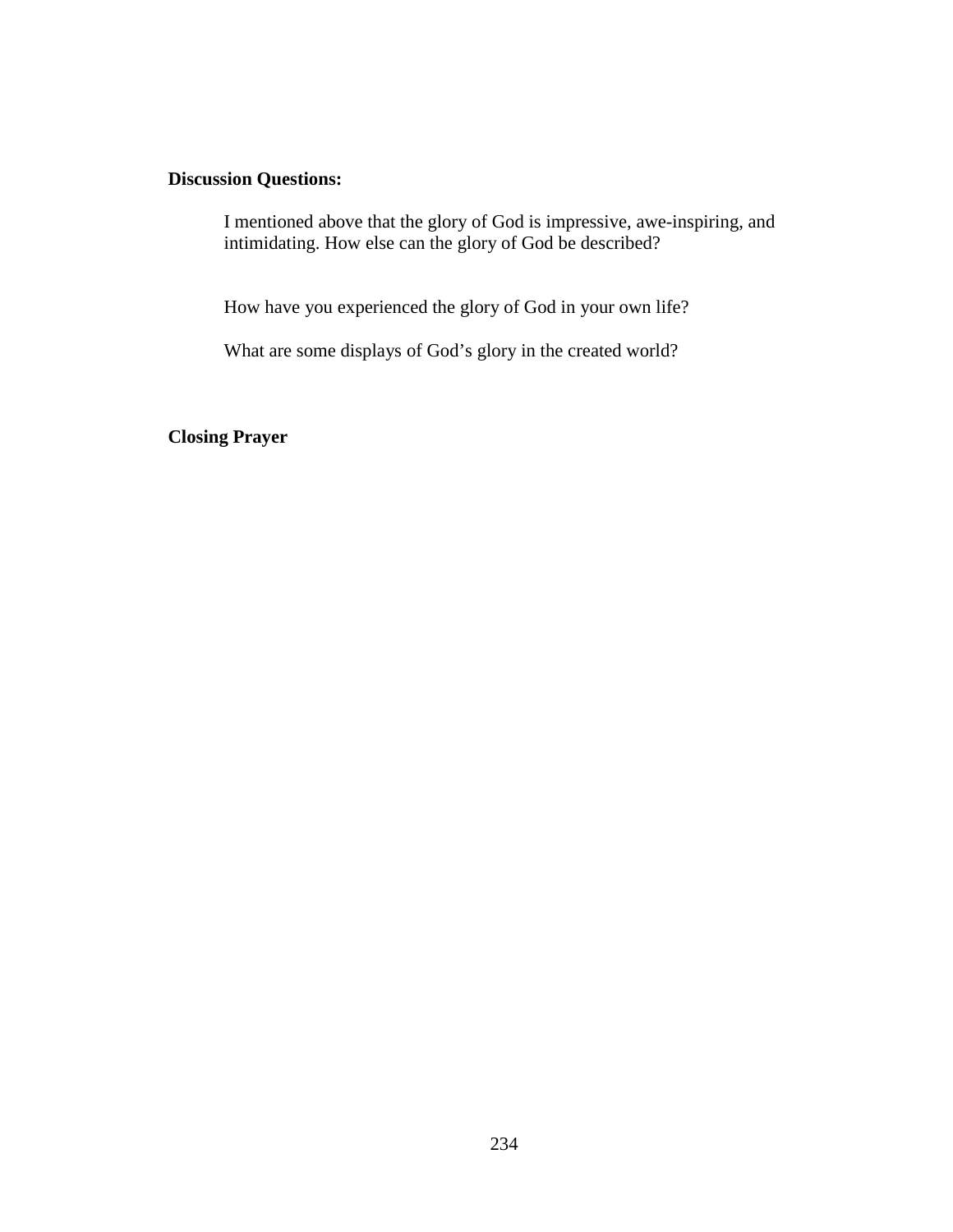### **Week 1: Homework**

## **Read Psalm 8 every day this week**

### Psalm 8

## New International Version

## A psalm of David

**1** O LORD, our Lord,

 how majestic is your name in all the earth! You have set your glory above the heavens.

<sup>2</sup> From the lips of children and infants you have ordained praise because of your enemies, to silence the foe and the avenger.

**3** When I consider your heavens, the work of your fingers, the moon and the stars, which you have set in place,

<sup>4</sup> what is man that you are mindful of him, the son of man that you care for him?

<sup>5</sup> You made him a little lower than the heavenly beings and crowned him with glory and honor.

<sup>6</sup> You made him ruler over the works of your hands; you put everything under his feet:

**7** all flocks and herds, and the beasts of the field,

**8** the birds of the air, and the fish of the sea, all that swim the paths of the seas.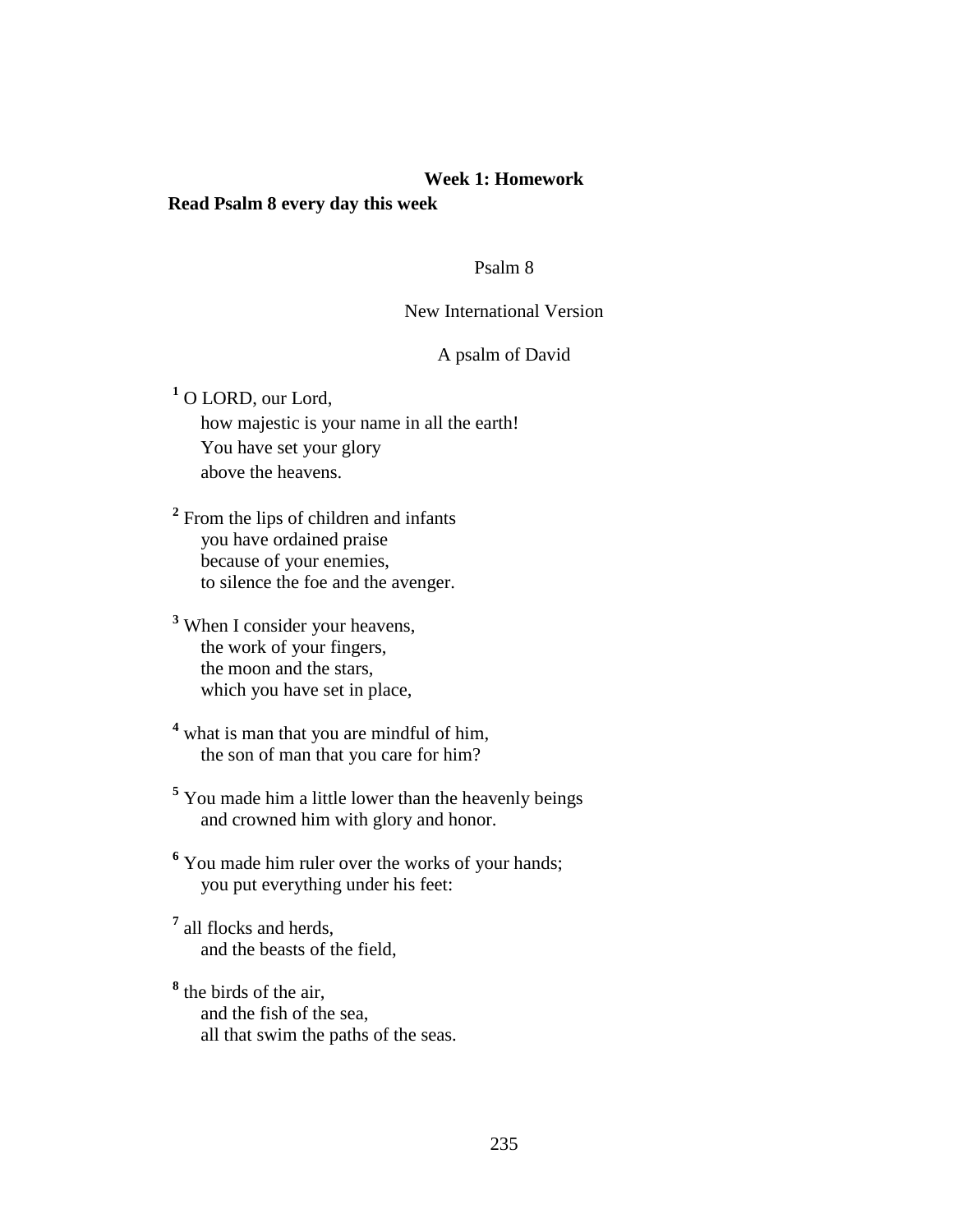<sup>9</sup> O LORD, our Lord, how majestic is your name in all the earth!

**Memorize Verse 1** 

Write Psalm 8:1 in the space provided

What is one of your favorite praise songs?

Listen to this song three times this week.

Write the lyrics to your favorite verse of this song below.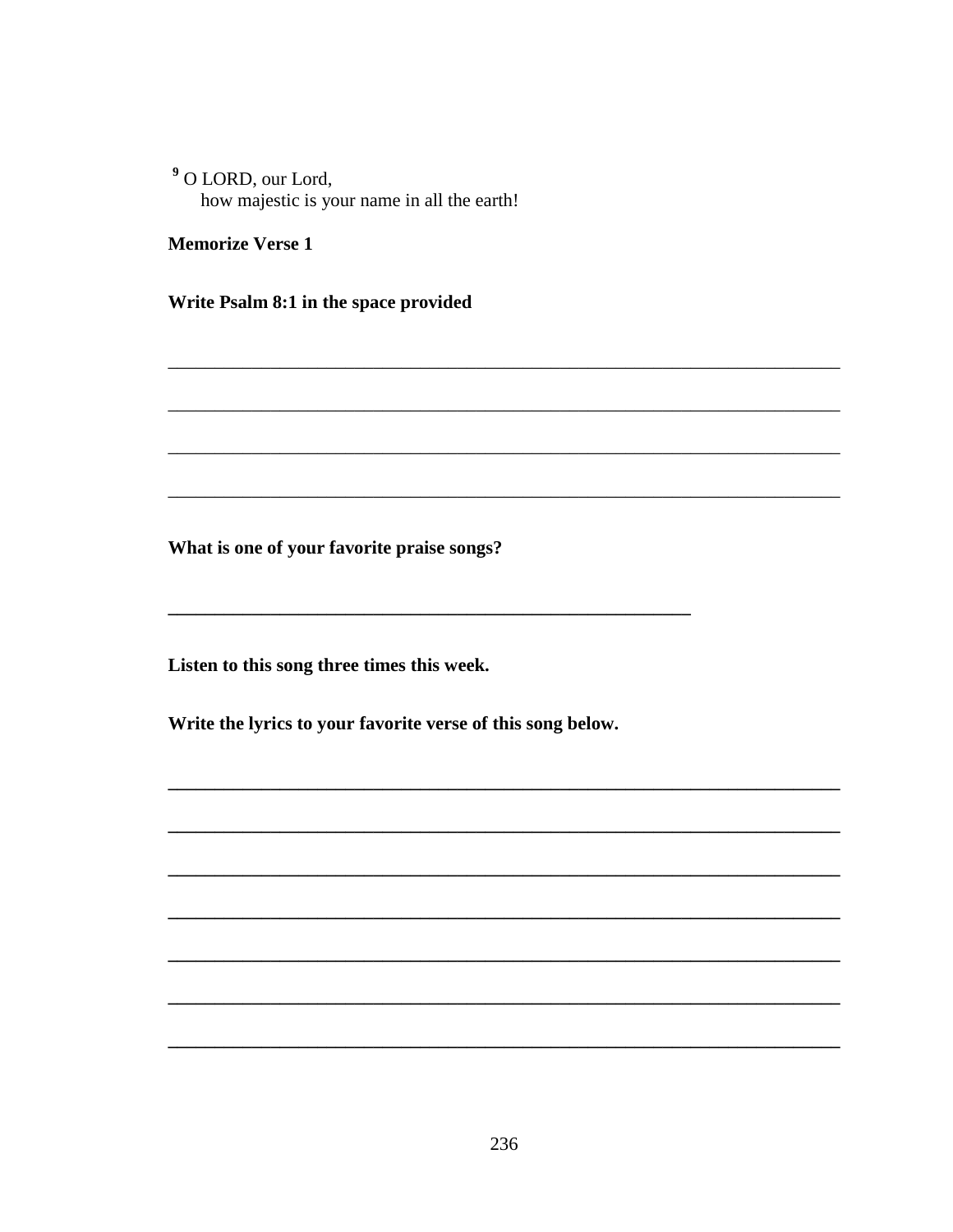## **"The Weapon of Praise"**

### **Welcome and Icebreaker**

### **High/Low**

Each week we will take the first five minutes of group time by going around the circle and sharing one high point and one low point from the previous week. The purpose of this activity is to connect with each other and get the conversations flowing. Please come prepared to the remaining groups with your high and low. Take a few minutes now and think about what you would like to share. (If this becomes a lengthy process, consider asking 3 or 4 group members to share their high/low rather than each member).

### **Discussion of Homework**

## **Exploratory Questions:**

What praise song did you select and why?

Ask one or two participants to quote Psalm 8:1.

## **Prayer Time:**

Have each participant select two mission field prayer cards.

Discuss the need to prayer for the work of God around the world.

Pray silently for the needs expressed on the prayer cards.

Ask for a volunteer to close the prayer time.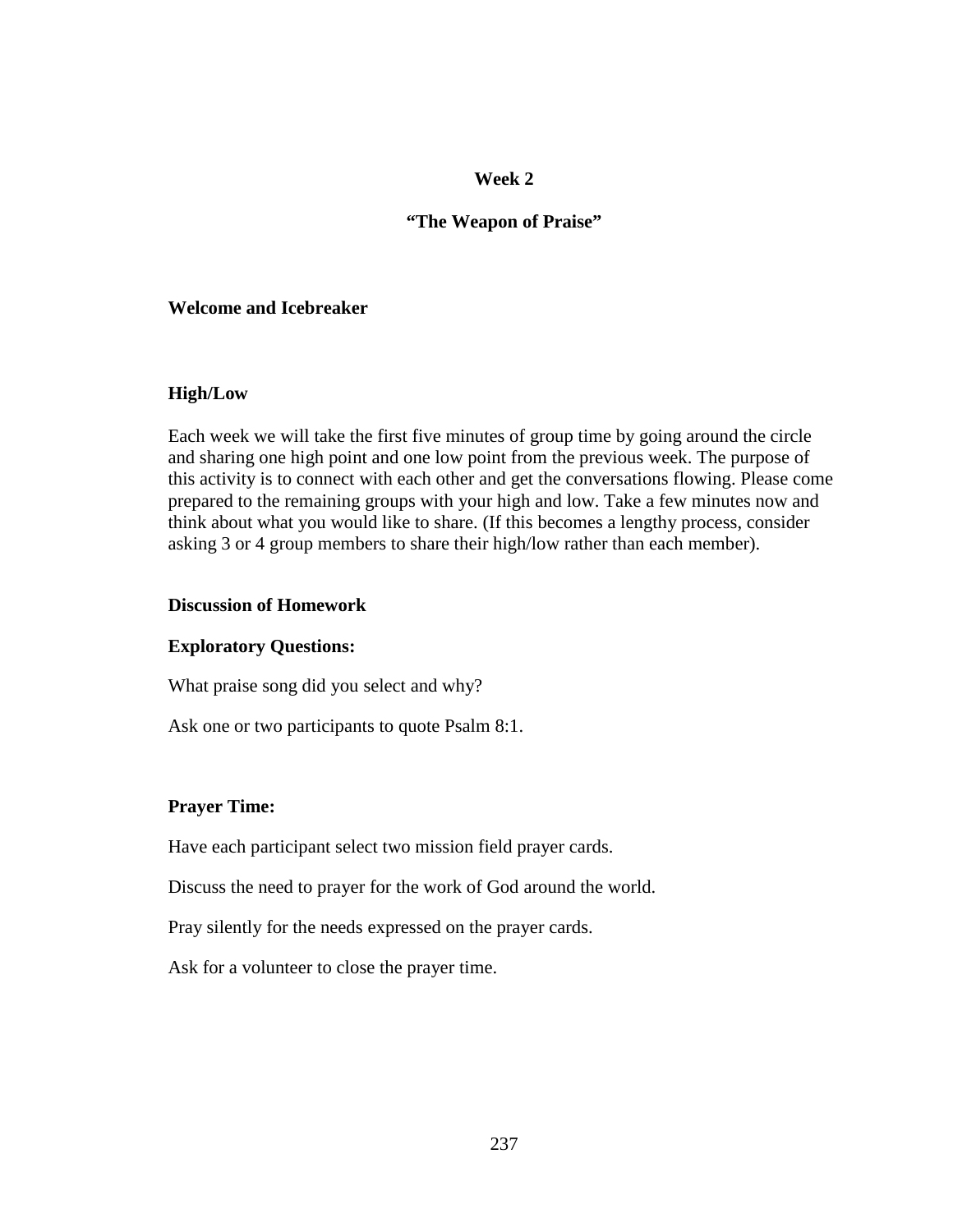#### **Read Psalm 8**

**1** O LORD, our Lord,

 how majestic is your name in all the earth! You have set your glory above the heavens.

<sup>2</sup> From the lips of children and infants you have ordained praise because of your enemies, to silence the foe and the avenger.

- **3** When I consider your heavens, the work of your fingers, the moon and the stars, which you have set in place,
- <sup>4</sup> what is man that you are mindful of him, the son of man that you care for him?
- **5** You made him a little lower than the heavenly beings and crowned him with glory and honor.
- <sup>6</sup> You made him ruler over the works of your hands; you put everything under his feet:
- **7** all flocks and herds, and the beasts of the field,
- **8** the birds of the air, and the fish of the sea, all that swim the paths of the seas.
- **9** O LORD, our Lord, how majestic is your name in all the earth!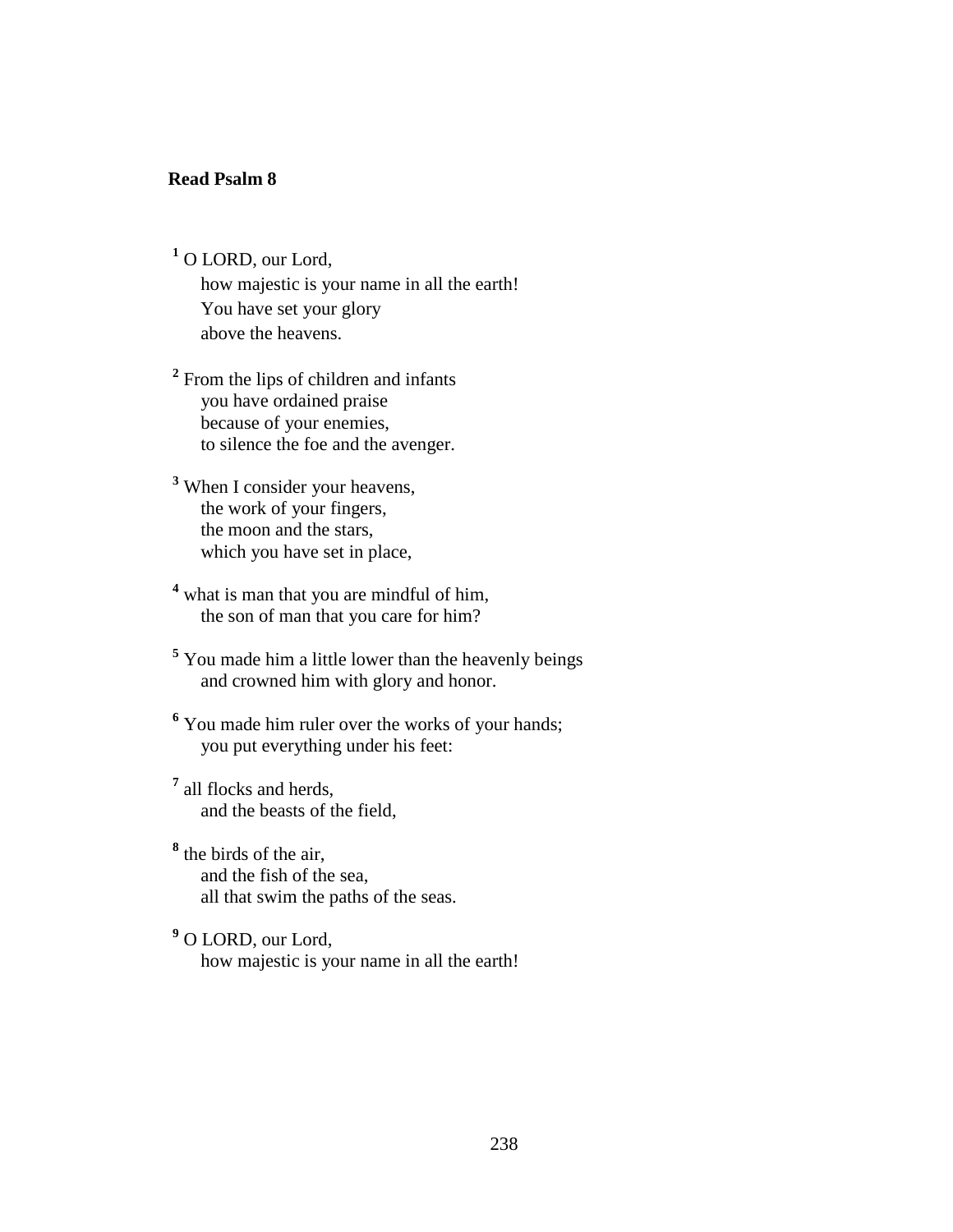#### **Bible Study:**

Psalm 8:2

From the lips of children and infants you have ordained praise because of your enemies, to silence the foe and the avenger.

#### **Reflections from verse 2:**

God chooses to use the weak of this world—children and infants—to establish his strength. Recognizing your own weakness is the first step in putting God in his rightful place. The enemies are any forces that do not recognize the name of God. Since the beginning, God has been in the business of silencing his enemies and proving his sovereignty. This is an ongoing process until God brings them to an ultimate end. Isn't it interesting that God uses praise to silence the enemy?

#### **Discussion Questions:**

How did God use the following people to establish his own strength?

David

Jesus (He is the ultimate example of the weak confounding the mighty!)

The Apostles

Why were each of these people considered weak?

What are some of your weaknesses?

How can God use them?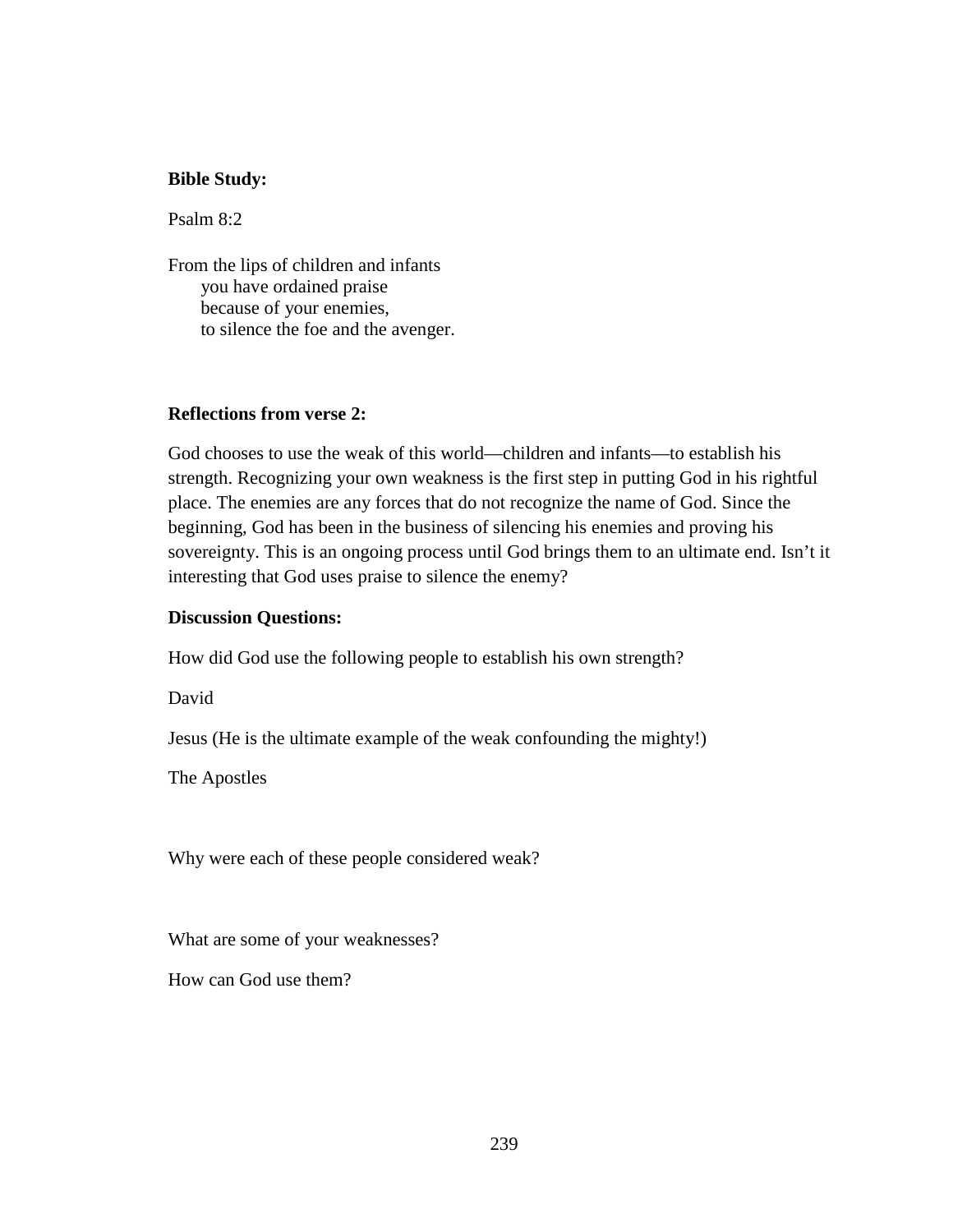How would you answer someone who believes God has left the world because of the ongoing presence of evil?

Have you ever had difficulty trusting God because of the presence of evil? Please explain.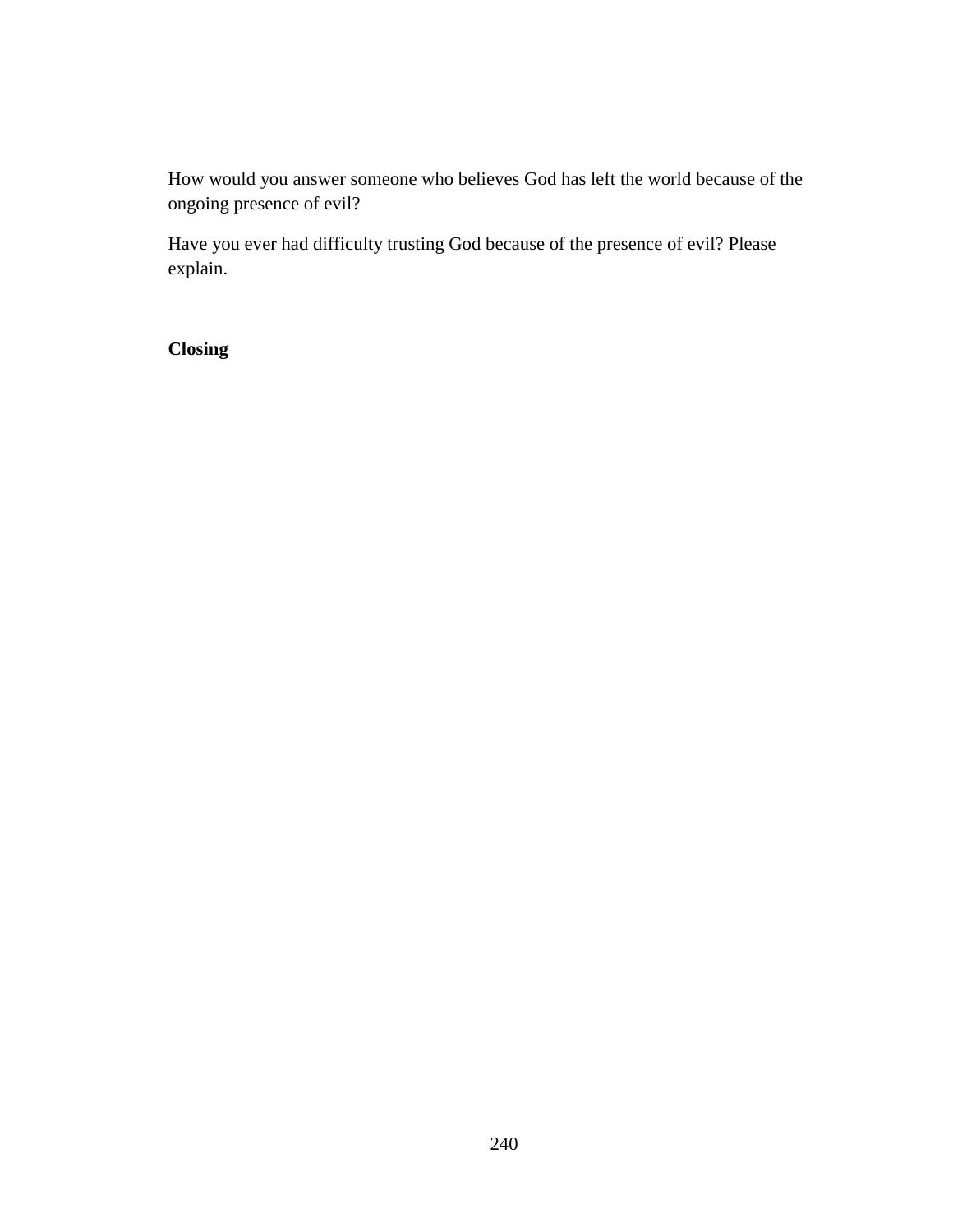### **Week 2: Homework**

**Memorize verse 2** 

Write Psalm 8:1-2 in the space provided.

Find an article in a newspaper or magazine that speaks to an injustice in the world today.

Read the article and bring it to group next week to discuss.

Write three reflections from the article.

| 1. | <u> 1980 - Jan Berlin, mars and der Stadt and der Stadt and der Stadt and der Stadt and der Stadt and der Stadt an</u> |  |  |
|----|------------------------------------------------------------------------------------------------------------------------|--|--|
|    |                                                                                                                        |  |  |
|    |                                                                                                                        |  |  |
| 2. |                                                                                                                        |  |  |
|    |                                                                                                                        |  |  |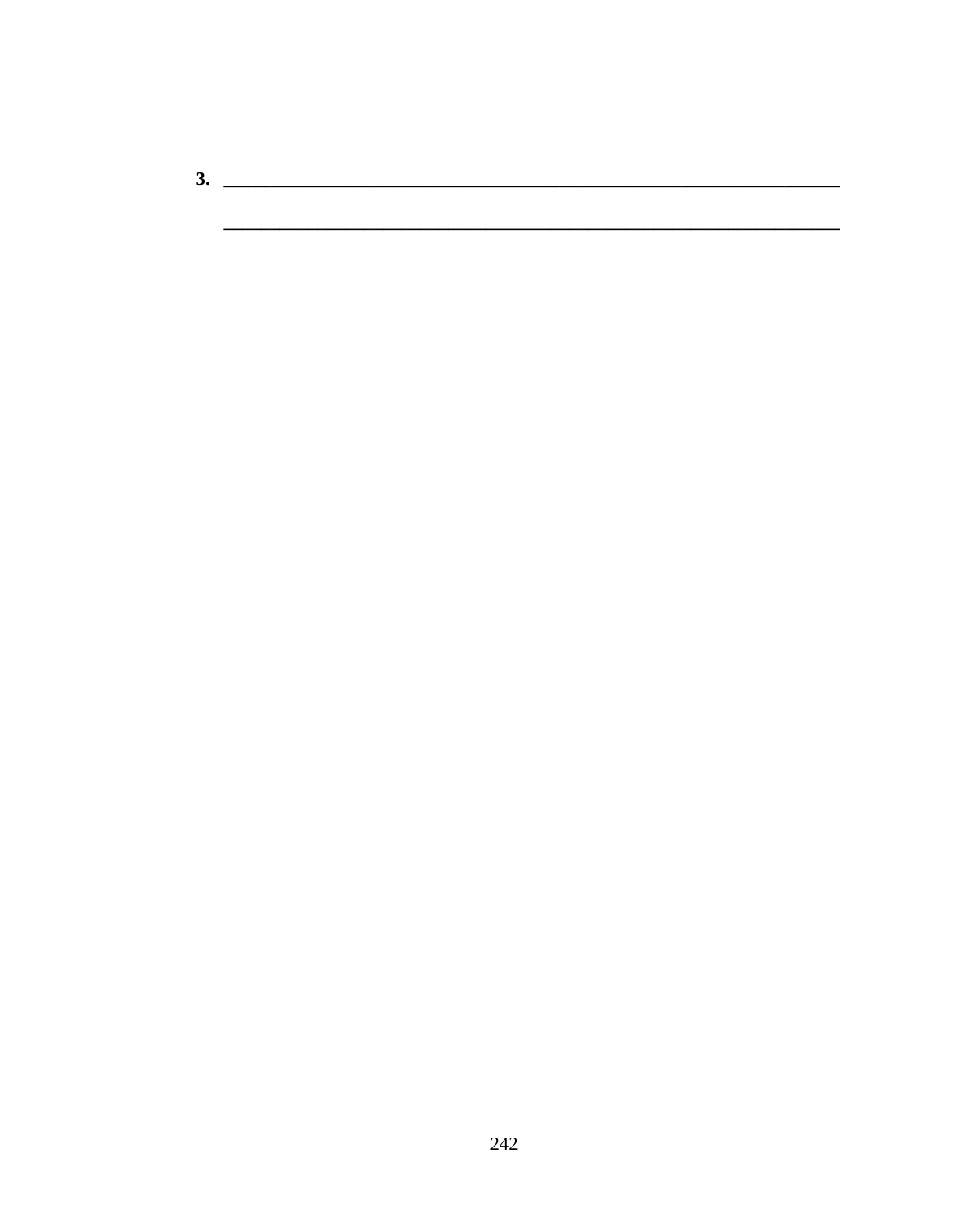**"For Your Consideration"** 

**Welcome and Icebreaker** 

**High/Low** 

#### **Discussion of Homework**

#### **Exploratory Questions:**

Ask a few group members to recite Psalm 8:1-2.

Discuss the article assignment. Ask a few participants to summarize their selected article.

How would you answer someone in this situation from the Christian worldview?

#### **Prayer Time:**

Use this time to pray for the administration, faculty, staff, and students at Free Will Baptist Bible College (FWBBC). Also, pray for the future of the institution. Ask for two volunteers to pray out loud.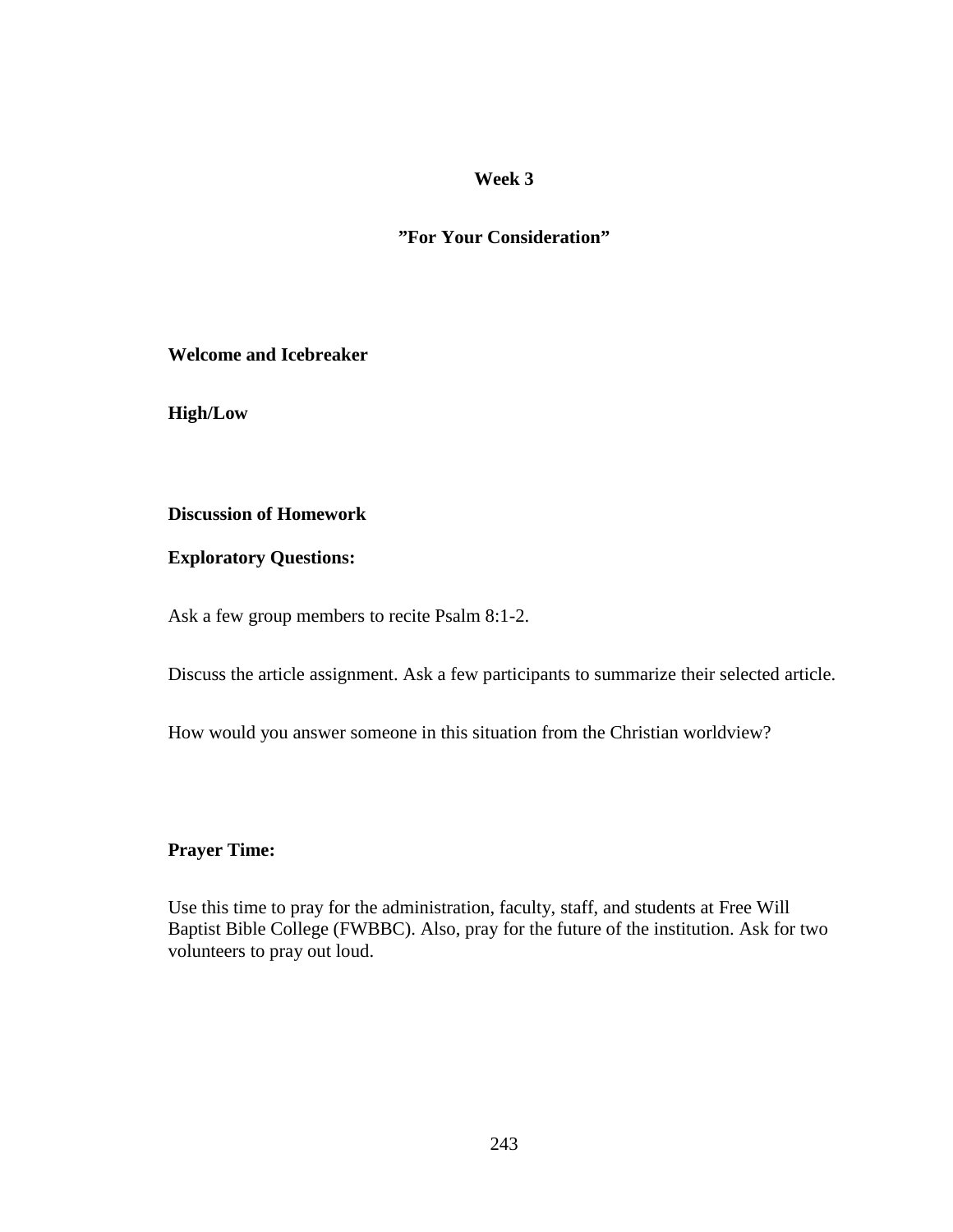#### **Bible Study:**

Ask for a volunteer to read Psalm 8.

**1** O LORD, our Lord, how majestic is your name in all the earth! You have set your glory above the heavens.

<sup>2</sup> From the lips of children and infants you have ordained praise because of your enemies, to silence the foe and the avenger.

- **3** When I consider your heavens, the work of your fingers, the moon and the stars, which you have set in place,
- <sup>4</sup> what is man that you are mindful of him, the son of man that you care for him?
- **5** You made him a little lower than the heavenly beings and crowned him with glory and honor.
- <sup>6</sup> You made him ruler over the works of your hands; you put everything under his feet:
- **7** all flocks and herds, and the beasts of the field,

**8** the birds of the air, and the fish of the sea, all that swim the paths of the seas.

**9** O LORD, our Lord, how majestic is your name in all the earth!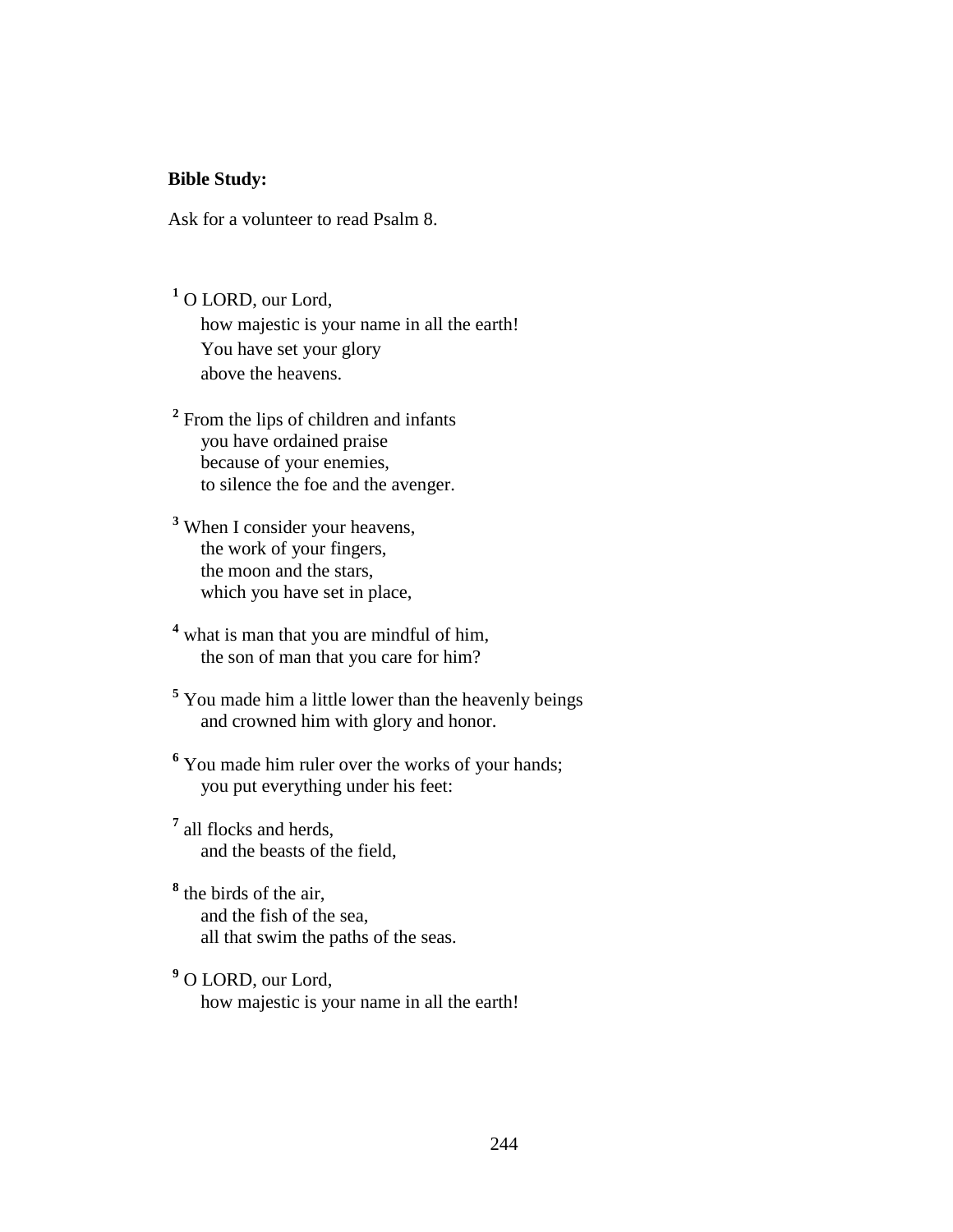#### **Reflections from verse 3:**

 When I consider your heavens, the work of your fingers, the moon and the stars, which you have set in place,

The glory of God is above the heavens; therefore the psalmist begins with the heavens to praise the creative power of God. The size of the cosmos gives us a glimpse at the majesty of God. To think about the creation of the universe as the work of God's fingers leads one to view creation as displays of artistry and ease as God firmly established the elements of creation (Goldingay, 2006).

Isaiah 40:25-26 is another good passage that speaks to God's creative power.

 "To whom will you compare me? Or who is my equal?" says the Holy One. Lift your eyes and look to the heavens; Who created all these? He who brings out the starry host one by one, And calls them each by name. Because of his great power and mighty strength, Not one of them is missing.

### **Discussion Questions:**

What is the most amazing part of creation that you have witnessed? Describe your experience.

What parts of creation help to convince you that the earth and the universe were made by an intelligent God? Where do you see the design and order God has set in place? Does what you see strengthen your faith? How?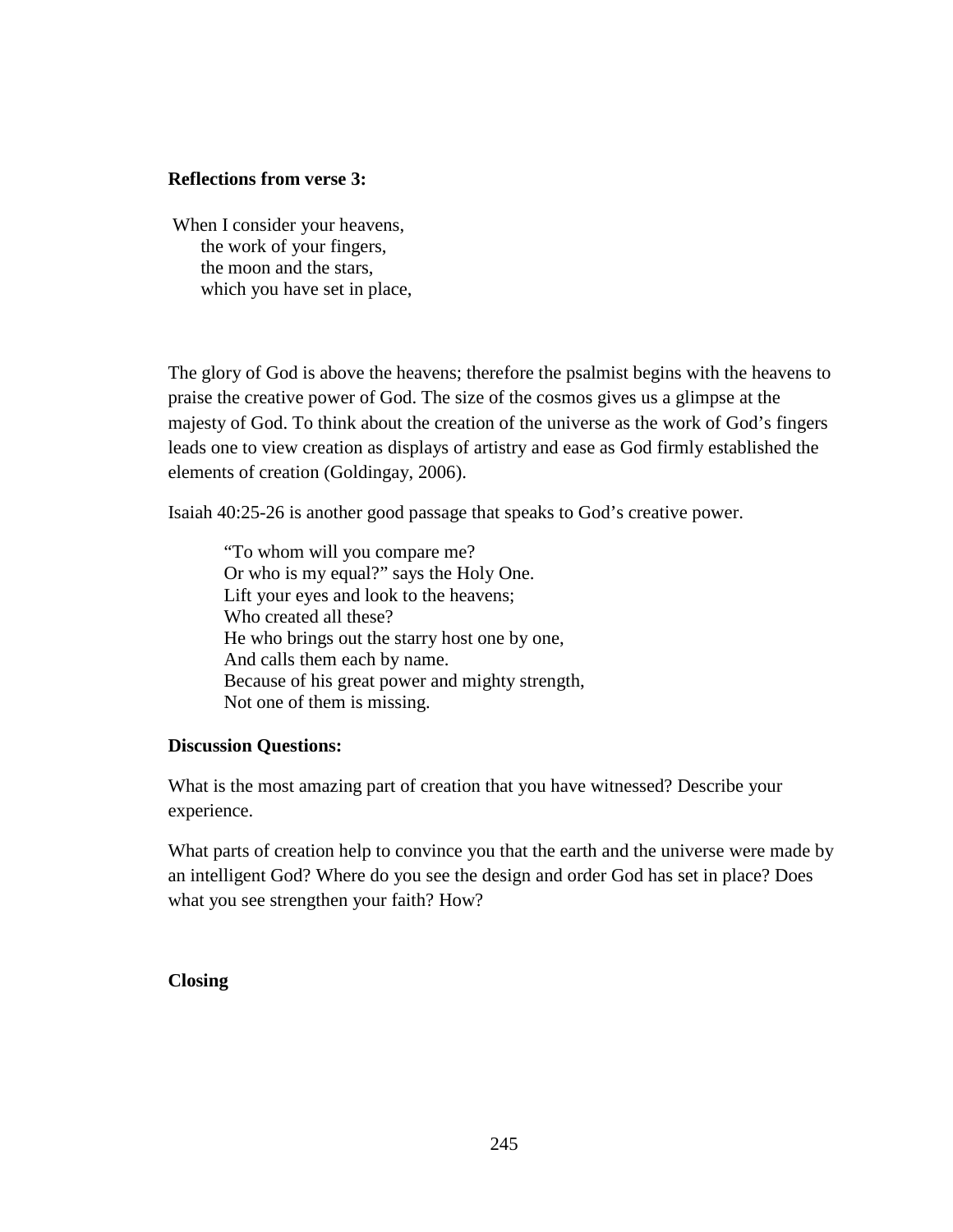#### **Week 3: Homework**

**Memorize Psalm 8: 3.** 

Write Psalm 8:1-3 in the space provided.

Log on to www.youtube.com

Search "size of the universe"

Watch a few of the videos on this topic.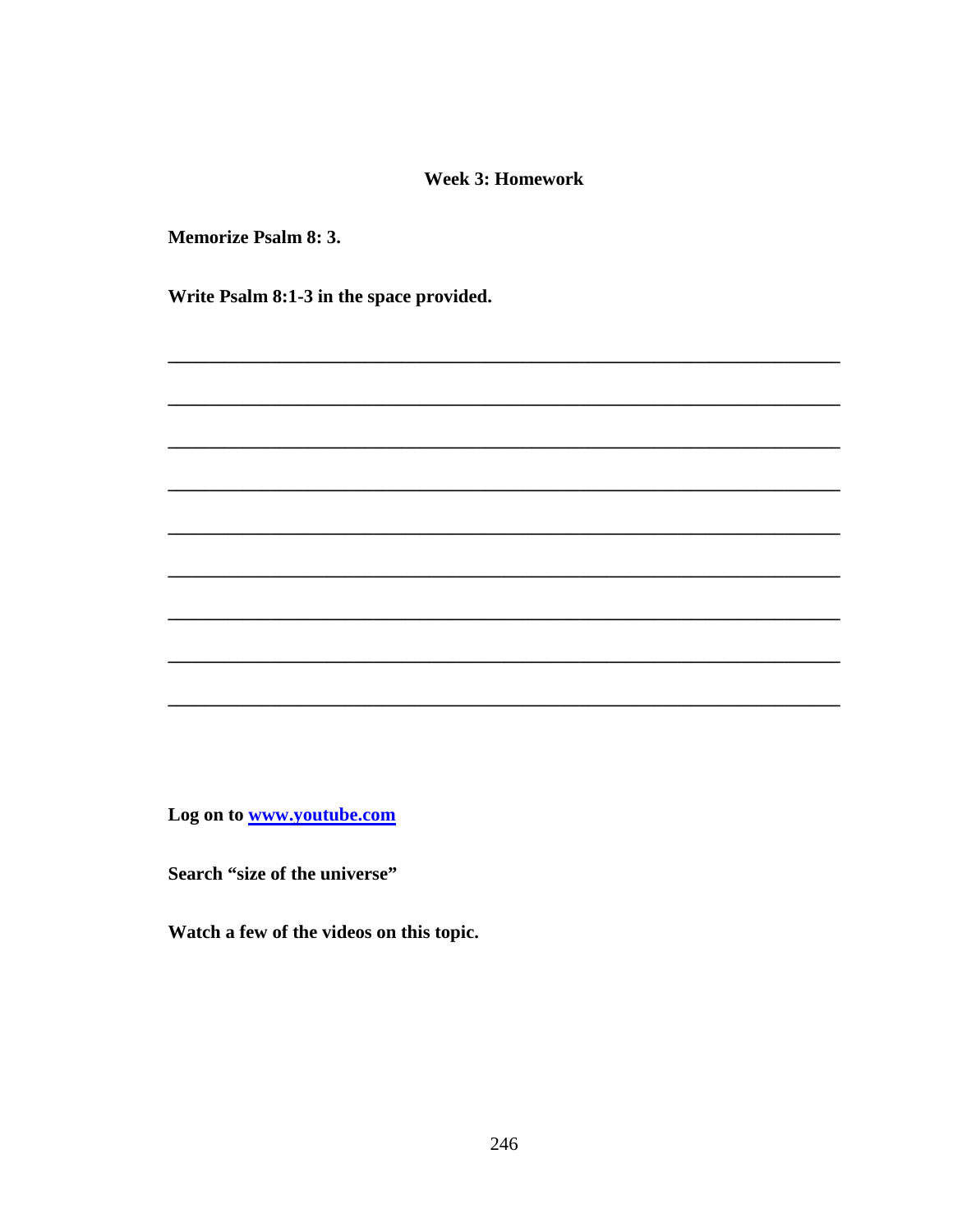What did you learn about the size of the universe that points to the majesty of God?

Take a walk this week and intentionally notice the elements of creation.

Write a prayer of praise to God for the wonders of creation.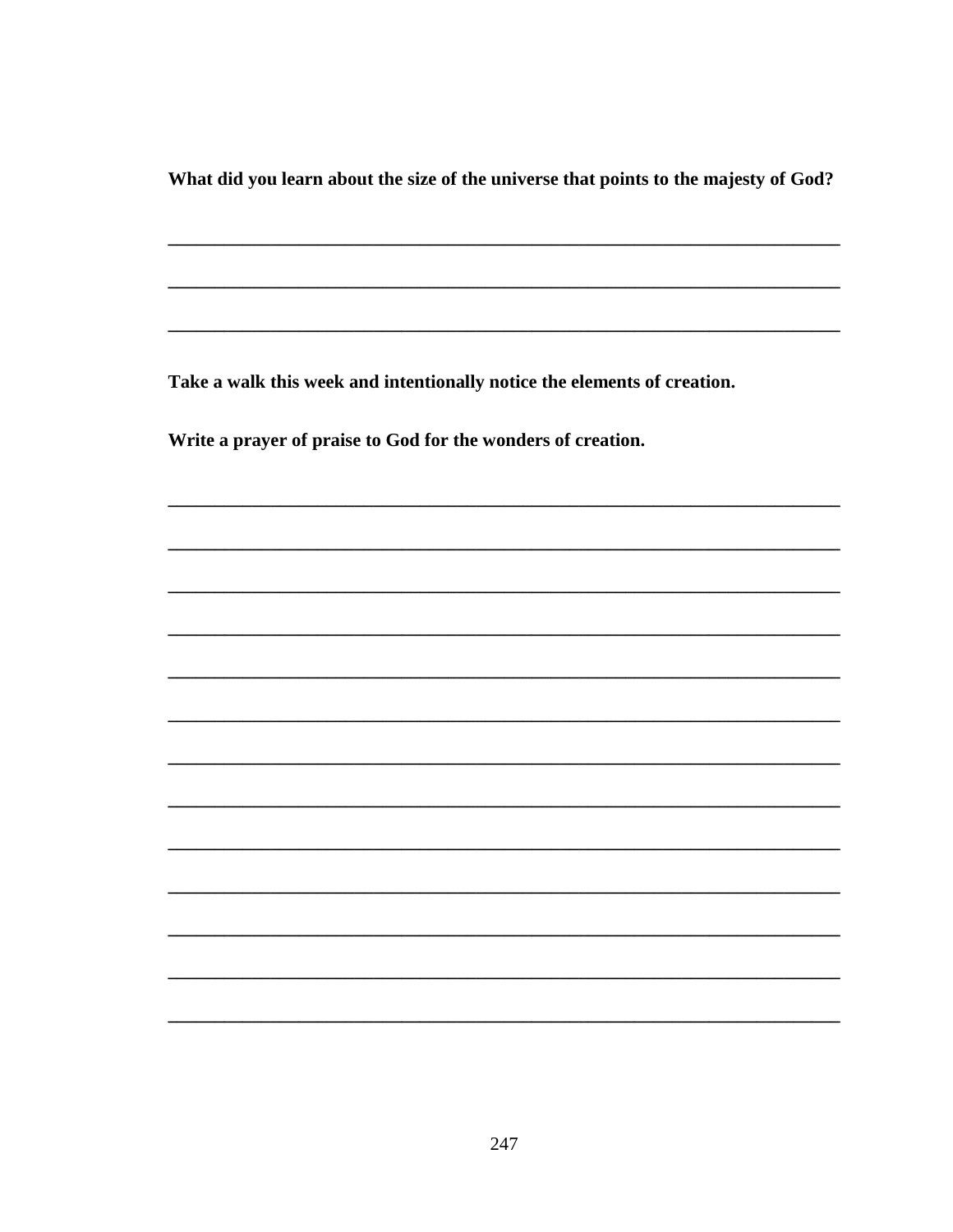# **"What is Man?"**

#### **Welcome and Icebreaker**

**High/Low** 

# **Discussion of Homework**

### **Exploratory Questions:**

Ask one participant to quote Psalm 8:1-3

What did you learn about the size of the universe?

Would one or two of you like to share your prayer of praise to God or describe your

nature walk experience to the group?

## **Prayer Time:**

Pray for your family members. Have the group divide into pairs in order to share some personal family needs and pray in pairs.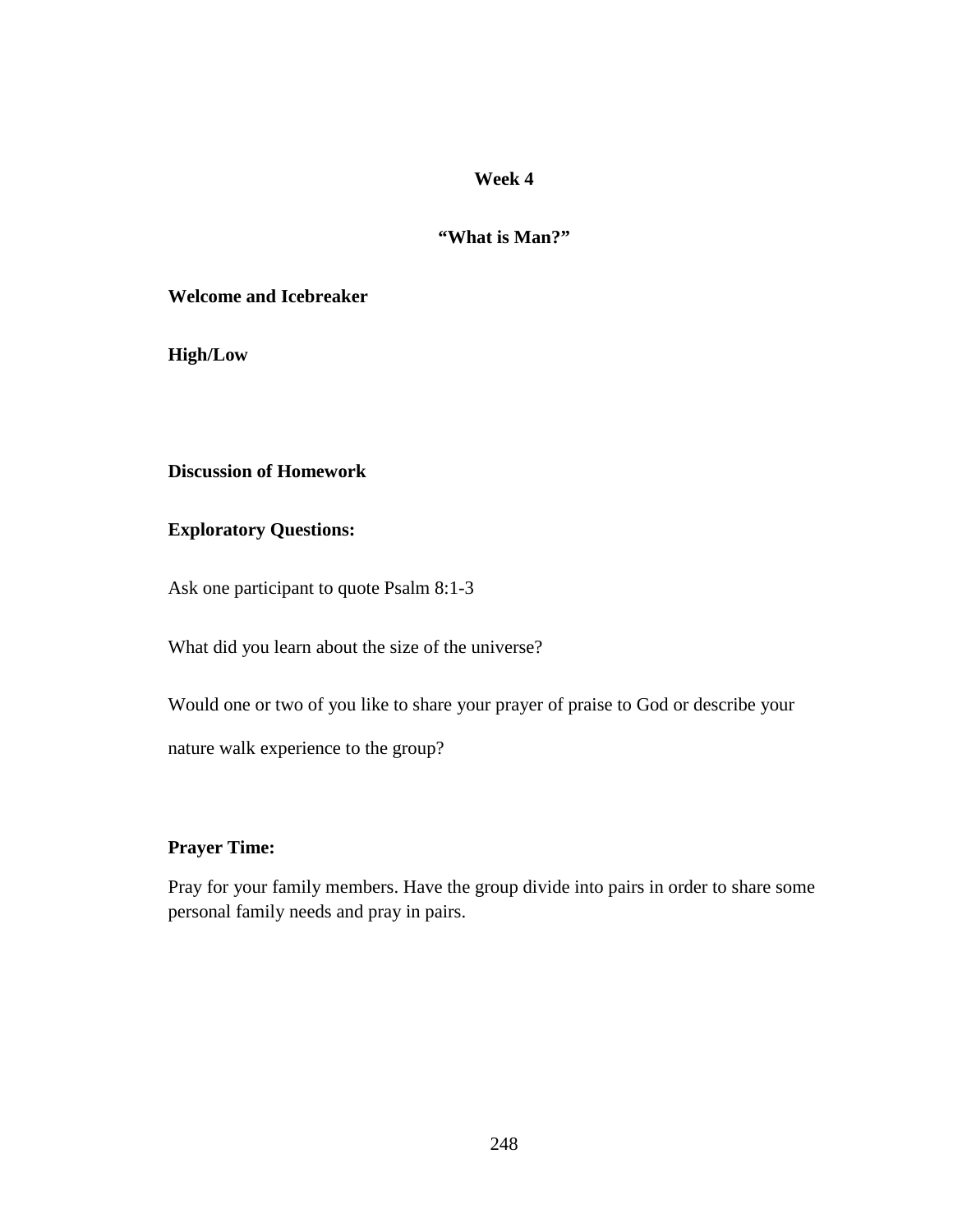#### **Bible Study:**

Read Psalm 8 corporately as a group.

- **1** O LORD, our Lord, how majestic is your name in all the earth! You have set your glory above the heavens.
- <sup>2</sup> From the lips of children and infants you have ordained praise because of your enemies, to silence the foe and the avenger.
- **3** When I consider your heavens, the work of your fingers, the moon and the stars, which you have set in place,
- <sup>4</sup> what is man that you are mindful of him, the son of man that you care for him?
- **5** You made him a little lower than the heavenly beings and crowned him with glory and honor.
- <sup>6</sup> You made him ruler over the works of your hands; you put everything under his feet:
- **7** all flocks and herds, and the beasts of the field,
- **8** the birds of the air, and the fish of the sea, all that swim the paths of the seas.
- **9** O LORD, our Lord, how majestic is your name in all the earth!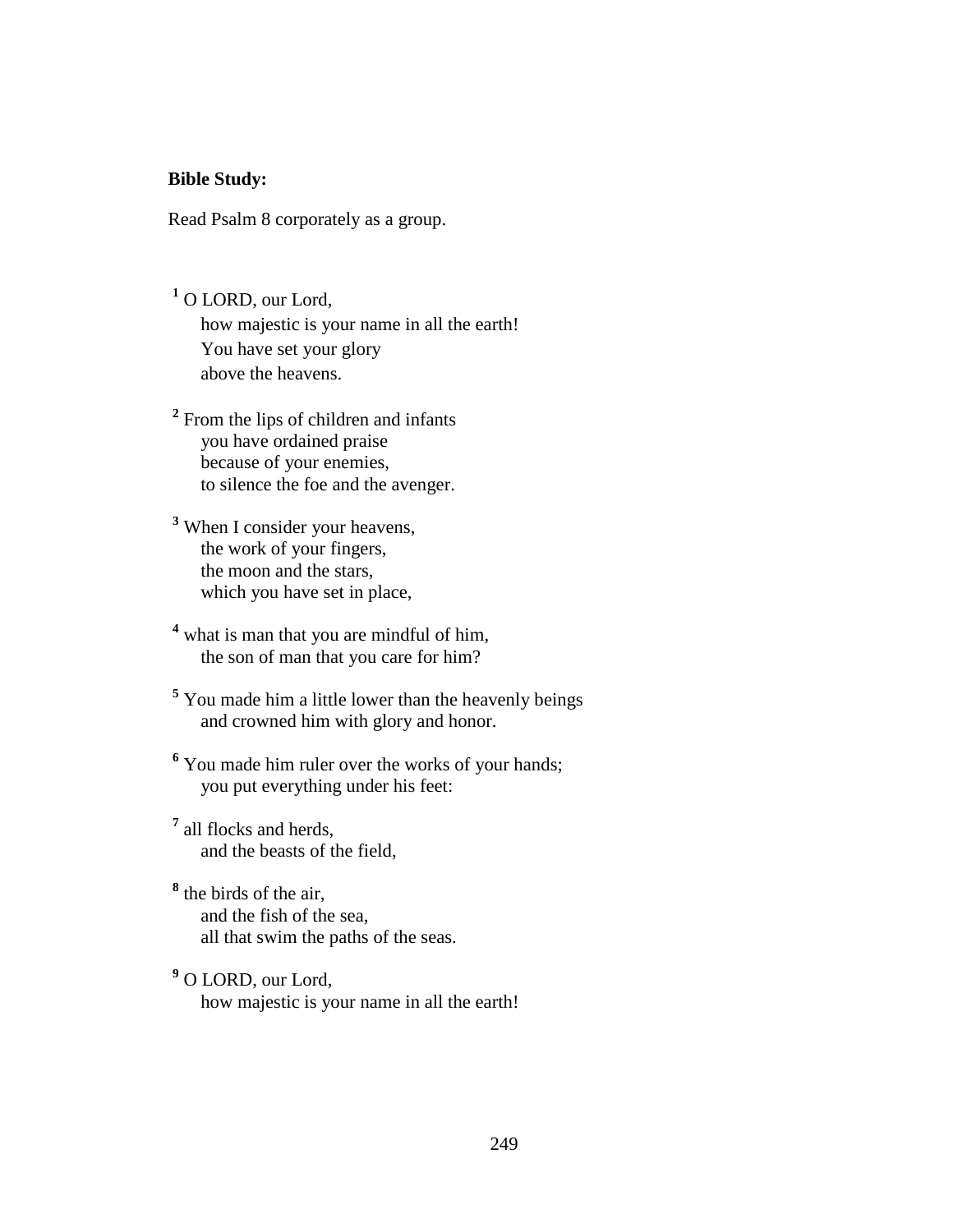#### **Reflections from Psalm 8:4:**

What is man that you are mindful of him, the son of man that you care for him?

You might be wondering, if the majesty of God is wrapped up in the cosmos, how can I expect God to care for a mere human being like me? The author of Ecclesiastes wrote a similar lament. "Generations come and generations go, but the earth remains forever. There is no remembrance of men of old, and even those who are yet to come will not be remembered by those who follow" (Ecc. 1:4, 11, NIV). The answer to these questions is in the following phrase. God cares for mankind. Psalm 8 is not about human insignificance, but rather, it is about "divine grace, empowerment, and resultant human responsibility" (Wilson, 2002, p. 205). God is mindful of you!

#### **Discussion Questions:**

Have you ever wondered if God cares for you? Please share a time when you lamented like the author of Ecclesiastes or the Psalmist.

When have you felt most cared for by God? What words describe how you felt?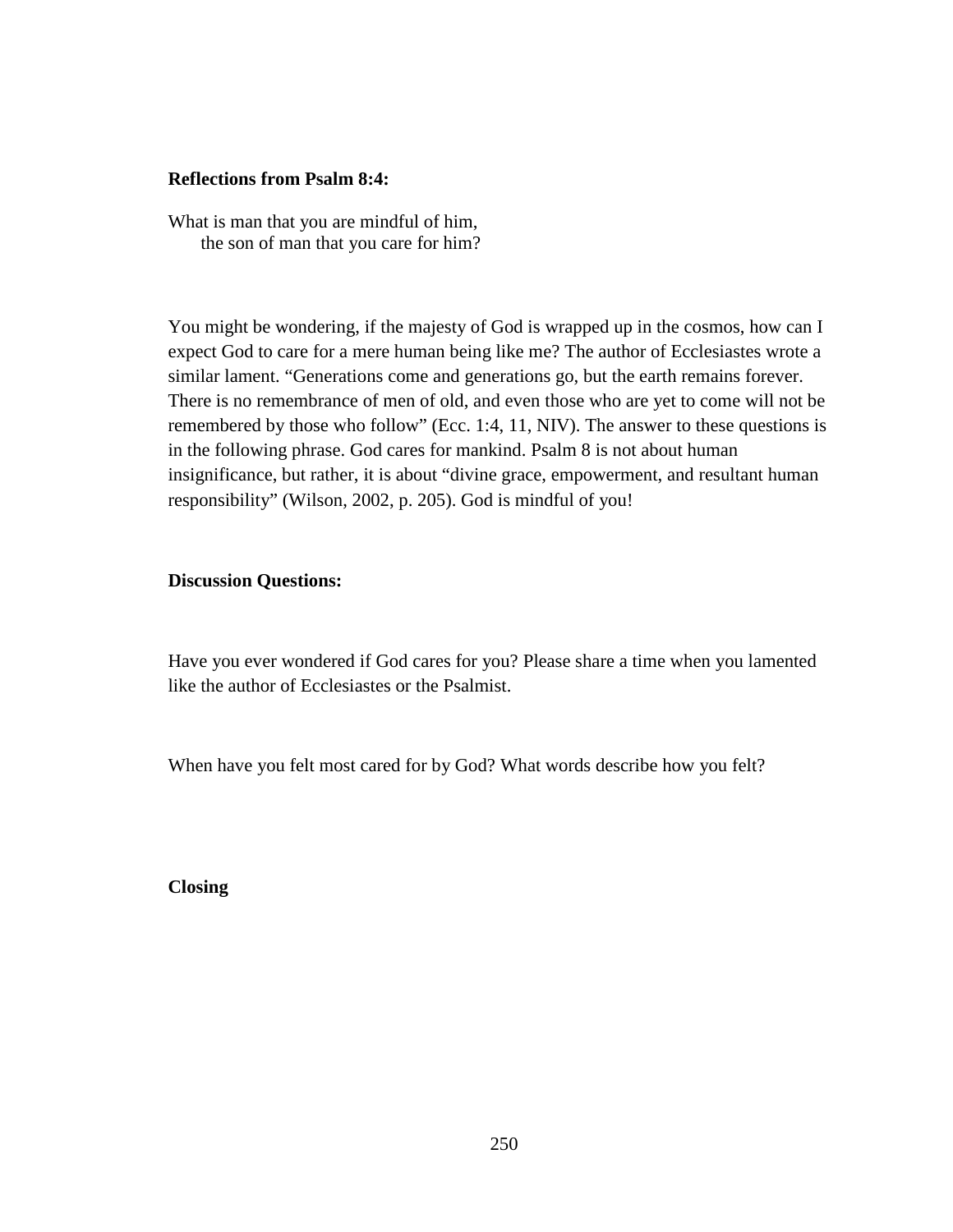#### **Week 4: Homework**

**Memorize Psalm 8:4.** 

Please write Psalm 8:1-4 in the space provided.

You have opportunities each day to extend care to others in order to thank God for the care He has shown to you and to glorify God's name. Make an attempt each day this week to care for someone through an act of kindness.

 $\overline{\phantom{0}}$ 

Document your acts below.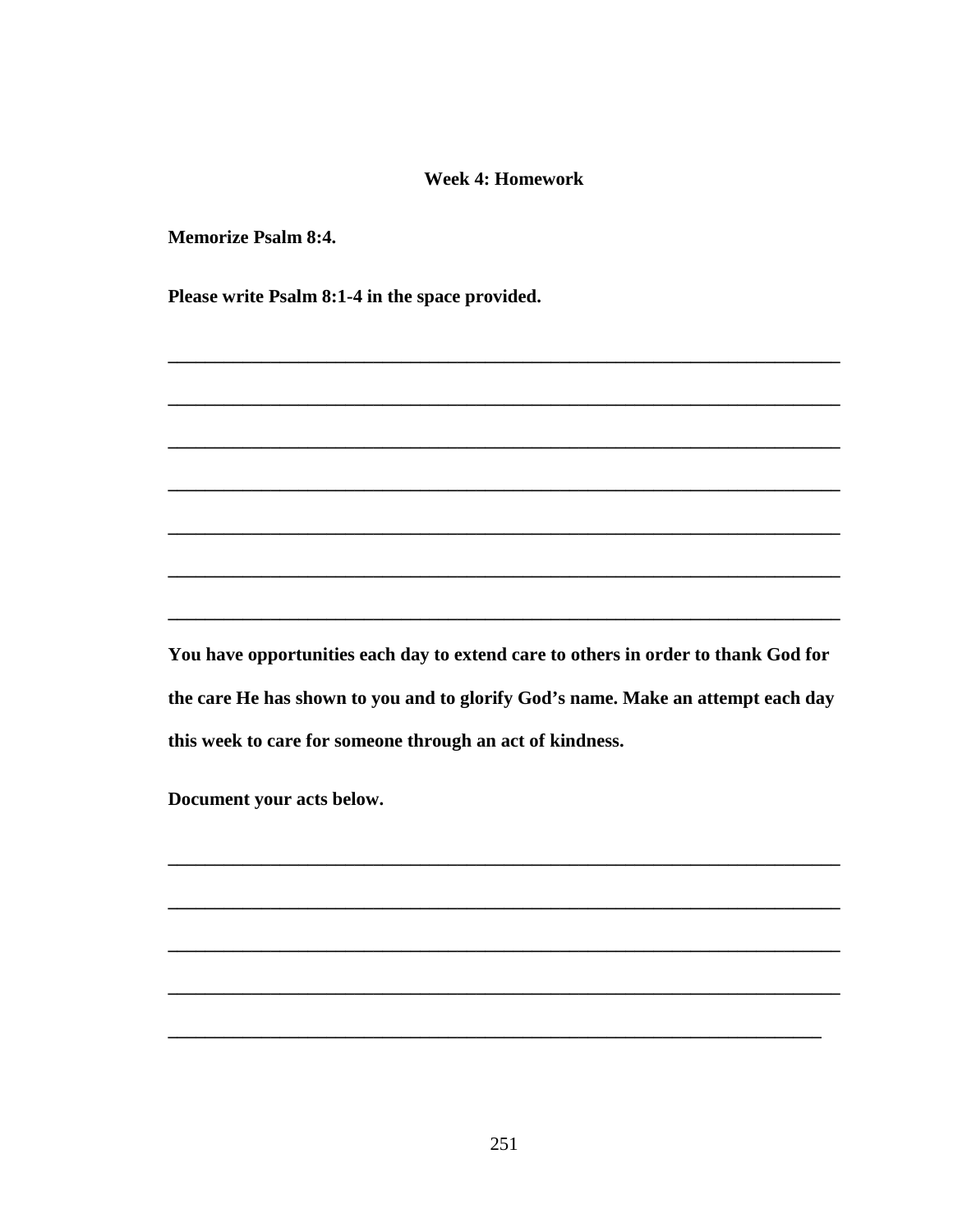**"Crowned for Service"** 

#### **Welcome and Icebreaker**

**High/Low** 

# **Discussion of Homework**

### **Exploratory Questions:**

Ask one volunteer to quote Psalm 8:1-4 from memory.

Discuss the acts of kindness performed the previous week. What lessons did you learn from the acts of intentional care for others?

### **Prayer time:**

Ask each group member to share a praise item.

Ask for a volunteer to pray a prayer of praise.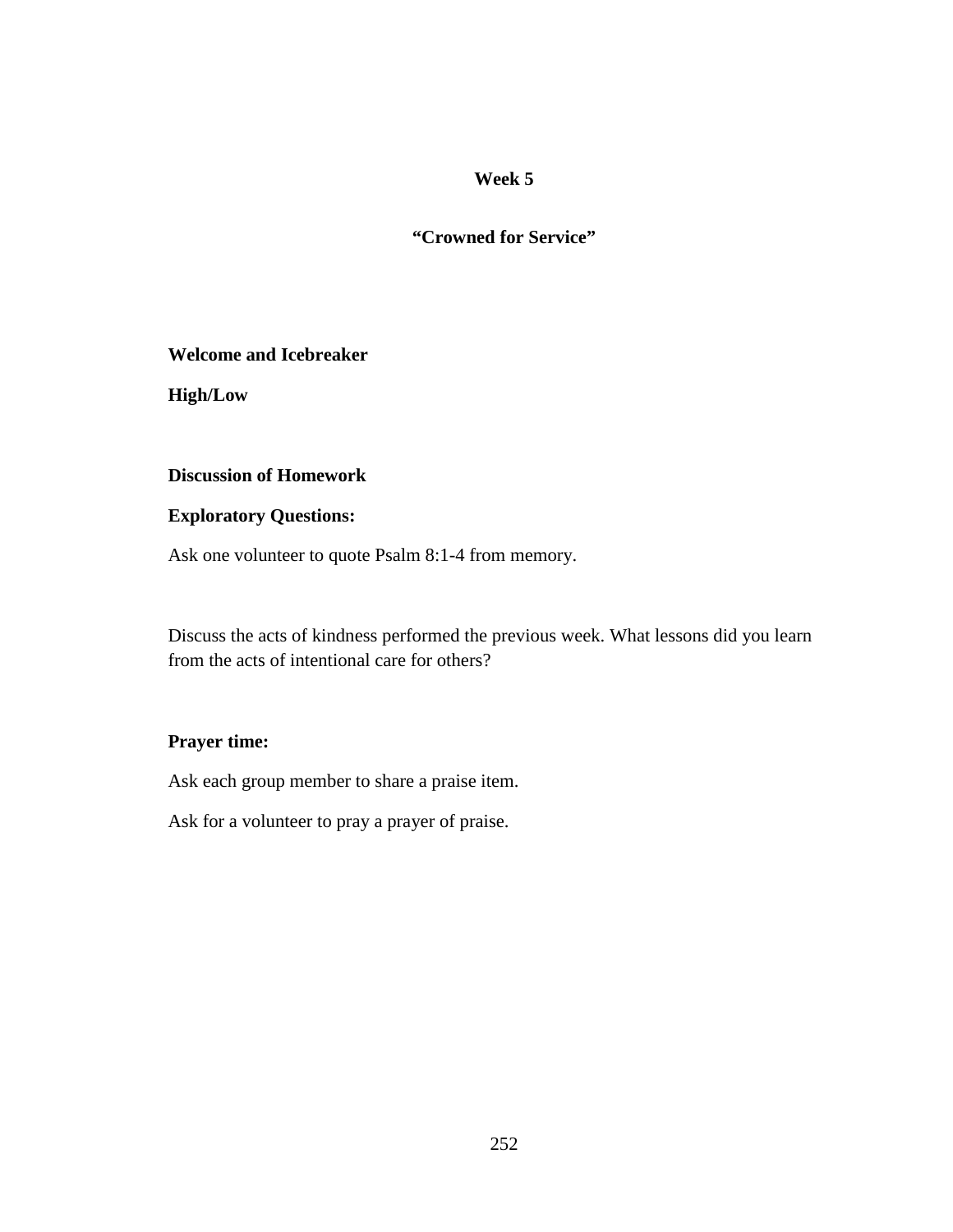#### **Bible Study:**

### Read Psalm 8.

**1** O LORD, our Lord, how majestic is your name in all the earth! You have set your glory above the heavens.

<sup>2</sup> From the lips of children and infants you have ordained praise because of your enemies, to silence the foe and the avenger.

**3** When I consider your heavens, the work of your fingers, the moon and the stars, which you have set in place,

<sup>4</sup> what is man that you are mindful of him, the son of man that you care for him?

**5** You made him a little lower than the heavenly beings and crowned him with glory and honor.

<sup>6</sup> You made him ruler over the works of your hands; you put everything under his feet:

**7** all flocks and herds, and the beasts of the field,

**8** the birds of the air, and the fish of the sea, all that swim the paths of the seas.

**9** O LORD, our Lord, how majestic is your name in all the earth!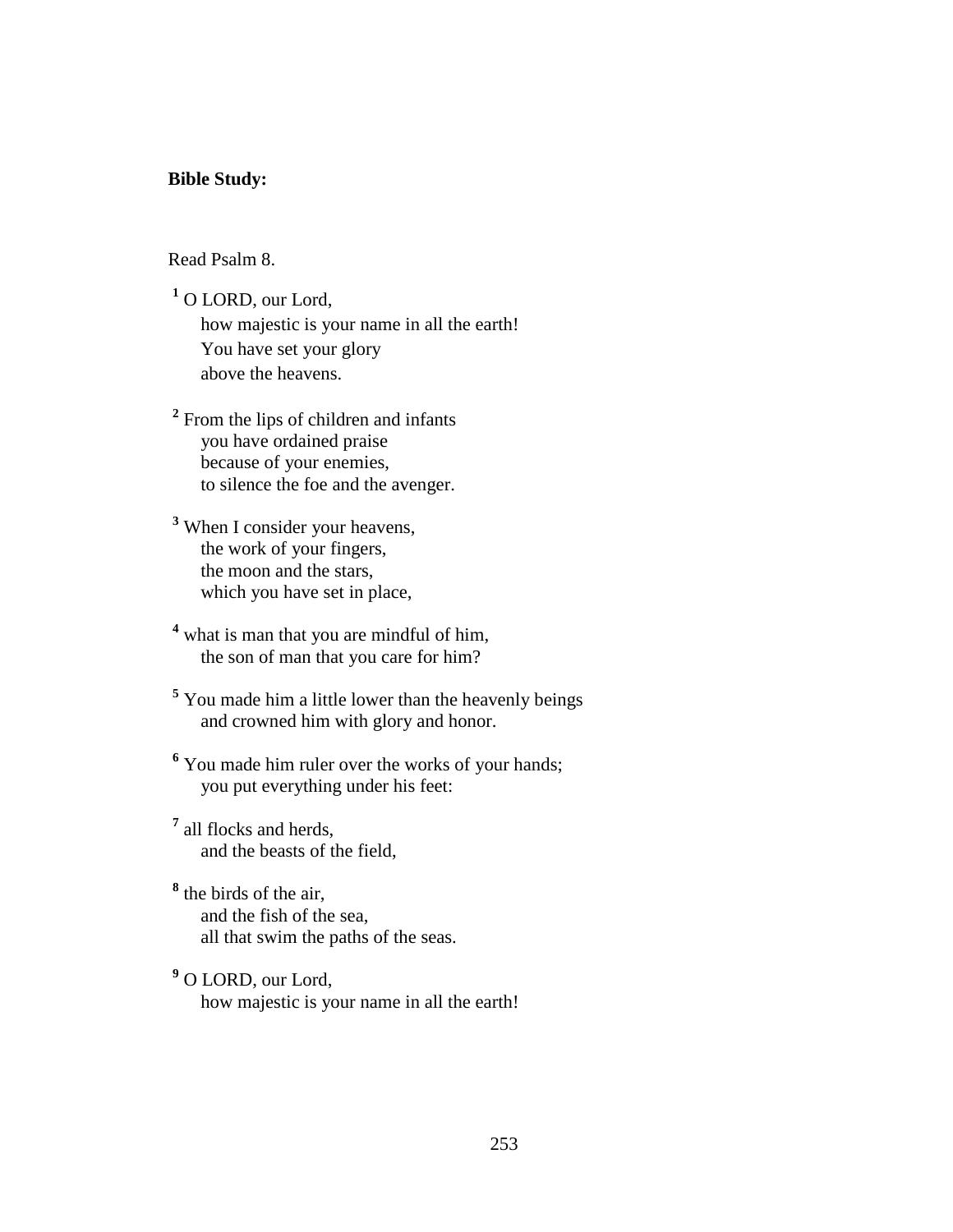### **Reflections from Psalm 8:5:**

You made him a little lower than the heavenly beings and crowned him with glory and honor.

People are not divine, but they are blessed. To be crowned is to share a bit in the honor and glory of God. This crowning is not meant to lead to arrogance, but rather to service. In the account of creation in Genesis, we learn that humans are the only elements of creation in the image of God. This is the highest honor. The implication here is that humans have a unique relationship with the creator—an image bearer with an outward appearance of weakness (Wilson, 2002). You have value!

### **Discussion Questions:**

What does it mean to be created in the "image of God?"

What are some gifts or talents or abilities you have that let you know God created you with special care?

What are some gifts or talents or abilities of the person seated next to you?

What are some practical ways you can demonstrate that every person has value? What difference does or could this make in your ministry to others?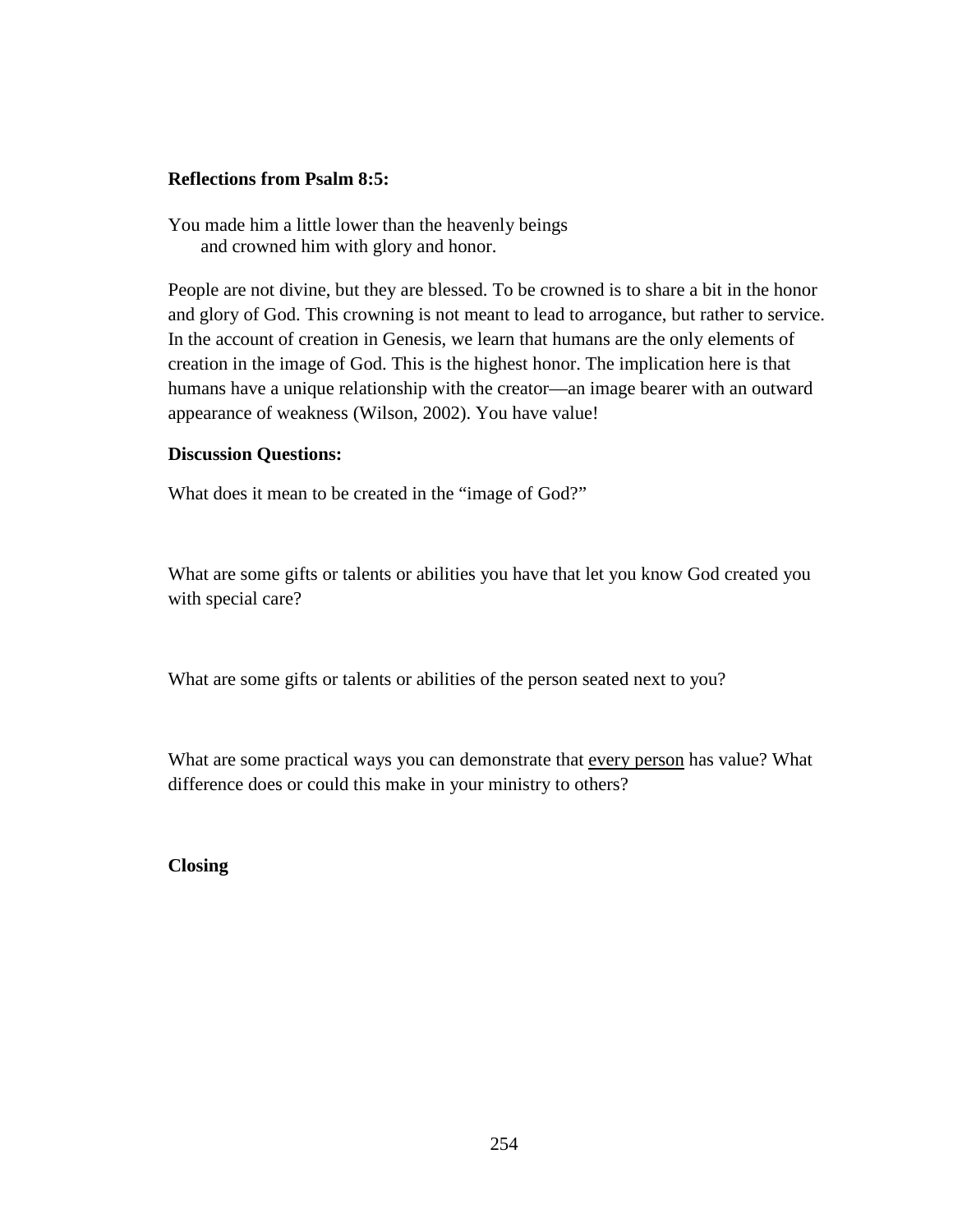#### **Week 5: Homework**

**Memorize Psalm 8:5.** 

Write Psalm 8:1-5 in the space provided.

Psalm 8:5 speaks to the blessings of God. Write ten blessings in your life you have received in the last year, ten blessings from the past week, and ten blessings from today. Do not repeat a blessing.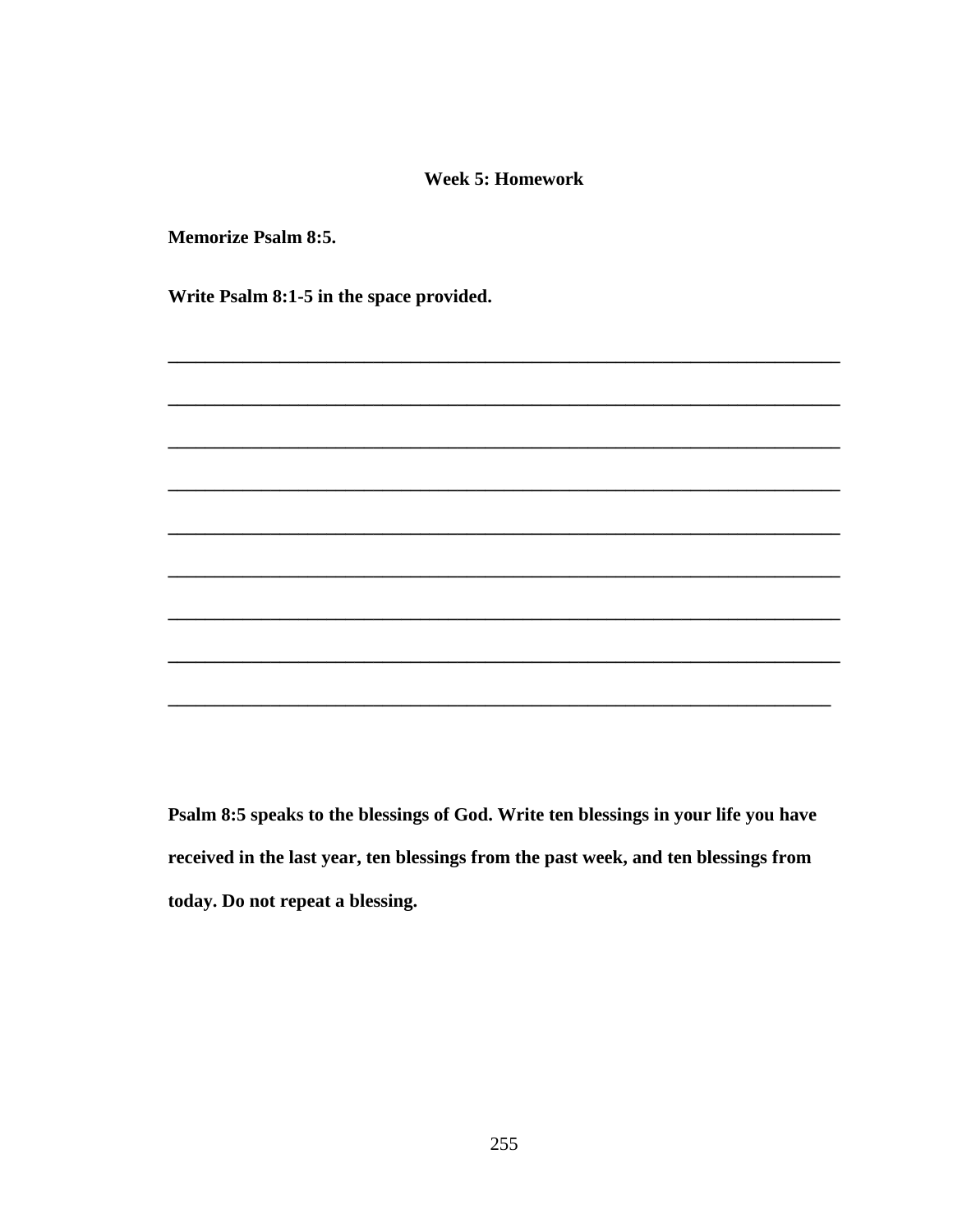# The past year...

| 2. $\qquad \qquad$ |
|--------------------|
|                    |
| $\frac{3}{2}$      |
|                    |
|                    |
|                    |
|                    |
|                    |
| 8.                 |
|                    |
|                    |
|                    |

The past week...

| 18. |  |  |
|-----|--|--|
|     |  |  |
|     |  |  |
|     |  |  |

# Today...

| 24.                 |  | <u> 1990 - John Barn Barn, amerikansk politiker</u>                     |
|---------------------|--|-------------------------------------------------------------------------|
|                     |  | <u> 1989 - Andrea State Barbara, president a la provincia del conte</u> |
|                     |  |                                                                         |
|                     |  |                                                                         |
| 28. $\qquad \qquad$ |  |                                                                         |
|                     |  |                                                                         |
|                     |  |                                                                         |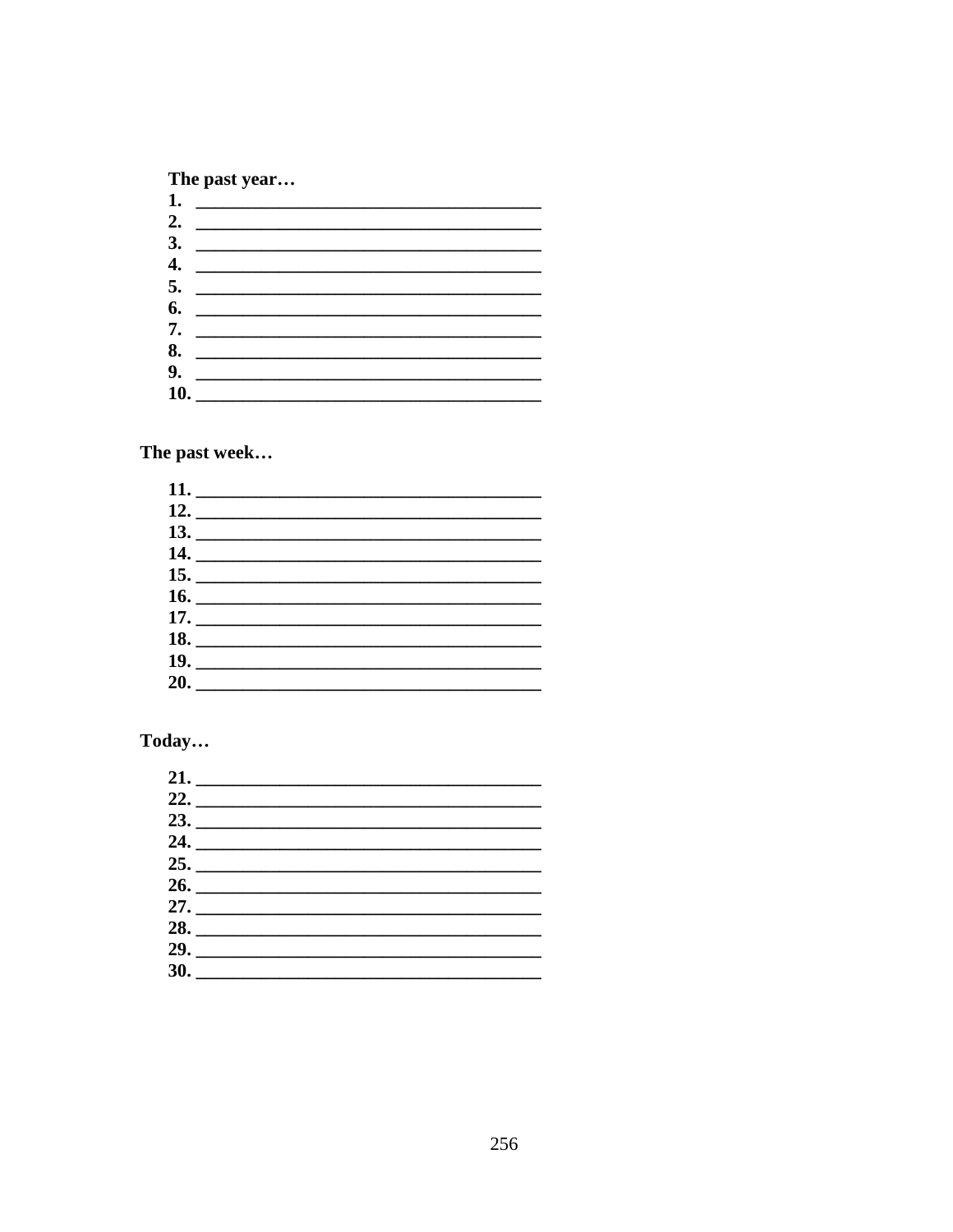# **"Exercising Dominion"**

**Welcome and Icebreaker** 

**High/Low** 

### **Discussion of Homework**

# **Exploratory Questions:**

Ask two participants to quote Psalm 8:1-5

Go around the circle and ask each participant to share one blessing from each list, for a total of three from each person. Talk about the nature and scope of these named blessings as a group.

# **Prayer time- the group process**

Pray for the group process. Ask participants to share how the group has been going from their perspectives.

The group leader prays out loud.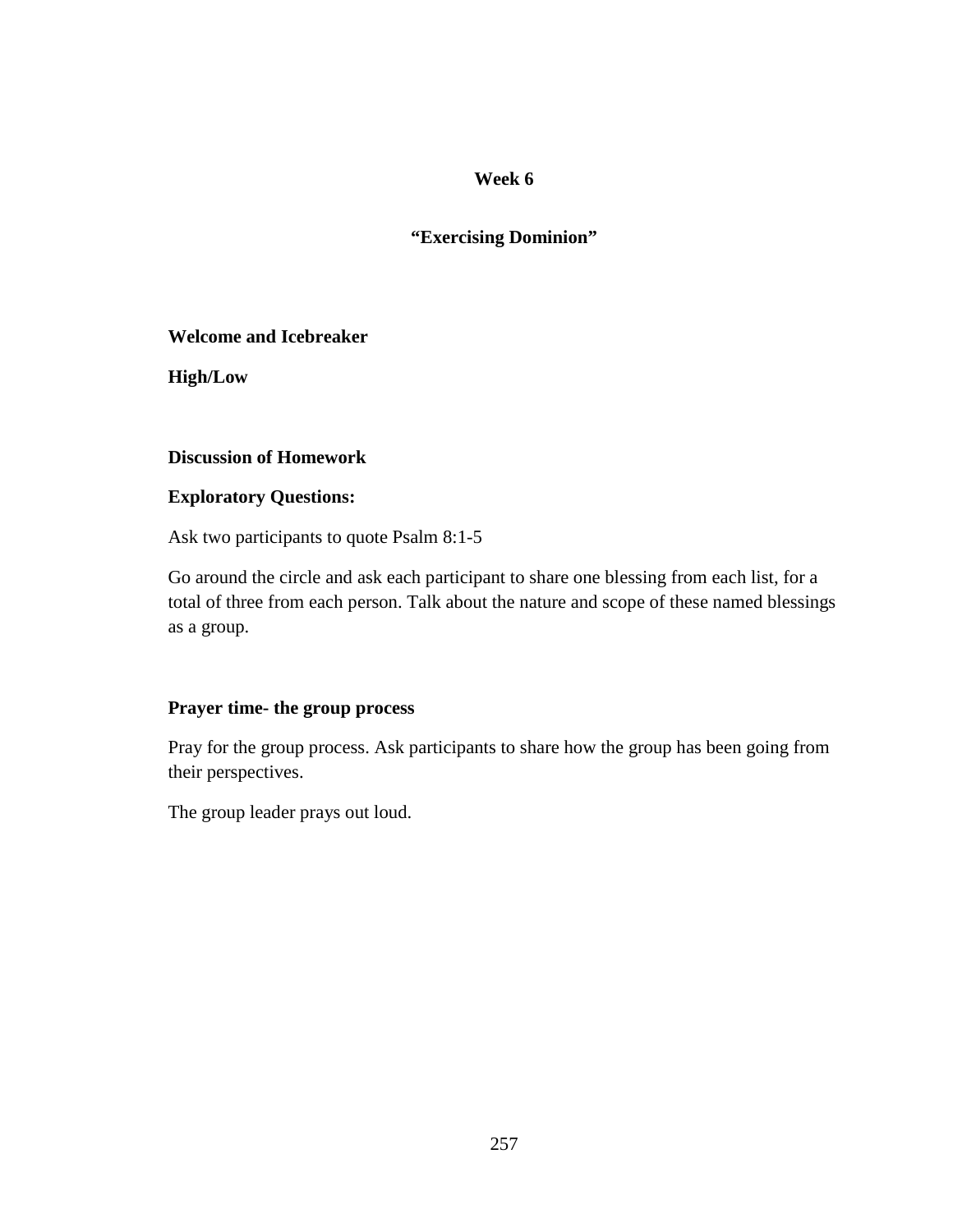#### **Bible Study:**

Read Psalm 8

**1** O LORD, our Lord,

 how majestic is your name in all the earth! You have set your glory above the heavens.

<sup>2</sup> From the lips of children and infants you have ordained praise because of your enemies, to silence the foe and the avenger.

- **3** When I consider your heavens, the work of your fingers, the moon and the stars, which you have set in place,
- <sup>4</sup> what is man that you are mindful of him, the son of man that you care for him?
- **5** You made him a little lower than the heavenly beings and crowned him with glory and honor.
- <sup>6</sup> You made him ruler over the works of your hands; you put everything under his feet:
- **7** all flocks and herds, and the beasts of the field,
- **8** the birds of the air, and the fish of the sea, all that swim the paths of the seas.
- **9** O LORD, our Lord, how majestic is your name in all the earth!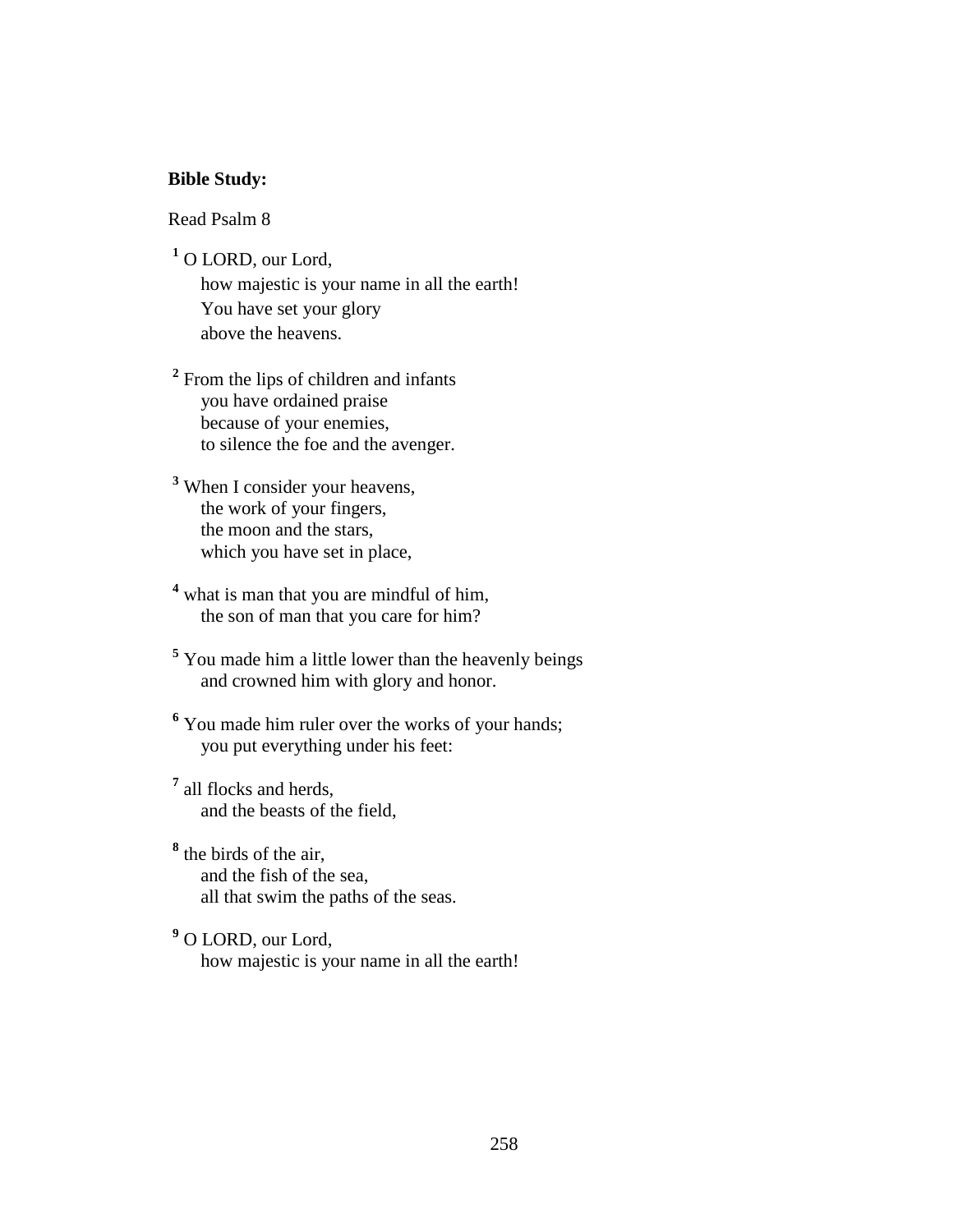## **Reflections from Psalm 8:6:**

You made him ruler over the works of your hands; you put everything under his feet:

This verse speaks to the command of God for humans to have dominion over creation. This command is a great responsibility. People are also a part of the created order, and are therefore dependent on the sustaining power of God and his mercy. In this verse, the earth rests under the feet of the elevated humans. This superiority does not indicate human power. It is another reference to human responsibility.

### **Discussion Questions:**

What have you been taught about the command to have dominion over the earth in the past?

The "Go Green" movement is often criticized by Christians. How do you respond to this movement? After all, we are to care for the earth.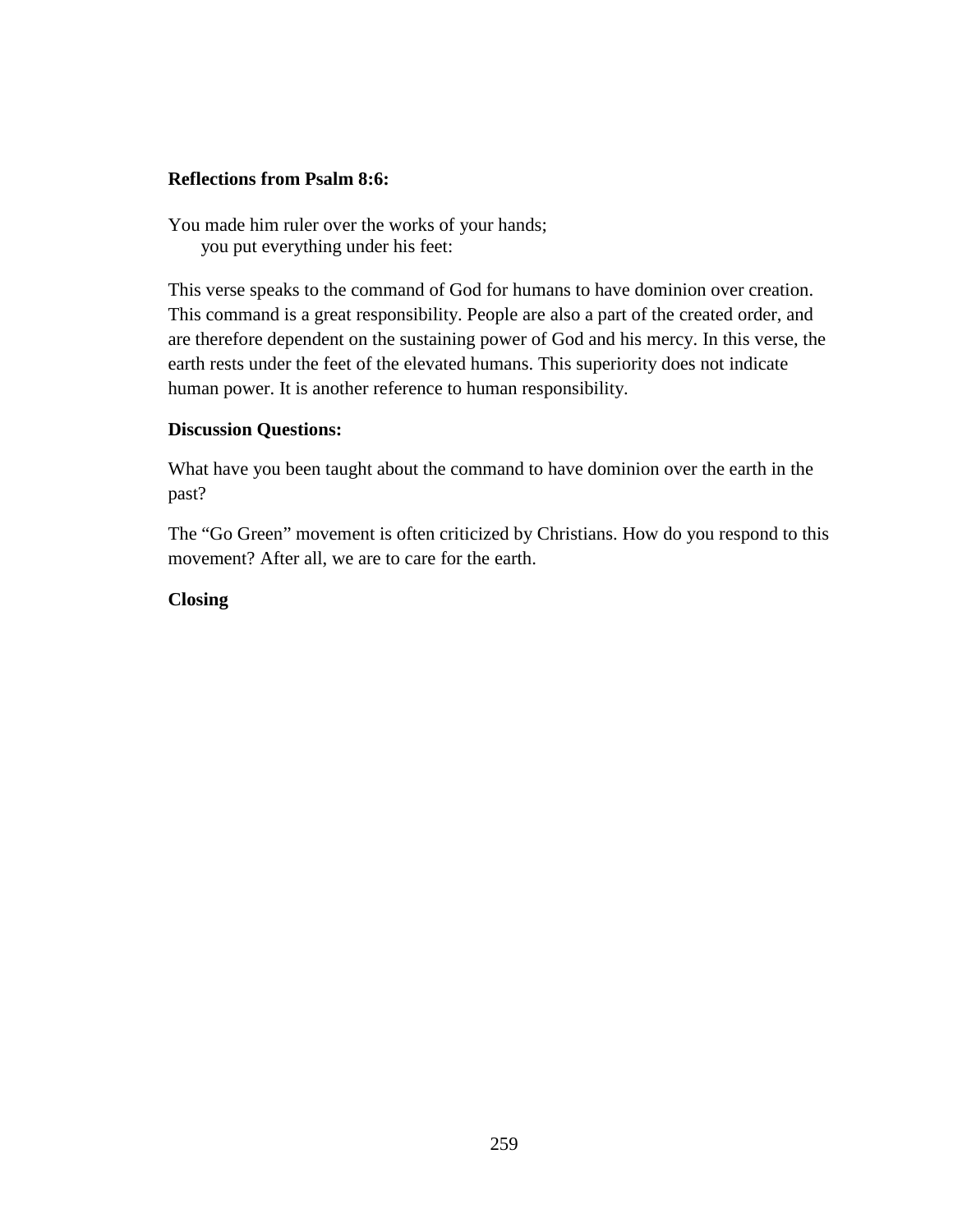#### **Week 6: Homework**

**Memorize Psalm 8:6.** 

Please write Psalm 8:1-6 in the space provided.

After reflecting on the group discussion about the "Go Green" movement, write at least three ways you can honor God by caring for creation.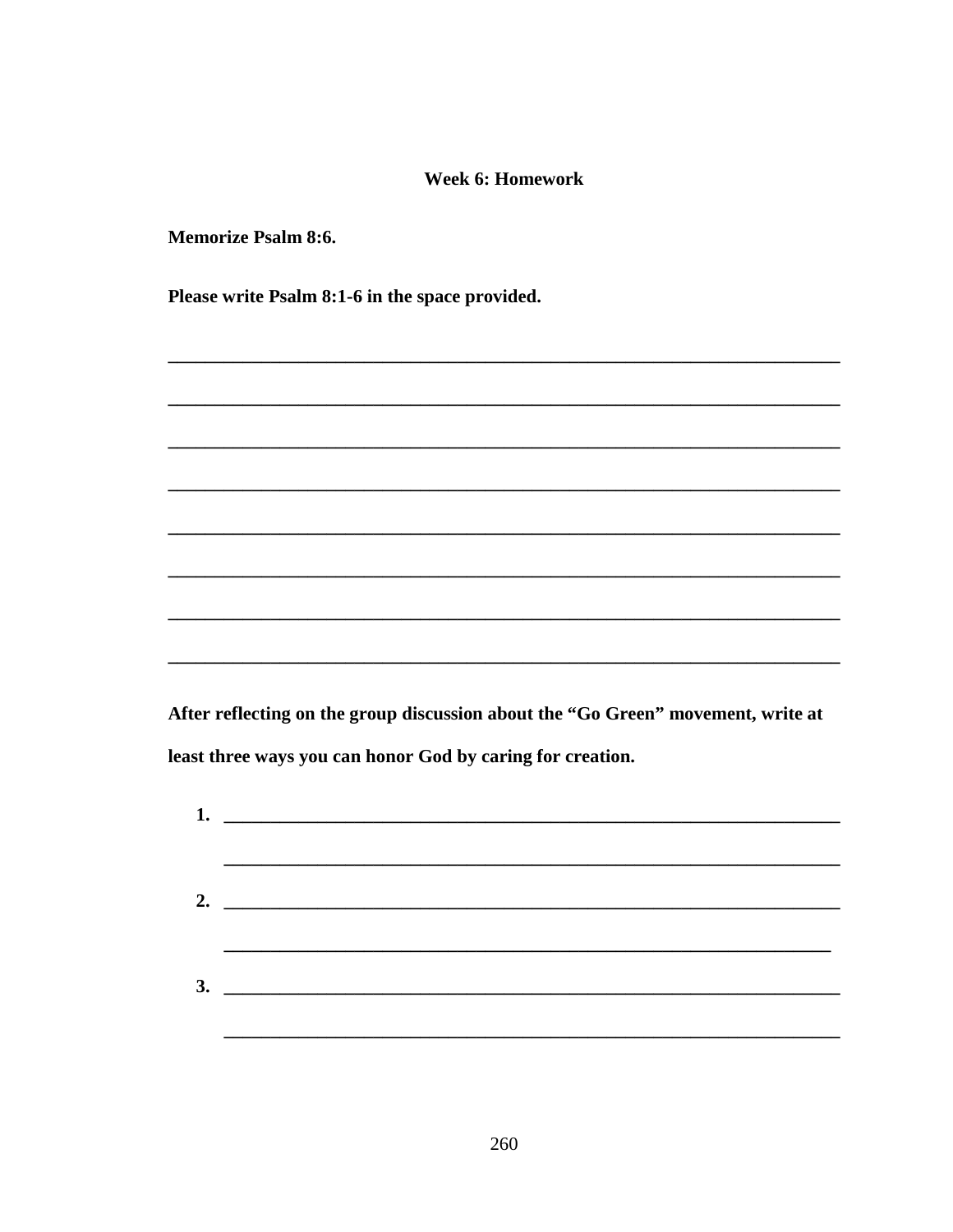# **"Animal Kingdom"**

### **Welcome and Icebreaker**

**High/Low** 

# **Discussion of Homework**

# **Exploratory Questions:**

Ask two participants to quote Psalm 8:1-6.

Continue the discussion of the "Go Green" movement from the previous group utilizing the homework question.

# **Prayer Time:**

Ask each group member to share the name of a person in his/her life who needs to accept the Gospel or who is struggling in the Christian walk.

Spend time praying for these individuals.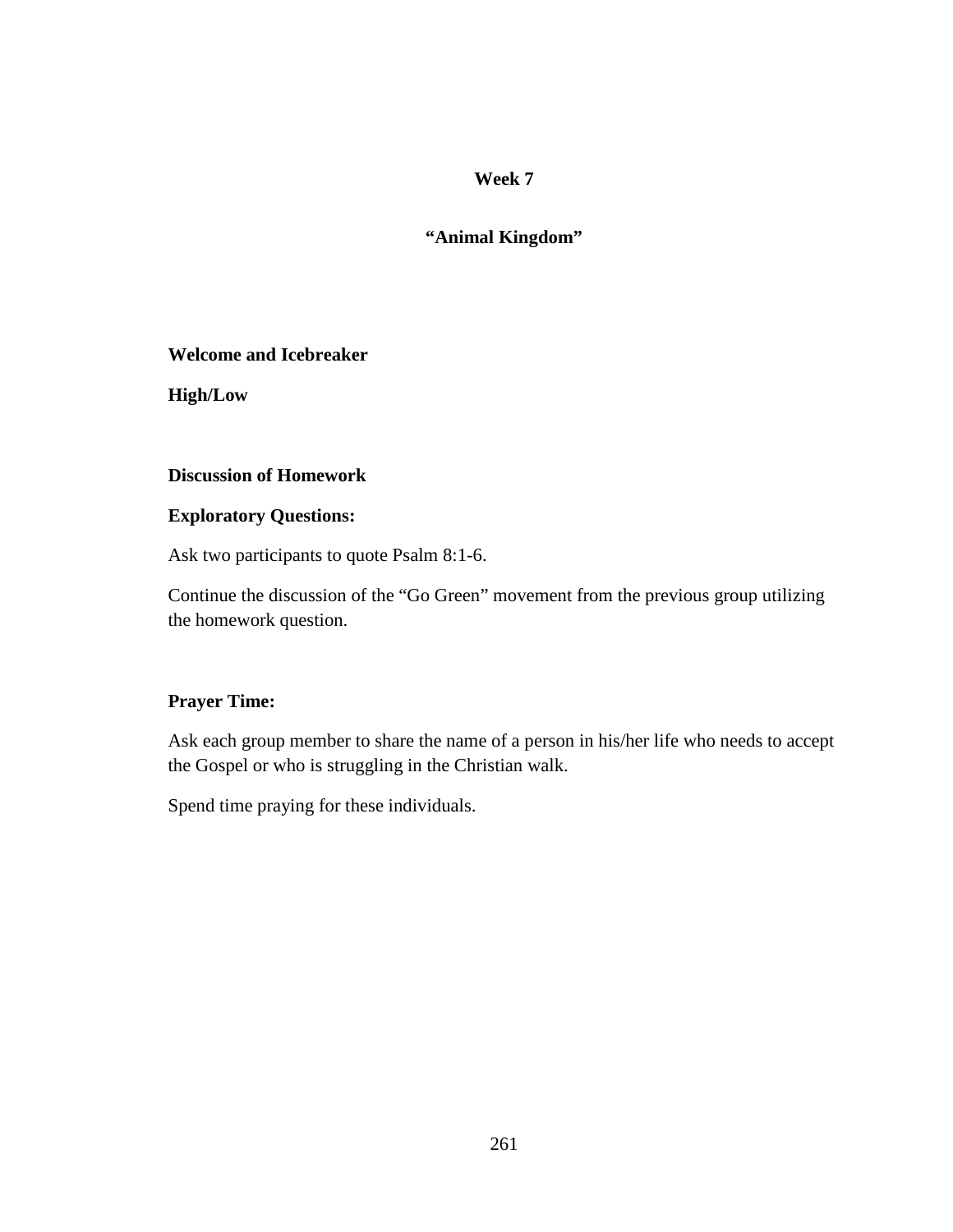#### **Bible Study:**

Read Psalm 8

**1** O LORD, our Lord,

 how majestic is your name in all the earth! You have set your glory above the heavens.

<sup>2</sup> From the lips of children and infants you have ordained praise because of your enemies, to silence the foe and the avenger.

- **3** When I consider your heavens, the work of your fingers, the moon and the stars, which you have set in place,
- <sup>4</sup> what is man that you are mindful of him, the son of man that you care for him?
- **5** You made him a little lower than the heavenly beings and crowned him with glory and honor.
- <sup>6</sup> You made him ruler over the works of your hands; you put everything under his feet:
- **7** all flocks and herds, and the beasts of the field,
- **8** the birds of the air, and the fish of the sea, all that swim the paths of the seas.
- **9** O LORD, our Lord, how majestic is your name in all the earth!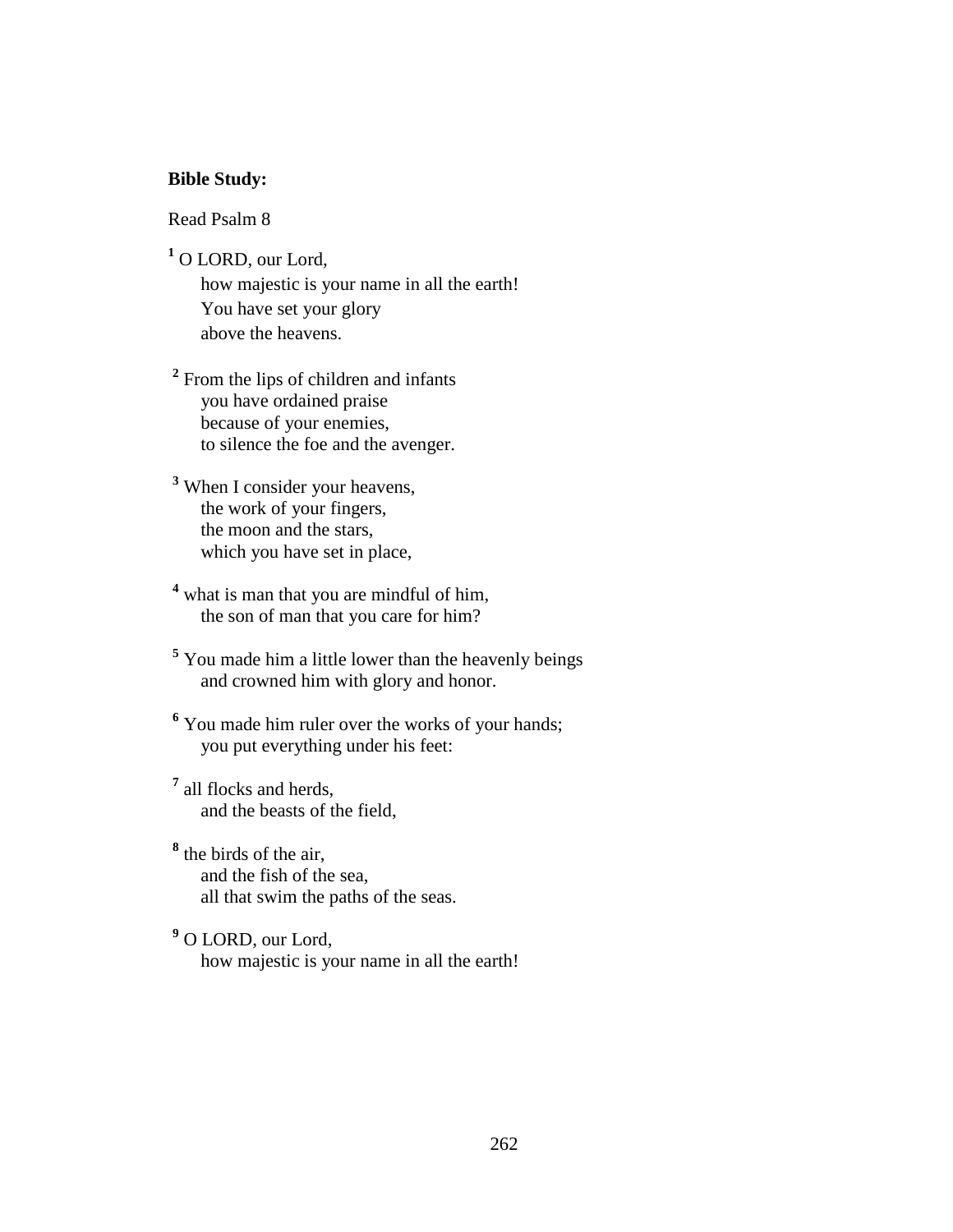#### **Reflections from Psalm 8:7-8:**

All flocks and herds, and the beasts of the field,

 The birds of the air, and the fish of the sea, all that swim the paths of the seas.

Mankind is clearly differentiated from the animal kingdom in these verses. We are distinctly different from lions, monkeys, bears, eagles, sharks, whales, and thousands of other animal species on planet earth. Take a moment and imagine the depths and the diversity of the fish of the sea. Interestingly, to people who lived in the time of the Old Testament writings the sea was the most inaccessible part of creation. We have a special role in the fulfillment of God's promises to the earth, and at the same time, we have the same command to be fruitful and multiply.

#### **Discussion Questions:**

One key word in this section is "all." If all parts of God's creation are under His ultimate control, why do you think natural disasters (hurricanes, earthquakes, etc) happen?

What reasons might God have for allowing such disasters?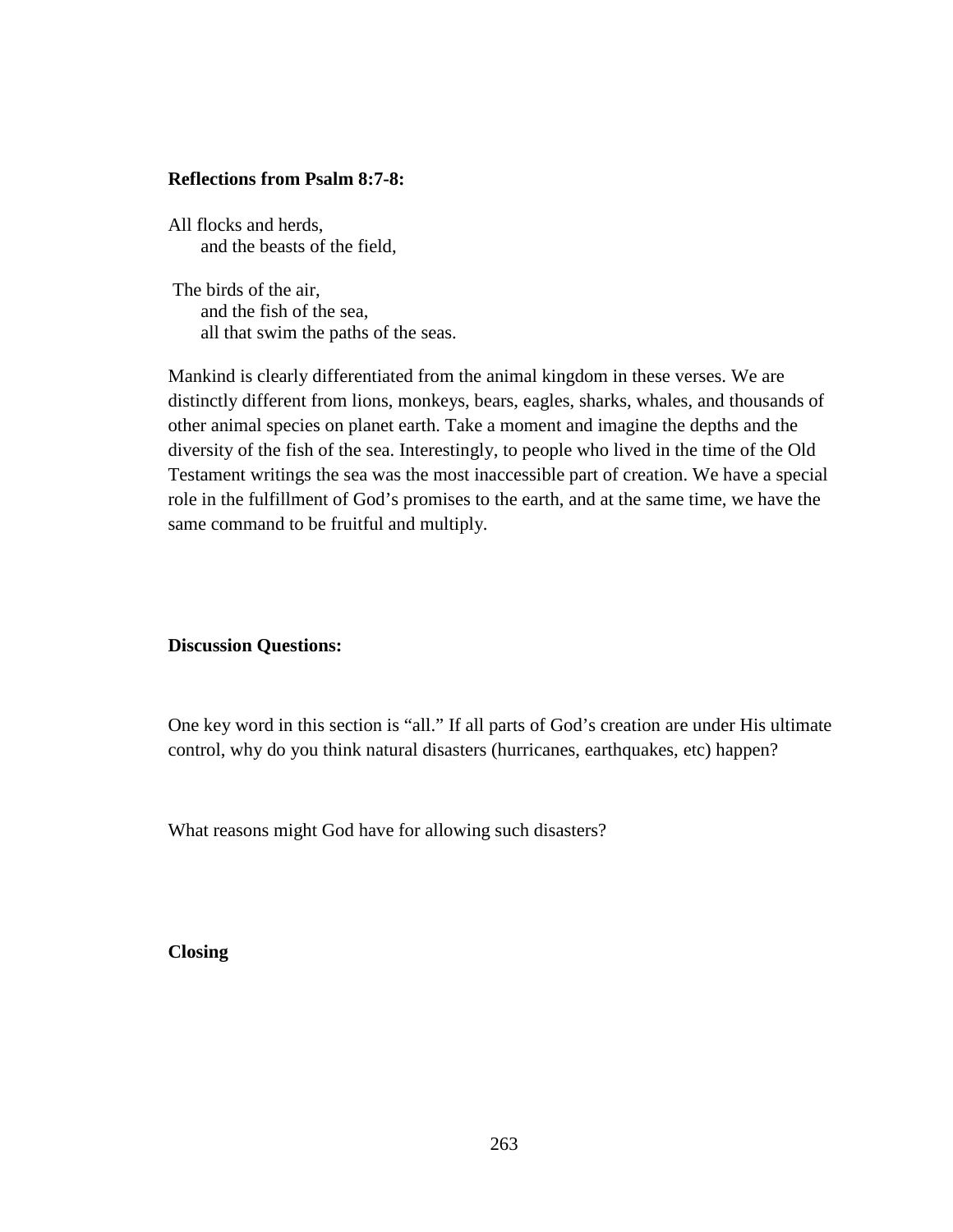#### **Week 7: Homework**

**Memorize Psalm 8:7-8.** 

Write Psalm 8:1-8 in the space provided.

Print out a picture of the most unique animal you can find.

Bring the picture to group next week.

What do you find most interesting about this animal?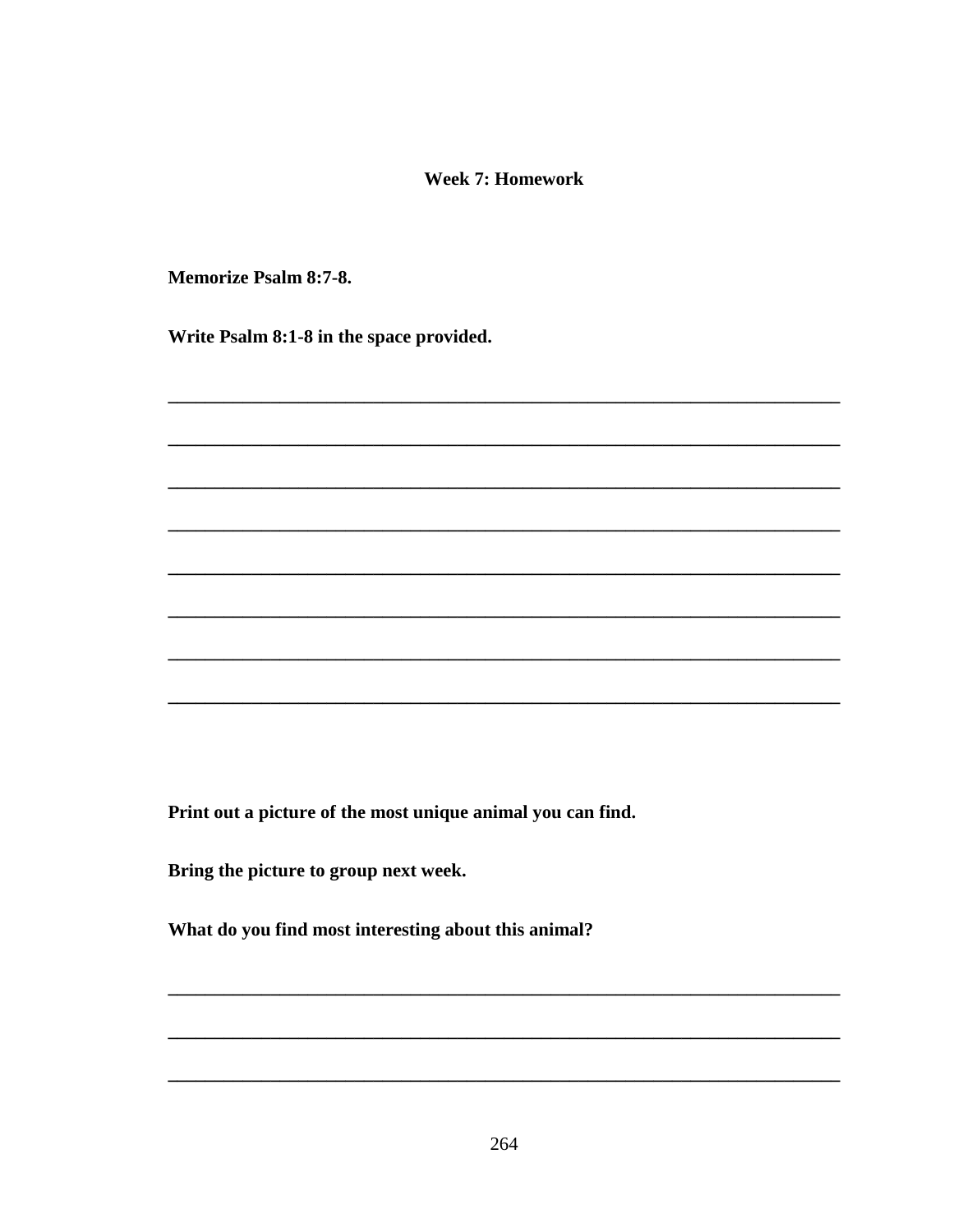Suppose a friend sent you an email in the aftermath of a natural disaster. He has lost practically all of his personal belongings and is now asking you to explain how you can believe God is in control of such a terrible situation. Respond to the email below and attempt to convince your friend that God is still in control.

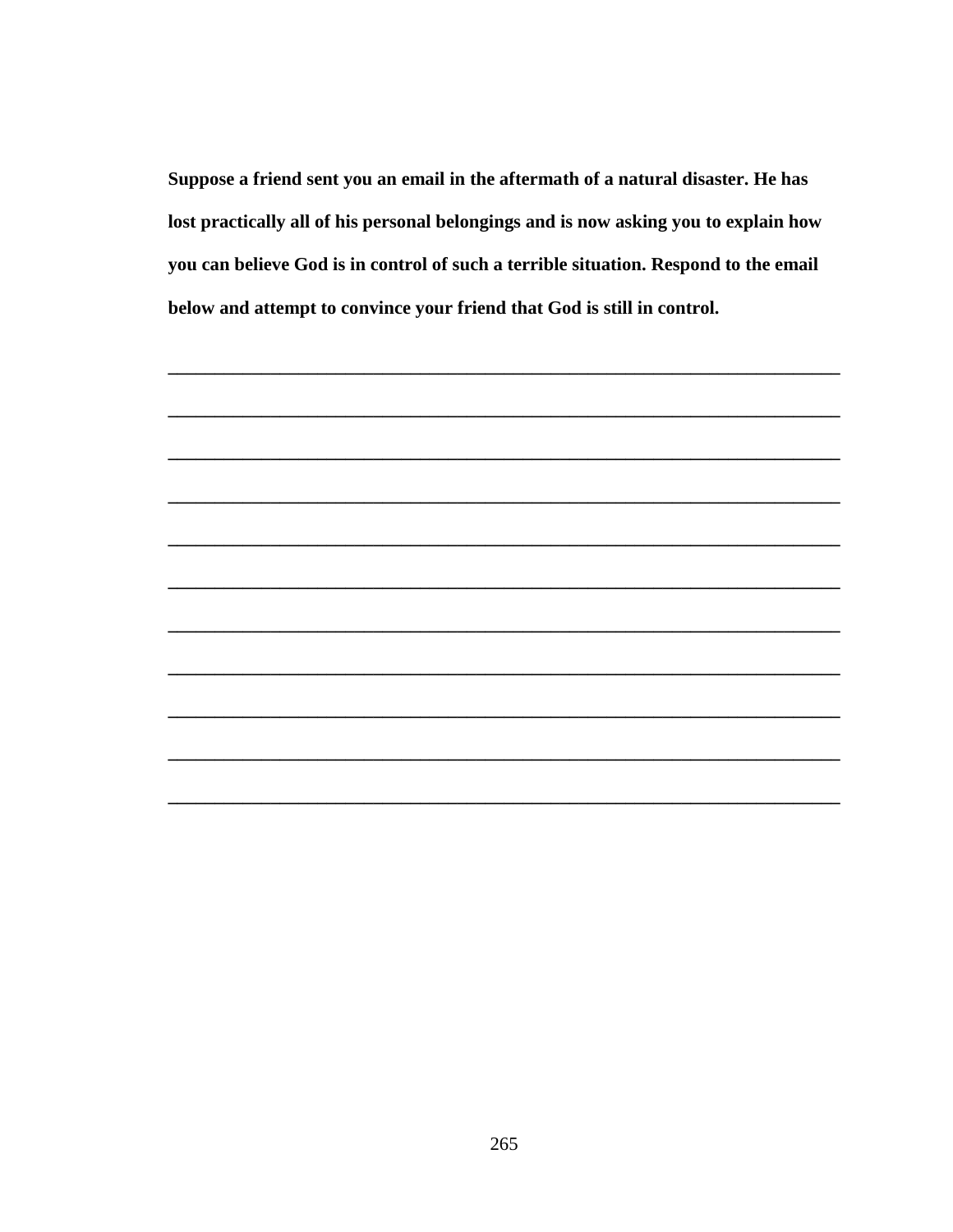#### **"Praise the Lord!"**

#### **Welcome and Icebreaker**

**High/low** 

## **Discussion of Homework**

### **Reflection questions:**

Ask two volunteers to recite Psalm 8:1-8.

What was the process like of writing the response email? Have you ever been in a situation in which you sent or received an email, phone call, etc. of this nature? How was that situation resolved? Would one of you like to share what you wrote from the homework?

Ask each participant to show their animal picture. This is meant to be fun.

#### **Prayer Time:**

Ask each person to share a personal prayer request. Hopefully at this point in the group process each member is comfortable sharing a request. Ask each participant to pray out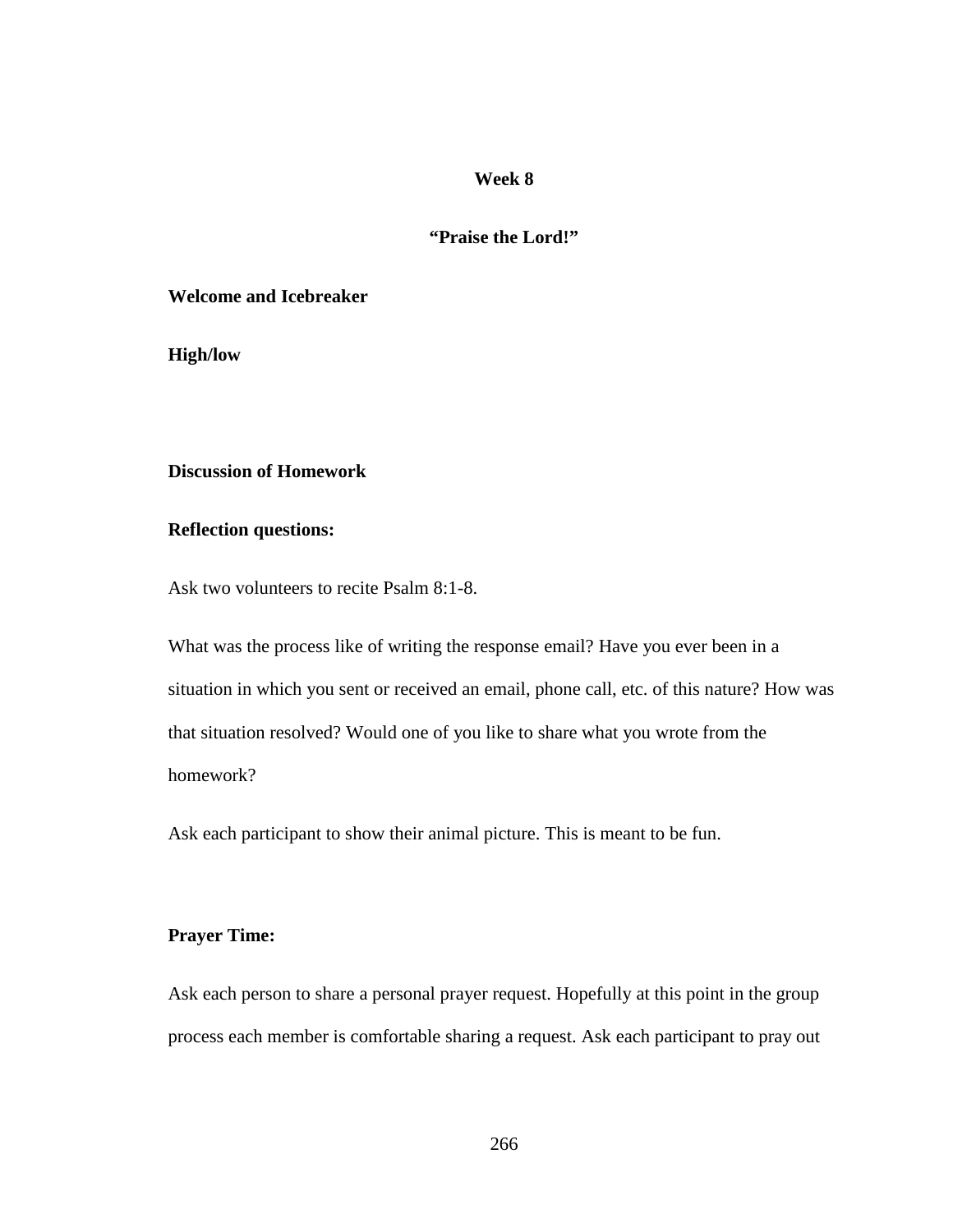loud for the request made by the person sitting on his or her left. If someone in the group prefers to pray silently, that is fine.

#### **Bible study:**

### **Read Psalm 8**

**1** O LORD, our Lord, how majestic is your name in all the earth! You have set your glory above the heavens.

<sup>2</sup> From the lips of children and infants you have ordained praise because of your enemies, to silence the foe and the avenger.

**3** When I consider your heavens, the work of your fingers, the moon and the stars, which you have set in place,

<sup>4</sup> what is man that you are mindful of him, the son of man that you care for him?

<sup>5</sup> You made him a little lower than the heavenly beings and crowned him with glory and honor.

<sup>6</sup> You made him ruler over the works of your hands; you put everything under his feet:

**7** all flocks and herds, and the beasts of the field,

**8** the birds of the air, and the fish of the sea, all that swim the paths of the seas.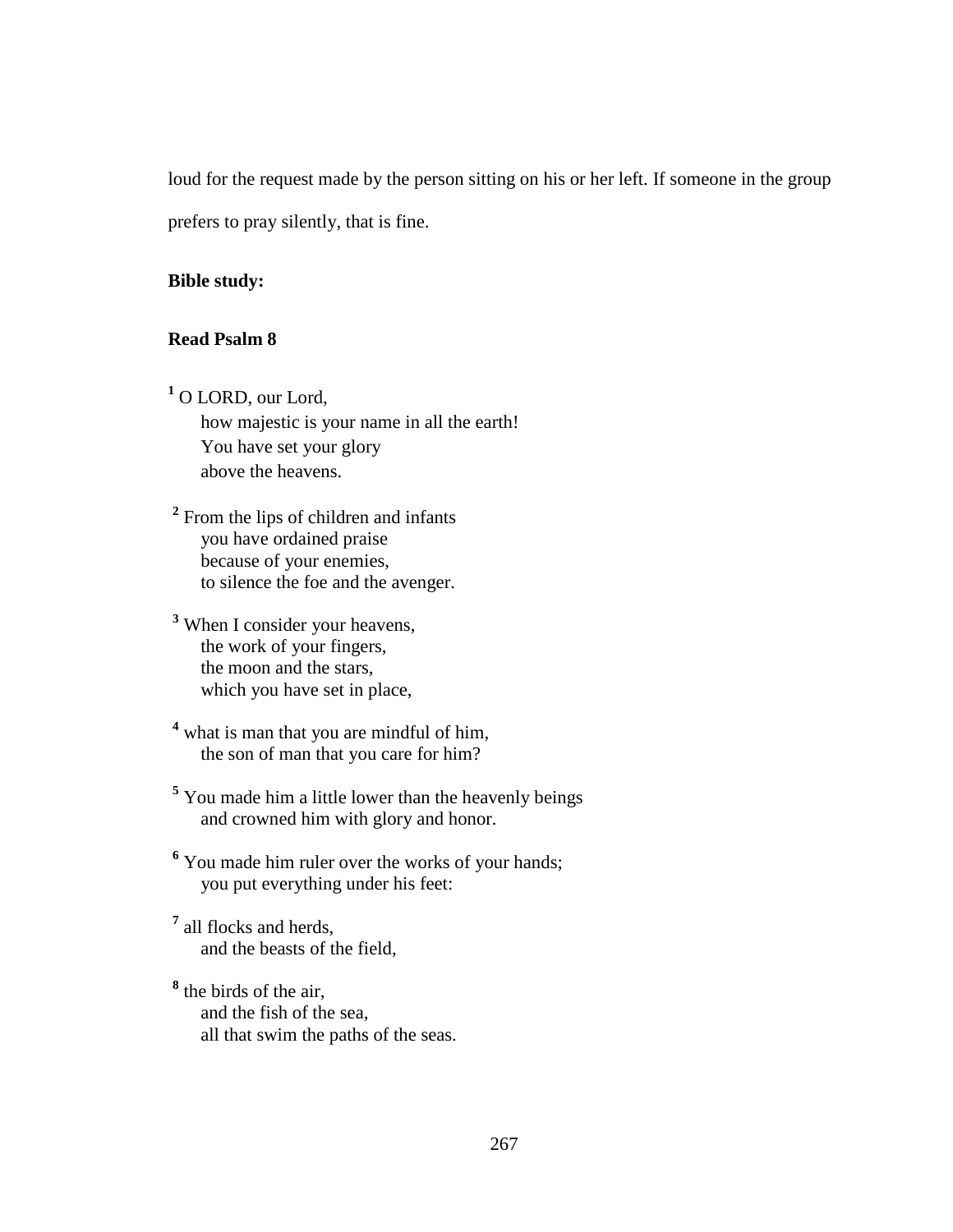**9** O LORD, our Lord, how majestic is your name in all the earth!

#### **Reflections from Psalm 8:9:**

O LORD, our Lord, how majestic is your name in all the earth!

The Psalm ends with praise to God. The use of the same expression of praise to God in verse 1 and now in verse 9 is called an inclusio. This envelope structure is used to emphasize a point. In this passage, the psalmist ends like he begins—with an exaltation of God's name. It is essential to keep the perspective that God is the one who receives the ultimate glory and honor.

#### **Discussion Questions:**

Why does David focus on God's name?

How do you think you would benefit if you focused more on the names of God revealed

in the Bible?

**Closing** 

**Remind the group that there will be a meal at group next week.**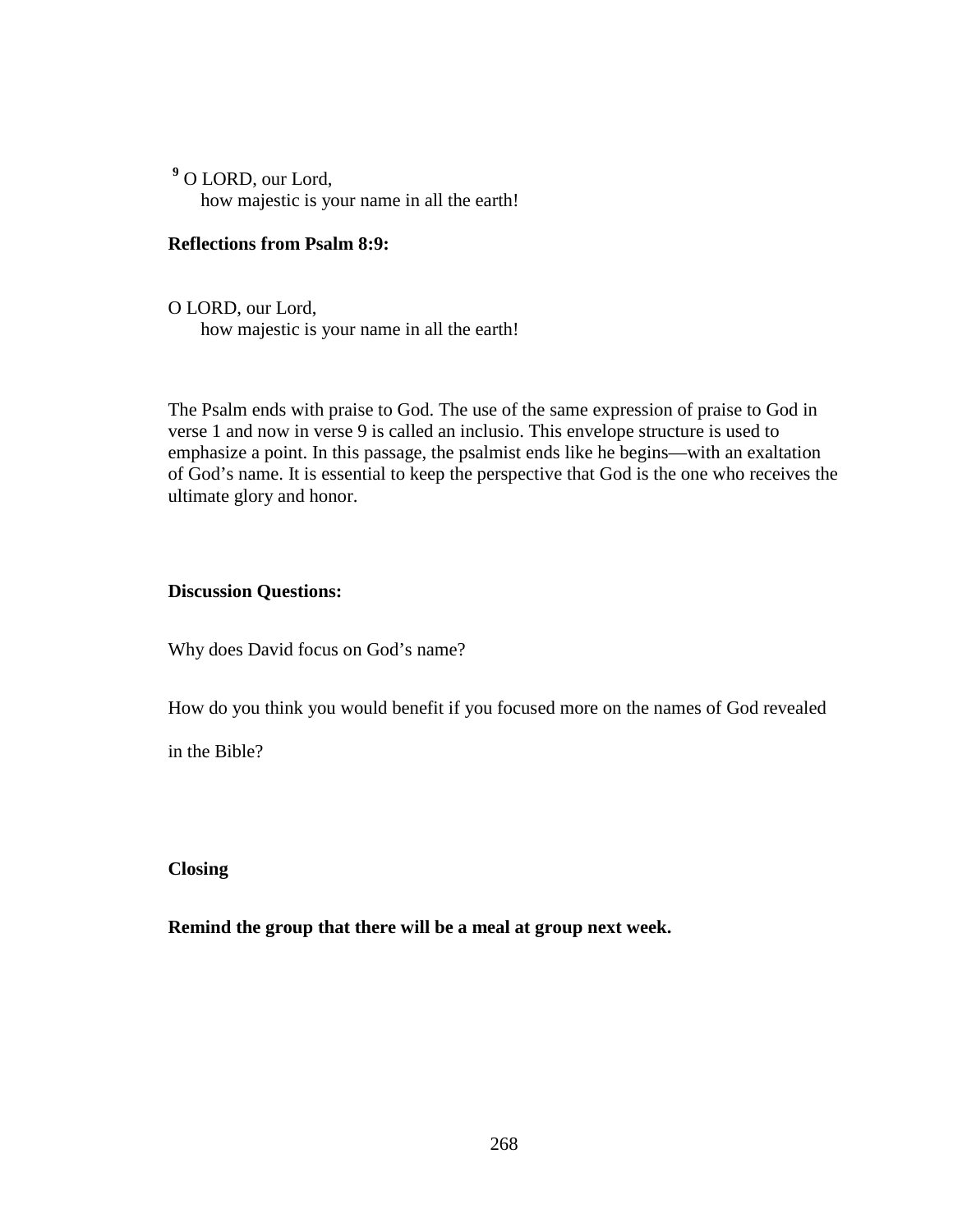### **Week 8: Homework**

**Memorize Psalm 8:9.** 

Write Psalm 8 in the space provided.

Read Hebrews 2:5-9.

Why do you think the writer of Hebrews sees Jesus in this psalm?

What items in the psalm remind you of Him?

Paraphrase Psalm 8 in your own words. Spend some time in personal reflection on the truths of this psalm this week.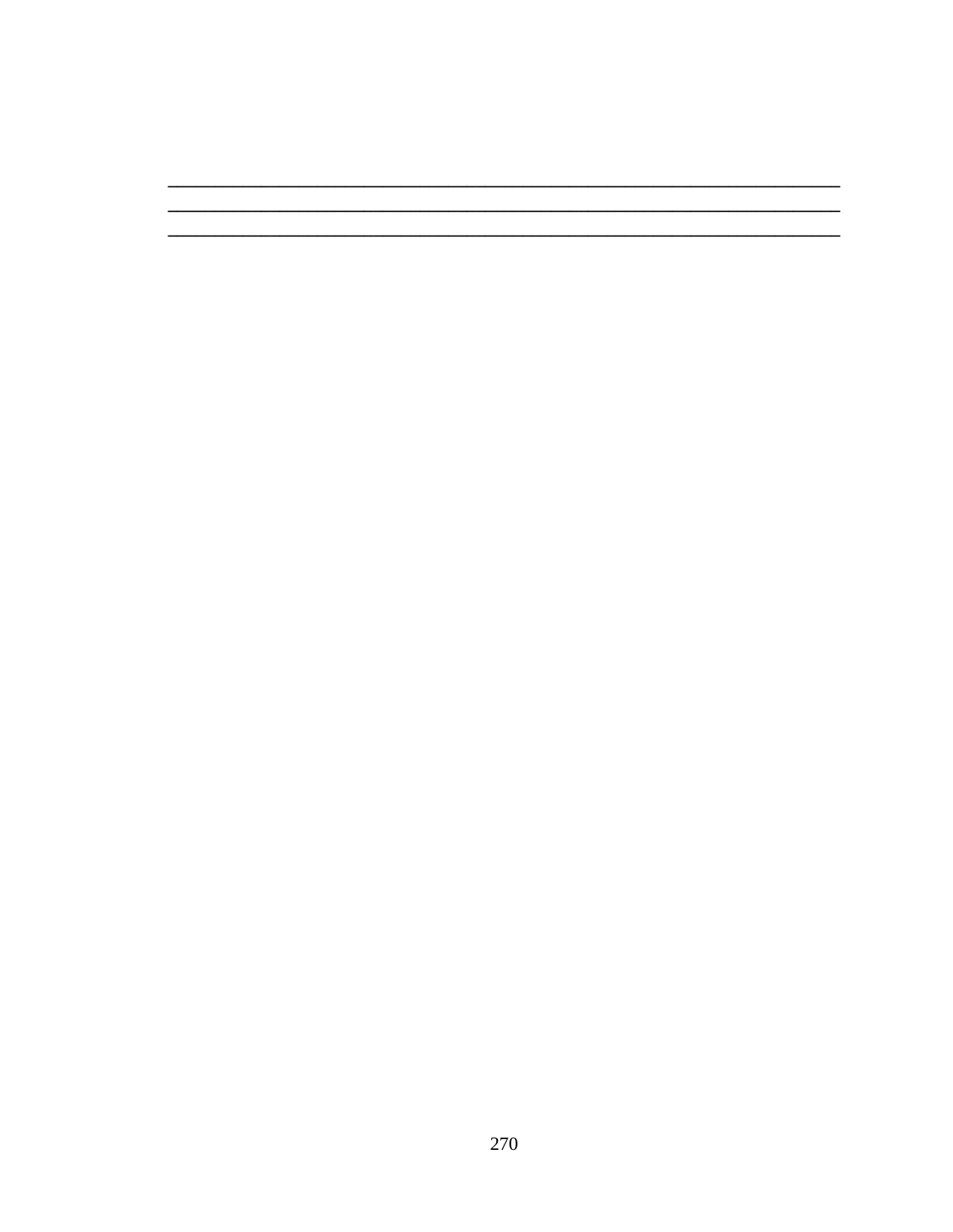### **Recap and Goodbye**

#### **Welcome and Icebreaker**

**High/Low** 

#### **Discussion of Homework**

#### **Reflection Questions:**

Ask each participant to read his or her paraphrase of Psalm 8.

Discuss the beauty of personalizing scripture.

Ask a few volunteers to share their thoughts from Hebrew 2: 5-9.

### **Prayer Time:**

Pray for the remaining school year and the group members.

#### **Educational Component:**

Provide a brief overview of the group.

#### **Discussion Question:**

What impacted you the most?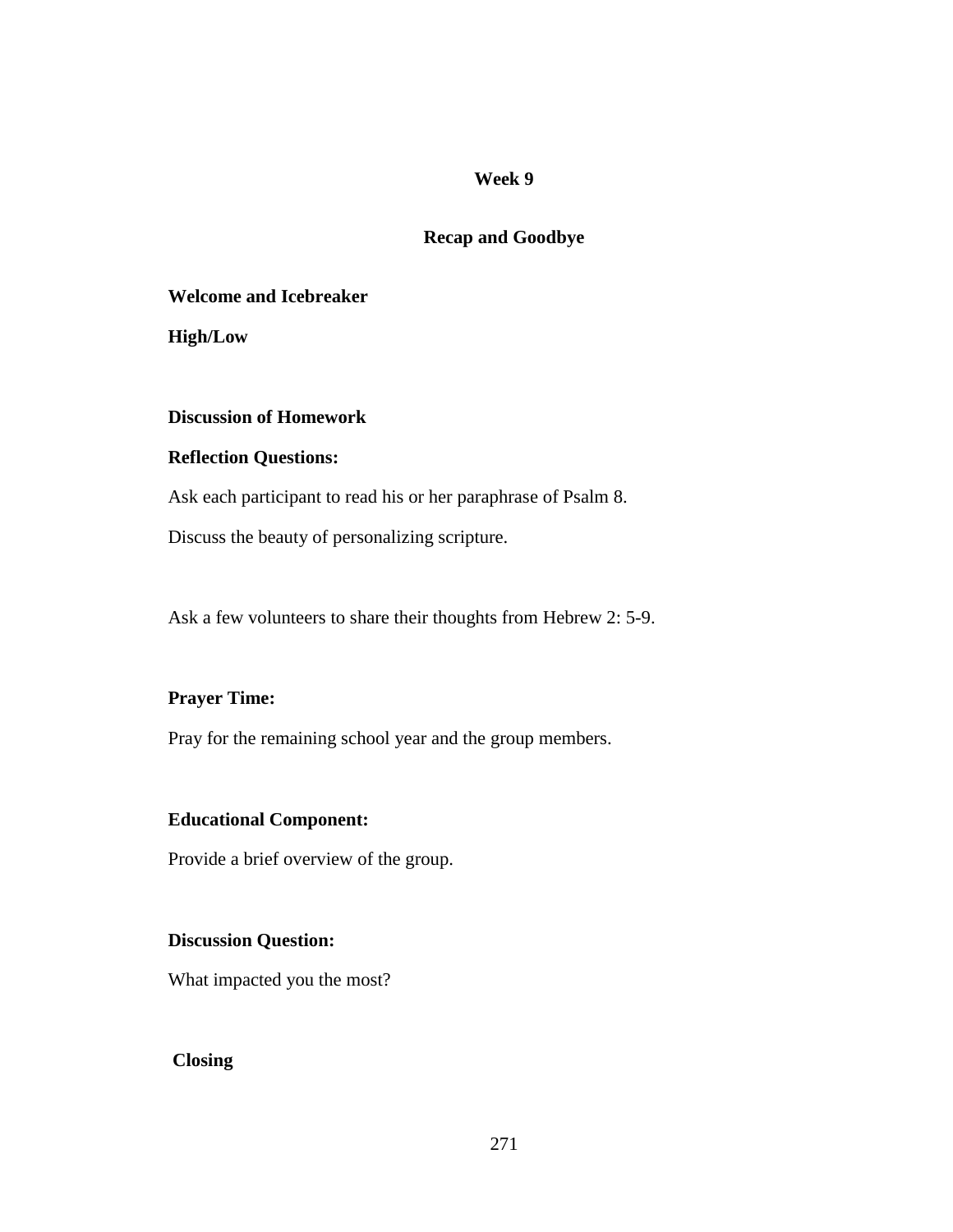Quote Psalm 8 as a group.

Post-Group Questionnaire

### References

- Craigie, P.C. (1983). Word biblical commentary: Psalms 1-50 (Vol. 19). Waco,TX: Word Books.
- Wilson, G. H. (2002). Psalms: The NIV application commentary: From biblical text to contemporary life (Vol. 1). Grand Rapids, MI: Zondervan.

Goldingay, J. (2006). Psalms: Psalms 1-41 (Vol. 1). Grand Rapids, MI: Baker Academic.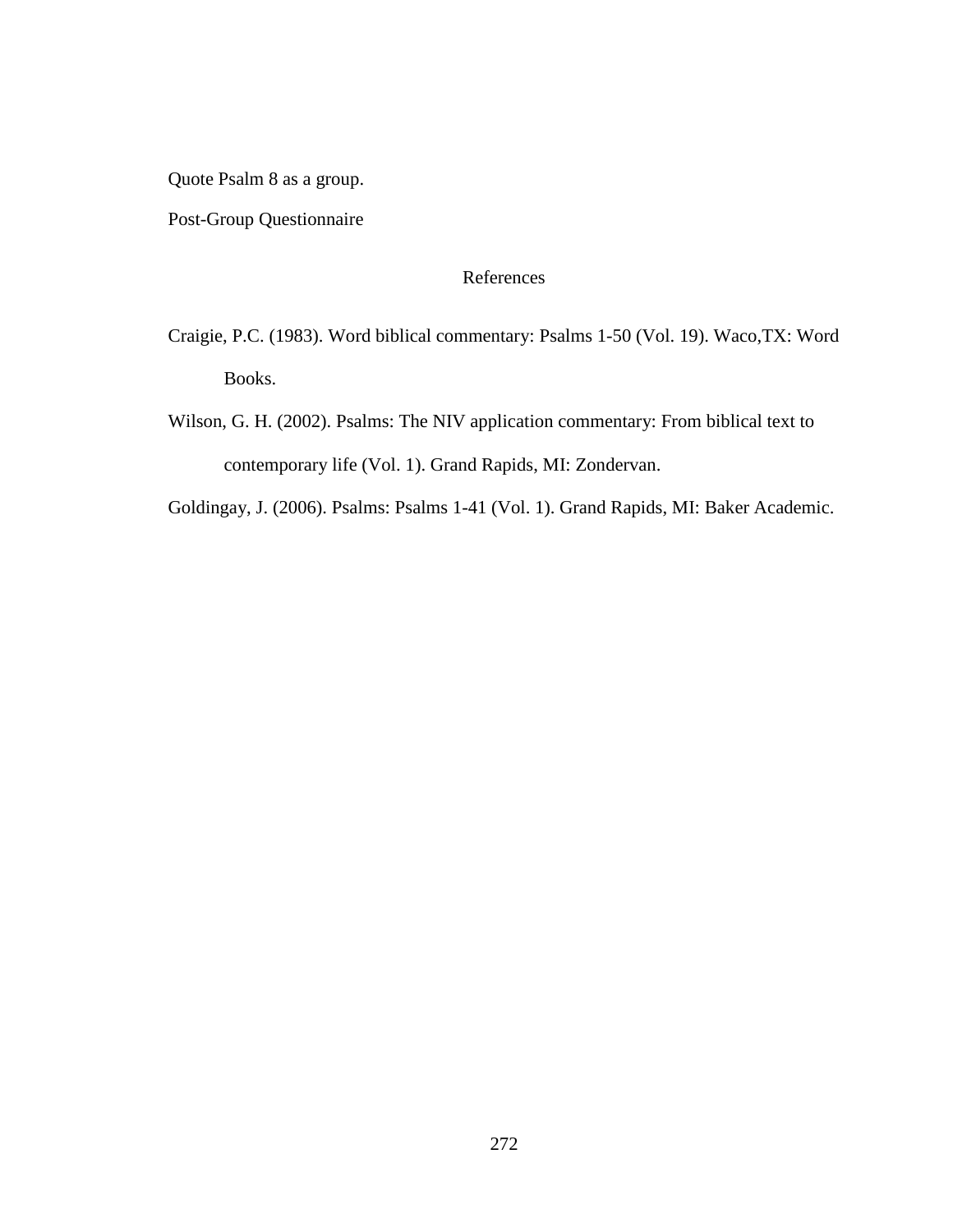APPENDIX N: God Image Group 2 Spiritual Life Group Participant Manual

By

Jacqueline Rasar

Doctoral Candidate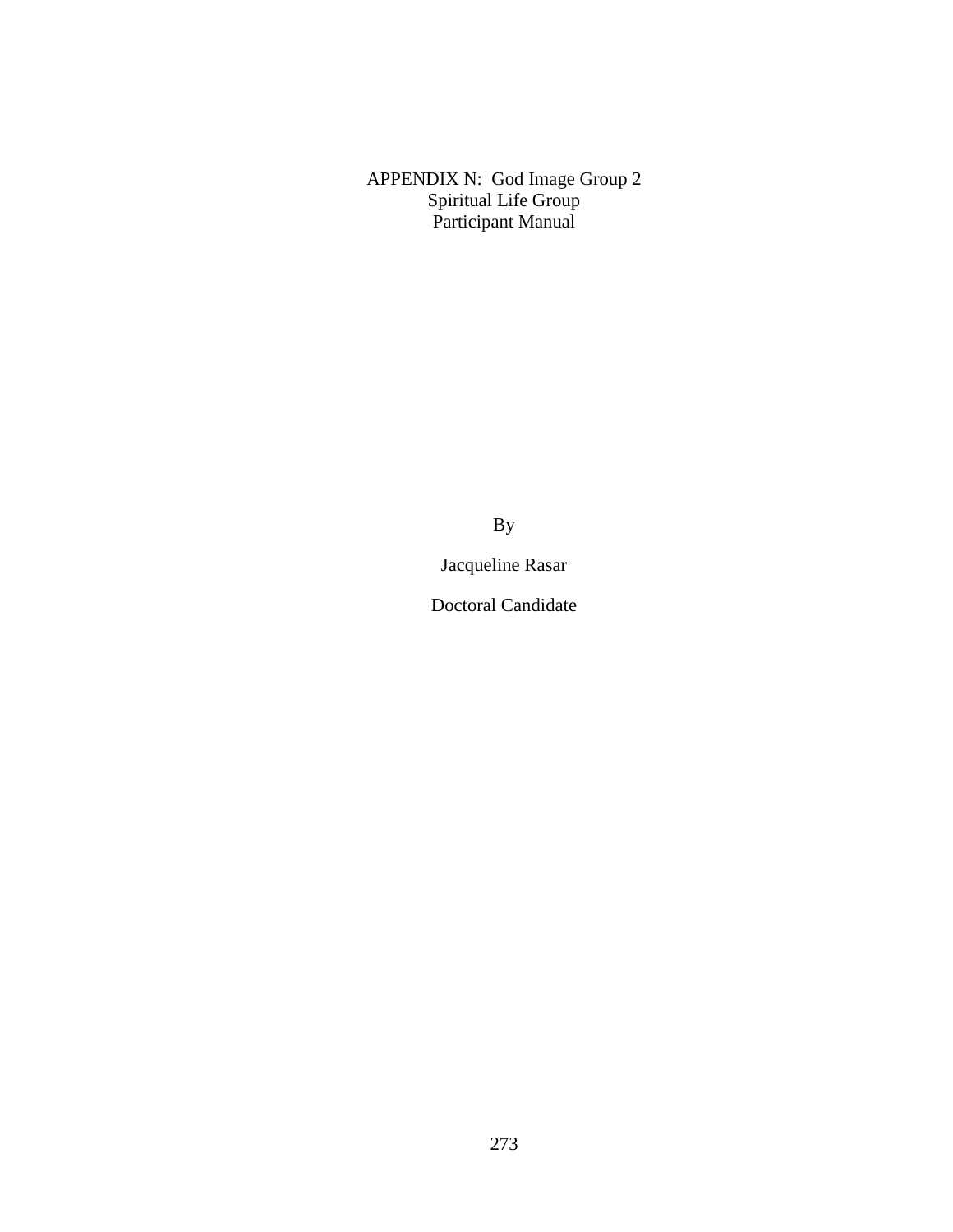## **Spiritual Life Group Introduction**

## **Welcome and Introductions**

## **Group Ground Rules:**

- 1. All group members will be ready to start group on time at each session.
- 2. All group members will be respectful toward the other members of the group.
- 3. All group members are responsible to do the weekly homework. If any group member does not complete his or her homework more than twice, he or she will be asked to leave the group.
- 4. All group members will listen to other group members and not monopolize the time.

## **Format for each group:**

Total Group Time: 55 minutes

## 5 Minutes: Welcome and Icebreaker

## 15 Minutes: Discussion of Previous Week and Homework

- 15 Minutes: Prayer Time
- 15 Minutes: Bible Study
- 5 Minutes: Assignment of Homework and Closing

## **Discuss the direction of the group**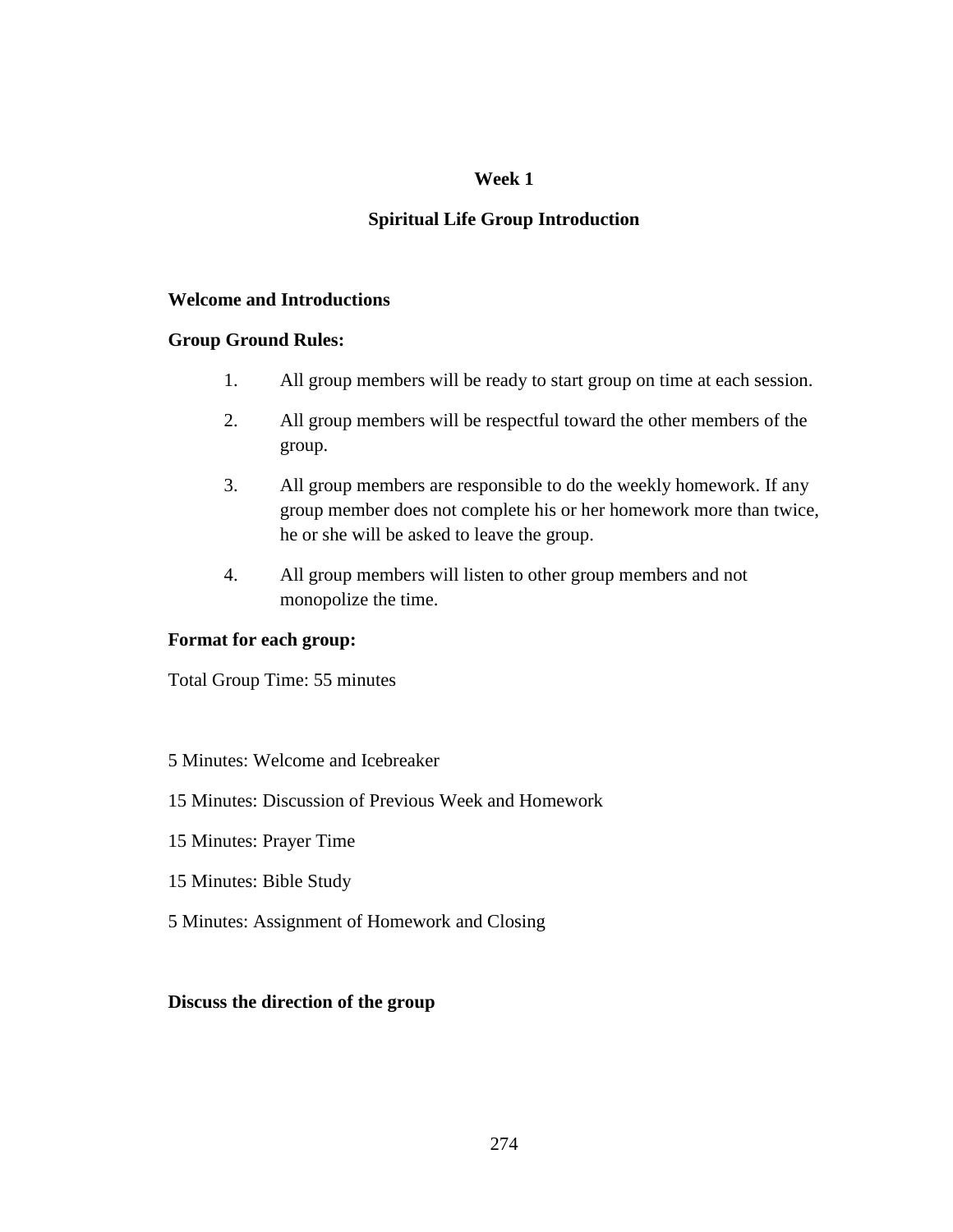### **Read Psalm 8**

## Psalm 8

## New International Version

## A psalm of David

**1** O LORD, our Lord, how majestic is your name in all the earth! You have set your glory above the heavens.

<sup>2</sup> From the lips of children and infants you have ordained praise because of your enemies, to silence the foe and the avenger.

**3** When I consider your heavens, the work of your fingers, the moon and the stars, which you have set in place,

<sup>4</sup> what is man that you are mindful of him, the son of man that you care for him?

<sup>5</sup> You made him a little lower than the heavenly beings and crowned him with glory and honor.

<sup>6</sup> You made him ruler over the works of your hands; you put everything under his feet:

**7** all flocks and herds, and the beasts of the field,

**8** the birds of the air, and the fish of the sea, all that swim the paths of the seas.

**9** O LORD, our Lord, how majestic is your name in all the earth!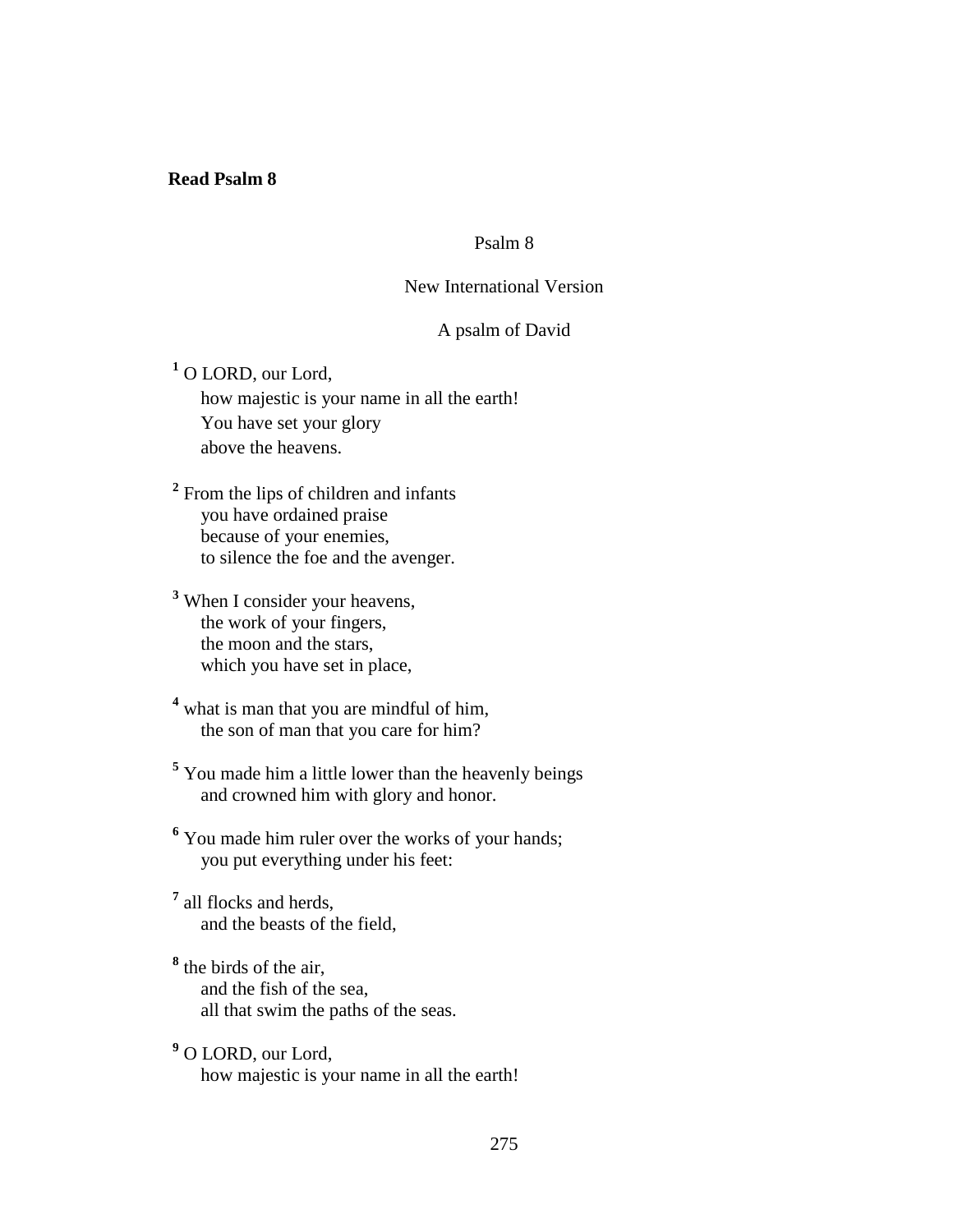## **Introduction to Psalm 8**

Psalm 8 is the first hymn of praise in the book of Psalms. It speaks to the glory of God and the condescension of God for mankind's behalf. This psalm provides "a commanding vision of the Sovereign God and the created universe and his unfathomable care for humanity" (Wilson, 2002, p. 199).

Four parts of the Psalm (Craigie, 1983):

- 5. God's majesty and might
- 6. Mankind's sense of insignificance
- 7. God's role for mankind
- 8. Concluding Praise

## **Read Verse 1**

O LORD, our Lord,

 how majestic is your name in all the earth! You have set your glory above the heavens.

## **Reflections from verse 1:**

God has made himself known to humanity and creation. He set his own glory on display. The word glory describes the essence of God—who he really is at his core. The public presence of God is impressive, awe-inspiring, and intimidating (Wilson, 2002). God was sovereign before the creation of the world, so his glory is above the heavens. The psalm opens with the phrase "O LORD, our Lord." The first Hebrew word is Yahweh, and the second Hebrew word is Adonai. There are rich meanings behind these names of God. As Adonai God is master and the sovereign Lord. He certainly is worthy of all praise.

## **Discussion Questions:**

**Closing Prayer**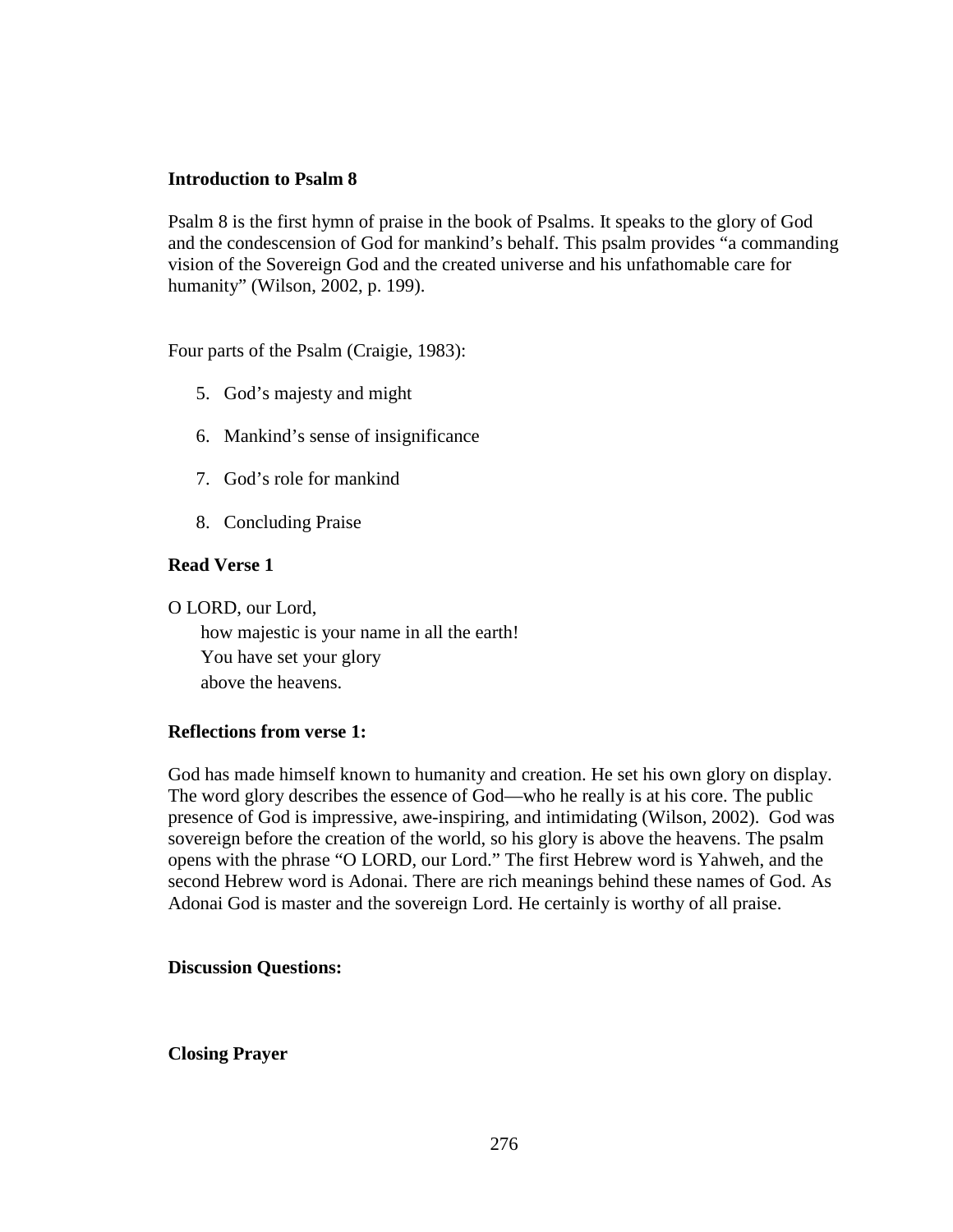## **Week 1: Homework**

#### **Read Psalm 8 every day this week**

## Psalm 8

#### New International Version

#### A psalm of David

**1** O LORD, our Lord,

 how majestic is your name in all the earth! You have set your glory above the heavens.

<sup>2</sup> From the lips of children and infants you have ordained praise because of your enemies, to silence the foe and the avenger.

**3** When I consider your heavens, the work of your fingers, the moon and the stars, which you have set in place,

<sup>4</sup> what is man that you are mindful of him, the son of man that you care for him?

**5** You made him a little lower than the heavenly beings and crowned him with glory and honor.

<sup>6</sup> You made him ruler over the works of your hands; you put everything under his feet:

**7** all flocks and herds, and the beasts of the field,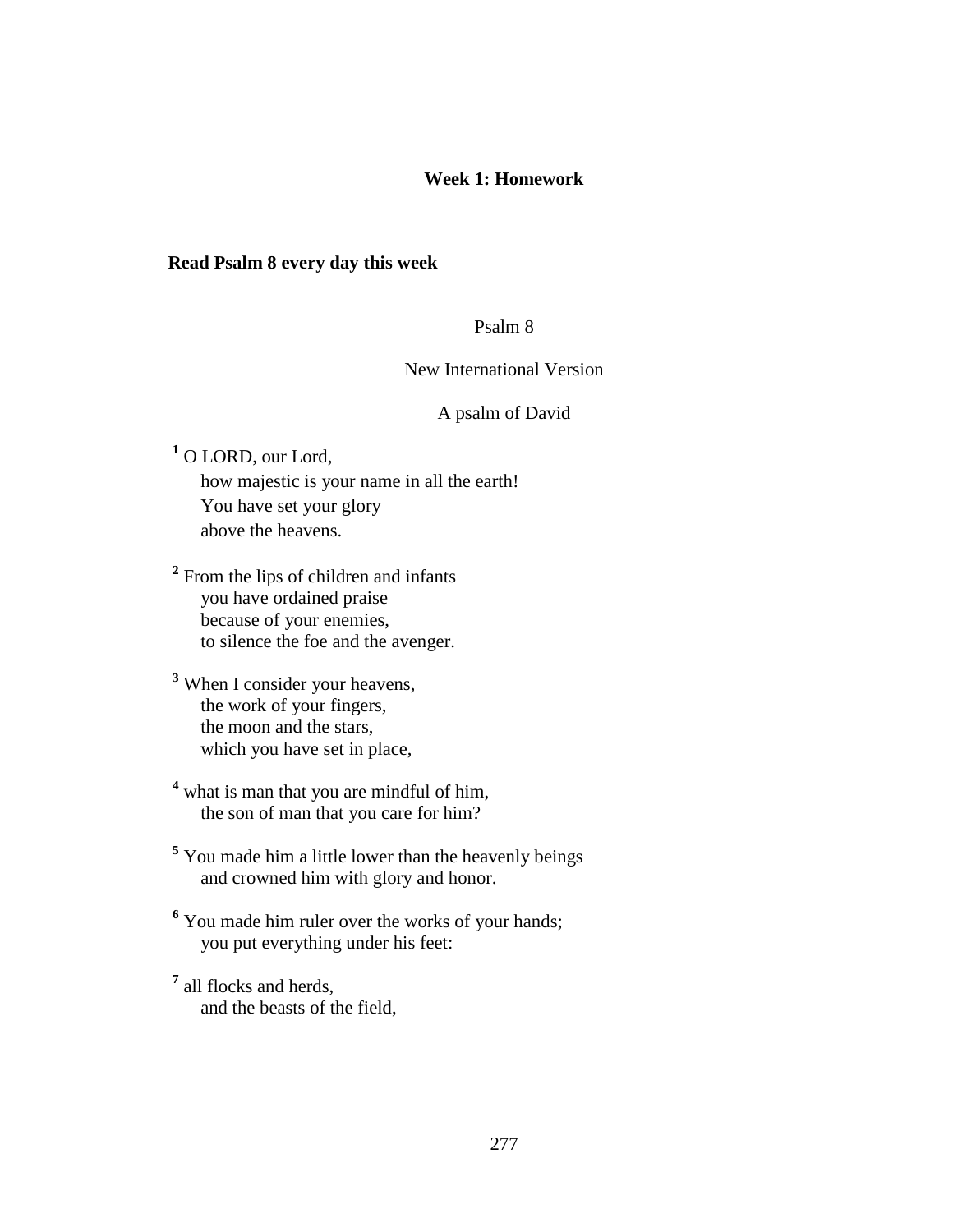$<sup>8</sup>$  the birds of the air,</sup> and the fish of the sea, all that swim the paths of the seas.

<sup>9</sup> O LORD, our Lord, how majestic is your name in all the earth!

**Memorize Verse 1** 

Write Psalm 8:1 in the space provided

What is one of your favorite praise songs?

Listen to this song three times this week.

Write the lyrics to your favorite verse of this song below.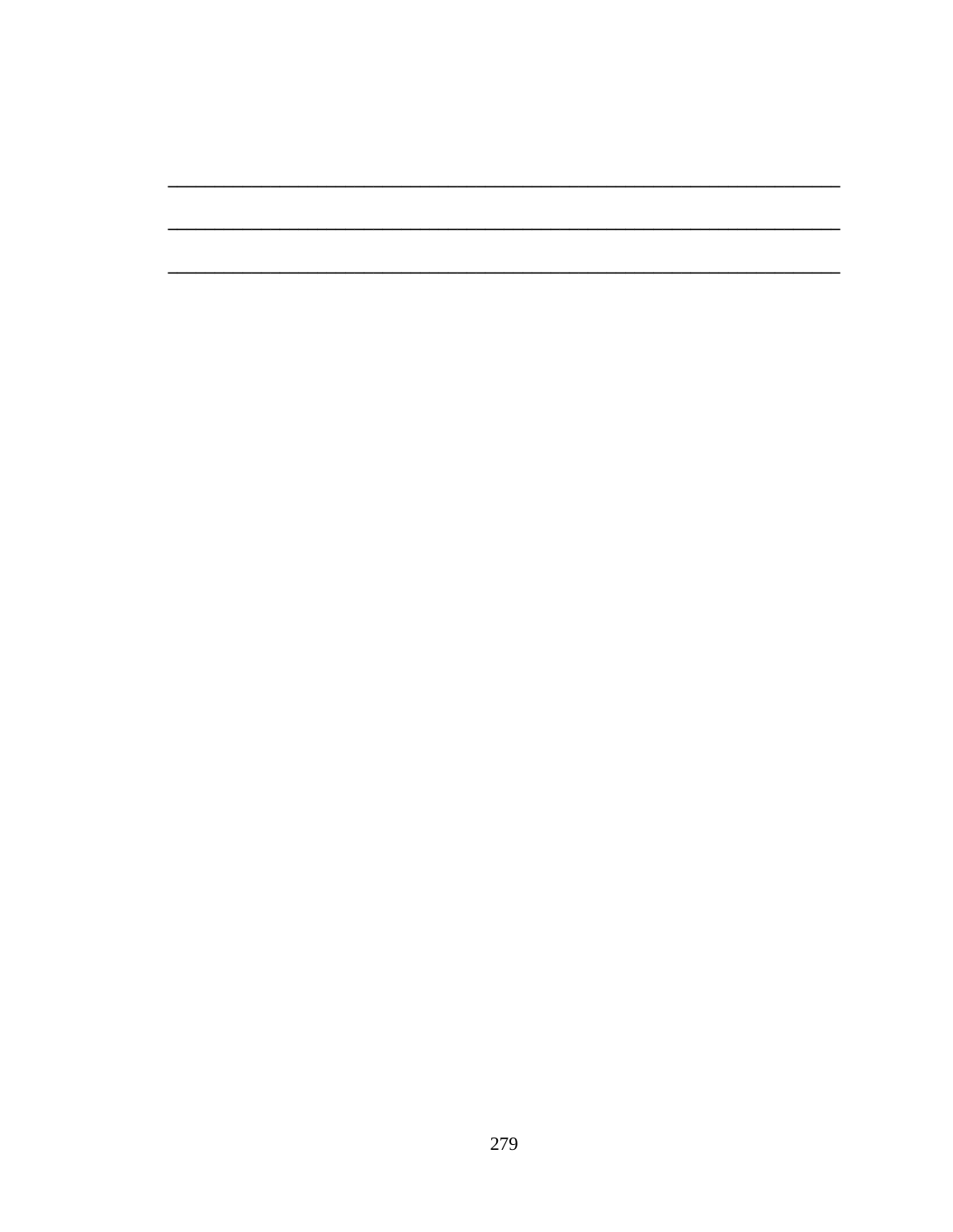## **"The Weapon of Praise"**

### **Welcome and Icebreaker**

## **High/Low**

Each week we will begin each group discussion time by going around the circle and sharing one high point and one low point from the previous week. The purpose of this activity is to connect with each other and get the conversations flowing. Please come prepared to the remaining groups with your high and low. Take a few minutes now and think about what you would like to share.

**Discussion of Homework** 

**Exploratory Questions:** 

**Prayer Time: Missions**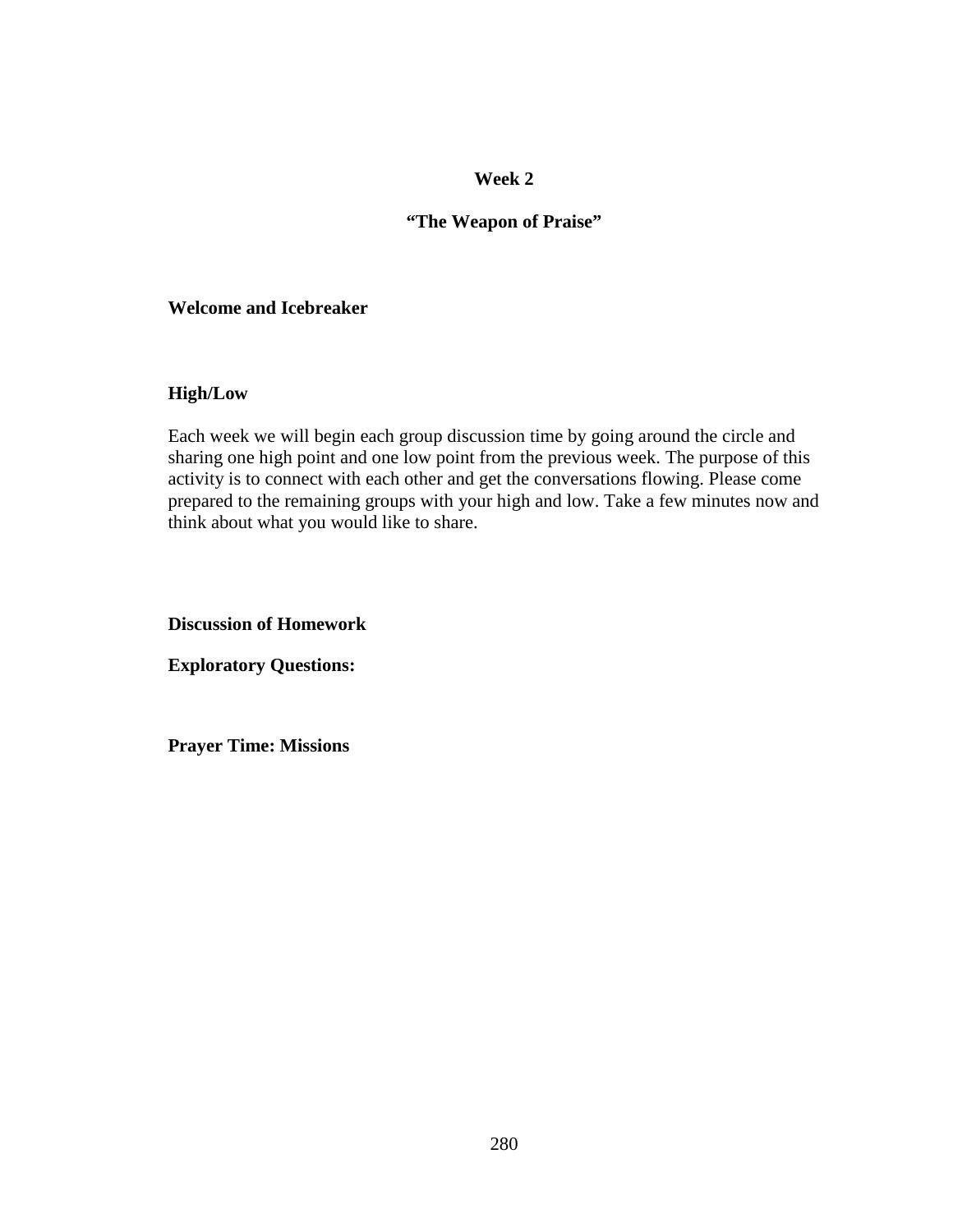#### **Read Psalm 8**

**1** O LORD, our Lord,

 how majestic is your name in all the earth! You have set your glory above the heavens.

<sup>2</sup> From the lips of children and infants you have ordained praise because of your enemies, to silence the foe and the avenger.

**3** When I consider your heavens, the work of your fingers, the moon and the stars, which you have set in place,

<sup>4</sup> what is man that you are mindful of him, the son of man that you care for him?

**5** You made him a little lower than the heavenly beings and crowned him with glory and honor.

<sup>6</sup> You made him ruler over the works of your hands; you put everything under his feet:

**7** all flocks and herds, and the beasts of the field,

**8** the birds of the air, and the fish of the sea, all that swim the paths of the seas.

**9** O LORD, our Lord, how majestic is your name in all the earth!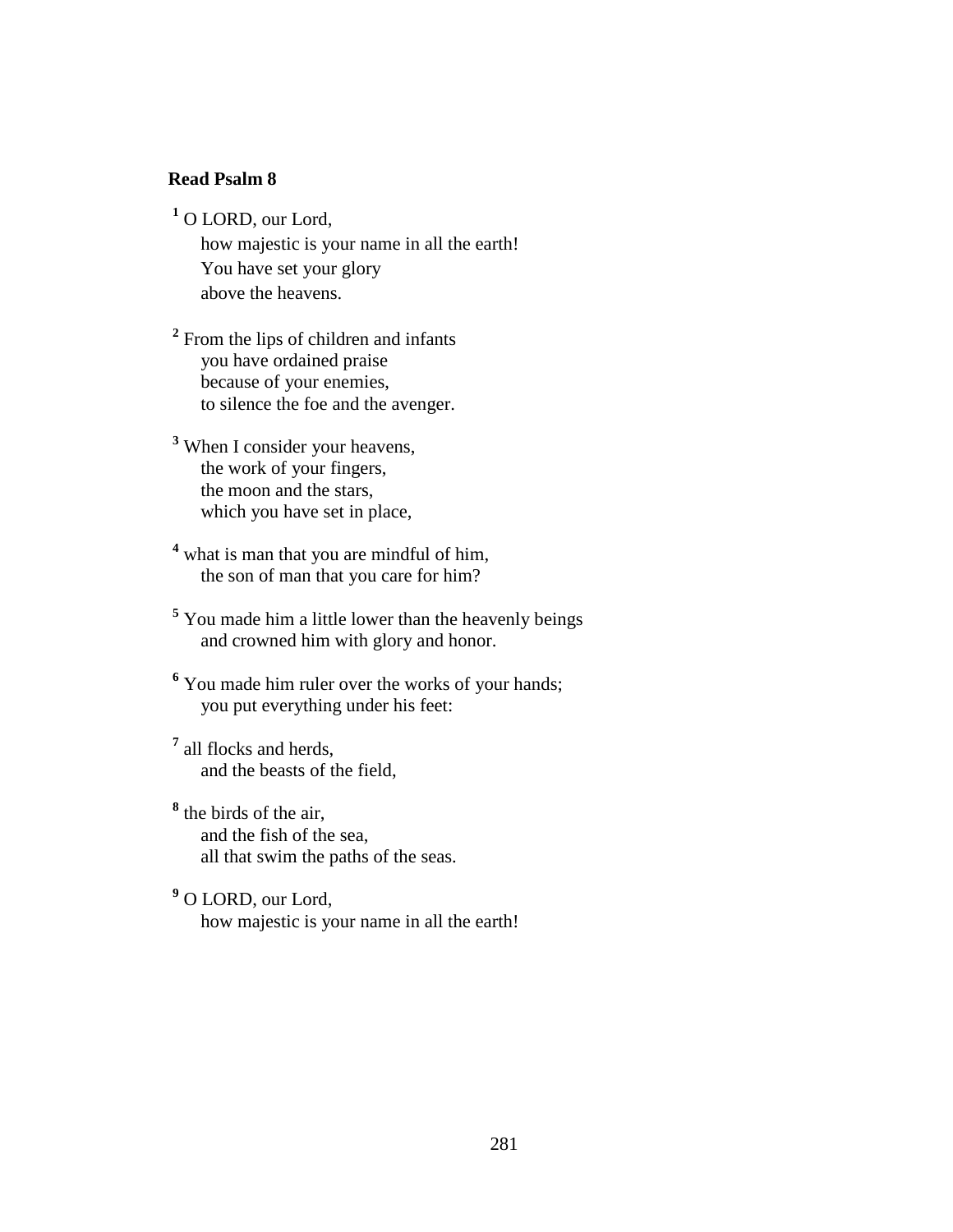## **Bible Study:**

Psalm 8:2

From the lips of children and infants you have ordained praise because of your enemies, to silence the foe and the avenger.

## **Reflections from verse 2:**

God chooses to use the weak of this world—children and infants—to establish his strength. Recognizing your own weakness is the first step in putting God in his rightful place. The enemies are any forces that do not recognize the name of God. Since the beginning, God has been in the business of silencing his enemies and proving his sovereignty. This is an ongoing process until God brings them to an ultimate end. Isn't it interesting that God uses praise to silence the enemy?

### **Discussion Questions:**

**Closing**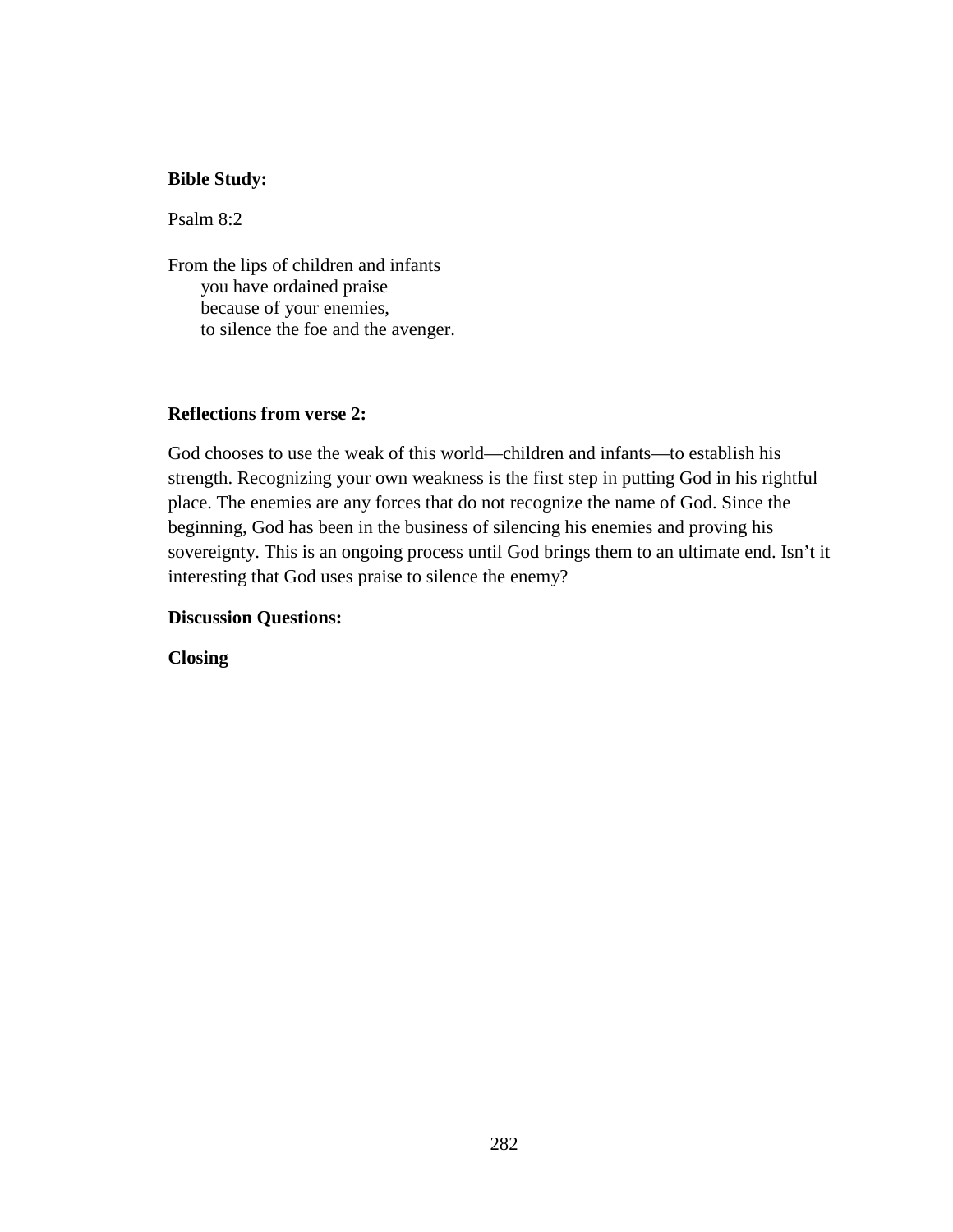## **Week 2: Homework**

**Memorize verse 2** 

Write Psalm 8:1-2 in the space provided.

Find an article in a newspaper or magazine that speaks to an injustice in the world today.

Read the article and bring it to group next week to discuss.

Write three reflections from the article.

| 1. | <u> 1980 - Johann John Stein, fransk kampens og det ble større og det ble større og det ble større og det ble stø</u> |  |  |
|----|-----------------------------------------------------------------------------------------------------------------------|--|--|
|    |                                                                                                                       |  |  |
|    |                                                                                                                       |  |  |
| 2. | <u> 1980 - Andrea Andrew Maria (h. 1980).</u>                                                                         |  |  |
|    |                                                                                                                       |  |  |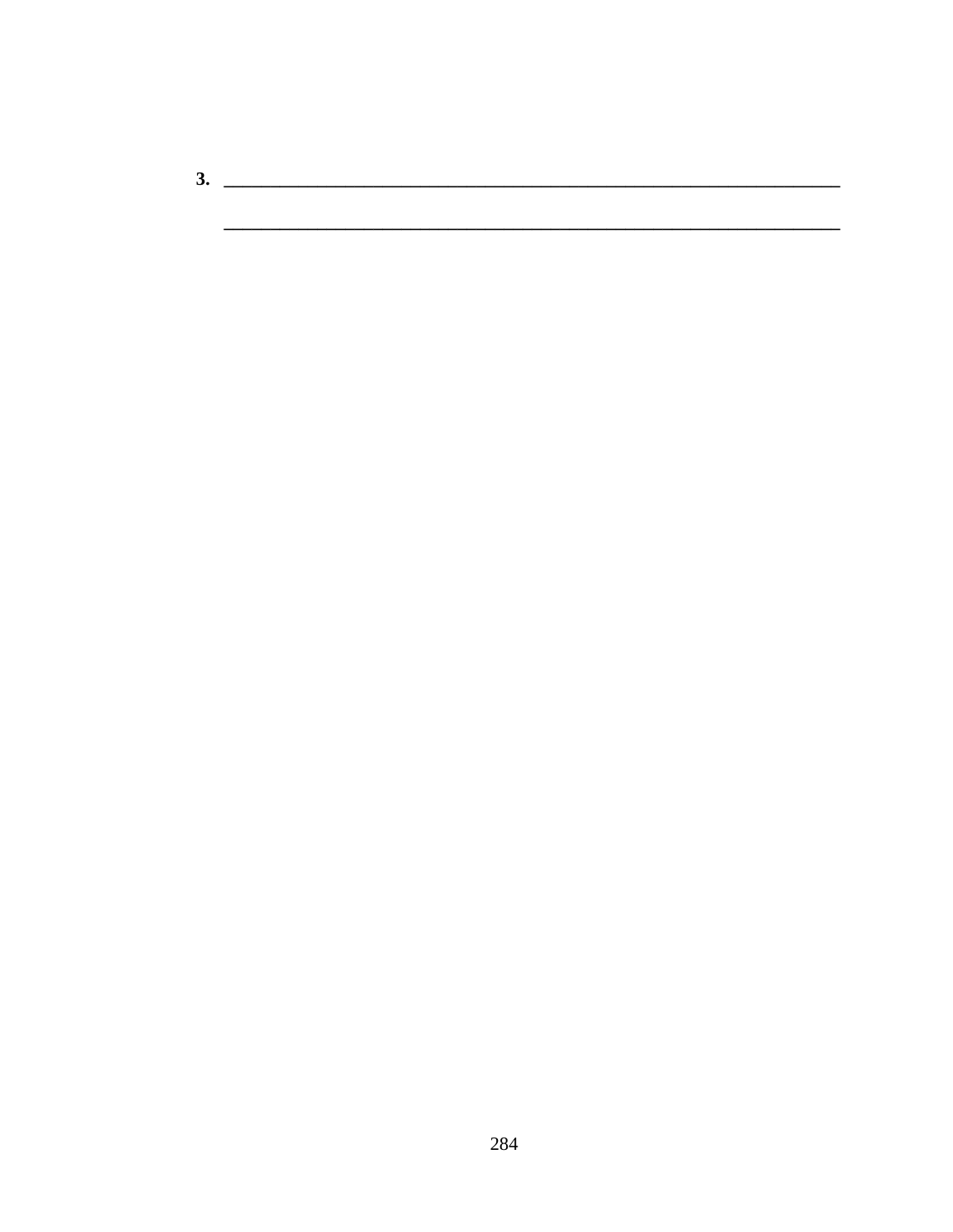## **"For Your Consideration"**

**Welcome and Icebreaker** 

**High/Low** 

**Discussion of Homework** 

**Exploratory Questions:** 

## **Prayer Time: Free Will Baptist Bible College**

## **Bible Study:**

Read Psalm 8.

**1** O LORD, our Lord, how majestic is your name in all the earth! You have set your glory above the heavens.

<sup>2</sup> From the lips of children and infants you have ordained praise because of your enemies, to silence the foe and the avenger.

**3** When I consider your heavens, the work of your fingers,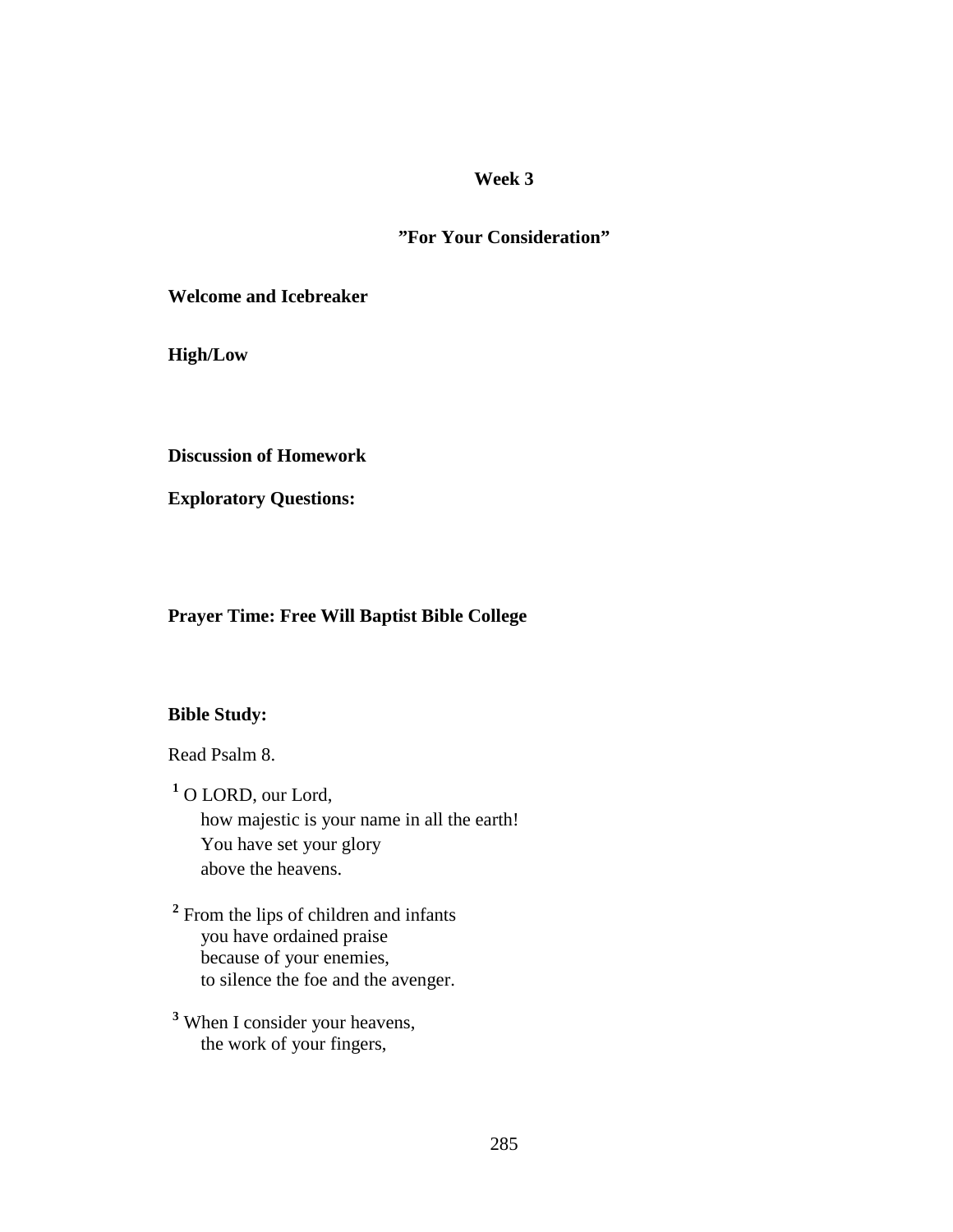the moon and the stars, which you have set in place,

<sup>4</sup> what is man that you are mindful of him, the son of man that you care for him?

<sup>5</sup> You made him a little lower than the heavenly beings and crowned him with glory and honor.

<sup>6</sup> You made him ruler over the works of your hands; you put everything under his feet:

**7** all flocks and herds, and the beasts of the field,

**8** the birds of the air, and the fish of the sea, all that swim the paths of the seas.

**9** O LORD, our Lord, how majestic is your name in all the earth!

### **Reflections from verse 3:**

 When I consider your heavens, the work of your fingers, the moon and the stars, which you have set in place,

The glory of God is above the heavens; therefore the psalmist begins with the heavens to praise the creative power of God. The size of the cosmos gives us a glimpse at the majesty of God. To think about the creation of the universe as the work of God's fingers leads one to view creation as displays of artistry and ease as God firmly established the elements of creation (Goldingay, 2006).

Isaiah 40:25-26 is another good passage that speaks to God's creative power.

"To whom will you compare me?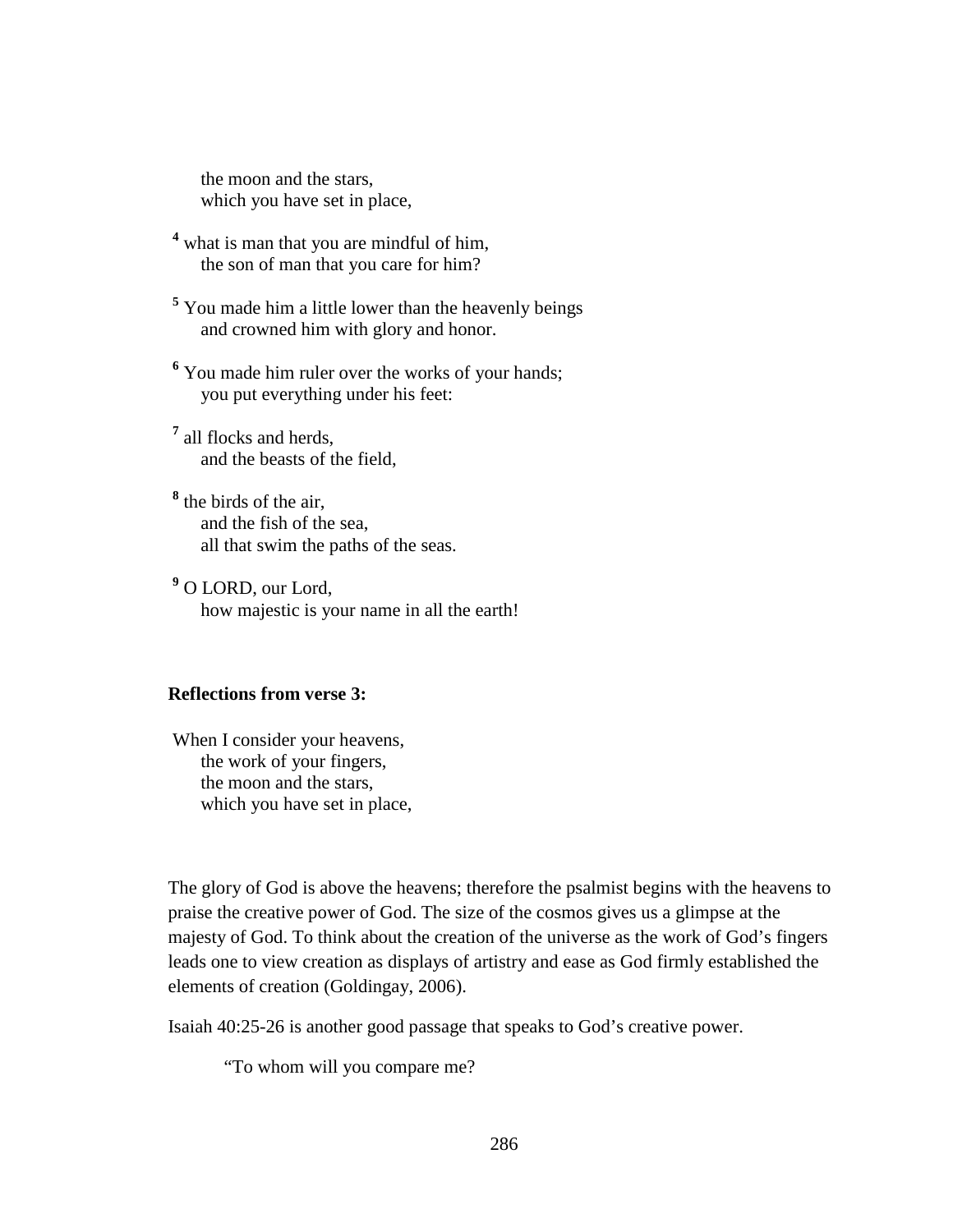Or who is my equal?" says the Holy One. Lift your eyes and look to the heavens; Who created all these? He who brings out the starry host one by one, And calls them each by name. Because of his great power and mighty strength, Not one of them is missing.

## **Discussion Questions and Closing**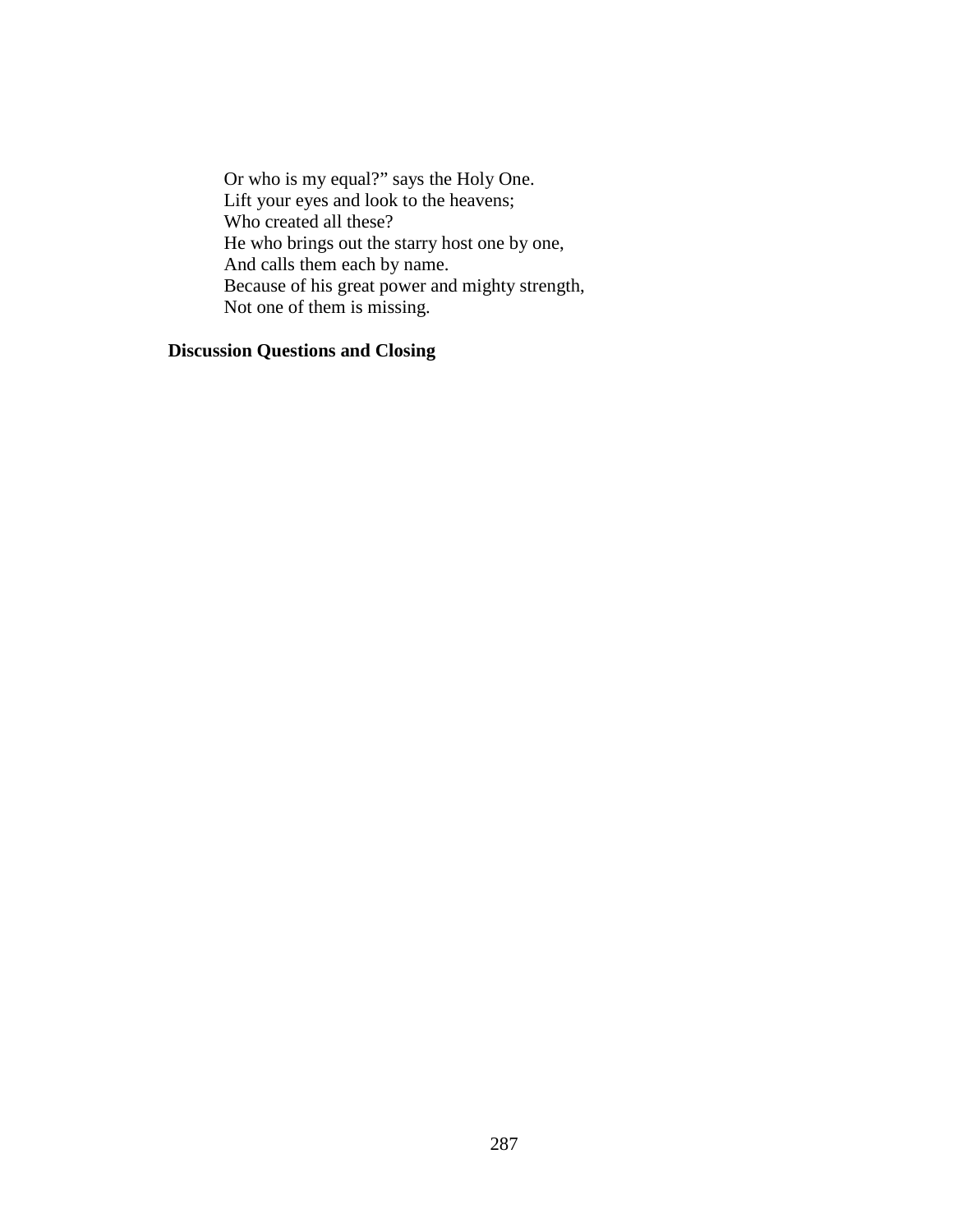#### **Week 3: Homework**

**Memorize Psalm 8: 3.** 

Write Psalm 8:1-3 in the space provided.

Log on to www.youtube.com

Search "size of the universe"

Watch a few of the videos on this topic.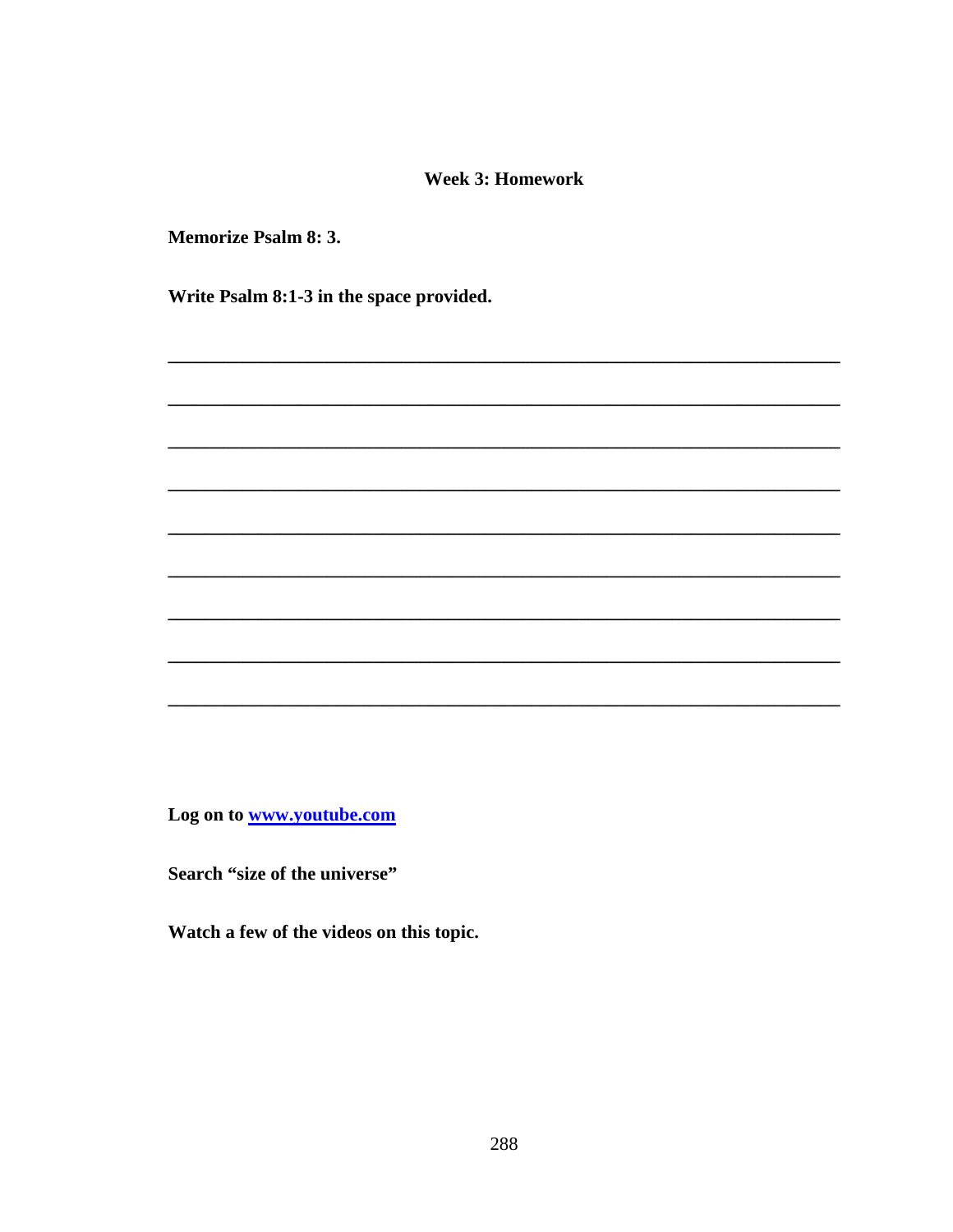What did you learn about the size of the universe that points to the majesty of God?

Take a walk this week and intentionally notice the elements of creation.

Write a prayer of praise to God for the wonders of creation.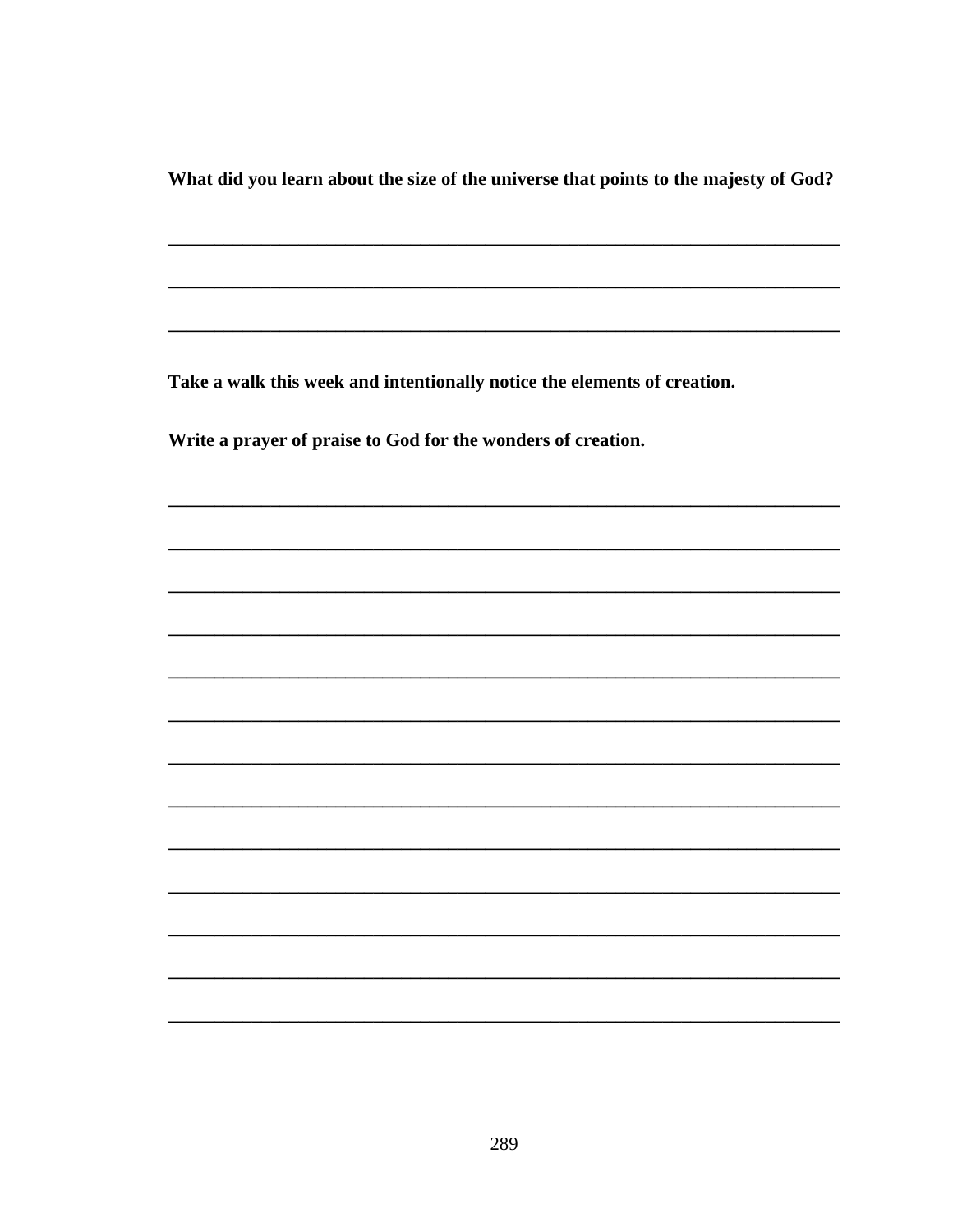#### **"What is Man?"**

**Welcome and Icebreaker** 

**High/Low** 

**Discussion of Homework** 

**Exploratory Questions:** 

**Prayer Time: Family** 

## **Bible Study:**

Read Psalm 8 corporately as a group.

**1** O LORD, our Lord, how majestic is your name in all the earth! You have set your glory above the heavens.

<sup>2</sup> From the lips of children and infants you have ordained praise because of your enemies, to silence the foe and the avenger.

**3** When I consider your heavens, the work of your fingers, the moon and the stars, which you have set in place,

<sup>4</sup> what is man that you are mindful of him, the son of man that you care for him?

<sup>5</sup> You made him a little lower than the heavenly beings and crowned him with glory and honor.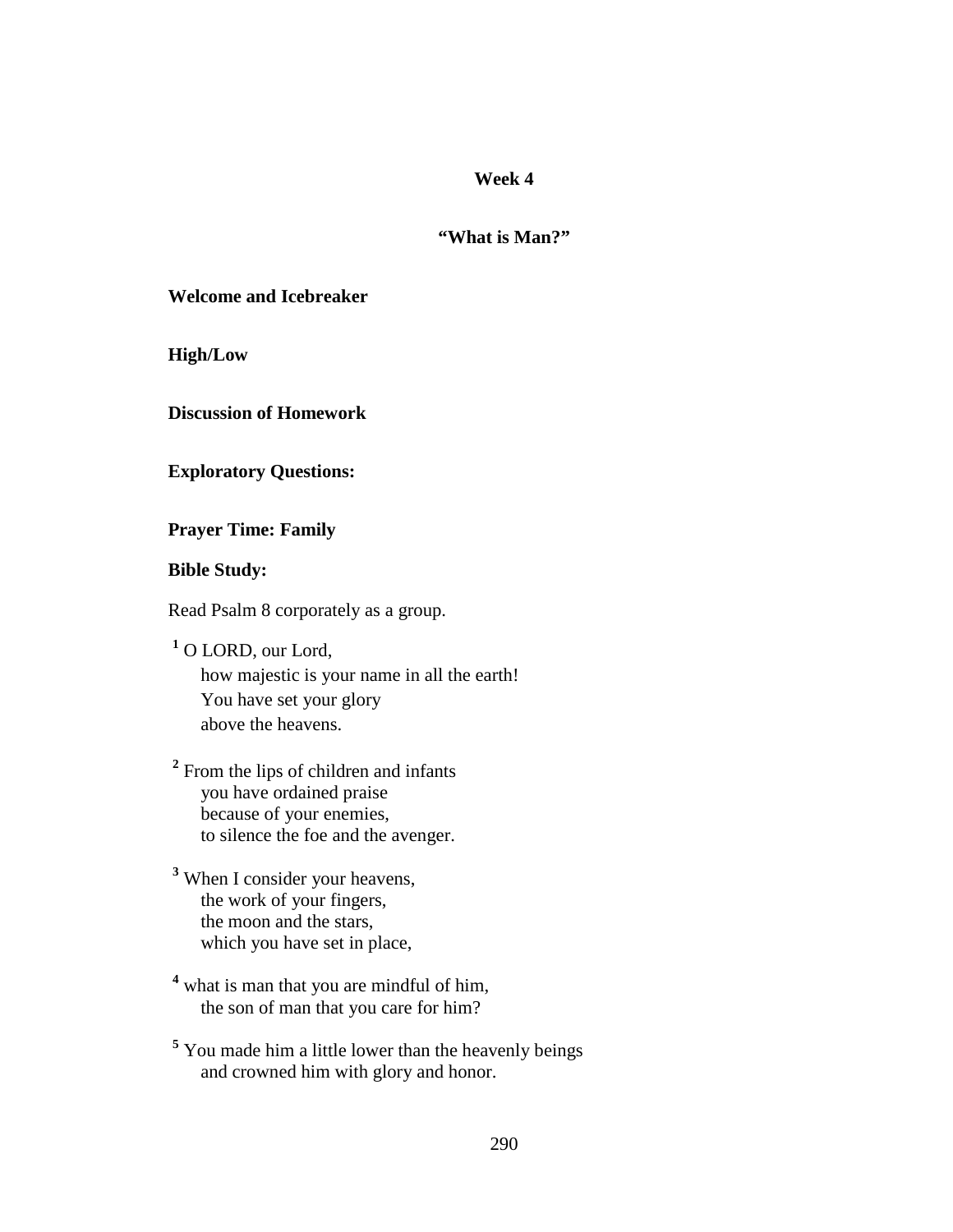<sup>6</sup> You made him ruler over the works of your hands; you put everything under his feet:

**7** all flocks and herds, and the beasts of the field,

**8** the birds of the air, and the fish of the sea, all that swim the paths of the seas.

**9** O LORD, our Lord, how majestic is your name in all the earth!

#### **Reflections from Psalm 8:4:**

What is man that you are mindful of him, the son of man that you care for him?

You might be wondering, if the majesty of God is wrapped up in the cosmos, how can I expect God to care for a mere human being like me? The author of Ecclesiastes wrote a similar lament. "Generations come and generations go, but the earth remains forever. There is no remembrance of men of old, and even those who are yet to come will not be remembered by those who follow" (Ecc. 1:4, 11, NIV). The answer to these questions is in the following phrase. God cares for mankind. Psalm 8 is not about human insignificance, but rather, it is about "divine grace, empowerment, and resultant human responsibility" (Wilson, 2002, p. 205). God is mindful of you!

#### **Discussion Questions:**

**Closing**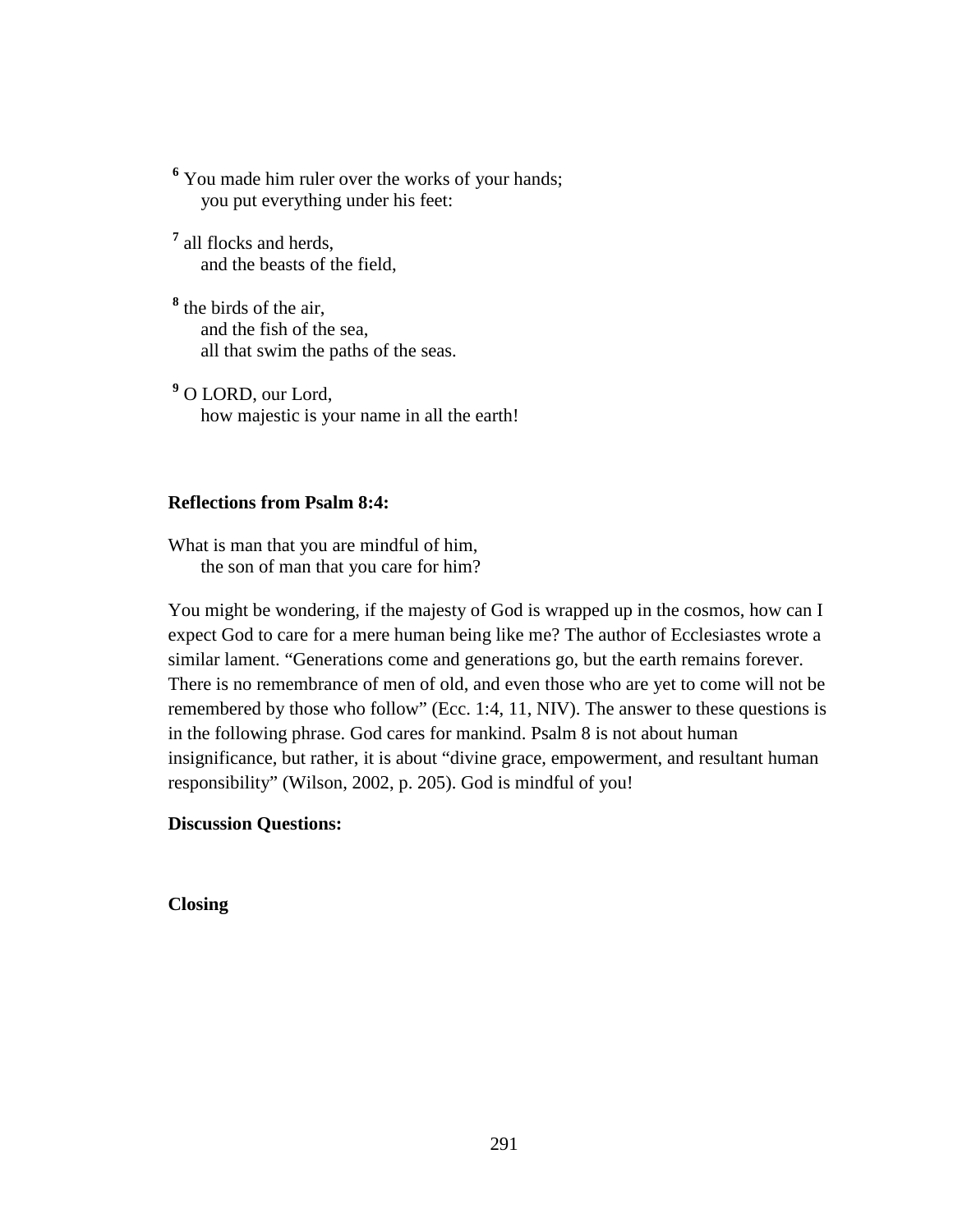#### **Week 4: Homework**

**Memorize Psalm 8:4.** 

Please write Psalm 8:1-4 in the space provided.

You have opportunities each day to extend care to others in order to thank God for the care He has shown to you and to glorify God's name. Make an attempt each day this week to care for someone through an act of kindness.

Document your acts below.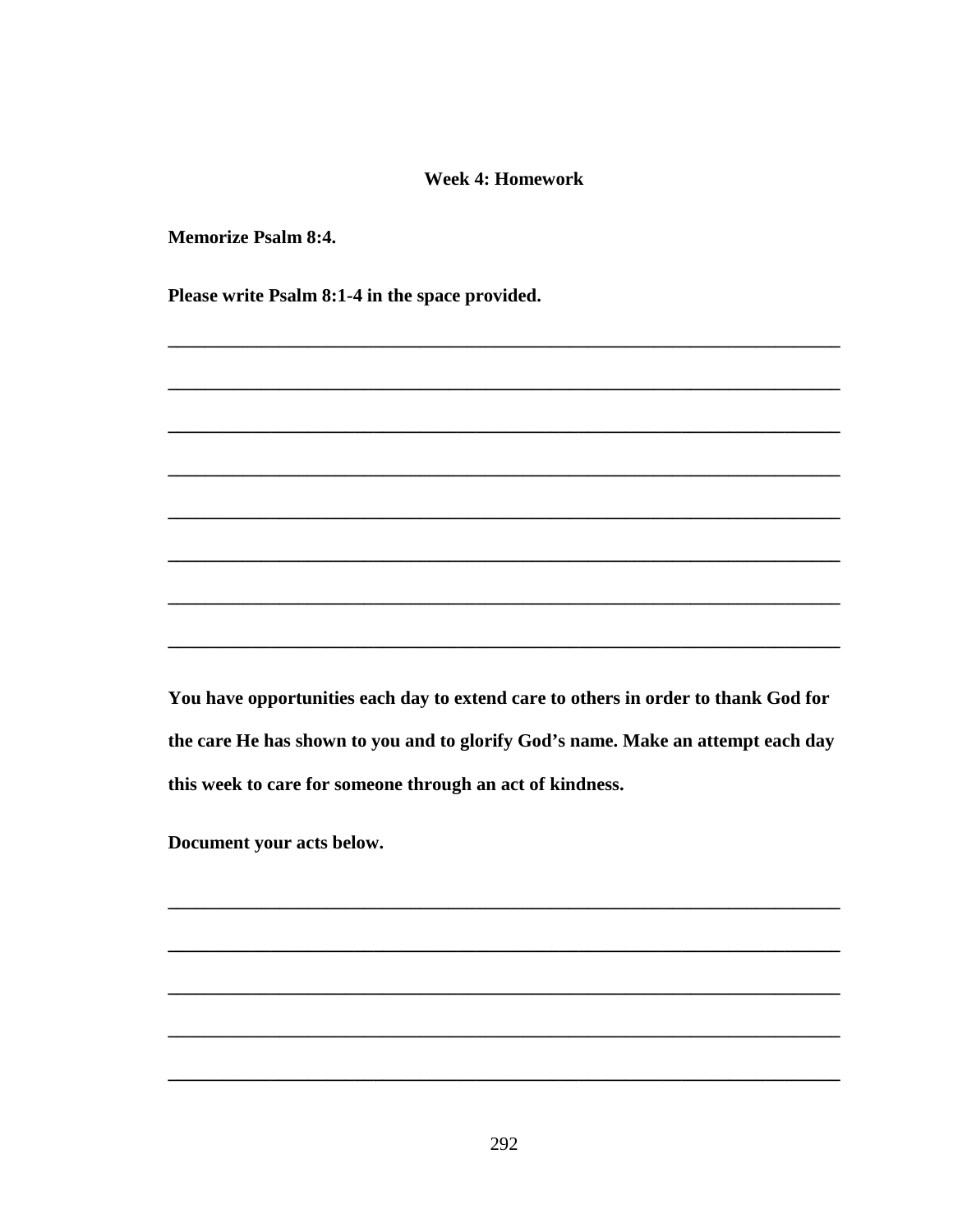## **"Crowned for Service"**

**Welcome and Icebreaker** 

**High/Low** 

**Discussion of Homework** 

**Exploratory Questions:** 

**Prayer time: Praise** 

## **Bible Study:**

Read Psalm 8.

**1** O LORD, our Lord, how majestic is your name in all the earth! You have set your glory above the heavens.

<sup>2</sup> From the lips of children and infants you have ordained praise because of your enemies, to silence the foe and the avenger.

**3** When I consider your heavens, the work of your fingers, the moon and the stars, which you have set in place,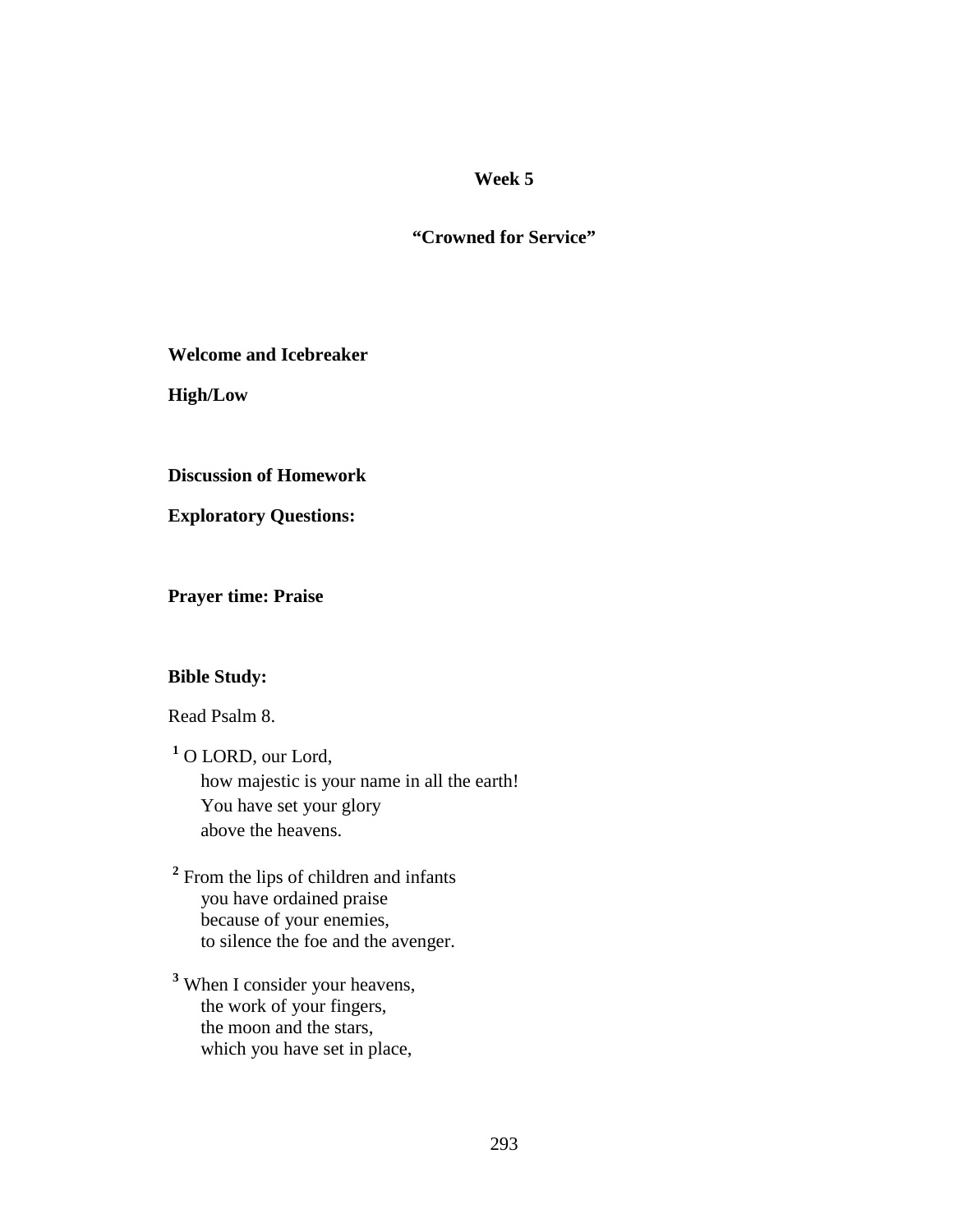- <sup>4</sup> what is man that you are mindful of him, the son of man that you care for him?
- <sup>5</sup> You made him a little lower than the heavenly beings and crowned him with glory and honor.
- <sup>6</sup> You made him ruler over the works of your hands; you put everything under his feet:
- **7** all flocks and herds, and the beasts of the field,
- **8** the birds of the air, and the fish of the sea, all that swim the paths of the seas.
- **9** O LORD, our Lord, how majestic is your name in all the earth!

#### **Reflections from Psalm 8:5:**

You made him a little lower than the heavenly beings and crowned him with glory and honor.

People are not divine, but they are blessed. To be crowned is to share a bit in the honor and glory of God. This crowning is not meant to lead to arrogance, but rather to service. In the account of creation in Genesis, we learn that humans are the only elements of creation in the image of God. This is the highest honor. The implication here is that humans have a unique relationship with the creator—an image bearer with an outward appearance of weakness (Wilson, 2002). You have value!

#### **Discussion Questions:**

**Closing**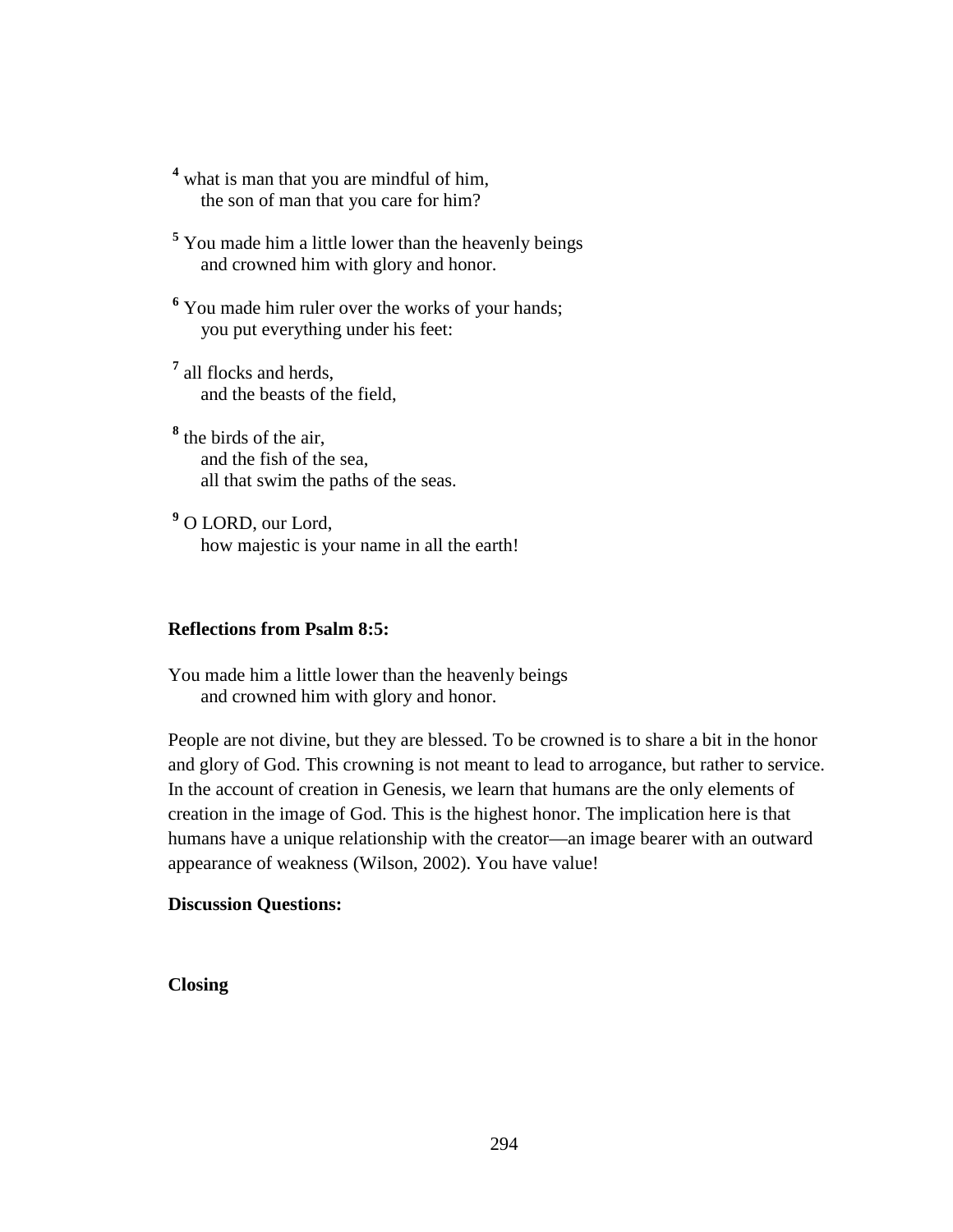#### **Week 5: Homework**

**Memorize Psalm 8:5.** 

Write Psalm 8:1-5 in the space provided.

Psalm 8:5 speaks to the blessings of God. Write ten blessings in your life you have received in the last year, ten blessings from the past week, and ten blessings from today. Do not repeat a blessing.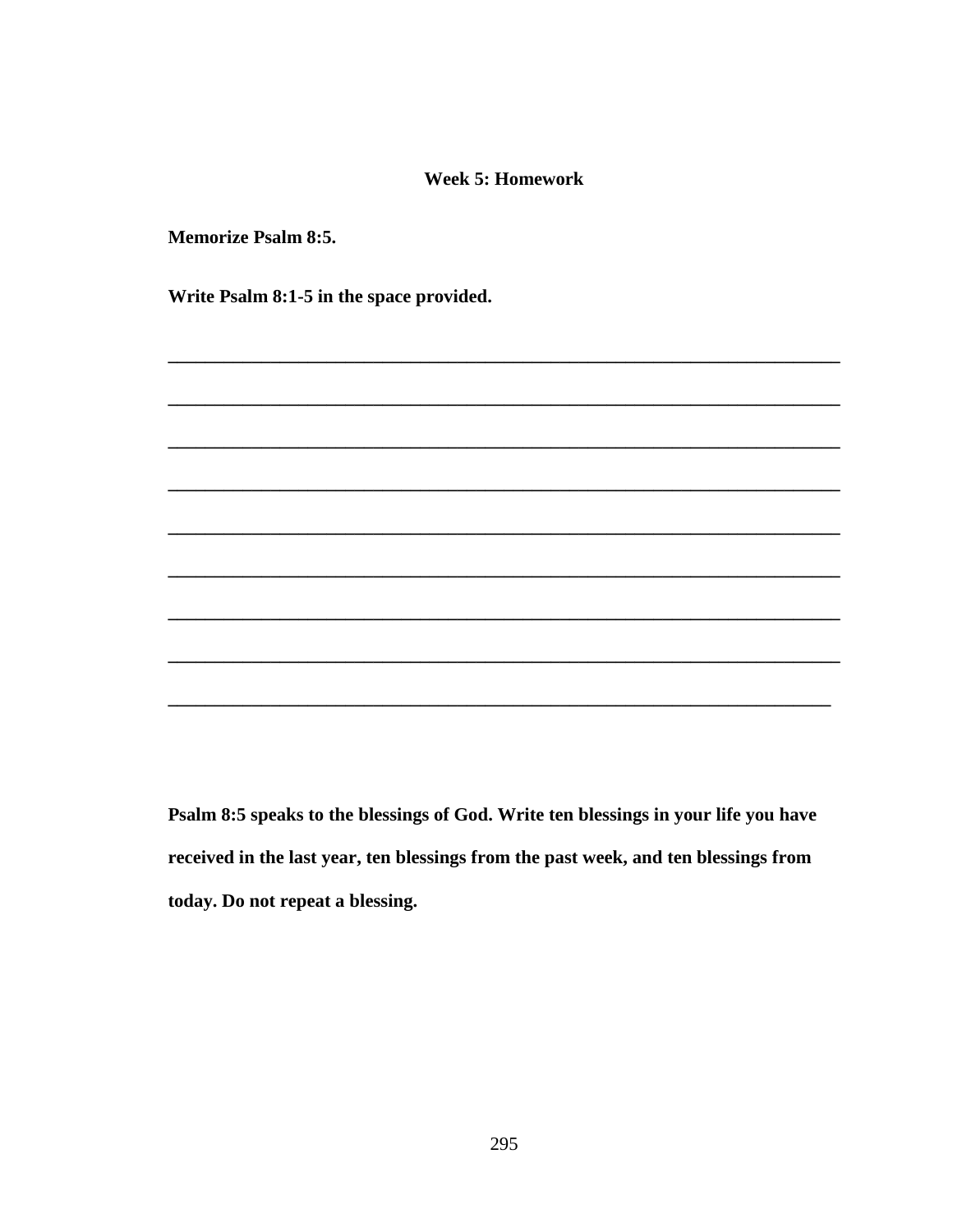## The past year...

| 2. $\qquad \qquad$ |  |  |
|--------------------|--|--|
|                    |  |  |
|                    |  |  |
| 4. $\qquad \qquad$ |  |  |
| 5.                 |  |  |
|                    |  |  |
| 7. $\qquad \qquad$ |  |  |
| 8.                 |  |  |
|                    |  |  |
|                    |  |  |
| 10.                |  |  |

The past week...

| 18. |  |  |
|-----|--|--|
|     |  |  |
|     |  |  |
|     |  |  |

# Today...

| 24.                 |  |  |
|---------------------|--|--|
|                     |  |  |
|                     |  |  |
|                     |  |  |
| 28. $\qquad \qquad$ |  |  |
|                     |  |  |
|                     |  |  |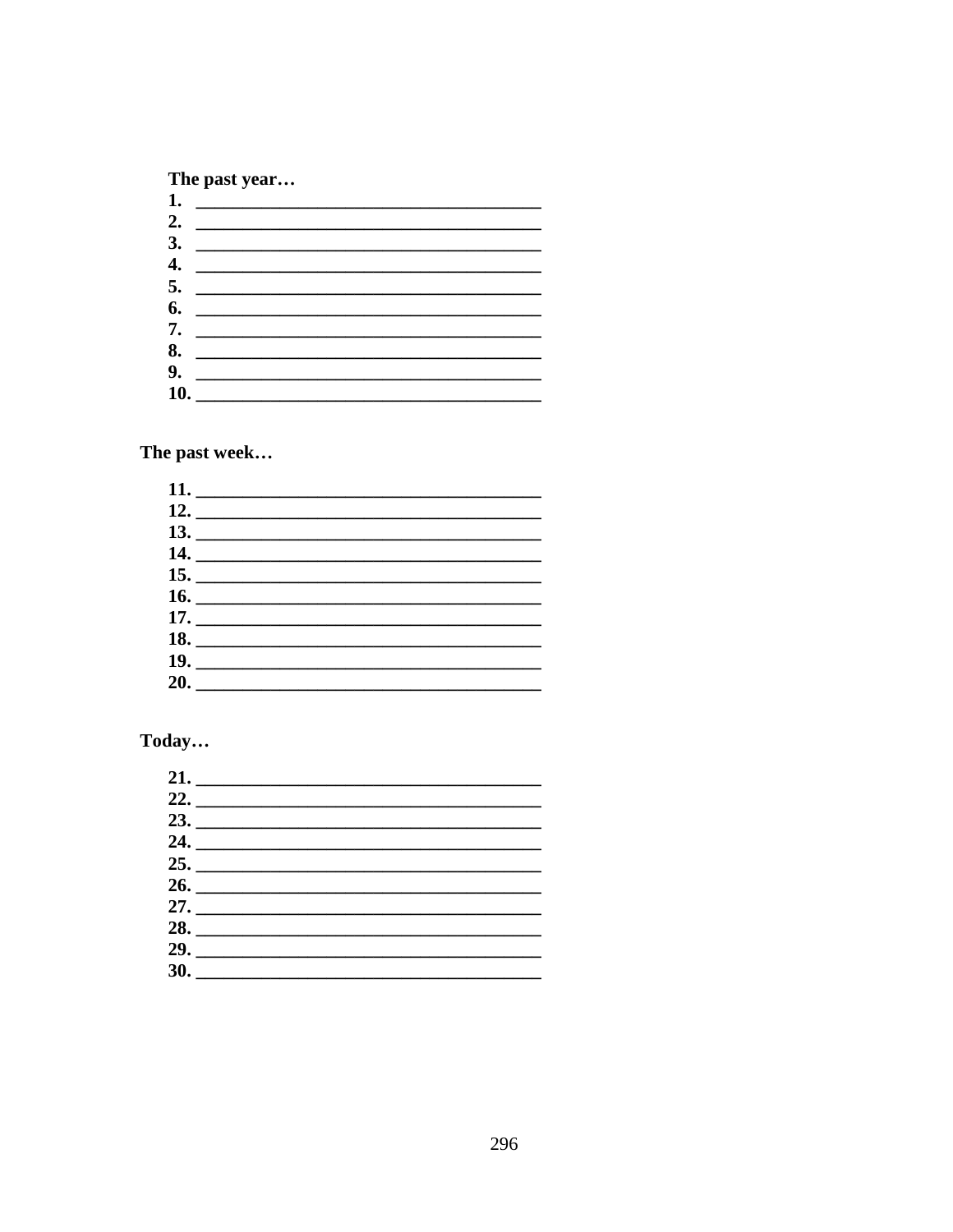# **"Exercising Dominion"**

**Welcome and Icebreaker** 

**High/Low** 

**Discussion of Homework** 

**Exploratory Questions:** 

**Prayer time- the group process** 

## **Bible Study:**

Read Psalm 8

**1** O LORD, our Lord, how majestic is your name in all the earth! You have set your glory above the heavens.

<sup>2</sup> From the lips of children and infants you have ordained praise because of your enemies, to silence the foe and the avenger.

**3** When I consider your heavens, the work of your fingers, the moon and the stars, which you have set in place,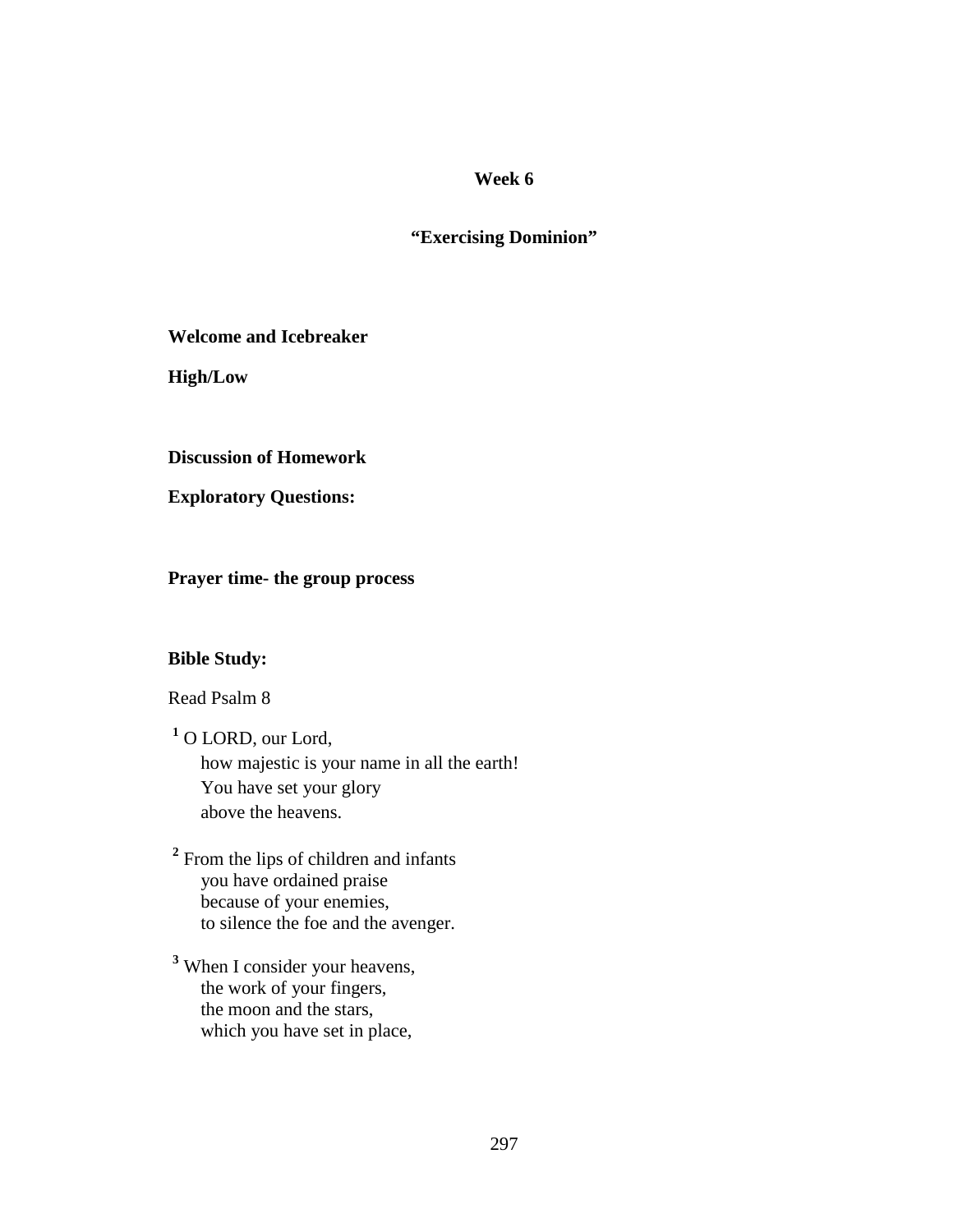- <sup>4</sup> what is man that you are mindful of him, the son of man that you care for him?
- <sup>5</sup> You made him a little lower than the heavenly beings and crowned him with glory and honor.
- <sup>6</sup> You made him ruler over the works of your hands; you put everything under his feet:
- **7** all flocks and herds, and the beasts of the field,
- **8** the birds of the air, and the fish of the sea, all that swim the paths of the seas.
- **9** O LORD, our Lord, how majestic is your name in all the earth!

#### **Reflections from Psalm 8:6:**

You made him ruler over the works of your hands; you put everything under his feet:

This verse speaks to the command of God for humans to have dominion over creation. This command is a great responsibility. People are also a part of the created order, and are therefore dependent on the sustaining power of God and his mercy. In this verse, the earth rests under the feet of the elevated humans. This superiority does not indicate human power. It is another reference to human responsibility.

## **Discussion Questions:**

#### **Closing**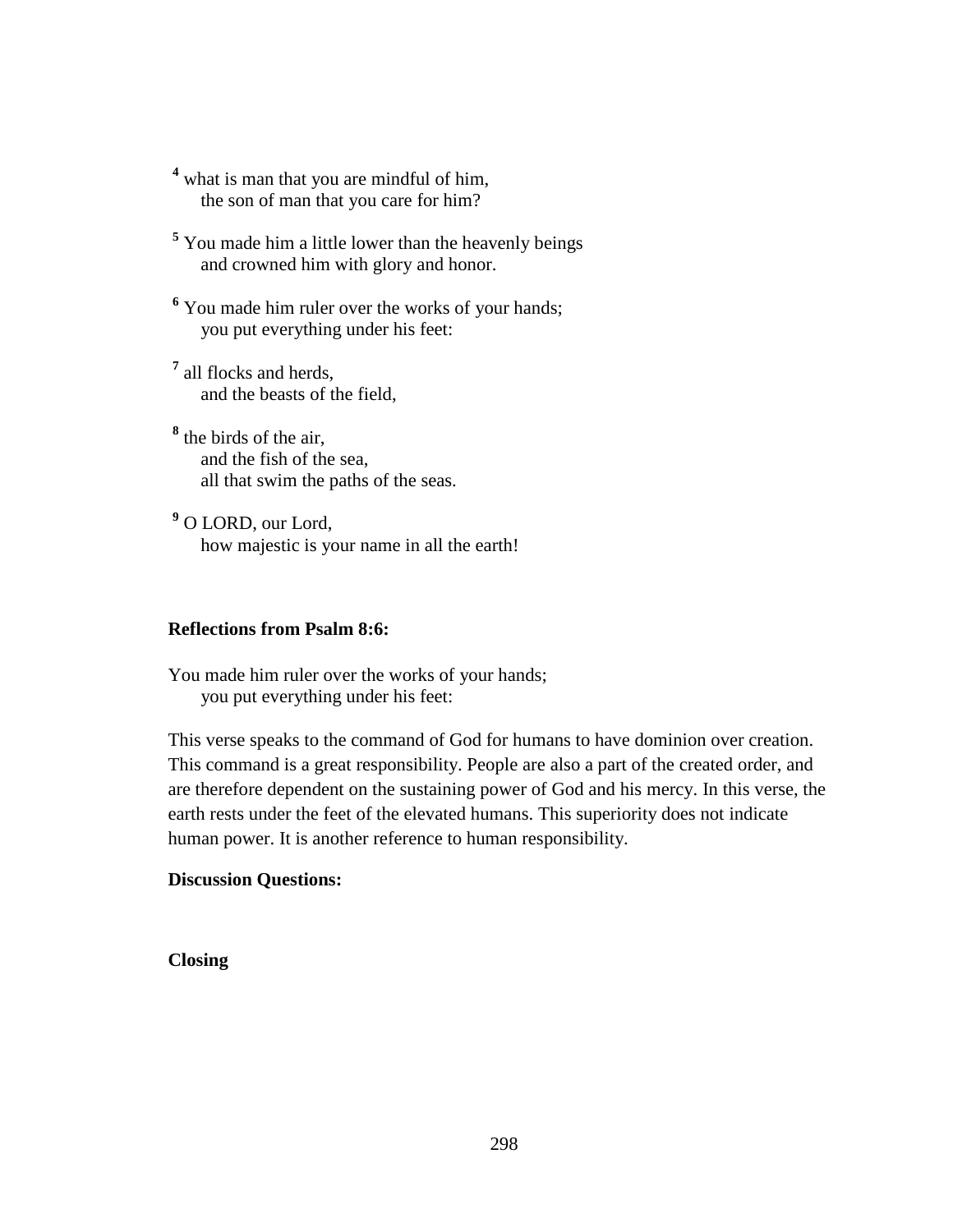#### **Week 6: Homework**

**Memorize Psalm 8:6.** 

Please write Psalm 8:1-6 in the space provided.

After reflecting on the group discussion about the "Go Green" movement, write at least three ways you can honor God by caring for creation.

| 1. |  |  |
|----|--|--|
|    |  |  |
|    |  |  |
|    |  |  |
| 2. |  |  |
|    |  |  |
|    |  |  |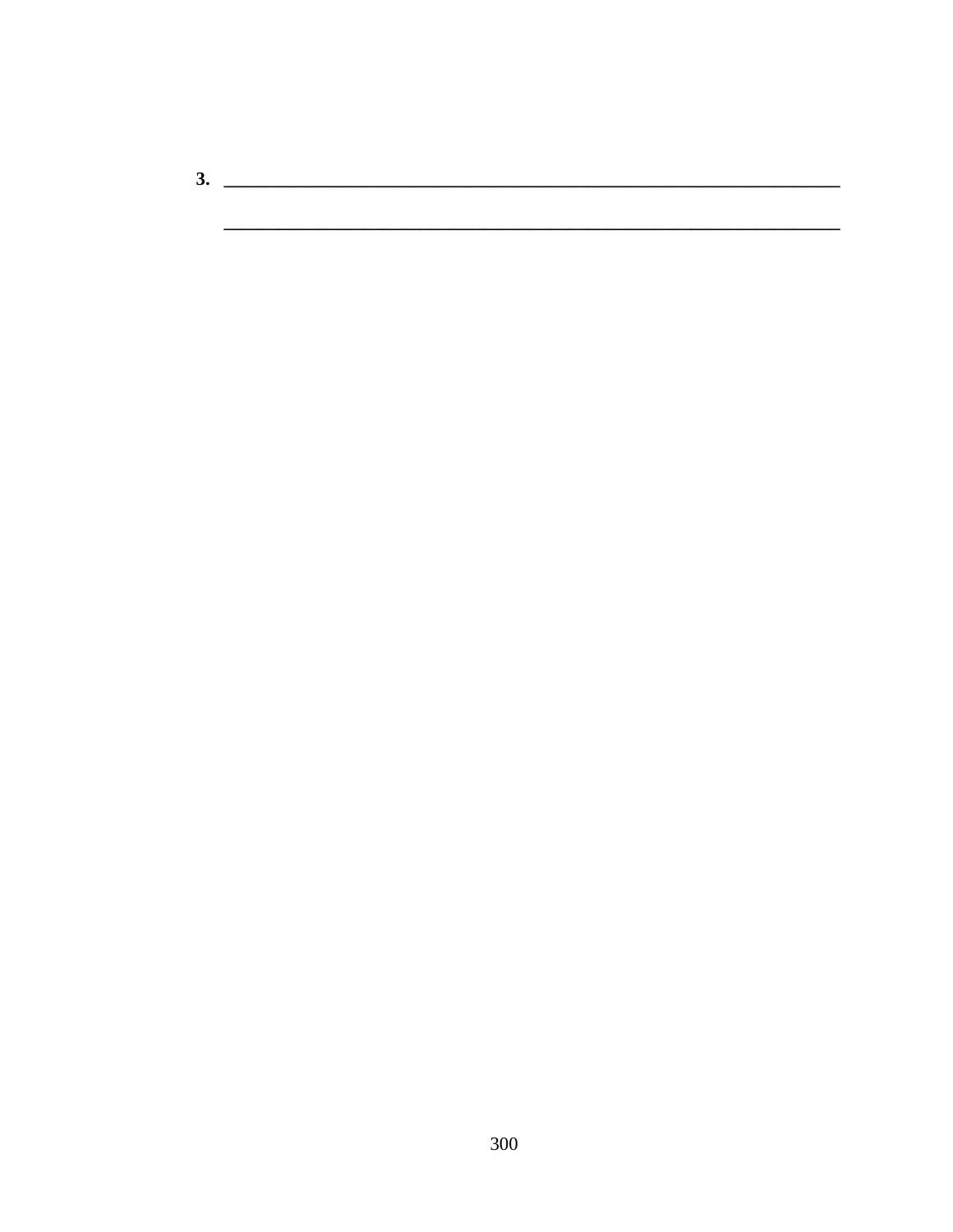## **"Animal Kingdom"**

**Welcome and Icebreaker** 

**High/Low** 

**Discussion of Homework** 

**Exploratory Questions:** 

**Prayer Time: The Lost** 

#### **Bible Study:**

Read Psalm 8

**1** O LORD, our Lord,

 how majestic is your name in all the earth! You have set your glory above the heavens.

<sup>2</sup> From the lips of children and infants you have ordained praise because of your enemies, to silence the foe and the avenger.

**3** When I consider your heavens, the work of your fingers, the moon and the stars, which you have set in place,

<sup>4</sup> what is man that you are mindful of him, the son of man that you care for him?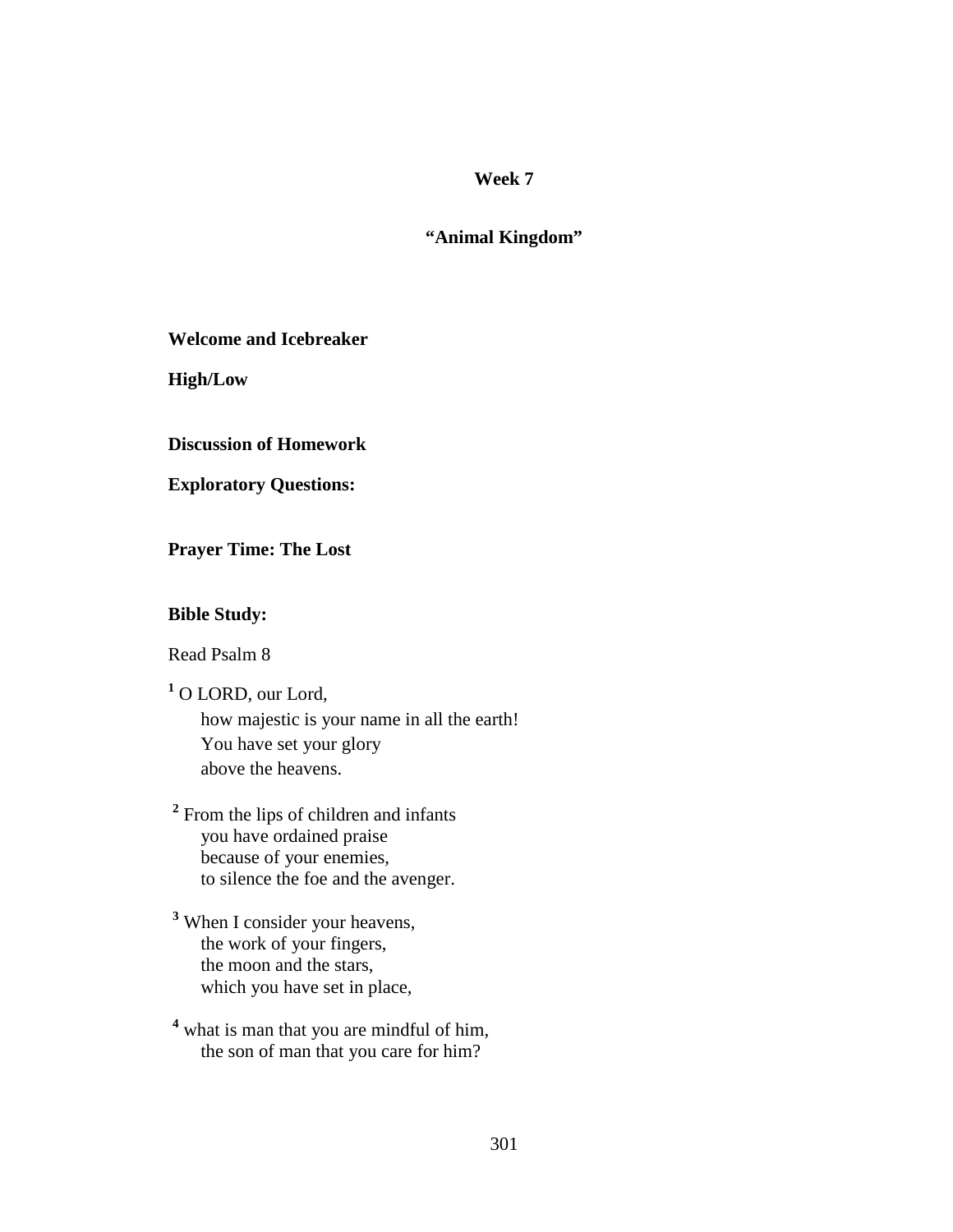- <sup>5</sup> You made him a little lower than the heavenly beings and crowned him with glory and honor.
- <sup>6</sup> You made him ruler over the works of your hands; you put everything under his feet:
- **7** all flocks and herds, and the beasts of the field,
- **8** the birds of the air, and the fish of the sea, all that swim the paths of the seas.
- **9** O LORD, our Lord, how majestic is your name in all the earth!

## **Reflections from Psalm 8:7-8:**

All flocks and herds, and the beasts of the field,

 The birds of the air, and the fish of the sea, all that swim the paths of the seas.

Mankind is clearly differentiated from the animal kingdom in these verses. We are distinctly different from lions, monkeys, bears, eagles, sharks, whales, and thousands of other animal species on planet earth. Take a moment and imagine the depths and the diversity of the fish of the sea. Interestingly, to people who lived in the time of the Old Testament writings the sea was the most inaccessible part of creation. We have a special role in the fulfillment of God's promises to the earth, and at the same time, we have the same command to be fruitful and multiply.

**Discussion Questions:** 

#### **Closing**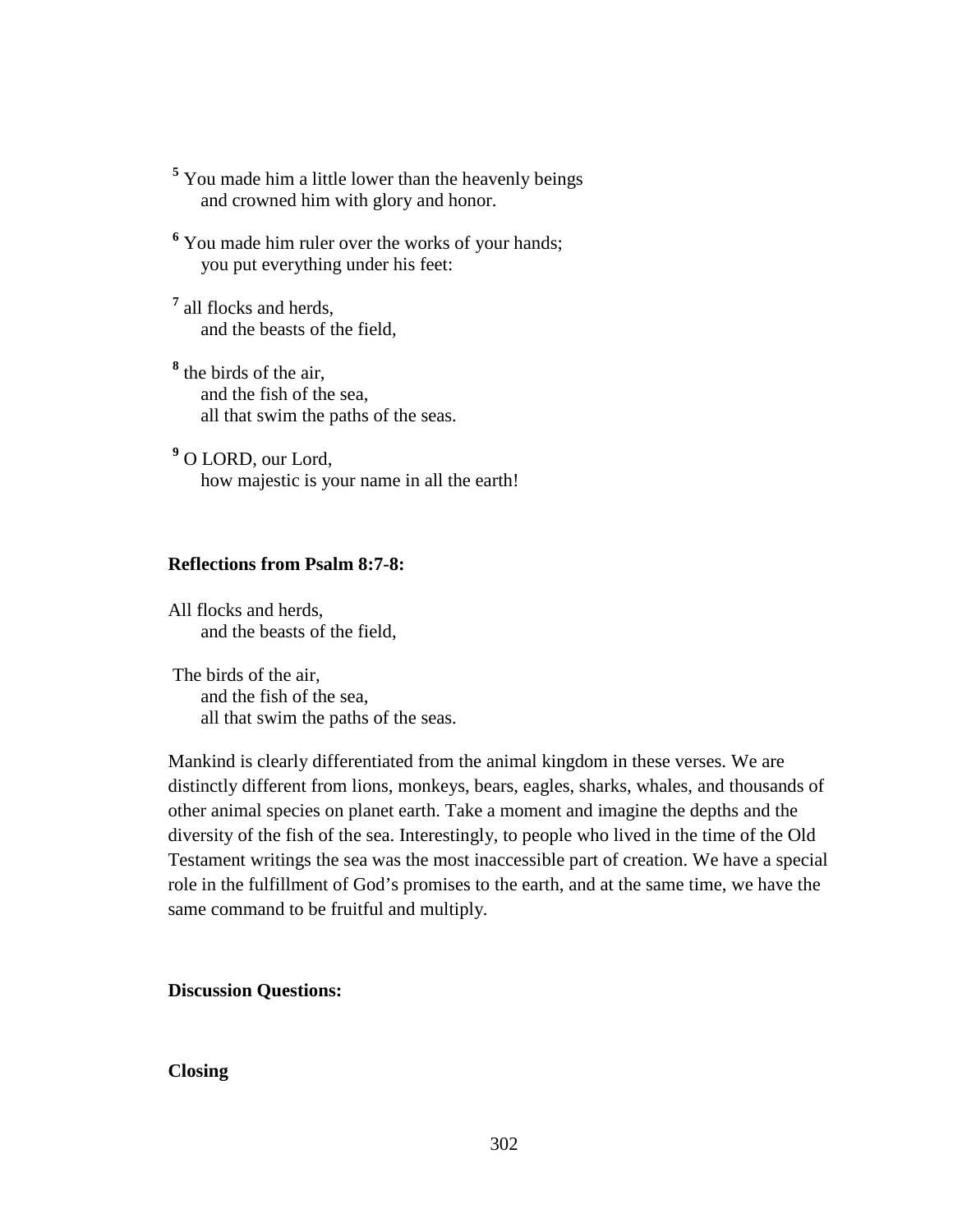#### **Week 7: Homework**

**Memorize Psalm 8:7-8.** 

Write Psalm 8:1-8 in the space provided.

Print out a picture of the most unique animal you can find.

Bring the picture to group next week.

What do you find most interesting about this animal?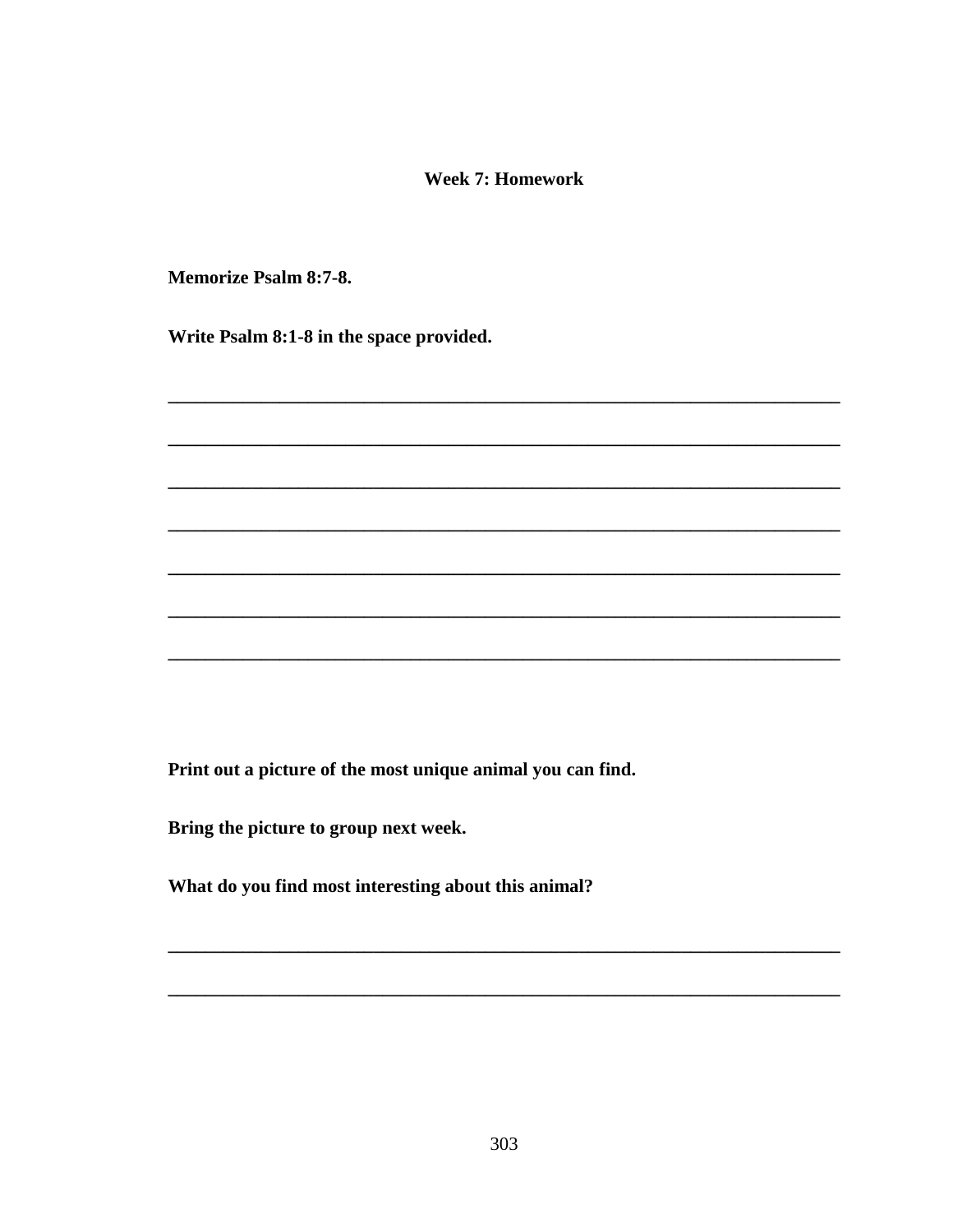Suppose a friend sent you an email in the aftermath of a natural disaster. He has lost practically all of his personal belongings and is now asking you to explain how you can believe God is in control of such a terrible situation. Respond to the email below and attempt to convince your friend that God is still in control.

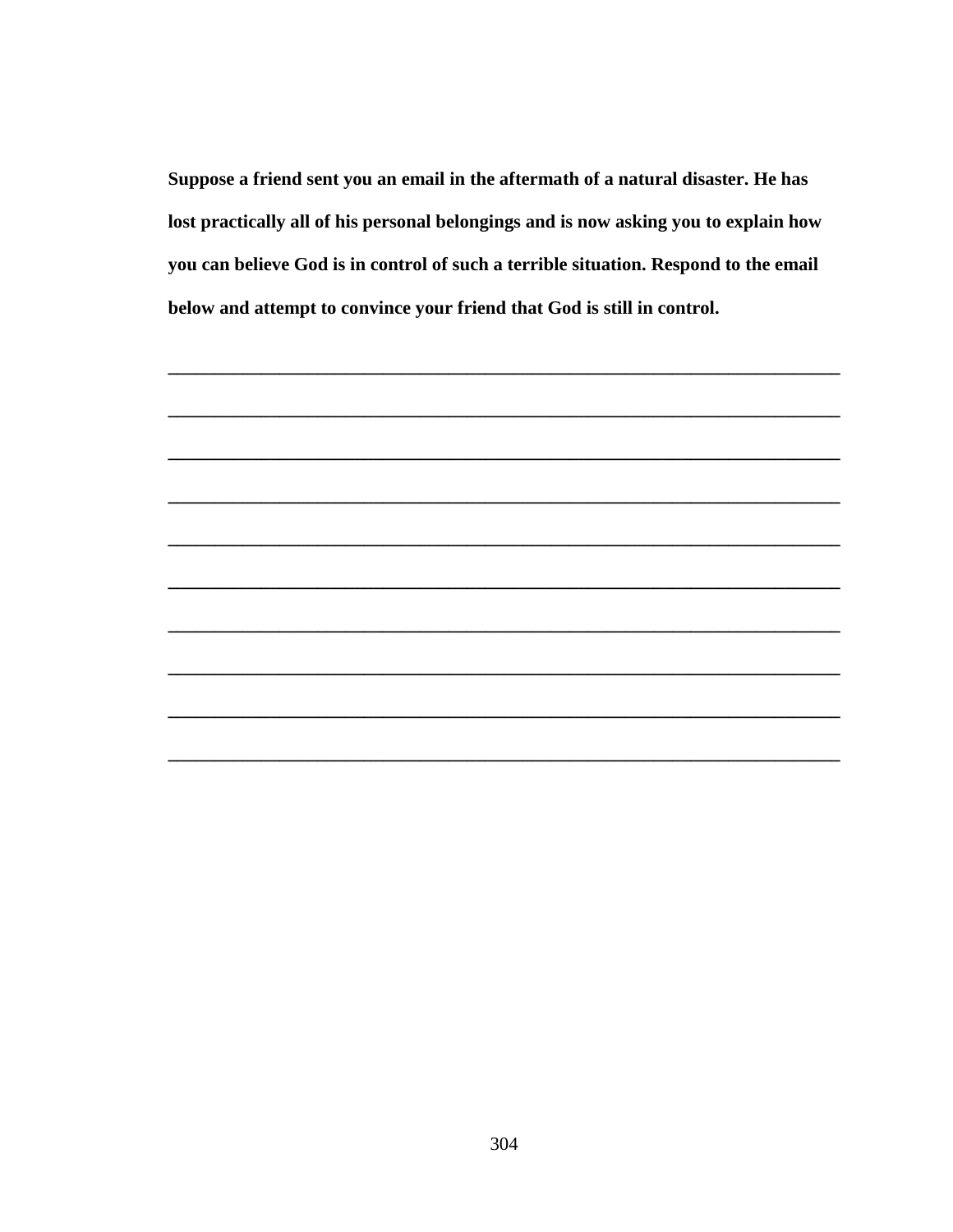## **"Praise the Lord!"**

**Welcome and Icebreaker** 

**High/low** 

**Discussion of Homework** 

**Reflection questions:** 

**Prayer Time: Personal Needs** 

**Bible study:** 

**Read Psalm 8** 

**1** O LORD, our Lord, how majestic is your name in all the earth! You have set your glory above the heavens.

<sup>2</sup> From the lips of children and infants you have ordained praise because of your enemies, to silence the foe and the avenger.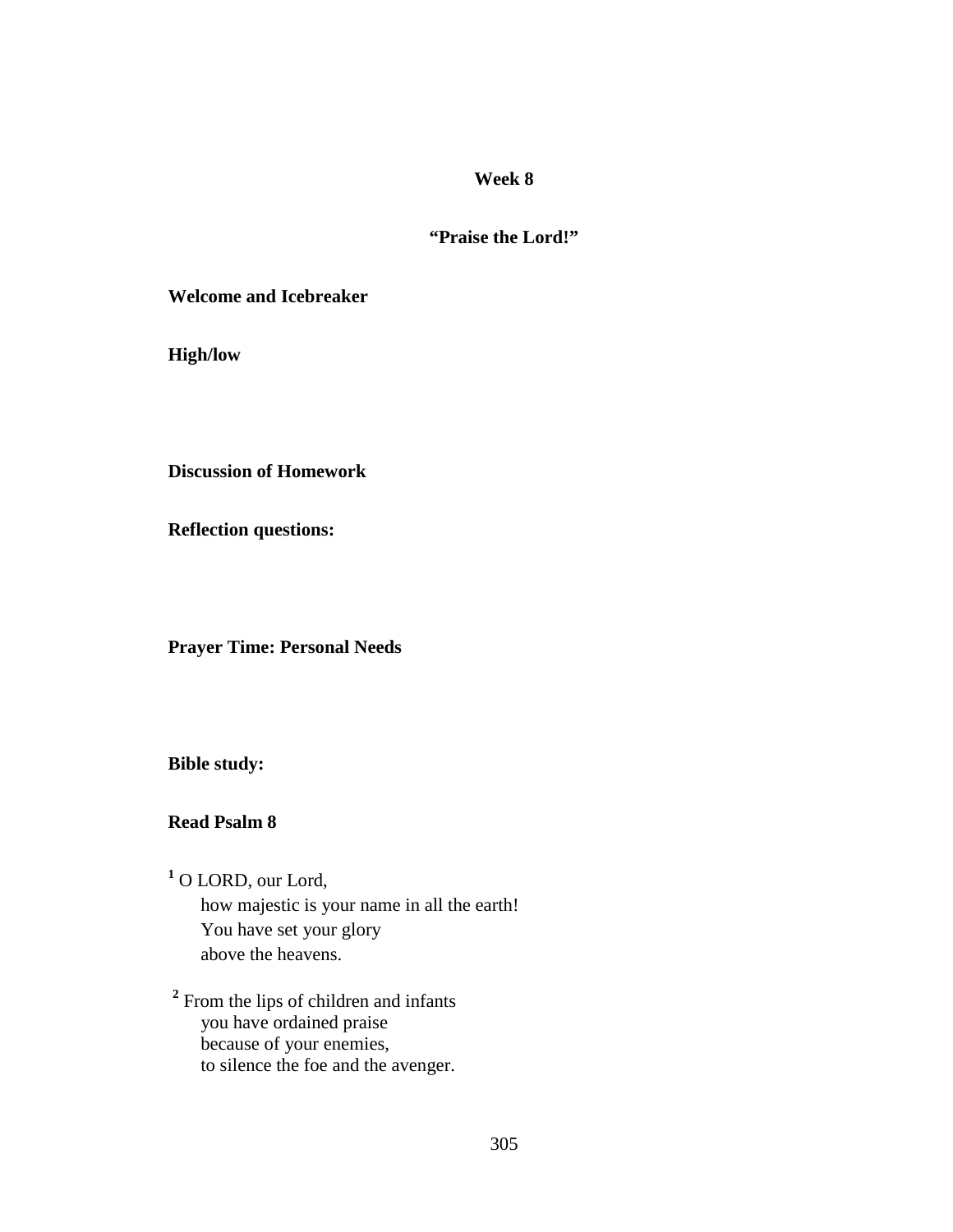**3** When I consider your heavens, the work of your fingers, the moon and the stars, which you have set in place,

<sup>4</sup> what is man that you are mindful of him, the son of man that you care for him?

<sup>5</sup> You made him a little lower than the heavenly beings and crowned him with glory and honor.

<sup>6</sup> You made him ruler over the works of your hands; you put everything under his feet:

**7** all flocks and herds, and the beasts of the field,

**8** the birds of the air, and the fish of the sea, all that swim the paths of the seas.

**9** O LORD, our Lord, how majestic is your name in all the earth!

## **Reflections from Psalm 8:9:**

O LORD, our Lord, how majestic is your name in all the earth!

The Psalm ends with praise to God. The use of the same expression of praise to God in verse 1 and now in verse 9 is called an inclusio. This envelope structure is used to emphasize a point. In this passage, the psalmist ends like he begins—with an exaltation of God's name. It is essential to keep the perspective that God is the one who receives the ultimate glory and honor.

## **Discussion Questions:**

## **Closing**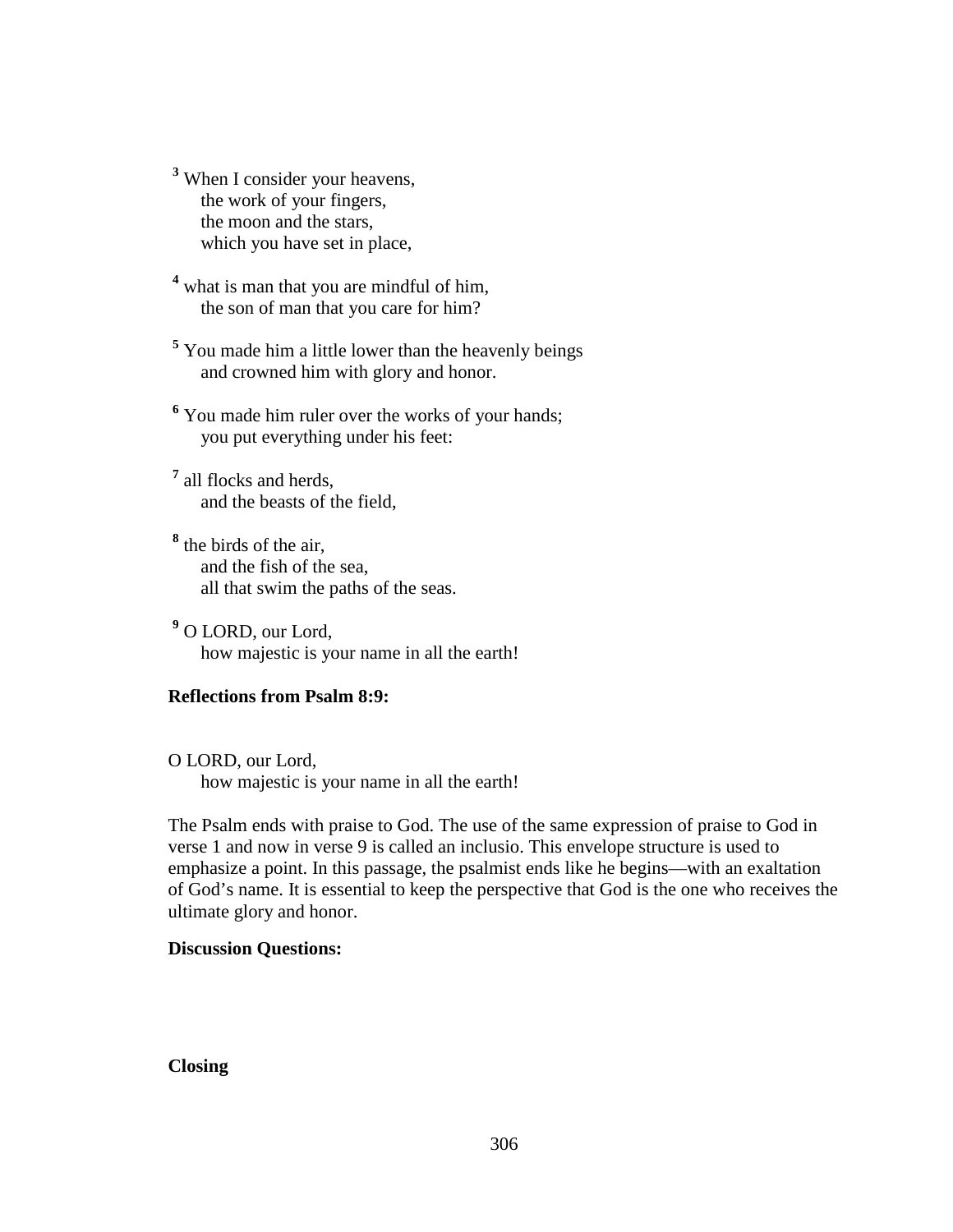### **Week 8: Homework**

**Memorize Psalm 8:9.** 

Write Psalm 8 in the space provided.

Read Hebrews 2:5-9.

Why do you think the writer of Hebrews sees Jesus in this psalm? What items in the psalm remind you of Him?

Paraphrase Psalm 8 in your own words. Spend some time in personal reflection on the truths of this psalm this week.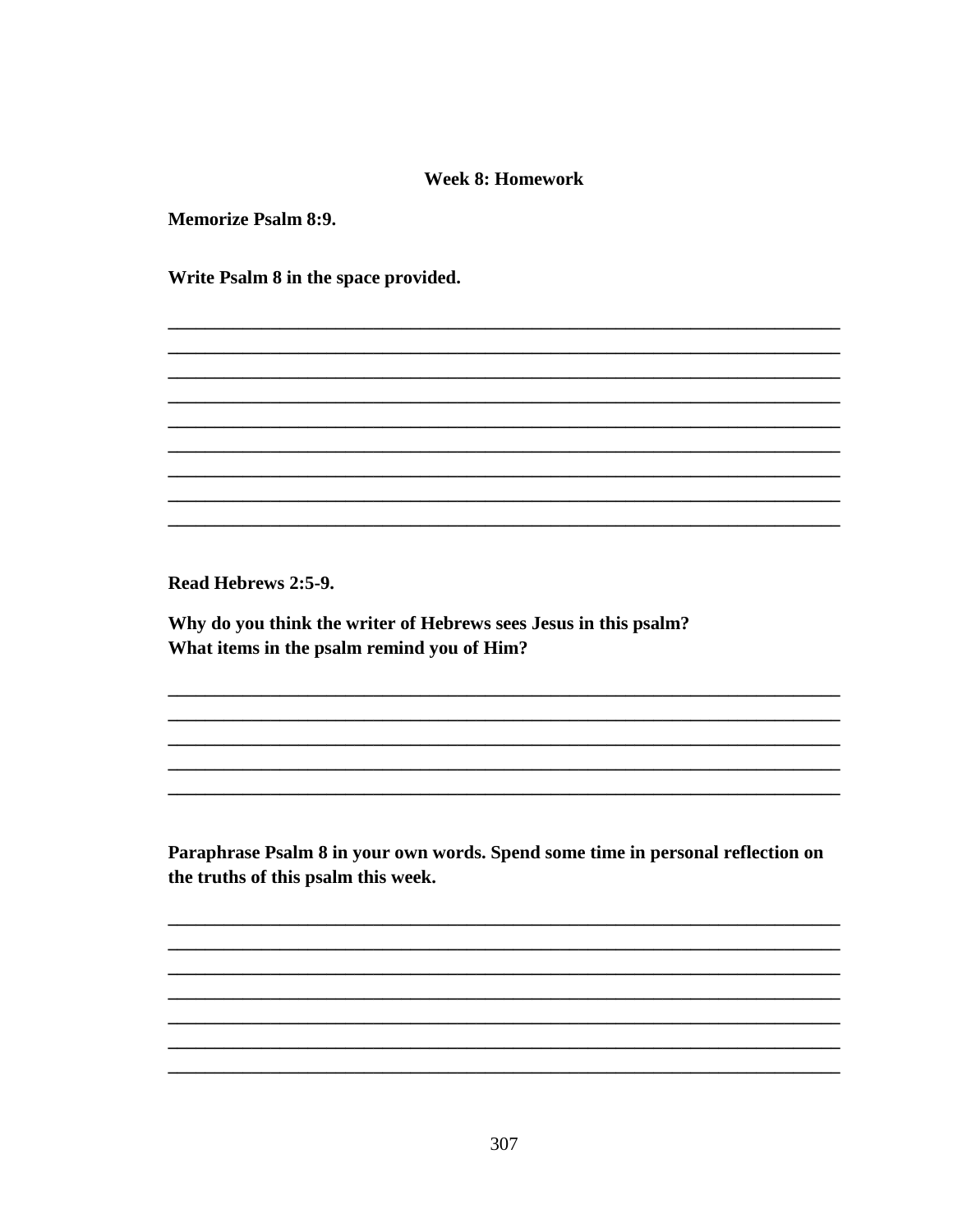## **Recap and Goodbye**

**Welcome and Icebreaker** 

**High/Low** 

## **Discussion of Homework**

## **Reflection Questions:**

**Prayer Time** 

## **Educational Component:**

Overview of the group

## **Discussion Question:**

 **Closing** 

Quote Psalm 8 as a group.

Post-Group Questionnaire